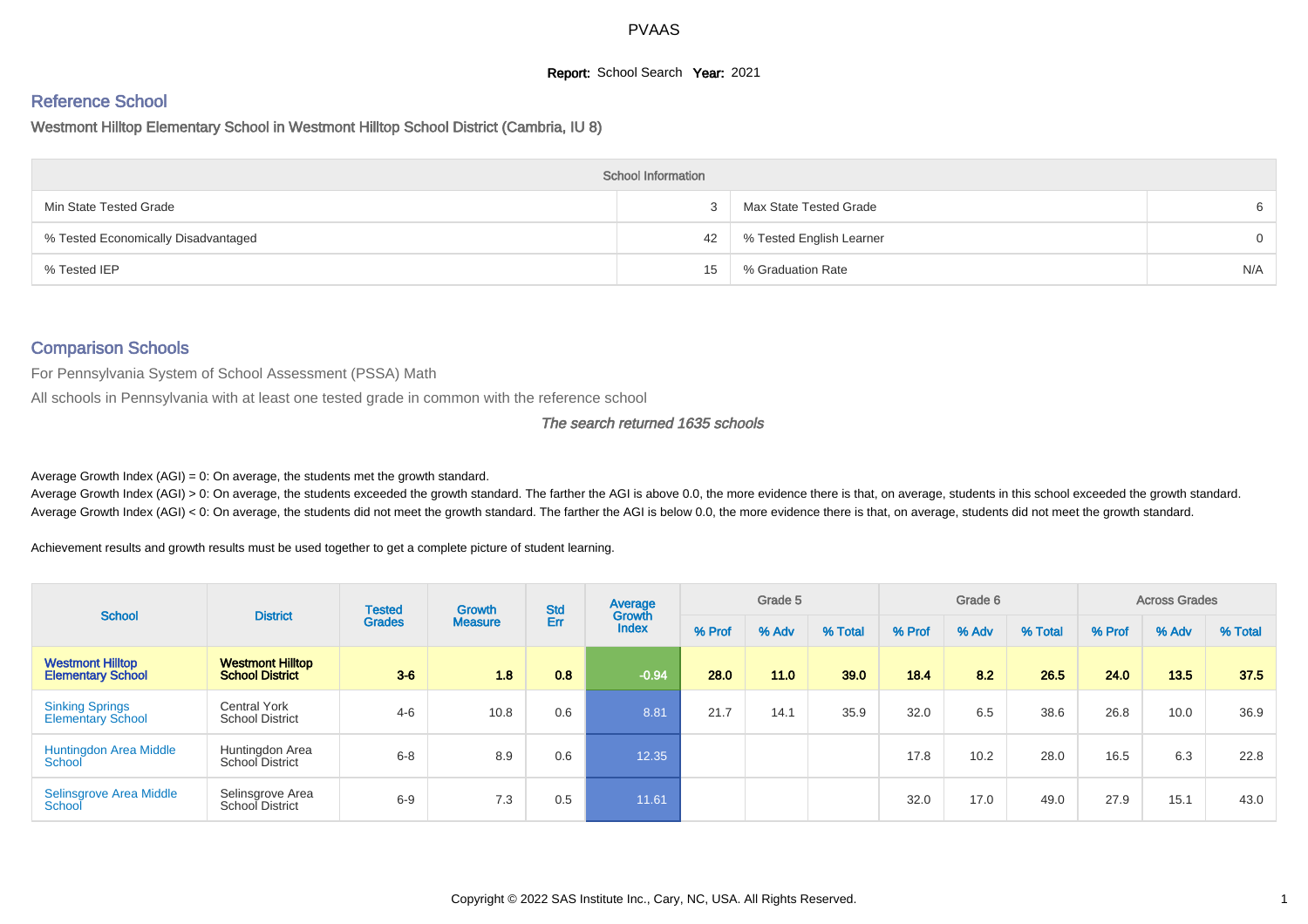| <b>School</b>                                                                   | <b>District</b>                                    | <b>Tested</b> | Growth         | <b>Std</b> | Average<br>Growth |        | Grade 5 |         |        | Grade 6 |         |        | <b>Across Grades</b> |         |
|---------------------------------------------------------------------------------|----------------------------------------------------|---------------|----------------|------------|-------------------|--------|---------|---------|--------|---------|---------|--------|----------------------|---------|
|                                                                                 |                                                    | <b>Grades</b> | <b>Measure</b> | Err        | <b>Index</b>      | % Prof | % Adv   | % Total | % Prof | % Adv   | % Total | % Prof | % Adv                | % Total |
| <b>Westmont Hilltop</b><br><b>Elementary School</b>                             | <b>Westmont Hilltop</b><br><b>School District</b>  | $3-6$         | 1.8            | 0.8        | $-0.94$           | 28.0   | 11.0    | 39.0    | 18.4   | 8.2     | 26.5    | 24.0   | 13.5                 | 37.5    |
| <b>Penns Valley Area</b><br><b>Elementary and</b><br><b>Intermediate School</b> | Penns Valley Area<br>School District               | $3-6$         | 11.0           | 0.8        | 8.01              | 43.9   | 18.4    | 62.2    | 38.8   | 17.5    | 56.3    | 37.8   | 16.0                 | 53.8    |
| <b>Saucon Valley Middle</b><br><b>School</b>                                    | Saucon Valley<br><b>School District</b>            | $5-8$         | 6.7            | 0.5        | 6.59              | 32.0   | 25.4    | 57.4    | 33.6   | 11.0    | 44.5    | 32.4   | 15.8                 | 48.2    |
| <b>Hickory Grove Elementary</b><br>School                                       | <b>Brookville Area</b><br><b>School District</b>   | $3-6$         | 9.0            | 0.9        | 2.61              | 16.8   | 13.9    | 30.7    | 28.1   | 16.8    | 44.9    | 24.6   | 11.6                 | 36.1    |
| <b>Hopewell Elementary</b><br>School                                            | Oxford Area<br><b>School District</b>              | $5-6$         | 7.0            | 0.6        | 6.02              | 24.0   | 8.0     | 32.0    | 28.3   | 7.3     | 35.6    | 26.2   | 7.6                  | 33.8    |
| David E Williams Middle<br>School                                               | Montour School<br><b>District</b>                  | $5-8$         | 5.0            | 0.4        | 1.98              | 32.2   | 25.4    | 57.6    | 31.1   | 24.9    | 56.0    | 29.0   | 28.2                 | 57.1    |
| <b>Bear Creek School</b>                                                        | Elizabethtown Area<br><b>School District</b>       | $4 - 6$       | 4.7            | 0.5        | 0.91              | 30.0   | 22.8    | 52.8    | 22.4   | 11.0    | 33.5    | 27.5   | 16.8                 | 44.3    |
| <b>Butler Middle School</b>                                                     | <b>Butler Area School</b><br><b>District</b>       | $5-6$         | 4.6            | 0.4        | 5.25              | 36.8   | 13.9    | 50.6    | 23.2   | 5.4     | 28.6    | 29.7   | 9.5                  | 39.2    |
| <b>Mountain View Middle</b><br><b>School</b>                                    | <b>Cumberland Valley</b><br><b>School District</b> | $6 - 8$       | 3.7            | 0.3        | 9.46              |        |         |         | 34.9   | 15.5    | 50.4    | 29.8   | 17.0                 | 46.9    |
| Landisville Intermediate<br>Center                                              | <b>Hempfield School</b><br><b>District</b>         | $4-6$         | 8.1            | 0.8        | 6.58              | 29.9   | 20.4    | 50.4    | 32.5   | 26.5    | 59.0    | 30.0   | 22.0                 | 51.9    |
| <b>S S Palmer Elementary</b><br><b>School</b>                                   | Palmerton Area<br><b>School District</b>           | $3-6$         | 7.5            | 1.0        | 0.15              | 30.5   | 10.2    | 40.7    | 34.8   | 1.4     | 36.2    | 30.8   | 4.7                  | 35.6    |
| <b>Floyd C Fretz Middle</b><br><b>School</b>                                    | <b>Bradford Area</b><br><b>School District</b>     | $6 - 8$       | 5.6            | 0.5        | 2.37              |        |         |         | 23.4   | 8.8     | 32.2    | 23.1   | 10.3                 | 33.4    |
| <b>Manheim Central Middle</b><br><b>School</b>                                  | Manheim Central<br><b>School District</b>          | $5-8$         | 2.8            | 0.4        | 6.44              | 25.4   | 7.6     | 33.0    | 23.6   | 5.8     | 29.3    | 21.2   | 6.2                  | 27.4    |
| <b>Circle Of Seasons Charter</b><br>School                                      | Circle Of Seasons<br><b>Charter School</b>         | $3 - 8$       | 12.3           | 1.2        | 5.55              | 20.0   | 5.7     | 25.7    | 16.7   | 6.7     | 23.3    | 20.9   | 7.9                  | 28.8    |
| <b>Russell B Walter</b><br><b>Elementary School</b>                             | Northern Tioga<br><b>School District</b>           | $3-6$         | 5.6            | 1.1        | $-2.44$           | 19.2   | 3.8     | 23.1    | 32.3   | 4.8     | 37.1    | 31.2   | 11.7                 | 42.9    |
| <b>Donaldson Elementary</b><br>School                                           | West Allegheny<br>School District                  | $3-5$         | 12.6           | 1.2        | 10.25             | 40.7   | 48.4    | 89.0    |        |         |         | 35.5   | 48.7                 | 84.2    |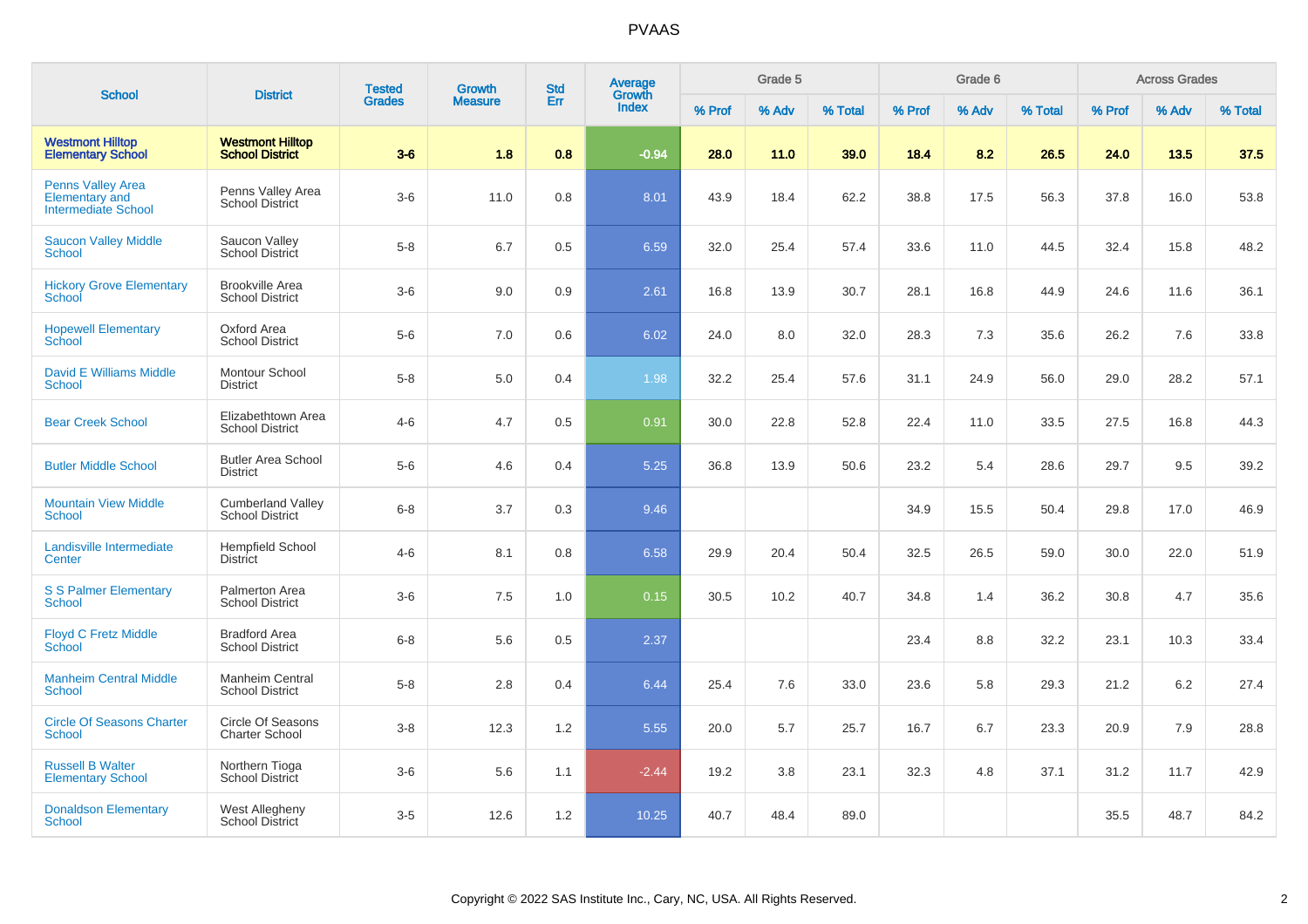|                                                      | <b>District</b>                                   | <b>Tested</b> | <b>Growth</b>  | <b>Std</b> | <b>Average</b><br>Growth |        | Grade 5 |         |        | Grade 6 |         |        | <b>Across Grades</b> |         |
|------------------------------------------------------|---------------------------------------------------|---------------|----------------|------------|--------------------------|--------|---------|---------|--------|---------|---------|--------|----------------------|---------|
| <b>School</b>                                        |                                                   | <b>Grades</b> | <b>Measure</b> | Err        | <b>Index</b>             | % Prof | % Adv   | % Total | % Prof | % Adv   | % Total | % Prof | % Adv                | % Total |
| <b>Westmont Hilltop</b><br><b>Elementary School</b>  | <b>Westmont Hilltop</b><br><b>School District</b> | $3-6$         | 1.8            | 0.8        | $-0.94$                  | 28.0   | 11.0    | 39.0    | 18.4   | 8.2     | 26.5    | 24.0   | 13.5                 | 37.5    |
| <b>Donald H Eichhorn Middle</b><br><b>School</b>     | Lewisburg Area<br><b>School District</b>          | $6 - 8$       | 6.0            | 0.6        | 8.09                     |        |         |         | 40.0   | 24.2    | 64.2    | 30.1   | 28.5                 | 58.6    |
| <b>John R Bonfield</b><br><b>Elementary School</b>   | <b>Warwick School</b><br><b>District</b>          | $3-6$         | 9.5            | 1.0        | 6.89                     | 33.0   | 9.9     | 42.9    | 23.7   | 5.1     | 28.8    | 27.4   | 9.9                  | 37.3    |
| <b>Walton Farm Elementary</b><br>School              | North Penn School<br><b>District</b>              | $3-6$         | 3.5            | 1.0        | $-3.52$                  | 30.8   | 9.2     | 40.0    | 27.4   | 26.2    | 53.6    | 31.3   | 18.7                 | 50.0    |
| <b>Eshleman Elementary</b><br>School                 | Penn Manor<br><b>School District</b>              | $3-6$         | 13.0           | 1.4        | 5.48                     | 34.1   | 27.3    | 61.4    | 34.3   | 37.1    | 71.4    | 32.9   | 25.9                 | 58.8    |
| <b>Reiffton School</b>                               | <b>Exeter Township</b><br><b>School District</b>  | $5-6$         | 5.1            | 0.5        | 5.34                     | 28.9   | 9.8     | 38.6    | 27.3   | 9.1     | 36.4    | 28.0   | 9.4                  | 37.4    |
| <b>Brockway Area Elementary</b><br>School            | <b>Brockway Area</b><br>School District           | $3-6$         | 6.4            | 1.0        | $-0.39$                  | 35.4   | 17.7    | 53.2    | 29.4   | 36.8    | 66.2    | 32.5   | 25.1                 | 57.6    |
| <b>Radnor Elementary School</b>                      | Radnor Township<br><b>School District</b>         | $3-5$         | 11.5           | 1.2        | 9.26                     | 40.7   | 41.8    | 82.4    |        |         |         | 41.5   | 33.5                 | 75.0    |
| <b>West Hills Intermediate</b><br><b>School</b>      | Armstrong School<br><b>District</b>               | $4 - 6$       | 3.3            | 0.7        | $-2.75$                  | 25.0   | 6.9     | 31.9    | 25.0   | 16.2    | 41.2    | 26.3   | 11.5                 | 37.8    |
| <b>Central Elementary School</b>                     | Franklin Area<br><b>School District</b>           | $3-6$         | $6.2\,$        | 1.1        | $-1.59$                  | 8.5    | 3.4     | 11.9    | 25.0   | 3.8     | 28.8    | 15.0   | 2.4                  | 17.4    |
| <b>Letort Elementary School</b>                      | Penn Manor<br><b>School District</b>              | $3-6$         | 6.8            | 1.4        | $-0.84$                  | 25.9   | 22.2    | 48.2    | 27.3   | 31.8    | 59.1    | 33.6   | 29.0                 | 62.5    |
| <b>Conewago Valley</b><br><b>Intermediate School</b> | Conewago Valley<br>School District                | $4-6$         | 4.5            | 0.5        | 5.10                     | 26.6   | 8.8     | 35.4    | 30.2   | 10.7    | 40.8    | 28.1   | 10.1                 | 38.2    |
| <b>Franklin Township</b><br><b>Elementary School</b> | Gettysburg Area<br>School District                | $3-5$         | 12.8           | 1.5        | 8.64                     | 31.8   | 24.2    | 56.1    |        |         |         | 30.4   | 25.5                 | 55.9    |
| <b>Gwynedd Square</b><br><b>Elementary School</b>    | North Penn School<br><b>District</b>              | $3-6$         | 5.6            | 1.1        | $-1.16$                  | 32.8   | 23.0    | 55.7    | 38.3   | 36.7    | 75.0    | 37.3   | 24.6                 | 61.9    |
| <b>Elk Lake Elementary</b><br>School                 | Elk Lake School<br>District                       | $3-6$         | 7.5            | 0.9        | 3.81                     | 17.5   | 3.8     | 21.2    | 35.8   | 12.6    | 48.4    | 27.7   | 8.9                  | 36.6    |
| <b>Chief Shikellamy School</b>                       | Shikellamy School<br><b>District</b>              | $3-5$         | 14.0           | 1.7        | 8.23                     | 18.2   | 10.9    | 29.1    |        |         |         | 20.5   | 5.1                  | 25.6    |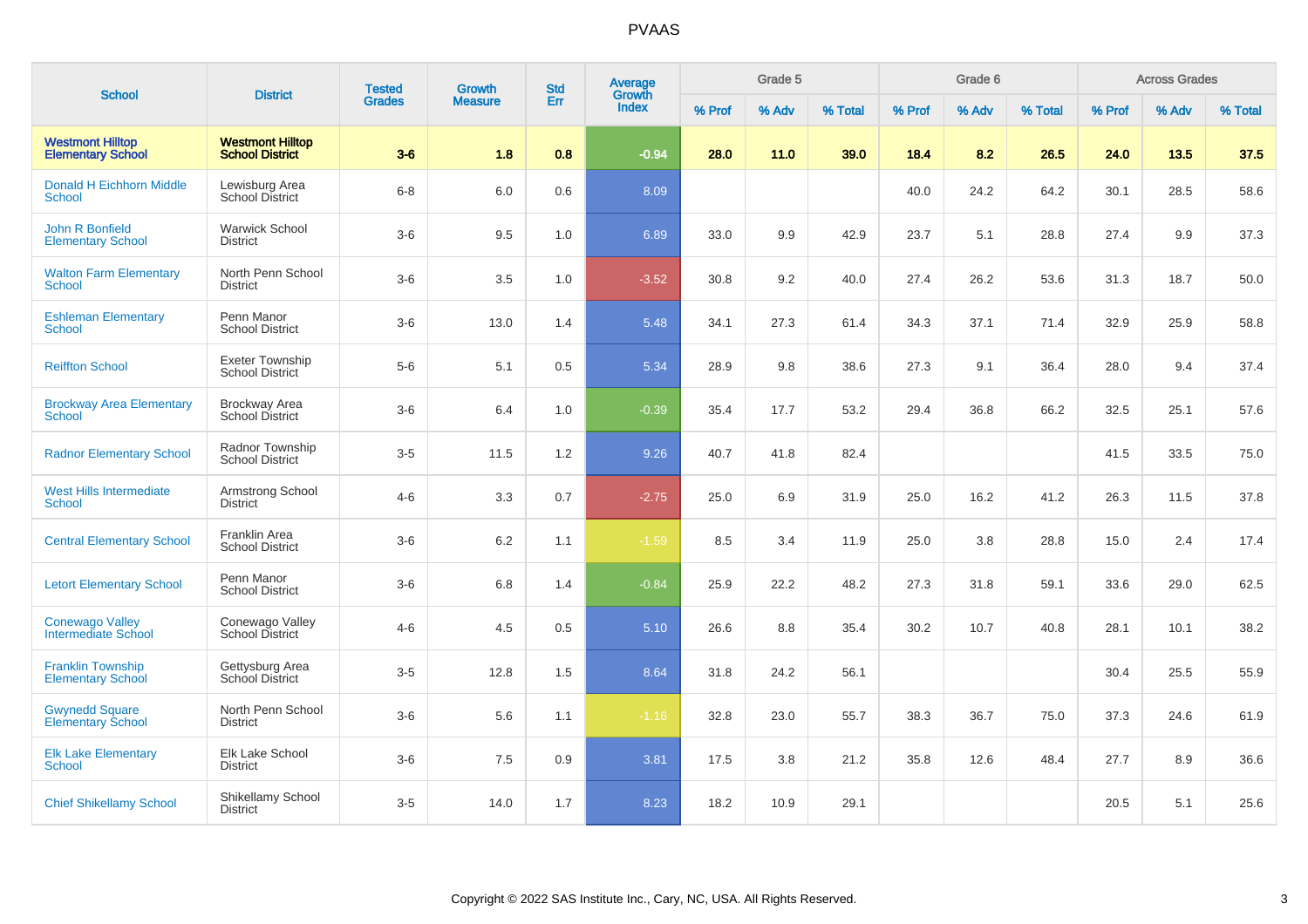|                                                     |                                                   | <b>Tested</b> | <b>Growth</b>  | <b>Std</b> | <b>Average</b>  |        | Grade 5 |         |        | Grade 6 |         |        | <b>Across Grades</b> |         |
|-----------------------------------------------------|---------------------------------------------------|---------------|----------------|------------|-----------------|--------|---------|---------|--------|---------|---------|--------|----------------------|---------|
| <b>School</b>                                       | <b>District</b>                                   | <b>Grades</b> | <b>Measure</b> | Err        | Growth<br>Index | % Prof | % Adv   | % Total | % Prof | % Adv   | % Total | % Prof | % Adv                | % Total |
| <b>Westmont Hilltop</b><br><b>Elementary School</b> | <b>Westmont Hilltop</b><br><b>School District</b> | $3-6$         | 1.8            | 0.8        | $-0.94$         | 28.0   | 11.0    | 39.0    | 18.4   | 8.2     | 26.5    | 24.0   | 13.5                 | 37.5    |
| <b>James W Parker Middle</b><br>School              | General Mclane<br><b>School District</b>          | $5-8$         | 3.9            | 0.5        | $-0.36$         | 36.9   | 15.4    | 52.4    | 27.5   | 12.5    | 40.0    | 29.2   | 14.5                 | 43.8    |
| <b>Foot Of Ten Elementary</b><br><b>School</b>      | Hollidaysburg Area<br>School District             | $3-6$         | 7.3            | 1.0        | 2.80            | 30.6   | 16.7    | 47.2    | 26.2   | 22.5    | 48.8    | 28.0   | 13.2                 | 41.2    |
| <b>Homer-Center Elementary</b><br>School            | Homer-Center<br><b>School District</b>            | $3-6$         | 9.3            | 1.1        | 5.28            | 31.8   | 17.5    | 49.2    | 36.4   | 4.6     | 40.9    | 30.2   | 8.1                  | 38.3    |
| <b>North Hills Elementary</b><br><b>School</b>      | <b>Central York</b><br><b>School District</b>     | $3-6$         | $5.2\,$        | 0.6        | 3.49            | 18.4   | 6.6     | 25.0    | 16.4   | 5.1     | 21.5    | 18.0   | 5.2                  | 23.2    |
| Lewistown Intermediate<br>School                    | Mifflin County<br>School District                 | $4 - 5$       | 6.7            | 0.8        | 8.06            | 26.5   | 9.5     | 36.0    |        |         |         | 24.7   | 7.0                  | 31.7    |
| <b>Midd-West Middle School</b>                      | Midd-West School<br><b>District</b>               | $6 - 7$       | 5.2            | 0.8        | 6.77            |        |         |         | 35.1   | 9.9     | 45.0    | 27.8   | 11.7                 | 39.6    |
| <b>Towanda Area Elementary</b><br>School            | Towanda Area<br><b>School District</b>            | $3-6$         | 6.0            | 0.8        | 2.92            | 22.7   | 15.1    | 37.8    | 22.6   | 11.3    | 34.0    | 21.0   | 11.6                 | 32.6    |
| <b>Lenape Elementary School</b>                     | Armstrong School<br><b>District</b>               | $3-6$         | 6.7            | 0.9        | 4.35            | 20.6   | 14.1    | 34.8    | 30.3   | 12.1    | 42.4    | 25.1   | 9.0                  | 34.1    |
| <b>Deer Lakes Middle School</b>                     | Deer Lakes School<br><b>District</b>              | $6 - 8$       | 3.2            | 0.6        | 5.11            |        |         |         | 24.4   | 10.6    | 35.0    | 24.9   | 11.9                 | 36.7    |
| <b>Merion Elementary School</b>                     | <b>Lower Merion</b><br><b>School District</b>     | $3-5$         | 9.9            | 1.3        | 7.75            | 22.3   | 60.6    | 83.0    |        |         |         | 28.4   | 56.5                 | 84.9    |
| Joseph C Ashkar<br><b>Elementary School</b>         | East Lycoming<br><b>School District</b>           | $3-6$         | 5.1            | 1.0        | $-0.92$         | 29.8   | 23.9    | 53.7    | 23.0   | 31.2    | 54.1    | 31.0   | 20.9                 | 51.9    |
| <b>Linntown Elementary</b><br>School                | Lewisburg Area<br><b>School District</b>          | $4 - 5$       | 8.7            | 1.1        | 7.69            | 33.9   | 28.6    | 62.5    |        |         |         | 30.7   | 31.9                 | 62.6    |
| <b>Frankstown Elementary</b><br>School              | Hollidaysburg Area<br>School District             | $3-6$         | 6.5            | 0.8        | 3.91            | 26.7   | 21.0    | 47.6    | 31.4   | 7.0     | 38.4    | 32.4   | 15.6                 | 47.9    |
| <b>Union High School</b>                            | <b>Union School</b><br><b>District</b>            | $6 - 12$      | 4.4            | 1.1        | 4.11            |        |         |         | 22.0   | 14.6    | 36.6    | 17.1   | 8.9                  | 26.0    |
| <b>Eisenhower M/Hs</b>                              | <b>Warren County</b><br>School District           | $6 - 11$      | 4.9            | 0.9        | 5.57            |        |         |         | 22.2   | 8.3     | 30.6    | 21.6   | 6.1                  | 27.6    |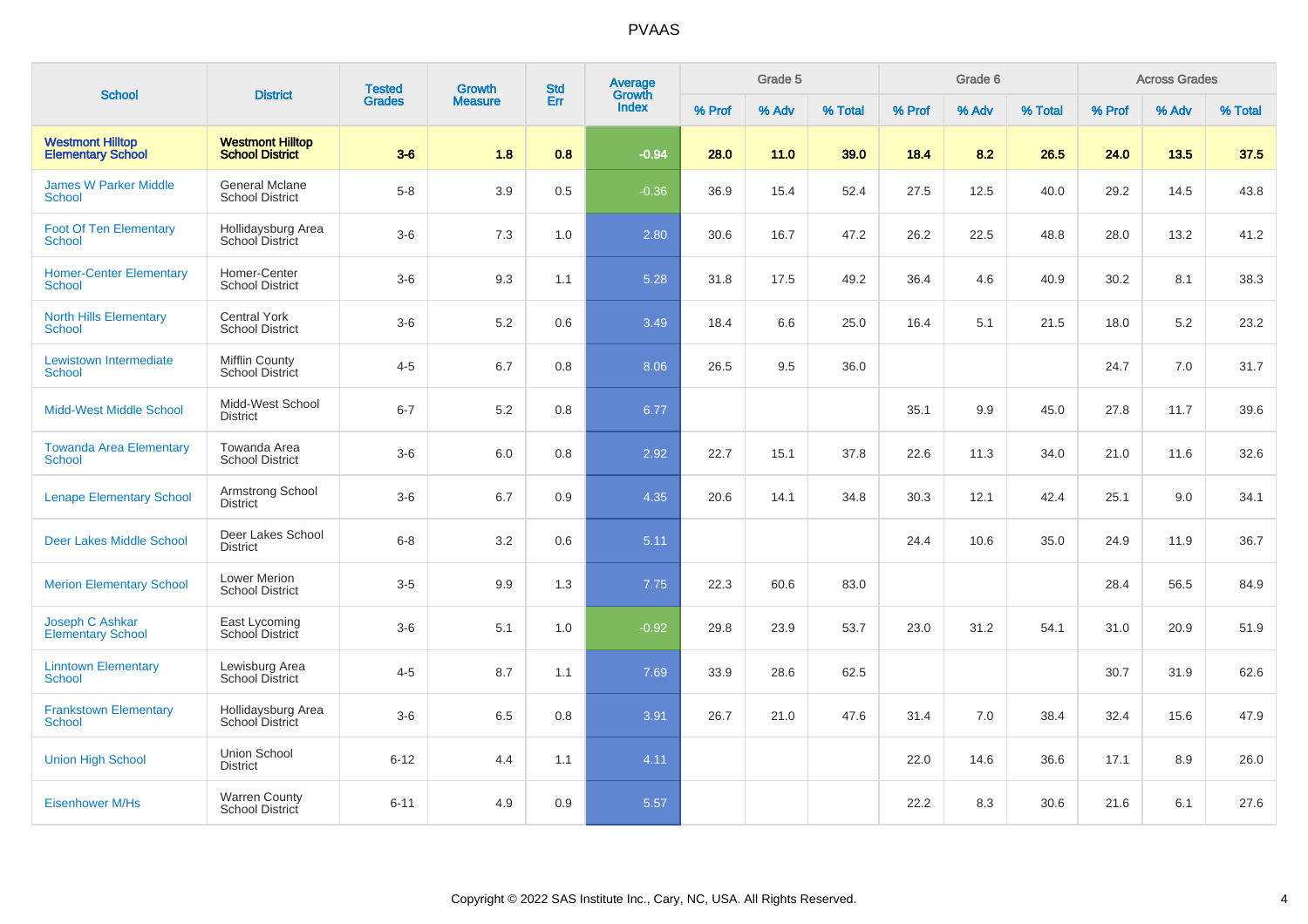| <b>School</b>                                           | <b>District</b>                                      | <b>Tested</b> | <b>Growth</b>  | <b>Std</b> | Average<br>Growth |        | Grade 5 |         |        | Grade 6 |         |        | <b>Across Grades</b> |         |
|---------------------------------------------------------|------------------------------------------------------|---------------|----------------|------------|-------------------|--------|---------|---------|--------|---------|---------|--------|----------------------|---------|
|                                                         |                                                      | <b>Grades</b> | <b>Measure</b> | Err        | <b>Index</b>      | % Prof | % Adv   | % Total | % Prof | % Adv   | % Total | % Prof | % Adv                | % Total |
| <b>Westmont Hilltop</b><br><b>Elementary School</b>     | <b>Westmont Hilltop</b><br><b>School District</b>    | $3-6$         | 1.8            | 0.8        | $-0.94$           | 28.0   | 11.0    | 39.0    | 18.4   | 8.2     | 26.5    | 24.0   | 13.5                 | 37.5    |
| <b>Central Columbia Middle</b><br><b>School</b>         | Central Columbia<br><b>School District</b>           | $5-8$         | 3.8            | 0.5        | 2.24              | 30.5   | 25.2    | 55.6    | 28.2   | 25.2    | 53.3    | 30.5   | 21.4                 | 51.8    |
| <b>Clark Wood Elementary</b><br><b>School</b>           | Northern Tioga<br>School District                    | $3-6$         | 10.9           | 1.4        | 5.02              | 35.1   | 13.5    | 48.6    | 42.1   | 2.6     | 44.7    | 30.6   | 6.4                  | 36.9    |
| <b>Skippack Elementary</b><br><b>School</b>             | Perkiomen Valley<br><b>School District</b>           | $3-5$         | 8.1            | 1.1        | 7.61              | 31.4   | 24.8    | 56.2    |        |         |         | 36.3   | 24.0                 | 60.3    |
| <b>Bedford Middle School</b>                            | <b>Bedford Area</b><br><b>School District</b>        | $6 - 8$       | 3.8            | 0.6        | 6.04              |        |         |         | 32.2   | 7.8     | 40.0    | 27.2   | 8.1                  | 35.3    |
| <b>Hershey Intermediate</b><br><b>Elementary School</b> | Derry Township<br>School District                    | $4 - 5$       | 6.9            | 0.9        | 7.58              | 39.3   | 28.6    | 68.0    |        |         |         | 36.4   | 28.8                 | 65.2    |
| <b>Lititz Elementary School</b>                         | <b>Warwick School</b><br><b>District</b>             | $3-6$         | 4.8            | 1.1        | $-1.01$           | 31.5   | 3.7     | 35.2    | 36.5   | 9.5     | 46.0    | 29.2   | 9.9                  | 39.1    |
| <b>Standing Stone Elementary</b><br><b>School</b>       | Huntingdon Area<br>School District                   | $3-5$         | 11.2           | 1.5        | 7.57              | 18.5   | 10.8    | 29.2    |        |         |         | 21.2   | 8.6                  | 29.8    |
| <b>Mid Valley Elementary</b><br>Center                  | Mid Valley School<br><b>District</b>                 | $3-6$         | 5.9            | 0.8        | 5.30              | 22.9   | 10.4    | 33.3    | 15.0   | 2.4     | 17.3    | 21.8   | 7.2                  | 29.0    |
| <b>Universal Daroff Charter</b><br><b>School</b>        | <b>Universal Daroff</b><br><b>Charter School</b>     | $3 - 8$       | 6.1            | 0.8        | 3.26              | 1.6    | 1.6     | 3.2     | 0.0    | 0.0     | 0.0     | 2.2    | 0.3                  | 2.5     |
| <b>Cold Spring Elementary</b><br>School                 | <b>Central Bucks</b><br><b>School District</b>       | $3-6$         | 7.9            | 1.1        | 3.40              | 47.5   | 21.3    | 68.8    | 33.3   | 11.1    | 44.4    | 37.9   | 21.0                 | 58.9    |
| <b>Wallingford Elementary</b><br>School                 | Wallingford-<br>Swarthmore<br><b>School District</b> | $3-5$         | 9.5            | 1.3        | 7.46              | 42.2   | 36.1    | 78.3    |        |         |         | 40.7   | 39.1                 | 79.8    |
| <b>Marion-Walker Elementary</b><br><b>School</b>        | <b>Bellefonte Area</b><br><b>School District</b>     | $3-5$         | 10.4           | 1.4        | 7.44              | 35.7   | 31.4    | 67.1    |        |         |         | 37.2   | 28.7                 | 66.0    |
| <b>John Beck Elementary</b><br><b>School</b>            | <b>Warwick School</b><br><b>District</b>             | $3-6$         | 7.9            | 1.1        | 5.15              | 49.2   | 16.4    | 65.6    | 37.3   | 5.1     | 42.4    | 36.8   | 17.8                 | 54.6    |
| <b>Punxsutawney Area</b><br><b>Elementary School</b>    | Punxsutawney<br>Area School<br><b>District</b>       | $3-6$         | 4.0            | 0.8        | $-0.41$           | 37.0   | 6.5     | 43.5    | 36.3   | 10.6    | 46.9    | 30.8   | 13.6                 | 44.4    |
| <b>Wilson Elementary School</b>                         | <b>West Allegheny</b><br>School District             | $3-5$         | 10.5           | 1.4        | 7.37              | 27.3   | 48.0    | 75.3    |        |         |         | 29.9   | 49.8                 | 79.6    |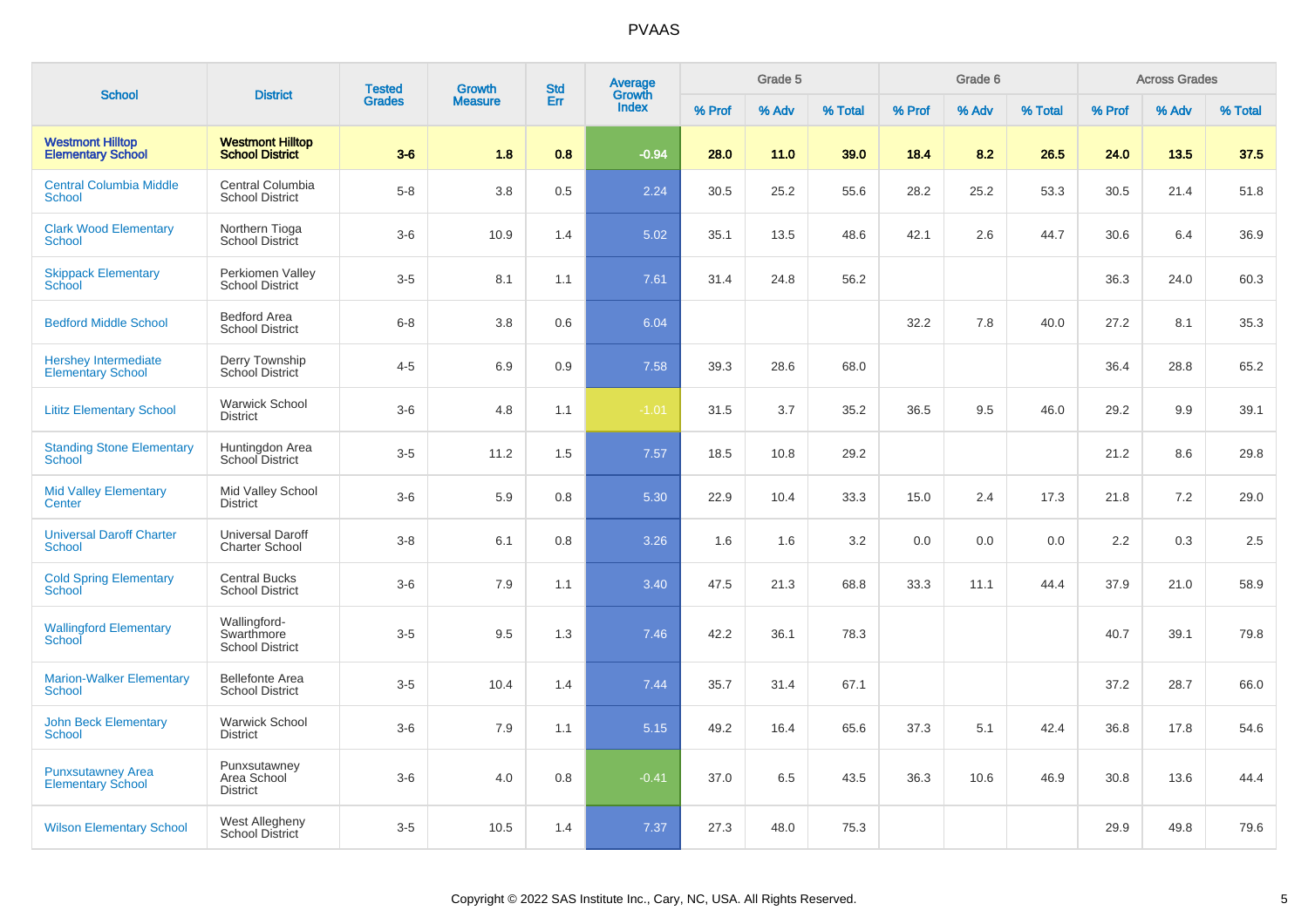| <b>School</b>                                       | <b>District</b>                                        | <b>Tested</b> | <b>Growth</b>  | <b>Std</b> | <b>Average</b><br>Growth |        | Grade 5 |         |        | Grade 6 |         |        | <b>Across Grades</b> |         |
|-----------------------------------------------------|--------------------------------------------------------|---------------|----------------|------------|--------------------------|--------|---------|---------|--------|---------|---------|--------|----------------------|---------|
|                                                     |                                                        | <b>Grades</b> | <b>Measure</b> | Err        | <b>Index</b>             | % Prof | % Adv   | % Total | % Prof | % Adv   | % Total | % Prof | % Adv                | % Total |
| <b>Westmont Hilltop</b><br><b>Elementary School</b> | <b>Westmont Hilltop</b><br><b>School District</b>      | $3-6$         | 1.8            | 0.8        | $-0.94$                  | 28.0   | 11.0    | 39.0    | 18.4   | 8.2     | 26.5    | 24.0   | 13.5                 | 37.5    |
| <b>Salford Hills Elementary</b><br><b>School</b>    | Souderton Area<br><b>School District</b>               | $3-5$         | 10.6           | 1.4        | 7.36                     | 44.1   | 32.4    | 76.5    |        |         |         | 37.1   | 37.1                 | 74.2    |
| <b>Mountain View Elementary</b><br>School           | <b>Mountain View</b><br><b>School District</b>         | $3-6$         | 6.8            | 1.1        | 1.24                     | 28.3   | 1.7     | 30.0    | 16.3   | 2.0     | 18.4    | 18.8   | 2.2                  | 21.1    |
| <b>Liberty-Valley Elementary</b><br>School          | Danville Area<br><b>School District</b>                | $3-5$         | 7.0            | 1.0        | 7.33                     | 33.8   | 25.6    | 59.4    |        |         |         | 32.0   | 24.2                 | 56.1    |
| <b>Farrell Area Es/Lms</b>                          | <b>Farrell Area School</b><br><b>District</b>          | $3-6$         | 7.7            | 1.3        | 1.12                     | 15.6   | 0.0     | 15.6    | 17.5   | 0.0     | 17.5    | 16.4   | 2.3                  | 18.6    |
| <b>Southside Elementary</b><br>School               | Huntingdon Area<br>School District                     | $3-5$         | 11.7           | 1.7        | 7.04                     | 30.6   | 16.3    | 46.9    |        |         |         | 26.1   | 17.6                 | 43.7    |
| <b>Jamison Elementary</b><br><b>School</b>          | <b>Central Bucks</b><br><b>School District</b>         | $3-6$         | 6.5            | 1.0        | 2.10                     | 25.4   | 34.3    | 59.7    | 40.8   | 21.0    | 61.8    | 35.7   | 27.4                 | 63.1    |
| <b>Smethport Area</b><br><b>Elementary School</b>   | Smethport Area<br>School District                      | $3-6$         | 7.1            | 1.1        | 1.97                     | 29.2   | 8.3     | 37.5    | 24.6   | 8.8     | 33.3    | 23.6   | 11.8                 | 35.5    |
| <b>Trinity North Elementary</b><br>School           | <b>Trinity Area School</b><br><b>District</b>          | $3-5$         | 10.8           | 1.6        | 6.94                     | 43.3   | 15.0    | 58.3    |        |         |         | 30.9   | 10.1                 | 41.0    |
| <b>Marshall Elementary</b><br><b>School</b>         | North Allegheny<br><b>School District</b>              | $3-5$         | 6.7            | 1.0        | 6.89                     | 31.0   | 45.8    | 76.8    |        |         |         | 37.3   | 38.8                 | 76.1    |
| <b>Rayne Elementary School</b>                      | <b>Marion Center</b><br>Area School<br><b>District</b> | $3-6$         | 4.6            | 1.3        | $-1.20$                  | 22.2   | 5.6     | 27.8    | 51.1   | 10.6    | 61.7    | 37.9   | 9.2                  | 47.1    |
| <b>Saegertown Elementary</b><br>School              | Penncrest School<br><b>District</b>                    | $3-6$         | 7.6            | 1.1        | 4.81                     | 32.1   | 12.5    | 44.6    | 29.3   | 1.7     | 31.0    | 26.6   | 8.9                  | 35.4    |
| <b>Blacklick Valley Elementary</b><br>Center        | <b>Blacklick Valley</b><br>School District             | $3-6$         | 10.2           | 1.5        | 3.84                     | 24.1   | 6.9     | 31.0    | 34.2   | 10.5    | 44.7    | 26.8   | 13.7                 | 40.5    |
| <b>George A Ferrell</b><br><b>Elementary School</b> | East Lycoming<br>School District                       | $3-6$         | 12.8           | 1.9        | 4.06                     | 50.0   | 31.2    | 81.2    | 31.8   | 22.7    | 54.6    | 38.7   | 22.7                 | 61.3    |
| <b>Wattsburg Area Middle</b><br>School              | Wattsburg Area<br><b>School District</b>               | $5-9$         | 4.1            | 0.6        | 2.53                     | 25.0   | 18.2    | 43.2    | 27.5   | 17.6    | 45.0    | 26.1   | 14.0                 | 40.0    |
| <b>Houck Elementary School</b>                      | Lebanon School<br><b>District</b>                      | $3-5$         | 11.8           | 1.7        | 6.78                     | 23.6   | 7.3     | 30.9    |        |         |         | 13.7   | 5.0                  | 18.6    |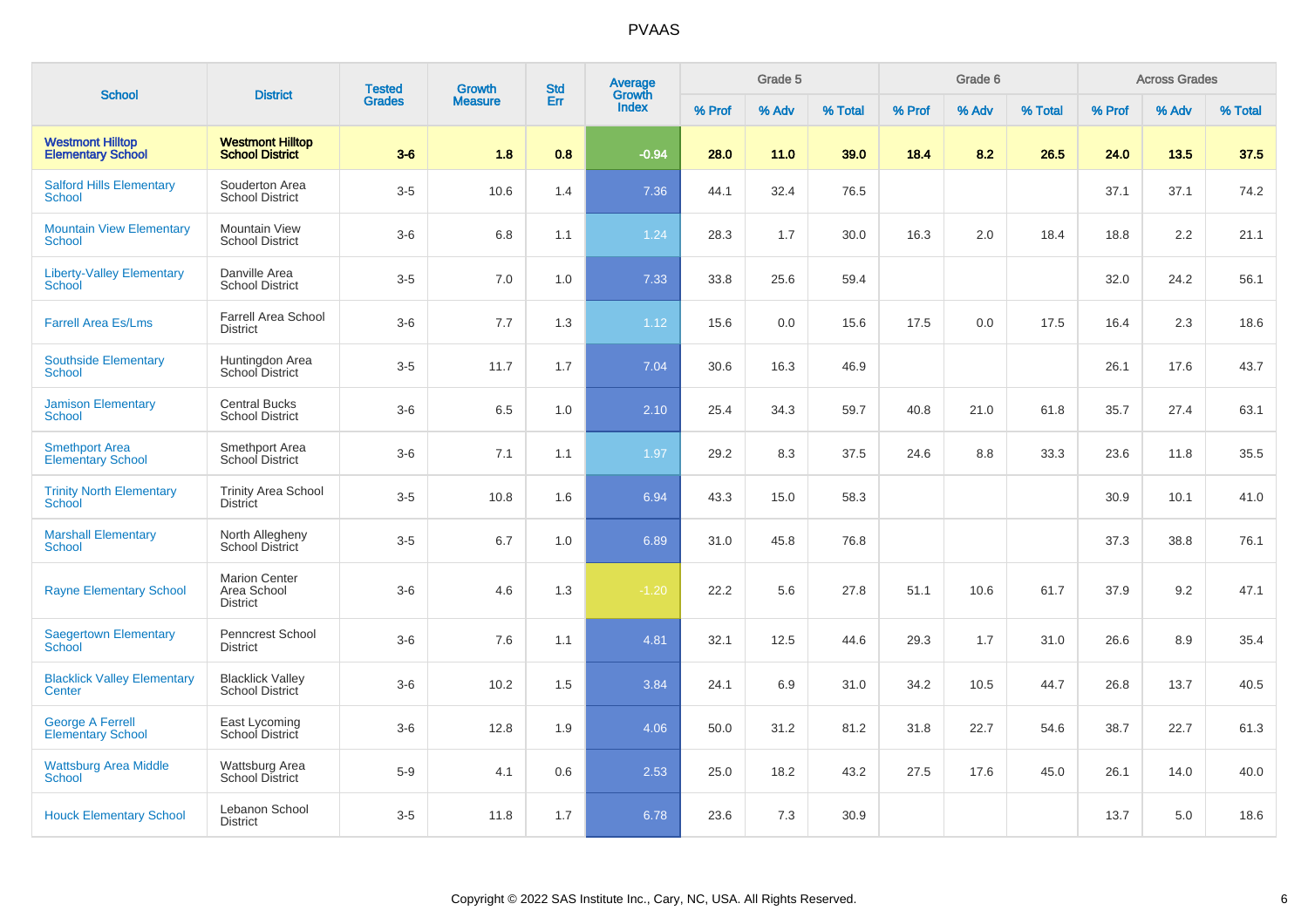|                                                           |                                                            | <b>Tested</b> | Growth         | <b>Std</b> | <b>Average</b>         |        | Grade 5 |         |        | Grade 6 |         |        | <b>Across Grades</b> |         |
|-----------------------------------------------------------|------------------------------------------------------------|---------------|----------------|------------|------------------------|--------|---------|---------|--------|---------|---------|--------|----------------------|---------|
| <b>School</b>                                             | <b>District</b>                                            | <b>Grades</b> | <b>Measure</b> | Err        | Growth<br><b>Index</b> | % Prof | % Adv   | % Total | % Prof | % Adv   | % Total | % Prof | % Adv                | % Total |
| <b>Westmont Hilltop</b><br><b>Elementary School</b>       | <b>Westmont Hilltop</b><br><b>School District</b>          | $3-6$         | 1.8            | 0.8        | $-0.94$                | 28.0   | 11.0    | 39.0    | 18.4   | 8.2     | 26.5    | 24.0   | 13.5                 | 37.5    |
| <b>Bedminster Elementary</b><br>School                    | Pennridge School<br><b>District</b>                        | $3-5$         | 8.7            | 1.3        | 6.76                   | 41.5   | 25.6    | 67.1    |        |         |         | 45.7   | 21.2                 | 66.8    |
| <b>Avon Grove Intermediate</b><br><b>School</b>           | Avon Grove School<br><b>District</b>                       | $3-6$         | 3.3            | 0.5        | 4.11                   | 28.6   | 23.2    | 51.8    | 30.5   | 19.3    | 49.8    | 30.3   | 18.6                 | 48.9    |
| <b>Mars Area Centennial</b><br><b>School</b>              | Mars Area School<br><b>District</b>                        | $5-6$         | 1.9            | 0.6        | $-2.33$                | 31.3   | 20.9    | 52.2    | 32.6   | 24.5    | 57.1    | 32.0   | 22.7                 | 54.6    |
| <b>Wendover Middle School</b>                             | Hempfield Area<br>School District                          | $6 - 8$       | 1.2            | 0.6        | 2.21                   |        |         |         | 27.2   | 26.5    | 53.7    | 30.2   | 18.7                 | 49.0    |
| <b>Wayne Elementary School</b>                            | Radnor Township<br><b>School District</b>                  | $3-5$         | 8.6            | 1.3        | 6.63                   | 28.7   | 43.7    | 72.4    |        |         |         | 27.5   | 39.4                 | 67.0    |
| <b>Eagle View Middle School</b>                           | <b>Cumberland Valley</b><br><b>School District</b>         | $5 - 8$       | 2.8            | 0.4        | 1.72                   |        |         |         | 26.3   | 11.5    | 37.8    | 28.0   | 12.1                 | 40.1    |
| <b>Williamsburg Community</b><br><b>Elementary School</b> | Williamsburg<br><b>Community School</b><br><b>District</b> | $3-6$         | 5.0            | 1.4        | $-1.36$                | 25.0   | 12.5    | 37.5    | 34.3   | 8.6     | 42.9    | 25.6   | 11.6                 | 37.2    |
| <b>Curtin Intermediate School</b>                         | <b>Williamsport Area</b><br><b>School District</b>         | $4 - 6$       | 0.8            | 0.7        | $-5.06$                | 18.1   | 8.1     | 26.2    | 19.8   | 15.3    | 35.0    | 20.3   | 11.1                 | 31.3    |
| <b>Landis Run Intermediate</b><br><b>School</b>           | Manheim Township<br><b>School District</b>                 | $5-6$         | $-0.9$         | 0.4        | $-9.32$                | 29.8   | 17.1    | 46.9    | 33.2   | 23.2    | 56.5    | 31.5   | 20.2                 | 51.7    |
| <b>Brownstown Elementary</b><br><b>School</b>             | Conestoga Valley<br>School District                        | $3-6$         | 3.8            | 1.0        | $-0.72$                | 23.5   | 17.6    | 41.2    | 46.2   | 14.1    | 60.3    | 33.1   | 22.8                 | 55.9    |
| South Eastern Intermediate<br><b>School</b>               | South Eastern<br><b>School District</b>                    | $5-6$         | 4.2            | 0.6        | 3.41                   | 21.6   | 15.9    | 37.5    | 25.9   | 14.7    | 40.6    | 23.7   | 15.3                 | 39.0    |
| <b>Snyder Elementary School</b>                           | Sayre Area School<br><b>District</b>                       | $3-6$         | 5.9            | 1.1        | 1.06                   | 21.3   | 6.6     | 27.9    | 36.2   | 5.0     | 41.2    | 31.0   | 8.8                  | 39.8    |
| <b>Hampden Elementary</b><br>School                       | <b>Cumberland Valley</b><br><b>School District</b>         | $3-5$         | 8.5            | 1.3        | 6.58                   | 34.5   | 34.5    | 69.0    |        |         |         | 34.1   | 31.4                 | 65.5    |
| <b>Freeport Area Middle</b><br><b>School</b>              | <b>Freeport Area</b><br><b>School District</b>             | $6-8$         | $2.8\,$        | 0.6        | 4.74                   |        |         |         | 26.6   | 15.3    | 41.9    | 26.7   | 12.6                 | 39.3    |
| <b>Green Ridge Elementary</b><br>School                   | <b>Cumberland Valley</b><br><b>School District</b>         | $3-5$         | 9.1            | 1.4        | 6.53                   | 30.6   | 29.2    | 59.7    |        |         |         | 33.6   | 30.7                 | 64.3    |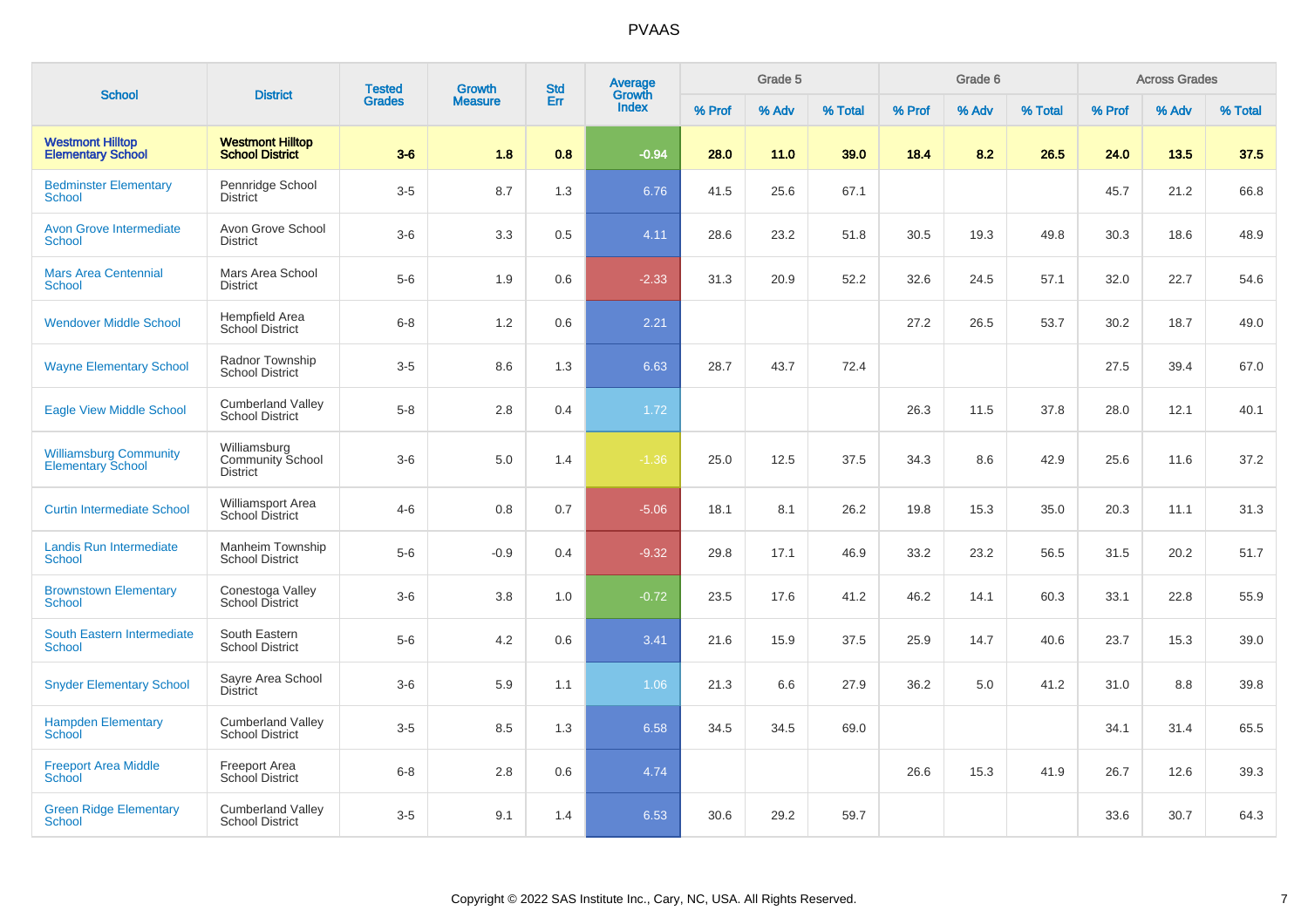|                                                         | <b>District</b>                                          | <b>Tested</b> | <b>Growth</b>  | <b>Std</b> | <b>Average</b><br>Growth |        | Grade 5 |         |        | Grade 6 |         |        | <b>Across Grades</b> |         |
|---------------------------------------------------------|----------------------------------------------------------|---------------|----------------|------------|--------------------------|--------|---------|---------|--------|---------|---------|--------|----------------------|---------|
| <b>School</b>                                           |                                                          | <b>Grades</b> | <b>Measure</b> | Err        | <b>Index</b>             | % Prof | % Adv   | % Total | % Prof | % Adv   | % Total | % Prof | % Adv                | % Total |
| <b>Westmont Hilltop</b><br><b>Elementary School</b>     | <b>Westmont Hilltop</b><br><b>School District</b>        | $3-6$         | 1.8            | 0.8        | $-0.94$                  | 28.0   | 11.0    | 39.0    | 18.4   | 8.2     | 26.5    | 24.0   | 13.5                 | 37.5    |
| <b>Conneaut Lake Middle</b><br>School                   | Conneaut School<br><b>District</b>                       | $5-8$         | 4.6            | 0.7        | 2.25                     | 18.9   | 6.8     | 25.7    | 25.4   | 15.9    | 41.3    | 18.0   | 7.9                  | 25.9    |
| <b>Rohrerstown Elementary</b><br><b>School</b>          | <b>Hempfield School</b><br><b>District</b>               | $3-6$         | 7.3            | 1.1        | 2.98                     | 35.0   | 21.7    | 56.7    | 28.0   | 14.0    | 42.0    | 31.2   | 17.2                 | 48.4    |
| <b>Fort Allen Elementary</b><br>School                  | <b>Hempfield Area</b><br>School District                 | $3-5$         | 9.5            | 1.5        | 6.46                     | 36.2   | 13.0    | 49.3    |        |         |         | 25.1   | 19.0                 | 44.1    |
| Roy A. Hunt Elementary<br><b>School</b>                 | New Kensington-<br>Arnold School<br><b>District</b>      | $3-6$         | 1.6            | 0.8        | $-3.82$                  | 9.2    | 0.9     | 10.1    | 12.9   | 5.9     | 18.8    | 14.8   | 3.5                  | 18.3    |
| <b>Priestley School</b>                                 | Shikellamy School<br>District                            | $3-5$         | 10.2           | 1.6        | 6.41                     | 28.3   | 18.9    | 47.2    |        |         |         | 29.6   | 16.4                 | 45.9    |
| <b>Welsh Valley Middle</b><br><b>School</b>             | Lower Merion<br><b>School District</b>                   | $6 - 10$      | 2.6            | 0.4        | 3.22                     |        |         |         | 31.6   | 34.9    | 66.5    | 31.6   | 31.9                 | 63.5    |
| <b>East Petersburg</b><br><b>Elementary School</b>      | <b>Hempfield School</b><br><b>District</b>               | $3-6$         | 5.5            | 1.0        | 1.32                     | 29.7   | 8.1     | 37.8    | 21.7   | 15.9    | 37.7    | 28.4   | 14.4                 | 42.8    |
| <b>Franklin Elementary</b><br>School                    | North Allegheny<br><b>School District</b>                | $3-5$         | 8.9            | 1.4        | 6.30                     | 32.4   | 57.8    | 90.1    |        |         |         | 29.2   | 52.2                 | 81.5    |
| <b>Cynwyd School</b>                                    | <b>Lower Merion</b><br><b>School District</b>            | $3-5$         | 8.4            | 1.3        | 6.29                     | 36.1   | 36.1    | 72.3    |        |         |         | 36.3   | 44.4                 | 80.7    |
| <b>Otto-Eldred Elementary</b><br>School                 | Otto-Eldred School<br><b>District</b>                    | $3-6$         | 8.4            | 1.3        | 3.75                     | 23.8   | 28.6    | 52.4    | 45.0   | 12.5    | 57.5    | 31.8   | 15.9                 | 47.7    |
| <b>Riverside Elementary</b><br><b>School East</b>       | Riverside School<br><b>District</b>                      | $3-6$         | $5.2\,$        | 0.8        | 3.33                     | 18.6   | 7.8     | 26.5    | 13.1   | 7.1     | 20.2    | 20.8   | 7.1                  | 27.9    |
| <b>Iroquois Elementary</b><br>School                    | Iroquois School<br><b>District</b>                       | $3-6$         | 3.2            | 1.0        | $-1.26$                  | 37.7   | 10.4    | 48.0    | 21.0   | 16.0    | 37.0    | 28.3   | 13.2                 | 41.4    |
| <b>Kane Area Middle School</b>                          | Kane Area School<br><b>District</b>                      | $6 - 10$      | 5.0            | 0.8        | 0.86                     |        |         |         | 14.1   | 3.1     | 17.2    | 16.0   | 7.0                  | 23.0    |
| <b>North Clarion County</b><br><b>Elementary School</b> | North Clarion<br><b>County School</b><br><b>District</b> | $3-6$         | 7.7            | 1.3        | 4.09                     | 34.1   | 6.8     | 40.9    | 31.7   | 12.2    | 43.9    | 30.8   | 11.3                 | 42.1    |
| <b>Smoketown Elementary</b><br>School                   | Conestoga Valley<br>School District                      | $3-6$         | 5.9            | 1.0        | 2.84                     | 26.5   | 10.3    | 36.8    | 30.0   | 8.8     | 38.8    | 30.7   | 13.1                 | 43.8    |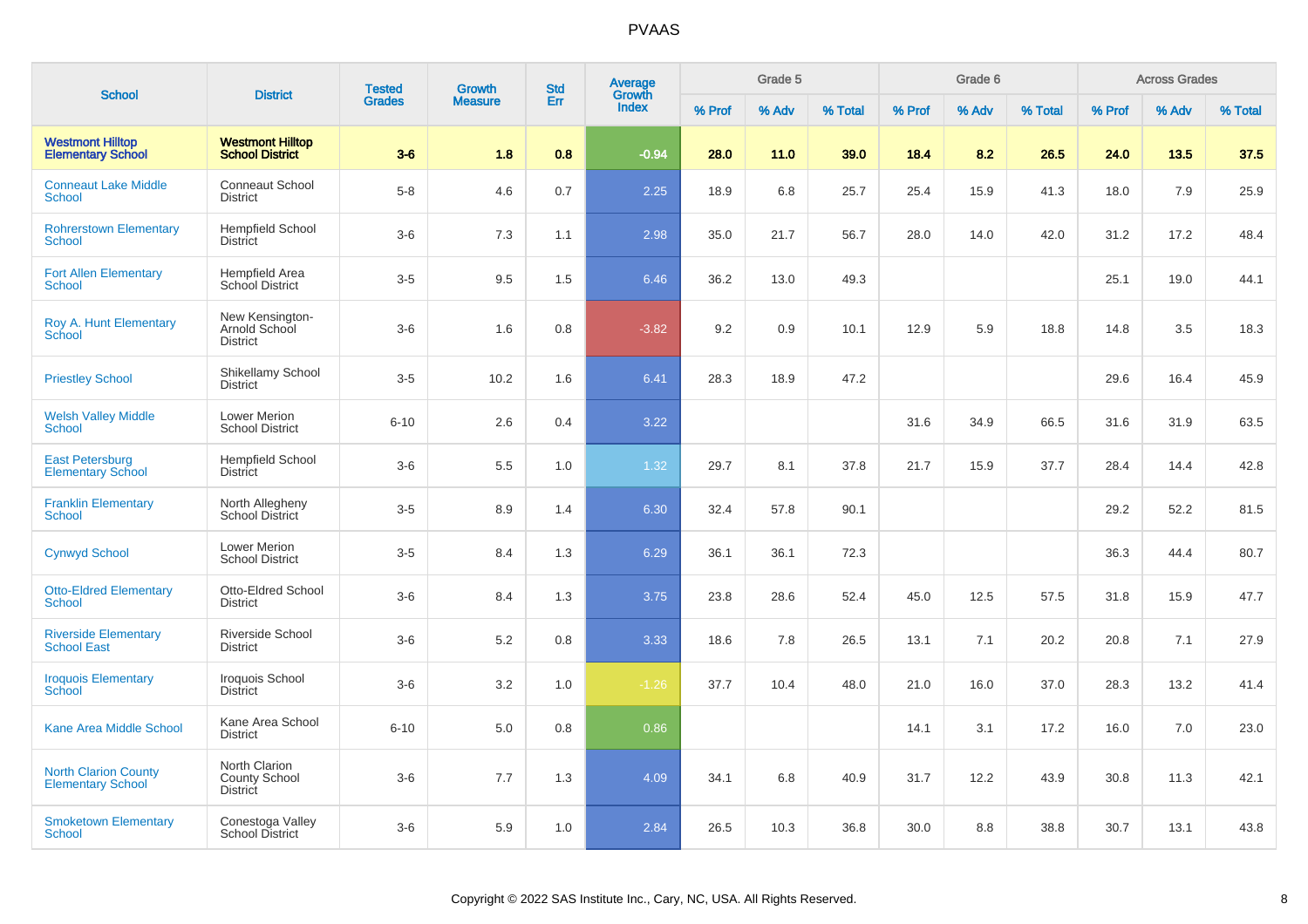|                                                            |                                                           | <b>Tested</b> | Growth         | <b>Std</b> | Average                |        | Grade 5 |         |        | Grade 6 |         |        | <b>Across Grades</b> |         |
|------------------------------------------------------------|-----------------------------------------------------------|---------------|----------------|------------|------------------------|--------|---------|---------|--------|---------|---------|--------|----------------------|---------|
| <b>School</b>                                              | <b>District</b>                                           | <b>Grades</b> | <b>Measure</b> | Err        | Growth<br><b>Index</b> | % Prof | % Adv   | % Total | % Prof | % Adv   | % Total | % Prof | % Adv                | % Total |
| <b>Westmont Hilltop</b><br><b>Elementary School</b>        | <b>Westmont Hilltop</b><br><b>School District</b>         | $3-6$         | 1.8            | 0.8        | $-0.94$                | 28.0   | 11.0    | 39.0    | 18.4   | 8.2     | 26.5    | 24.0   | 13.5                 | 37.5    |
| <b>New Hope-Solebury Upper</b><br><b>Elementary School</b> | New Hope-<br>Solebury School<br><b>District</b>           | $3-5$         | 7.7            | 1.3        | 6.16                   | 39.8   | 25.8    | 65.6    |        |         |         | 38.8   | 27.6                 | 66.4    |
| <b>Western Beaver County</b><br>Junior/Senior High School  | <b>Western Beaver</b><br>County School<br><b>District</b> | $6 - 11$      | 6.6            | 1.1        | 5.00                   |        |         |         | 32.6   | 11.6    | 44.2    | 29.9   | 6.3                  | 36.2    |
| <b>Mcmurray Elementary</b><br><b>School</b>                | Peters Township<br><b>School District</b>                 | $4-6$         | $-0.2$         | 0.5        | $-6.57$                | 37.8   | 32.6    | 70.4    | 35.7   | 24.9    | 60.6    | 38.5   | 29.2                 | 67.8    |
| <b>Chester Community</b><br><b>Charter School</b>          | Chester<br><b>Community Charter</b><br>School             | $3 - 8$       | 3.5            | 0.6        | 2.79                   | 0.7    | 0.7     | 1.5     | 3.6    | 0.0     | 3.6     | 2.1    | 0.4                  | 2.5     |
| <b>Bala-Cynwyd Middle</b><br>School                        | Lower Merion<br><b>School District</b>                    | $6 - 8$       | 2.5            | 0.4        | 3.75                   |        |         |         | 31.2   | 39.4    | 70.6    | 33.8   | 33.0                 | 66.8    |
| <b>Ward L Myers Elementary</b><br><b>School</b>            | Muncy School<br><b>District</b>                           | $3-6$         | 4.3            | 1.0        | 0.40                   | 36.7   | 8.3     | 45.0    | 32.5   | 14.3    | 46.8    | 34.8   | 14.5                 | 49.3    |
| <b>Austin Area Elementary</b><br><b>School</b>             | Austin Area School<br><b>District</b>                     | $3-6$         | 13.5           | 2.3        | 2.65                   | 23.1   | 15.4    | 38.5    | 30.8   | 7.7     | 38.5    | 19.0   | 11.9                 | 31.0    |
| <b>South Mountain</b><br><b>Elementary School</b>          | Northern York<br><b>County School</b><br><b>District</b>  | $3-5$         | 7.8            | 1.3        | 6.00                   | 27.2   | 16.0    | 43.2    |        |         |         | 25.3   | 16.4                 | 41.8    |
| <b>Shrewsbury Elementary</b><br><b>School</b>              | Southern York<br><b>County School</b><br><b>District</b>  | $3-6$         | 3.0            | 1.1        | $-1.93$                | 18.6   | 5.1     | 23.7    | 29.5   | 14.8    | 44.3    | 26.5   | 11.0                 | 37.6    |
| <b>Harlan Rowe Middle</b><br><b>School</b>                 | Athens Area<br><b>School District</b>                     | $6 - 8$       | 3.5            | 0.6        | $5.05$                 |        |         |         | 28.2   | 5.9     | 34.1    | 23.2   | 7.3                  | 30.5    |
| Lehighton Area Middle<br>School                            | Lehighton Area<br>School District                         | $6-8$         | 3.3            | 0.6        | 2.17                   |        |         |         | 26.0   | 4.1     | 30.1    | 16.7   | 3.9                  | 20.6    |
| <b>Defranco Elementary</b><br><b>School (8450)</b>         | Bangor Area<br>School District                            | $5-6$         | 4.0            | 0.7        | 2.65                   | 20.3   | 24.8    | 45.1    | 26.7   | 14.0    | 40.7    | 23.4   | 19.5                 | 42.9    |
| <b>Elderton Elementary</b><br>School                       | Armstrong School<br><b>District</b>                       | $3-6$         | 9.4            | 1.6        | 3.40                   | 23.1   | 15.4    | 38.5    | 23.1   | 15.4    | 38.5    | 26.0   | 15.0                 | 41.0    |
| <b>Radnor Middle School</b>                                | Radnor Township<br><b>School District</b>                 | $6 - 8$       | 2.9            | 0.5        | 4.03                   |        |         |         | 41.7   | 25.4    | 67.1    | 37.4   | 26.3                 | 63.7    |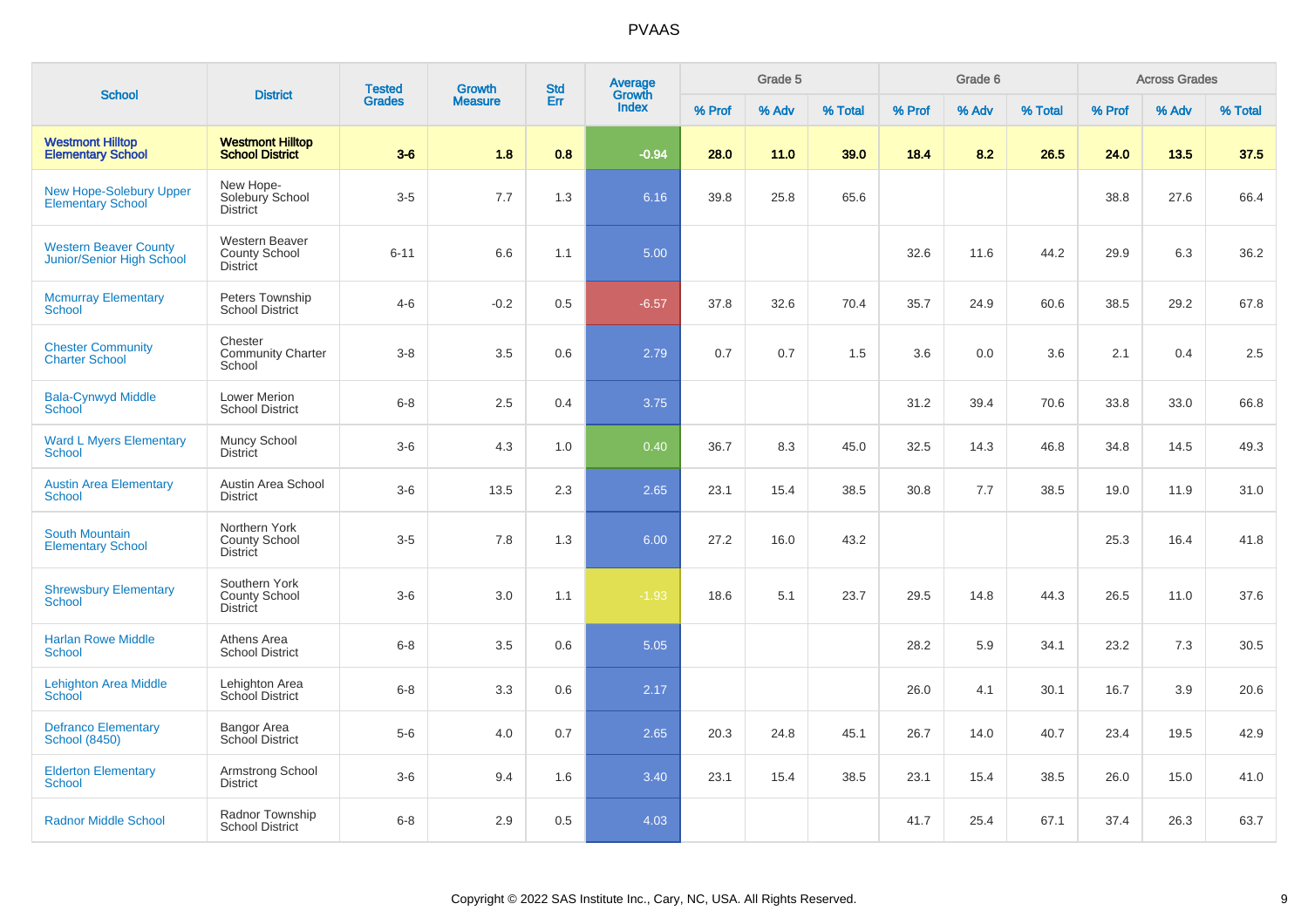| <b>School</b>                                         | <b>District</b>                                   | <b>Tested</b> | Growth         | <b>Std</b> | Average<br>Growth |        | Grade 5 |         |        | Grade 6 |         |        | <b>Across Grades</b> |         |
|-------------------------------------------------------|---------------------------------------------------|---------------|----------------|------------|-------------------|--------|---------|---------|--------|---------|---------|--------|----------------------|---------|
|                                                       |                                                   | <b>Grades</b> | <b>Measure</b> | Err        | <b>Index</b>      | % Prof | % Adv   | % Total | % Prof | % Adv   | % Total | % Prof | % Adv                | % Total |
| <b>Westmont Hilltop</b><br><b>Elementary School</b>   | <b>Westmont Hilltop</b><br><b>School District</b> | $3-6$         | 1.8            | 0.8        | $-0.94$           | 28.0   | 11.0    | 39.0    | 18.4   | 8.2     | 26.5    | 24.0   | 13.5                 | 37.5    |
| <b>Cocalico Middle School</b>                         | Cocalico School<br><b>District</b>                | $6 - 8$       | 1.5            | 0.5        | 3.26              |        |         |         | 25.4   | 17.7    | 43.1    | 25.2   | 9.5                  | 34.7    |
| <b>Upper Adams Intermediate</b><br>School             | <b>Upper Adams</b><br><b>School District</b>      | $4-6$         | 4.0            | 0.8        | 1.51              | 30.0   | 9.2     | 39.2    | 18.0   | 7.7     | 25.6    | 23.4   | 7.3                  | 30.7    |
| <b>Esperanza Academy</b><br><b>Charter School</b>     | Esperanza<br>Academy Charter<br>School            | $4 - 11$      | 2.8            | 0.5        | 3.47              |        |         |         | 1.5    | 0.0     | 1.5     | 1.8    | 0.0                  | 1.8     |
| <b>New Bloomfield</b><br><b>Elementary School</b>     | West Perry School<br><b>District</b>              | $3-5$         | 9.2            | 1.6        | 5.87              | 18.2   | 16.4    | 34.6    |        |         |         | 23.5   | 11.8                 | 35.3    |
| <b>Spring-Ford Intermediate</b><br>School 5th/6th     | Spring-Ford Area<br>School District               | $5-6$         | 2.1            | 0.4        | 2.77              | 36.6   | 13.0    | 49.6    | 33.2   | 16.5    | 49.7    | 34.9   | 14.8                 | 49.7    |
| <b>Grace B Luhrs Univ</b><br>Elementary               | Shippensburg Area<br>School District              | $3-5$         | 15.7           | 2.7        | 5.82              | 30.0   | 25.0    | 55.0    |        |         |         | 23.1   | 15.4                 | 38.5    |
| <b>Butler Elementary School</b>                       | <b>Central Bucks</b><br><b>School District</b>    | $3-6$         | 2.2            | 0.9        | $-1.83$           | 33.3   | 16.1    | 49.4    | 35.4   | 27.1    | 62.5    | 35.5   | 20.8                 | 56.3    |
| <b>Mifflinburg Area</b><br><b>Intermediate School</b> | Mifflinburg Area<br>School District               | $3-5$         | 6.1            | 1.1        | 5.74              | 31.4   | 12.1    | 43.6    |        |         |         | 35.0   | 10.4                 | 45.4    |
| <b>Devers School</b>                                  | <b>York City School</b><br><b>District</b>        | $3 - 8$       | 2.8            | 0.8        | 0.21              | 1.9    | 1.9     | 3.8     | 2.7    | 0.0     | 2.7     | 3.1    | 0.3                  | 3.4     |
| <b>Central Mountain Middle</b><br><b>School</b>       | Keystone Central<br>School District               | $5 - 8$       | 1.9            | 0.4        | 4.48              | 18.8   | 9.4     | 28.2    | 21.3   | 8.2     | 29.5    | 15.4   | 5.7                  | 21.1    |
| <b>Wyland Elementary School</b>                       | Hampton Township<br>School District               | $3-5$         | 8.3            | 1.5        | 5.70              | 30.8   | 30.8    | 61.5    |        |         |         | 34.2   | 37.6                 | 71.8    |
| <b>Mckinley School</b>                                | <b>York City School</b><br><b>District</b>        | $3-8$         | 2.8            | 0.8        | $-0.14$           | 4.1    | 4.1     | 8.2     | 1.4    | 0.0     | 1.4     | 3.2    | 1.7                  | 4.9     |
| <b>General Nash Elementary</b><br><b>School</b>       | North Penn School<br><b>District</b>              | $3-6$         | 3.4            | 1.1        | $-1.61$           | 40.0   | 12.7    | 52.7    | 31.8   | 9.5     | 41.3    | 36.3   | 17.5                 | 53.8    |
| <b>Dallas Intermediate School</b>                     | Dallas School<br><b>District</b>                  | $3-5$         | 5.3            | 0.9        | 5.66              | 43.8   | 15.6    | 59.4    |        |         |         | 39.8   | 21.2                 | 61.0    |
| <b>Montgomery Elementary</b><br>School                | North Penn School<br><b>District</b>              | $3-6$         | 5.0            | 0.9        | 2.72              | 39.8   | 20.4    | 60.2    | 26.4   | 19.5    | 46.0    | 33.7   | 24.5                 | 58.2    |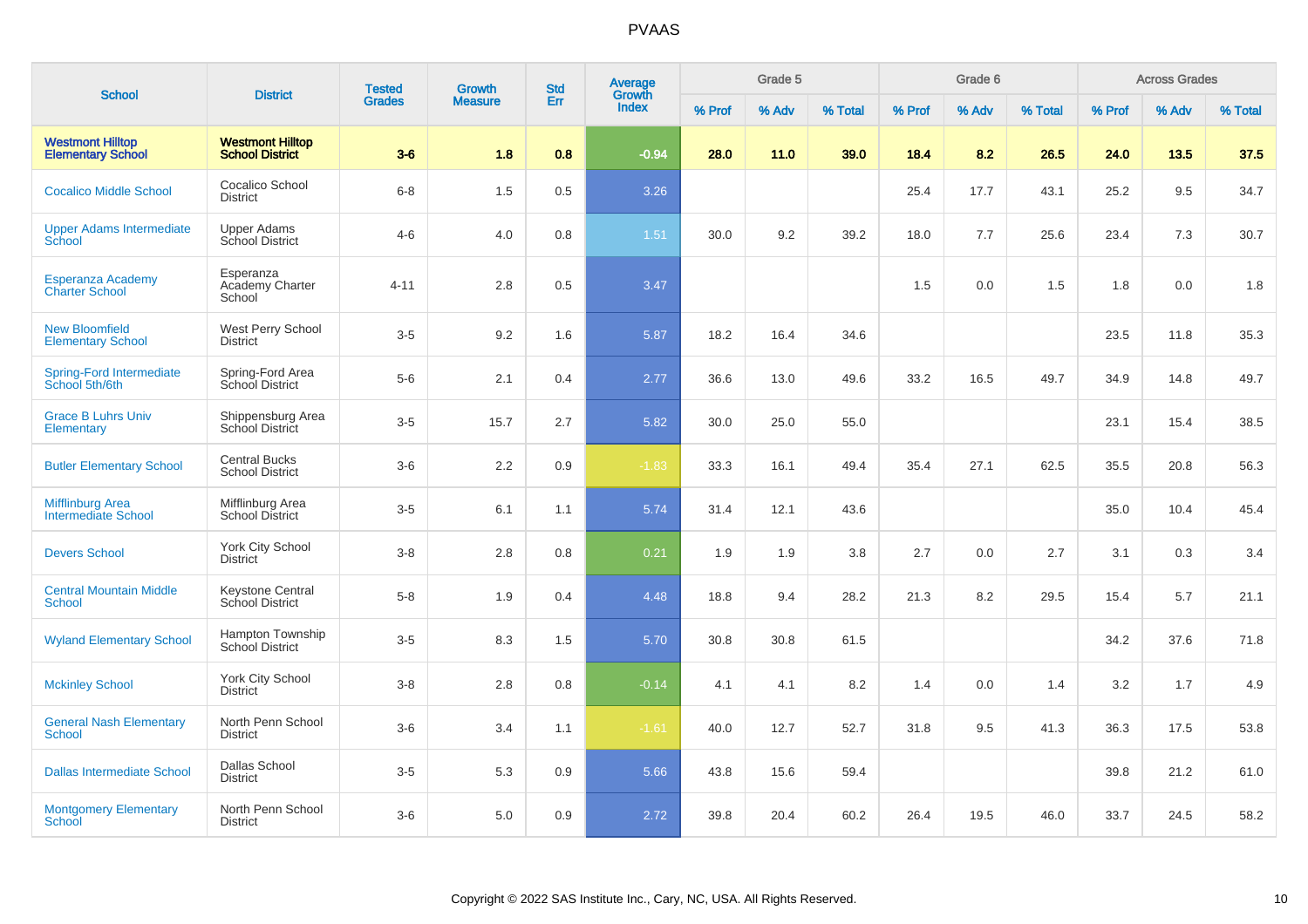|                                                      | <b>District</b>                                         | <b>Tested</b> | <b>Growth</b>  | <b>Std</b> | Average<br>Growth |        | Grade 5 |         |        | Grade 6 |         |        | <b>Across Grades</b> |         |
|------------------------------------------------------|---------------------------------------------------------|---------------|----------------|------------|-------------------|--------|---------|---------|--------|---------|---------|--------|----------------------|---------|
| <b>School</b>                                        |                                                         | <b>Grades</b> | <b>Measure</b> | Err        | Index             | % Prof | % Adv   | % Total | % Prof | % Adv   | % Total | % Prof | % Adv                | % Total |
| <b>Westmont Hilltop</b><br><b>Elementary School</b>  | <b>Westmont Hilltop</b><br><b>School District</b>       | $3-6$         | 1.8            | 0.8        | $-0.94$           | 28.0   | 11.0    | 39.0    | 18.4   | 8.2     | 26.5    | 24.0   | 13.5                 | 37.5    |
| <b>South Park Middle School</b>                      | South Park School<br><b>District</b>                    | $5-8$         | 3.3            | 0.6        | 1.73              | 33.3   | 11.9    | 45.2    | 28.1   | 11.5    | 39.6    | 26.4   | 12.4                 | 38.8    |
| <b>Emory H Markle Middle</b><br><b>School</b>        | South Western<br><b>School District</b>                 | $6 - 8$       | 2.2            | 0.4        | 5.50              |        |         |         | 15.9   | 11.8    | 27.7    | 17.8   | 9.4                  | 27.2    |
| <b>Vida Charter School</b>                           | Vida Charter<br>School                                  | $3-6$         | 10.1           | 1.8        | 3.95              | 23.1   | 19.2    | 42.3    | 16.7   | 11.1    | 27.8    | 20.4   | 7.8                  | 28.2    |
| <b>Wayne Highlands Middle</b><br>School              | Wayne Highlands<br>School District                      | $6 - 8$       | 3.5            | 0.6        | 3.11              |        |         |         | 30.6   | 11.7    | 42.3    | 27.9   | 10.1                 | 37.9    |
| <b>Dubois Area Middle School</b>                     | Dubois Area<br><b>School District</b>                   | $5-8$         | 2.1            | 0.4        | 1.77              | 22.4   | 11.0    | 33.3    | 21.7   | 8.3     | 30.0    | 19.2   | 7.6                  | 26.8    |
| <b>First District Elementary</b><br><b>School</b>    | <b>Crawford Central</b><br><b>School District</b>       | $3-6$         | 7.6            | 1.4        | 3.67              | 33.3   | 18.2    | 51.5    | 17.8   | 2.2     | 20.0    | 24.9   | 8.1                  | 33.0    |
| <b>Maureen M Welch</b><br><b>Elementary School</b>   | Council Rock<br><b>School District</b>                  | $3-6$         | 2.5            | 1.0        | $-1.58$           | 28.0   | 10.7    | 38.7    | 35.1   | 14.3    | 49.4    | 33.4   | 15.5                 | 49.0    |
| <b>Knapp Elementary School</b>                       | North Penn School<br><b>District</b>                    | $3-6$         | 4.2            | 1.1        | $-0.46$           | 30.8   | 7.7     | 38.5    | 28.6   | 6.4     | 34.9    | 30.1   | 8.8                  | 38.9    |
| <b>Richland Elementary</b><br>School                 | <b>Richland School</b><br><b>District</b>               | $3-6$         | 4.7            | 0.8        | 3.87              | 40.8   | 21.4    | 62.1    | 40.4   | 10.6    | 51.1    | 38.5   | 19.1                 | 57.7    |
| Pennsylvania Virtual<br><b>Charter School</b>        | Pennsylvania<br>Virtual Charter<br>School               | $3 - 11$      | 3.5            | 0.6        | $-1.62$           | 20.8   | 3.8     | 24.5    | 17.6   | 3.3     | 20.9    | 18.4   | 5.2                  | 23.5    |
| <b>Bear Creek Community</b><br><b>Charter School</b> | <b>Bear Creek</b><br><b>Community Charter</b><br>School | $3 - 8$       | 4.4            | 0.8        | 0.17              | 30.8   | 9.6     | 40.4    | 19.6   | 13.7    | 33.3    | 27.2   | 7.9                  | 35.1    |
| <b>Mount Union Area Junior</b><br><b>High School</b> | Mount Union Area<br><b>School District</b>              | $6 - 8$       | 4.1            | 0.8        | 2.41              |        |         |         | 12.4   | 0.0     | 12.4    | 8.5    | 1.2                  | 9.8     |
| <b>Delahunty Middle School</b>                       | Hermitage School<br><b>District</b>                     | $6 - 7$       | 3.7            | 0.7        | 3.34              |        |         |         | 34.3   | 21.7    | 55.9    | 32.5   | 20.6                 | 53.2    |
| Ephrata Intermediate<br>School                       | Ephrata Area<br>School District                         | $5-6$         | 2.1            | 0.5        | 0.49              | 35.0   | 13.1    | 48.2    | 25.8   | 8.3     | 34.1    | 30.5   | 10.8                 | 41.3    |
| <b>Mohawk Elementary</b><br><b>School</b>            | Mohawk Area<br><b>School District</b>                   | $3-6$         | 4.4            | 0.8        | 3.42              | 26.2   | 4.8     | 31.1    | 19.2   | 13.8    | 33.0    | 27.8   | 10.4                 | 38.2    |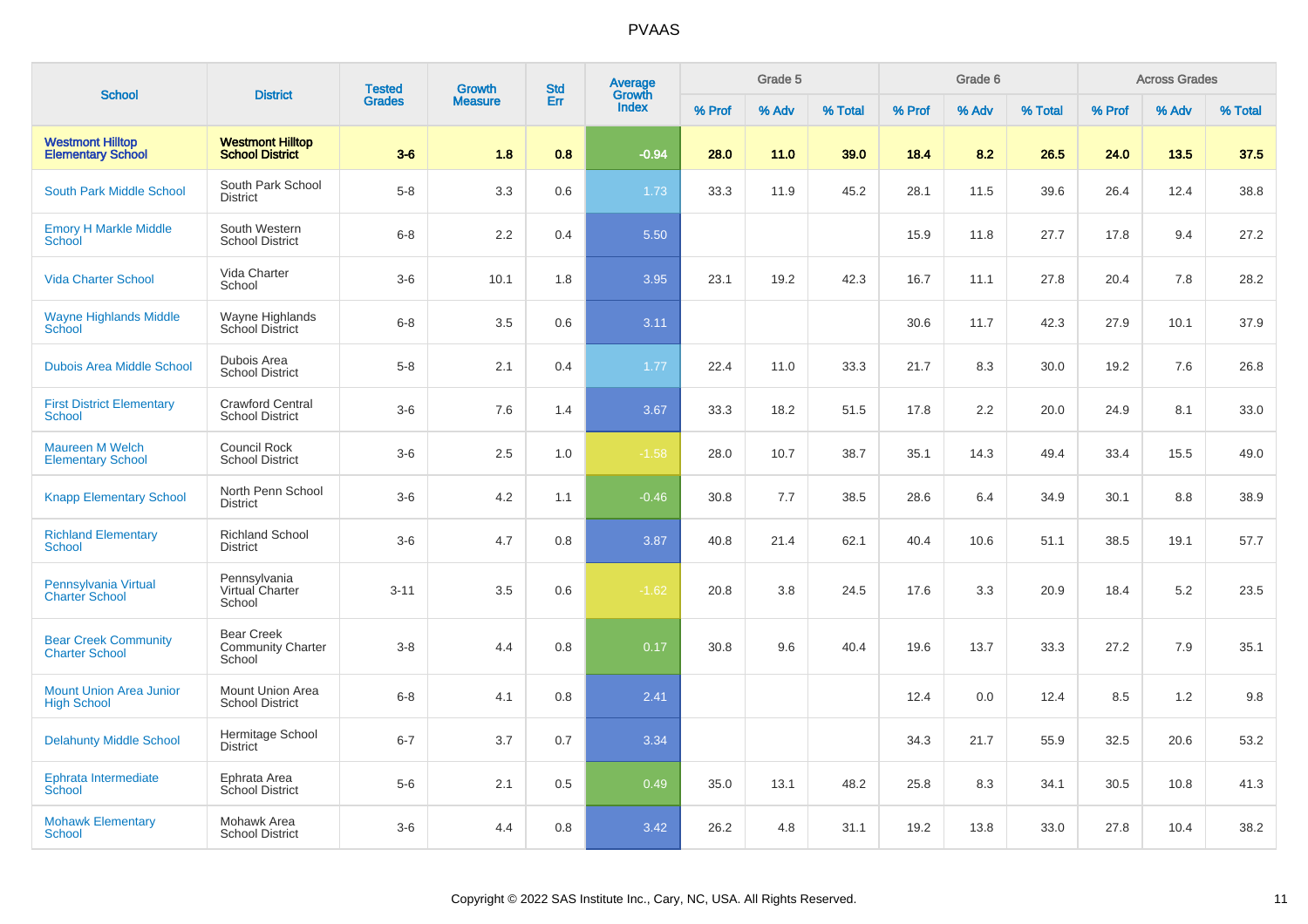|                                                         |                                                          | <b>Tested</b> | Growth         | <b>Std</b> | Average<br>Growth |        | Grade 5 |         |        | Grade 6 |         |        | <b>Across Grades</b> |         |
|---------------------------------------------------------|----------------------------------------------------------|---------------|----------------|------------|-------------------|--------|---------|---------|--------|---------|---------|--------|----------------------|---------|
| <b>School</b>                                           | <b>District</b>                                          | <b>Grades</b> | <b>Measure</b> | Err        | <b>Index</b>      | % Prof | % Adv   | % Total | % Prof | % Adv   | % Total | % Prof | % Adv                | % Total |
| <b>Westmont Hilltop</b><br><b>Elementary School</b>     | <b>Westmont Hilltop</b><br><b>School District</b>        | $3-6$         | 1.8            | 0.8        | $-0.94$           | 28.0   | 11.0    | 39.0    | 18.4   | 8.2     | 26.5    | 24.0   | 13.5                 | 37.5    |
| <b>Lehighton Area Elementary</b><br>Center              | Lehighton Area<br><b>School District</b>                 | $3-5$         | 5.1            | 1.0        | 5.26              | 23.0   | 5.9     | 29.0    |        |         |         | 30.8   | 7.1                  | 37.9    |
| <b>Fritz Elementary School</b>                          | Conestoga Valley<br>School District                      | $3-6$         | 3.5            | 0.9        | 0.01              | 20.5   | 14.5    | 34.9    | 11.5   | 3.4     | 14.9    | 19.9   | 10.1                 | 30.1    |
| <b>Curwensville Area</b><br><b>Elementary School</b>    | Curwensville Area<br><b>School District</b>              | $3-6$         | 6.0            | 1.1        | 1.93              | 43.9   | 17.1    | 61.0    | 21.7   | 7.2     | 29.0    | 36.9   | 16.0                 | 52.9    |
| <b>Turner Intermediate School</b>                       | Wilkinsburg<br>Borough School<br><b>District</b>         | $3-6$         | 3.6            | 1.4        | $-1.51$           | 23.7   | 0.0     | 23.7    | 0.0    | 2.5     | 2.5     | 12.6   | 2.1                  | 14.7    |
| Donald E. Schick School                                 | Loyalsock<br>Township School<br><b>District</b>          | $3-5$         | 5.8            | 1.1        | 5.23              | 33.0   | 18.3    | 51.3    |        |         |         | 34.8   | 16.8                 | 51.6    |
| <b>Hatfield Elementary School</b>                       | North Penn School<br><b>District</b>                     | $3-6$         | 5.8            | 1.1        | 3.29              | 25.0   | 13.5    | 38.5    | 26.5   | 7.4     | 33.8    | 27.4   | 11.1                 | 38.5    |
| <b>Smithfield Elementary</b><br><b>School</b>           | Albert Gallatin Area<br><b>School District</b>           | $3-5$         | 9.9            | 1.9        | 5.22              | 18.9   | 32.4    | 51.4    |        |         |         | 26.0   | 17.1                 | 43.1    |
| <b>Bridle Path Elementary</b><br><b>School</b>          | North Penn School<br><b>District</b>                     | $3-6$         | 4.5            | 1.0        | 1.58              | 34.4   | 10.9    | 45.3    | 32.1   | 14.8    | 46.9    | 36.3   | 14.3                 | 50.6    |
| <b>Rock L Butler Middle</b><br><b>School</b>            | Wellsboro Area<br><b>School District</b>                 | $5 - 8$       | 3.0            | 0.6        | $-2.21$           | 30.4   | 7.0     | 37.4    | 16.2   | 5.0     | 21.2    | 23.1   | 9.8                  | 32.9    |
| <b>Southern Elementary</b><br><b>School</b>             | Southern York<br><b>County School</b><br><b>District</b> | $3-6$         | 3.9            | 1.1        | 0.59              | 47.1   | 11.8    | 58.8    | 47.5   | 6.2     | 53.8    | 42.0   | 9.9                  | 51.9    |
| <b>Panther Valley</b><br><b>Intermediate School</b>     | Panther Valley<br><b>School District</b>                 | $4 - 6$       | 2.4            | 0.8        | $-0.77$           | 11.5   | 1.9     | 13.5    | 10.2   | 1.7     | 11.9    | 10.1   | 1.3                  | 11.4    |
| <b>Belmont Hills Elementary</b><br><b>School</b>        | Lower Merion<br><b>School District</b>                   | $3-5$         | 7.4            | 1.4        | 5.16              | 34.3   | 37.1    | 71.4    |        |         |         | 31.7   | 40.2                 | 71.9    |
| <b>Bucks County Montessori</b><br><b>Charter School</b> | <b>Bucks County</b><br>Montessori Charter<br>School      | $3-6$         | 9.5            | 1.8        | 3.32              | 16.1   | 25.8    | 41.9    | 42.9   | 28.6    | 71.4    | 33.0   | 29.8                 | 62.8    |
| <b>West Rockhill Elementary</b><br><b>School</b>        | Pennridge School<br><b>District</b>                      | $3-5$         | 9.0            | 1.8        | 5.12              | 34.7   | 18.4    | 53.1    |        |         |         | 38.5   | 20.8                 | 59.2    |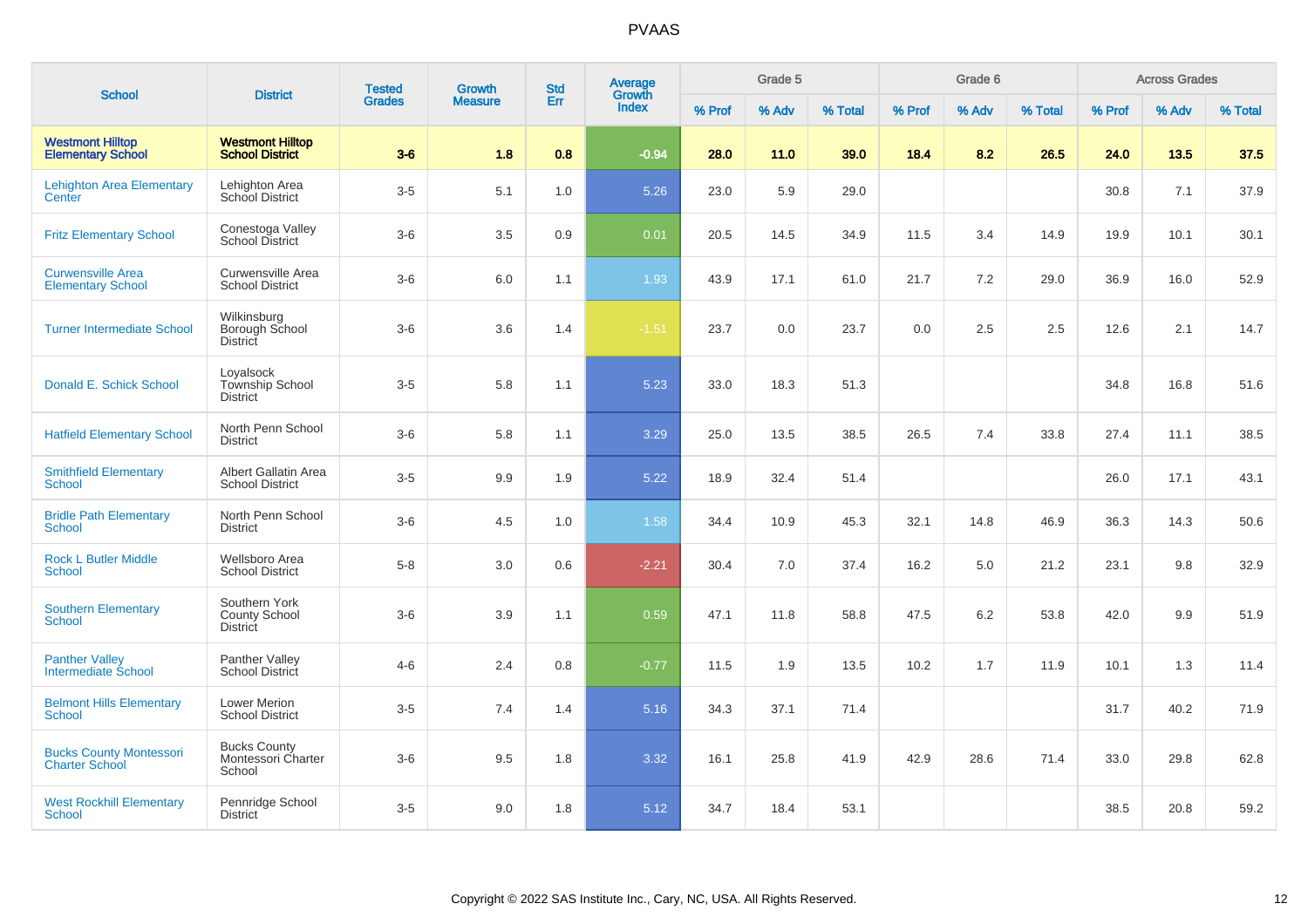| <b>School</b>                                         | <b>District</b>                                   | <b>Tested</b> | <b>Growth</b>  | <b>Std</b> | Average<br>Growth |        | Grade 5 |         |        | Grade 6 |         |        | <b>Across Grades</b> |         |
|-------------------------------------------------------|---------------------------------------------------|---------------|----------------|------------|-------------------|--------|---------|---------|--------|---------|---------|--------|----------------------|---------|
|                                                       |                                                   | <b>Grades</b> | <b>Measure</b> | Err        | <b>Index</b>      | % Prof | % Adv   | % Total | % Prof | % Adv   | % Total | % Prof | % Adv                | % Total |
| <b>Westmont Hilltop</b><br><b>Elementary School</b>   | <b>Westmont Hilltop</b><br><b>School District</b> | $3-6$         | 1.8            | 0.8        | $-0.94$           | 28.0   | 11.0    | 39.0    | 18.4   | 8.2     | 26.5    | 24.0   | 13.5                 | 37.5    |
| <b>Lionville Elementary</b><br>School                 | Downingtown Area<br>School District               | $3-5$         | 6.7            | 1.3        | 5.11              | 45.0   | 30.0    | 75.0    |        |         |         | 38.1   | 24.6                 | 62.7    |
| <b>Denver Elementary School</b>                       | Cocalico School<br><b>District</b>                | $3-5$         | 7.0            | 1.4        | 5.10              | 22.1   | 28.6    | 50.6    |        |         |         | 30.4   | 22.7                 | 53.1    |
| <b>Gayman Elementary</b><br><b>School</b>             | <b>Central Bucks</b><br><b>School District</b>    | $3-6$         | 5.6            | 1.1        | 2.93              | 50.0   | 18.5    | 68.5    | 46.4   | 16.1    | 62.5    | 44.0   | 19.6                 | 63.6    |
| <b>Minersville Area</b><br><b>Elementary Center</b>   | Minersville Area<br><b>School District</b>        | $3-6$         | $0.2\,$        | 1.0        | $-4.50$           | 9.6    | 4.1     | 13.7    | 20.8   | 2.6     | 23.4    | 19.8   | 4.6                  | 24.4    |
| <b>Northeast Bradford</b><br><b>Elementary School</b> | Northeast Bradford<br><b>School District</b>      | $3-6$         | 5.3            | 1.3        | 0.65              | 40.0   | 12.5    | 52.5    | 34.8   | $2.2\,$ | 37.0    | 36.6   | 7.4                  | 44.0    |
| <b>Locust Grove Elementary</b><br><b>School</b>       | Red Lion Area<br><b>School District</b>           | $3-6$         | 5.5            | 1.2        | 1.35              | 27.4   | 13.7    | 41.2    | 27.3   | 11.4    | 38.6    | 27.3   | 14.6                 | 41.9    |
| <b>Greenwood Middle School</b>                        | Greenwood School<br><b>District</b>               | $6 - 10$      | 4.6            | 0.9        | $-0.14$           |        |         |         | 32.1   | 7.6     | 39.6    | 22.2   | 8.0                  | 30.2    |
| <b>Park Hills Elementary</b><br>School                | South Western<br><b>School District</b>           | $3-5$         | 6.5            | 1.3        | 4.97              | 19.0   | 1.3     | 20.2    |        |         |         | 21.4   | 3.8                  | 25.2    |
| <b>Galeton Area School</b>                            | Galeton Area<br><b>School District</b>            | $3 - 11$      | 2.7            | 1.3        | $-0.05$           | 29.2   | 20.8    | 50.0    | 23.8   | 4.8     | 28.6    | 19.4   | 7.0                  | 26.4    |
| Somerset Area Jr-Sr High<br>School                    | Somerset Area<br><b>School District</b>           | $6 - 11$      | $-0.2$         | 0.6        | $-0.38$           |        |         |         | 28.2   | 9.2     | 37.4    | 24.3   | 7.8                  | 32.1    |
| Ridgway Area Middle<br>School                         | Ridgway Area<br>School District                   | $6 - 8$       | 3.6            | $0.9\,$    | 3.99              |        |         |         | 42.6   | 18.0    | 60.7    | 32.0   | 12.2                 | 44.2    |
| <b>Cornell Elementary School</b>                      | <b>Cornell School</b><br><b>District</b>          | $3-6$         | 1.4            | 1.5        | $-2.66$           | 10.0   | 6.7     | 16.7    | 14.0   | 0.0     | 14.0    | 16.8   | 4.4                  | 21.2    |
| <b>West Penn Township</b><br><b>Elementary School</b> | Tamaqua Area<br>School District                   | $3-5$         | 9.1            | 1.9        | 4.86              | 30.8   | 10.3    | 41.0    |        |         |         | 28.0   | 12.0                 | 40.0    |
| <b>Indian Valley Intermediate</b><br>School           | Mifflin County<br>School District                 | $4 - 5$       | 6.0            | 1.2        | 4.84              | 27.3   | 12.5    | 39.8    |        |         |         | 25.6   | 10.8                 | 36.4    |
| <b>Infinity Charter School</b>                        | <b>Infinity Charter</b><br>School                 | $3 - 8$       | 5.9            | 1.2        | 0.44              | 40.9   | 31.8    | 72.7    | 46.2   | 11.5    | 57.7    | 38.7   | 29.6                 | 68.3    |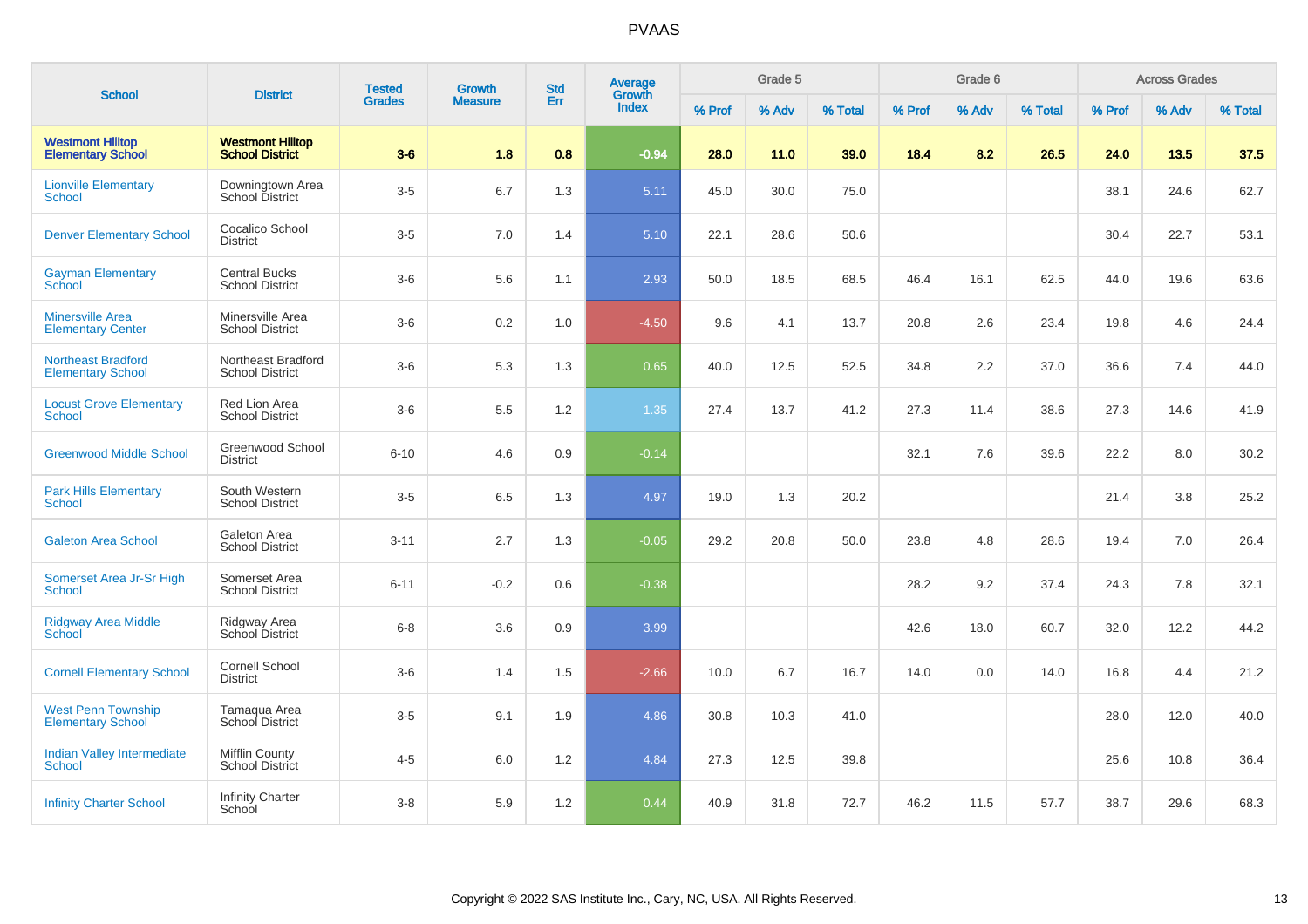| <b>School</b>                                              | <b>District</b>                                                    | <b>Tested</b> | <b>Growth</b>  | <b>Std</b> | <b>Average</b>  |        | Grade 5 |         |        | Grade 6 |         |        | <b>Across Grades</b> |         |
|------------------------------------------------------------|--------------------------------------------------------------------|---------------|----------------|------------|-----------------|--------|---------|---------|--------|---------|---------|--------|----------------------|---------|
|                                                            |                                                                    | <b>Grades</b> | <b>Measure</b> | Err        | Growth<br>Index | % Prof | % Adv   | % Total | % Prof | % Adv   | % Total | % Prof | % Adv                | % Total |
| <b>Westmont Hilltop</b><br><b>Elementary School</b>        | <b>Westmont Hilltop</b><br><b>School District</b>                  | $3-6$         | 1.8            | 0.8        | $-0.94$         | 28.0   | 11.0    | 39.0    | 18.4   | 8.2     | 26.5    | 24.0   | 13.5                 | 37.5    |
| John B. Stetson Charter<br><b>School</b>                   | John B. Stetson<br><b>Charter School</b>                           | $5-8$         | 0.5            | 0.6        | $-0.20$         | 1.6    | 0.0     | 1.6     | 0.8    | 0.0     | 0.8     | 0.4    | 0.0                  | 0.4     |
| <b>Charles W Longer</b><br><b>Elementary School</b>        | Hollidaysburg Area<br>School District                              | $3-6$         | 2.5            | 1.1        | $-1.47$         | 46.7   | 6.7     | 53.3    | 19.7   | 8.2     | 27.9    | 30.5   | 10.6                 | 41.2    |
| <b>Murray Avenue School</b>                                | <b>Lower Moreland</b><br><b>Township School</b><br><b>District</b> | $6 - 8$       | 2.0            | 0.5        | 3.96            |        |         |         | 38.8   | 19.4    | 58.2    | 31.2   | 17.1                 | 48.3    |
| <b>Grover Cleveland</b><br><b>Elementary School</b>        | Erie City School<br><b>District</b>                                | $3-5$         | 7.0            | 1.5        | 4.76            | 16.7   | 3.0     | 19.7    |        |         |         | 17.2   | 2.1                  | 19.3    |
| <b>Highland Middle School</b>                              | <b>Blackhawk School</b><br><b>District</b>                         | $5-8$         | $-1.6$         | 0.5        | $-3.42$         | 38.0   | 8.8     | 46.7    | 28.3   | 8.8     | 37.1    | 26.0   | 6.5                  | 32.5    |
| <b>Springfield Township</b><br>Middle School               | Springfield<br>Township School<br><b>District</b>                  | $6 - 8$       | 2.5            | 0.5        | $-0.14$         |        |         |         | 26.9   | 11.1    | 38.0    | 28.9   | 16.7                 | 45.6    |
| <b>Klein Elementary School</b>                             | <b>Harbor Creek</b><br><b>School District</b>                      | $3-6$         | 3.3            | 1.1        | $-0.43$         | 39.3   | 12.5    | 51.8    | 47.5   | 25.4    | 72.9    | 41.5   | 24.6                 | 66.2    |
| <b>Shanksville-Stonycreek</b><br><b>Middle School</b>      | Shanksville-<br>Stonycreek School<br><b>District</b>               | $6 - 8$       | 6.9            | 1.5        | 2.72            |        |         |         | 25.0   | 4.2     | 29.2    | 22.6   | 3.2                  | 25.8    |
| <b>Jersey Shore Middle</b><br>School                       | Jersey Shore Area<br>School District                               | $6 - 8$       | 1.5            | 0.5        | 2.65            |        |         |         | 32.5   | 7.1     | 39.7    | 23.6   | 4.9                  | 28.5    |
| <b>Saint Clair Area</b><br><b>Elementary/Middle School</b> | Saint Clair Area<br><b>School District</b>                         | $3-8$         | 1.1            | 0.9        | $-2.27$         | 28.3   | 13.2    | 41.5    | 24.0   | 4.0     | 28.0    | 24.2   | 7.2                  | 31.4    |
| <b>Boyce Middle School</b>                                 | <b>Upper Saint Clair</b><br>School District                        | $5-6$         | 2.4            | 0.5        | 2.60            | 36.3   | 35.5    | 71.8    | 41.1   | 27.5    | 68.6    | 38.9   | 31.2                 | 70.1    |
| <b>West Snyder Elementary</b><br><b>School</b>             | Midd-West School<br><b>District</b>                                | $3-5$         | 6.7            | 1.4        | 4.66            | 28.6   | 11.4    | 40.0    |        |         |         | 29.8   | 10.5                 | 40.3    |
| <b>Farmdale Elementary</b><br><b>School</b>                | <b>Hempfield School</b><br>District                                | $3-6$         | 4.8            | 1.0        | 2.60            | 35.1   | 14.9    | 50.0    | 35.8   | 13.2    | 49.1    | 34.0   | 18.6                 | 52.6    |
| <b>West End Elementary</b><br><b>School</b>                | <b>Crawford Central</b><br><b>School District</b>                  | $3-6$         | 5.4            | 1.2        | 3.08            | 26.5   | 6.1     | 32.6    | 19.6   | 7.8     | 27.4    | 26.9   | 10.9                 | 37.7    |
| <b>Chestnut Ridge Middle</b><br>School                     | <b>Chestnut Ridge</b><br><b>School District</b>                    | $3 - 7$       | 3.3            | 0.7        | $-0.76$         | 30.4   | 6.5     | 37.0    | 22.2   | 3.7     | 25.9    | 28.6   | 9.5                  | 38.1    |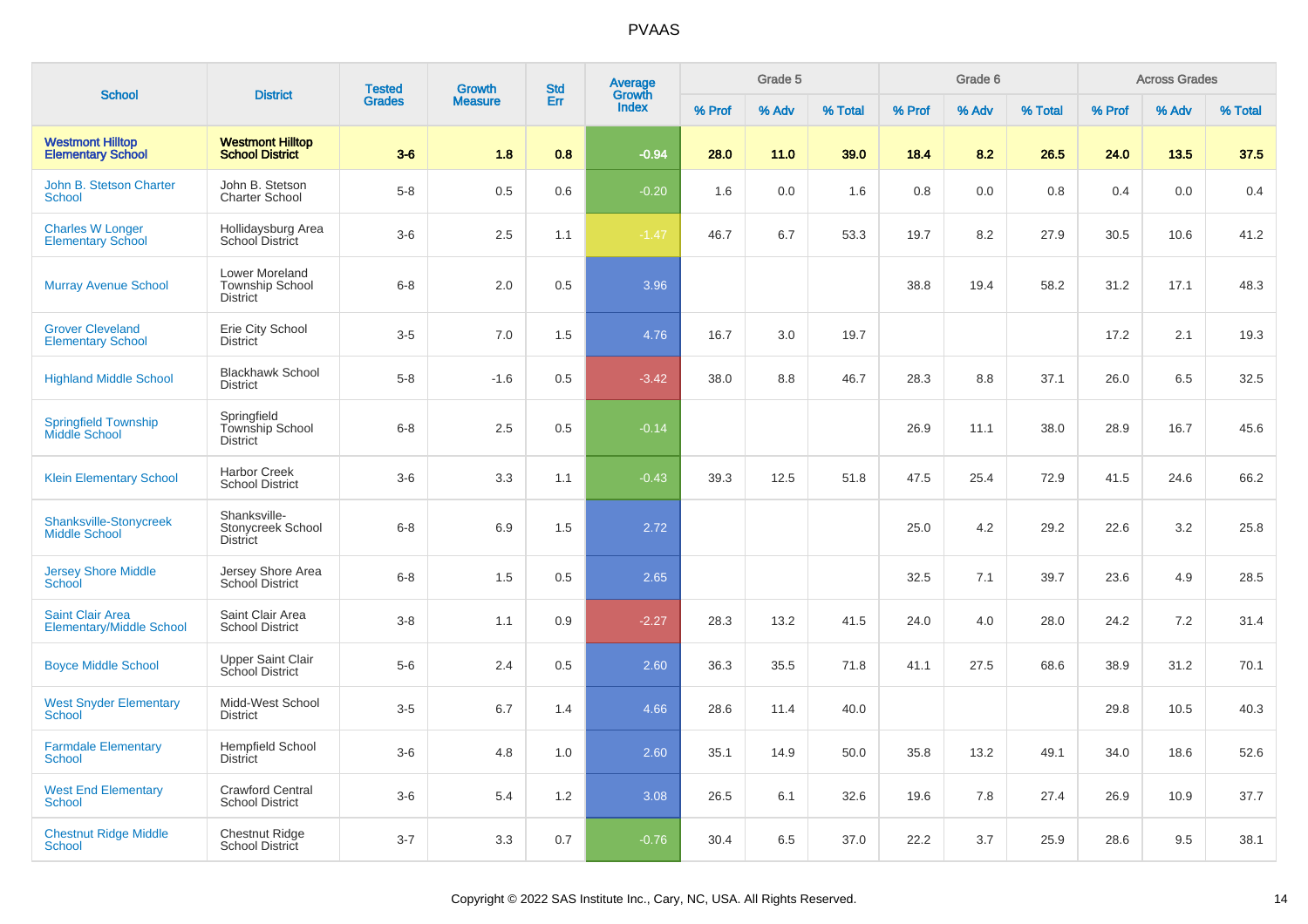| <b>School</b>                                       | <b>District</b>                                      | <b>Tested</b> | <b>Growth</b>  | <b>Std</b> | <b>Average</b><br>Growth |        | Grade 5 |         |        | Grade 6 |         |        | <b>Across Grades</b> |         |
|-----------------------------------------------------|------------------------------------------------------|---------------|----------------|------------|--------------------------|--------|---------|---------|--------|---------|---------|--------|----------------------|---------|
|                                                     |                                                      | <b>Grades</b> | <b>Measure</b> | Err        | <b>Index</b>             | % Prof | % Adv   | % Total | % Prof | % Adv   | % Total | % Prof | % Adv                | % Total |
| <b>Westmont Hilltop</b><br><b>Elementary School</b> | <b>Westmont Hilltop</b><br><b>School District</b>    | $3-6$         | 1.8            | 0.8        | $-0.94$                  | 28.0   | 11.0    | 39.0    | 18.4   | 8.2     | 26.5    | 24.0   | 13.5                 | 37.5    |
| <b>Forest Hills Elementary</b><br><b>School</b>     | <b>Forest Hills School</b><br><b>District</b>        | $3-6$         | 0.5            | 0.7        | $-3.52$                  | 34.1   | 21.2    | 55.3    | 20.8   | 3.3     | 24.2    | 28.8   | 14.4                 | 43.2    |
| <b>Pequea Elementary School</b>                     | Penn Manor<br><b>School District</b>                 | $3-6$         | 4.4            | 1.4        | $-0.66$                  | 54.0   | 12.0    | 66.0    | 41.9   | 9.7     | 51.6    | 35.8   | 19.9                 | 55.7    |
| <b>Bellwood Antis Middle</b><br><b>School</b>       | Bellwood-Antis<br><b>School District</b>             | $5-8$         | 2.2            | 0.6        | $-2.63$                  | 18.2   | 4.6     | 22.7    | 12.4   | 9.0     | 21.4    | 18.4   | 8.8                  | 27.1    |
| <b>Avonworth Middle School</b>                      | Avonworth School<br><b>District</b>                  | $6 - 8$       | 3.4            | 0.7        | 4.57                     |        |         |         |        |         |         | 33.6   | 14.0                 | 47.6    |
| <b>Loyalsock Township</b><br><b>Middle School</b>   | Loyalsock<br>Township School<br><b>District</b>      | $6 - 8$       | 3.0            | 0.7        | $-1.66$                  |        |         |         | 32.6   | 10.2    | 42.9    | 27.4   | 9.5                  | 36.9    |
| Log College Middle School                           | <b>Centennial School</b><br><b>District</b>          | $6 - 8$       | 2.3            | 0.5        | 0.69                     |        |         |         | 17.4   | 3.0     | 20.4    | 17.7   | 6.8                  | 24.5    |
| <b>Edgewood Elementary</b><br><b>School</b>         | Pennsbury School<br><b>District</b>                  | $3-5$         | 6.0            | 1.3        | 4.54                     | 50.0   | 25.6    | 75.6    |        |         |         | 43.0   | 29.3                 | 72.3    |
| <b>Shikellamy Middle School</b><br>(8372)           | Shikellamy School<br><b>District</b>                 | $6 - 8$       | 2.2            | 0.5        | 2.41                     |        |         |         | 18.3   | 8.4     | 26.7    | 16.0   | 8.0                  | 24.0    |
| Sheffield M/Hs                                      | <b>Warren County</b><br>School District              | $6 - 11$      | 5.2            | 1.2        | 0.95                     |        |         |         | 10.8   | 2.7     | 13.5    | 9.9    | 3.0                  | 12.9    |
| <b>Lycoming Valley</b><br>Intermediate School       | Williamsport Area<br>School District                 | $4 - 6$       | 1.4            | 0.7        | $-1.40$                  | 31.5   | 13.4    | 45.0    | 21.3   | 9.2     | 30.5    | 26.5   | 13.4                 | 39.9    |
| <b>Maple Avenue Middle</b><br>School                | Littlestown Area<br><b>School District</b>           | $6 - 8$       | 2.8            | 0.6        | $-0.14$                  |        |         |         | 16.3   | 1.6     | 17.9    | 17.2   | 3.4                  | 20.6    |
| <b>Towamensing Elementary</b><br><b>School</b>      | Palmerton Area<br><b>School District</b>             | $3-6$         | 7.0            | 1.6        | 1.65                     | 21.7   | 26.1    | 47.8    | 24.3   | 21.6    | 46.0    | 23.3   | 16.5                 | 39.8    |
| Swarthmore-Rutledge<br><b>School</b>                | Wallingford-<br>Swarthmore<br><b>School District</b> | $3-5$         | 5.8            | 1.3        | 4.52                     | 29.3   | 41.5    | 70.7    |        |         |         | 32.6   | 44.5                 | 77.1    |
| <b>Conewago Elementary</b><br><b>School</b>         | Lower Dauphin<br><b>School District</b>              | $3-5$         | 9.9            | 2.2        | 4.51                     | 39.3   | 32.1    | 71.4    |        |         |         | 38.8   | 26.2                 | 65.0    |
| <b>Blain Elementary School</b>                      | West Perry School<br><b>District</b>                 | $3-5$         | 8.5            | 1.9        | 4.50                     | 25.6   | 25.6    | 51.2    |        |         |         | 29.8   | 22.6                 | 52.4    |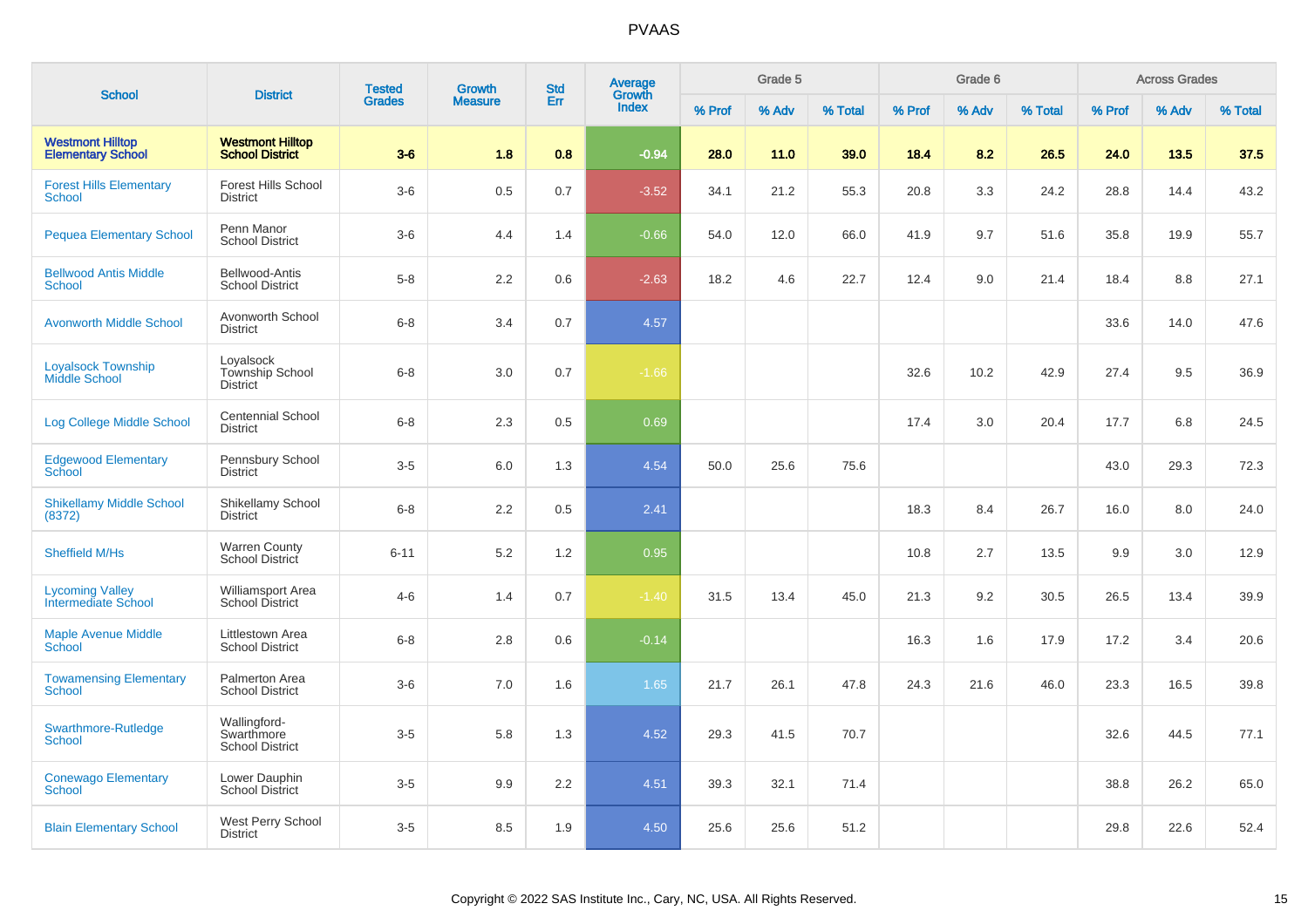| <b>School</b>                                         | <b>District</b>                                   | <b>Tested</b> | Growth         | <b>Std</b> | <b>Average</b><br>Growth |        | Grade 5 |         |        | Grade 6 |         |        | <b>Across Grades</b> |         |
|-------------------------------------------------------|---------------------------------------------------|---------------|----------------|------------|--------------------------|--------|---------|---------|--------|---------|---------|--------|----------------------|---------|
|                                                       |                                                   | <b>Grades</b> | <b>Measure</b> | Err        | <b>Index</b>             | % Prof | % Adv   | % Total | % Prof | % Adv   | % Total | % Prof | % Adv                | % Total |
| <b>Westmont Hilltop</b><br><b>Elementary School</b>   | <b>Westmont Hilltop</b><br><b>School District</b> | $3-6$         | 1.8            | 0.8        | $-0.94$                  | 28.0   | 11.0    | 39.0    | 18.4   | 8.2     | 26.5    | 24.0   | 13.5                 | 37.5    |
| <b>Dingman-Delaware Middle</b><br><b>School</b>       | Delaware Valley<br><b>School District</b>         | $6 - 8$       | 1.2            | 0.6        | 2.02                     |        |         |         | 15.6   | 5.9     | 21.5    | 16.1   | 4.2                  | 20.3    |
| <b>Choconut Valley</b><br><b>Elementary School</b>    | Montrose Area<br><b>School District</b>           | $3-6$         | 3.6            | 1.5        | $-1.81$                  | 19.2   | 30.8    | 50.0    | 30.2   | 2.3     | 32.6    | 33.3   | 9.5                  | 42.9    |
| <b>Purchase Line Elementary</b><br>School             | Purchase Line<br><b>School District</b>           | $3-6$         | 3.1            | 1.1        | $-0.77$                  | 28.8   | 7.7     | 36.5    | 6.1    | 3.0     | 9.1     | 21.8   | 4.3                  | 26.1    |
| <b>Central Cambria Middle</b><br><b>School</b>        | Central Cambria<br><b>School District</b>         | $6 - 8$       | 2.8            | 0.6        | 0.28                     |        |         |         | 19.5   | 8.0     | 27.4    | 18.6   | 9.0                  | 27.7    |
| <b>Gladwyne School</b>                                | <b>Lower Merion</b><br><b>School District</b>     | $3-5$         | 5.1            | 1.1        | 4.44                     | 22.4   | 52.3    | 74.8    |        |         |         | 27.6   | 52.3                 | 79.9    |
| <b>Walnut Creek Middle</b><br>School                  | Millcreek Township<br><b>School District</b>      | $6 - 8$       | 2.3            | 0.6        | 3.89                     |        |         |         | 29.7   | 16.7    | 46.4    | 27.3   | 16.2                 | 43.5    |
| <b>Meyersdale Area Middle</b><br>School               | Meyersdale Area<br><b>School District</b>         | $6 - 8$       | 1.4            | 0.9        | 1.54                     |        |         |         | 26.6   | 15.6    | 42.2    | 19.3   | 8.5                  | 27.8    |
| <b>New Hope-Solebury Middle</b><br><b>School</b>      | New Hope-<br>Solebury School<br><b>District</b>   | $6 - 8$       | $3.0\,$        | 0.7        | 1.95                     |        |         |         | 41.2   | 11.8    | 52.9    | 35.1   | 16.1                 | 51.2    |
| <b>Tunkhannock Area</b><br><b>Intermediate School</b> | Tunkhannock Area<br><b>School District</b>        | $3-6$         | 3.1            | 0.7        | 2.91                     | 19.8   | 8.8     | 28.7    | 22.7   | 2.3     | 25.0    | 20.4   | 6.2                  | 26.6    |
| <b>Patricia A Guth Elementary</b><br>School           | Pennridge School<br><b>District</b>               | $3-5$         | 6.2            | 1.4        | 4.38                     | 27.5   | 5.8     | 33.3    |        |         |         | 29.4   | 11.4                 | 40.8    |
| <b>Twin Valley Middle School</b>                      | <b>Twin Valley School</b><br><b>District</b>      | $5-8$         | 1.9            | 0.4        | $-1.79$                  | 39.2   | 12.9    | 52.0    | 29.4   | 8.5     | 37.8    | 30.9   | 11.7                 | 42.5    |
| <b>South Side Elementary</b><br><b>School</b>         | South Side Area<br><b>School District</b>         | $3-5$         | 6.7            | 1.5        | 4.37                     | 23.3   | 18.3    | 41.7    |        |         |         | 24.1   | 9.6                  | 33.7    |
| <b>Bradford Hgts Elementary</b><br><b>School</b>      | Downingtown Area<br>School District               | $3-5$         | 5.8            | 1.3        | 4.37                     | 46.2   | 15.4    | 61.5    |        |         |         | 46.4   | 15.9                 | 62.3    |
| <b>Spring Creek Elementary</b><br><b>School</b>       | State College Area<br><b>School District</b>      | $3-5$         | $7.3$          | 1.7        | 4.35                     | 44.9   | 36.7    | 81.6    |        |         |         | 43.8   | 32.8                 | 76.6    |
| <b>Grandview Elementary</b><br>School                 | Derry Area School<br><b>District</b>              | $3-6$         | 4.8            | 1.1        | 4.34                     | 21.3   | 14.8    | 36.1    |        |         |         | 27.4   | 17.2                 | 44.6    |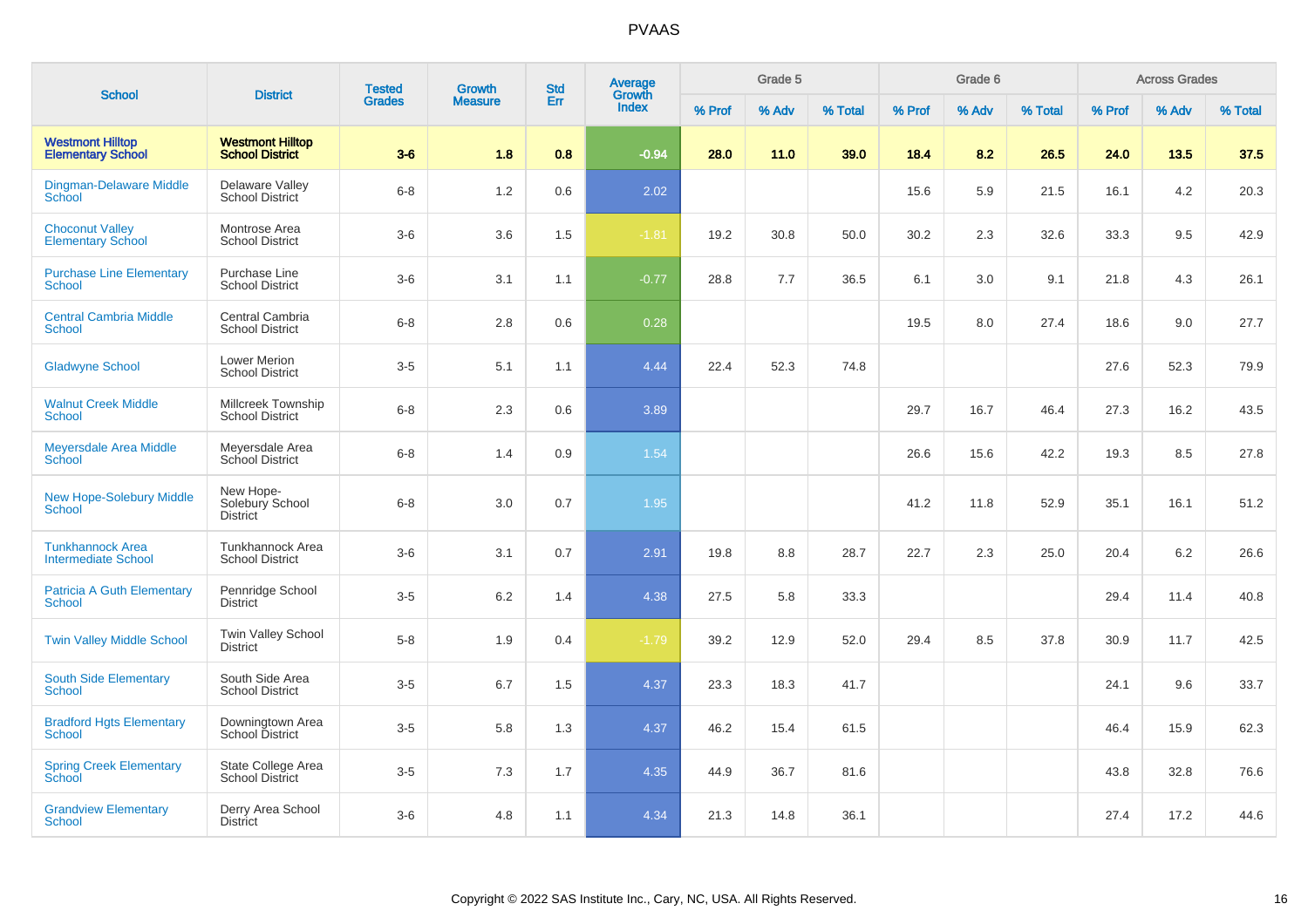| <b>School</b>                                            | <b>District</b>                                             | <b>Tested</b> | <b>Growth</b>  | <b>Std</b> | <b>Average</b><br>Growth |        | Grade 5 |         |        | Grade 6 |         |        | <b>Across Grades</b> |         |
|----------------------------------------------------------|-------------------------------------------------------------|---------------|----------------|------------|--------------------------|--------|---------|---------|--------|---------|---------|--------|----------------------|---------|
|                                                          |                                                             | <b>Grades</b> | <b>Measure</b> | Err        | <b>Index</b>             | % Prof | % Adv   | % Total | % Prof | % Adv   | % Total | % Prof | % Adv                | % Total |
| <b>Westmont Hilltop</b><br><b>Elementary School</b>      | <b>Westmont Hilltop</b><br><b>School District</b>           | $3-6$         | 1.8            | 0.8        | $-0.94$                  | 28.0   | 11.0    | 39.0    | 18.4   | 8.2     | 26.5    | 24.0   | 13.5                 | 37.5    |
| <b>Montgomery Elementary</b><br>School                   | Montgomery Area<br>School District                          | $3-6$         | 4.2            | 1.0        | 1.41                     | 25.7   | 10.8    | 36.5    | 29.0   | 30.6    | 59.7    | 29.6   | 17.4                 | 47.0    |
| <b>Shenango Elementary</b><br><b>School</b>              | Shenango Area<br>School District                            | $3-6$         | 2.5            | 1.0        | $-1.30$                  | 25.0   | 7.1     | 32.1    | 40.4   | 8.8     | 49.1    | 27.1   | 11.8                 | 38.9    |
| <b>Vernfield Elementary</b><br><b>School</b>             | Souderton Area<br><b>School District</b>                    | $3-5$         | 6.1            | 1.4        | 4.32                     | 26.8   | 26.8    | 53.5    |        |         |         | 33.0   | 29.8                 | 62.8    |
| <b>Avon Grove Charter</b><br>School                      | Avon Grove<br><b>Charter School</b>                         | $3 - 11$      | 1.8            | 0.6        | 1.59                     | 22.1   | 6.6     | 28.7    | 29.9   | 11.7    | 41.6    | 24.3   | 10.2                 | 34.6    |
| <b>Bridge Valley Elementary</b><br><b>School</b>         | <b>Central Bucks</b><br><b>School District</b>              | $3-6$         | 3.8            | 0.9        | 2.21                     | 32.5   | 30.1    | 62.6    | 37.6   | 15.8    | 53.5    | 35.3   | 24.4                 | 59.7    |
| <b>Francis S Grandinetti</b><br><b>Elementary School</b> | Ridgway Area<br>School District                             | $3-5$         | 6.7            | 1.5        | 4.31                     | 36.7   | 20.0    | 56.7    |        |         |         | 28.2   | 24.9                 | 53.1    |
| <b>Newport Middle School</b>                             | Newport School<br><b>District</b>                           | $6 - 8$       | 3.7            | 0.8        | $-0.63$                  |        |         |         | 25.0   | 6.9     | 31.9    | 22.8   | 4.1                  | 26.9    |
| <b>Hannah Penn</b>                                       | York City School<br><b>District</b>                         | $3 - 8$       | 3.8            | 0.9        | 0.25                     | 0.0    | 1.6     | 1.6     | 0.0    | 2.0     | 2.0     | 0.6    | 1.0                  | 1.6     |
| <b>Oakview Elementary</b><br><b>School</b>               | West Middlesex<br>Area School<br><b>District</b>            | $4 - 6$       | 3.9            | 1.1        | 0.91                     | 21.7   | 21.7    | 43.5    | 39.3   | 4.9     | 44.3    | 34.5   | 8.2                  | 42.7    |
| <b>Bald Eagle Area</b><br>Junior/Senior High School      | <b>Bald Eagle Area</b><br>School District                   | $6 - 11$      | 2.7            | 0.6        | 4.19                     |        |         |         | 25.7   | 8.9     | 34.6    | 19.0   | 8.7                  | 27.7    |
| <b>Hopewell Junior High</b><br>School                    | <b>Hopewell Area</b><br><b>School District</b>              | $5-8$         | $-1.7$         | 0.5        | $-3.23$                  | 31.3   | 8.2     | 39.6    | 28.8   | 11.9    | 40.7    | 23.2   | 6.8                  | 30.1    |
| <b>Forrest Edwin School</b>                              | Philadelphia City<br>School District                        | $3-6$         | 7.7            | 1.8        | 1.61                     | 3.1    | 0.0     | 3.1     | 0.0    | 0.0     | 0.0     | 1.0    | 0.0                  | 1.0     |
| <b>Riverside Elementary</b><br>School                    | <b>Riverside Beaver</b><br>County School<br><b>District</b> | $3-5$         | 5.0            | 1.2        | 4.23                     | 21.9   | 12.5    | 34.4    |        |         |         | 32.5   | 15.3                 | 47.8    |
| <b>Winding Creek Elementary</b><br>School <sup>-</sup>   | <b>Cumberland Valley</b><br><b>School District</b>          | $3-5$         | 4.4            | 1.0        | 4.20                     | 36.0   | 22.1    | 58.1    |        |         |         | 35.4   | 28.1                 | 63.5    |
| <b>Northern Elementary</b><br>School                     | Northern York<br><b>County School</b><br><b>District</b>    | $3-5$         | 7.0            | 1.7        | 4.19                     | 24.0   | 8.0     | 32.0    |        |         |         | 20.9   | 5.8                  | 26.6    |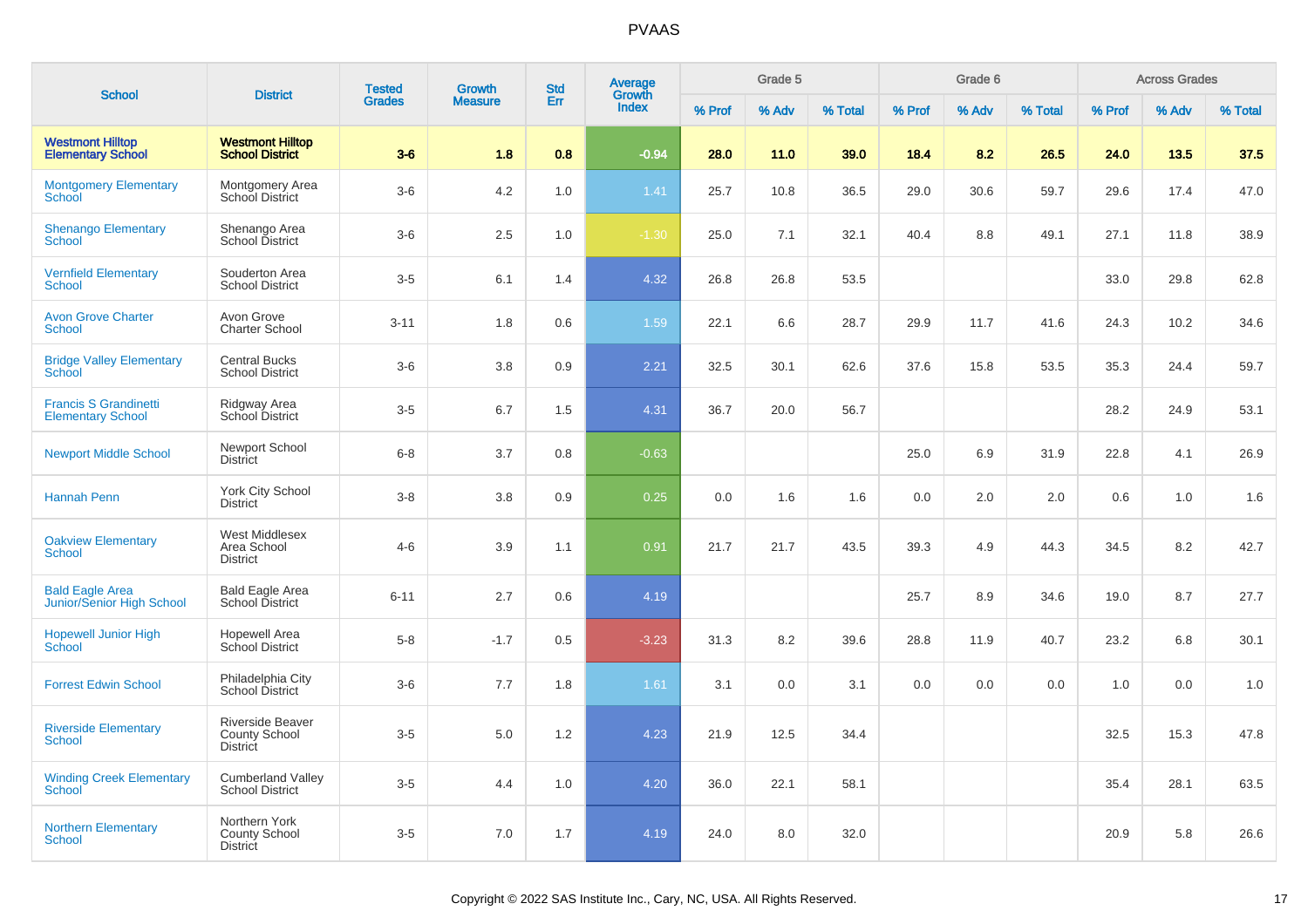| <b>School</b>                                           | <b>District</b>                                     | <b>Tested</b> | <b>Growth</b>  | <b>Std</b> | Average<br>Growth |        | Grade 5 |         |        | Grade 6 |         |        | <b>Across Grades</b> |         |
|---------------------------------------------------------|-----------------------------------------------------|---------------|----------------|------------|-------------------|--------|---------|---------|--------|---------|---------|--------|----------------------|---------|
|                                                         |                                                     | <b>Grades</b> | <b>Measure</b> | Err        | Index             | % Prof | % Adv   | % Total | % Prof | % Adv   | % Total | % Prof | % Adv                | % Total |
| <b>Westmont Hilltop</b><br><b>Elementary School</b>     | <b>Westmont Hilltop</b><br><b>School District</b>   | $3-6$         | 1.8            | 0.8        | $-0.94$           | 28.0   | 11.0    | 39.0    | 18.4   | 8.2     | 26.5    | 24.0   | 13.5                 | 37.5    |
| <b>Clarion-Limestone</b><br><b>Elementary School</b>    | Clarion-Limestone<br>Area School<br><b>District</b> | $3-6$         | 4.5            | 1.1        | 1.44              | 40.0   | 27.3    | 67.3    | 36.5   | 5.8     | 42.3    | 33.5   | 15.8                 | 49.3    |
| <b>Blue Bell Elementary</b><br>School                   | Wissahickon<br><b>School District</b>               | $3-5$         | 6.3            | 1.5        | 4.18              | 45.8   | 23.7    | 69.5    |        |         |         | 39.2   | 31.0                 | 70.2    |
| Indiana Area Junior High<br><b>School</b>               | Indiana Area<br><b>School District</b>              | $6 - 8$       | 2.1            | 0.5        | $-3.44$           |        |         |         | 23.9   | 11.7    | 35.5    | 27.4   | 12.1                 | 39.5    |
| <b>Aston Elementary School</b>                          | Penn-Delco School<br><b>District</b>                | $3-5$         | 5.7            | 1.4        | 4.15              | 30.7   | 14.7    | 45.3    |        |         |         | 32.0   | 10.4                 | 42.3    |
| <b>Universal Bluford Charter</b><br>School              | <b>Universal Bluford</b><br>Charter School          | $3-6$         | 4.8            | 1.4        | 1.60              | 4.4    | 0.0     | 4.4     | 2.7    | 0.0     | 2.7     | 4.3    | 0.0                  | 4.3     |
| <b>Mastery Charter School -</b><br><b>Mann Campus</b>   | <b>Mastery Charter</b><br>School-Mann<br>Campus     | $3-6$         | 1.8            | 1.6        | $-1.82$           | 4.0    | 4.0     | 8.0     | 5.4    | 2.7     | 8.1     | 2.2    | 1.4                  | 3.6     |
| <b>Mastery Charter School -</b><br><b>Thomas Campus</b> | <b>Mastery Charter</b><br>School - Thomas<br>Campus | $3 - 10$      | 1.5            | 0.9        | $-1.26$           | 10.8   | 0.0     | 10.8    | 7.1    | 2.4     | 9.5     | 8.6    | 0.8                  | 9.4     |
| <b>Camp Curtin Academy</b>                              | <b>Harrisburg City</b><br>School District           | $5-8$         | 2.4            | 0.6        | $-1.00$           | 0.8    | 0.0     | 0.8     | 0.0    | 0.0     | 0.0     | 0.4    | 0.0                  | 0.4     |
| <b>Kutztown Elementary</b><br><b>School</b>             | Kutztown Area<br><b>School District</b>             | $3-5$         | 7.2            | 1.7        | 4.14              | 45.4   | 15.9    | 61.4    |        |         |         | 39.9   | 21.7                 | 61.5    |
| <b>Broughal Middle School</b>                           | Bethlehem Area<br><b>School District</b>            | $6 - 8$       | 3.6            | 0.9        | 2.03              |        |         |         | 8.1    | 1.4     | 9.5     | 5.6    | 1.5                  | 7.1     |
| Lackawanna Trail<br><b>Elementary Center</b>            | Lackawanna Trail<br><b>School District</b>          | $3-6$         | 2.4            | 1.1        | $-0.71$           | 21.8   | 9.1     | 30.9    | 34.3   | 10.4    | 44.8    | 31.4   | 13.1                 | 44.4    |
| <b>Bellefonte Elementary</b><br><b>School</b>           | <b>Bellefonte Area</b><br><b>School District</b>    | $3-5$         | 7.7            | 1.9        | 4.12              | 31.7   | 2.4     | 34.2    |        |         |         | 28.8   | 19.2                 | 48.1    |
| <b>Baresville Elementary</b><br>School                  | South Western<br><b>School District</b>             | $3-5$         | 5.2            | 1.3        | 4.12              | 28.1   | 4.5     | 32.6    |        |         |         | 30.7   | 7.6                  | 38.2    |
| <b>United Elementary School</b>                         | <b>United School</b><br><b>District</b>             | $3-6$         | 4.1            | 1.0        | 1.43              | 27.0   | 1.6     | 28.6    | 31.8   | 12.7    | 44.4    | 29.8   | 9.3                  | 39.1    |
| <b>Bywood Elementary</b><br>School                      | <b>Upper Darby</b><br>School District               | $3-5$         | 6.3            | 1.5        | 4.10              | 1.7    | 1.7     | 3.3     |        |         |         | 3.4    | 1.9                  | 5.3     |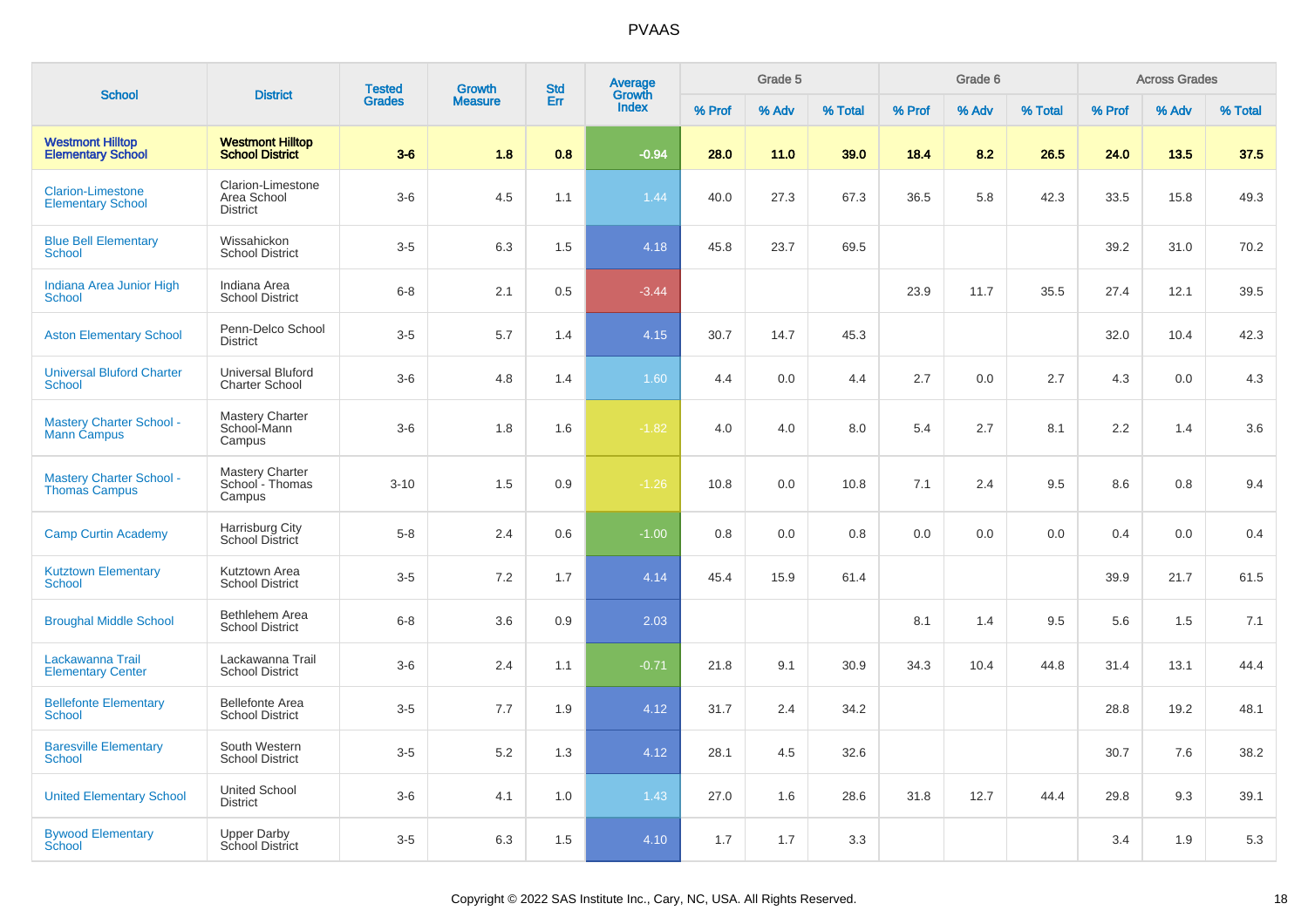| <b>School</b>                                                                    | <b>District</b>                                                              | <b>Tested</b> | <b>Growth</b>  | <b>Std</b> | Average<br>Growth |        | Grade 5 |         |        | Grade 6 |         |        | <b>Across Grades</b> |         |
|----------------------------------------------------------------------------------|------------------------------------------------------------------------------|---------------|----------------|------------|-------------------|--------|---------|---------|--------|---------|---------|--------|----------------------|---------|
|                                                                                  |                                                                              | <b>Grades</b> | <b>Measure</b> | Err        | <b>Index</b>      | % Prof | % Adv   | % Total | % Prof | % Adv   | % Total | % Prof | % Adv                | % Total |
| <b>Westmont Hilltop</b><br><b>Elementary School</b>                              | <b>Westmont Hilltop</b><br><b>School District</b>                            | $3-6$         | 1.8            | 0.8        | $-0.94$           | 28.0   | 11.0    | 39.0    | 18.4   | 8.2     | 26.5    | 24.0   | 13.5                 | 37.5    |
| <b>Glendale Elementary</b><br>School                                             | Glendale School<br><b>District</b>                                           | $3-6$         | 4.9            | 1.2        | 2.35              | 42.9   | 4.8     | 47.6    | 26.4   | 5.7     | 32.1    | 33.7   | 6.8                  | 40.5    |
| <b>Neason Hill Elementary</b><br>School                                          | <b>Crawford Central</b><br><b>School District</b>                            | $3-6$         | 5.7            | 1.4        | 2.01              | 25.8   | 3.2     | 29.0    | 15.0   | 5.0     | 20.0    | 18.0   | 3.6                  | 21.6    |
| <b>Berlin Brothersvalley</b><br><b>Middle School</b>                             | <b>Berlin</b><br>Brothersvalley<br><b>School District</b>                    | $5-8$         | 2.2            | 0.8        | $-0.76$           | 34.0   | 15.1    | 49.1    | 21.2   | 3.0     | 24.2    | 26.0   | 7.3                  | 33.3    |
| <b>West Hempfield</b><br><b>Elementary School</b>                                | Hempfield Area<br><b>School District</b>                                     | $3-5$         | 5.3            | 1.3        | 4.05              | 31.6   | 11.4    | 43.0    |        |         |         | 34.6   | 15.6                 | 50.2    |
| <b>Mount Carmel Area</b><br><b>Elementary School</b>                             | Mount Carmel Area<br><b>School District</b>                                  | $3-6$         | 0.4            | 0.8        | $-3.30$           | 10.8   | 2.7     | 13.5    | 11.8   | 7.3     | 19.1    | 12.6   | 5.2                  | 17.8    |
| <b>Ithan Elementary School</b>                                                   | Radnor Township<br><b>School District</b>                                    | $3-5$         | 5.9            | 1.5        | 4.01              | 31.8   | 37.9    | 69.7    |        |         |         | 39.9   | 37.0                 | 76.9    |
| <b>Williams Valley Elementary</b><br>School                                      | <b>Williams Valley</b><br>School District                                    | $3-6$         | $3.8\,$        | $1.2$      | 0.26              | 33.3   | 7.1     | 40.5    | 5.3    | 0.0     | 5.3     | 15.8   | 1.8                  | 17.6    |
| The Philadelphia Charter<br>School for Arts and<br><b>Sciences at HR Edmunds</b> | The Philadelphia<br>Charter School for<br>Arts and Sciences<br>at HR Edmunds | $3 - 8$       | 1.7            | 0.6        | 0.36              | 6.4    | 0.0     | 6.4     | 0.0    | 0.0     | 0.0     | 2.1    | 0.2                  | 2.3     |
| <b>Trimmer Elementary</b><br>School                                              | West York Area<br><b>School District</b>                                     | $4 - 5$       | 3.8            | 0.9        | 4.00              | 19.9   | 5.6     | 25.5    |        |         |         | 23.8   | 6.9                  | 30.7    |
| <b>Slippery Rock Area Middle</b><br>School                                       | Slippery Rock Area<br>School District                                        | $6 - 8$       | 2.4            | 0.6        | 2.04              |        |         |         | 28.6   | 26.3    | 54.9    | 27.1   | 16.8                 | 44.0    |
| <b>Greenfield Albert M School</b>                                                | Philadelphia City<br>School District                                         | $3 - 8$       | 4.7            | 1.2        | 0.83              | 41.9   | 25.8    | 67.7    | 27.3   | 18.2    | 45.4    | 34.6   | 26.1                 | 60.6    |
| <b>Fitzwater Elementary</b><br><b>School</b>                                     | <b>Upper Dublin</b><br>School District                                       | $3-5$         | 5.9            | 1.5        | 3.98              | 33.9   | 24.2    | 58.1    |        |         |         | 36.8   | 28.2                 | 64.9    |
| <b>Westmont Hilltop</b><br><b>Elementary School</b>                              | <b>Westmont Hilltop</b><br><b>School District</b>                            | $3-6$         | 1.8            | 0.8        | $-0.94$           | 28.0   | 11.0    | 39.0    | 18.4   | 8.2     | 26.5    | 24.0   | 13.5                 | 37.5    |
| <b>Greenwood Elementary</b><br><b>School</b>                                     | Kennett<br>Consolidated<br><b>School District</b>                            | $3-5$         | 5.0            | 1.3        | 3.96              | 28.4   | 17.0    | 45.4    |        |         |         | 27.4   | 12.8                 | 40.2    |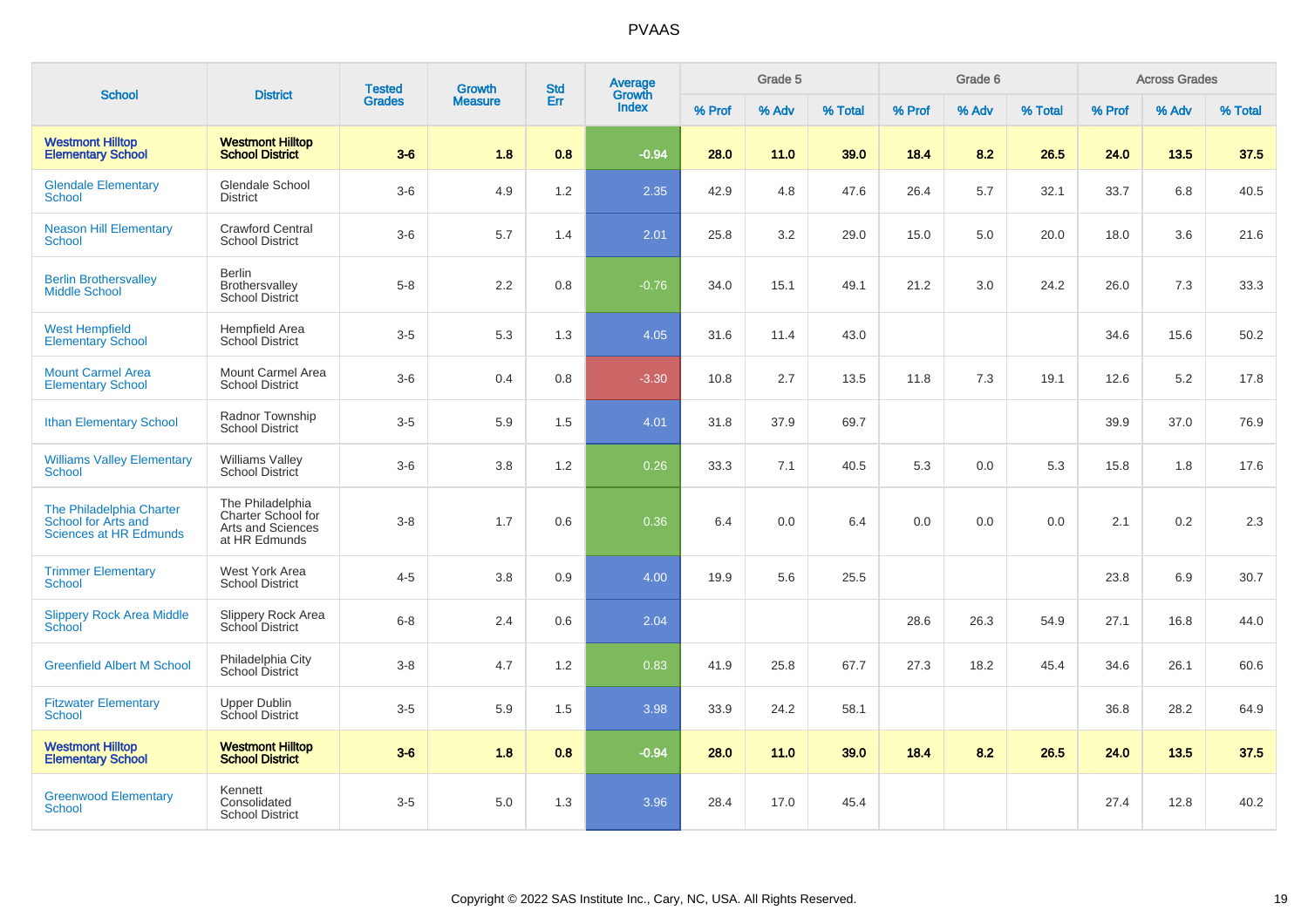|                                                     |                                                     | <b>Tested</b> | <b>Growth</b>  | <b>Std</b> | <b>Average</b><br>Growth |        | Grade 5 |         |        | Grade 6 |         |        | <b>Across Grades</b> |         |
|-----------------------------------------------------|-----------------------------------------------------|---------------|----------------|------------|--------------------------|--------|---------|---------|--------|---------|---------|--------|----------------------|---------|
| <b>School</b>                                       | <b>District</b>                                     | <b>Grades</b> | <b>Measure</b> | Err        | Index                    | % Prof | % Adv   | % Total | % Prof | % Adv   | % Total | % Prof | % Adv                | % Total |
| <b>Westmont Hilltop</b><br><b>Elementary School</b> | <b>Westmont Hilltop</b><br><b>School District</b>   | $3-6$         | 1.8            | 0.8        | $-0.94$                  | 28.0   | 11.0    | 39.0    | 18.4   | 8.2     | 26.5    | 24.0   | 13.5                 | 37.5    |
| <b>Shoemaker Elementary</b><br><b>School</b>        | East Penn School<br><b>District</b>                 | $3-5$         | 4.7            | 1.2        | 3.95                     | 37.8   | 20.4    | 58.2    |        |         |         | 34.8   | 22.1                 | 56.9    |
| <b>Hillcrest Intermediate</b><br><b>School</b>      | Norwin School<br><b>District</b>                    | $5-6$         | 0.7            | 0.4        | $-1.67$                  | 31.7   | 25.2    | 56.9    | 37.3   | 20.8    | 58.1    | 34.6   | 22.9                 | 57.5    |
| Pennsylvania Cyber<br><b>Charter School</b>         | Pennsylvania<br>Cyber Charter<br>School             | $3 - 11$      | 1.9            | 0.5        | $-0.55$                  | 14.1   | 4.9     | 19.0    | 10.8   | 3.4     | 14.2    | 12.6   | 4.4                  | 17.1    |
| <b>Daniel Boone Area Middle</b><br>School           | Daniel Boone Area<br><b>School District</b>         | $6 - 8$       | $-1.2$         | 0.5        | $-2.30$                  |        |         |         | 28.7   | 6.6     | 35.4    | 20.5   | 5.7                  | 26.2    |
| <b>Harrold Middle School</b>                        | Hempfield Area<br>School District                   | $6 - 8$       | 2.4            | 0.6        | 1.36                     |        |         |         | 24.0   | 5.8     | 29.8    | 25.1   | 9.8                  | 34.9    |
| <b>Penn Middle School</b>                           | Penn-Trafford<br><b>School District</b>             | $6 - 8$       | $-3.6$         | 0.5        | $-6.83$                  |        |         |         | 35.6   | 23.1    | 58.8    | 27.2   | 16.2                 | 43.4    |
| <b>Upper Merion Middle</b><br>School                | <b>Upper Merion Area</b><br>School District         | $5 - 8$       | $-1.3$         | 0.4        | $-2.97$                  | 34.4   | 16.7    | 51.1    | 27.9   | 11.7    | 39.6    | 25.3   | 10.7                 | 36.0    |
| <b>Pocopson Elementary</b><br>School                | Unionville-Chadds<br>Ford School<br><b>District</b> | $3-5$         | 4.4            | 1.1        | 3.87                     | 41.3   | 34.9    | 76.2    |        |         |         | 38.3   | 40.1                 | 78.4    |
| <b>Highland Park Elementary</b><br><b>School</b>    | <b>Upper Darby</b><br>School District               | $3-5$         | 4.7            | 1.2        | 3.86                     | 12.5   | 1.0     | 13.5    |        |         |         | 16.6   | 2.0                  | 18.6    |
| <b>Wallenpaupack Area</b><br>Middle School          | Wallenpaupack<br>Area School<br><b>District</b>     | $6 - 8$       | 2.2            | 0.6        | $-2.83$                  |        |         |         | 11.2   | 3.7     | 14.9    | 18.1   | 5.1                  | 23.2    |
| <b>Case Avenue Elementary</b><br>School             | Sharon City School<br><b>District</b>               | $3-6$         | 3.8            | 1.0        | 1.96                     | 20.0   | 4.0     | 24.0    | 16.4   | 4.9     | 21.3    | 17.4   | 5.4                  | 22.7    |
| <b>Canton Area Elementary</b><br><b>School</b>      | Canton Area<br><b>School District</b>               | $3-6$         | 2.3            | 1.1        | $-0.60$                  | 34.6   | 11.5    | 46.2    | 32.3   | 3.2     | 35.5    | 31.6   | 8.9                  | 40.5    |
| <b>Fern Hill Elementary</b><br><b>School</b>        | West Chester Area<br><b>School District</b>         | $3-5$         | 6.2            | 1.6        | 3.80                     | 40.0   | 26.0    | 66.0    |        |         |         | 34.8   | 26.2                 | 61.0    |
| <b>Baker Elementary School</b>                      | Altoona Area<br><b>School District</b>              | $3-5$         | 9.3            | 2.4        | 3.80                     | 41.7   | 12.5    | 54.2    |        |         |         | 33.7   | 14.8                 | 48.5    |
| <b>Hambright Elementary</b><br>School               | Penn Manor<br><b>School District</b>                | $3-6$         | 3.5            | 0.9        | 2.64                     | 29.9   | 7.8     | 37.7    | 23.5   | 8.2     | 31.8    | 32.8   | 8.5                  | 41.3    |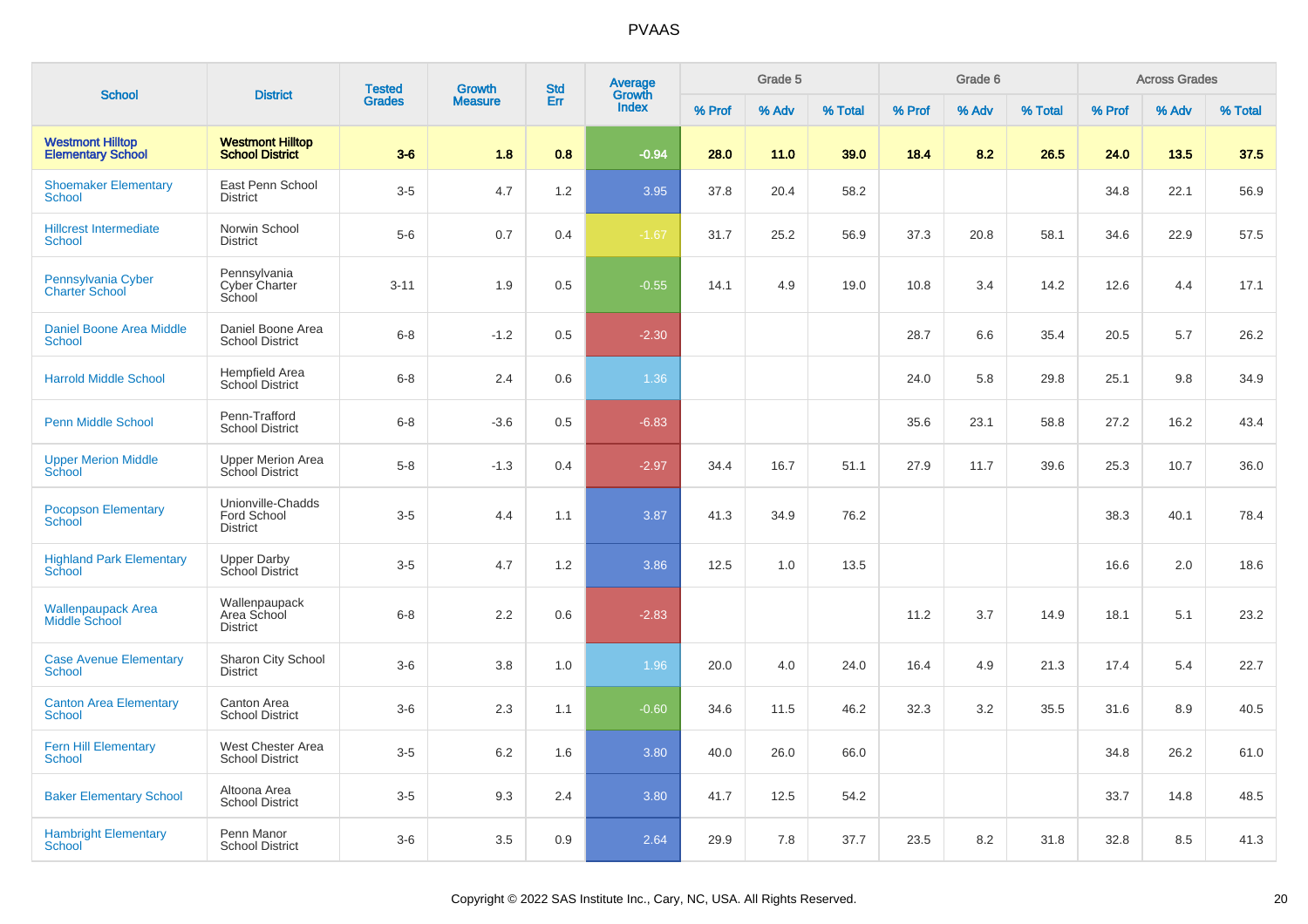| <b>School</b>                                       | <b>District</b>                                   | <b>Tested</b> | Growth         | <b>Std</b> | Average<br>Growth |        | Grade 5 |         |        | Grade 6 |         |        | <b>Across Grades</b> |         |
|-----------------------------------------------------|---------------------------------------------------|---------------|----------------|------------|-------------------|--------|---------|---------|--------|---------|---------|--------|----------------------|---------|
|                                                     |                                                   | <b>Grades</b> | <b>Measure</b> | Err        | <b>Index</b>      | % Prof | % Adv   | % Total | % Prof | % Adv   | % Total | % Prof | % Adv                | % Total |
| <b>Westmont Hilltop</b><br><b>Elementary School</b> | <b>Westmont Hilltop</b><br><b>School District</b> | $3-6$         | 1.8            | 0.8        | $-0.94$           | 28.0   | 11.0    | 39.0    | 18.4   | 8.2     | 26.5    | 24.0   | 13.5                 | 37.5    |
| <b>West York Area Middle</b><br>School              | West York Area<br><b>School District</b>          | $6-8$         | 1.8            | 0.5        | 2.63              |        |         |         | 15.0   | 4.8     | 19.9    | 15.4   | 5.0                  | 20.4    |
| Lehman-Jackson<br><b>Elementary School</b>          | Lake-Lehman<br><b>School District</b>             | $3-6$         | 2.3            | 1.2        | $-0.84$           | 39.5   | 14.0    | 53.5    | 25.5   | 9.8     | 35.3    | 32.4   | 9.9                  | 42.3    |
| <b>Ross Elementary School</b>                       | Lake-Lehman<br><b>School District</b>             | $3-6$         | 6.0            | 1.6        | 2.13              | 28.6   | 5.7     | 34.3    | 13.6   | 0.0     | 13.6    | 27.8   | 4.6                  | 32.4    |
| <b>Westfield Area Elementary</b><br>School          | Northern Tioga<br>School District                 | $3-6$         | 4.0            | 1.2        | 1.27              | 17.7   | 1.6     | 19.4    | 24.4   | 4.9     | 29.3    | 24.2   | 5.9                  | 30.1    |
| <b>Wrightsville Elementary</b><br><b>School</b>     | Eastern York<br><b>School District</b>            | $3-5$         | 5.9            | 1.6        | 3.73              | 32.7   | 16.4    | 49.1    |        |         |         | 33.8   | 14.3                 | 48.1    |
| <b>Mountville Elementary</b><br><b>School</b>       | <b>Hempfield School</b><br><b>District</b>        | $3-6$         | 4.1            | 1.1        | 2.43              | 32.9   | 5.7     | 38.6    | 16.3   | 10.2    | 26.5    | 24.7   | 10.5                 | 35.2    |
| <b>Clearview Elementary</b><br>School               | Bethlehem Area<br><b>School District</b>          | $3-5$         | 6.9            | 1.9        | 3.71              | 19.0   | 9.5     | 28.6    |        |         |         | 23.2   | 7.1                  | 30.4    |
| <b>Grace Park Elementary</b><br><b>School</b>       | <b>Ridley School</b><br><b>District</b>           | $3-5$         | 5.9            | 1.6        | 3.70              | 29.6   | 14.8    | 44.4    |        |         |         | 27.3   | 13.9                 | 41.2    |
| <b>Highcliff Elementary</b><br>School               | North Hills School<br><b>District</b>             | $3-5$         | 5.0            | 1.4        | 3.70              | 40.5   | 16.2    | 56.8    |        |         |         | 35.7   | 13.4                 | 49.2    |
| <b>Upper Perkiomen 4th And</b><br>5th Grade Center  | <b>Upper Perkiomen</b><br>School District         | $4 - 5$       | 3.0            | 0.8        | 3.69              | 26.0   | 11.8    | 37.8    |        |         |         | 25.5   | 11.3                 | 36.9    |
| <b>Hanover Elementary</b><br>School                 | Bethlehem Area<br><b>School District</b>          | $3-5$         | 9.0            | 2.4        | 3.68              | 25.0   | 37.5    | 62.5    |        |         |         | 28.6   | 42.9                 | 71.4    |
| <b>Ohara Elementary School</b>                      | Fox Chapel Area<br>School District                | $3-5$         | 4.4            | 1.2        | 3.68              | 34.0   | 48.0    | 82.0    |        |         |         | 26.7   | 56.2                 | 83.0    |
| Donegal Intermediate<br>School                      | Donegal School<br><b>District</b>                 | $3-6$         | 2.1            | 0.6        | 1.12              | 18.1   | 9.9     | 28.0    | 22.5   | 3.2     | 25.7    | 22.0   | 9.9                  | 32.0    |
| <b>Southwest Elementary</b><br>School               | Lebanon School<br><b>District</b>                 | $3-5$         | 5.6            | 1.5        | 3.65              | 6.9    | 0.0     | 6.9     |        |         |         | 11.5   | 0.6                  | 12.0    |
| <b>Lathrop Street Elementary</b><br>School          | Montrose Area<br><b>School District</b>           | $3-6$         | 4.6            | 1.3        | 2.00              | 19.5   | 12.2    | 31.7    | 24.5   | 6.1     | 30.6    | 21.5   | 9.1                  | 30.6    |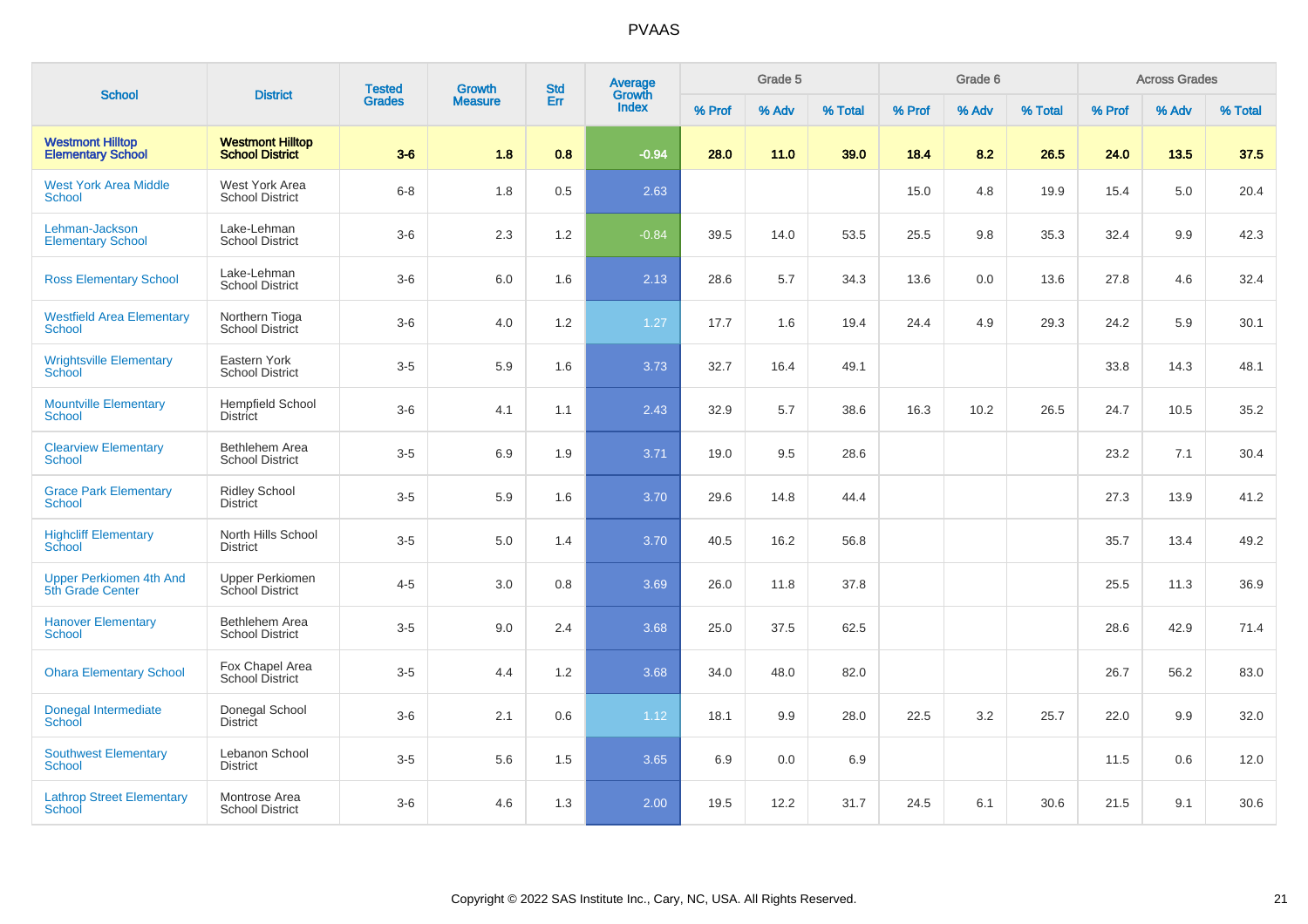|                                                      |                                                       | <b>Tested</b> | Growth         | <b>Std</b> | Average<br>Growth |        | Grade 5 |         |        | Grade 6 |         |        | <b>Across Grades</b> |         |
|------------------------------------------------------|-------------------------------------------------------|---------------|----------------|------------|-------------------|--------|---------|---------|--------|---------|---------|--------|----------------------|---------|
| <b>School</b>                                        | <b>District</b>                                       | <b>Grades</b> | <b>Measure</b> | Err        | <b>Index</b>      | % Prof | % Adv   | % Total | % Prof | % Adv   | % Total | % Prof | % Adv                | % Total |
| <b>Westmont Hilltop</b><br><b>Elementary School</b>  | <b>Westmont Hilltop</b><br><b>School District</b>     | $3-6$         | 1.8            | 0.8        | $-0.94$           | 28.0   | 11.0    | 39.0    | 18.4   | 8.2     | 26.5    | 24.0   | 13.5                 | 37.5    |
| <b>Dallastown Area</b><br><b>Intermediate School</b> | Dallastown Area<br><b>School District</b>             | $4 - 6$       | 0.8            | 0.4        | $-1.21$           | 25.9   | 13.1    | 39.0    | 31.2   | 11.7    | 42.9    | 29.8   | 14.7                 | 44.4    |
| <b>Beaver-Main Elementary</b><br>School              | Bloomsburg Area<br><b>School District</b>             | $3-5$         | 12.5           | 3.5        | 3.63              | 50.0   | 25.0    | 75.0    |        |         |         | 37.2   | 17.6                 | 54.9    |
| <b>Colwyn Elementary School</b>                      | <b>William Penn</b><br><b>School District</b>         | $3-6$         | 4.9            | 2.0        | $-0.17$           | 10.0   | 5.0     | 15.0    | 5.9    | 0.0     | 5.9     | 10.4   | 1.5                  | 11.9    |
| <b>Ferguson School</b>                               | York City School<br><b>District</b>                   | $3 - 8$       | 2.9            | 0.8        | 1.35              | 0.0    | 0.0     | 0.0     | 1.7    | 0.0     | 1.7     | 0.6    | 0.0                  | 0.6     |
| <b>Provident Charter School</b>                      | <b>Provident Charter</b><br>School                    | $3-8$         | 3.6            | 1.0        | 0.77              | 4.4    | 2.2     | 6.5     | 10.5   | 0.0     | 10.5    | 9.2    | 2.5                  | 11.7    |
| <b>Lenkerville Elementary</b><br>School              | Millersburg Area<br><b>School District</b>            | $3-5$         | 6.0            | 1.7        | 3.60              | 38.0   | 20.0    | 58.0    |        |         |         | 35.6   | 17.8                 | 53.4    |
| <b>WW Evans Memorial</b><br><b>Elementary School</b> | Bloomsburg Area<br><b>School District</b>             | $3-5$         | 9.7            | 2.7        | 3.59              | 31.6   | 36.8    | 68.4    |        |         |         | 27.6   | 18.4                 | 46.0    |
| <b>Upper Perkiomen Middle</b><br>School              | Upper Perkiomen<br>School District                    | $6-8$         | 1.7            | 0.5        | $-2.65$           |        |         |         | 23.0   | 6.1     | 29.1    | 24.7   | 9.2                  | 34.0    |
| <b>Bedford Elementary School</b>                     | <b>Bedford Area</b><br><b>School District</b>         | $3-5$         | 3.9            | 1.1        | 3.57              | 34.4   | 4.2     | 38.7    |        |         |         | 35.2   | 12.7                 | 48.0    |
| <b>Avonworth Elementary</b><br><b>School</b>         | Avonworth School<br><b>District</b>                   | $3-6$         | 2.1            | 0.7        | 0.56              | 33.8   | 25.5    | 59.3    | 37.7   | 12.3    | 50.0    | 36.0   | 22.8                 | 58.8    |
| Durham-Nockamixon<br><b>Elementary School</b>        | Palisades School<br><b>District</b>                   | $3-5$         | 7.1            | 2.0        | 3.56              | 32.4   | 13.5    | 46.0    |        |         |         | 43.9   | 22.0                 | 65.8    |
| <b>Smith Middle School</b>                           | Solanco School<br><b>District</b>                     | $6-8$         | 2.2            | 0.6        | $-2.18$           |        |         |         | 7.4    | 3.3     | 10.7    | 13.0   | 5.2                  | 18.2    |
| <b>Beaty-Warren Middle</b><br>School                 | <b>Warren County</b><br>School District               | $5-8$         | 1.9            | 0.5        | $-1.28$           | 17.8   | 9.4     | 27.1    | 15.0   | 3.0     | 18.0    | 13.9   | 3.0                  | 16.8    |
| <b>Valley Elementary School</b>                      | Bensalem<br><b>Township School</b><br><b>District</b> | $3-6$         | 2.3            | 0.9        | $-0.05$           | 9.0    | 2.6     | 11.5    | 15.4   | 1.3     | 16.7    | 13.4   | 3.8                  | 17.2    |
| <b>Maxwell Elementary</b><br>School                  | <b>Hempfield Area</b><br><b>School District</b>       | $3-5$         | 5.3            | 1.5        | 3.54              | 38.3   | 11.7    | 50.0    |        |         |         | 38.0   | 26.5                 | 64.5    |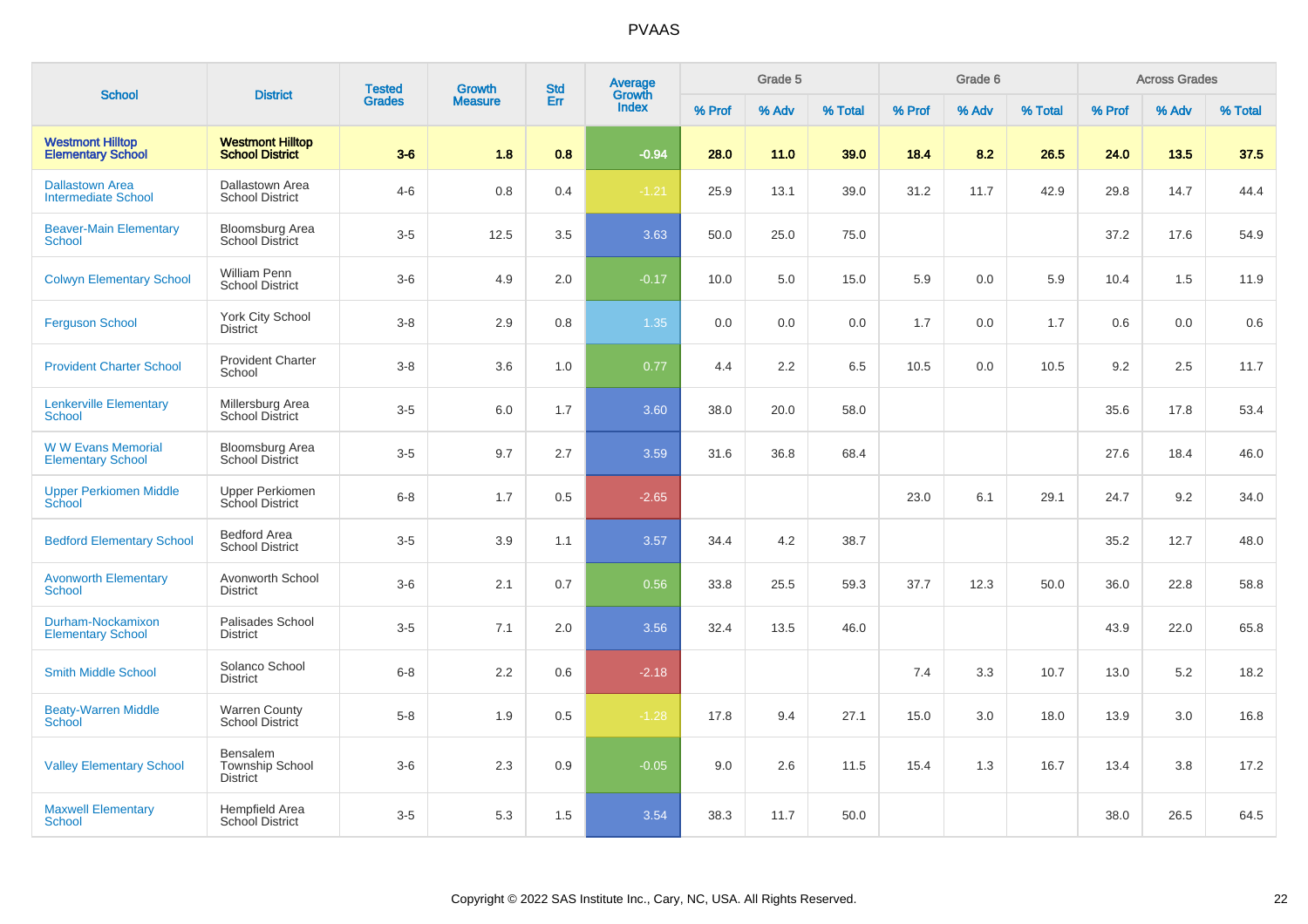| <b>School</b>                                         | <b>District</b>                                         | <b>Tested</b> | <b>Growth</b>  | <b>Std</b> | Average<br>Growth |        | Grade 5 |         |        | Grade 6 |         |        | <b>Across Grades</b> |         |
|-------------------------------------------------------|---------------------------------------------------------|---------------|----------------|------------|-------------------|--------|---------|---------|--------|---------|---------|--------|----------------------|---------|
|                                                       |                                                         | <b>Grades</b> | <b>Measure</b> | Err        | <b>Index</b>      | % Prof | % Adv   | % Total | % Prof | % Adv   | % Total | % Prof | % Adv                | % Total |
| <b>Westmont Hilltop</b><br><b>Elementary School</b>   | <b>Westmont Hilltop</b><br><b>School District</b>       | $3-6$         | 1.8            | 0.8        | $-0.94$           | 28.0   | 11.0    | 39.0    | 18.4   | 8.2     | 26.5    | 24.0   | 13.5                 | 37.5    |
| <b>Southmoreland Middle</b><br><b>School</b>          | Southmoreland<br><b>School District</b>                 | $6 - 8$       | $-2.2$         | 0.7        | $-3.41$           |        |         |         | 15.6   | 3.7     | 19.3    | 12.4   | 2.5                  | 14.9    |
| <b>Linden Elementary School</b>                       | <b>Central Bucks</b><br><b>School District</b>          | $3-6$         | 3.2            | 1.3        | 0.02              | 42.9   | 19.0    | 61.9    | 22.7   | 36.4    | 59.1    | 38.6   | 28.5                 | 67.0    |
| <b>Seylar Elementary School</b>                       | Pennridge School<br><b>District</b>                     | $3-5$         | 5.1            | 1.5        | 3.52              | 38.8   | 22.4    | 61.2    |        |         |         | 38.6   | 22.8                 | 61.4    |
| <b>Bellefonte Area Middle</b><br><b>School</b>        | <b>Bellefonte Area</b><br><b>School District</b>        | $6 - 8$       | 1.8            | 0.5        | 0.99              |        |         |         | 31.6   | 7.3     | 39.0    | 22.9   | 7.8                  | 30.7    |
| <b>Gray's Woods Elementary</b><br>School              | State College Area<br><b>School District</b>            | $3-5$         | 5.4            | 1.5        | 3.51              | 28.3   | 21.7    | 50.0    |        |         |         | 32.2   | 29.2                 | 61.4    |
| <b>Primos Elementary School</b>                       | Upper Darby<br>School District                          | $3 - 5$       | 7.8            | 2.2        | 3.51              | 21.4   | 3.6     | 25.0    |        |         |         | 18.3   | 1.2                  | 19.5    |
| <b>Kutz Elementary School</b>                         | <b>Central Bucks</b><br><b>School District</b>          | $3-6$         | 2.6            | 1.0        | 0.24              | 40.7   | 17.0    | 57.6    | 35.7   | 24.3    | 60.0    | 38.0   | 25.1                 | 63.1    |
| <b>Corl Street Elementary</b><br><b>School</b>        | State College Area<br><b>School District</b>            | $3-5$         | 8.4            | 2.4        | 3.49              | 20.8   | 58.3    | 79.2    |        |         |         | 27.9   | 48.8                 | 76.7    |
| South Butler Intermediate<br><b>Elementary School</b> | South Butler<br><b>County School</b><br><b>District</b> | $4 - 5$       | 3.4            | 1.0        | 3.49              | 35.1   | 12.8    | 48.0    |        |         |         | 35.1   | 11.7                 | 46.8    |
| <b>Avalon Elementary School</b>                       | Northgate School<br><b>District</b>                     | $3-6$         | 2.1            | 1.7        | $-1.30$           | 4.8    | 14.3    | 19.0    | 17.2   | 3.4     | 20.7    | 15.1   | 8.5                  | 23.6    |
| <b>Inglewood Elementary</b><br>School                 | North Penn School<br><b>District</b>                    | $3-6$         | 2.8            | 1.2        | $-0.13$           | 20.4   | 14.3    | 34.7    | 32.1   | 7.1     | 39.3    | 29.5   | 15.5                 | 45.0    |
| <b>New Garden Elementary</b><br><b>School</b>         | Kennett<br>Consolidated<br><b>School District</b>       | $3-5$         | 4.9            | 1.4        | 3.47              | 32.9   | 11.4    | 44.3    |        |         |         | 28.7   | 17.5                 | 46.2    |
| <b>Jefferson Hills Intermediate</b><br><b>School</b>  | West Jefferson<br><b>Hills School District</b>          | $3-5$         | 2.5            | 0.7        | 3.47              | 35.1   | 17.6    | 52.7    |        |         |         | 37.9   | 21.4                 | 59.3    |
| <b>West Hanover Elementary</b><br><b>School</b>       | Central Dauphin<br>School District                      | $3-5$         | 4.8            | 1.4        | 3.45              | 31.9   | 34.7    | 66.7    |        |         |         | 32.9   | 24.7                 | 57.6    |
| <b>Price Elementary School</b>                        | Lancaster School<br><b>District</b>                     | $3-5$         | 6.0            | 1.8        | 3.44              | 8.7    | 2.2     | 10.9    |        |         |         | 9.9    | 0.7                  | 10.6    |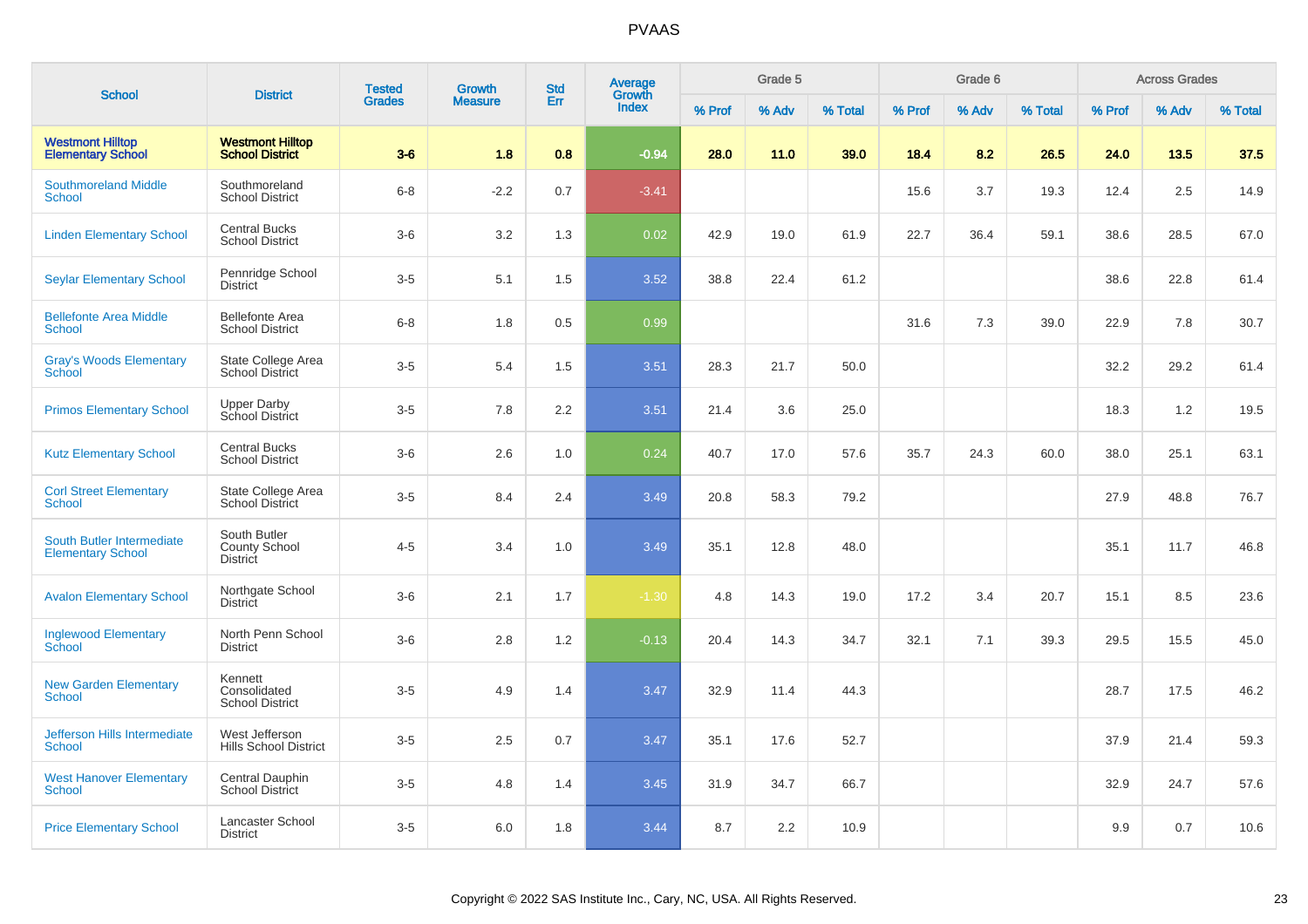| <b>School</b>                                                   | <b>District</b>                                                    | <b>Tested</b> | Growth         | <b>Std</b> | <b>Average</b>  |        | Grade 5 |         |        | Grade 6 |         |        | <b>Across Grades</b> |         |
|-----------------------------------------------------------------|--------------------------------------------------------------------|---------------|----------------|------------|-----------------|--------|---------|---------|--------|---------|---------|--------|----------------------|---------|
|                                                                 |                                                                    | <b>Grades</b> | <b>Measure</b> | Err        | Growth<br>Index | % Prof | % Adv   | % Total | % Prof | % Adv   | % Total | % Prof | % Adv                | % Total |
| <b>Westmont Hilltop</b><br><b>Elementary School</b>             | <b>Westmont Hilltop</b><br><b>School District</b>                  | $3-6$         | 1.8            | 0.8        | $-0.94$         | 28.0   | 11.0    | 39.0    | 18.4   | 8.2     | 26.5    | 24.0   | 13.5                 | 37.5    |
| <b>Conneaut Valley Middle</b><br><b>School</b>                  | <b>Conneaut School</b><br><b>District</b>                          | $5-8$         | 2.5            | 0.7        | $-3.17$         | 26.8   | 8.9     | 35.7    | 22.4   | 3.4     | 25.9    | 23.9   | 5.6                  | 29.5    |
| <b>Bancroft Elementary</b><br><b>School</b>                     | Kennett<br>Consolidated<br><b>School District</b>                  | $3-5$         | 4.5            | 1.3        | 3.43            | 29.1   | 16.3    | 45.4    |        |         |         | 24.6   | 16.0                 | 40.6    |
| <b>Schuylkill Elementary</b><br>School                          | Phoenixville Area<br><b>School District</b>                        | $3-5$         | 4.7            | 1.4        | 3.38            | 32.4   | 23.9    | 56.3    |        |         |         | 36.6   | 17.9                 | 54.6    |
| <b>Unionville Elementary</b><br><b>School</b>                   | Unionville-Chadds<br>Ford School<br><b>District</b>                | $3-5$         | 6.1            | 1.8        | 3.38            | 34.1   | 27.3    | 61.4    |        |         |         | 37.5   | 27.3                 | 64.8    |
| <b>Central Elementary School</b>                                | Hampton Township<br>School District                                | $3-5$         | 5.1            | 1.5        | 3.38            | 34.4   | 35.9    | 70.3    |        |         |         | 36.1   | 38.0                 | 74.2    |
| <b>Amosland Elementary</b><br><b>School</b>                     | <b>Ridley School</b><br><b>District</b>                            | $3-5$         | 4.7            | 1.4        | 3.37            | 31.9   | 15.3    | 47.2    |        |         |         | 27.4   | 16.7                 | 44.1    |
| <b>Franklin Regional</b><br><b>Intermediate School</b>          | <b>Franklin Regional</b><br>School District                        | $3-5$         | 3.8            | 1.1        | 3.36            | 34.9   | 21.7    | 56.6    |        |         |         | 33.8   | 28.3                 | 62.1    |
| N Hopewell-Winterstown<br><b>Elementary School</b>              | Red Lion Area<br><b>School District</b>                            | $3-6$         | 5.1            | 1.5        | 1.53            | 18.5   | 3.7     | 22.2    | 37.5   | 12.5    | 50.0    | 31.6   | 14.5                 | 46.2    |
| Susquenita Middle School                                        | Susquenita School<br><b>District</b>                               | $5-8$         | 1.6            | 0.6        | $-2.37$         | 24.0   | 15.7    | 39.7    | 15.4   | 5.8     | 21.2    | 18.0   | 8.2                  | 26.2    |
| <b>Robert Benjamin Wiley</b><br><b>Community Charter School</b> | Robert Benjamin<br><b>Wiley Community</b><br><b>Charter School</b> | $3-8$         | 2.8            | 0.8        | $-0.20$         | 7.0    | 2.3     | 9.3     | 0.0    | 0.0     | 0.0     | 5.7    | 1.7                  | 7.4     |
| <b>Alburtis Elementary School</b>                               | East Penn School<br><b>District</b>                                | $3-5$         | 5.4            | 1.6        | 3.34            | 30.8   | 13.5    | 44.2    |        |         |         | 31.8   | 16.2                 | 48.0    |
| <b>Stonehurst Hills</b><br><b>Elementary School</b>             | Upper Darby<br>School District                                     | $3-5$         | $6.2\,$        | 1.9        | 3.31            | 2.4    | 0.0     | 2.4     |        |         |         | 6.2    | 0.0                  | 6.2     |
| <b>North East Middle School</b>                                 | North East School<br><b>District</b>                               | $6 - 8$       | 1.9            | 0.6        | 2.54            |        |         |         | 23.1   | 9.7     | 32.8    | 27.1   | 10.8                 | 37.9    |
| <b>Jeannette Mckee</b><br><b>Elementary School</b>              | Jeannette City<br><b>School District</b>                           | $3-6$         | 1.8            | 1.1        | $-1.37$         | 12.5   | 0.0     | 12.5    | 22.6   | 1.9     | 24.5    | 17.1   | 3.3                  | 20.4    |
| <b>Diehl School</b>                                             | Erie City School<br><b>District</b>                                | $3-5$         | 4.9            | 1.5        | 3.30            | 1.6    | 1.6     | 3.3     |        |         |         | 4.3    | 1.1                  | 5.4     |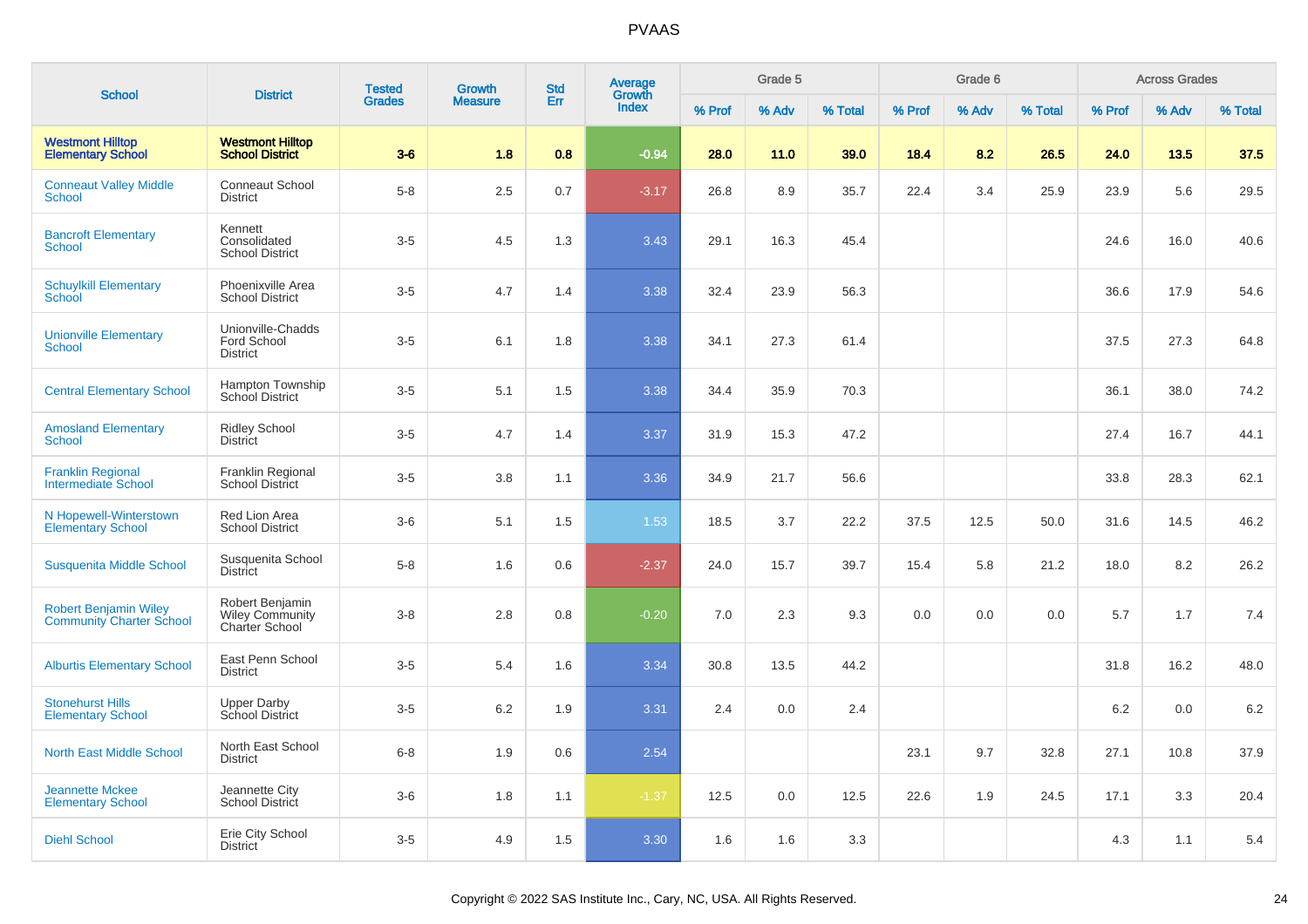| <b>School</b>                                        | <b>District</b>                                   | <b>Tested</b> | Growth         | <b>Std</b> | Average<br>Growth |        | Grade 5 |         |        | Grade 6 |         |        | <b>Across Grades</b> |         |
|------------------------------------------------------|---------------------------------------------------|---------------|----------------|------------|-------------------|--------|---------|---------|--------|---------|---------|--------|----------------------|---------|
|                                                      |                                                   | <b>Grades</b> | <b>Measure</b> | Err        | <b>Index</b>      | % Prof | % Adv   | % Total | % Prof | % Adv   | % Total | % Prof | % Adv                | % Total |
| <b>Westmont Hilltop</b><br><b>Elementary School</b>  | <b>Westmont Hilltop</b><br><b>School District</b> | $3-6$         | 1.8            | 0.8        | $-0.94$           | 28.0   | 11.0    | 39.0    | 18.4   | 8.2     | 26.5    | 24.0   | 13.5                 | 37.5    |
| <b>Lake-Noxen Elementary</b><br>School               | Lake-Lehman<br><b>School District</b>             | $3-6$         | 2.0            | 1.5        | $-1.43$           | 21.9   | 9.4     | 31.2    | 18.8   | 6.2     | 25.0    | 29.6   | 6.7                  | 36.3    |
| <b>Lawnton Elementary</b><br>School                  | Central Dauphin<br><b>School District</b>         | $3-5$         | 6.7            | 2.0        | 3.28              | 26.3   | 0.0     | 26.3    |        |         |         | 22.6   | 5.1                  | 27.7    |
| <b>Union Canal Elementary</b><br><b>School</b>       | Cornwall-Lebanon<br><b>School District</b>        | $3-5$         | 5.0            | 1.5        | 3.26              | 32.8   | 8.2     | 41.0    |        |         |         | 25.6   | 7.3                  | 32.9    |
| <b>Pickering Valley</b><br><b>Elementary School</b>  | Downingtown Area<br>School District               | $3-5$         | 4.6            | 1.4        | 3.26              | 32.9   | 42.9    | 75.7    |        |         |         | 37.8   | 41.1                 | 78.9    |
| <b>Farmersville Elementary</b><br>School             | <b>Bethlehem Area</b><br><b>School District</b>   | $3-5$         | 8.4            | 2.6        | 3.25              | 28.0   | 20.0    | 48.0    |        |         |         | 32.8   | 18.8                 | 51.6    |
| <b>Cambridge Springs</b><br><b>Elementary School</b> | Penncrest School<br><b>District</b>               | $3-6$         | 1.0            | 1.1        | $-2.05$           | 17.2   | 3.4     | 20.7    | 22.4   | 4.1     | 26.5    | 25.2   | 4.7                  | 29.9    |
| <b>Radio Park Elementary</b><br>School               | State College Area<br>School District             | $3-5$         | 5.3            | 1.6        | 3.23              | 23.6   | 43.6    | 67.3    |        |         |         | 27.2   | 55.1                 | 82.3    |
| <b>Cougar Academy</b>                                | Harrisburg City<br>School District                | $3 - 10$      | 3.8            | 1.2        | 0.76              | 0.0    | 0.0     | 0.0     | 0.0    | 0.0     | 0.0     | 2.2    | 0.0                  | 2.2     |
| <b>Jefferson Elementary</b><br>School                | Mt Lebanon School<br><b>District</b>              | $3-5$         | 5.5            | 1.7        | 3.23              | 30.9   | 47.3    | 78.2    |        |         |         | 31.0   | 51.4                 | 82.4    |
| <b>Middle Paxton Elementary</b><br><b>School</b>     | Central Dauphin<br><b>School District</b>         | $3-5$         | 5.7            | 1.8        | 3.23              | 34.9   | 18.6    | 53.5    |        |         |         | 35.2   | 21.1                 | 56.2    |
| <b>Tredyffrin-Easttown Middle</b><br>School          | Tredyffrin-Easttown<br>School District            | $5-8$         | 1.9            | 0.6        | 0.85              | 39.6   | 34.2    | 73.9    | 33.3   | 27.6    | 60.9    | 34.1   | 32.8                 | 66.8    |
| <b>Valley Forge Middle School</b>                    | Tredyffrin-Easttown<br>School District            | $5-8$         | 1.9            | 0.6        | 1.12              | 33.6   | 38.1    | 71.6    | 41.2   | 29.4    | 70.6    | 33.6   | 35.0                 | 68.6    |
| <b>Souderton Charter School</b><br>Collaborative     | Souderton Charter<br>School<br>Collaborative      | $3 - 8$       | 4.0            | 1.3        | 0.31              | 51.8   | 22.2    | 74.1    | 44.0   | 24.0    | 68.0    | 40.1   | 26.8                 | 66.9    |
| <b>Holiday Park Elementary</b><br><b>School</b>      | Plum Borough<br><b>School District</b>            | $5-6$         | $-1.6$         | 0.6        | $-6.68$           | 34.5   | 8.4     | 42.9    | 32.3   | 19.5    | 51.8    | 33.1   | 14.7                 | 47.8    |
| California Area<br><b>Intermediate Middle School</b> | California Area<br><b>School District</b>         | $5-6$         | 1.3            | 1.1        | $-1.69$           | 27.3   | 5.4     | 32.7    | 14.1   | 0.0     | 14.1    | 20.2   | 2.5                  | 22.7    |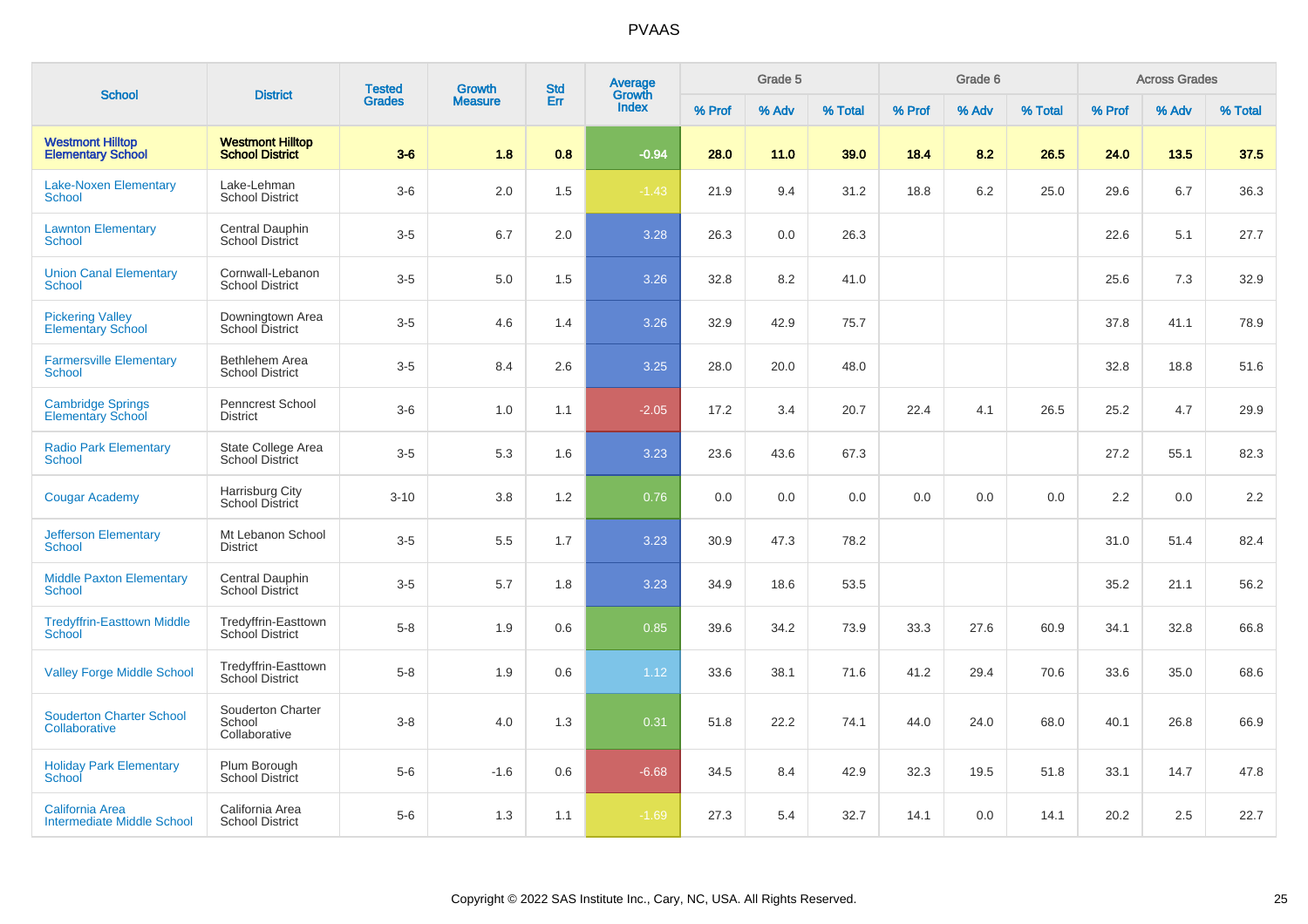| <b>School</b>                                              | <b>District</b>                                             | <b>Tested</b> | Growth         | <b>Std</b> | Average<br>Growth |        | Grade 5 |         |        | Grade 6 |         |        | <b>Across Grades</b> |         |
|------------------------------------------------------------|-------------------------------------------------------------|---------------|----------------|------------|-------------------|--------|---------|---------|--------|---------|---------|--------|----------------------|---------|
|                                                            |                                                             | <b>Grades</b> | <b>Measure</b> | Err        | <b>Index</b>      | % Prof | % Adv   | % Total | % Prof | % Adv   | % Total | % Prof | % Adv                | % Total |
| <b>Westmont Hilltop</b><br><b>Elementary School</b>        | <b>Westmont Hilltop</b><br><b>School District</b>           | $3-6$         | 1.8            | 0.8        | $-0.94$           | 28.0   | 11.0    | 39.0    | 18.4   | 8.2     | 26.5    | 24.0   | 13.5                 | 37.5    |
| <b>Gwyn-Nor Elementary</b><br><b>School</b>                | North Penn School<br><b>District</b>                        | $3-6$         | 3.5            | 1.1        | 2.03              | 31.2   | 18.0    | 49.2    | 28.8   | 6.8     | 35.6    | 30.2   | 14.5                 | 44.7    |
| <b>Clearview Elementary</b><br>School                      | Red Lion Area<br><b>School District</b>                     | $3-6$         | 3.3            | 1.4        | 0.32              | 26.5   | 17.6    | 44.1    | 16.2   | 13.5    | 29.7    | 22.1   | 10.7                 | 32.9    |
| <b>Dorseyville Middle School</b>                           | Fox Chapel Area<br><b>School District</b>                   | $4 - 8$       | 1.4            | 0.4        | 1.38              |        |         |         | 31.9   | 28.4    | 60.2    | 30.9   | 28.7                 | 59.6    |
| <b>Nazareth Area</b><br><b>Intermediate School</b>         | Nazareth Area<br><b>School District</b>                     | $4 - 6$       | $-0.6$         | 0.5        | $-4.48$           | 30.6   | 13.1    | 43.6    | 27.8   | 13.7    | 41.6    | 30.5   | 11.6                 | 42.1    |
| <b>James Gettys Elementary</b><br>School                   | Gettysburg Area<br><b>School District</b>                   | $3 - 5$       | 4.5            | 1.5        | 3.12              | 36.8   | 10.3    | 47.1    |        |         |         | 30.8   | 20.4                 | 51.2    |
| <b>Hooverville Elementary</b><br><b>School</b>             | Waynesboro Area<br>School District                          | $3-5$         | 5.4            | 1.7        | 3.10              | 27.7   | 21.3    | 48.9    |        |         |         | 23.7   | 16.7                 | 40.4    |
| <b>Franklin Regional Primary</b><br>School                 | Franklin Regional<br><b>School District</b>                 | $3-5$         | 4.0            | 1.3        | 3.07              | 37.0   | 24.7    | 61.7    |        |         |         | 32.6   | 36.7                 | 69.3    |
| <b>Young Scholars Charter</b><br>School                    | Young Scholars<br>Charter School                            | $6 - 8$       | 2.6            | 0.8        | 1.28              |        |         |         | 1.8    | 0.0     | 1.8     | 2.0    | 0.0                  | 2.0     |
| <b>West Point Elementary</b><br><b>School</b>              | Hempfield Area<br>School District                           | $3-5$         | 4.5            | 1.5        | 3.05              | 38.7   | 19.4    | 58.1    |        |         |         | 40.8   | 22.3                 | 63.0    |
| Claysburg-Kimmel<br>Elementary School                      | Claysburg-Kimmel<br>School District                         | $3-6$         | 1.3            | 1.1        | $-1.62$           | 29.7   | 6.2     | 35.9    | 30.6   | 2.0     | 32.6    | 29.1   | 7.9                  | 37.0    |
| <b>Cairnbrook Elementary</b><br>School                     | Shade-Central City<br><b>School District</b>                | $3-6$         | 4.5            | 1.9        | 0.60              | 18.8   | 0.0     | 18.8    | 26.9   | 0.0     | 26.9    | 29.6   | 2.3                  | 31.8    |
| <b>Fred L Aiken Elementary</b><br><b>School</b>            | Keystone Oaks<br>School District                            | $3-5$         | 6.1            | 2.0        | 3.02              | 27.3   | 30.3    | 57.6    |        |         |         | 27.1   | 24.7                 | 51.8    |
| <b>Ardmore Avenue School</b>                               | <b>William Penn</b><br><b>School District</b>               | $3-6$         | 3.1            | 1.4        | $-0.13$           | 14.0   | 0.0     | 14.0    | 0.0    | 0.0     | 0.0     | 10.8   | 1.8                  | 12.6    |
| <b>Silver Spring Elementary</b><br><b>School</b>           | <b>Cumberland Valley</b><br><b>School District</b>          | $3-5$         | 4.1            | 1.4        | 3.01              | 33.3   | 25.6    | 59.0    |        |         |         | 31.1   | 29.8                 | 60.9    |
| <b>Conemaugh Township</b><br><b>Area Elementary School</b> | Conemaugh<br><b>Township Area</b><br><b>School District</b> | $3-5$         | 4.6            | 1.5        | 2.98              | 51.6   | 22.6    | 74.2    |        |         |         | 43.0   | 33.7                 | 76.7    |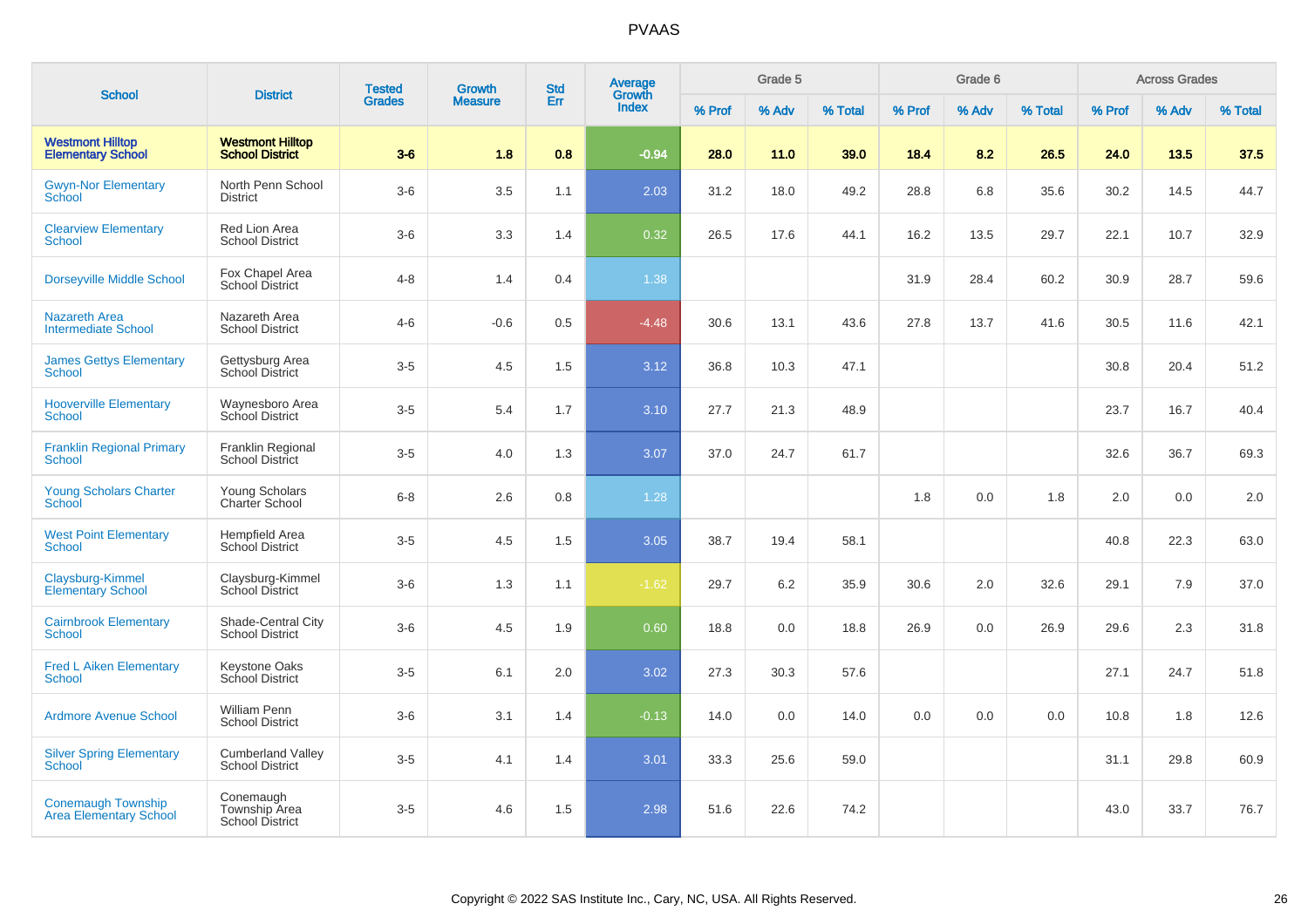| <b>School</b>                                                   | <b>District</b>                                     | <b>Tested</b> | Growth         | <b>Std</b> | <b>Average</b><br>Growth |        | Grade 5 |         |        | Grade 6 |         |        | <b>Across Grades</b> |         |
|-----------------------------------------------------------------|-----------------------------------------------------|---------------|----------------|------------|--------------------------|--------|---------|---------|--------|---------|---------|--------|----------------------|---------|
|                                                                 |                                                     | <b>Grades</b> | <b>Measure</b> | Err        | <b>Index</b>             | % Prof | % Adv   | % Total | % Prof | % Adv   | % Total | % Prof | % Adv                | % Total |
| <b>Westmont Hilltop</b><br><b>Elementary School</b>             | <b>Westmont Hilltop</b><br><b>School District</b>   | $3-6$         | 1.8            | 0.8        | $-0.94$                  | 28.0   | 11.0    | 39.0    | 18.4   | 8.2     | 26.5    | 24.0   | 13.5                 | 37.5    |
| Johnsonburg Area<br><b>Elementary School</b>                    | Johnsonburg Area<br><b>School District</b>          | $3-6$         | $-0.0$         | 1.4        | $-3.24$                  | 17.5   | 7.5     | 25.0    | 21.2   | 12.1    | 33.3    | 30.6   | 13.6                 | 44.2    |
| James F Baugher<br><b>Elementary School</b>                     | Milton Area School<br><b>District</b>               | $3-5$         | 3.7            | 1.3        | 2.98                     | 22.5   | 11.2    | 33.7    |        |         |         | 24.3   | 8.1                  | 32.4    |
| <b>Discovery Charter School</b>                                 | <b>Discovery Charter</b><br>School                  | $3 - 8$       | 2.6            | 0.9        | $-0.94$                  | 8.5    | 2.1     | 10.6    | 0.0    | 0.0     | 0.0     | 5.2    | 1.1                  | $6.2\,$ |
| <b>Sarah W Starkweather</b><br><b>Elementary School</b>         | West Chester Area<br><b>School District</b>         | $3-5$         | 4.4            | 1.5        | 2.97                     | 35.8   | 19.4    | 55.2    |        |         |         | 40.0   | 17.2                 | 57.2    |
| <b>Northside Elementary</b><br>School                           | Palmyra Area<br>School District                     | $3-5$         | 5.1            | 1.7        | 2.96                     | 39.6   | 14.6    | 54.2    |        |         |         | 37.0   | 17.3                 | 54.3    |
| <b>Hillendale Elementary</b><br><b>School</b>                   | Unionville-Chadds<br>Ford School<br><b>District</b> | $3-5$         | 4.8            | 1.6        | 2.96                     | 35.6   | 33.9    | 69.5    |        |         |         | 39.4   | 37.2                 | 76.7    |
| <b>Hallowell Elementary</b><br><b>School</b>                    | Hatboro-Horsham<br><b>School District</b>           | $3-5$         | 4.5            | 1.5        | 2.95                     | 23.7   | 8.5     | 32.2    |        |         |         | 26.5   | 8.4                  | 34.9    |
| <b>Irving Elementary School</b>                                 | Altoona Area<br><b>School District</b>              | $3-5$         | 5.7            | 1.9        | 2.95                     | 44.4   | 19.4    | 63.9    |        |         |         | 43.9   | 20.4                 | 64.3    |
| <b>Sru Elementary School</b>                                    | Athens Area<br><b>School District</b>               | $3-5$         | 5.3            | 1.8        | 2.94                     | 23.9   | 8.7     | 32.6    |        |         |         | 27.4   | 10.5                 | 37.9    |
| <b>West Allegheny Middle</b><br><b>School</b>                   | West Allegheny<br>School District                   | $6 - 8$       | $-1.6$         | 0.5        | $-3.40$                  |        |         |         | 33.6   | 21.4    | 55.0    | 28.3   | 18.0                 | 46.3    |
| <b>Southern Columbia Middle</b><br>School                       | Southern Columbia<br>Area School<br><b>District</b> | $5-8$         | 1.8            | 0.6        | $-0.84$                  | 34.7   | 9.7     | 44.4    | 18.8   | 5.2     | 24.0    | 24.0   | 7.8                  | 31.8    |
| <b>Bermudian Springs Middle</b><br><b>School</b>                | <b>Bermudian Springs</b><br><b>School District</b>  | $5-8$         | 0.4            | 0.5        | $-0.10$                  | 22.1   | 12.4    | 34.5    | 17.5   | 3.9     | 21.4    | 17.8   | 6.5                  | 24.3    |
| <b>Harding Elementary School</b>                                | Lebanon School<br><b>District</b>                   | $3-5$         | 4.0            | 1.4        | 2.91                     | 11.7   | 2.6     | 14.3    |        |         |         | 9.6    | 1.6                  | 11.2    |
| <b>Audrielle Lynch-Ellen</b><br><b>Bustin Elementary School</b> | Athens Area<br><b>School District</b>               | $3-5$         | 4.2            | 1.4        | 2.91                     | 36.4   | 4.6     | 40.9    |        |         |         | 32.0   | 8.2                  | 40.3    |
| <b>Blue Mountain Elementary</b><br><b>East School</b>           | <b>Blue Mountain</b><br><b>School District</b>      | $3-5$         | 3.7            | 1.3        | 2.91                     | 26.2   | 15.5    | 41.7    |        |         |         | 30.3   | 15.6                 | 45.9    |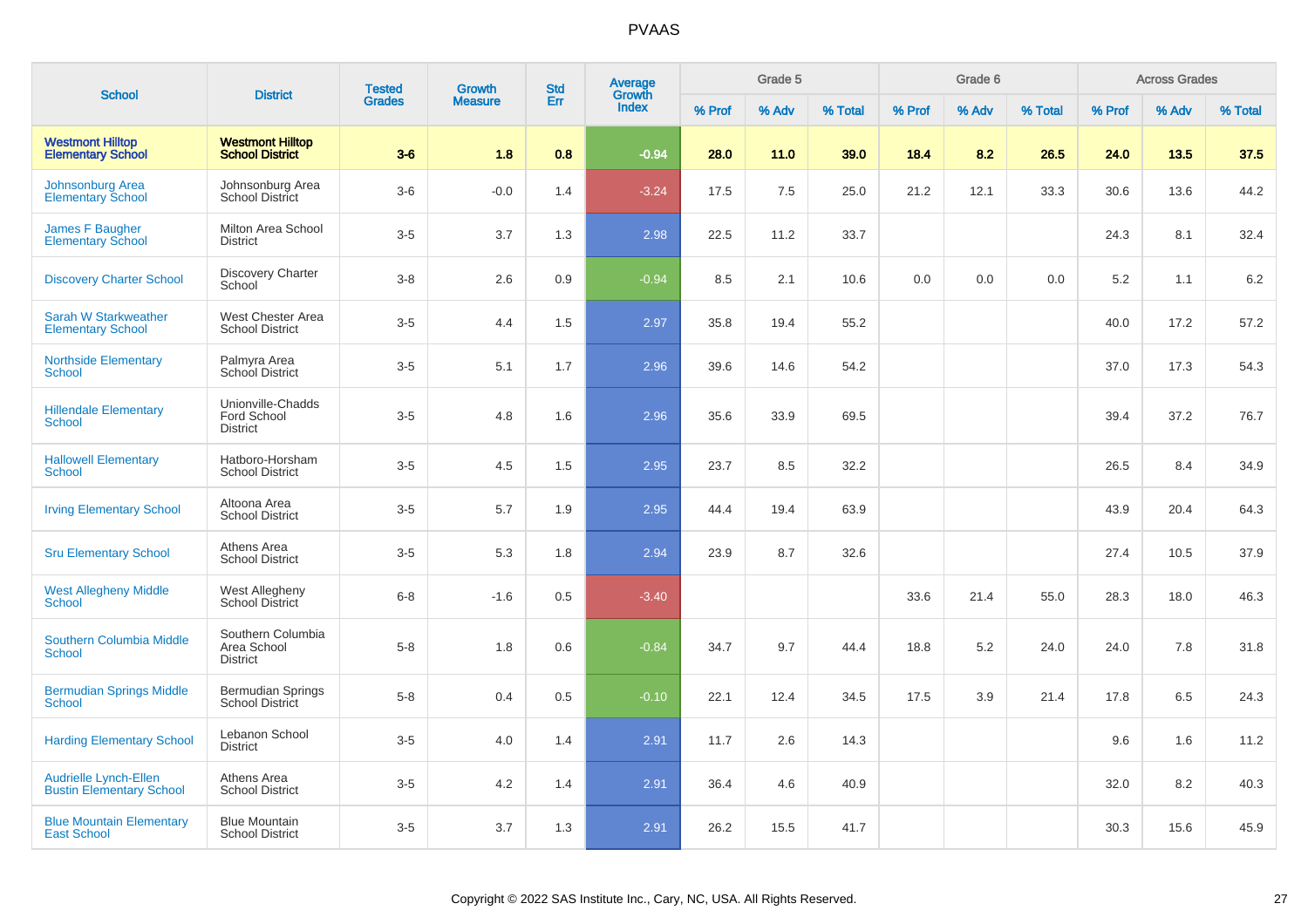|                                                        |                                                          | <b>Tested</b> | Growth         | <b>Std</b> | Average<br>Growth |        | Grade 5 |         |        | Grade 6 |         |        | <b>Across Grades</b> |         |
|--------------------------------------------------------|----------------------------------------------------------|---------------|----------------|------------|-------------------|--------|---------|---------|--------|---------|---------|--------|----------------------|---------|
| <b>School</b>                                          | <b>District</b>                                          | <b>Grades</b> | <b>Measure</b> | Err        | Index             | % Prof | % Adv   | % Total | % Prof | % Adv   | % Total | % Prof | % Adv                | % Total |
| <b>Westmont Hilltop</b><br><b>Elementary School</b>    | <b>Westmont Hilltop</b><br><b>School District</b>        | $3-6$         | 1.8            | 0.8        | $-0.94$           | 28.0   | 11.0    | 39.0    | 18.4   | 8.2     | 26.5    | 24.0   | 13.5                 | 37.5    |
| <b>West Perry Middle School</b>                        | West Perry School<br><b>District</b>                     | $6 - 8$       | 1.5            | 0.5        | 1.80              |        |         |         | 20.9   | 5.7     | 26.6    | 16.6   | 7.0                  | 23.6    |
| <b>East Hanover Elementary</b><br><b>School</b>        | Lower Dauphin<br><b>School District</b>                  | $3-5$         | 4.7            | 1.6        | 2.89              | 23.1   | 32.7    | 55.8    |        |         |         | 28.6   | 23.2                 | 51.8    |
| <b>Annville-Cleona Middle</b><br><b>School</b>         | Annville-Cleona<br><b>School District</b>                | $6 - 8$       | 2.3            | 0.8        | 2.89              |        |         |         |        |         |         | 28.6   | 10.6                 | 39.2    |
| <b>Pfaff Elementary School</b>                         | Quakertown<br><b>Community School</b><br><b>District</b> | $3-5$         | 5.2            | 1.8        | 2.89              | 53.5   | 18.6    | 72.1    |        |         |         | 34.9   | 20.5                 | 55.4    |
| <b>Wyalusing Valley</b><br>Elementary School           | <b>Wyalusing Area</b><br>School District                 | $3-6$         | 1.9            | 0.9        | 0.43              | 12.0   | 4.8     | 16.9    | 17.8   | 4.0     | 21.8    | 18.9   | 5.6                  | 24.4    |
| <b>Iron Forge Elementary</b><br><b>School</b>          | South Middleton<br><b>School District</b>                | $3-5$         | 2.9            | 1.0        | 2.86              | 28.8   | 22.7    | 51.5    |        |         |         | 31.6   | 23.8                 | 55.3    |
| <b>Oak Ridge Elementary</b><br>School                  | Souderton Area<br><b>School District</b>                 | $3-5$         | 3.9            | 1.4        | 2.86              | 30.3   | 38.2    | 68.4    |        |         |         | 30.1   | 36.5                 | 66.7    |
| <b>Dillsburg Elementary</b><br><b>School</b>           | Northern York<br><b>County School</b><br><b>District</b> | $3-5$         | 3.9            | 1.4        | 2.85              | 31.0   | 11.3    | 42.2    |        |         |         | 37.7   | 16.9                 | 54.6    |
| <b>Preston School</b>                                  | Wayne Highlands<br>School District                       | $3 - 8$       | 4.2            | 1.5        | 0.82              | 7.1    | 14.3    | 21.4    | 22.2   | 0.0     | 22.2    | 24.0   | 11.0                 | 35.0    |
| <b>Lower Gwynedd</b><br>Elementary School              | Wissahickon<br><b>School District</b>                    | $3-5$         | 3.8            | 1.3        | 2.84              | 29.3   | 37.3    | 66.7    |        |         |         | 33.9   | 35.5                 | 69.3    |
| <b>Aspira Bilingual Cyber</b><br><b>Charter School</b> | Aspira Bilingual<br><b>Cyber Charter</b><br>School       | $3 - 11$      | 4.2            | 1.5        | 0.75              |        |         |         | 0.0    | 0.0     | 0.0     | 1.6    | 0.0                  | 1.6     |
| <b>Washington Intermediate</b><br><b>School</b>        | New Castle Area<br><b>School District</b>                | $3-5$         | 2.4            | 0.8        | 2.83              | 4.4    | 0.5     | 4.8     |        |         |         | 4.1    | 0.7                  | 4.8     |
| <b>Springfield Elementary</b><br>School                | Palisades School<br><b>District</b>                      | $3-5$         | 6.5            | 2.3        | 2.83              | 31.0   | 10.3    | 41.4    |        |         |         | 30.7   | 23.9                 | 54.6    |
| <b>Northwest Area</b><br><b>Intermediate School</b>    | Northwest Area<br><b>School District</b>                 | $3-6$         | 0.1            | 1.1        | $-2.47$           | 17.6   | 2.0     | 19.6    | 19.3   | 3.5     | 22.8    | 17.0   | 1.8                  | 18.8    |
| <b>Klinger Middle School</b>                           | <b>Centennial School</b><br><b>District</b>              | $6 - 8$       | 1.5            | 0.5        | $-1.69$           |        |         |         | 19.3   | 3.0     | 22.3    | 17.9   | 4.3                  | 22.2    |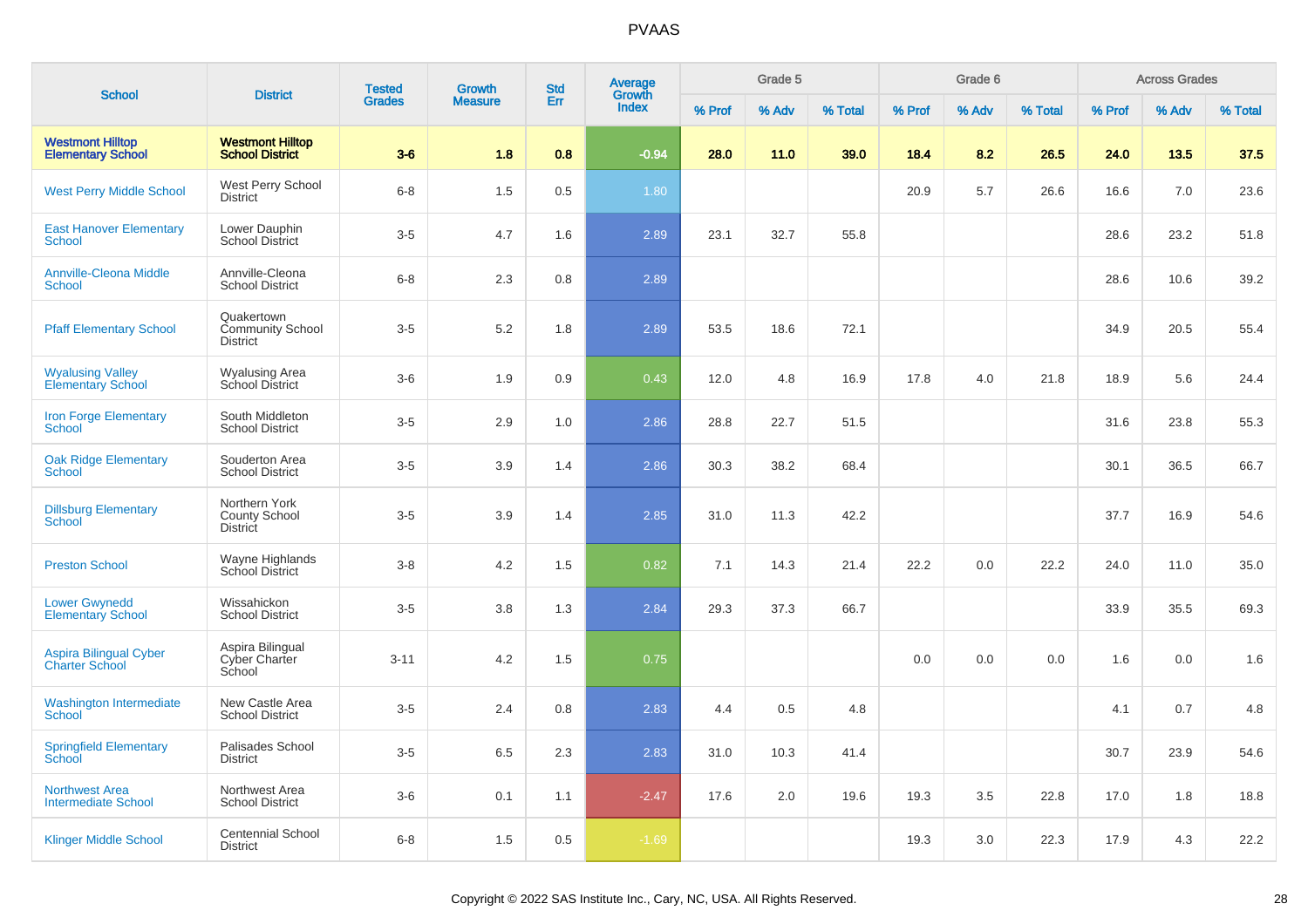|                                                     |                                                      | <b>Tested</b> | Growth         | <b>Std</b> | <b>Average</b>  |        | Grade 5 |         |        | Grade 6 |         |        | <b>Across Grades</b> |         |
|-----------------------------------------------------|------------------------------------------------------|---------------|----------------|------------|-----------------|--------|---------|---------|--------|---------|---------|--------|----------------------|---------|
| <b>School</b>                                       | <b>District</b>                                      | <b>Grades</b> | <b>Measure</b> | Err        | Growth<br>Index | % Prof | % Adv   | % Total | % Prof | % Adv   | % Total | % Prof | % Adv                | % Total |
| <b>Westmont Hilltop</b><br><b>Elementary School</b> | <b>Westmont Hilltop</b><br><b>School District</b>    | $3-6$         | 1.8            | 0.8        | $-0.94$         | 28.0   | 11.0    | 39.0    | 18.4   | 8.2     | 26.5    | 24.0   | 13.5                 | 37.5    |
| <b>Miller Heights Elementary</b><br>School          | Bethlehem Area<br><b>School District</b>             | $3-5$         | 6.7            | 2.4        | 2.81            | 33.3   | 20.8    | 54.2    |        |         |         | 35.5   | 29.0                 | 64.5    |
| <b>Lincoln Elementary School</b>                    | Mt Lebanon School<br><b>District</b>                 | $3-5$         | 4.6            | 1.6        | 2.81            | 45.3   | 30.2    | 75.5    |        |         |         | 36.9   | 33.8                 | 70.7    |
| <b>Monroe Elementary School</b>                     | <b>Cumberland Valley</b><br><b>School District</b>   | $3-5$         | 4.6            | 1.7        | 2.81            | 41.2   | 27.4    | 68.6    |        |         |         | 32.6   | 26.7                 | 59.4    |
| <b>James S Wilson Middle</b><br><b>School</b>       | Millcreek Township<br><b>School District</b>         | $6 - 8$       | 1.6            | 0.6        | $-4.16$         |        |         |         | 20.7   | 5.3     | 26.0    | 21.7   | 10.8                 | 32.5    |
| <b>Elizabeth Forward Middle</b><br><b>School</b>    | Elizabeth Forward<br><b>School District</b>          | $6 - 8$       | $-0.8$         | 0.5        | $-1.47$         |        |         |         | 29.6   | 10.5    | 40.1    | 22.5   | 6.2                  | 28.7    |
| <b>Resica Elementary School</b>                     | East Stroudsburg<br>Area School<br><b>District</b>   | $3-5$         | 5.0            | 1.8        | 2.79            | 20.8   | 4.2     | 25.0    |        |         |         | 20.6   | 5.3                  | 26.0    |
| <b>Laboratory Charter School</b>                    | Laboratory Charter<br>School                         | $3-8$         | $-0.7$         | 1.1        | $-3.42$         | 3.2    | 0.0     | 3.2     | 2.3    | 0.0     | 2.3     | 5.3    | 0.0                  | 5.3     |
| <b>Cranberry Elementary</b><br>School               | Cranberry Area<br><b>School District</b>             | $3-6$         | 2.5            | 0.9        | 1.85            | 27.3   | 10.4    | 37.7    | 26.0   | 2.1     | 28.1    | 25.6   | 4.4                  | 30.0    |
| <b>Marshall Thurgood</b>                            | Philadelphia City<br>School District                 | $3 - 8$       | 4.5            | 1.8        | 2.58            |        |         |         | 5.9    | 0.0     | 5.9     | 3.7    | 0.9                  | 4.6     |
| <b>Evergreen Elementary</b><br><b>School</b>        | Perkiomen Valley<br><b>School District</b>           | $3-5$         | 3.5            | 1.3        | 2.77            | 39.5   | 24.4    | 64.0    |        |         |         | 42.6   | 19.3                 | 61.9    |
| <b>Middlesex Elementary</b><br><b>School</b>        | <b>Cumberland Valley</b><br><b>School District</b>   | $3-5$         | 4.6            | 1.7        | 2.76            | 38.5   | 7.7     | 46.2    |        |         |         | 29.8   | 17.2                 | 47.0    |
| Gettysburg Montessori<br><b>Charter School</b>      | Gettysburg<br>Montessori Charter<br>School           | $3-6$         | 5.4            | 1.9        | 1.71            | 19.0   | 19.0    | 38.1    | 11.1   | 0.0     | 11.1    | 19.2   | 9.6                  | 28.7    |
| <b>Pine Road Elementary</b><br><b>School</b>        | Lower Moreland<br>Township School<br><b>District</b> | $3-5$         | 2.6            | 0.9        | 2.74            | 27.3   | 27.3    | 54.6    |        |         |         | 33.7   | 18.4                 | 52.2    |
| <b>Midland Elementary/Middle</b><br><b>School</b>   | Midland Borough<br><b>School District</b>            | $3 - 8$       | 2.3            | 1.2        | $-0.52$         | 10.3   | 6.9     | 17.2    | 13.6   | 0.0     | 13.6    | 15.7   | 2.9                  | 18.6    |
| <b>Davis Elementary School</b>                      | <b>Centennial School</b><br><b>District</b>          | $3-5$         | 3.1            | 1.1        | 2.74            | 29.1   | 8.2     | 37.3    |        |         |         | 30.6   | 10.0                 | 40.6    |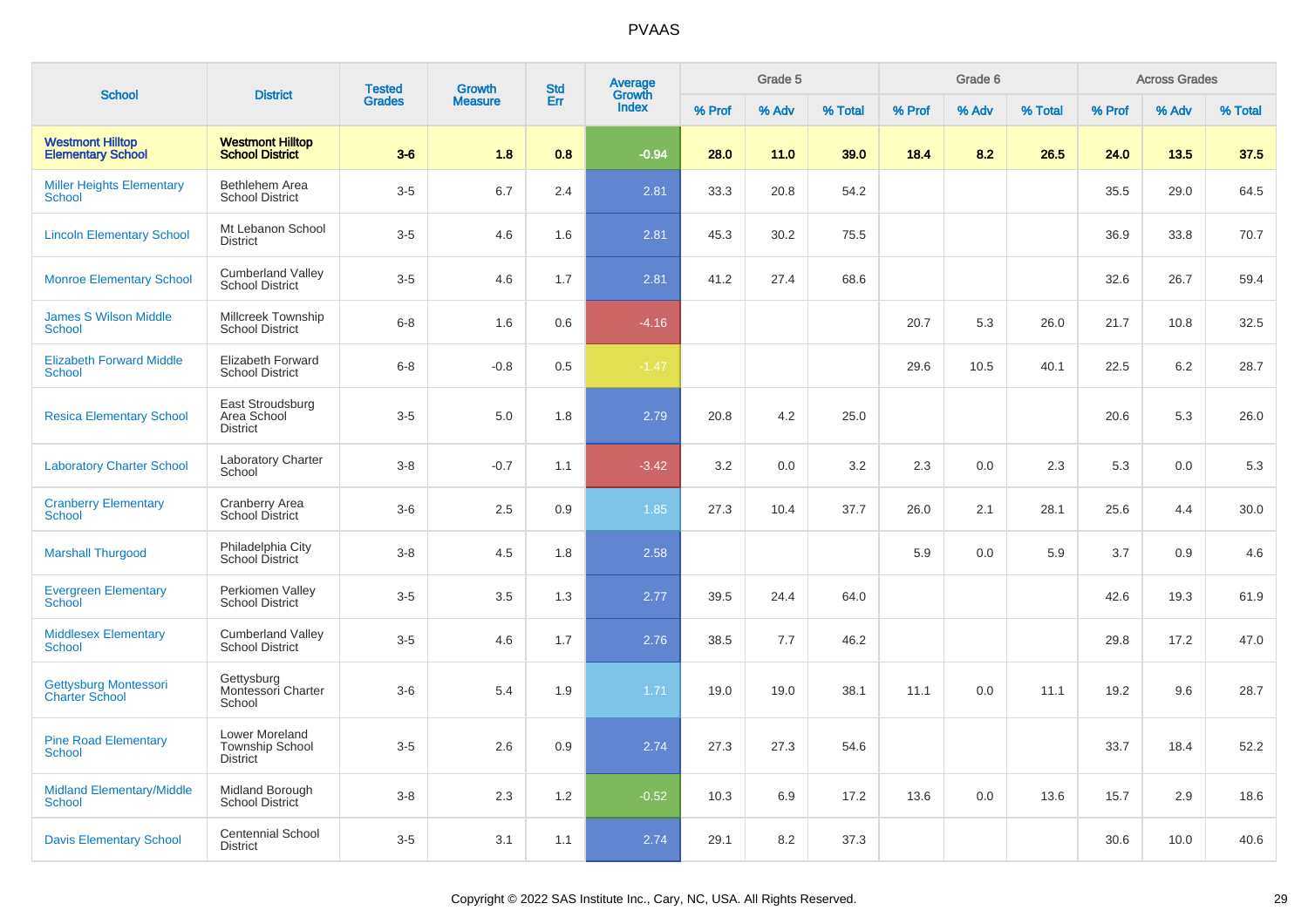| <b>School</b>                                       | <b>District</b>                                                         | <b>Tested</b> | Growth         | <b>Std</b> | <b>Average</b><br>Growth |        | Grade 5 |         |        | Grade 6 |         |        | <b>Across Grades</b> |         |
|-----------------------------------------------------|-------------------------------------------------------------------------|---------------|----------------|------------|--------------------------|--------|---------|---------|--------|---------|---------|--------|----------------------|---------|
|                                                     |                                                                         | <b>Grades</b> | <b>Measure</b> | Err        | <b>Index</b>             | % Prof | % Adv   | % Total | % Prof | % Adv   | % Total | % Prof | % Adv                | % Total |
| <b>Westmont Hilltop</b><br><b>Elementary School</b> | <b>Westmont Hilltop</b><br><b>School District</b>                       | $3-6$         | 1.8            | 0.8        | $-0.94$                  | 28.0   | 11.0    | 39.0    | 18.4   | 8.2     | 26.5    | 24.0   | 13.5                 | 37.5    |
| <b>Makefield Elementary</b><br>School               | Pennsbury School<br><b>District</b>                                     | $3-5$         | 4.1            | 1.5        | 2.72                     | 21.7   | 23.3    | 45.0    |        |         |         | 23.6   | 28.7                 | 52.2    |
| <b>Hillsdale Elementary</b><br>School               | West Chester Area<br><b>School District</b>                             | $3-5$         | 4.0            | 1.5        | 2.71                     | 38.1   | 15.9    | 54.0    |        |         |         | 33.2   | 24.9                 | 58.0    |
| Rockwood Area<br><b>Elementary School</b>           | Rockwood Area<br><b>School District</b>                                 | $3-6$         | 3.5            | 1.3        | 1.21                     | 34.2   | 12.2    | 46.3    | 16.7   | 21.4    | 38.1    | 22.6   | 12.0                 | 34.6    |
| <b>Cecil Intermediate School</b>                    | Canon-Mcmillan<br><b>School District</b>                                | $5-6$         | $-0.1$         | 0.6        | $-2.85$                  | 32.8   | 23.4    | 56.1    | 36.2   | 12.4    | 48.6    | 34.5   | 17.8                 | 52.3    |
| Tamaqua Area Middle<br>School                       | Tamaqua Area<br>School District                                         | $6 - 8$       | 1.6            | 0.6        | 1.07                     |        |         |         | 18.6   | 1.6     | 20.2    | 16.6   | 3.8                  | 20.4    |
| <b>Bethel Elementary School</b>                     | Tulpehocken Area<br><b>School District</b>                              | $3-6$         | $-0.0$         | 1.3        | $-2.94$                  | 35.1   | 16.2    | 51.4    | 16.3   | 2.3     | 18.6    | 27.9   | 12.8                 | 40.8    |
| <b>Blairsville Elementary</b><br><b>School</b>      | <b>Blairsville-</b><br>Saltsburg School<br><b>District</b>              | $3-5$         | 4.1            | 1.5        | 2.67                     | 27.9   | 13.1    | 41.0    |        |         |         | 25.7   | 8.9                  | 34.6    |
| <b>Widener Partnership</b><br><b>Charter School</b> | Widener<br>Partnership<br>Charter School                                | $3 - 7$       | 2.8            | 1.0        | $-0.33$                  | 0.0    | 0.0     | 0.0     | 2.5    | 0.0     | 2.5     | 1.4    | 0.5                  | 1.9     |
| <b>Rice Elementary School</b>                       | Crestwood School<br><b>District</b>                                     | $3-6$         | $-4.3$         | 0.8        | $-10.53$                 | 15.7   | 1.8     | 17.6    | 23.1   | 7.7     | 30.8    | 26.0   | 7.7                  | 33.7    |
| Trumbauersville<br><b>Elementary School</b>         | Quakertown<br><b>Community School</b><br><b>District</b>                | $3-5$         | 4.0            | 1.5        | 2.64                     | 24.6   | 29.5    | 54.1    |        |         |         | 31.4   | 27.3                 | 58.8    |
| <b>West Phila. Achievement</b><br>Ces               | West Philadelphia<br>Achievement<br><b>Charter Elementary</b><br>School | $3-5$         | 4.2            | 1.6        | 2.63                     | 6.7    | 0.0     | 6.7     |        |         |         | 2.8    | 0.5                  | 3.2     |
| <b>Shallow Brook Inter School</b>                   | Northeastern York<br><b>School District</b>                             | $4 - 6$       | 1.8            | 0.8        | 0.51                     | 35.7   | 15.2    | 50.9    | 21.8   | 5.9     | 27.7    | 28.1   | 12.0                 | 40.1    |
| <b>Sugarcreek Elementary</b><br>School              | Karns City Area<br>School District                                      | $3-6$         | 3.8            | 1.5        | 1.21                     | 21.4   | 17.9    | 39.3    | 37.1   | 0.0     | 37.1    | 28.2   | 4.8                  | 33.1    |
| Kathryn D. Markley<br><b>Elementary School</b>      | <b>Great Valley</b><br><b>School District</b>                           | $3 - 5$       | 3.4            | 1.3        | 2.57                     | 31.2   | 28.8    | 60.0    |        |         |         | 32.3   | 27.5                 | 59.8    |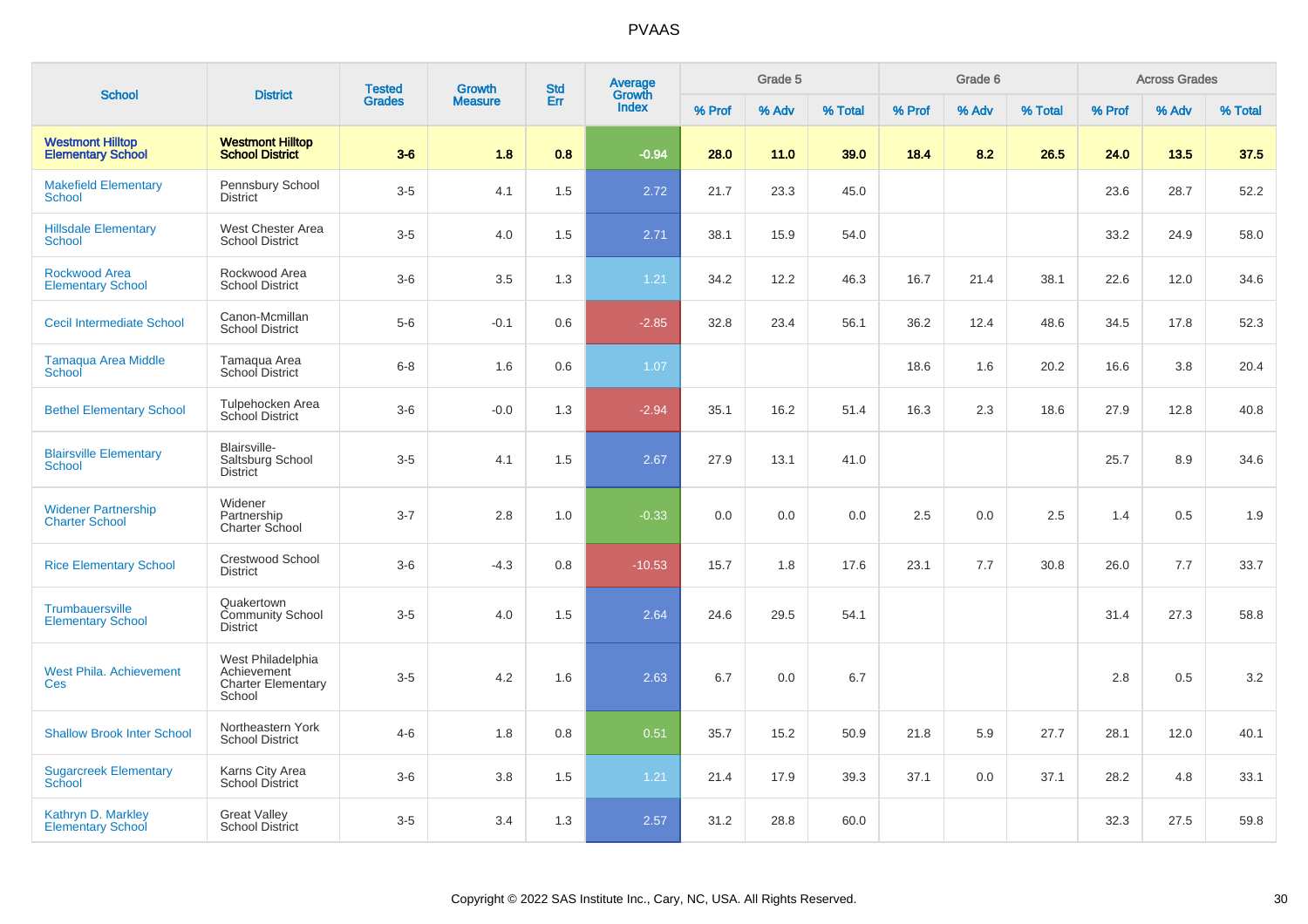| <b>School</b>                                                | <b>District</b>                                      | <b>Tested</b> | Growth         | <b>Std</b> | Average                |        | Grade 5 |         |        | Grade 6 |         |        | <b>Across Grades</b> |         |
|--------------------------------------------------------------|------------------------------------------------------|---------------|----------------|------------|------------------------|--------|---------|---------|--------|---------|---------|--------|----------------------|---------|
|                                                              |                                                      | <b>Grades</b> | <b>Measure</b> | Err        | Growth<br><b>Index</b> | % Prof | % Adv   | % Total | % Prof | % Adv   | % Total | % Prof | % Adv                | % Total |
| <b>Westmont Hilltop</b><br><b>Elementary School</b>          | <b>Westmont Hilltop</b><br><b>School District</b>    | $3-6$         | 1.8            | 0.8        | $-0.94$                | 28.0   | 11.0    | 39.0    | 18.4   | 8.2     | 26.5    | 24.0   | 13.5                 | 37.5    |
| <b>Jackson Elementary</b><br><b>School</b>                   | Central Cambria<br><b>School District</b>            | $3-5$         | 5.0            | 2.0        | 2.53                   | 27.8   | 8.3     | 36.1    |        |         |         | 26.5   | 11.2                 | 37.8    |
| <b>Juniata Valley</b><br>Junior/Senior High School           | Juniata Valley<br>School District                    | $6 - 11$      | 2.4            | 0.9        | $-1.14$                |        |         |         | 5.4    | 3.6     | 8.9     | 13.0   | 3.7                  | 16.8    |
| <b>Groveland Elementary</b><br>School                        | <b>Central Bucks</b><br><b>School District</b>       | $3-6$         | 2.0            | 0.8        | 1.47                   | 25.7   | 16.2    | 41.9    | 37.9   | 8.9     | 46.8    | 33.0   | 15.0                 | 48.0    |
| <b>Schwenksville Elementary</b><br>School                    | Perkiomen Valley<br><b>School District</b>           | $3-5$         | 3.7            | 1.5        | 2.51                   | 41.3   | 17.5    | 58.7    |        |         |         | 41.6   | 15.8                 | 57.4    |
| <b>Penn Wood Elementary</b><br><b>School</b>                 | West Chester Area<br><b>School District</b>          | $3-5$         | 3.5            | 1.4        | 2.51                   | 30.6   | 15.3    | 45.8    |        |         |         | 37.6   | 17.1                 | 54.6    |
| <b>Mercer Area Elementary</b><br><b>School</b>               | Mercer Area<br><b>School District</b>                | $3-6$         | 2.6            | 1.0        | 1.09                   | 32.8   | 15.5    | 48.3    | 35.3   | 8.8     | 44.1    | 33.2   | 15.4                 | 48.6    |
| <b>Kunkel Elementary School</b>                              | <b>Middletown Area</b><br><b>School District</b>     | $3-5$         | 3.5            | 1.4        | 2.50                   | 31.4   | 7.1     | 38.6    |        |         |         | 29.4   | 14.1                 | 43.5    |
| <b>Ebenezer Elementary</b><br><b>School</b>                  | Cornwall-Lebanon<br><b>School District</b>           | $3-5$         | 2.9            | 1.2        | 2.50                   | 28.0   | 6.0     | 34.0    |        |         |         | 25.4   | 5.0                  | 30.4    |
| <b>Robison Elementary</b><br><b>School</b>                   | Fort Leboeuf<br><b>School District</b>               | $3-5$         | 3.6            | 1.4        | 2.49                   | 41.8   | 38.8    | 80.6    |        |         |         | 40.4   | 34.7                 | 75.1    |
| <b>Sporting Hill Elementary</b><br>School                    | <b>Cumberland Valley</b><br><b>School District</b>   | $3-5$         | 3.1            | 1.3        | 2.49                   | 20.9   | 29.7    | 50.6    |        |         |         | 29.3   | 27.1                 | 56.4    |
| <b>Lehigh Elementary School</b>                              | Northampton Area<br>School District                  | $3-5$         | 5.1            | 2.0        | 2.49                   | 32.4   | 11.8    | 44.1    |        |         |         | 43.1   | 13.0                 | 56.1    |
| <b>Southwest Leadership</b><br><b>Academy Charter School</b> | Southwest<br>Leadership<br>Academy Charter<br>School | $3 - 8$       | 0.7            | 1.0        | $-0.03$                | 2.2    | 0.0     | 2.2     | 2.9    | 0.0     | 2.9     | 5.7    | 1.5                  | 7.2     |
| <b>Harris School</b>                                         | Southeast Delco<br><b>School District</b>            | $3 - 8$       | 2.7            | 1.1        | 0.14                   | 12.0   | 0.0     | 12.0    | 3.4    | 0.0     | 3.4     | 4.7    | 0.5                  | 5.3     |
| <b>Oley Valley Middle School</b>                             | Oley Valley School<br>District                       | $6 - 8$       | 1.0            | 0.7        | 1.45                   |        |         |         | 30.8   | 11.2    | 42.1    | 21.4   | 7.4                  | 28.8    |
| <b>Rowland Academy</b>                                       | Harrisburg City<br><b>School District</b>            | $5-8$         | 1.4            | 0.6        | $-3.28$                | 1.0    | 0.0     | 1.0     | 3.1    | 3.1     | 6.2     | 1.5    | 1.3                  | 2.9     |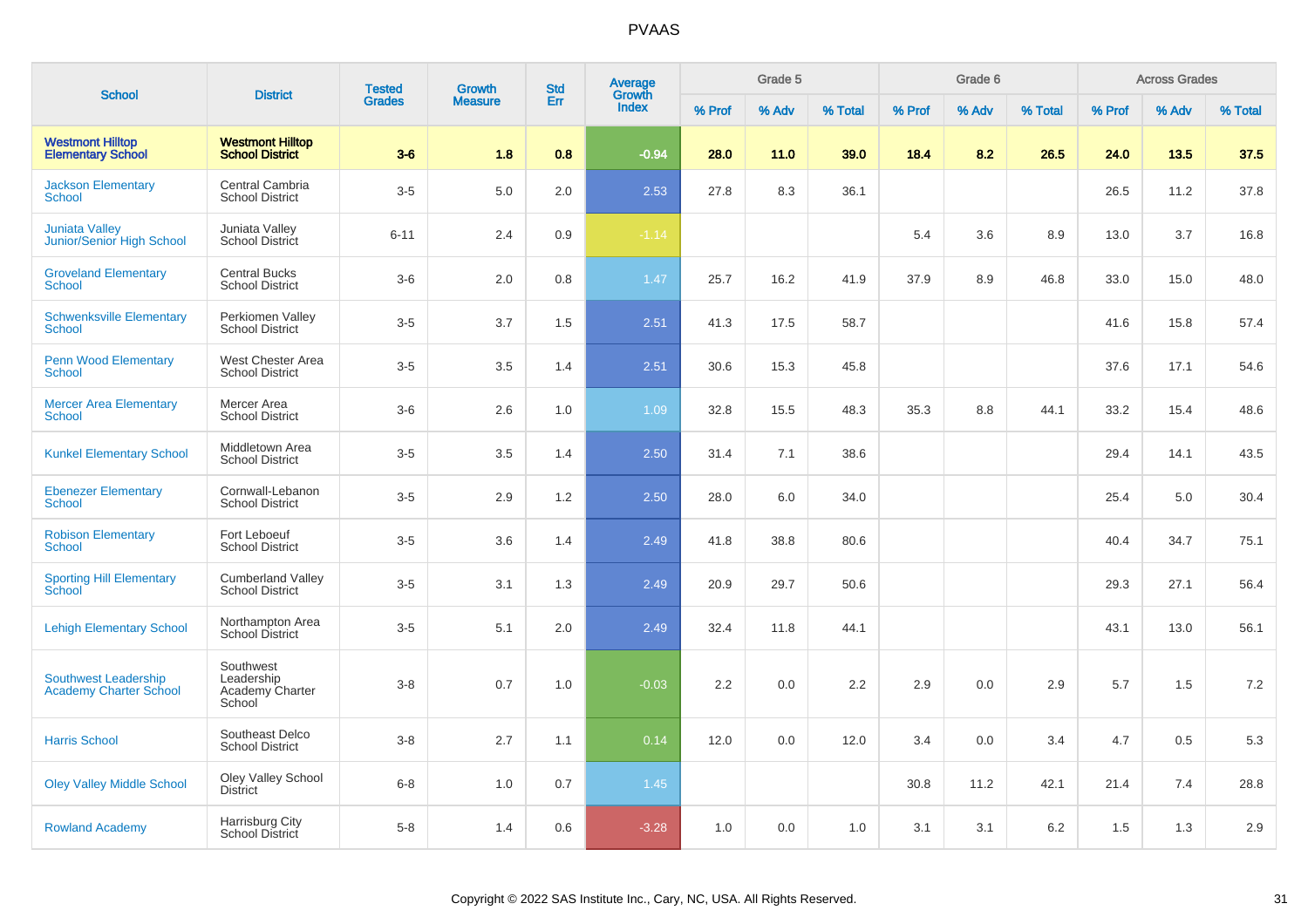| <b>School</b>                                                | <b>District</b>                                       | <b>Tested</b> | Growth         | <b>Std</b> | Average<br>Growth |        | Grade 5 |         |        | Grade 6 |         |        | <b>Across Grades</b> |         |
|--------------------------------------------------------------|-------------------------------------------------------|---------------|----------------|------------|-------------------|--------|---------|---------|--------|---------|---------|--------|----------------------|---------|
|                                                              |                                                       | <b>Grades</b> | <b>Measure</b> | Err        | <b>Index</b>      | % Prof | % Adv   | % Total | % Prof | % Adv   | % Total | % Prof | % Adv                | % Total |
| <b>Westmont Hilltop</b><br><b>Elementary School</b>          | <b>Westmont Hilltop</b><br><b>School District</b>     | $3-6$         | 1.8            | 0.8        | $-0.94$           | 28.0   | 11.0    | 39.0    | 18.4   | 8.2     | 26.5    | 24.0   | 13.5                 | 37.5    |
| <b>Richland Elementary</b><br><b>School</b>                  | Quakertown<br>Community School<br><b>District</b>     | $3-5$         | 3.9            | 1.6        | 2.46              | 30.4   | 7.1     | 37.5    |        |         |         | 25.0   | 12.2                 | 37.2    |
| <b>Valley Elementary/Middle</b><br>School                    | Hazleton Area<br><b>School District</b>               | $3-8$         | 2.7            | 1.1        | $-0.49$           | 15.2   | 3.0     | 18.2    | 21.9   | 6.2     | 28.1    | 13.3   | 2.6                  | 15.9    |
| <b>Centre Learning</b><br><b>Community Charter School</b>    | Centre Learning<br><b>Community Charter</b><br>School | $5-8$         | 4.9            | 2.0        | 2.45              |        |         |         |        |         |         | 24.1   | 18.5                 | 42.6    |
| <b>Washington Heights</b><br><b>Elementary School</b>        | West Shore School<br><b>District</b>                  | $3-5$         | 4.0            | 1.6        | 2.45              | 24.1   | 8.6     | 32.8    |        |         |         | 19.3   | 7.4                  | 26.7    |
| <b>Peters Township Middle</b><br>School                      | Peters Township<br><b>School District</b>             | $6 - 8$       | 1.3            | 0.5        | 2.45              |        |         |         |        |         |         | 34.2   | 20.7                 | 54.8    |
| <b>Titus Elementary School</b>                               | <b>Central Bucks</b><br><b>School District</b>        | $3-6$         | 2.2            | 0.9        | 1.30              | 40.5   | 17.6    | 58.1    | 25.6   | 21.1    | 46.7    | 31.4   | 19.4                 | 50.8    |
| <b>Sandy Run Middle School</b>                               | <b>Upper Dublin</b><br>School District                | $6 - 8$       | 0.1            | 0.5        | 0.25              |        |         |         | 38.5   | 24.8    | 63.3    | 31.4   | 23.1                 | 54.5    |
| <b>Nether Providence</b><br><b>Elementary School</b>         | Wallingford-<br>Swarthmore<br><b>School District</b>  | $3-5$         | 3.5            | 1.5        | 2.41              | 44.6   | 21.5    | 66.2    |        |         |         | 40.4   | 24.7                 | 65.0    |
| <b>Young Scholars Of Central</b><br><b>PA Charter School</b> | Young Scholars Of<br>Central PA Charter<br>School     | $3 - 8$       | 1.7            | 1.2        | $-0.29$           | 31.8   | 9.1     | 40.9    | 8.0    | 4.0     | 12.0    | 21.7   | 11.1                 | 32.8    |
| <b>Waynesboro Area Middle</b><br>School                      | Waynesboro Area<br>School District                    | $6 - 8$       | $-0.6$         | 0.4        | $-1.41$           |        |         |         | 20.4   | 10.5    | 31.0    | 19.9   | 7.1                  | 27.0    |
| <b>Wilson Woodrow Middle</b><br>School                       | Philadelphia City<br>School District                  | $6 - 8$       | 3.1            | 1.3        | 0.45              |        |         |         | 4.4    | 4.4     | 8.7     | 3.2    | 3.2                  | 6.3     |
| <b>Warren L Miller Elementary</b><br><b>School</b>           | Southern Tioga<br>School District                     | $3-6$         | 1.7            | 1.1        | $-0.50$           | 21.6   | 0.0     | 21.6    | 25.8   | 3.0     | 28.8    | 25.4   | 5.4                  | 30.8    |
| <b>Shannock Valley</b><br><b>Elementary School</b>           | Armstrong School<br><b>District</b>                   | $3-6$         | 2.6            | 1.3        | 0.62              | 26.1   | 13.0    | 39.1    | 12.5   | 12.5    | 25.0    | 26.1   | 16.5                 | 42.6    |
| <b>Greencastle-Antrim Middle</b><br>School                   | Greencastle-Antrim<br><b>School District</b>          | $6 - 8$       | $-0.5$         | 0.4        | $-1.00$           |        |         |         | 31.2   | 8.1     | 39.3    | 24.9   | 7.2                  | 32.1    |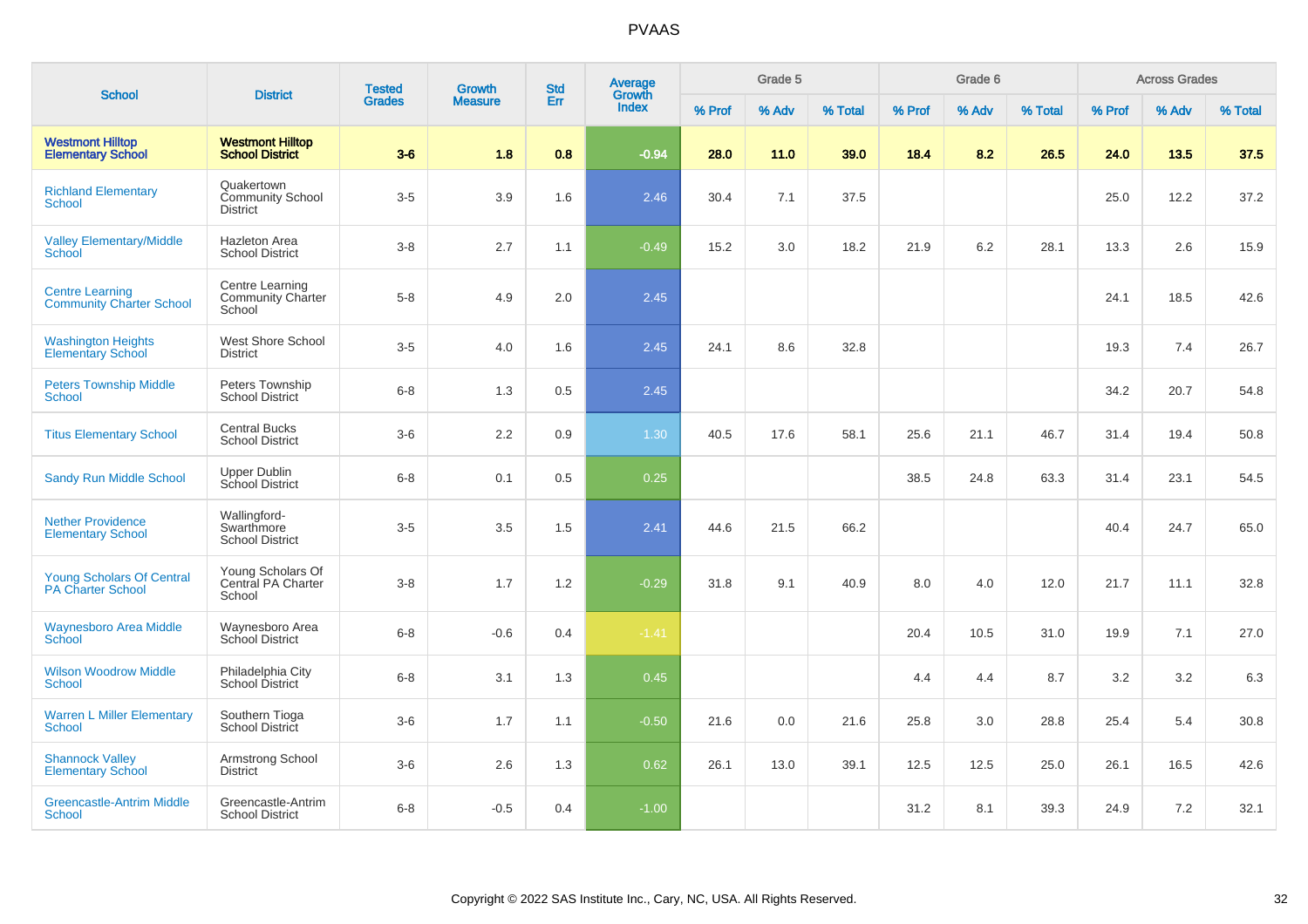| <b>School</b>                                       | <b>District</b>                                   | <b>Tested</b> | <b>Growth</b>  | <b>Std</b> | <b>Average</b><br>Growth |        | Grade 5 |         |        | Grade 6 |         |        | <b>Across Grades</b> |         |
|-----------------------------------------------------|---------------------------------------------------|---------------|----------------|------------|--------------------------|--------|---------|---------|--------|---------|---------|--------|----------------------|---------|
|                                                     |                                                   | <b>Grades</b> | <b>Measure</b> | Err        | <b>Index</b>             | % Prof | % Adv   | % Total | % Prof | % Adv   | % Total | % Prof | % Adv                | % Total |
| <b>Westmont Hilltop</b><br><b>Elementary School</b> | <b>Westmont Hilltop</b><br><b>School District</b> | $3-6$         | 1.8            | 0.8        | $-0.94$                  | 28.0   | 11.0    | 39.0    | 18.4   | 8.2     | 26.5    | 24.0   | 13.5                 | 37.5    |
| <b>Franconia Elementary</b><br><b>School</b>        | Souderton Area<br><b>School District</b>          | $3-5$         | 3.3            | 1.4        | 2.35                     | 45.1   | 18.3    | 63.4    |        |         |         | 33.3   | 22.1                 | 55.4    |
| <b>Quarry Hill Elementary</b><br>School             | Pennsbury School<br><b>District</b>               | $3-5$         | 3.4            | 1.4        | 2.35                     | 31.3   | 32.8    | 64.2    |        |         |         | 40.9   | 27.8                 | 68.7    |
| <b>Economy Elementary</b><br><b>School</b>          | Ambridge Area<br>School District                  | $3-5$         | 3.8            | 1.6        | 2.34                     | 28.6   | 10.7    | 39.3    |        |         |         | 30.6   | 17.2                 | 47.8    |
| <b>Intermediate School</b>                          | Governor Mifflin<br><b>School District</b>        | $5-6$         | 0.5            | 0.6        | $-0.88$                  | 20.5   | 9.3     | 29.8    | 18.9   | 4.8     | 23.7    | 19.6   | 7.0                  | 26.6    |
| <b>Hillcrest Elementary School</b>                  | <b>Upper Darby</b><br>School District             | $3-5$         | 3.3            | 1.4        | 2.31                     | 14.1   | 5.1     | 19.2    |        |         |         | 15.2   | 5.2                  | 20.4    |
| Hope For Hyndman<br><b>Charter School</b>           | Hope For<br>Hyndman Charter<br>School             | $3 - 11$      | 4.1            | 1.8        | $-0.16$                  |        |         |         | 6.2    | 0.0     | 6.2     | 9.9    | 1.2                  | 11.1    |
| <b>Overlook School</b>                              | Abington School<br><b>District</b>                | $3-6$         | 2.5            | 1.2        | 0.77                     | 20.0   | 14.0    | 34.0    | 29.4   | 17.6    | 47.1    | 27.2   | 13.0                 | 40.2    |
| <b>Blue Ridge Elementary</b><br>School              | <b>Blue Ridge School</b><br><b>District</b>       | $3-5$         | 3.3            | 1.4        | 2.30                     | 23.3   | 5.5     | 28.8    |        |         |         | 29.6   | 5.8                  | 35.4    |
| <b>Bennetts Valley</b><br><b>Elementary School</b>  | Saint Marys Area<br><b>School District</b>        | $3-5$         | 6.4            | 2.8        | 2.30                     | 52.9   | 0.0     | 52.9    |        |         |         | 35.0   | 5.0                  | 40.0    |
| <b>Highlands Middle School</b>                      | <b>Highlands School</b><br><b>District</b>        | $5-8$         | 0.4            | 0.5        | $-3.43$                  | 20.6   | 4.6     | 25.2    | 16.2   | 1.4     | 17.6    | 19.5   | 4.9                  | 24.5    |
| <b>Lincoln Elementary School</b>                    | East Penn School<br><b>District</b>               | $3-5$         | 3.5            | 1.5        | 2.29                     | 35.5   | 12.9    | 48.4    |        |         |         | 30.5   | 13.2                 | 43.7    |
| <b>West Vincent Elementary</b><br><b>School</b>     | Owen J Roberts<br><b>School District</b>          | $3-6$         | 2.3            | 1.0        | 1.59                     | 33.8   | 31.0    | 64.8    | 38.6   | 28.6    | 67.1    | 39.8   | 27.6                 | 67.4    |
| <b>Deep Roots Charter</b><br><b>School</b>          | Deep Roots<br>Charter School                      | $3-6$         | $-0.9$         | 1.3        | $-3.05$                  | 0.0    | 0.0     | 0.0     | 0.0    | 0.0     | 0.0     | 1.3    | 0.0                  | 1.3     |
| <b>Penn Valley School</b>                           | <b>Lower Merion</b><br><b>School District</b>     | $3-5$         | 2.6            | $1.2$      | 2.27                     | 22.9   | 48.6    | 71.4    |        |         |         | 27.5   | 50.5                 | 78.0    |
| <b>Tuscarora Middle School</b>                      | Juniata County<br><b>School District</b>          | $6 - 8$       | 1.4            | 0.6        | 2.19                     |        |         |         | 13.0   | 5.6     | 18.5    | 13.6   | 3.1                  | 16.7    |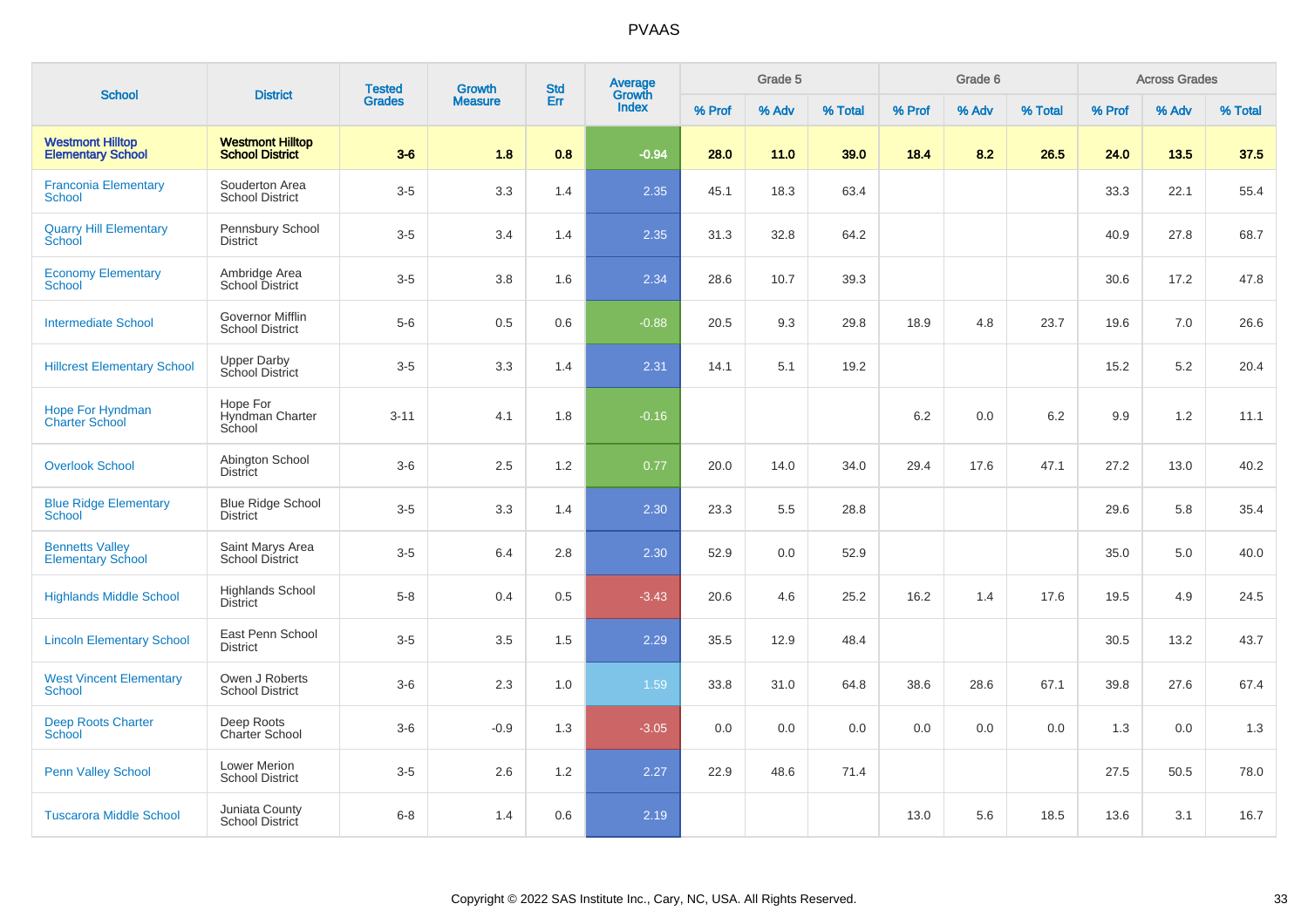|                                                           |                                                       | <b>Tested</b> | Growth         | <b>Std</b> | Average<br>Growth |        | Grade 5 |         |        | Grade 6 |         |        | <b>Across Grades</b> |         |
|-----------------------------------------------------------|-------------------------------------------------------|---------------|----------------|------------|-------------------|--------|---------|---------|--------|---------|---------|--------|----------------------|---------|
| <b>School</b>                                             | <b>District</b>                                       | <b>Grades</b> | <b>Measure</b> | Err        | <b>Index</b>      | % Prof | % Adv   | % Total | % Prof | % Adv   | % Total | % Prof | % Adv                | % Total |
| <b>Westmont Hilltop</b><br><b>Elementary School</b>       | <b>Westmont Hilltop</b><br><b>School District</b>     | $3-6$         | 1.8            | 0.8        | $-0.94$           | 28.0   | 11.0    | 39.0    | 18.4   | 8.2     | 26.5    | 24.0   | 13.5                 | 37.5    |
| <b>Delaware Valley Middle</b><br><b>School</b>            | Delaware Valley<br><b>School District</b>             | $6 - 8$       | $-0.1$         | 0.6        | $-0.11$           |        |         |         | 22.9   | 11.4    | 34.4    | 23.4   | 9.4                  | 32.8    |
| <b>Brandywine-Wallace</b><br><b>Elementary School</b>     | Downingtown Area<br>School District                   | $3-5$         | 3.3            | 1.5        | 2.25              | 48.4   | 21.0    | 69.4    |        |         |         | 49.3   | 17.1                 | 66.4    |
| <b>East Goshen Elementary</b><br><b>School</b>            | West Chester Area<br><b>School District</b>           | $3-5$         | 3.5            | 1.6        | 2.24              | 49.1   | 21.0    | 70.2    |        |         |         | 41.2   | 33.3                 | 74.6    |
| <b>Ad Prima Charter School</b>                            | Ad Prima Charter<br>School                            | $3-8$         | 1.5            | 0.8        | $-4.74$           | 8.3    | 0.0     | 8.3     | 15.7   | 0.0     | 15.7    | 10.9   | 0.7                  | 11.6    |
| <b>Richard Allen Preparatory</b><br><b>Charter School</b> | <b>Richard Allen</b><br>Preparatory<br>Charter School | $5-8$         | 0.8            | 0.7        | $-3.21$           | 0.0    | 0.0     | 0.0     | 1.0    | 0.0     | 1.0     | 1.1    | 0.3                  | 1.4     |
| Pan American Academy<br><b>Charter School</b>             | Pan American<br>Academy Charter<br>School             | $3-8$         | 0.3            | 0.8        | $-5.09$           | 1.7    | 0.0     | 1.7     | 2.3    | 0.0     | 2.3     | 2.4    | 0.3                  | 2.7     |
| <b>Howard Elementary School</b>                           | <b>Bald Eagle Area</b><br>School District             | $3-5$         | 7.1            | 3.2        | 2.23              | 53.8   | 46.2    | 100.0   |        |         |         | 41.5   | 34.2                 | 75.6    |
| Steelton-Highspire<br><b>Elementary School</b>            | Steelton-Highspire<br>School District                 | $3-6$         | 0.6            | 1.0        | $-1.20$           | 2.9    | 0.0     | 2.9     | 0.0    | 0.0     | 0.0     | 1.4    | 0.7                  | 2.2     |
| <b>West Manheim Elementary</b><br>School                  | South Western<br><b>School District</b>               | $3-5$         | 2.7            | 1.2        | 2.22              | 26.0   | 6.2     | 32.3    |        |         |         | 25.9   | 10.4                 | 36.3    |
| <b>Crafton Elementary School</b>                          | <b>Carlynton School</b><br><b>District</b>            | $3-6$         | $-1.5$         | 1.4        | $-4.02$           | 23.7   | 7.9     | 31.6    | 29.4   | 8.8     | 38.2    | 29.9   | 12.2                 | 42.2    |
| <b>W B Evans Magnet School</b>                            | <b>William Penn</b><br><b>School District</b>         | $3-6$         | 2.6            | 1.9        | $-0.22$           | 5.9    | 0.0     | 5.9     | 5.3    | 0.0     | 5.3     | 5.5    | 1.1                  | 6.6     |
| <b>Juniata Elementary School</b>                          | Juniata County<br>School District                     | $3-5$         | 2.6            | 1.2        | 2.21              | 21.0   | 5.0     | 26.0    |        |         |         | 18.6   | 5.1                  | 23.6    |
| Mariana Bracetti Academy<br><b>Charter School</b>         | Mariana Bracetti<br>Academy Charter<br>School         | $3 - 10$      | $-3.1$         | 0.9        | $-4.53$           | 8.6    | 0.0     | 8.6     | 2.2    | 0.0     | 2.2     | 4.4    | 0.0                  | 4.4     |
| <b>Southern Lehigh</b><br>Intermediate School             | Southern Lehigh<br>School District                    | $4 - 6$       | $-1.2$         | 0.6        | $-4.70$           | 33.9   | 21.0    | 54.8    | 28.3   | 16.8    | 45.1    | 31.6   | 23.8                 | 55.4    |
| <b>Rostraver Elementary</b><br><b>School</b>              | Belle Vernon Area<br><b>School District</b>           | $3-6$         | $-1.1$         | 1.2        | $-3.73$           | 28.3   | 3.8     | 32.1    | 30.8   | 3.8     | 34.6    | 28.7   | 8.4                  | 37.1    |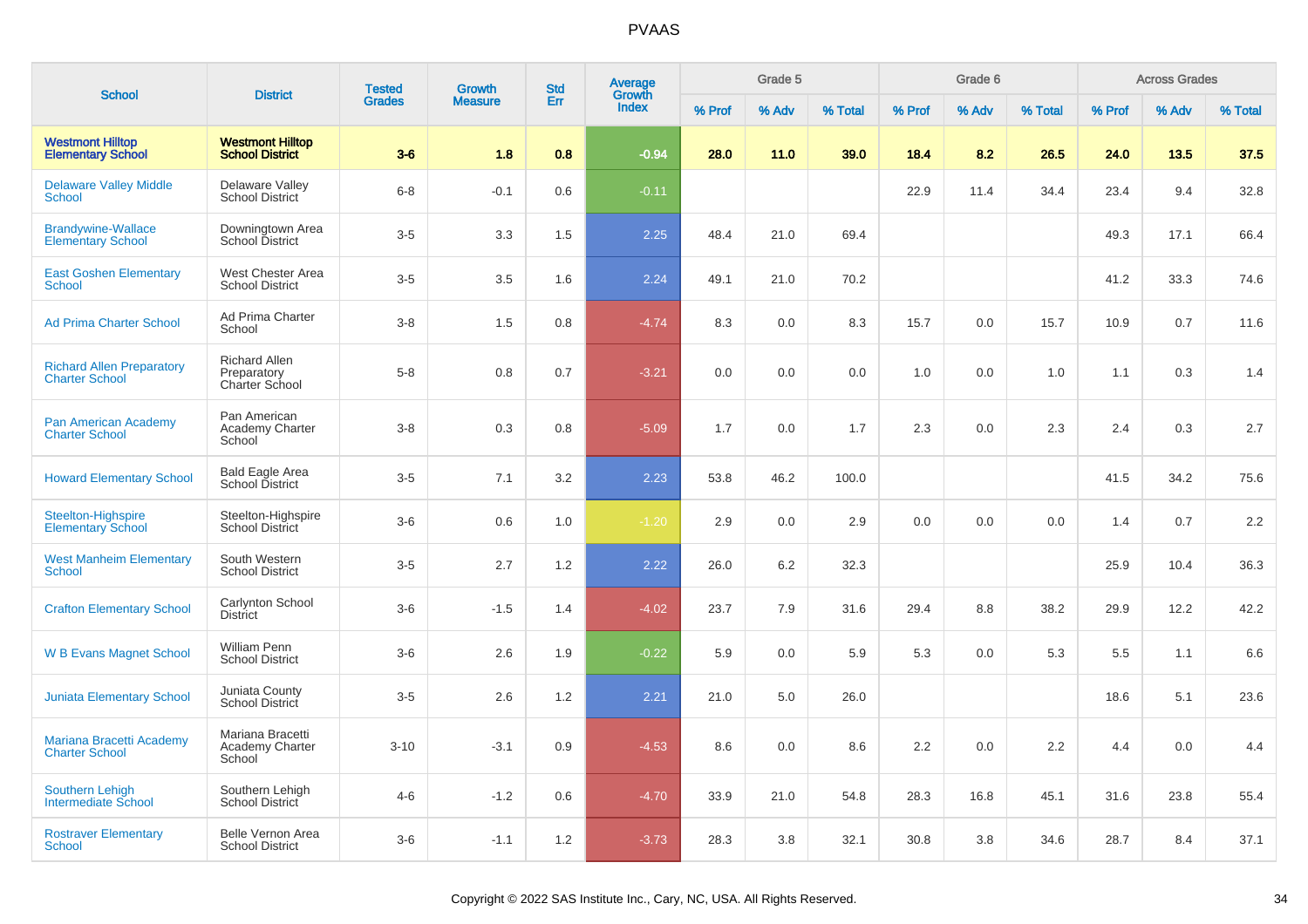| <b>School</b>                                       | <b>District</b>                                     | <b>Tested</b> | <b>Growth</b>  | <b>Std</b> | <b>Average</b><br>Growth |        | Grade 5 |         |        | Grade 6 |         |        | <b>Across Grades</b> |         |
|-----------------------------------------------------|-----------------------------------------------------|---------------|----------------|------------|--------------------------|--------|---------|---------|--------|---------|---------|--------|----------------------|---------|
|                                                     |                                                     | <b>Grades</b> | <b>Measure</b> | Err        | <b>Index</b>             | % Prof | % Adv   | % Total | % Prof | % Adv   | % Total | % Prof | % Adv                | % Total |
| <b>Westmont Hilltop</b><br><b>Elementary School</b> | <b>Westmont Hilltop</b><br><b>School District</b>   | $3-6$         | 1.8            | 0.8        | $-0.94$                  | 28.0   | 11.0    | 39.0    | 18.4   | 8.2     | 26.5    | 24.0   | 13.5                 | 37.5    |
| <b>Rice Avenue Middle</b><br>School                 | <b>Girard School</b><br><b>District</b>             | $5-8$         | 0.0            | 0.6        | $-3.83$                  | 33.9   | 15.2    | 49.1    | 27.4   | 13.7    | 41.0    | 25.1   | 13.9                 | 39.0    |
| Meyersdale Area<br><b>Elementary School</b>         | Meyersdale Area<br>School District                  | $3-5$         | 3.5            | 1.6        | 2.19                     | 35.2   | 9.3     | 44.4    |        |         |         | 30.7   | 10.5                 | 41.2    |
| <b>Ben Franklin School</b>                          | Uniontown Area<br><b>School District</b>            | $3 - 8$       | $-5.5$         | 1.1        | $-4.99$                  | 15.8   | 10.5    | 26.3    | 27.3   | 9.1     | 36.4    | 14.7   | 3.8                  | 18.5    |
| <b>E</b> M Crouthamel<br><b>Elementary School</b>   | Souderton Area<br><b>School District</b>            | $3-5$         | 3.6            | 1.6        | 2.19                     | 32.1   | 17.0    | 49.1    |        |         |         | 34.5   | 16.2                 | 50.7    |
| <b>Trinity East Elementary</b><br><b>School</b>     | <b>Trinity Area School</b><br><b>District</b>       | $3-5$         | 3.2            | 1.5        | 2.18                     | 31.9   | 20.3    | 52.2    |        |         |         | 36.4   | 20.1                 | 56.5    |
| Elco Intermd School                                 | Eastern Lebanon<br>County School<br><b>District</b> | $3-5$         | 1.9            | 0.9        | 2.18                     | 19.8   | 7.9     | 27.7    |        |         |         | 23.8   | 8.2                  | 32.1    |
| Youngsville Middle/High<br>School                   | <b>Warren County</b><br>School District             | $6 - 11$      | 2.1            | 1.0        | 1.05                     |        |         |         | 13.5   | 0.0     | 13.5    | 9.9    | 0.7                  | 10.6    |
| <b>Macungie Elementary</b><br>School                | East Penn School<br><b>District</b>                 | $3-5$         | 3.1            | 1.4        | 2.15                     | 31.3   | 9.0     | 40.3    |        |         |         | 30.1   | 15.5                 | 45.6    |
| <b>Middle Years Alternative</b>                     | Philadelphia City<br>School District                | $5-8$         | 4.9            | 2.3        | $-0.32$                  |        |         |         | 0.0    | 0.0     | 0.0     | 2.4    | 0.0                  | 2.4     |
| <b>Clairton Elementary School</b>                   | <b>Clairton City</b><br><b>School District</b>      | $3-5$         | 3.7            | 1.7        | 2.14                     | 6.1    | 2.0     | 8.2     |        |         |         | 6.2    | 0.6                  | 6.8     |
| <b>Hershey Middle School</b>                        | Derry Township<br>School District                   | $6 - 8$       | 3.4            | 1.6        | $-0.80$                  |        |         |         | 51.5   | 21.2    | 72.7    | 37.5   | 36.1                 | 73.6    |
| <b>Decatur Stephen School</b>                       | Philadelphia City<br>School District                | $3-8$         | 0.4            | 1.0        | $-1.93$                  | 11.1   | 13.3    | 24.4    | 11.5   | 3.8     | 15.4    | 16.2   | 6.7                  | 22.9    |
| <b>Reeceville Elementary</b><br><b>School</b>       | Coatesville Area<br><b>School District</b>          | $3-5$         | 4.2            | 2.0        | 2.13                     | 16.2   | 2.7     | 18.9    |        |         |         | 9.4    | 6.2                  | 15.6    |
| <b>Shady Grove Elementary</b><br><b>School</b>      | Wissahickon<br><b>School District</b>               | $3-5$         | 2.4            | 1.1        | 2.12                     | 25.2   | 26.2    | 51.4    |        |         |         | 26.5   | 32.5                 | 59.0    |
| <b>Metzgar Elementary</b><br>School                 | Greensburg Salem<br><b>School District</b>          | $3-5$         | 4.2            | 2.0        | 2.12                     | 38.2   | 17.6    | 55.9    |        |         |         | 30.5   | 13.3                 | 43.8    |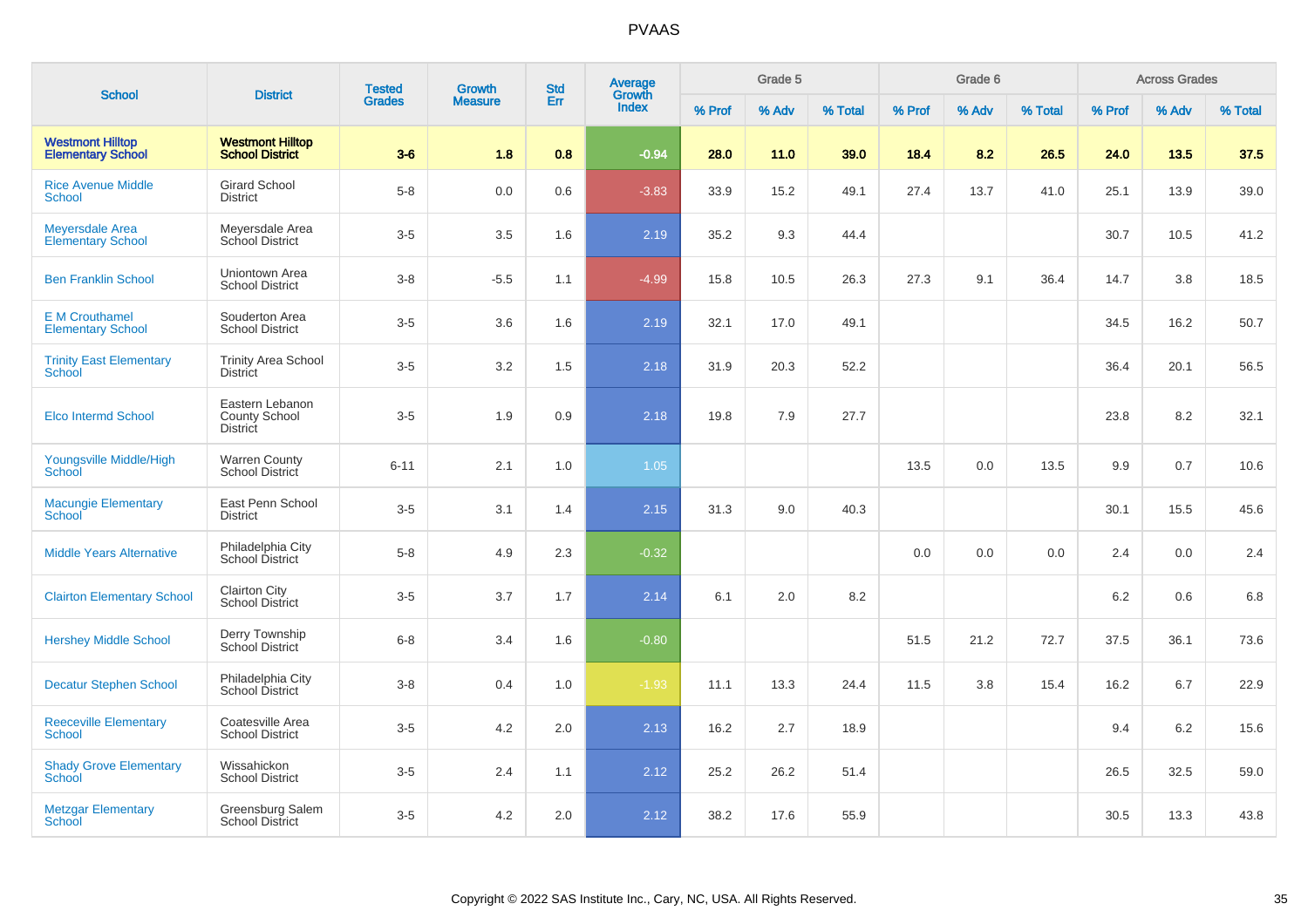| <b>School</b>                                                 | <b>District</b>                                              | <b>Tested</b><br><b>Grades</b> | Growth<br><b>Measure</b> | <b>Std</b><br>Err | <b>Average</b><br>Growth<br>Index | Grade 5 |       |         | Grade 6 |       |         | <b>Across Grades</b> |       |         |
|---------------------------------------------------------------|--------------------------------------------------------------|--------------------------------|--------------------------|-------------------|-----------------------------------|---------|-------|---------|---------|-------|---------|----------------------|-------|---------|
|                                                               |                                                              |                                |                          |                   |                                   | % Prof  | % Adv | % Total | % Prof  | % Adv | % Total | % Prof               | % Adv | % Total |
| <b>Westmont Hilltop</b><br><b>Elementary School</b>           | <b>Westmont Hilltop</b><br><b>School District</b>            | $3-6$                          | 1.8                      | 0.8               | $-0.94$                           | 28.0    | 11.0  | 39.0    | 18.4    | 8.2   | 26.5    | 24.0                 | 13.5  | 37.5    |
| <b>Portage Area Elementary</b><br><b>School</b>               | Portage Area<br>School District                              | $3-6$                          | 1.8                      | 1.2               | $-0.00$                           | 28.6    | 7.1   | 35.7    | 30.0    | 10.0  | 40.0    | 34.3                 | 15.2  | 49.5    |
| <b>Manavon Elementary</b><br>School                           | Phoenixville Area<br><b>School District</b>                  | $3-5$                          | 2.5                      | 1.2               | 2.11                              | 45.8    | 14.6  | 60.4    |         |       |         | 35.0                 | 19.9  | 54.9    |
| <b>Howe Elementary School</b>                                 | Mt Lebanon School<br><b>District</b>                         | $3-5$                          | 3.5                      | 1.6               | 2.10                              | 36.0    | 36.0  | 72.0    |         |       |         | 36.3                 | 32.9  | 69.2    |
| <b>New Holland Elementary</b>                                 | Eastern Lancaster<br><b>County School</b><br><b>District</b> | $3-6$                          | 2.2                      | 1.1               | 1.22                              | 32.7    | 10.9  | 43.6    | 26.1    | 5.8   | 31.9    | 29.8                 | 8.0   | 37.8    |
| <b>Manheim Elementary</b><br><b>School</b>                    | South Western<br><b>School District</b>                      | $3 - 5$                        | 4.5                      | 2.1               | 2.09                              | 17.2    | 17.2  | 34.5    |         |       |         | 25.7                 | 15.9  | 41.6    |
| <b>Lincoln Leadership</b><br><b>Academy Charter School</b>    | Lincoln Leadership<br>Academy Charter<br>School              | $3 - 12$                       | $-1.2$                   | 0.9               | $-4.06$                           | 0.0     | 0.0   | 0.0     | 2.0     | 0.0   | 2.0     | 3.8                  | 0.7   | 4.4     |
| <b>Independence Charter</b><br>School                         | Independence<br><b>Charter School</b>                        | $3 - 8$                        | 1.4                      | 0.7               | $-5.14$                           | 13.7    | 4.1   | 17.8    | 26.8    | 4.9   | 31.7    | 19.7                 | 7.2   | 26.9    |
| <b>Barkley Elementary School</b>                              | Phoenixville Area<br><b>School District</b>                  | $3-5$                          | 3.4                      | 1.6               | 2.08                              | 26.9    | 11.5  | 38.5    |         |       |         | 24.9                 | 11.6  | 36.4    |
| <b>Lakeland Elementary</b><br><b>School - Mayfield Campus</b> | <b>Lakeland School</b><br><b>District</b>                    | $3-6$                          | 1.7                      | 1.4               | $-0.33$                           | 35.5    | 3.2   | 38.7    | 21.0    | 0.0   | 21.0    | 25.6                 | 3.0   | 28.6    |
| <b>Mazie Gable Elementary</b><br><b>School</b>                | Red Lion Area<br><b>School District</b>                      | $3-6$                          | 1.0                      | 1.1               | $-0.54$                           | 12.5    | 6.2   | 18.8    | 10.3    | 1.5   | 11.8    | 18.3                 | 4.3   | 22.6    |
| <b>Twin Rivers Elementary</b><br><b>School</b>                | Mckeesport Area<br><b>School District</b>                    | $3-5$                          | 2.6                      | 1.3               | 2.06                              | 4.6     | 4.6   | 9.2     |         |       |         | 9.2                  | 3.0   | 12.2    |
| <b>West Bradford Elementary</b><br><b>School</b>              | Downingtown Area<br>School District                          | $3-5$                          | 2.7                      | 1.3               | 2.06                              | 47.6    | 10.7  | 58.3    |         |       |         | 41.6                 | 22.7  | 64.3    |
| <b>Sto-Rox Upper Elementary</b><br>School                     | Sto-Rox School<br><b>District</b>                            | $4 - 6$                        | 1.7                      | 0.9               | 0.56                              | 4.4     | 1.1   | 5.5     | 1.2     | 0.0   | 1.2     | 2.8                  | 0.8   | 3.6     |
| <b>Second District Elementary</b><br><b>School</b>            | Crawford Central<br><b>School District</b>                   | $3-6$                          | 2.7                      | 1.3               | 1.16                              | 17.5    | 7.5   | 25.0    | 11.1    | 0.0   | 11.1    | 15.9                 | 4.6   | 20.5    |
| <b>Hamilton Elementary</b><br><b>School</b>                   | Carlisle Area<br><b>School District</b>                      | $3-5$                          | 3.6                      | 1.8               | 2.04                              | 20.0    | 4.4   | 24.4    |         |       |         | 17.4                 | 3.8   | 21.2    |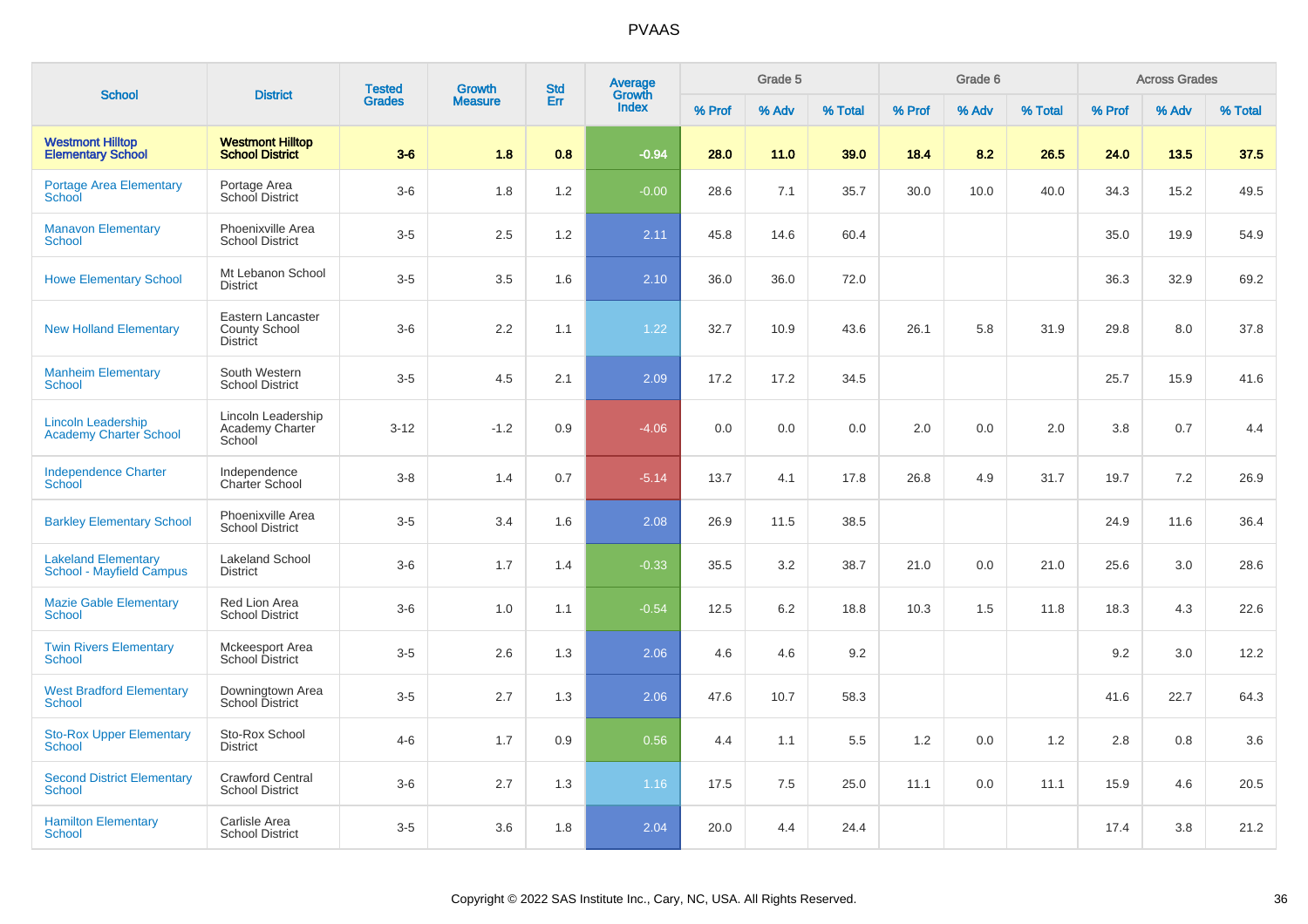| <b>School</b>                                                  | <b>District</b>                                               | <b>Tested</b> | <b>Growth</b>  | <b>Std</b> | Average<br>Growth |        | Grade 5 |         |        | Grade 6 |         |        | <b>Across Grades</b> |         |
|----------------------------------------------------------------|---------------------------------------------------------------|---------------|----------------|------------|-------------------|--------|---------|---------|--------|---------|---------|--------|----------------------|---------|
|                                                                |                                                               | <b>Grades</b> | <b>Measure</b> | Err        | Index             | % Prof | % Adv   | % Total | % Prof | % Adv   | % Total | % Prof | % Adv                | % Total |
| <b>Westmont Hilltop</b><br><b>Elementary School</b>            | <b>Westmont Hilltop</b><br><b>School District</b>             | $3-6$         | 1.8            | 0.8        | $-0.94$           | 28.0   | 11.0    | 39.0    | 18.4   | 8.2     | 26.5    | 24.0   | 13.5                 | 37.5    |
| <b>Duquesne Elementary</b><br>School                           | Duquesne City<br>School District                              | $3-6$         | $1.2$          | 1.3        | $-0.49$           | 6.0    | 2.0     | 8.0     | 5.6    | 0.0     | 5.6     | 3.5    | 1.7                  | 5.2     |
| <b>North Wales Elementary</b><br>School                        | North Penn School<br><b>District</b>                          | $3-6$         | $0.2\,$        | 1.3        | $-1.66$           | 34.0   | 12.8    | 46.8    | 15.0   | $2.5\,$ | 17.5    | 30.0   | 15.6                 | 45.6    |
| <b>Westtown-Thornbury</b><br><b>Elementary School</b>          | West Chester Area<br><b>School District</b>                   | $3-5$         | 3.1            | 1.5        | 2.03              | 29.5   | 8.2     | 37.7    |        |         |         | 39.5   | 15.9                 | 55.4    |
| <b>Elmwood Academy</b>                                         | Mechanicsburg<br>Area School<br><b>District</b>               | $4 - 5$       | 1.4            | 0.7        | 2.03              | 27.0   | 14.7    | 41.8    |        |         |         | 28.6   | 13.7                 | 42.3    |
| <b>Youngsville Elementary</b><br>School                        | <b>Warren County</b><br>School District                       | $3-5$         | 3.5            | 1.7        | 2.03              | 10.9   | 6.5     | 17.4    |        |         |         | 13.5   | 2.7                  | 16.2    |
| <b>Coudersport Area</b><br><b>Elementary School</b>            | Coudersport Area<br><b>School District</b>                    | $3-6$         | 1.4            | $1.2$      | $-0.50$           | 35.7   | 3.6     | 39.3    | 16.7   | 4.8     | 21.4    | 24.6   | 6.3                  | 30.9    |
| <b>Redbank Valley</b><br><b>Intermediate School</b>            | Redbank Valley<br><b>School District</b>                      | $3-5$         | $2.8\,$        | 1.4        | 2.02              | 34.3   | 20.0    | 54.3    |        |         |         | 29.2   | 16.8                 | 46.0    |
| <b>Freire Charter School</b>                                   | <b>Freire Charter</b><br>School                               | $5 - 11$      | 1.2            | 0.6        | $-3.49$           | 0.0    | 0.0     | 0.0     | 1.5    | 0.0     | 1.5     | 3.3    | 0.0                  | 3.3     |
| <b>Chatham Park Elementary</b><br>School                       | Haverford<br><b>Township School</b><br><b>District</b>        | $3-5$         | 2.5            | 1.2        | 1.99              | 36.0   | 36.0    | 71.9    |        |         |         | 36.3   | 37.3                 | 73.7    |
| <b>Everett Area Middle School</b>                              | <b>Everett Area</b><br><b>School District</b>                 | $6 - 11$      | $-1.4$         | 0.7        | $-1.87$           |        |         |         | 19.8   | 2.3     | 22.1    | 14.9   | 3.0                  | 17.9    |
| <b>Dutch Ridge Elementary</b><br>School                        | Beaver Area<br><b>School District</b>                         | $3-6$         | 1.2            | 0.7        | 0.21              | 36.2   | 23.8    | 60.0    | 37.6   | 29.1    | 66.7    | 33.6   | 33.0                 | 66.6    |
| <b>Mckee Elementary School</b>                                 | West Allegheny<br>School District                             | $3-5$         | 2.5            | 1.3        | 1.95              | 29.4   | 27.1    | 56.5    |        |         |         | 36.1   | 29.5                 | 65.6    |
| <b>Walnut Street Elementary</b><br>School                      | William Penn<br><b>School District</b>                        | $3-6$         | 3.3            | 2.0        | 0.56              | 6.7    | 0.0     | 6.7     | 0.0    | 0.0     | 0.0     | 7.3    | 0.0                  | 7.3     |
| <b>Easton Arts Academy</b><br><b>Elementary Charter School</b> | Easton Arts<br>Academy<br><b>Elementary Charter</b><br>School | $3-5$         | 4.8            | 2.4        | 1.94              | 4.2    | 16.7    | 20.8    |        |         |         | 12.6   | 3.9                  | 16.5    |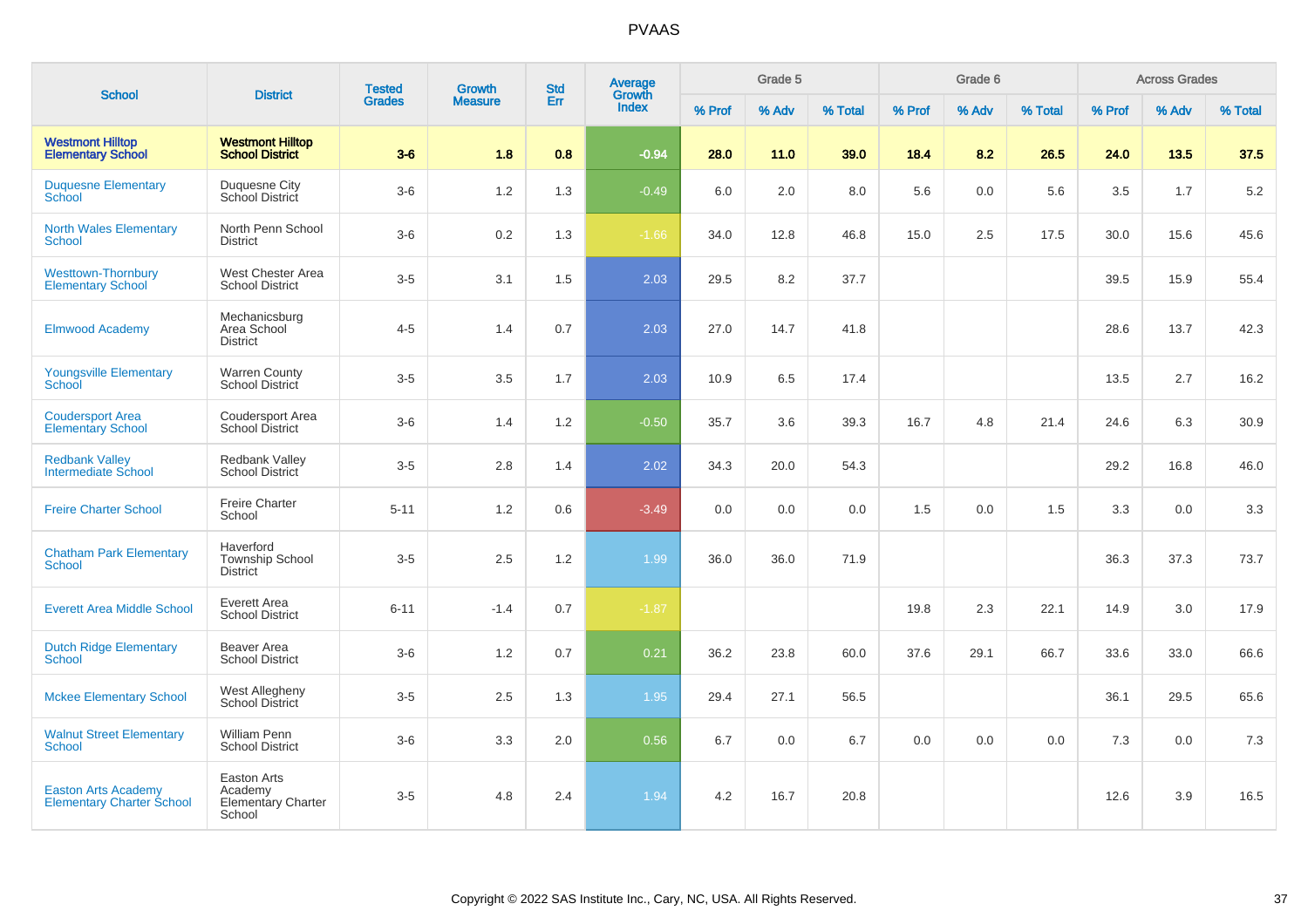| <b>School</b>                                       |                                                   | <b>Tested</b> | <b>Growth</b>  | <b>Std</b> | Average         |        | Grade 5 |         |        | Grade 6 |         |        | <b>Across Grades</b> |         |
|-----------------------------------------------------|---------------------------------------------------|---------------|----------------|------------|-----------------|--------|---------|---------|--------|---------|---------|--------|----------------------|---------|
|                                                     | <b>District</b>                                   | <b>Grades</b> | <b>Measure</b> | Err        | Growth<br>Index | % Prof | % Adv   | % Total | % Prof | % Adv   | % Total | % Prof | % Adv                | % Total |
| <b>Westmont Hilltop</b><br><b>Elementary School</b> | <b>Westmont Hilltop</b><br><b>School District</b> | $3-6$         | 1.8            | 0.8        | $-0.94$         | 28.0   | 11.0    | 39.0    | 18.4   | 8.2     | 26.5    | 24.0   | 13.5                 | 37.5    |
| <b>Juniata Gap Elementary</b><br>School             | Altoona Area<br><b>School District</b>            | $3-5$         | $2.8\,$        | 1.5        | 1.94            | 25.0   | 17.2    | 42.2    |        |         |         | 28.9   | 12.4                 | 41.2    |
| <b>Benner Elementary School</b>                     | <b>Bellefonte Area</b><br><b>School District</b>  | $3-5$         | 3.9            | 2.0        | 1.92            | 32.4   | 23.5    | 55.9    |        |         |         | 37.8   | 21.1                 | 58.9    |
| <b>Park Forest Elementary</b><br><b>School</b>      | State College Area<br><b>School District</b>      | $3-5$         | 3.0            | 1.6        | 1.92            | 39.7   | 20.7    | 60.3    |        |         |         | 35.3   | 26.6                 | 61.8    |
| <b>Wilmington Area Middle</b><br>School             | <b>Wilmington Area</b><br>School District         | $5-8$         | $-0.8$         | 0.8        | $-0.99$         | 36.8   | 10.5    | 47.4    | 12.7   | 1.6     | 14.3    | 22.6   | 4.8                  | 27.4    |
| <b>Bloomsburg Area Middle</b><br>School             | <b>Bloomsburg Area</b><br><b>School District</b>  | $6 - 8$       | 1.3            | 0.7        | 0.73            |        |         |         | 16.7   | 3.3     | 20.0    | 16.1   | 5.8                  | 21.9    |
| Catasauqua Middle School                            | Catasauqua Area<br><b>School District</b>         | $5-8$         | 1.2            | 0.6        | $-0.41$         | 12.2   | 5.6     | 17.8    | 23.0   | 4.0     | 27.0    | 13.0   | 4.5                  | 17.5    |
| <b>Glen Acres Elementary</b><br><b>School</b>       | West Chester Area<br><b>School District</b>       | $3-5$         | 2.9            | 1.5        | 1.90            | 38.3   | 10.0    | 48.3    |        |         |         | 39.2   | 22.6                 | 61.9    |
| <b>Quaker Valley Middle</b><br>School               | Quaker Valley<br>School District                  | $6 - 8$       | 1.1            | 0.6        | $-1.55$         |        |         |         | 32.5   | 20.8    | 53.3    | 31.9   | 12.9                 | 44.8    |
| <b>Pleasantville Elementary</b><br><b>School</b>    | <b>Titusville Area</b><br><b>School District</b>  | $3-5$         | 3.6            | 1.9        | 1.90            | 29.3   | 14.6    | 43.9    |        |         |         | 33.6   | 13.6                 | 47.3    |
| <b>Moshannon Valley</b><br><b>Elementary School</b> | Moshannon Valley<br><b>School District</b>        | $3-6$         | 1.4            | 1.2        | $-0.10$         | 19.6   | 13.0    | 32.6    | 15.1   | 18.9    | 34.0    | 20.7   | 10.3                 | 31.0    |
| <b>Mary C Howse Elementary</b><br>School            | West Chester Area<br><b>School District</b>       | $3-5$         | 3.0            | 1.6        | 1.89            | 30.4   | 33.9    | 64.3    |        |         |         | 31.9   | 31.3                 | 63.2    |
| <b>Kulp Elementary School</b>                       | North Penn School<br><b>District</b>              | $3-6$         | 1.9            | 1.0        | 1.26            | 29.4   | 16.2    | 45.6    | 20.9   | 6.0     | 26.9    | 25.6   | 12.2                 | 37.8    |
| <b>Sandycreek Elementary</b><br>School              | Franklin Area<br><b>School District</b>           | $3-6$         | 1.4            | 1.3        | $-0.37$         | 25.6   | 12.8    | 38.5    | 16.3   | 0.0     | 16.3    | 27.4   | 8.4                  | 35.8    |
| <b>Pleasant Hills Middle</b><br><b>School</b>       | West Jefferson<br><b>Hills School District</b>    | $6 - 8$       | $-2.4$         | 0.5        | $-5.16$         |        |         |         | 24.9   | 3.3     | 28.2    | 23.2   | 4.8                  | 27.9    |
| Pfeiffer-Burleigh School                            | Erie City School<br>District                      | $3-5$         | 2.6            | 1.4        | 1.87            | 1.4    | 1.4     | 2.8     |        |         |         | 6.0    | 1.0                  | 7.0     |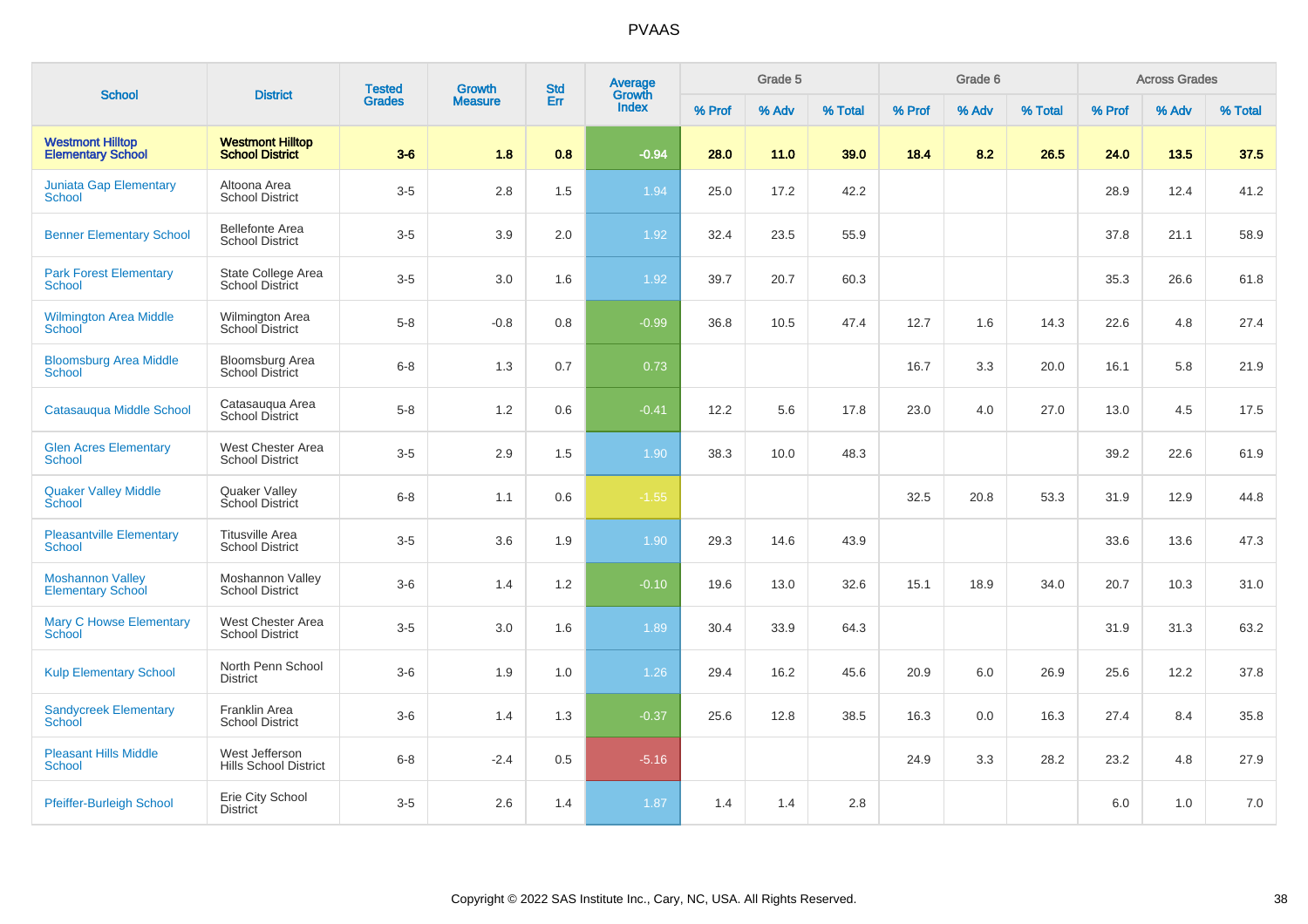| <b>School</b>                                             | <b>District</b>                                   | <b>Tested</b> | Growth         | <b>Std</b> | Average<br>Growth |        | Grade 5 |         |        | Grade 6 |         |        | <b>Across Grades</b> |         |
|-----------------------------------------------------------|---------------------------------------------------|---------------|----------------|------------|-------------------|--------|---------|---------|--------|---------|---------|--------|----------------------|---------|
|                                                           |                                                   | <b>Grades</b> | <b>Measure</b> | Err        | <b>Index</b>      | % Prof | % Adv   | % Total | % Prof | % Adv   | % Total | % Prof | % Adv                | % Total |
| <b>Westmont Hilltop</b><br><b>Elementary School</b>       | <b>Westmont Hilltop</b><br><b>School District</b> | $3-6$         | 1.8            | 0.8        | $-0.94$           | 28.0   | 11.0    | 39.0    | 18.4   | 8.2     | 26.5    | 24.0   | 13.5                 | 37.5    |
| <b>Salladasburg Elementary</b><br>School                  | Jersey Shore Area<br>School District              | $3-5$         | 4.1            | 2.2        | 1.87              | 27.6   | 27.6    | 55.2    |        |         |         | 37.0   | 22.8                 | 59.8    |
| Mcadoo-Kelayres<br><b>Elementary/Middle School</b>        | <b>Hazleton Area</b><br><b>School District</b>    | $3-8$         | 1.7            | 1.2        | $-0.37$           | 3.8    | 0.0     | 3.8     | 0.0    | 0.0     | 0.0     | 1.2    | 0.0                  | 1.2     |
| <b>Northern Middle School</b>                             | Northern York<br>County School<br><b>District</b> | $6-8$         | 0.1            | 0.5        | 0.25              |        |         |         | 24.5   | 8.2     | 32.7    | 18.5   | 4.7                  | 23.2    |
| <b>Russell Byers Charter</b><br>School                    | <b>Russell Byers</b><br>Charter School            | $3-8$         | 1.5            | 0.8        | $-2.64$           | 3.6    | 0.0     | 3.6     | 0.0    | 0.0     | 0.0     | 3.2    | 1.9                  | $5.2\,$ |
| <b>Hillcrest Elementary School</b>                        | Council Rock<br><b>School District</b>            | $3-6$         | 1.0            | 1.1        | $-0.52$           | 25.4   | 17.9    | 43.3    | 39.0   | 15.2    | 54.2    | 33.8   | 26.0                 | 59.8    |
| <b>Derry Area Middle School</b>                           | Derry Area School<br><b>District</b>              | $6-8$         | $-2.3$         | 0.6        | $-3.65$           |        |         |         | 33.1   | 13.2    | 46.3    | 18.7   | 8.9                  | 27.7    |
| <b>Leola Elementary School</b>                            | Conestoga Valley<br>School District               | $3-6$         | 1.7            | 1.2        | 0.12              | 11.9   | 4.8     | 16.7    | 7.8    | 3.9     | 11.8    | 16.4   | 6.6                  | 23.0    |
| <b>Foster Elementary School</b>                           | Mt Lebanon School<br><b>District</b>              | $3-5$         | 3.6            | 2.0        | 1.82              | 40.0   | 34.3    | 74.3    |        |         |         | 44.4   | 35.4                 | 79.8    |
| <b>Mount Rock Elementary</b><br>School                    | <b>Big Spring School</b><br><b>District</b>       | $3-5$         | 2.8            | 1.6        | 1.81              | 28.6   | 17.9    | 46.4    |        |         |         | 32.5   | 20.1                 | 52.6    |
| <b>Blue Mountain Elementary</b><br><b>Cressona School</b> | <b>Blue Mountain</b><br><b>School District</b>    | $3-5$         | 2.5            | 1.4        | 1.81              | 41.7   | 23.6    | 65.3    |        |         |         | 41.8   | 18.8                 | 60.6    |
| <b>Fairview Elementary</b><br><b>School</b>               | Crestwood School<br><b>District</b>               | $3-6$         | $-0.5$         | 1.1        | $-2.06$           | 26.4   | 13.2    | 39.6    | 27.0   | 8.1     | 35.1    | 24.0   | 10.1                 | 34.1    |
| <b>Penn Alexander School</b>                              | Philadelphia City<br><b>School District</b>       | $3-8$         | 1.5            | 1.3        | $-0.76$           | 29.2   | 37.5    | 66.7    | 29.0   | 13.2    | 42.1    | 28.3   | 36.7                 | 65.0    |
| <b>Middleburg Elementary</b><br>School                    | Midd-West School<br><b>District</b>               | $3 - 5$       | 2.6            | 1.5        | 1.79              | 31.2   | 10.9    | 42.2    |        |         |         | 26.9   | 8.1                  | 35.0    |
| <b>West Hempfield Middle</b><br><b>School</b>             | Hempfield Area<br><b>School District</b>          | $6-8$         | 1.0            | 0.6        | 1.51              |        |         |         | 21.2   | 10.6    | 31.8    | 25.2   | 10.1                 | 35.3    |
| <b>Gilbertsville Elementary</b><br><b>School</b>          | Boyertown Area<br><b>School District</b>          | $3-5$         | 2.5            | 1.4        | 1.78              | 28.4   | 14.9    | 43.3    |        |         |         | 32.2   | 10.1                 | 42.3    |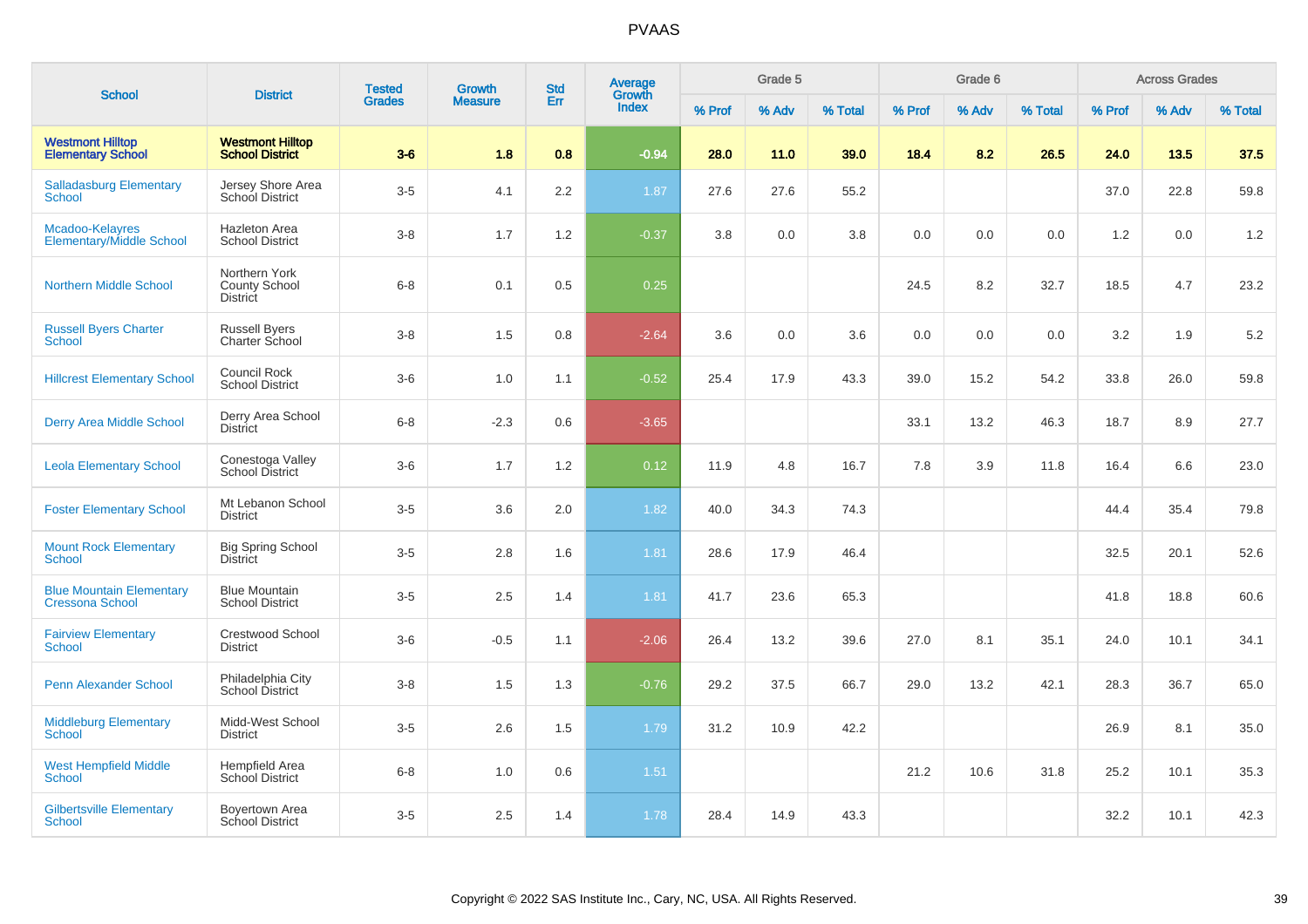| <b>School</b>                                        | <b>District</b>                                   | <b>Tested</b> | <b>Growth</b>  | <b>Std</b> | Average<br>Growth |        | Grade 5 |         |        | Grade 6 |         |        | <b>Across Grades</b> |         |
|------------------------------------------------------|---------------------------------------------------|---------------|----------------|------------|-------------------|--------|---------|---------|--------|---------|---------|--------|----------------------|---------|
|                                                      |                                                   | <b>Grades</b> | <b>Measure</b> | Err        | <b>Index</b>      | % Prof | % Adv   | % Total | % Prof | % Adv   | % Total | % Prof | % Adv                | % Total |
| <b>Westmont Hilltop</b><br><b>Elementary School</b>  | <b>Westmont Hilltop</b><br><b>School District</b> | $3-6$         | 1.8            | 0.8        | $-0.94$           | 28.0   | 11.0    | 39.0    | 18.4   | 8.2     | 26.5    | 24.0   | 13.5                 | 37.5    |
| <b>Penns Manor Area</b><br>Junior/Senior High School | Penns Manor Area<br><b>School District</b>        | $6 - 12$      | 1.6            | 0.9        | $-3.79$           |        |         |         | 14.6   | 0.0     | 14.6    | 16.8   | 3.6                  | 20.4    |
| <b>Tamaqua Elementary</b><br>School                  | Tamaqua Area<br>School District                   | $3-5$         | 2.6            | 1.4        | 1.78              | 27.5   | 8.7     | 36.2    |        |         |         | 29.5   | 6.3                  | 35.8    |
| <b>Paxtonia Elementary</b><br>School                 | Central Dauphin<br><b>School District</b>         | $3-5$         | 2.2            | 1.2        | 1.77              | 29.3   | 20.2    | 49.5    |        |         |         | 30.7   | 16.3                 | 47.0    |
| <b>Childs George W School</b>                        | Philadelphia City<br>School District              | $3 - 8$       | 3.1            | 1.8        | 0.25              | 0.0    | 0.0     | 0.0     |        |         |         | 8.8    | 2.6                  | 11.5    |
| <b>Hamburg Area Middle</b><br><b>School</b>          | Hamburg Area<br>School District                   | $6 - 8$       | 1.0            | 0.6        | 0.86              |        |         |         | 28.6   | 2.4     | 31.0    | 15.5   | 2.8                  | 18.3    |
| <b>Easterly Parkway</b><br><b>Elementary School</b>  | State College Area<br><b>School District</b>      | $3-5$         | 4.7            | 2.7        | 1.76              | 27.3   | 45.4    | 72.7    |        |         |         | 29.6   | 33.0                 | 62.5    |
| <b>Caln Elementary School</b>                        | Coatesville Area<br><b>School District</b>        | $3-5$         | 3.0            | 1.7        | 1.76              | 13.0   | 11.1    | 24.1    |        |         |         | 10.5   | 8.3                  | 18.8    |
| <b>Northeast Middle School</b>                       | Bethlehem Area<br><b>School District</b>          | $6-9$         | 1.3            | 1.1        | 1.21              |        |         |         | 13.5   | 1.9     | 15.4    | 10.6   | 3.2                  | 13.8    |
| <b>East Fallowfield</b><br><b>Elementary School</b>  | Coatesville Area<br><b>School District</b>        | $3-5$         | 3.0            | 1.7        | 1.75              | 24.0   | 8.0     | 32.0    |        |         |         | 18.5   | 6.2                  | 24.7    |
| <b>Greenville Elementary</b><br>School               | Greenville Area<br><b>School District</b>         | $3-6$         | 0.8            | 0.9        | $-0.48$           | 34.4   | 4.4     | 38.9    | 19.2   | 5.1     | 24.4    | 29.3   | 6.0                  | 35.3    |
| Lawton Henry W School                                | Philadelphia City<br>School District              | $3-5$         | 5.5            | $3.2\,$    | 1.74              | 19.0   | 0.0     | 19.0    |        |         |         | 12.1   | 0.0                  | 12.1    |
| <b>Hosack Elementary School</b>                      | North Allegheny<br><b>School District</b>         | $3-5$         | 3.0            | 1.7        | 1.74              | 27.1   | 39.6    | 66.7    |        |         |         | 29.6   | 38.5                 | 68.0    |
| <b>Chicora Elementary School</b>                     | Karns City Area<br>School District                | $3-6$         | 1.9            | 1.1        | 0.98              | 24.6   | 4.9     | 29.5    | 25.0   | 1.9     | 26.9    | 26.1   | 1.8                  | 27.9    |
| <b>Bellaire Elementary School</b>                    | Carlisle Area<br><b>School District</b>           | $3-5$         | 2.8            | 1.6        | 1.74              | 15.8   | 8.8     | 24.6    |        |         |         | 19.6   | 6.1                  | 25.7    |
| <b>Stony Creek Elementary</b><br><b>School</b>       | Wissahickon<br><b>School District</b>             | $3-5$         | 2.3            | 1.4        | 1.73              | 35.5   | 34.2    | 69.7    |        |         |         | 32.6   | 46.3                 | 78.8    |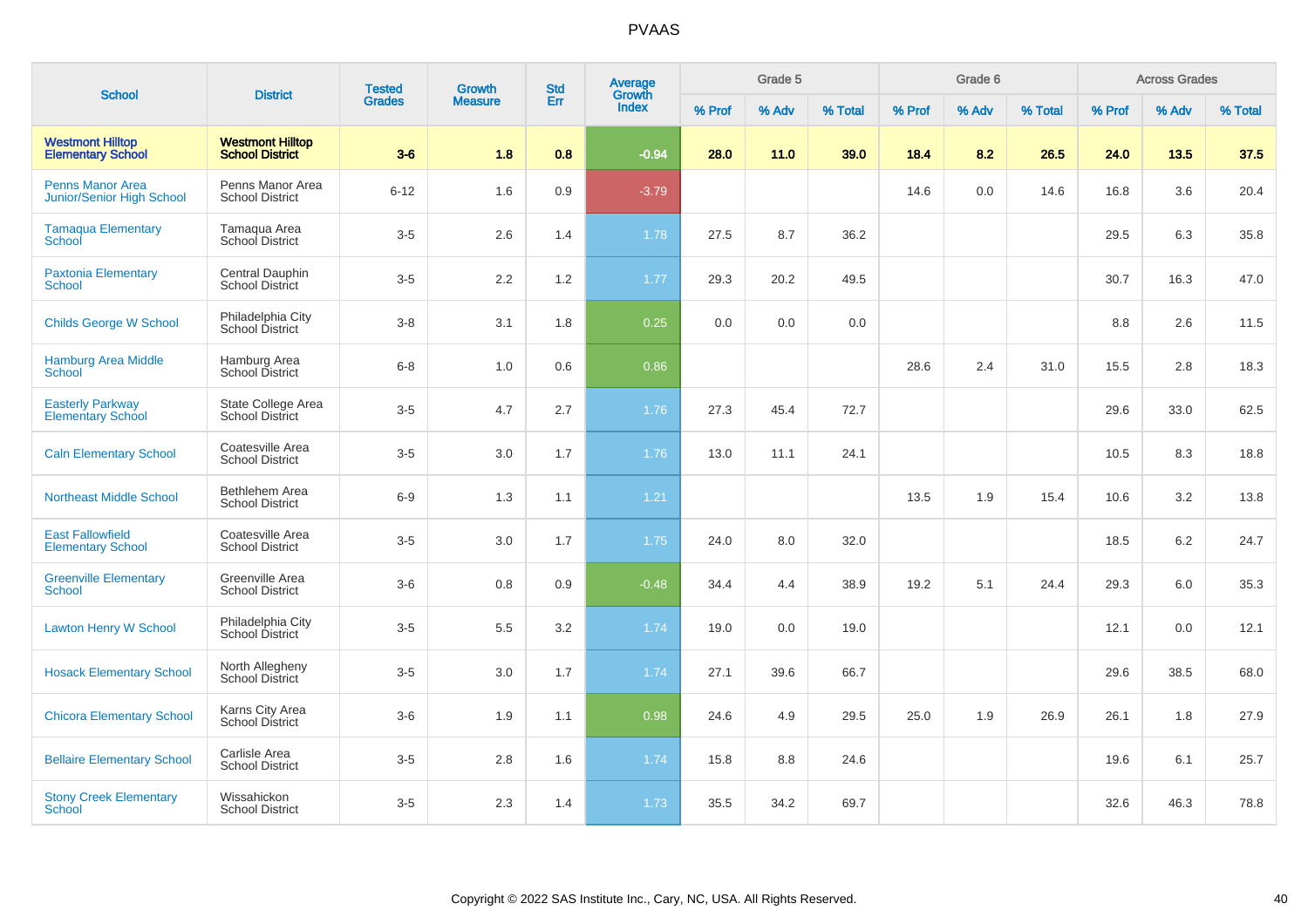| <b>School</b>                                         | <b>District</b>                                        | <b>Tested</b> | Growth         | <b>Std</b> | <b>Average</b><br>Growth |        | Grade 5 |         |        | Grade 6 |         |        | <b>Across Grades</b> |         |
|-------------------------------------------------------|--------------------------------------------------------|---------------|----------------|------------|--------------------------|--------|---------|---------|--------|---------|---------|--------|----------------------|---------|
|                                                       |                                                        | <b>Grades</b> | <b>Measure</b> | Err        | <b>Index</b>             | % Prof | % Adv   | % Total | % Prof | % Adv   | % Total | % Prof | % Adv                | % Total |
| <b>Westmont Hilltop</b><br><b>Elementary School</b>   | <b>Westmont Hilltop</b><br><b>School District</b>      | $3-6$         | 1.8            | 0.8        | $-0.94$                  | 28.0   | 11.0    | 39.0    | 18.4   | 8.2     | 26.5    | 24.0   | 13.5                 | 37.5    |
| <b>W.A. Mccreery Elementary</b><br><b>School</b>      | <b>Marion Center</b><br>Area School<br><b>District</b> | $3-6$         | 1.6            | 1.2        | 0.29                     | 27.5   | 10.0    | 37.5    | 25.4   | 12.7    | 38.2    | 26.8   | 13.1                 | 39.9    |
| Danville Area Middle<br><b>School</b>                 | Danville Area<br><b>School District</b>                | $6 - 8$       | $-0.8$         | 0.6        | $-1.37$                  |        |         |         | 26.4   | 8.3     | 34.7    | 23.4   | 10.9                 | 34.4    |
| <b>Marshall Academy</b>                               | Harrisburg City<br>School District                     | $5-8$         | 2.4            | 1.7        | 1.42                     |        |         |         | 0.0    | 0.0     | 0.0     | 0.0    | 0.0                  | 0.0     |
| <b>Davis School</b>                                   | <b>York City School</b><br><b>District</b>             | $3-8$         | 0.6            | 1.0        | 0.54                     | 3.0    | 0.0     | 3.0     | 0.0    | 0.0     | 0.0     | 3.4    | 0.0                  | 3.4     |
| <b>Waynesburg Central</b><br><b>Elementary School</b> | <b>Central Greene</b><br><b>School District</b>        | $3-6$         | $-2.3$         | 0.8        | $-5.83$                  | 16.8   | 3.0     | 19.8    | 17.3   | 0.0     | 17.3    | 17.4   | 3.9                  | 21.2    |
| <b>Horace Mann Elementary</b><br><b>School</b>        | Indiana Area<br><b>School District</b>                 | $4 - 5$       | 2.1            | 1.2        | 1.70                     | 31.1   | 24.4    | 55.6    |        |         |         | 30.4   | 26.9                 | 57.3    |
| Solomon/Plains<br><b>Elementary School</b>            | Wilkes-Barre Area<br><b>School District</b>            | $3-6$         | $-1.2$         | 1.1        | $-3.16$                  | 10.3   | 2.9     | 13.2    | 19.7   | 13.6    | 33.3    | 19.2   | 9.2                  | 28.3    |
| <b>Grace S Beck School</b>                            | Shikellamy School<br><b>District</b>                   | $3-5$         | 3.2            | 1.9        | 1.69                     | 16.7   | 5.6     | 22.2    |        |         |         | 22.0   | 4.6                  | 26.6    |
| <b>Oak Flat Elementary</b><br>School                  | <b>Big Spring School</b><br><b>District</b>            | $3-5$         | 3.0            | 1.8        | 1.68                     | 34.8   | 13.0    | 47.8    |        |         |         | 40.5   | 20.6                 | 61.1    |
| <b>General Wayne</b><br><b>Elementary School</b>      | <b>Great Valley</b><br><b>School District</b>          | $3-5$         | 2.4            | 1.5        | 1.67                     | 31.9   | 23.2    | 55.1    |        |         |         | 35.0   | 26.2                 | 61.2    |
| <b>Uwchlan Hills Elementary</b><br><b>School</b>      | Downingtown Area<br>School District                    | $3-5$         | 2.5            | 1.5        | 1.66                     | 49.2   | 32.8    | 82.0    |        |         |         | 43.7   | 35.0                 | 78.6    |
| <b>Baggaley Elementary</b><br><b>School</b>           | Greater Latrobe<br><b>School District</b>              | $3-6$         | $-1.9$         | 0.9        | $-4.39$                  | 28.6   | 14.3    | 42.9    | 33.8   | 2.5     | 36.2    | 35.8   | 12.8                 | 48.6    |
| <b>Hartwood Elementary</b><br><b>School</b>           | Fox Chapel Area<br><b>School District</b>              | $3-5$         | 2.6            | 1.6        | 1.65                     | 33.9   | 50.8    | 84.8    |        |         |         | 28.7   | 51.9                 | 80.7    |
| <b>Spring Forge Intermediate</b><br><b>School</b>     | Northeastern York<br><b>School District</b>            | $4 - 6$       | 1.0            | 0.8        | $-0.00$                  | 28.8   | 12.6    | 41.4    | 20.6   | 10.3    | 30.9    | 26.7   | 11.7                 | 38.4    |
| <b>East Bradford Elementary</b><br><b>School</b>      | West Chester Area<br><b>School District</b>            | $3-5$         | 3.0            | 1.8        | 1.65                     | 32.5   | 17.5    | 50.0    |        |         |         | 33.8   | 30.3                 | 64.1    |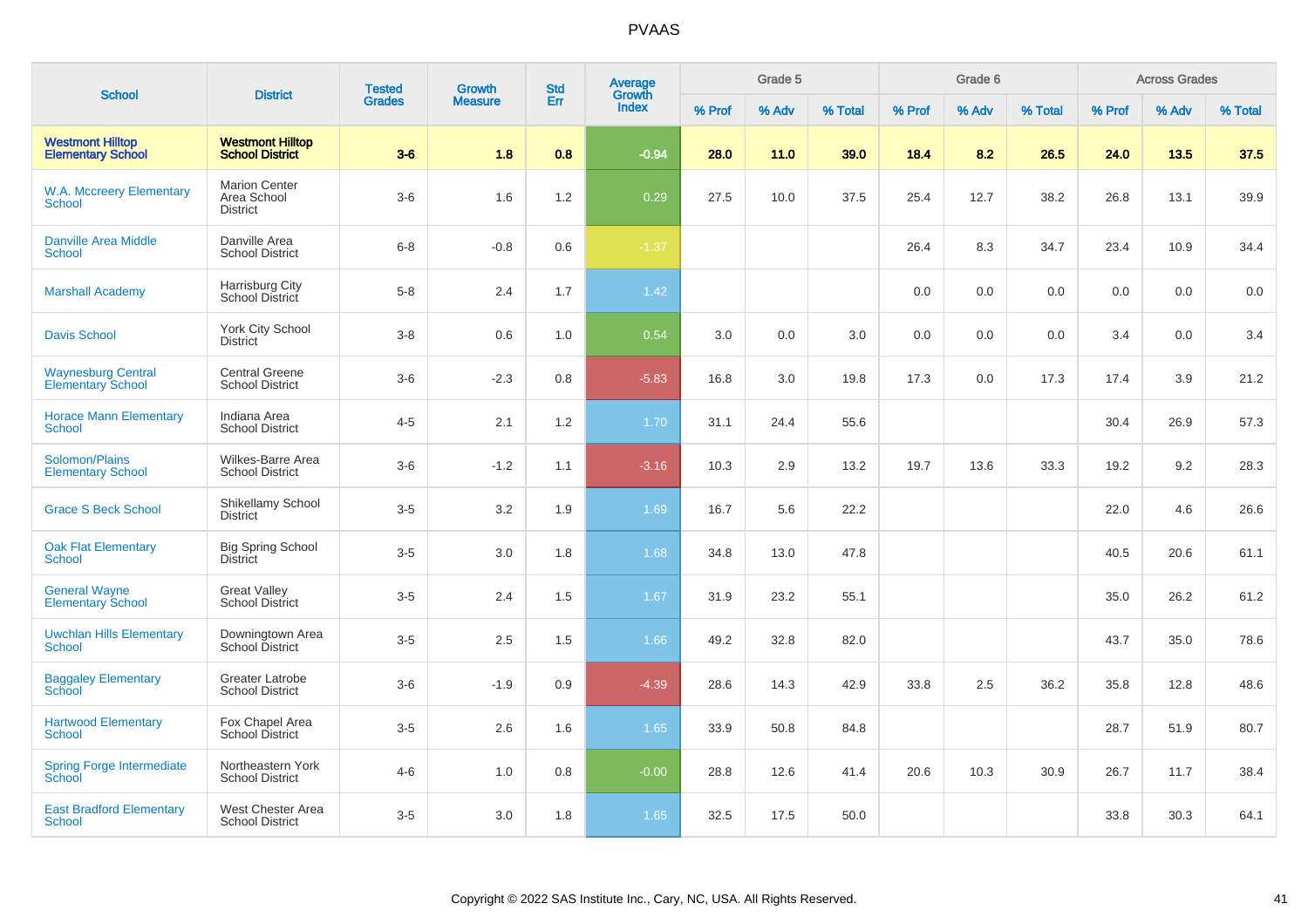| <b>School</b>                                               | <b>District</b>                                         | <b>Tested</b> | Growth         | <b>Std</b> | Average<br>Growth |        | Grade 5 |         |        | Grade 6 |         |        | <b>Across Grades</b> |         |
|-------------------------------------------------------------|---------------------------------------------------------|---------------|----------------|------------|-------------------|--------|---------|---------|--------|---------|---------|--------|----------------------|---------|
|                                                             |                                                         | <b>Grades</b> | <b>Measure</b> | Err        | <b>Index</b>      | % Prof | % Adv   | % Total | % Prof | % Adv   | % Total | % Prof | % Adv                | % Total |
| <b>Westmont Hilltop</b><br><b>Elementary School</b>         | <b>Westmont Hilltop</b><br><b>School District</b>       | $3-6$         | 1.8            | 0.8        | $-0.94$           | 28.0   | 11.0    | 39.0    | 18.4   | 8.2     | 26.5    | 24.0   | 13.5                 | 37.5    |
| <b>Universal Creighton</b><br><b>Charter School</b>         | Universal<br>Creighton Charter<br>School                | $3-8$         | 1.1            | 0.7        | $-0.80$           | 11.9   | 1.2     | 13.1    | 3.5    | 1.2     | 4.7     | 8.6    | 4.4                  | 13.1    |
| <b>Freedom Area Middle</b><br><b>School</b>                 | Freedom Area<br><b>School District</b>                  | $5-8$         | $-0.8$         | 0.6        | $-1.28$           | 13.6   | 3.7     | 17.3    | 21.4   | 2.4     | 23.8    | 16.4   | 2.6                  | 19.0    |
| <b>Environmental Charter</b><br><b>School At Frick Park</b> | Environmental<br>Charter School At<br><b>Frick Park</b> | $3-9$         | $-0.2$         | 0.7        | $-4.61$           | 18.2   | 10.4    | 28.6    | 17.0   | 4.3     | 21.3    | 22.6   | 13.4                 | 36.0    |
| <b>Carl G Renn Elementary</b><br>School                     | East Lycoming<br>School District                        | $3-6$         | 1.8            | 1.5        | 0.24              | 41.7   | 19.4    | 61.1    | 29.2   | 16.7    | 45.8    | 37.5   | 17.9                 | 55.4    |
| <b>Sugartown Elementary</b><br>School                       | <b>Great Valley</b><br>School District                  | $3-5$         | 2.2            | 1.3        | 1.60              | 26.5   | 16.9    | 43.4    |        |         |         | 26.8   | 17.2                 | 43.9    |
| <b>North Side Elementary</b><br><b>School</b>               | Central Dauphin<br><b>School District</b>               | $3-5$         | 1.9            | 1.2        | 1.60              | 24.5   | 14.7    | 39.2    |        |         |         | 30.8   | 11.4                 | 42.2    |
| <b>Brownsville Area</b><br><b>Elementary School</b>         | <b>Brownsville Area</b><br><b>School District</b>       | $3-5$         | 2.3            | 1.4        | 1.60              | 17.3   | 4.0     | 21.3    |        |         |         | 14.4   | 1.8                  | 16.2    |
| <b>Mt Holly Springs</b><br><b>Elementary School</b>         | Carlisle Area<br><b>School District</b>                 | $3-5$         | 3.9            | 2.4        | 1.60              | 26.1   | 0.0     | 26.1    |        |         |         | 16.0   | 1.2                  | 17.3    |
| <b>Mountain View Elementary</b><br><b>School</b>            | Greater Latrobe<br><b>School District</b>               | $3-6$         | $-0.5$         | 0.9        | $-2.20$           | 35.4   | 10.1    | 45.6    | 42.7   | 8.5     | 51.2    | 38.9   | 17.4                 | 56.4    |
| <b>Mcintyre Elementary</b><br><b>School</b>                 | North Hills School<br><b>District</b>                   | $3-5$         | 2.2            | 1.4        | 1.59              | 28.0   | 14.6    | 42.7    |        |         |         | 29.8   | 21.6                 | 51.5    |
| <b>Clark Elementary School</b>                              | <b>Harbor Creek</b><br><b>School District</b>           | $3-6$         | 1.9            | 1.2        | 0.97              | 33.3   | 33.3    | 66.7    | 39.2   | 5.9     | 45.1    | 40.7   | 18.0                 | 58.7    |
| Shanksville-Stonycreek<br><b>Elementary School</b>          | Shanksville-<br>Stonycreek School<br>District           | $3-5$         | 4.9            | 3.1        | 1.58              | 28.6   | 0.0     | 28.6    |        |         |         | 30.4   | 0.0                  | 30.4    |
| <b>Kennett Middle School</b>                                | Kennett<br>Consolidated<br><b>School District</b>       | $6-8$         | 0.1            | 0.4        | 0.13              |        |         |         | 20.2   | 8.3     | 28.5    | 17.6   | 9.2                  | 26.8    |
| <b>Keith Valley Middle School</b>                           | Hatboro-Horsham<br><b>School District</b>               | $6 - 8$       | 0.6            | 0.4        | 1.49              |        |         |         | 30.0   | 11.1    | 41.1    | 23.3   | 7.2                  | 30.5    |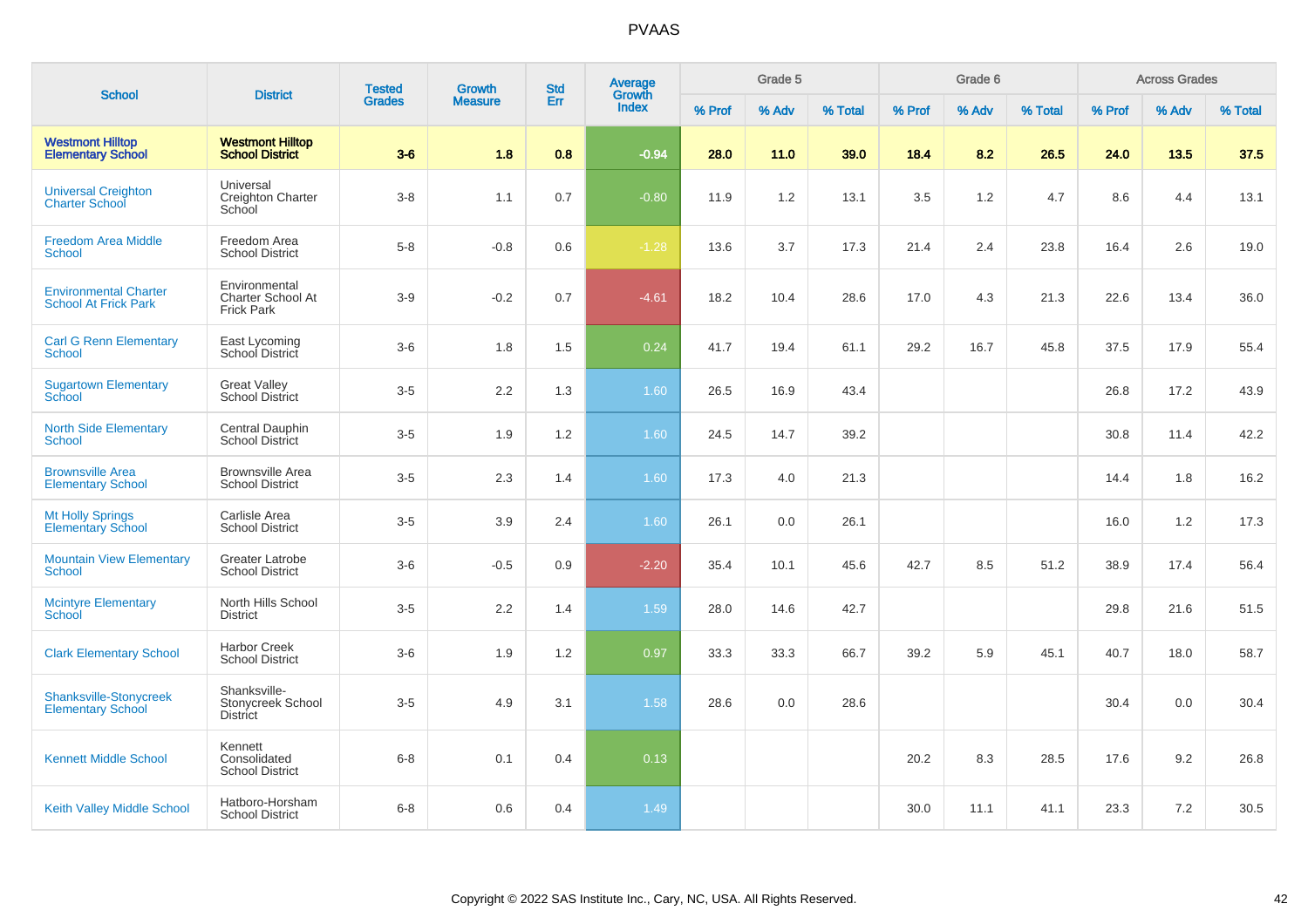| <b>School</b>                                                  | <b>District</b>                                            | <b>Tested</b> | <b>Growth</b>  | <b>Std</b> | <b>Average</b><br>Growth |        | Grade 5 |         |        | Grade 6 |         |        | <b>Across Grades</b> |         |
|----------------------------------------------------------------|------------------------------------------------------------|---------------|----------------|------------|--------------------------|--------|---------|---------|--------|---------|---------|--------|----------------------|---------|
|                                                                |                                                            | <b>Grades</b> | <b>Measure</b> | Err        | Index                    | % Prof | % Adv   | % Total | % Prof | % Adv   | % Total | % Prof | % Adv                | % Total |
| <b>Westmont Hilltop</b><br><b>Elementary School</b>            | <b>Westmont Hilltop</b><br><b>School District</b>          | $3-6$         | 1.8            | 0.8        | $-0.94$                  | 28.0   | 11.0    | 39.0    | 18.4   | 8.2     | 26.5    | 24.0   | 13.5                 | 37.5    |
| Altoona Area Jr High<br><b>School</b>                          | Altoona Area<br><b>School District</b>                     | $6 - 8$       | $-1.0$         | 0.3        | $-3.13$                  |        |         |         | 18.2   | 5.4     | 23.6    | 16.4   | 5.0                  | 21.4    |
| <b>West Oak Lane Charter</b><br>School                         | West Oak Lane<br><b>Charter School</b>                     | $3 - 8$       | 0.7            | 0.7        | $-2.07$                  | 2.6    | 1.3     | 3.8     | 6.1    | 0.0     | 6.1     | 6.1    | 0.7                  | 6.8     |
| <b>Weisenberg Elementary</b><br>School                         | Northwestern<br>Lehigh School<br><b>District</b>           | $3-5$         | 2.2            | 1.4        | 1.54                     | 32.3   | 9.2     | 41.5    |        |         |         | 35.0   | 7.5                  | 42.5    |
| <b>Carnegie Elementary</b><br>School                           | Carlynton School<br><b>District</b>                        | $3-6$         | 0.9            | 1.2        | $-0.41$                  | 11.3   | 13.2    | 24.5    | 40.0   | 6.0     | 46.0    | 24.1   | 6.8                  | 30.9    |
| South Fayette Intermediate<br><b>School</b>                    | South Fayette<br><b>Township School</b><br><b>District</b> | $3-5$         | 1.1            | 0.7        | 1.52                     | 37.5   | 23.5    | 61.0    |        |         |         | 35.3   | 35.5                 | 70.8    |
| <b>Mastery Charter School</b><br><b>John Wister Elementary</b> | Mastery Charter<br>School John Wister<br>Elementary        | $3-5$         | 3.9            | 2.6        | 1.52                     | 5.0    | 0.0     | 5.0     |        |         |         | 2.9    | 0.0                  | 2.9     |
| <b>Neil Armstrong 5-6 Middle</b><br>School                     | <b>Bethel Park School</b><br><b>District</b>               | $5-6$         | $-0.5$         | 0.6        | $-2.57$                  | 31.6   | 17.7    | 49.3    | 27.1   | 17.1    | 44.3    | 29.4   | 17.4                 | 46.8    |
| Larry J. Macaluso<br><b>Elementary School</b>                  | Red Lion Area<br><b>School District</b>                    | $3-6$         | 1.5            | 1.0        | 0.91                     | 31.1   | 6.8     | 37.8    | 26.0   | 0.0     | 26.0    | 31.9   | 7.0                  | 38.9    |
| <b>Benjamin Rush Elementary</b><br><b>School</b>               | Bensalem<br><b>Township School</b><br><b>District</b>      | $3-6$         | 1.4            | 1.2        | 0.18                     | 4.6    | 2.3     | 7.0     | 5.4    | 7.1     | 12.5    | 5.3    | 3.7                  | 9.0     |
| <b>Dunmore Elementary</b><br>Center                            | Dunmore School<br><b>District</b>                          | $3-6$         | $-0.4$         | 0.9        | $-2.42$                  | 26.4   | 9.7     | 36.1    | 20.9   | 2.2     | 23.1    | 23.3   | 8.1                  | 31.4    |
| <b>Montgomery Elementary</b><br>School                         | <b>Tuscarora School</b><br><b>District</b>                 | $3-5$         | 2.6            | 1.8        | 1.49                     | 20.0   | 11.1    | 31.1    |        |         |         | 25.6   | 8.6                  | 34.2    |
| <b>Shaull Elementary School</b>                                | <b>Cumberland Valley</b><br><b>School District</b>         | $3-5$         | 2.1            | 1.4        | 1.49                     | 38.4   | 39.7    | 78.1    |        |         |         | 32.2   | 42.6                 | 74.8    |
| <b>Manchester Academic</b><br><b>Charter School</b>            | Manchester<br>Academic Charter<br>School                   | $3 - 8$       | $0.6\,$        | 1.1        | $-3.55$                  | 3.6    | 0.0     | 3.6     | 3.4    | 0.0     | 3.4     | 4.9    | 0.5                  | 5.4     |
| <b>Disston Hamilton School</b>                                 | Philadelphia City<br>School District                       | $3-8$         | 4.6            | 3.1        | 1.49                     |        |         |         | 0.0    | 0.0     | 0.0     | 0.0    | 0.0                  | 0.0     |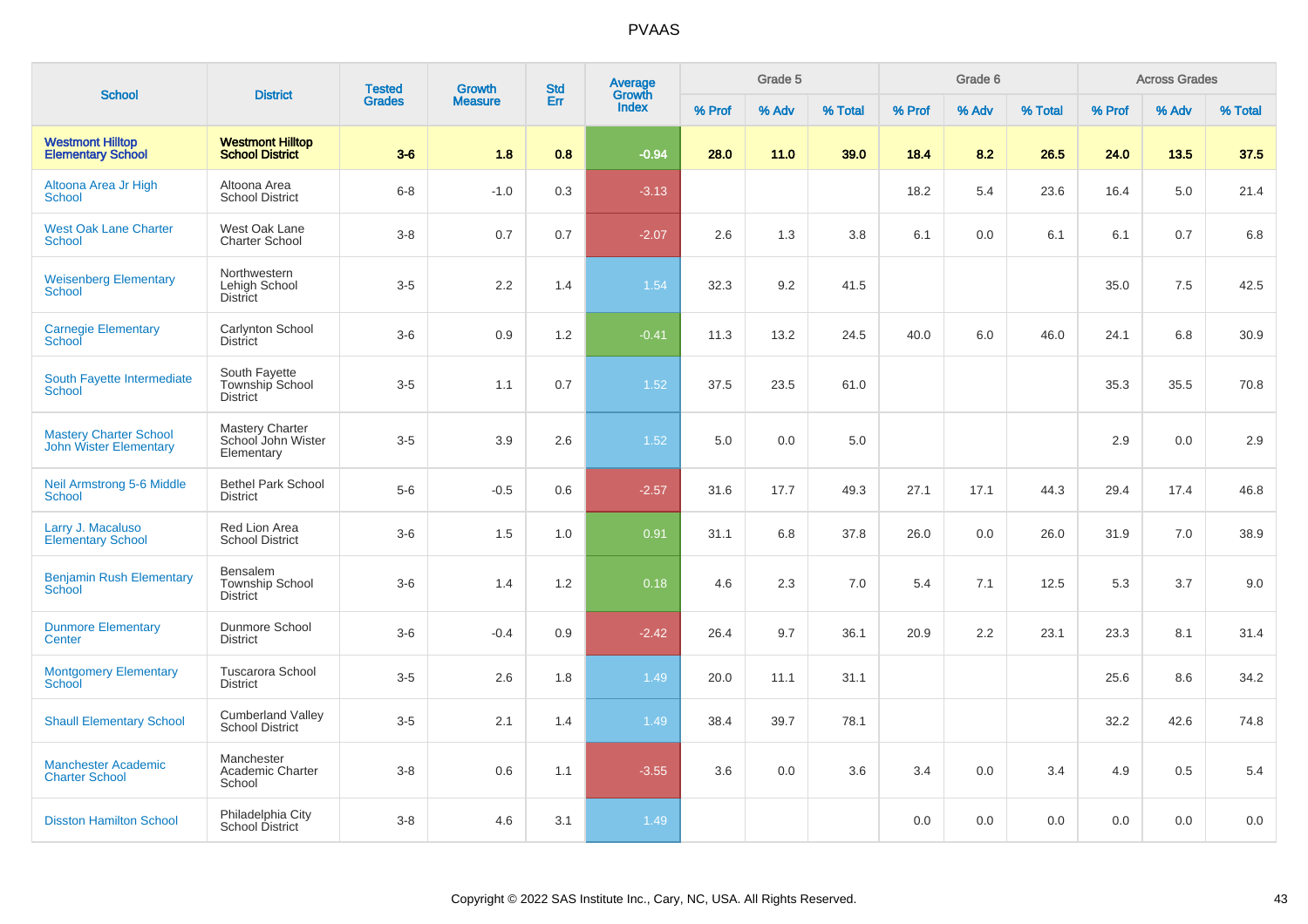|                                                     |                                                           | <b>Tested</b> | <b>Growth</b>  | <b>Std</b> | Average         |        | Grade 5 |         |        | Grade 6 |         |        | <b>Across Grades</b> |         |
|-----------------------------------------------------|-----------------------------------------------------------|---------------|----------------|------------|-----------------|--------|---------|---------|--------|---------|---------|--------|----------------------|---------|
| <b>School</b>                                       | <b>District</b>                                           | <b>Grades</b> | <b>Measure</b> | Err        | Growth<br>Index | % Prof | % Adv   | % Total | % Prof | % Adv   | % Total | % Prof | % Adv                | % Total |
| <b>Westmont Hilltop</b><br><b>Elementary School</b> | <b>Westmont Hilltop</b><br><b>School District</b>         | $3-6$         | 1.8            | 0.8        | $-0.94$         | 28.0   | 11.0    | 39.0    | 18.4   | 8.2     | 26.5    | 24.0   | 13.5                 | 37.5    |
| <b>Dayton Elementary School</b>                     | Armstrong School<br><b>District</b>                       | $3-6$         | $-1.4$         | 1.6        | $-2.84$         | 42.9   | 10.7    | 53.6    | 50.0   | 0.0     | 50.0    | 41.9   | 12.4                 | 54.3    |
| Octorara Intermediate<br>School                     | Octorara Area<br><b>School District</b>                   | $5-6$         | 1.1            | 0.8        | 0.67            | 25.7   | 6.7     | 32.4    | 17.6   | 4.2     | 21.8    | 21.4   | 5.4                  | 26.8    |
| <b>Taggart John H School</b>                        | Philadelphia City<br><b>School District</b>               | $3 - 8$       | 2.6            | 2.0        | 0.45            | 0.0    | 0.0     | 0.0     | 5.6    | 0.0     | 5.6     | 5.0    | 1.0                  | 6.1     |
| <b>Rhodes E Washington</b><br><b>School</b>         | Philadelphia City<br>School District                      | $3-8$         | 2.5            | 1.7        | 1.45            |        |         |         |        |         |         | 0.0    | 0.0                  | 0.0     |
| <b>Juniata Valley Elementary</b><br><b>School</b>   | Juniata Valley<br>School District                         | $3-5$         | 2.6            | 1.8        | 1.45            | 23.3   | 4.6     | 27.9    |        |         |         | 25.4   | 6.5                  | 31.9    |
| <b>Vision Academy Charter</b><br><b>School</b>      | Vision Academy<br>Charter School                          | $3-8$         | 1.7            | 1.1        | $-2.66$         | 11.1   | 0.0     | 11.1    | 0.0    | 0.0     | 0.0     | 6.4    | 1.6                  | 8.0     |
| <b>St Thomas Elementary</b><br>School               | <b>Tuscarora School</b><br><b>District</b>                | $3-5$         | 2.1            | 1.5        | 1.42            | 19.0   | 3.2     | 22.2    |        |         |         | 16.0   | 2.5                  | 18.5    |
| <b>Morton Thomas G School</b>                       | Philadelphia City<br>School District                      | $3 - 5$       | 4.0            | 2.8        | 1.42            | 0.0    | 0.0     | 0.0     |        |         |         | 2.0    | 0.0                  | 2.0     |
| <b>Swatara Middle School</b>                        | Central Dauphin<br><b>School District</b>                 | $6-8$         | 0.8            | 0.5        | 0.87            |        |         |         | 12.0   | 1.3     | 13.3    | 10.4   | 2.3                  | 12.7    |
| <b>Southern Middle School</b>                       | Reading School<br><b>District</b>                         | $5-8$         | 1.1            | 0.8        | 0.16            | 5.5    | 1.4     | 6.8     | 1.4    | 0.0     | 1.4     | 2.1    | 0.8                  | 2.9     |
| Northwestern Lehigh<br><b>Elementary School</b>     | Northwestern<br>Lehigh School<br><b>District</b>          | $3-5$         | 2.1            | 1.5        | 1.41            | 19.4   | 12.9    | 32.3    |        |         |         | 22.1   | 12.7                 | 34.8    |
| <b>Wyoming Valley West</b><br><b>Middle School</b>  | <b>Wyoming Valley</b><br>West School<br><b>District</b>   | $6-8$         | 0.7            | 0.5        | $-1.32$         |        |         |         | 13.8   | 2.1     | 15.9    | 11.8   | 1.7                  | 13.5    |
| <b>Colonial Elementary</b><br>School                | <b>Colonial School</b><br><b>District</b>                 | $4 - 5$       | 0.9            | 0.7        | 1.40            | 32.7   | 27.3    | 60.0    |        |         |         | 33.4   | 24.5                 | 57.8    |
| <b>Big Beaver Elementary</b><br>School              | <b>Big Beaver Falls</b><br>Area School<br><b>District</b> | $3-5$         | 2.3            | 1.6        | 1.40            | 28.6   | 0.0     | 28.6    |        |         |         | 30.7   | 0.7                  | 31.4    |
| <b>Victory Elementary School</b>                    | Franklin Area<br><b>School District</b>                   | $3-6$         | 1.6            | 1.5        | 0.20            | 44.8   | 6.9     | 51.7    | 39.4   | 6.1     | 45.4    | 33.3   | 5.4                  | 38.8    |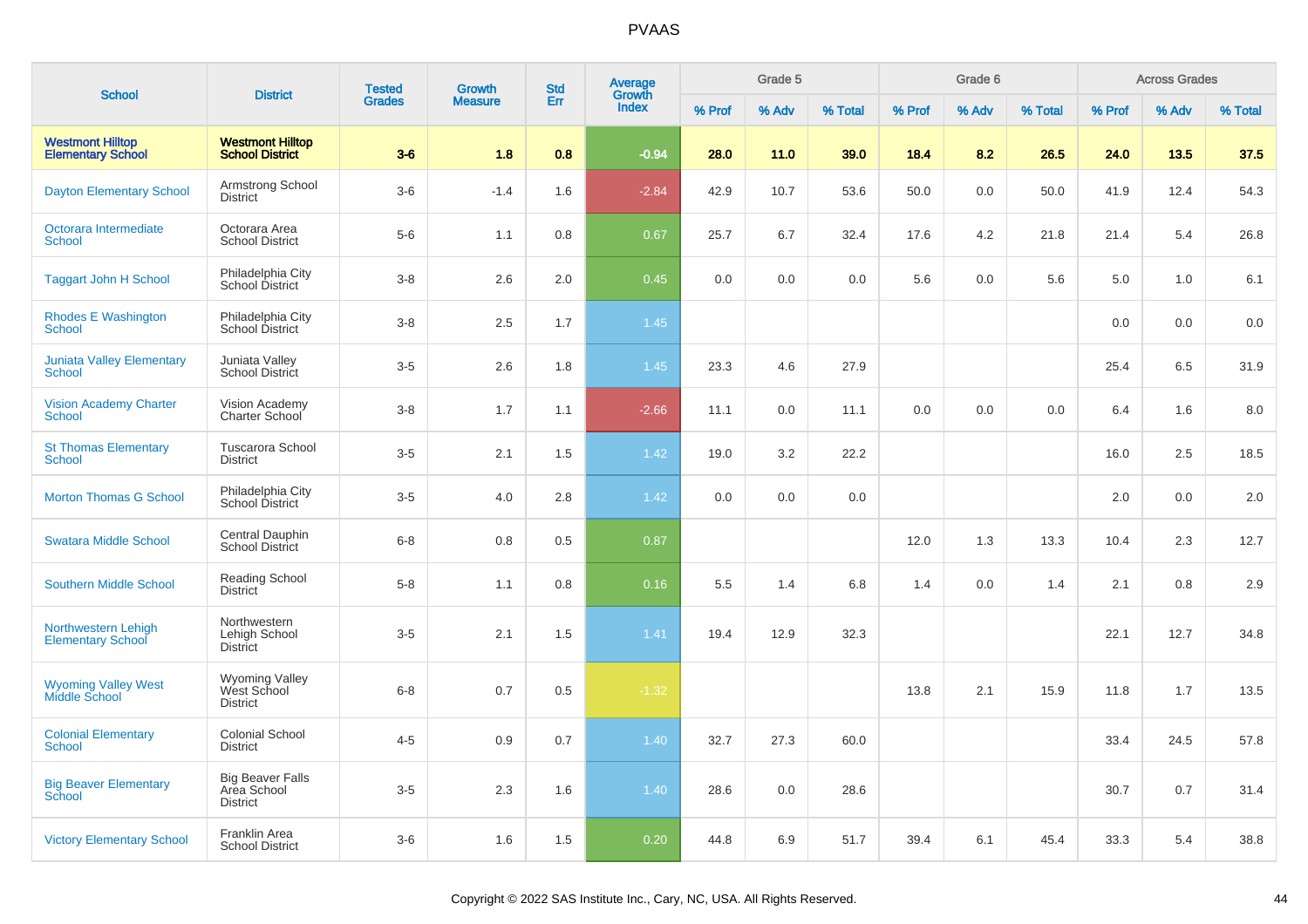|                                                                         |                                                                     | <b>Tested</b> | <b>Growth</b>  | <b>Std</b> | <b>Average</b><br>Growth |        | Grade 5 |         |        | Grade 6 |         |        | <b>Across Grades</b> |         |
|-------------------------------------------------------------------------|---------------------------------------------------------------------|---------------|----------------|------------|--------------------------|--------|---------|---------|--------|---------|---------|--------|----------------------|---------|
| <b>School</b>                                                           | <b>District</b>                                                     | <b>Grades</b> | <b>Measure</b> | Err        | Index                    | % Prof | % Adv   | % Total | % Prof | % Adv   | % Total | % Prof | % Adv                | % Total |
| <b>Westmont Hilltop</b><br><b>Elementary School</b>                     | <b>Westmont Hilltop</b><br><b>School District</b>                   | $3-6$         | 1.8            | 0.8        | $-0.94$                  | 28.0   | 11.0    | 39.0    | 18.4   | 8.2     | 26.5    | 24.0   | 13.5                 | 37.5    |
| <b>Poff Elementary School</b>                                           | Hampton Township<br>School District                                 | $3-5$         | 2.3            | 1.7        | 1.40                     | 36.7   | 40.8    | 77.6    |        |         |         | 32.7   | 44.4                 | 77.1    |
| <b>Union Memorial</b><br><b>Elementary School</b>                       | Union Area School<br><b>District</b>                                | $3-5$         | 2.6            | 1.9        | 1.39                     | 41.0   | 12.8    | 53.8    |        |         |         | 35.0   | 12.4                 | 47.4    |
| <b>Global Leadership</b><br>Academy Charter School<br>Southwest at Huey | Global Leadership<br>Academy Charter<br>School Southwest<br>at Huey | $3-8$         | 1.0            | 1.7        | $-0.10$                  | 0.0    | 0.0     | 0.0     | 0.0    | 0.0     | 0.0     | 0.0    | 0.0                  | 0.0     |
| <b>Avella Elementary Center</b>                                         | Avella Area School<br><b>District</b>                               | $3-6$         | $-0.4$         | 1.4        | $-2.04$                  | 17.1   | 2.4     | 19.5    | 36.4   | 6.1     | 42.4    | 23.9   | 10.9                 | 34.8    |
| <b>Spring Cove Middle School</b>                                        | Spring Cove<br>School District                                      | $6 - 8$       | 0.8            | 0.6        | $-2.78$                  |        |         |         | 15.1   | 4.8     | 19.8    | 12.9   | 4.2                  | 17.2    |
| <b>Southwark School</b>                                                 | Philadelphia City<br>School District                                | $3 - 8$       | 1.7            | 1.2        | $-0.10$                  | 2.8    | 2.8     | 5.6     | 0.0    | 0.0     | 0.0     | 4.3    | 2.7                  | 6.9     |
| <b>Upper Dauphin Area</b><br>Middle School                              | Upper Dauphin<br>Area School<br><b>District</b>                     | $5-8$         | 1.0            | 0.7        | $-4.36$                  | 9.7    | 4.8     | 14.5    | 18.3   | 8.4     | 26.8    | 18.0   | 6.9                  | 24.9    |
| <b>Universal Vare Charter</b><br><b>School</b>                          | <b>Universal Vare</b><br><b>Charter School</b>                      | $6 - 8$       | 1.8            | 1.3        | $-0.56$                  |        |         |         | 0.0    | 6.2     | 6.2     | 4.7    | 0.9                  | 5.7     |
| <b>Fell Charter School</b>                                              | <b>Fell Charter School</b>                                          | $3-8$         | 1.1            | 2.2        | $-0.51$                  | 25.0   | 0.0     | 25.0    | 6.7    | 0.0     | 6.7     | 17.1   | 4.0                  | 21.0    |
| <b>Lehigh Valley Dual</b><br><b>Language Charter School</b>             | Lehigh Valley Dual<br>Language Charter<br>School                    | $3 - 8$       | 3.1            | 2.3        | 0.53                     | 0.0    | 0.0     | 0.0     | 7.7    | 0.0     | 7.7     | 4.2    | 0.0                  | 4.2     |
| <b>Trinity South Elementary</b><br>School                               | <b>Trinity Area School</b><br><b>District</b>                       | $3-5$         | 2.1            | 1.5        | 1.36                     | 48.4   | 14.5    | 62.9    |        |         |         | 38.0   | 21.2                 | 59.1    |
| <b>Haine Middle School</b>                                              | Seneca Valley<br>School District                                    | $5-6$         | 0.6            | 0.5        | 0.32                     | 28.7   | 21.5    | 50.2    | 35.2   | 10.5    | 45.7    | 32.1   | 15.8                 | 47.9    |
| <b>Kissel Hill Elementary</b><br><b>School</b>                          | Warwick School<br><b>District</b>                                   | $3-6$         | 1.4            | 1.0        | 0.70                     | 30.6   | 8.1     | 38.7    | 25.7   | 5.7     | 31.4    | 29.1   | 12.7                 | 41.8    |
| <b>Willow Lane Elementary</b><br><b>School</b>                          | East Penn School<br><b>District</b>                                 | $3-5$         | 1.5            | 1.1        | 1.35                     | 37.5   | 8.0     | 45.5    |        |         |         | 33.3   | 16.7                 | 50.0    |
| <b>Eisenhower Elementary</b><br><b>School</b>                           | <b>Warren County</b><br><b>School District</b>                      | $3-5$         | 2.4            | 1.8        | 1.33                     | 32.6   | 7.0     | 39.5    |        |         |         | 31.2   | 7.2                  | 38.4    |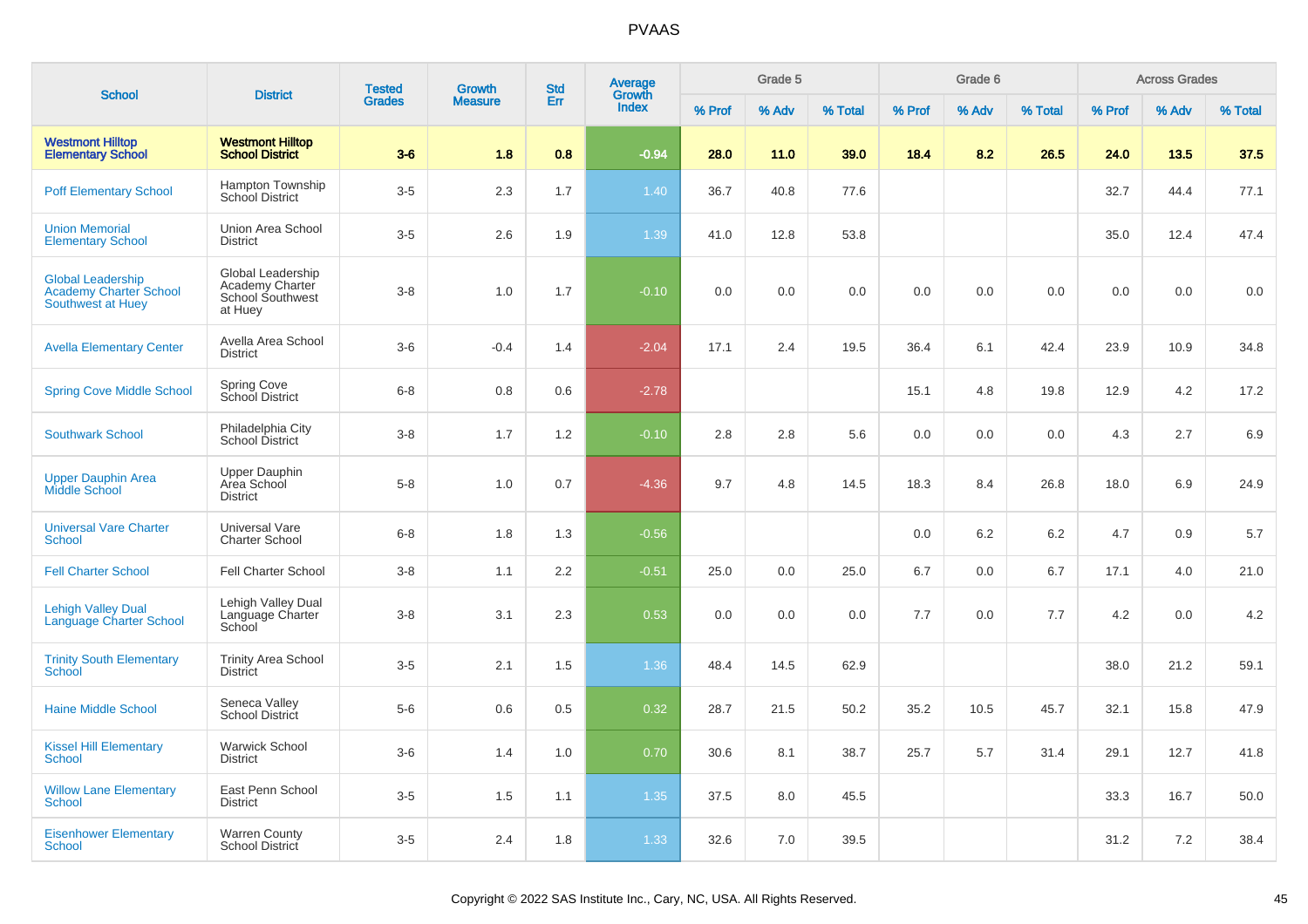| <b>School</b>                                            | <b>District</b>                                   | <b>Tested</b> | Growth         | <b>Std</b> | Average<br>Growth |                  | Grade 5 |         |        | Grade 6 |         |        | <b>Across Grades</b> |         |
|----------------------------------------------------------|---------------------------------------------------|---------------|----------------|------------|-------------------|------------------|---------|---------|--------|---------|---------|--------|----------------------|---------|
|                                                          |                                                   | <b>Grades</b> | <b>Measure</b> | Err        | <b>Index</b>      | % Prof           | % Adv   | % Total | % Prof | % Adv   | % Total | % Prof | % Adv                | % Total |
| <b>Westmont Hilltop</b><br><b>Elementary School</b>      | <b>Westmont Hilltop</b><br><b>School District</b> | $3-6$         | 1.8            | 0.8        | $-0.94$           | 28.0             | 11.0    | 39.0    | 18.4   | 8.2     | 26.5    | 24.0   | 13.5                 | 37.5    |
| <b>Hazleton</b><br><b>Elementary/Middle School</b>       | <b>Hazleton Area</b><br><b>School District</b>    | $3-8$         | $-0.1$         | 1.2        | $-0.12$           | $2.2\phantom{0}$ | 0.0     | 2.2     | 0.0    | 0.0     | 0.0     | 1.5    | 0.5                  | 2.0     |
| <b>South Elementary School</b>                           | Perkiomen Valley<br><b>School District</b>        | $3-5$         | 1.7            | 1.3        | 1.32              | 32.2             | 20.7    | 52.9    |        |         |         | 34.5   | 25.4                 | 59.9    |
| <b>Benjamin Chambers</b><br>Elementary School            | Chambersburg<br>Area School<br><b>District</b>    | $3-5$         | 1.9            | 1.5        | 1.31              | 11.4             | 4.3     | 15.7    |        |         |         | 10.8   | 2.4                  | 13.2    |
| <b>Mount Nittany Elementary</b><br>School                | State College Area<br><b>School District</b>      | $3-5$         | 2.3            | 1.8        | 1.31              | 13.6             | 27.3    | 40.9    |        |         |         | 20.7   | 37.9                 | 58.6    |
| <b>Lengel Middle School</b>                              | Pottsville Area<br><b>School District</b>         | $5-8$         | $-0.6$         | 0.5        | $-1.57$           | 21.4             | 12.2    | 33.6    | 17.6   | 4.7     | 22.3    | 17.1   | 5.6                  | 22.7    |
| <b>French Creek Elementary</b><br><b>School</b>          | Owen J Roberts<br><b>School District</b>          | $3-6$         | 0.5            | 1.1        | $-0.61$           | 37.7             | 20.3    | 58.0    | 38.7   | 17.7    | 56.4    | 38.2   | 16.5                 | 54.8    |
| <b>Pollock Robert B School</b>                           | Philadelphia City<br>School District              | $3-6$         | 2.5            | 2.2        | 0.29              | 11.1             | 5.6     | 16.7    | 26.3   | 5.3     | 31.6    | 11.8   | 4.7                  | 16.5    |
| <b>Ellwood School</b>                                    | Philadelphia City<br>School District              | $3-5$         | 4.3            | 3.3        | 1.29              | 0.0              | 0.0     | 0.0     |        |         |         | 0.0    | 0.0                  | 0.0     |
| <b>Deburgos Bilingual Magnet</b><br><b>Middle School</b> | Philadelphia City<br><b>School District</b>       | $3-8$         | 2.1            | 2.2        | 0.96              |                  |         |         | 0.0    | 0.0     | 0.0     | 3.3    | 1.7                  | 5.0     |
| <b>Tussey Mountain Middle</b><br>School                  | <b>Tussey Mountain</b><br>School District         | $5-8$         | $0.2\,$        | 0.7        | $-4.23$           | 20.7             | 1.7     | 22.4    | 12.4   | 0.0     | 12.4    | 13.9   | 1.5                  | 15.4    |
| <b>Bell Avenue School</b>                                | <b>William Penn</b><br><b>School District</b>     | $3-6$         | 0.5            | 1.6        | $-1.11$           | 2.9              | 0.0     | 2.9     | 0.0    | 0.0     | 0.0     | 0.9    | 0.0                  | 0.9     |
| <b>Paradise Elementary</b><br><b>School</b>              | Pequea Valley<br>School District                  | $3-6$         | 0.3            | 1.0        | $-0.86$           | 16.7             | 7.6     | 24.2    | 11.1   | 3.2     | 14.3    | 18.0   | 3.3                  | 21.2    |
| <b>West Reading Elementary</b><br>Center                 | Wyomissing Area<br>School District                | $5-6$         | $-0.8$         | 0.8        | $-2.76$           | 32.2             | 13.6    | 45.8    | 30.0   | 7.3     | 37.3    | 31.1   | 10.5                 | 41.7    |
| <b>West Forest Elementary</b><br><b>School</b>           | Forest Area School<br><b>District</b>             | $3-6$         | 2.0            | 2.3        | $-0.06$           | 41.7             | 0.0     | 41.7    | 13.3   | 0.0     | 13.3    | 29.1   | 5.4                  | 34.6    |
| <b>Paxinosa Elementary</b><br>School                     | Easton Area<br><b>School District</b>             | $3-5$         | 2.2            | 1.7        | 1.26              | 5.4              | 0.0     | 5.4     |        |         |         | 7.4    | 2.7                  | 10.1    |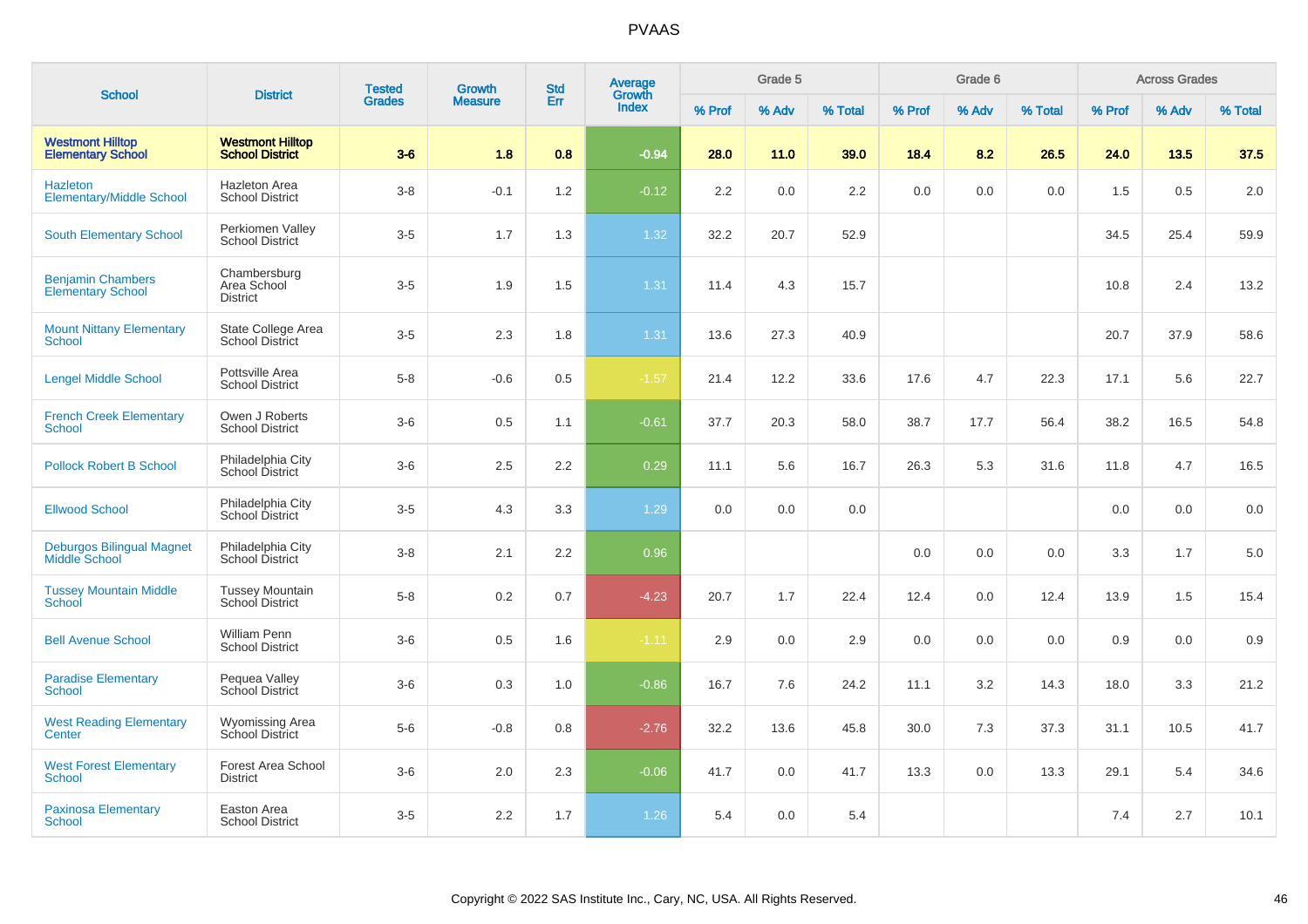| <b>School</b>                                              | <b>District</b>                                         | <b>Tested</b> | <b>Growth</b>  | <b>Std</b> | <b>Average</b><br>Growth |        | Grade 5 |         |        | Grade 6 |         |        | <b>Across Grades</b> |         |
|------------------------------------------------------------|---------------------------------------------------------|---------------|----------------|------------|--------------------------|--------|---------|---------|--------|---------|---------|--------|----------------------|---------|
|                                                            |                                                         | <b>Grades</b> | <b>Measure</b> | Err        | Index                    | % Prof | % Adv   | % Total | % Prof | % Adv   | % Total | % Prof | % Adv                | % Total |
| <b>Westmont Hilltop</b><br><b>Elementary School</b>        | <b>Westmont Hilltop</b><br><b>School District</b>       | $3-6$         | 1.8            | 0.8        | $-0.94$                  | 28.0   | 11.0    | 39.0    | 18.4   | 8.2     | 26.5    | 24.0   | 13.5                 | 37.5    |
| <b>Seven Generations Charter</b><br><b>School</b>          | <b>Seven Generations</b><br><b>Charter School</b>       | $3-5$         | 2.5            | 2.0        | 1.26                     | 24.3   | 5.4     | 29.7    |        |         |         | 25.6   | 5.6                  | 31.2    |
| <b>Harmony Area Elementary</b><br><b>School</b>            | Harmony Area<br>School District                         | $3-6$         | $-2.9$         | 2.0        | $-2.89$                  | 31.2   | 6.2     | 37.5    | 41.7   | 4.2     | 45.8    | 33.3   | 5.6                  | 38.9    |
| <b>Trafford Middle School</b>                              | Penn-Trafford<br><b>School District</b>                 | $6 - 8$       | $-2.4$         | 0.7        | $-3.37$                  |        |         |         | 36.9   | 16.7    | 53.6    | 33.7   | 10.6                 | 44.3    |
| <b>Mastery Charter School-</b><br><b>Clymer Elementary</b> | <b>Mastery Charter</b><br>School - Clymer<br>Elementary | $3-6$         | 1.9            | 1.5        | 0.86                     | 0.0    | 0.0     | 0.0     | 3.8    | 0.0     | 3.8     | 2.6    | 0.8                  | 3.4     |
| <b>Port Allegany Elementary</b><br>School                  | Port Allegany<br>School District                        | $3-6$         | 1.2            | 1.0        | 0.78                     | 20.0   | 5.7     | 25.7    | 7.4    | 1.5     | 8.8     | 17.5   | 5.4                  | 23.0    |
| <b>Schuylkill Valley Middle</b><br>School                  | Schuylkill Valley<br>School District                    | $5-8$         | $-1.0$         | 0.5        | $-4.39$                  | 24.8   | 8.5     | 33.3    | 25.6   | 5.8     | 31.4    | 18.7   | 6.9                  | 25.7    |
| <b>Hamilton Andrew School</b>                              | Philadelphia City<br>School District                    | $3 - 8$       | 4.1            | 3.4        | 1.22                     |        |         |         | 8.3    | 0.0     | 8.3     | 1.9    | 0.0                  | 1.9     |
| <b>Richboro Elementary</b><br>School                       | Council Rock<br><b>School District</b>                  | $3-6$         | 0.8            | 1.1        | $-0.20$                  | 32.2   | 13.6    | 45.8    | 34.6   | 5.4     | 40.0    | 38.3   | 7.9                  | 46.3    |
| <b>Mastery Charter School -</b><br><b>Hardy Williams</b>   | <b>Mastery Charter</b><br>School - Hardy<br>Williams    | $3 - 11$      | $-0.1$         | 1.2        | $-3.12$                  | 4.9    | 0.0     | 4.9     | 11.4   | 2.9     | 14.3    | 6.9    | 0.6                  | 7.5     |
| <b>Markham Elementary</b><br><b>School</b>                 | Mt Lebanon School<br><b>District</b>                    | $3-5$         | 2.1            | 1.8        | 1.21                     | 43.2   | 36.4    | 79.6    |        |         |         | 34.5   | 49.3                 | 83.8    |
| <b>Sugar Valley Rural Charter</b><br><b>School</b>         | Sugar Valley Rural<br><b>Charter School</b>             | $3 - 11$      | $-0.5$         | 1.0        | $-2.23$                  | 26.3   | 5.3     | 31.6    | 8.3    | 0.0     | 8.3     | 16.0   | 2.8                  | 18.9    |
| <b>Adamstown Elementary</b><br>School                      | Cocalico School<br><b>District</b>                      | $3-5$         | 1.8            | 1.5        | 1.20                     | 33.3   | 8.3     | 41.7    |        |         |         | 32.2   | 8.6                  | 40.8    |
| <b>Mifflinburg Area Middle</b><br>School                   | Mifflinburg Area<br><b>School District</b>              | $6-9$         | 0.8            | 0.6        | 0.34                     |        |         |         | 29.7   | 4.5     | 34.2    | 24.0   | 6.9                  | 30.8    |
| <b>Shamona Creek</b><br><b>Elementary School</b>           | Downingtown Area<br>School District                     | $3-5$         | 1.4            | 1.2        | 1.20                     | 32.3   | 38.5    | 70.8    |        |         |         | 33.6   | 36.4                 | 70.0    |
| <b>Culbertson Elementary</b><br>School                     | Marple Newtown<br><b>School District</b>                | $3-5$         | 2.0            | 1.7        | 1.19                     | 28.6   | 30.6    | 59.2    |        |         |         | 33.0   | 24.7                 | 57.7    |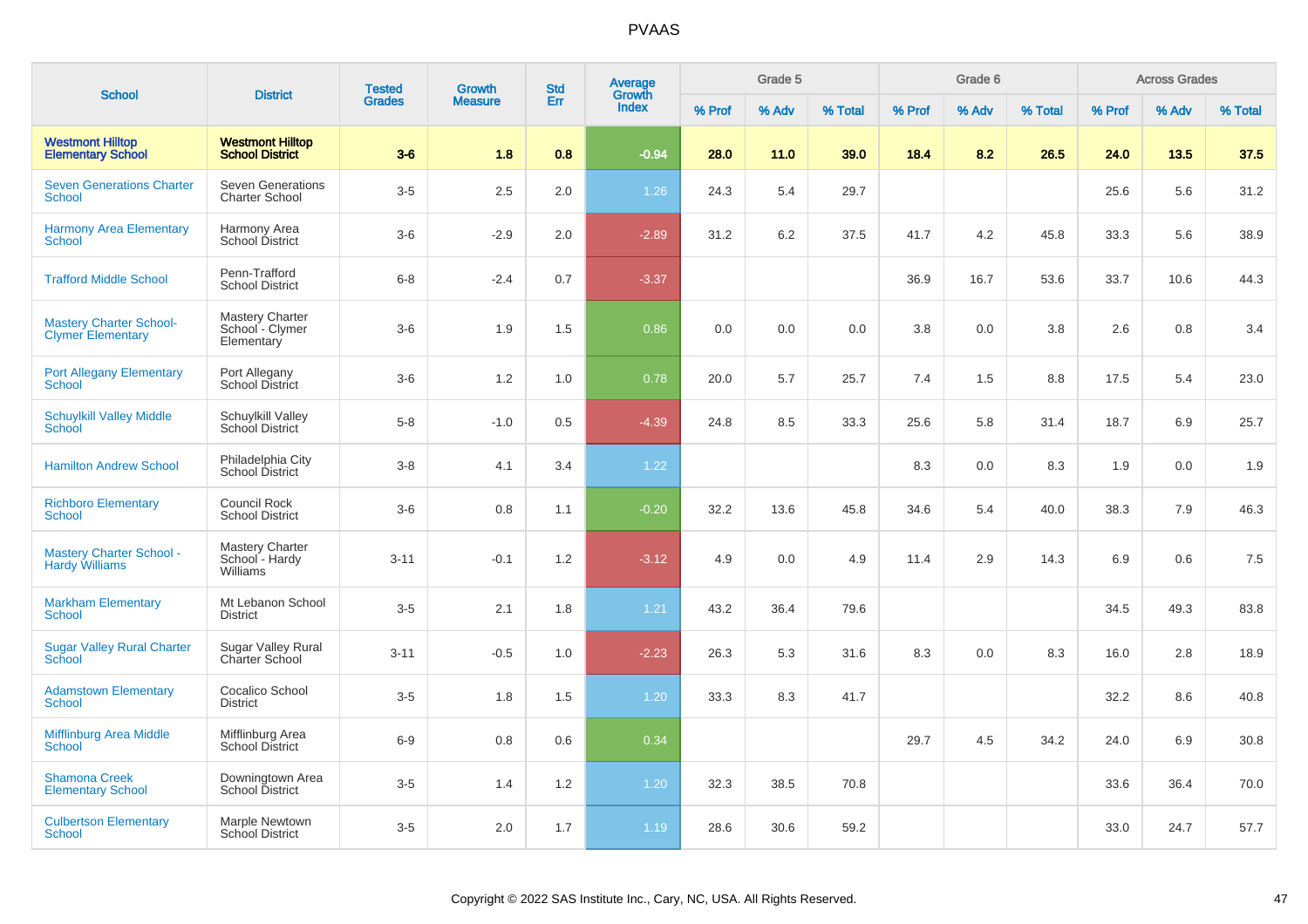| <b>School</b>                                        | <b>District</b>                                         | <b>Tested</b> | <b>Growth</b>  | <b>Std</b> | Average<br>Growth |        | Grade 5 |         |        | Grade 6 |         |        | <b>Across Grades</b> |         |
|------------------------------------------------------|---------------------------------------------------------|---------------|----------------|------------|-------------------|--------|---------|---------|--------|---------|---------|--------|----------------------|---------|
|                                                      |                                                         | <b>Grades</b> | <b>Measure</b> | Err        | <b>Index</b>      | % Prof | % Adv   | % Total | % Prof | % Adv   | % Total | % Prof | % Adv                | % Total |
| <b>Westmont Hilltop</b><br><b>Elementary School</b>  | <b>Westmont Hilltop</b><br><b>School District</b>       | $3-6$         | 1.8            | 0.8        | $-0.94$           | 28.0   | 11.0    | 39.0    | 18.4   | 8.2     | 26.5    | 24.0   | 13.5                 | 37.5    |
| Kelly John B School                                  | Philadelphia City<br>School District                    | $3-5$         | 4.1            | 3.5        | 1.19              | 7.1    | 7.1     | 14.3    |        |         |         | 5.1    | 2.6                  | 7.7     |
| <b>Carter And Macrae</b><br><b>Elementary School</b> | Lancaster School<br><b>District</b>                     | $3-5$         | 2.6            | 2.2        | 1.19              | 8.8    | 0.0     | 8.8     |        |         |         | 5.4    | 0.0                  | 5.4     |
| <b>Acmetonia Elementary</b><br>School                | Allegheny Valley<br>School District                     | $3-6$         | $-0.5$         | 1.1        | $-1.89$           | 26.3   | 12.3    | 38.6    | 11.1   | 5.6     | 16.7    | 19.8   | 6.5                  | 26.3    |
| <b>Spring Farms Elementary</b><br>School             | Southern<br><b>Huntingdon County</b><br>School District | $3-5$         | 2.5            | 2.2        | 1.17              | 25.8   | 12.9    | 38.7    |        |         |         | 20.4   | 9.1                  | 29.6    |
| <b>Londonderry Elementary</b><br>School              | Lower Dauphin<br><b>School District</b>                 | $3-5$         | $2.2\,$        | 1.9        | 1.17              | 29.7   | 2.7     | 32.4    |        |         |         | 25.0   | 13.8                 | 38.8    |
| <b>Charles Kelly Elementary</b><br><b>School</b>     | <b>Upper Darby</b><br>School District                   | $3-5$         | $3.0\,$        | 2.5        | 1.17              | 9.5    | 0.0     | 9.5     |        |         |         | 6.4    | 3.2                  | 9.5     |
| <b>Mckinley Elementary</b><br><b>School</b>          | Erie City School<br><b>District</b>                     | $3-5$         | 1.9            | 1.7        | 1.16              | 5.0    | 1.7     | 6.7     |        |         |         | 5.5    | 1.1                  | 6.6     |
| <b>Westlake Middle School</b>                        | Millcreek Township<br><b>School District</b>            | $6 - 8$       | 0.7            | 0.6        | $-1.88$           |        |         |         | 19.0   | 6.4     | 25.4    | 18.4   | 10.5                 | 28.9    |
| <b>Keystone Elementary</b><br>School                 | Keystone School<br><b>District</b>                      | $3-6$         | 0.7            | 1.1        | $-0.31$           | 28.4   | 19.4    | 47.8    | 32.1   | 1.9     | 34.0    | 32.9   | 11.7                 | 44.6    |
| <b>Ferndale Elementary</b><br><b>School</b>          | Ferndale Area<br><b>School District</b>                 | $3-6$         | $-1.8$         | 1.3        | $-3.12$           | 27.3   | 0.0     | 27.3    | 19.5   | 7.3     | 26.8    | 21.6   | 8.8                  | 30.4    |
| <b>Holland Elementary School</b>                     | <b>Council Rock</b><br><b>School District</b>           | $3-6$         | 1.2            | 1.1        | 0.65              | 28.6   | 20.0    | 48.6    | 32.7   | 16.4    | 49.1    | 32.3   | 21.3                 | 53.5    |
| <b>Heights/Murray Elementary</b><br><b>School</b>    | Wilkes-Barre Area<br><b>School District</b>             | $3-6$         | 0.5            | 1.3        | $-0.62$           | 8.0    | 0.0     | 8.0     | 2.6    | 0.0     | 2.6     | 8.6    | 0.6                  | 9.1     |
| <b>Rhoads James School</b>                           | Philadelphia City<br>School District                    | $3-8$         | 3.8            | 3.3        | 1.14              |        |         |         | 7.7    | 0.0     | 7.7     | 1.8    | 3.5                  | 5.3     |
| <b>Sellersville Elementary</b><br><b>School</b>      | Pennridge School<br><b>District</b>                     | $3-5$         | 1.9            | 1.6        | 1.13              | 42.9   | 10.7    | 53.6    |        |         |         | 41.0   | 12.2                 | 53.2    |
| <b>Maple Glen Elementary</b><br>School               | Upper Dublin<br><b>School District</b>                  | $3-5$         | 1.5            | 1.4        | 1.13              | 42.1   | 32.9    | 75.0    |        |         |         | 41.6   | 35.4                 | 77.0    |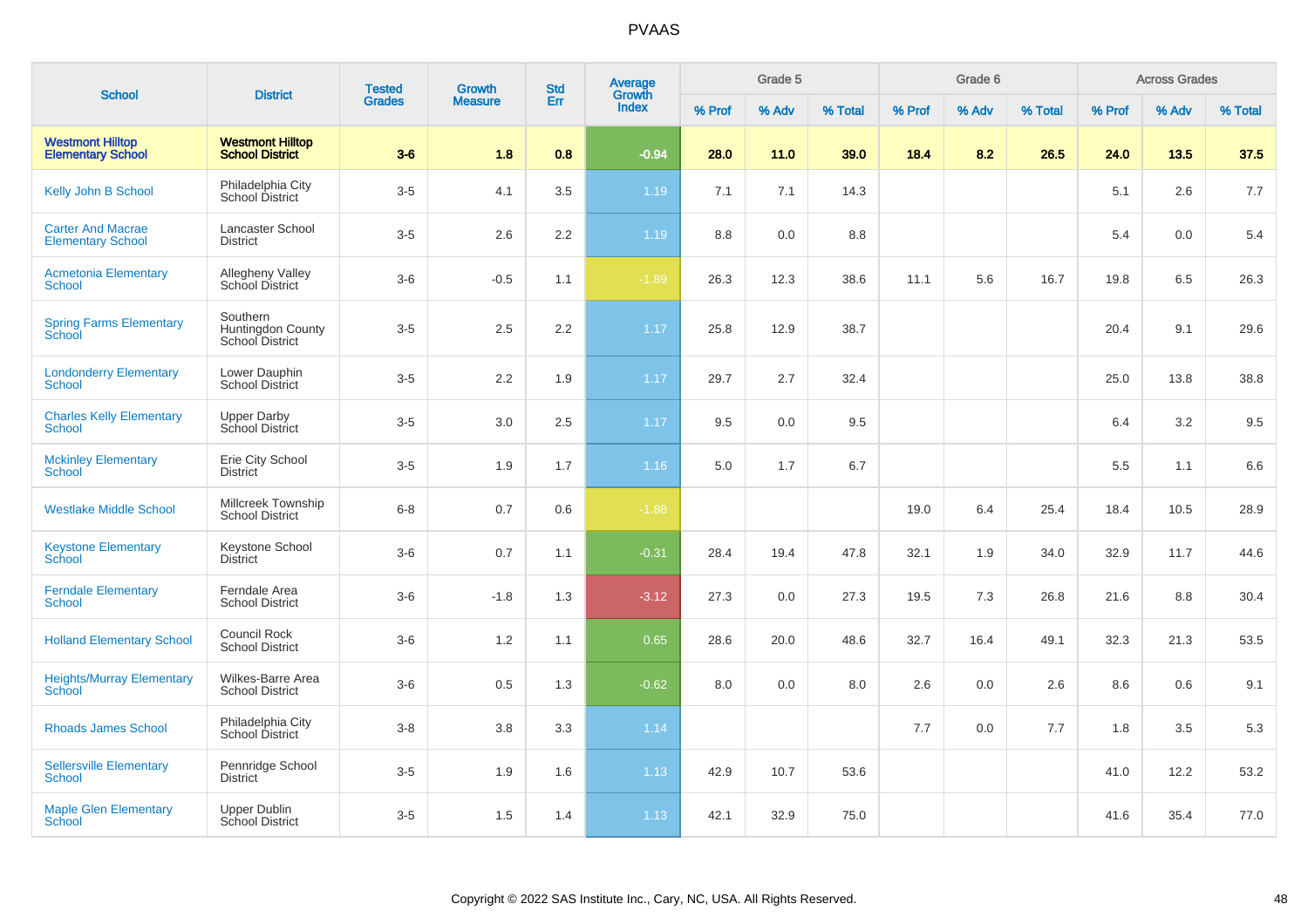| <b>School</b>                                           | <b>District</b>                                      | <b>Tested</b> | <b>Growth</b>  | <b>Std</b> | <b>Average</b><br>Growth |        | Grade 5 |         |        | Grade 6 |         |        | <b>Across Grades</b> |         |
|---------------------------------------------------------|------------------------------------------------------|---------------|----------------|------------|--------------------------|--------|---------|---------|--------|---------|---------|--------|----------------------|---------|
|                                                         |                                                      | <b>Grades</b> | <b>Measure</b> | Err        | Index                    | % Prof | % Adv   | % Total | % Prof | % Adv   | % Total | % Prof | % Adv                | % Total |
| <b>Westmont Hilltop</b><br><b>Elementary School</b>     | <b>Westmont Hilltop</b><br><b>School District</b>    | $3-6$         | 1.8            | 0.8        | $-0.94$                  | 28.0   | 11.0    | 39.0    | 18.4   | 8.2     | 26.5    | 24.0   | 13.5                 | 37.5    |
| <b>Mastery Charter School-</b><br><b>Pickett Campus</b> | <b>Mastery Charter</b><br>School - Pickett<br>Campus | $6 - 10$      | 1.2            | 1.1        | $-2.96$                  |        |         |         | 0.0    | 0.0     | 0.0     | 0.9    | 0.0                  | 0.9     |
| <b>Hartman Intermediate</b><br>School                   | Ellwood City Area<br><b>School District</b>          | $5-6$         | $-0.8$         | 0.8        | $-2.51$                  | 20.6   | 7.8     | 28.4    | 19.0   | 2.6     | 21.6    | 19.7   | 5.0                  | 24.8    |
| <b>Allen Middle School</b>                              | <b>West Shore School</b><br><b>District</b>          | $6 - 8$       | 0.6            | 0.6        | 1.05                     |        |         |         | 29.9   | 4.1     | 34.0    | 21.9   | 7.5                  | 29.4    |
| <b>Springton Manor</b><br><b>Elementary School</b>      | Downingtown Area<br>School District                  | $3-5$         | 1.6            | 1.4        | 1.11                     | 38.9   | 20.8    | 59.7    |        |         |         | 35.4   | 28.6                 | 64.1    |
| <b>East Coventry Elementary</b><br>School               | Owen J Roberts<br><b>School District</b>             | $3-6$         | 0.3            | 1.0        | $-0.59$                  | 42.6   | 20.6    | 63.2    | 27.8   | 20.8    | 48.6    | 34.2   | 16.7                 | 51.0    |
| <b>Wind Gap Middle School</b>                           | Pen Argyl Area<br>School District                    | $4 - 8$       | 0.7            | 0.6        | 0.06                     | 26.4   | 12.6    | 39.1    | 26.8   | 0.0     | 26.8    | 21.7   | 7.0                  | 28.8    |
| <b>Comegys Benjamin B</b><br>School                     | Philadelphia City<br>School District                 | $3 - 8$       | 2.6            | 2.4        | $-1.77$                  | 0.0    | 0.0     | 0.0     |        |         |         | 0.0    | 0.0                  | 0.0     |
| <b>Churchville Elementary</b><br>School                 | Council Rock<br><b>School District</b>               | $3-6$         | 0.1            | 1.0        | $-0.76$                  | 35.4   | 7.7     | 43.1    | 29.9   | 10.3    | 40.2    | 31.4   | 14.2                 | 45.6    |
| <b>Prospect Park School</b>                             | Interboro School<br><b>District</b>                  | $3 - 8$       | $-4.4$         | 0.8        | $-7.77$                  | 14.5   | 4.8     | 19.4    | 16.7   | 5.6     | 22.2    | 13.4   | 4.6                  | 18.0    |
| Aliquippa Elementary<br>School                          | Aliquippa School<br><b>District</b>                  | $3-6$         | $-0.9$         | 1.1        | $-2.45$                  | 1.5    | 0.0     | 1.5     | 0.0    | 1.6     | 1.6     | 1.2    | 0.8                  | 2.0     |
| <b>Elkins Park School</b>                               | Cheltenham<br><b>School District</b>                 | $5-6$         | $-1.0$         | 0.8        | $-2.60$                  | 19.8   | 16.7    | 36.5    | 21.9   | 4.8     | 26.7    | 20.8   | 11.3                 | 32.0    |
| <b>Fairview Elementary</b><br><b>School</b>             | Fox Chapel Area<br><b>School District</b>            | $3-5$         | 1.5            | 1.4        | 1.07                     | 38.2   | 52.6    | 90.8    |        |         |         | 32.1   | 59.5                 | 91.6    |
| <b>Marion Elementary School</b>                         | Chambersburg<br>Area School<br><b>District</b>       | $3-5$         | 2.3            | 2.1        | 1.06                     | 13.3   | 20.0    | 33.3    |        |         |         | 12.0   | 7.2                  | 19.3    |
| <b>Asbury Elementary School</b>                         | Millcreek Township<br><b>School District</b>         | $3-5$         | 1.4            | 1.3        | 1.06                     | 29.1   | 30.2    | 59.3    |        |         |         | 35.2   | 26.0                 | 61.2    |
| <b>Central Manor Elementary</b><br>School               | Penn Manor<br><b>School District</b>                 | $3-6$         | $-1.0$         | 0.9        | $-2.65$                  | 32.1   | 19.0    | 51.2    | 26.9   | 9.7     | 36.6    | 29.8   | 20.8                 | 50.6    |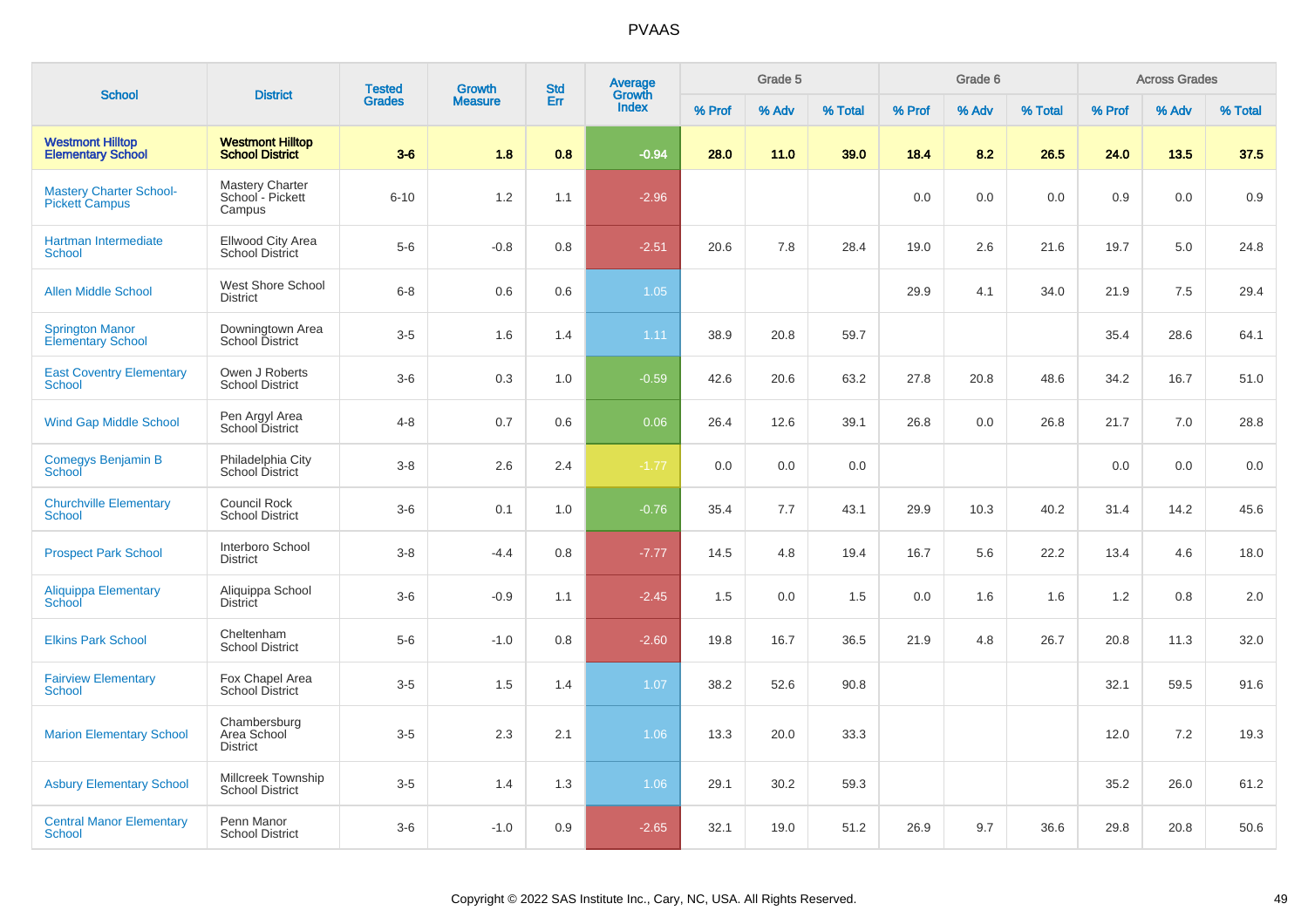|                                                        | <b>District</b>                                          | <b>Tested</b> | <b>Growth</b>  | <b>Std</b> | Average<br>Growth |        | Grade 5 |         |        | Grade 6 |         |        | <b>Across Grades</b> |         |
|--------------------------------------------------------|----------------------------------------------------------|---------------|----------------|------------|-------------------|--------|---------|---------|--------|---------|---------|--------|----------------------|---------|
| <b>School</b>                                          |                                                          | <b>Grades</b> | <b>Measure</b> | Err        | <b>Index</b>      | % Prof | % Adv   | % Total | % Prof | % Adv   | % Total | % Prof | % Adv                | % Total |
| <b>Westmont Hilltop</b><br><b>Elementary School</b>    | <b>Westmont Hilltop</b><br><b>School District</b>        | $3-6$         | 1.8            | 0.8        | $-0.94$           | 28.0   | 11.0    | 39.0    | 18.4   | 8.2     | 26.5    | 24.0   | 13.5                 | 37.5    |
| <b>Martinsburg Elementary</b><br><b>School</b>         | <b>Spring Cove</b><br>School District                    | $3-5$         | 1.1            | 1.1        | 1.05              | 18.5   | 8.4     | 26.9    |        |         |         | 27.7   | 10.9                 | 38.6    |
| <b>Clemente Roberto Middle</b><br>School               | Philadelphia City<br>School District                     | $6 - 8$       | 2.5            | 2.4        | $-1.65$           |        |         |         | 7.1    | 0.0     | 7.1     | 2.9    | 0.0                  | 2.9     |
| <b>Claysville Elementary</b><br><b>School</b>          | Mcguffey School<br><b>District</b>                       | $3-5$         | 1.5            | 1.4        | 1.05              | 30.6   | 2.8     | 33.3    |        |         |         | 27.8   | 7.9                  | 35.6    |
| <b>Cornwall Elementary</b><br>School                   | Cornwall-Lebanon<br><b>School District</b>               | $3-5$         | 1.4            | 1.4        | 1.04              | 27.6   | 13.2    | 40.8    |        |         |         | 34.4   | 12.1                 | 46.5    |
| <b>Northern Bedford County</b><br><b>Middle School</b> | Northern Bedford<br>County School<br><b>District</b>     | $6 - 8$       | $-2.4$         | 0.9        | $-2.84$           |        |         |         | 30.5   | 1.7     | 32.2    | 19.3   | 2.2                  | 21.6    |
| <b>Wingate Elementary</b><br><b>School</b>             | <b>Bald Eagle Area</b><br>School District                | $3-5$         | 1.6            | 1.5        | 1.04              | 33.3   | 6.4     | 39.7    |        |         |         | 29.6   | 9.5                  | 39.1    |
| <b>Baden Academy Charter</b><br><b>School</b>          | Baden Academy<br><b>Charter School</b>                   | $3-6$         | 0.1            | 1.1        | $-1.00$           | 20.6   | 4.8     | 25.4    | 22.4   | 8.6     | 31.0    | 20.8   | 6.4                  | 27.2    |
| <b>Mcconnellsburg Middle</b><br><b>School</b>          | <b>Central Fulton</b><br><b>School District</b>          | $6 - 8$       | 0.9            | 0.9        | $-3.25$           |        |         |         | 15.9   | 1.4     | 17.4    | 14.1   | 9.9                  | 24.0    |
| <b>Feltonville Intermediate</b><br>School              | Philadelphia City<br>School District                     | $3-5$         | 2.8            | 2.7        | 1.02              | 0.0    | 0.0     | 0.0     |        |         |         | 5.6    | 0.0                  | 5.6     |
| <b>Cornwall Terrace</b><br><b>Elementary School</b>    | Wilson School<br><b>District</b>                         | $3-5$         | 1.6            | 1.5        | 1.02              | 32.3   | 19.4    | 51.6    |        |         |         | 29.1   | 20.2                 | 49.3    |
| <b>Propel Charter School-</b><br><b>Mckeesport</b>     | <b>Propel Charter</b><br>School-Mckeesport               | $3 - 8$       | $-3.2$         | 1.0        | $-3.30$           | 5.6    | 0.0     | 5.6     | 2.7    | 0.0     | 2.7     | 5.4    | 2.3                  | 7.7     |
| <b>Warwick Elementary</b><br><b>School</b>             | <b>Central Bucks</b><br><b>School District</b>           | $3-6$         | 0.6            | 1.0        | $-0.19$           | 45.6   | 11.8    | 57.4    | 32.3   | 12.3    | 44.6    | 39.1   | 18.0                 | 57.1    |
| <b>Quakertown Elementary</b><br><b>School</b>          | Quakertown<br><b>Community School</b><br><b>District</b> | $3-5$         | 1.9            | 1.9        | 1.01              | 34.2   | 10.5    | 44.7    |        |         |         | 24.6   | 10.2                 | 34.8    |
| <b>Menallen School</b>                                 | Uniontown Area<br><b>School District</b>                 | $3-6$         | $-1.9$         | 1.7        | $-2.18$           | 18.2   | 0.0     | 18.2    | 24.1   | 0.0     | 24.1    | 32.1   | 4.7                  | 36.8    |
| Pittsburgh Langley K-8                                 | Pittsburgh School<br><b>District</b>                     | $3 - 8$       | $-1.9$         | 1.0        | $-1.92$           | 2.5    | 0.0     | 2.5     | 0.0    | 2.3     | 2.3     | 2.8    | 1.2                  | 4.0     |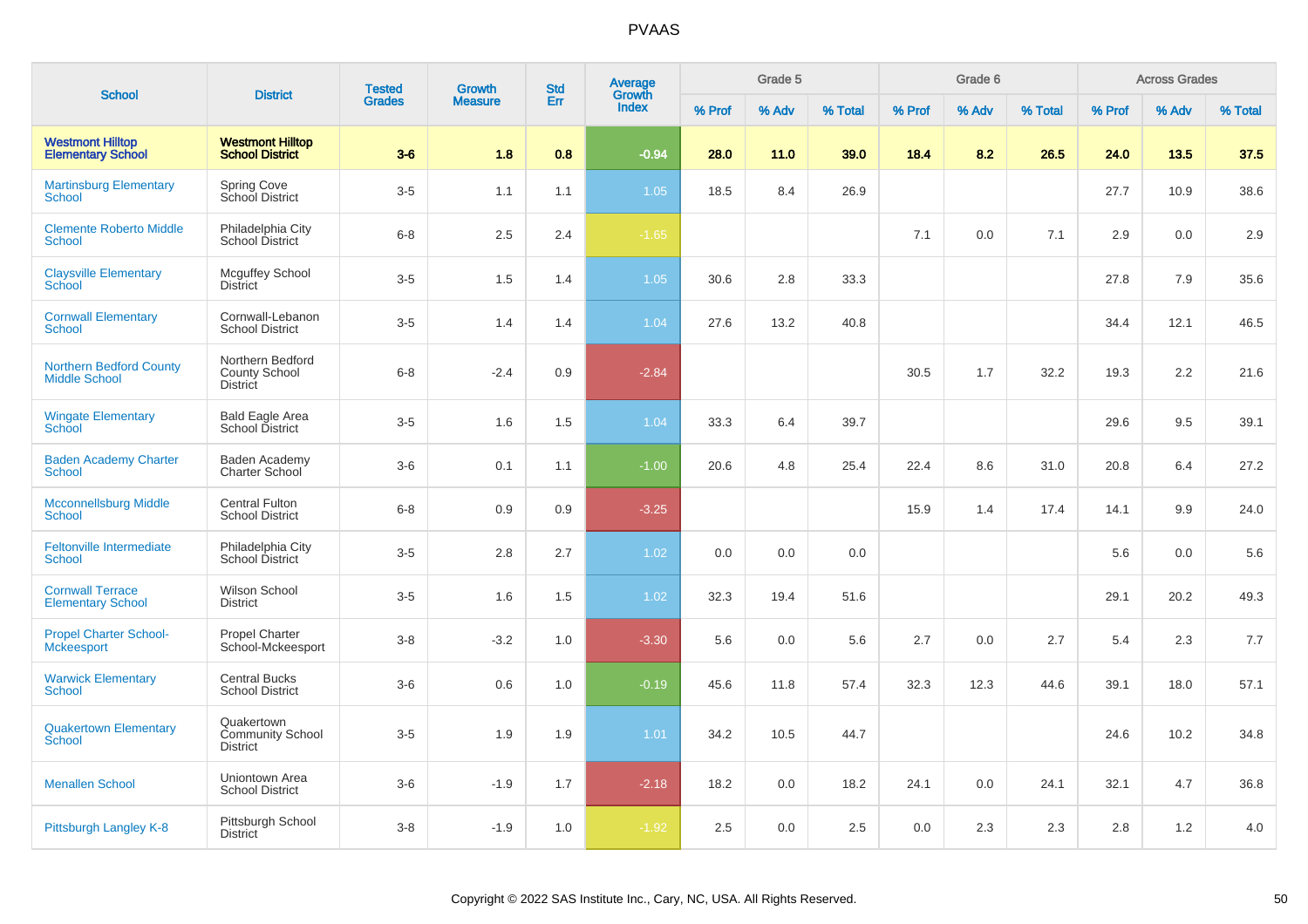| <b>School</b>                                          | <b>District</b>                                   | <b>Tested</b> | Growth         | <b>Std</b> | <b>Average</b><br>Growth |        | Grade 5 |         |        | Grade 6 |         |        | <b>Across Grades</b> |         |
|--------------------------------------------------------|---------------------------------------------------|---------------|----------------|------------|--------------------------|--------|---------|---------|--------|---------|---------|--------|----------------------|---------|
|                                                        |                                                   | <b>Grades</b> | <b>Measure</b> | Err        | <b>Index</b>             | % Prof | % Adv   | % Total | % Prof | % Adv   | % Total | % Prof | % Adv                | % Total |
| <b>Westmont Hilltop</b><br><b>Elementary School</b>    | <b>Westmont Hilltop</b><br><b>School District</b> | $3-6$         | 1.8            | 0.8        | $-0.94$                  | 28.0   | 11.0    | 39.0    | 18.4   | 8.2     | 26.5    | 24.0   | 13.5                 | 37.5    |
| <b>Mowrie A Ebner</b><br><b>Elementary School</b>      | Altoona Area<br><b>School District</b>            | $3-5$         | 1.8            | 1.8        | 1.00                     | 37.8   | 4.4     | 42.2    |        |         |         | 23.0   | 3.0                  | 25.9    |
| <b>Neshannock Memorial</b><br><b>Elementary School</b> | Neshannock<br><b>Township School</b><br>District  | $3-6$         | 0.9            | 0.9        | 0.44                     | 26.7   | 15.6    | 42.2    | 30.9   | 13.2    | 44.1    | 26.5   | 11.0                 | 37.5    |
| <b>Clear Run Intermediate</b><br><b>School</b>         | Pocono Mountain<br><b>School District</b>         | $3-6$         | $-1.4$         | 1.1        | $-2.87$                  | 15.6   | 6.2     | 21.9    | 11.5   | 3.3     | 14.8    | 14.8   | 5.1                  | 19.9    |
| <b>Keystone Academy</b><br><b>Charter School</b>       | Keystone Academy<br>Charter School                | $3-8$         | 0.8            | 0.8        | $-0.44$                  | 12.3   | 5.3     | 17.5    | 9.7    | 4.8     | 14.5    | 12.4   | 2.8                  | 15.1    |
| <b>Oswayo Valley Middle</b><br>School                  | Oswayo Valley<br>School District                  | $6 - 8$       | 1.3            | 1.3        | $-1.05$                  |        |         |         | 25.9   | 7.4     | 33.3    | 25.0   | 11.9                 | 36.9    |
| <b>Wilson Middle School</b>                            | Carlisle Area<br><b>School District</b>           | $6 - 8$       | 0.6            | 0.6        | $-2.24$                  |        |         |         | 16.8   | 0.0     | 16.8    | 15.7   | 4.7                  | 20.4    |
| <b>Carroll Elementary School</b>                       | West Perry School<br><b>District</b>              | $3-5$         | 1.6            | 1.6        | 0.97                     | 24.5   | 7.6     | 32.1    |        |         |         | 28.4   | 11.6                 | 40.0    |
| Jamestown Area<br><b>Elementary School</b>             | Jamestown Area<br><b>School District</b>          | $3-6$         | 0.5            | 1.4        | $-0.52$                  | 18.4   | 10.5    | 29.0    | 16.7   | 0.0     | 16.7    | 16.7   | 7.9                  | 24.6    |
| <b>Clermont Elementary</b><br><b>School</b>            | Solanco School<br>District                        | $3-5$         | 1.4            | 1.5        | 0.97                     | 26.9   | 3.0     | 29.8    |        |         |         | 24.9   | 10.0                 | 34.8    |
| <b>Sullivan Co Elementary</b><br><b>School (8180)</b>  | <b>Sullivan County</b><br>School District         | $3-6$         | $-1.5$         | 1.3        | $-2.40$                  | 21.4   | 0.0     | 21.4    | 30.0   | 4.0     | 34.0    | 24.9   | 5.5                  | 30.4    |
| <b>Penn Wynne School</b>                               | <b>Lower Merion</b><br><b>School District</b>     | $3-5$         | 1.1            | 1.2        | 0.95                     | 30.9   | 49.1    | 80.0    |        |         |         | 28.7   | 50.3                 | 79.0    |
| <b>Howe Julia Ward School</b>                          | Philadelphia City<br><b>School District</b>       | $3-5$         | 2.5            | 2.7        | 0.94                     | 0.0    | 0.0     | 0.0     |        |         |         | 0.0    | 0.0                  | 0.0     |
| <b>Greencastle-Antrim</b><br><b>Elementary School</b>  | Greencastle-Antrim<br><b>School District</b>      | $3-5$         | 0.8            | 0.9        | 0.94                     | 28.2   | 15.8    | 44.1    |        |         |         | 28.9   | 16.2                 | 45.2    |
| <b>Providence Elementary</b><br>School                 | Solanco School<br>District                        | $3-5$         | 1.8            | 2.0        | 0.93                     | 8.3    | 0.0     | 8.3     |        |         |         | 24.5   | 3.6                  | 28.1    |
| <b>Mill Creek Elementary</b><br>School                 | <b>Central Bucks</b><br><b>School District</b>    | $3-6$         | 0.0            | 0.8        | $-0.83$                  | 37.5   | 17.7    | 55.2    | 28.7   | 17.6    | 46.3    | 36.4   | 19.1                 | 55.6    |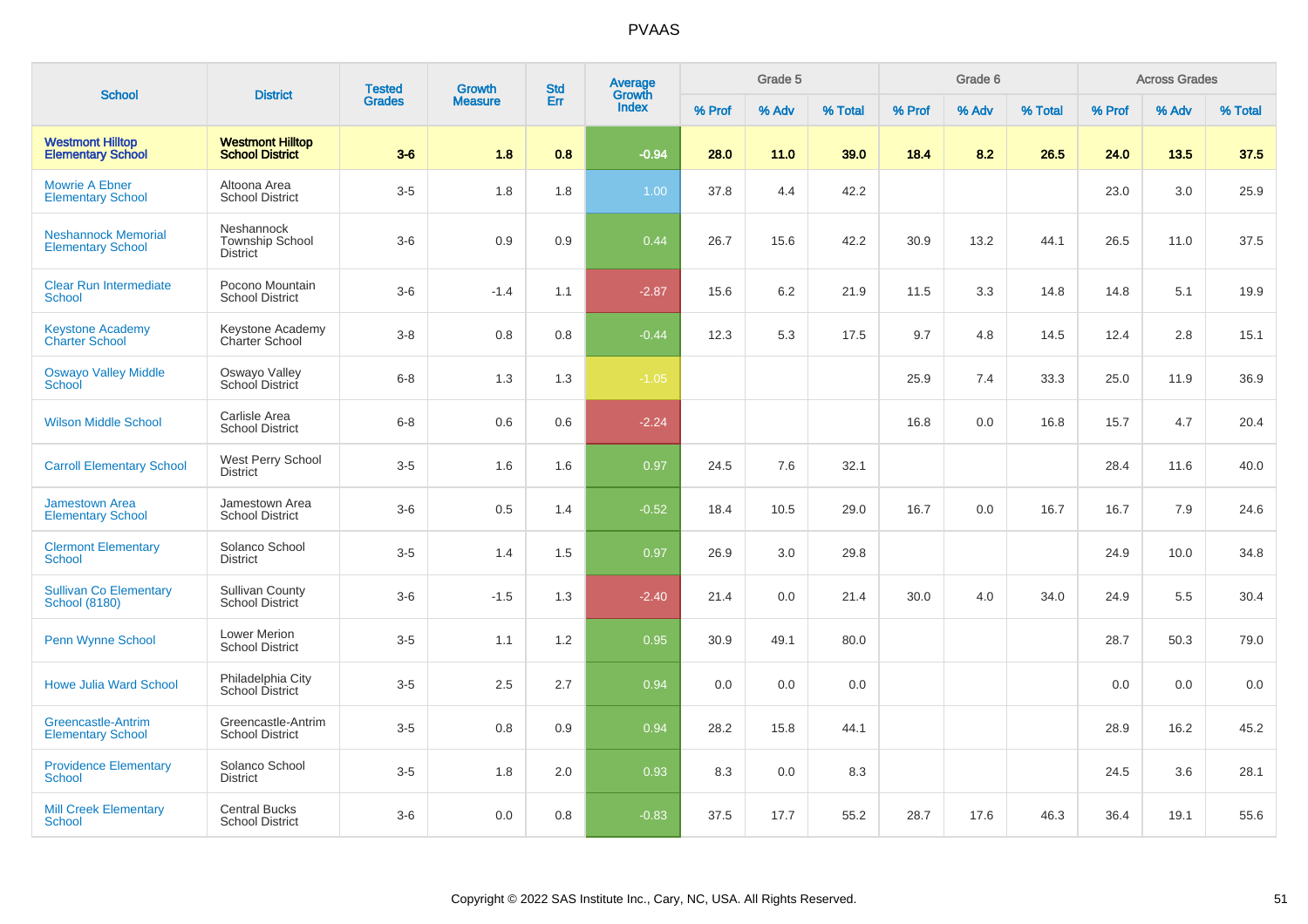|                                                                      |                                                                  | <b>Tested</b> | Growth         | <b>Std</b> | Average<br>Growth |        | Grade 5 |         |        | Grade 6 |         |        | <b>Across Grades</b> |         |
|----------------------------------------------------------------------|------------------------------------------------------------------|---------------|----------------|------------|-------------------|--------|---------|---------|--------|---------|---------|--------|----------------------|---------|
| <b>School</b>                                                        | <b>District</b>                                                  | <b>Grades</b> | <b>Measure</b> | Err        | <b>Index</b>      | % Prof | % Adv   | % Total | % Prof | % Adv   | % Total | % Prof | % Adv                | % Total |
| <b>Westmont Hilltop</b><br><b>Elementary School</b>                  | <b>Westmont Hilltop</b><br><b>School District</b>                | $3-6$         | 1.8            | 0.8        | $-0.94$           | 28.0   | 11.0    | 39.0    | 18.4   | 8.2     | 26.5    | 24.0   | 13.5                 | 37.5    |
| <b>Universal Alcorn Charter</b><br>School                            | Universal Alcorn<br><b>Charter School</b>                        | $3-8$         | $-0.7$         | 0.8        | $-0.87$           | 7.7    | 1.9     | 9.6     | 3.9    | 0.0     | 3.9     | 6.4    | 1.7                  | 8.1     |
| <b>Memphis Street Academy</b><br>Charter School @ Jp<br><b>Jones</b> | <b>Memphis Street</b><br>Academy Charter<br>School @ JP<br>Jones | $5-8$         | 0.7            | 0.7        | $-0.62$           | 0.0    | 3.2     | 3.2     | 0.0    | 0.0     | 0.0     | 0.0    | 0.6                  | $0.6\,$ |
| <b>Mountain View Elementary</b><br><b>School</b>                     | Central Dauphin<br>School District                               | $3-5$         | 1.5            | 1.6        | 0.92              | 28.3   | 9.4     | 37.7    |        |         |         | 32.1   | 10.9                 | 43.0    |
| <b>Fort Leboeuf Middle</b><br>School                                 | Fort Leboeuf<br><b>School District</b>                           | $6 - 8$       | $-1.5$         | 0.5        | $-2.74$           |        |         |         | 25.7   | 18.8    | 44.4    | 23.2   | 14.9                 | 38.1    |
| <b>Mifflin County Middle</b><br>School                               | Mifflin County<br><b>School District</b>                         | $6 - 7$       | $-1.6$         | 0.4        | $-3.51$           |        |         |         | 13.8   | 4.6     | 18.4    | 12.0   | 4.2                  | 16.2    |
| <b>Northern Bedford County</b><br><b>Elementary School</b>           | Northern Bedford<br><b>County School</b><br><b>District</b>      | $3-5$         | 1.5            | 1.7        | 0.91              | 24.5   | 8.2     | 32.6    |        |         |         | 30.3   | 8.5                  | 38.8    |
| <b>Sligo Elementary School</b>                                       | Union School<br><b>District</b>                                  | $3-5$         | 1.8            | 2.0        | 0.91              | 18.2   | 0.0     | 18.2    |        |         |         | 20.2   | 6.4                  | 26.6    |
| <b>Arts Academy Elementary</b><br><b>Charter School</b>              | Arts Academy<br>Elementary Charter<br>School                     | $3-5$         | 1.7            | 1.9        | 0.91              | 5.3    | 0.0     | 5.3     |        |         |         | 5.1    | 0.0                  | 5.1     |
| <b>Chestnutwold Elementary</b><br>School                             | Haverford<br><b>Township School</b><br><b>District</b>           | $3-5$         | 1.1            | 1.3        | 0.90              | 33.7   | 27.9    | 61.6    |        |         |         | 33.6   | 32.4                 | 66.0    |
| <b>Northwest Elementary</b><br>School                                | Lebanon School<br><b>District</b>                                | $3-5$         | 1.2            | 1.3        | 0.90              | 2.4    | 1.2     | 3.6     |        |         |         | 4.6    | 1.3                  | 5.9     |
| <b>Mitchell Elementary School</b>                                    | Philadelphia City<br>School District                             | $3 - 8$       | 3.1            | 3.5        | 0.89              |        |         |         |        |         |         | 0.0    | 0.0                  | 0.0     |
| <b>Burrowes Elementary</b><br>School                                 | Lancaster School<br><b>District</b>                              | $3-5$         | 2.1            | 2.4        | 0.88              | 8.0    | 0.0     | 8.0     |        |         |         | 13.1   | 2.4                  | 15.5    |
| <b>Propel Charter School-</b><br><b>Northside</b>                    | <b>Propel Charter</b><br>School-Northside                        | $3-8$         | $-1.6$         | 0.9        | $-3.77$           | 0.0    | 0.0     | 0.0     | 2.4    | 0.0     | 2.4     | 0.4    | 0.0                  | 0.4     |
| <b>Penns Manor Area</b><br><b>Elementary School</b>                  | Penns Manor Area<br><b>School District</b>                       | $3-5$         | 1.3            | 1.5        | 0.87              | 12.7   | 4.8     | 17.5    |        |         |         | 21.6   | 3.6                  | 25.2    |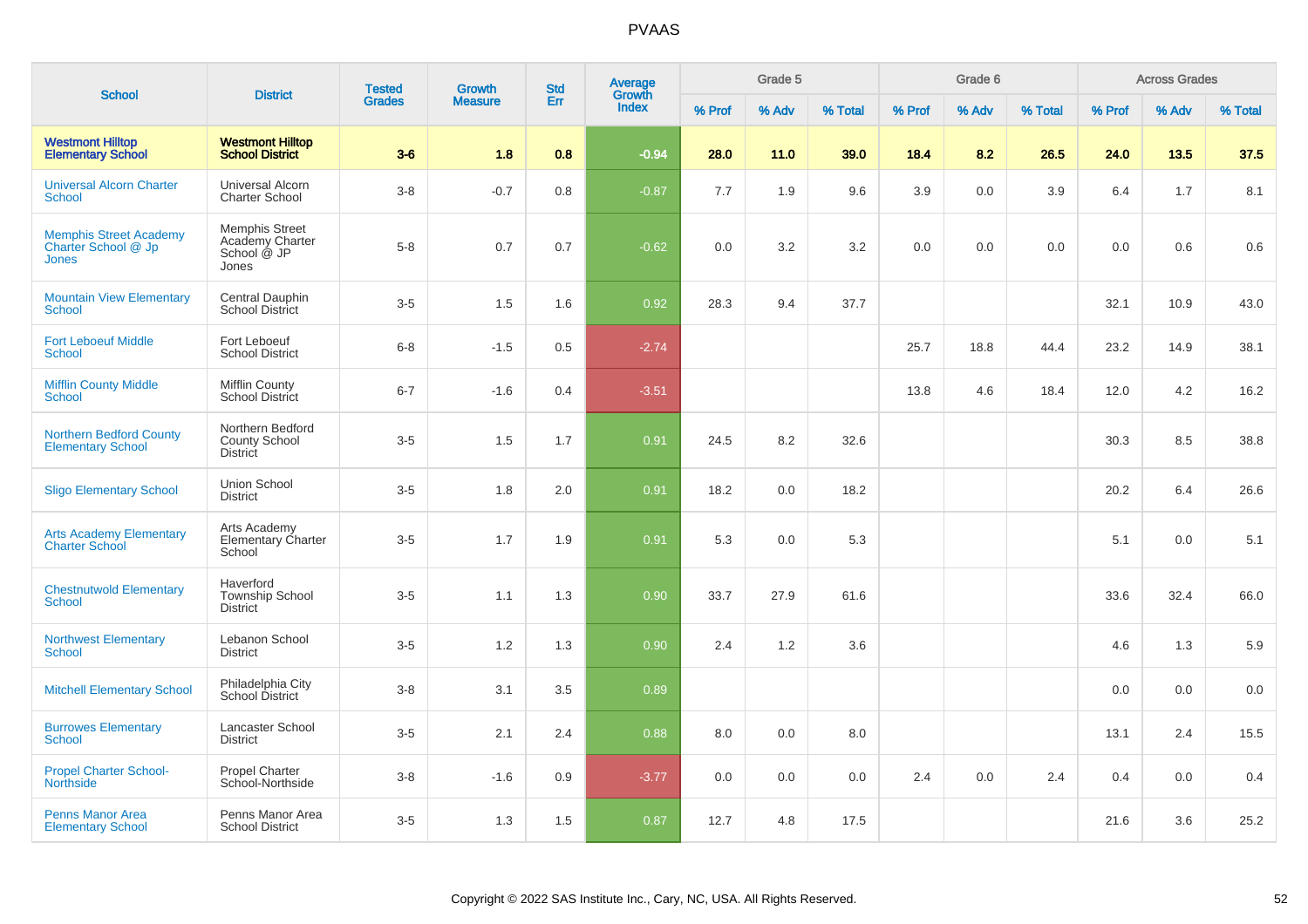| <b>School</b>                                                       | <b>District</b>                                          | <b>Tested</b> | <b>Growth</b>  | <b>Std</b> | Average<br>Growth |        | Grade 5 |         |        | Grade 6 |         |        | <b>Across Grades</b> |         |
|---------------------------------------------------------------------|----------------------------------------------------------|---------------|----------------|------------|-------------------|--------|---------|---------|--------|---------|---------|--------|----------------------|---------|
|                                                                     |                                                          | <b>Grades</b> | <b>Measure</b> | Err        | <b>Index</b>      | % Prof | % Adv   | % Total | % Prof | % Adv   | % Total | % Prof | % Adv                | % Total |
| <b>Westmont Hilltop</b><br><b>Elementary School</b>                 | <b>Westmont Hilltop</b><br><b>School District</b>        | $3-6$         | 1.8            | 0.8        | $-0.94$           | 28.0   | 11.0    | 39.0    | 18.4   | 8.2     | 26.5    | 24.0   | 13.5                 | 37.5    |
| <b>Friendship Elementary</b><br><b>School</b>                       | Southern York<br><b>County School</b><br><b>District</b> | $3-6$         | 0.3            | 1.4        | $-0.63$           | 11.1   | 4.4     | 15.6    | 23.7   | 5.3     | 29.0    | 20.9   | 9.4                  | 30.4    |
| <b>Chestnut Hill Elementary</b><br><b>School</b>                    | Millcreek Township<br><b>School District</b>             | $3-5$         | 1.3            | 1.6        | 0.84              | 30.4   | 19.6    | 50.0    |        |         |         | 28.5   | 15.8                 | 44.2    |
| <b>Young Scholars of Greater</b><br><b>Allegheny Charter School</b> | Young Scholars of<br>Greater Allegheny<br>Charter School | $3 - 8$       | $-1.4$         | 1.6        | $-3.51$           | 10.0   | 0.0     | 10.0    | 6.2    | 0.0     | 6.2     | 6.6    | 0.0                  | 6.6     |
| <b>Mountaintop Area</b><br><b>Elementary School</b>                 | <b>Bald Eagle Area</b><br>School District                | $3-5$         | 2.0            | 2.5        | 0.81              | 38.1   | 19.0    | 57.1    |        |         |         | 35.7   | 25.0                 | 60.7    |
| <b>Highland School</b>                                              | Abington School<br><b>District</b>                       | $3-6$         | 0.9            | 1.2        | 0.35              | 15.2   | 23.9    | 39.1    | 34.0   | 20.8    | 54.7    | 28.1   | 17.1                 | 45.2    |
| <b>Ferguson Township</b><br><b>Elementary School</b>                | State College Area<br><b>School District</b>             | $3-5$         | 1.4            | 1.8        | 0.79              | 31.8   | 38.6    | 70.4    |        |         |         | 32.5   | 40.5                 | 73.0    |
| <b>Stevens Elementary</b><br><b>School</b>                          | Chambersburg<br>Area School<br><b>District</b>           | $3-5$         | 1.6            | 2.1        | 0.78              | 9.4    | 0.0     | 9.4     |        |         |         | 13.5   | 0.0                  | 13.5    |
| <b>Esperanza Cyber Charter</b><br>School                            | Esperanza Cyber<br>Charter School                        | $3 - 11$      | 0.4            | 1.3        | $-0.33$           | 0.0    | 0.0     | 0.0     | 0.0    | 0.0     | 0.0     | 1.6    | 0.0                  | 1.6     |
| <b>Lynnewood Elementary</b><br>School                               | Haverford<br><b>Township School</b><br><b>District</b>   | $3-5$         | 0.9            | 1.2        | 0.76              | 31.9   | 28.7    | 60.6    |        |         |         | 33.2   | 24.1                 | 57.3    |
| <b>Southern Fulton</b><br><b>Elementary School</b>                  | Southern Fulton<br><b>School District</b>                | $3-6$         | $-3.6$         | 1.2        | $-4.76$           | 21.3   | 6.4     | 27.7    | 15.2   | 10.2    | 25.4    | 23.9   | 5.3                  | 29.2    |
| <b>Clarion Area Elementary</b><br>School                            | <b>Clarion Area</b><br><b>School District</b>            | $3-6$         | $-0.3$         | 1.2        | $-1.01$           | 31.2   | 8.3     | 39.6    | 32.1   | 7.1     | 39.3    | 28.8   | 12.0                 | 40.9    |
| <b>Eden Hall Upper</b><br><b>Elementary School</b>                  | Pine-Richland<br><b>School District</b>                  | $4 - 6$       | $-3.6$         | 0.5        | $-11.72$          | 35.1   | 21.7    | 56.8    | 35.8   | 11.5    | 47.4    | 34.3   | 17.8                 | 52.1    |
| <b>Stroudsburg Middle School</b>                                    | Stroudsburg Area<br><b>School District</b>               | $5 - 7$       | 0.3            | 0.5        | $-1.60$           | 17.5   | 9.2     | 26.8    | 18.8   | 4.9     | 23.8    | 19.4   | 5.6                  | 25.0    |
| <b>Roslyn School</b>                                                | Abington School<br><b>District</b>                       | $3-6$         | 0.8            | 1.1        | 0.41              | 32.7   | 12.7    | 45.4    | 17.9   | 10.7    | 28.6    | 25.9   | 12.5                 | 38.4    |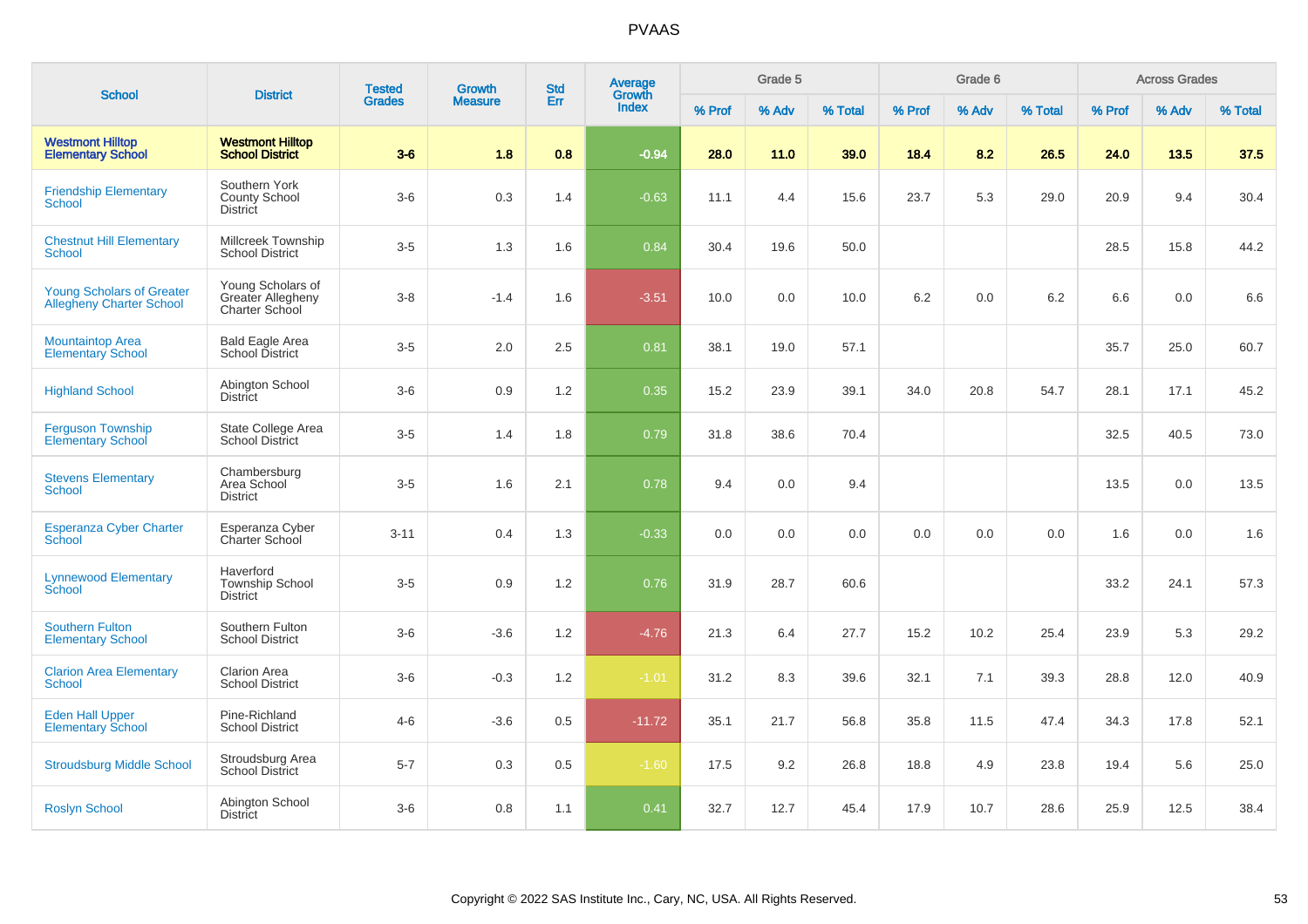| <b>School</b>                                       | <b>District</b>                                   | <b>Tested</b> | <b>Growth</b>  | <b>Std</b> | Average<br>Growth |        | Grade 5 |         |        | Grade 6 |         |        | <b>Across Grades</b> |         |
|-----------------------------------------------------|---------------------------------------------------|---------------|----------------|------------|-------------------|--------|---------|---------|--------|---------|---------|--------|----------------------|---------|
|                                                     |                                                   | <b>Grades</b> | <b>Measure</b> | Err        | <b>Index</b>      | % Prof | % Adv   | % Total | % Prof | % Adv   | % Total | % Prof | % Adv                | % Total |
| <b>Westmont Hilltop</b><br><b>Elementary School</b> | <b>Westmont Hilltop</b><br><b>School District</b> | $3-6$         | 1.8            | 0.8        | $-0.94$           | 28.0   | 11.0    | 39.0    | 18.4   | 8.2     | 26.5    | 24.0   | 13.5                 | 37.5    |
| <b>Eagle View Elementary</b><br>School              | Somerset Area<br><b>School District</b>           | $3-5$         | 0.8            | 1.1        | 0.74              | 27.4   | 11.1    | 38.5    |        |         |         | 29.0   | 13.0                 | 42.0    |
| <b>School Street Elementary</b><br><b>School</b>    | <b>Bradford Area</b><br><b>School District</b>    | $3-5$         | 0.7            | 0.9        | 0.72              | 33.5   | 10.2    | 43.7    |        |         |         | 31.2   | 12.4                 | 43.6    |
| <b>South Side Elementary</b><br><b>School</b>       | Central Dauphin<br><b>School District</b>         | $3-5$         | 0.9            | 1.2        | 0.72              | 19.0   | 3.0     | 22.0    |        |         |         | 16.8   | 3.2                  | 20.0    |
| <b>Northeast Middle School</b>                      | <b>Reading School</b><br><b>District</b>          | $5-8$         | $0.6\,$        | 0.9        | $-0.96$           | 5.5    | 0.0     | 5.5     | 3.1    | 1.5     | 4.6     | 4.5    | 0.4                  | 4.9     |
| <b>Hoover Elementary School</b>                     | Mt Lebanon School<br><b>District</b>              | $3-5$         | 1.6            | 2.2        | 0.71              | 31.0   | 24.1    | 55.2    |        |         |         | 37.9   | 33.0                 | 70.9    |
| <b>Laurel Elementary School</b>                     | Laurel School<br><b>District</b>                  | $3-6$         | $-1.5$         | 1.0        | $-2.89$           | 25.7   | 5.4     | 31.1    | 23.9   | 12.7    | 36.6    | 30.7   | 17.1                 | 47.7    |
| <b>Fleetwood Middle School</b>                      | Fleetwood Area<br><b>School District</b>          | $5 - 8$       | $-1.9$         | 0.5        | $-3.85$           | 21.8   | 3.8     | 25.6    | 20.0   | 4.0     | 24.0    | 21.1   | 3.8                  | 24.8    |
| <b>Eyer Middle School</b>                           | East Penn School<br><b>District</b>               | $6 - 8$       | $0.3\,$        | 0.5        | $-2.28$           |        |         |         | 29.3   | 8.7     | 38.0    | 25.0   | 12.4                 | 37.4    |
| <b>Rutherford Elementary</b><br>School              | Central Dauphin<br>School District                | $3-5$         | 1.1            | 1.6        | 0.66              | 8.3    | 5.0     | 13.3    |        |         |         | 17.0   | 7.6                  | 24.6    |
| <b>Swift Middle School</b>                          | Solanco School<br><b>District</b>                 | $6 - 8$       | $-1.2$         | 0.7        | $-1.71$           |        |         |         | 19.4   | 8.6     | 28.0    | 15.3   | 5.6                  | 20.9    |
| <b>Park Lane Elementary</b><br><b>School</b>        | <b>William Penn</b><br><b>School District</b>     | $3-6$         | $-0.4$         | 1.9        | $-1.34$           | 0.0    | 0.0     | 0.0     | 0.0    | 0.0     | 0.0     | 1.0    | 0.0                  | 1.0     |
| <b>Marshall Elementary</b><br><b>School</b>         | Laurel Highlands<br>School District               | $3-5$         | 1.3            | 2.0        | 0.66              | 20.6   | 5.9     | 26.5    |        |         |         | 25.0   | 11.5                 | 36.5    |
| <b>Washington Elementary</b><br>School              | Mt Lebanon School<br><b>District</b>              | $3-5$         | 1.1            | 1.7        | 0.65              | 49.0   | 28.6    | 77.6    |        |         |         | 37.6   | 38.8                 | 76.5    |
| Palmyra Area Middle<br>School                       | Palmyra Area<br>School District                   | $6 - 8$       | 0.3            | 0.4        | $-3.44$           |        |         |         | 27.2   | 8.3     | 35.4    | 27.5   | 10.8                 | 38.3    |
| <b>Hillview Elementary School</b>                   | Grove City Area<br><b>School District</b>         | $3-5$         | 0.8            | 1.2        | 0.65              | 21.8   | 16.8    | 38.6    |        |         |         | 29.6   | 22.4                 | 52.0    |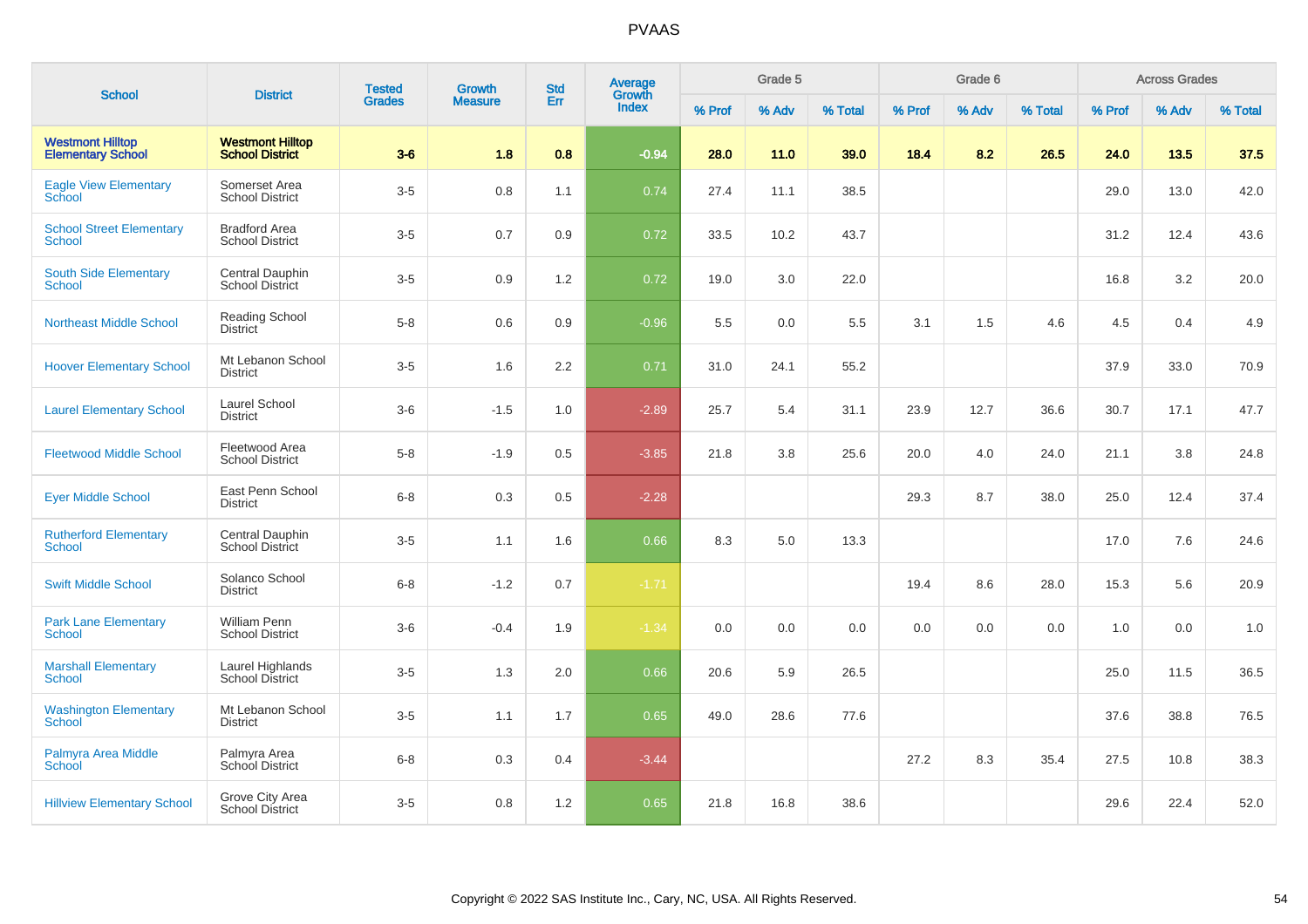|                                                                      |                                                                        | <b>Tested</b> | Growth         | <b>Std</b> | <b>Average</b>  |        | Grade 5 |         |        | Grade 6 |         |        | <b>Across Grades</b> |         |
|----------------------------------------------------------------------|------------------------------------------------------------------------|---------------|----------------|------------|-----------------|--------|---------|---------|--------|---------|---------|--------|----------------------|---------|
| <b>School</b>                                                        | <b>District</b>                                                        | <b>Grades</b> | <b>Measure</b> | Err        | Growth<br>Index | % Prof | % Adv   | % Total | % Prof | % Adv   | % Total | % Prof | % Adv                | % Total |
| <b>Westmont Hilltop</b><br><b>Elementary School</b>                  | <b>Westmont Hilltop</b><br><b>School District</b>                      | $3-6$         | 1.8            | 0.8        | $-0.94$         | 28.0   | 11.0    | 39.0    | 18.4   | 8.2     | 26.5    | 24.0   | 13.5                 | 37.5    |
| <b>Tracy Elementary School</b>                                       | Easton Area<br><b>School District</b>                                  | $3-5$         | 1.1            | 1.7        | 0.65            | 29.6   | 5.6     | 35.2    |        |         |         | 26.8   | 14.1                 | 40.9    |
| <b>Buckingham Elementary</b><br><b>School</b>                        | <b>Central Bucks</b><br><b>School District</b>                         | $3-6$         | $-0.1$         | 1.1        | $-0.68$         | 42.6   | 17.0    | 59.6    | 29.4   | 16.2    | 45.6    | 38.8   | 19.1                 | 57.9    |
| <b>Marshall Middle School</b>                                        | North Allegheny<br>School District                                     | $6 - 8$       | 0.3            | 0.5        | $-4.19$         |        |         |         | 39.2   | 14.6    | 53.8    | 34.6   | 21.0                 | 55.7    |
| <b>Lamberton Middle School</b>                                       | Carlisle Area<br><b>School District</b>                                | $6 - 8$       | 0.4            | 0.6        | $-0.63$         |        |         |         | 25.0   | 7.3     | 32.3    | 18.9   | 6.7                  | 25.6    |
| <b>West Branch Middle</b><br><b>School</b>                           | West Branch Area<br><b>School District</b>                             | $5 - 8$       | 0.5            | 0.7        | $-2.18$         | 16.1   | 3.2     | 19.4    | 7.8    | 4.7     | 12.5    | 15.8   | $7.5\,$              | 23.3    |
| <b>Martic Elementary School</b>                                      | Penn Manor<br><b>School District</b>                                   | $3-6$         | $-2.0$         | 1.4        | $-2.89$         | 26.2   | 9.5     | 35.7    | 38.7   | 9.7     | 48.4    | 34.0   | 16.7                 | 50.6    |
| <b>Stanwood Elementary</b><br><b>School</b>                          | Hempfield Area<br>School District                                      | $3-5$         | 0.8            | 1.3        | 0.62            | 31.3   | 13.2    | 44.6    |        |         |         | 33.5   | 18.0                 | 51.5    |
| <b>Lower Macungie Middle</b><br><b>School</b>                        | East Penn School<br><b>District</b>                                    | $6 - 8$       | 0.2            | 0.4        | $-0.94$         |        |         |         | 13.6   | 7.0     | 20.5    | 17.2   | 6.6                  | 23.8    |
| <b>Goode School</b>                                                  | York City School<br><b>District</b>                                    | $3-8$         | 0.3            | 0.8        | $-3.00$         | 1.9    | 0.0     | 1.9     | 3.0    | 0.0     | 3.0     | 3.6    | 0.3                  | 4.0     |
| <b>Daniel J Flood Elementary</b><br><b>School</b>                    | Wilkes-Barre Area<br><b>School District</b>                            | $3-6$         | 0.9            | 1.5        | 0.40            | 9.3    | 0.0     | 9.3     | 6.4    | 0.0     | 6.4     | 14.4   | 0.0                  | 14.4    |
| <b>Central Elementary School</b>                                     | <b>Big Beaver Falls</b><br>Area School<br><b>District</b>              | $3-5$         | 1.0            | 1.7        | 0.60            | 11.3   | 3.8     | 15.1    |        |         |         | 11.2   | 1.7                  | 12.9    |
| <b>Mastery Charter School-</b><br>Francis D. Pastorius<br>Elementary | <b>Mastery Charter</b><br>School-Francis D.<br>Pastorius<br>Elementary | $3 - 8$       | 0.3            | 1.3        | $-0.22$         | 3.8    | 0.0     | 3.8     | 3.7    | 0.0     | 3.7     | 3.1    | 0.0                  | 3.1     |
| <b>Mccall Gen George A</b><br><b>School</b>                          | Philadelphia City<br>School District                                   | $3 - 8$       | 1.7            | 2.9        | 0.59            | 41.2   | 35.3    | 76.5    |        |         |         | 31.2   | 30.1                 | 61.3    |
| <b>Evans City Middle School</b>                                      | Seneca Valley<br>School District                                       | $5-6$         | $-1.7$         | 0.5        | $-5.02$         | 28.6   | 10.0    | 38.5    | 32.7   | 8.9     | 41.5    | 30.7   | 9.4                  | 40.1    |
| <b>Glenwood Elementary</b><br>School                                 | Rose Tree Media<br><b>School District</b>                              | $3-5$         | 0.8            | 1.3        | 0.58            | 28.8   | 30.0    | 58.8    |        |         |         | 33.2   | 23.8                 | 57.0    |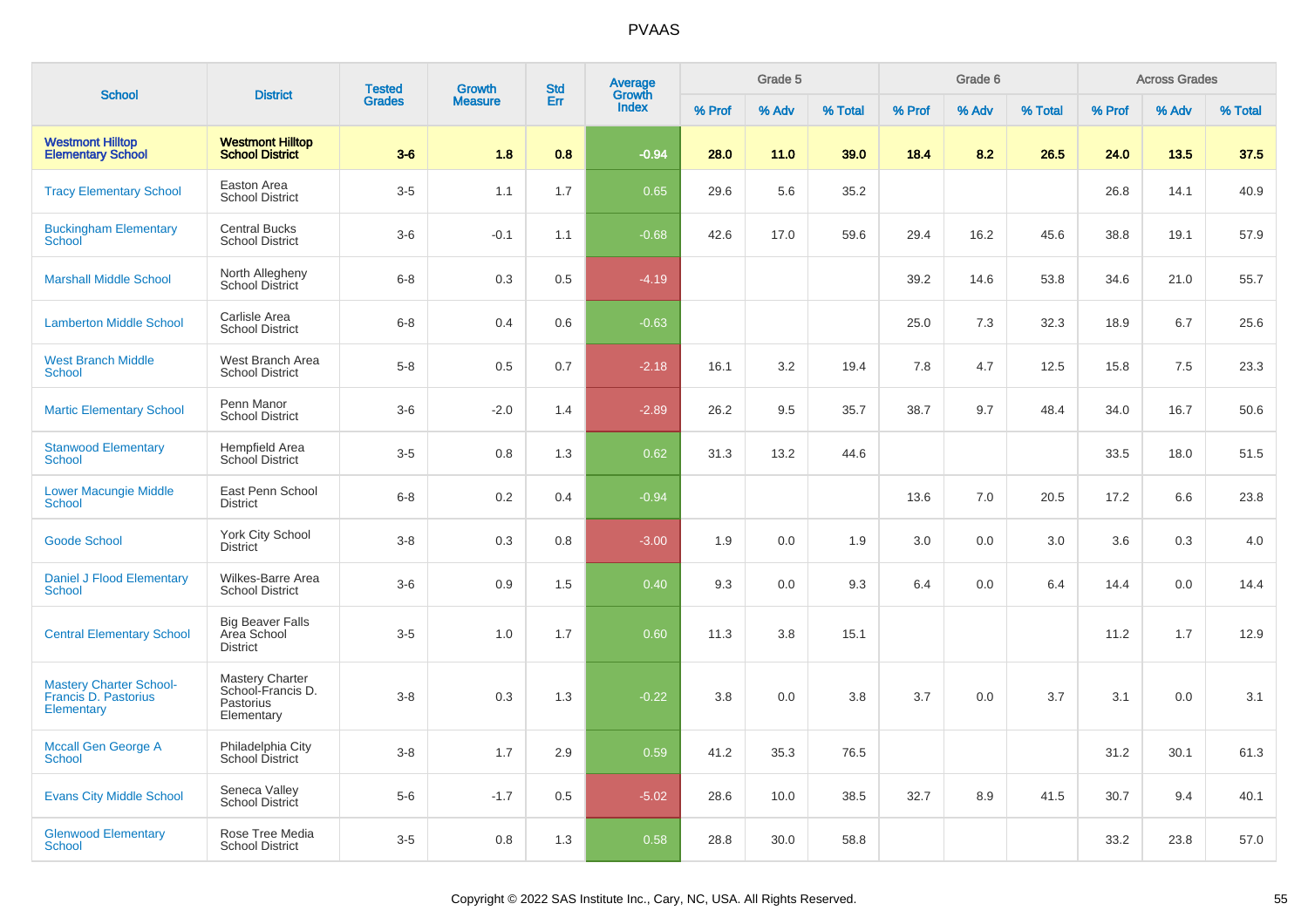| <b>School</b>                                        | <b>District</b>                                     | <b>Tested</b> | Growth         | <b>Std</b> | Average<br>Growth |        | Grade 5 |         |        | Grade 6 |         |        | <b>Across Grades</b> |         |
|------------------------------------------------------|-----------------------------------------------------|---------------|----------------|------------|-------------------|--------|---------|---------|--------|---------|---------|--------|----------------------|---------|
|                                                      |                                                     | <b>Grades</b> | <b>Measure</b> | Err        | <b>Index</b>      | % Prof | % Adv   | % Total | % Prof | % Adv   | % Total | % Prof | % Adv                | % Total |
| <b>Westmont Hilltop</b><br><b>Elementary School</b>  | <b>Westmont Hilltop</b><br><b>School District</b>   | $3-6$         | 1.8            | 0.8        | $-0.94$           | 28.0   | 11.0    | 39.0    | 18.4   | 8.2     | 26.5    | 24.0   | 13.5                 | 37.5    |
| <b>Jersey Shore Area</b><br><b>Elementary School</b> | Jersey Shore Area<br><b>School District</b>         | $3-5$         | 0.7            | 1.1        | 0.58              | 17.8   | 4.7     | 22.4    |        |         |         | 24.8   | 11.1                 | 35.9    |
| <b>Highland Elementary</b><br>School                 | Ambridge Area<br><b>School District</b>             | $3-5$         | 1.2            | 2.2        | 0.56              | 7.1    | 0.0     | 7.1     |        |         |         | 6.6    | 0.0                  | 6.6     |
| <b>Appleman Elementary</b><br>School                 | <b>Benton Area</b><br><b>School District</b>        | $3-6$         | $-0.8$         | 1.2        | $-1.65$           | 24.6   | 11.5    | 36.1    | 17.4   | 4.4     | 21.7    | 25.9   | 9.0                  | 34.9    |
| Lakeview Middle-High<br>School                       | Lakeview School<br><b>District</b>                  | $6 - 11$      | $-4.2$         | 0.8        | $-5.00$           |        |         |         | 30.0   | 7.1     | 37.1    | 24.6   | 3.6                  | 28.2    |
| <b>Walt Disney Elementary</b><br><b>School</b>       | Pennsbury School<br><b>District</b>                 | $3-5$         | 0.9            | 1.7        | 0.55              | 45.8   | 6.2     | 52.1    |        |         |         | 41.0   | 16.6                 | 57.6    |
| <b>Jackson School</b>                                | York City School<br><b>District</b>                 | $3 - 8$       | 0.3            | 1.0        | $-0.00$           | 0.0    | 0.0     | 0.0     | 0.0    | 0.0     | 0.0     | 1.5    | 0.7                  | $2.2\,$ |
| <b>Bethune Mary Mcleod</b><br>School                 | Philadelphia City<br>School District                | $3-8$         | $-4.5$         | 2.2        | $-3.13$           | 0.0    | 0.0     | 0.0     | 0.0    | 0.0     | 0.0     | 0.0    | 0.0                  | $0.0\,$ |
| <b>Tinicum Elementary School</b>                     | Palisades School<br><b>District</b>                 | $3-5$         | 1.2            | 2.2        | 0.54              | 34.5   | 27.6    | 62.1    |        |         |         | 35.7   | 27.4                 | 63.1    |
| <b>Mooreland Elementary</b><br><b>School</b>         | Carlisle Area<br><b>School District</b>             | $3-5$         | 1.0            | 1.9        | 0.53              | 32.5   | 17.5    | 50.0    |        |         |         | 33.8   | 19.2                 | 53.1    |
| <b>Shohola Elementary</b><br><b>School</b>           | Delaware Valley<br><b>School District</b>           | $3-5$         | 0.9            | 1.6        | 0.52              | 15.5   | 24.1    | 39.7    |        |         |         | 28.7   | 22.4                 | 51.2    |
| <b>Shamokin Area</b><br><b>Intermediate School</b>   | Shamokin Area<br><b>School District</b>             | $5-6$         | $-1.8$         | 0.7        | $-4.03$           | 17.3   | 4.3     | 21.6    | 8.8    | 2.9     | 11.8    | 13.1   | 3.6                  | 16.7    |
| <b>Harding School</b>                                | Erie City School<br><b>District</b>                 | $3-5$         | 0.8            | 1.5        | 0.51              | 4.5    | 1.5     | 6.0     |        |         |         | 8.6    | 2.2                  | 10.8    |
| <b>Union City Middle School</b>                      | Union City Area<br>School District                  | $6 - 11$      | 0.2            | 0.8        | 0.24              |        |         |         | 19.4   | 11.3    | 30.6    | 17.1   | 6.6                  | 23.7    |
| Feltonville School Of Arts &<br><b>Sciences</b>      | Philadelphia City<br>School District                | $6-8$         | 1.5            | 3.1        | 0.49              |        |         |         | 0.0    | 0.0     | 0.0     | 2.6    | 0.0                  | 2.6     |
| <b>Chadds Ford Elementary</b><br>School              | Unionville-Chadds<br>Ford School<br><b>District</b> | $3-5$         | 0.7            | 1.4        | 0.48              | 40.6   | 20.3    | 60.9    |        |         |         | 38.8   | 32.9                 | 71.7    |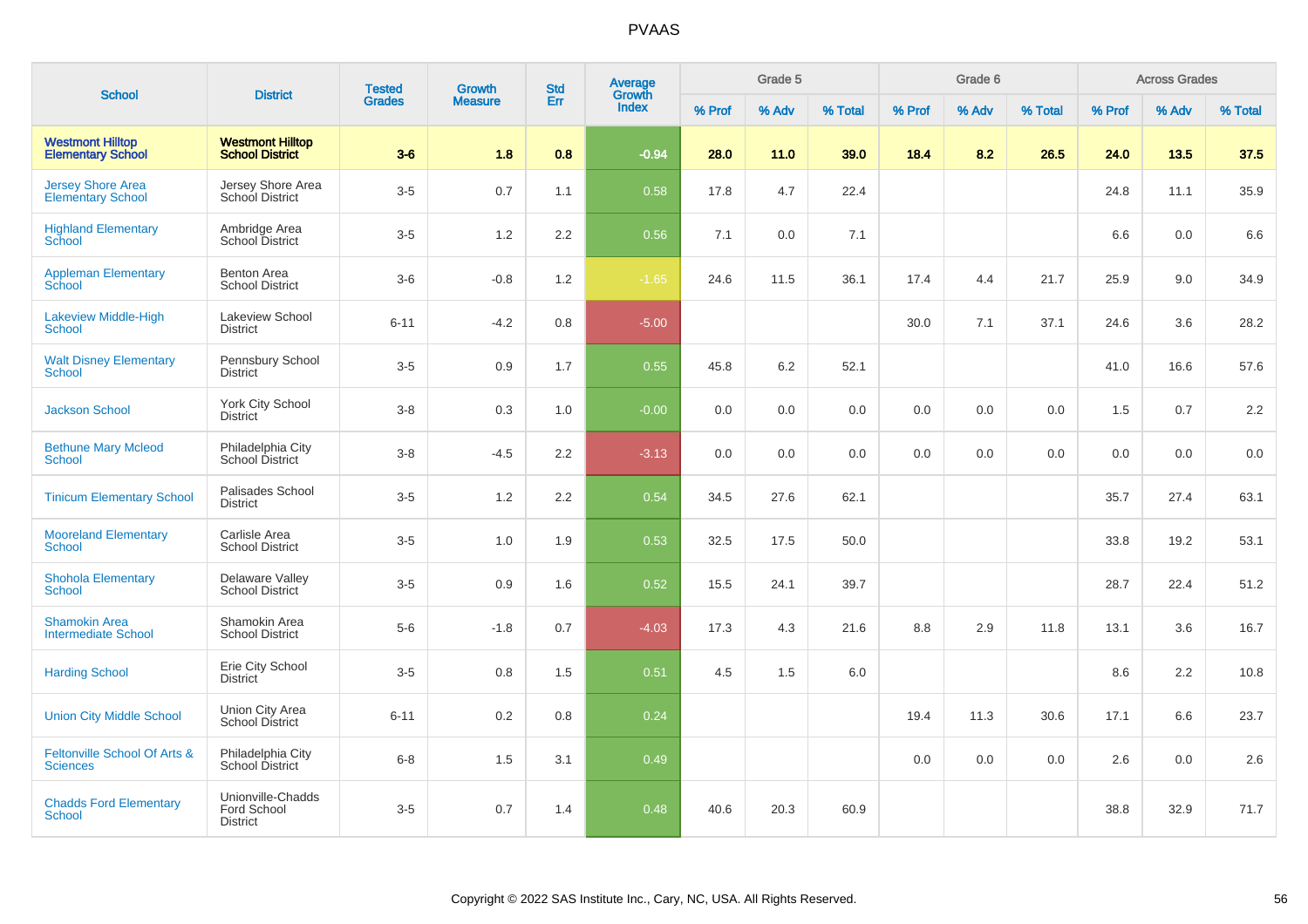| <b>School</b>                                        | <b>District</b>                                              | <b>Tested</b> | Growth         | <b>Std</b> | Average                |        | Grade 5 |         |        | Grade 6 |         |        | <b>Across Grades</b> |         |
|------------------------------------------------------|--------------------------------------------------------------|---------------|----------------|------------|------------------------|--------|---------|---------|--------|---------|---------|--------|----------------------|---------|
|                                                      |                                                              | <b>Grades</b> | <b>Measure</b> | Err        | Growth<br><b>Index</b> | % Prof | % Adv   | % Total | % Prof | % Adv   | % Total | % Prof | % Adv                | % Total |
| <b>Westmont Hilltop</b><br><b>Elementary School</b>  | <b>Westmont Hilltop</b><br><b>School District</b>            | $3-6$         | 1.8            | 0.8        | $-0.94$                | 28.0   | 11.0    | 39.0    | 18.4   | 8.2     | 26.5    | 24.0   | 13.5                 | 37.5    |
| <b>Shenandoah Valley</b><br><b>Elementary School</b> | Shenandoah Valley<br><b>School District</b>                  | $3-6$         | $-2.5$         | 1.2        | $-3.69$                | 11.9   | 3.0     | 14.9    | 19.6   | 2.0     | 21.6    | 16.2   | 4.2                  | 20.4    |
| <b>Edgewood Elementary</b><br>School                 | <b>Ridley School</b><br><b>District</b>                      | $3-5$         | 0.7            | 1.6        | 0.46                   | 27.1   | 17.0    | 44.1    |        |         |         | 24.0   | 13.2                 | 37.1    |
| <b>Simmons Elementary</b><br>School                  | Hatboro-Horsham<br><b>School District</b>                    | $3-5$         | 0.6            | 1.3        | 0.46                   | 34.9   | 4.6     | 39.5    |        |         |         | 37.6   | 15.7                 | 53.3    |
| Jefferson-Morgan<br><b>Elementary School</b>         | Jefferson-Morgan<br>School District                          | $3-6$         | $-6.4$         | 1.1        | $-9.62$                | 7.1    | 1.4     | 8.6     | 23.6   | 0.0     | 23.6    | 17.1   | 5.6                  | 22.6    |
| <b>Joanna Connell School</b>                         | Erie City School<br><b>District</b>                          | $3-5$         | 0.6            | 1.4        | 0.45                   | 18.5   | 9.9     | 28.4    |        |         |         | 17.3   | 6.5                  | 23.8    |
| <b>Penn Bernville Elementary</b><br><b>School</b>    | Tulpehocken Area<br><b>School District</b>                   | $3-6$         | 0.1            | 1.2        | $-0.31$                | 26.0   | 20.0    | 46.0    | 15.5   | 19.0    | 34.5    | 22.0   | 16.6                 | 38.5    |
| <b>Pine Street Elementary</b><br><b>School</b>       | Palmyra Area<br>School District                              | $3-5$         | 0.7            | 1.5        | 0.44                   | 35.6   | 18.6    | 54.2    |        |         |         | 35.9   | 16.9                 | 52.8    |
| <b>Coopertown Elementary</b><br><b>School</b>        | Haverford<br><b>Township School</b><br><b>District</b>       | $3-5$         | 0.6            | 1.3        | 0.44                   | 28.9   | 33.7    | 62.6    |        |         |         | 32.6   | 38.1                 | 70.7    |
| <b>Aronimink Elementary</b><br><b>School</b>         | <b>Upper Darby</b><br>School District                        | $3-5$         | 1.0            | 2.3        | 0.43                   | 14.3   | 7.1     | 21.4    |        |         |         | 24.4   | 9.3                  | 33.7    |
| <b>Mayfair School</b>                                | Philadelphia City<br>School District                         | $3-8$         | $-1.9$         | 1.1        | $-5.65$                | 2.3    | 0.0     | 2.3     | 6.2    | 0.0     | 6.2     | 3.1    | 1.0                  | 4.2     |
| <b>West Crawford Elementary</b><br><b>School</b>     | Connellsville Area<br><b>School District</b>                 | $3-5$         | 0.6            | 1.4        | 0.41                   | 17.9   | 7.5     | 25.4    |        |         |         | 13.9   | 4.5                  | 18.3    |
| <b>Hydetown Elementary</b><br>School                 | <b>Titusville Area</b><br><b>School District</b>             | $3-5$         | 0.7            | 1.8        | 0.37                   | 26.2   | 11.9    | 38.1    |        |         |         | 25.6   | 20.2                 | 45.7    |
| <b>Saltsburg Elementary</b><br><b>School</b>         | Blairsville-<br>Saltsburg School<br><b>District</b>          | $3-5$         | 0.7            | 2.0        | 0.37                   | 31.4   | 34.3    | 65.7    |        |         |         | 27.3   | 28.2                 | 55.4    |
| <b>Blue Ball Elementary</b><br><b>School</b>         | Eastern Lancaster<br><b>County School</b><br><b>District</b> | $3-6$         | $-0.2$         | 1.1        | $-0.57$                | 24.1   | 8.6     | 32.8    | 9.7    | 1.6     | 11.3    | 24.4   | 7.1                  | 31.6    |
| <b>Main Street School</b>                            | Chester-Upland<br><b>School District</b>                     | $3-5$         | 0.8            | 2.1        | 0.36                   | 0.0    | 0.0     | 0.0     |        |         |         | 2.8    | 0.0                  | 2.8     |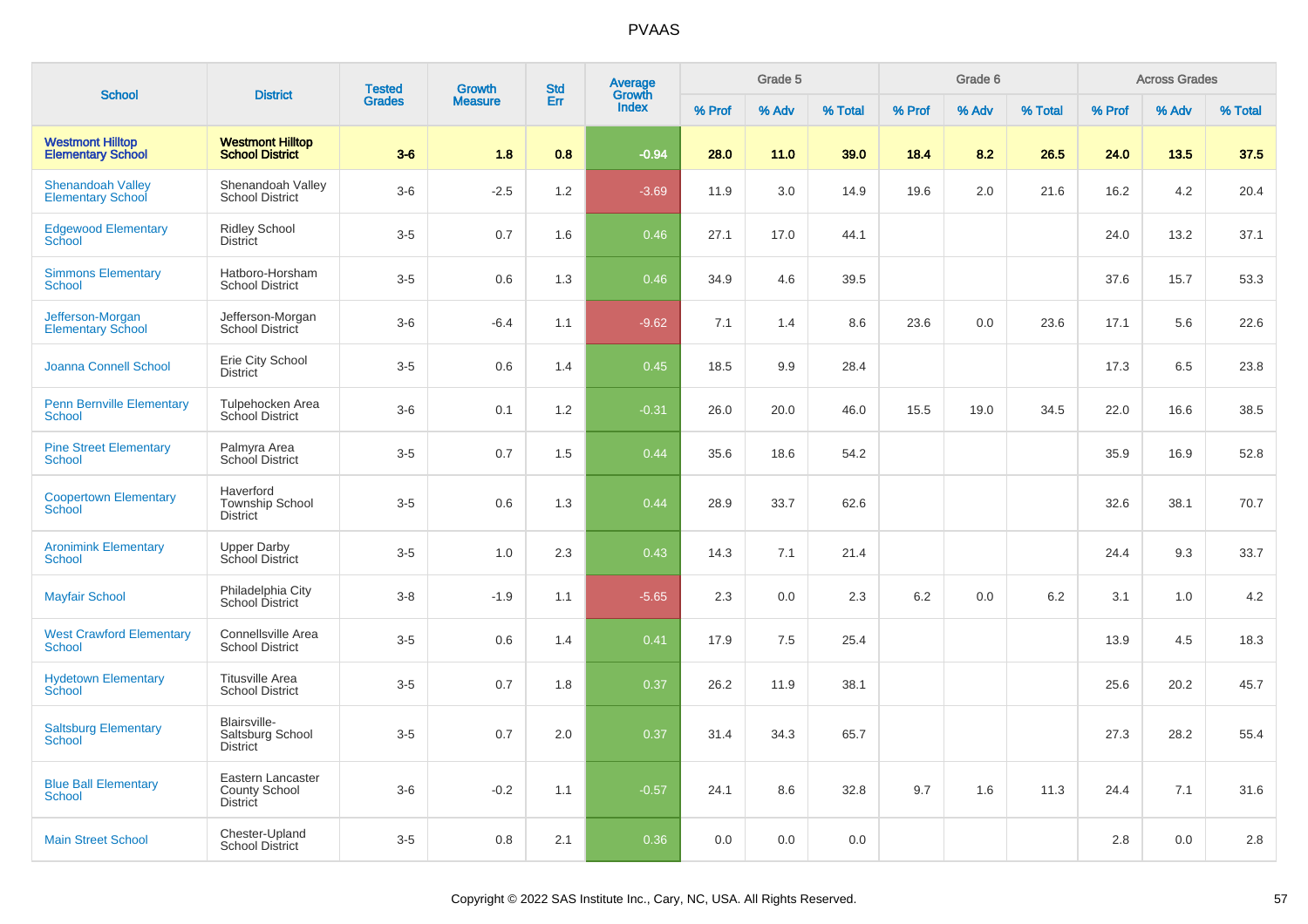| <b>School</b>                                       | <b>District</b>                                                    | <b>Tested</b> | Growth         | <b>Std</b> | <b>Average</b><br>Growth |        | Grade 5 |         |        | Grade 6 |         |        | <b>Across Grades</b> |         |
|-----------------------------------------------------|--------------------------------------------------------------------|---------------|----------------|------------|--------------------------|--------|---------|---------|--------|---------|---------|--------|----------------------|---------|
|                                                     |                                                                    | <b>Grades</b> | <b>Measure</b> | Err        | <b>Index</b>             | % Prof | % Adv   | % Total | % Prof | % Adv   | % Total | % Prof | % Adv                | % Total |
| <b>Westmont Hilltop</b><br><b>Elementary School</b> | <b>Westmont Hilltop</b><br><b>School District</b>                  | $3-6$         | 1.8            | 0.8        | $-0.94$                  | 28.0   | 11.0    | 39.0    | 18.4   | 8.2     | 26.5    | 24.0   | 13.5                 | 37.5    |
| <b>Millersburg Area Middle</b><br><b>School</b>     | Millersburg Area<br><b>School District</b>                         | $6-9$         | $-5.1$         | 0.9        | $-5.70$                  |        |         |         | 15.4   | 3.8     | 19.2    | 14.0   | 2.2                  | 16.3    |
| <b>Upper Moreland</b><br><b>Intermediate School</b> | <b>Upper Moreland</b><br><b>Township School</b><br><b>District</b> | $3-5$         | 0.3            | 0.8        | 0.34                     | 28.5   | 10.6    | 39.1    |        |         |         | 29.0   | 11.9                 | 40.9    |
| <b>Barclay Elementary School</b>                    | <b>Central Bucks</b><br><b>School District</b>                     | $3-6$         | 0.1            | 1.0        | $-0.19$                  | 23.6   | 11.2    | 34.8    | 20.9   | 6.0     | 26.9    | 29.4   | 10.5                 | 39.9    |
| <b>Tinicum School</b>                               | Interboro School<br><b>District</b>                                | $3-8$         | $-2.1$         | 1.0        | $-3.09$                  | 18.9   | 2.7     | 21.6    | 12.2   | 0.0     | 12.2    | 20.6   | 1.9                  | 22.4    |
| <b>Aldan Elementary School</b>                      | <b>William Penn</b><br><b>School District</b>                      | $3-6$         | $-1.9$         | 2.0        | $-2.02$                  | 8.8    | 8.8     | 17.6    | 0.0    | 0.0     | 0.0     | 10.0   | 9.0                  | 19.0    |
| <b>Propel Charter School -</b><br>Hazelwood         | Propel Charter<br>School-Hazelwood                                 | $3 - 8$       | $-1.6$         | 1.2        | $-2.32$                  | 3.4    | 0.0     | 3.4     | 0.0    | 0.0     | 0.0     | 0.6    | 0.6                  | 1.3     |
| <b>Garrettford Elementary</b><br>School             | <b>Upper Darby</b><br>School District                              | $3-5$         | 0.4            | 1.3        | 0.31                     | 15.4   | 5.1     | 20.5    |        |         |         | 19.0   | 2.0                  | 21.0    |
| <b>York Avenue Elementary</b><br><b>School</b>      | North Penn School<br><b>District</b>                               | $3-6$         | $-1.0$         | 1.5        | $-1.22$                  | 23.3   | 6.7     | 30.0    | 9.4    | 28.1    | 37.5    | 25.0   | 20.7                 | 45.7    |
| <b>Abington Heights Middle</b><br>School            | Abington Heights<br>School District                                | $5 - 11$      | $-1.7$         | 0.4        | $-6.09$                  | 29.2   | 13.3    | 42.5    | 21.2   | 6.3     | 27.5    | 27.4   | 9.1                  | 36.5    |
| <b>Halifax Area Elementary</b><br>School            | <b>Halifax Area</b><br><b>School District</b>                      | $3-5$         | 0.4            | 1.4        | 0.31                     | 26.8   | 14.1    | 40.8    |        |         |         | 24.9   | 12.2                 | 37.1    |
| <b>Linglestown Elementary</b><br><b>School</b>      | Central Dauphin<br><b>School District</b>                          | $3-5$         | 0.5            | 1.6        | 0.30                     | 43.9   | 12.3    | 56.1    |        |         |         | 36.0   | 16.7                 | 52.7    |
| <b>Pleasant Gap Elementary</b><br><b>School</b>     | <b>Bellefonte Area</b><br><b>School District</b>                   | $3-5$         | 0.7            | 2.5        | 0.30                     | 26.1   | 26.1    | 52.2    |        |         |         | 34.1   | 23.1                 | 57.1    |
| <b>Kearny Gen Philip School</b>                     | Philadelphia City<br><b>School District</b>                        | $3-8$         | 1.0            | 3.4        | 0.30                     |        |         |         |        |         |         | 0.0    | 0.0                  | 0.0     |
| <b>Marion Elementary School</b>                     | Belle Vernon Area<br><b>School District</b>                        | $3-6$         | $-1.4$         | 1.1        | $-2.03$                  | 16.1   | 8.9     | 25.0    | 25.8   | 11.3    | 37.1    | 24.7   | 9.3                  | 34.0    |
| <b>Edgar Fahs Smith Steam</b><br>Academy            | <b>York City School</b><br><b>District</b>                         | $3-8$         | $-0.8$         | 0.8        | $-2.64$                  | 8.6    | 0.0     | 8.6     | 5.7    | 0.0     | 5.7     | 6.4    | 0.3                  | $6.7\,$ |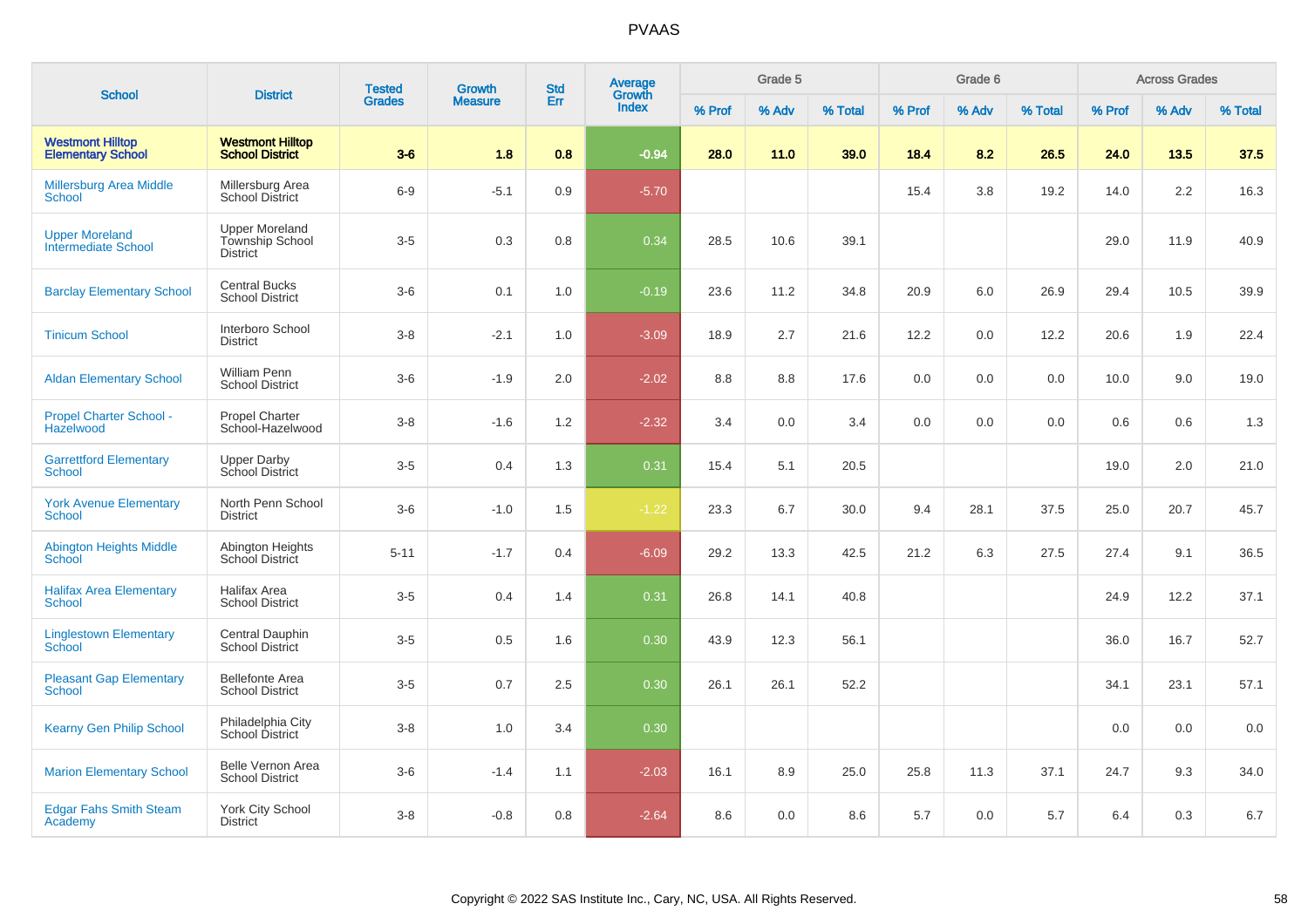|                                                                | <b>District</b>                                            | <b>Tested</b> | <b>Growth</b>  | <b>Std</b> | <b>Average</b><br>Growth |        | Grade 5 |         |        | Grade 6 |         |        | <b>Across Grades</b> |         |
|----------------------------------------------------------------|------------------------------------------------------------|---------------|----------------|------------|--------------------------|--------|---------|---------|--------|---------|---------|--------|----------------------|---------|
| <b>School</b>                                                  |                                                            | <b>Grades</b> | <b>Measure</b> | Err        | <b>Index</b>             | % Prof | % Adv   | % Total | % Prof | % Adv   | % Total | % Prof | % Adv                | % Total |
| <b>Westmont Hilltop</b><br><b>Elementary School</b>            | <b>Westmont Hilltop</b><br><b>School District</b>          | $3-6$         | 1.8            | 0.8        | $-0.94$                  | 28.0   | 11.0    | 39.0    | 18.4   | 8.2     | 26.5    | 24.0   | 13.5                 | 37.5    |
| <b>Franklin School</b>                                         | Uniontown Area<br><b>School District</b>                   | $3-6$         | 0.5            | 2.0        | 0.09                     | 25.0   | 0.0     | 25.0    | 26.7   | 13.3    | 40.0    | 22.2   | 11.1                 | 33.3    |
| <b>Nebinger George W</b><br>School                             | Philadelphia City<br>School District                       | $3 - 8$       | 0.6            | 2.2        | 0.27                     |        |         |         |        |         |         | 18.4   | 10.2                 | 28.6    |
| Greenwich-Lenhartsville<br><b>Elementary School</b>            | Kutztown Area<br><b>School District</b>                    | $3-5$         | 0.6            | 2.4        | 0.26                     | 30.4   | 4.4     | 34.8    |        |         |         | 35.1   | 9.5                  | 44.6    |
| Swiftwater Intermediate<br><b>School (8281)</b>                | Pocono Mountain<br><b>School District</b>                  | $4 - 6$       | $-0.9$         | 0.9        | $-1.74$                  | 27.6   | 12.2    | 39.8    | 13.7   | 6.8     | 20.6    | 21.9   | 8.9                  | 30.9    |
| <b>Wescosville Elementary</b><br>School                        | East Penn School<br><b>District</b>                        | $3-5$         | 0.4            | 1.4        | 0.26                     | 24.3   | 9.5     | 33.8    |        |         |         | 34.1   | 17.0                 | 51.1    |
| <b>Mastery Charter School -</b><br><b>Cleveland Elementary</b> | Mastery Charter<br>School-Cleveland<br>Elementary          | $3-8$         | $-1.3$         | 1.2        | $-1.10$                  | 3.8    | 7.7     | 11.5    | 5.9    | 0.0     | 5.9     | 2.4    | 1.8                  | 4.3     |
| <b>Earl Elementary School</b>                                  | Boyertown Area<br><b>School District</b>                   | $3-5$         | 0.4            | 1.7        | 0.25                     | 29.2   | 14.6    | 43.8    |        |         |         | 29.7   | 9.5                  | 39.2    |
| <b>Lickdale Elementary</b><br>School                           | Northern Lebanon<br><b>School District</b>                 | $3-5$         | 0.5            | 2.0        | 0.25                     | 25.7   | 11.4    | 37.1    |        |         |         | 33.0   | 13.2                 | 46.2    |
| Pennsylvania Distance<br><b>Learning Charter School</b>        | Pennsylvania<br>Distance Learning<br><b>Charter School</b> | $3 - 12$      | $-1.7$         | 0.7        | $-3.92$                  | 6.5    | 0.0     | 6.5     | 1.3    | 0.0     | 1.3     | 5.4    | 0.4                  | 5.8     |
| <b>Bellevue Elementary</b><br><b>School</b>                    | Northgate School<br><b>District</b>                        | $3-6$         | $-1.4$         | 1.5        | $-1.52$                  | 30.0   | 3.3     | 33.3    | 13.3   | 0.0     | 13.3    | 21.1   | 2.8                  | 23.8    |
| Fort Washington<br><b>Elementary School</b>                    | <b>Upper Dublin</b><br>School District                     | $3-5$         | 0.4            | 1.7        | 0.23                     | 56.9   | 33.3    | 90.2    |        |         |         | 47.3   | 38.8                 | 86.2    |
| <b>Catharine Joseph School</b>                                 | Philadelphia City<br>School District                       | $3-5$         | 0.6            | 2.5        | 0.23                     | 4.2    | 0.0     | 4.2     |        |         |         | 7.8    | 0.0                  | 7.8     |
| <b>Shawmont School</b>                                         | Philadelphia City<br>School District                       | $3 - 8$       | 0.4            | 1.6        | $-1.46$                  | 0.0    | 0.0     | 0.0     | 11.1   | 0.0     | 11.1    | 16.1   | 2.2                  | 18.3    |
| <b>Reamstown Elementary</b><br>School                          | Cocalico School<br>District                                | $3-5$         | 0.3            | 1.5        | 0.22                     | 28.3   | 13.3    | 41.7    |        |         |         | 34.7   | 13.1                 | 47.7    |
| <b>Salisbury Elementary</b><br>School                          | Pequea Valley<br><b>School District</b>                    | $3-6$         | 0.2            | 1.4        | 0.01                     | 14.0   | 4.6     | 18.6    | 20.0   | 0.0     | 20.0    | 22.7   | 6.7                  | 29.3    |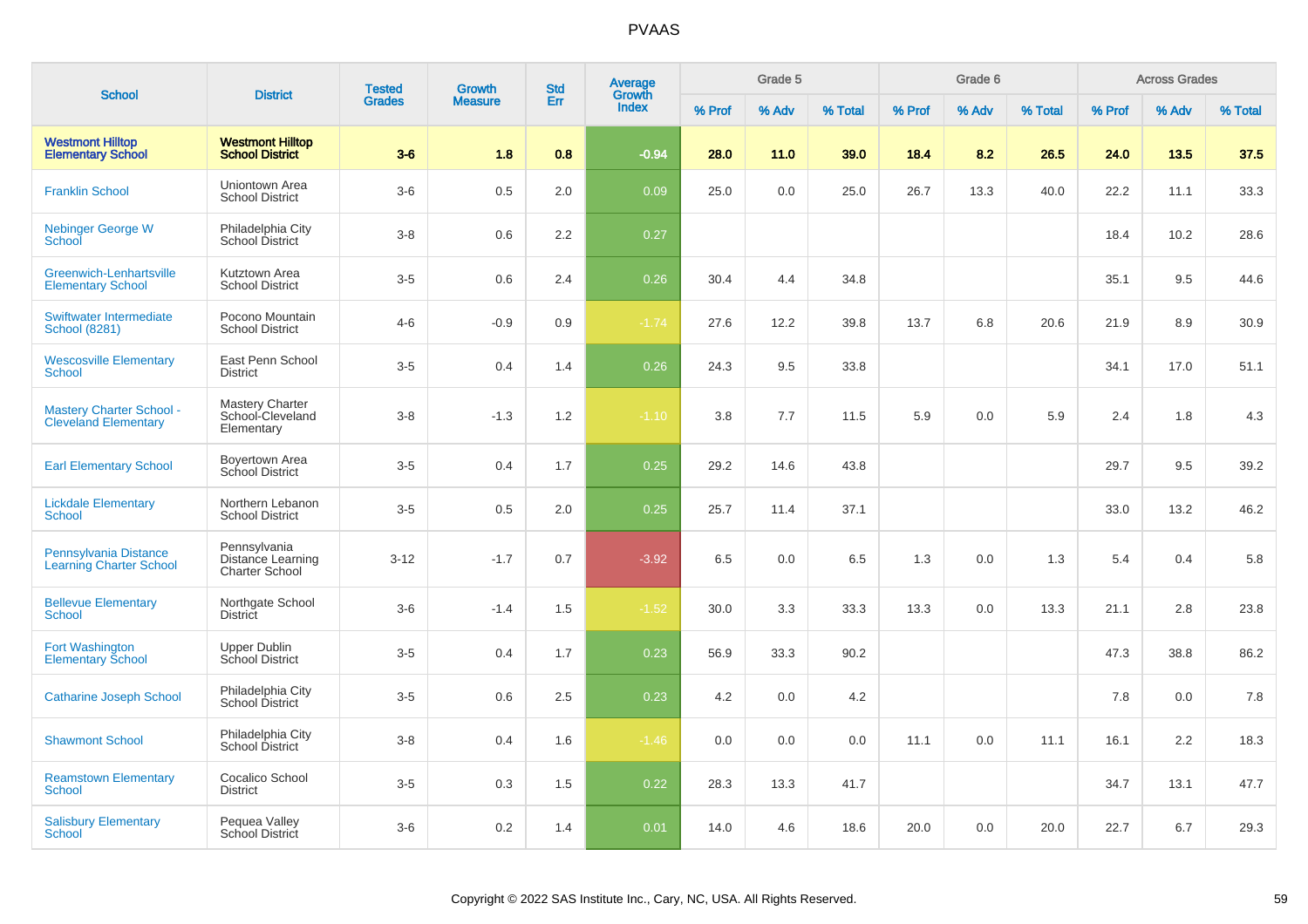| <b>School</b>                                         |                                                   | <b>Tested</b> | Growth         | <b>Std</b> | Average         |        | Grade 5 |         |        | Grade 6 |         |        | <b>Across Grades</b> |         |
|-------------------------------------------------------|---------------------------------------------------|---------------|----------------|------------|-----------------|--------|---------|---------|--------|---------|---------|--------|----------------------|---------|
|                                                       | <b>District</b>                                   | <b>Grades</b> | <b>Measure</b> | Err        | Growth<br>Index | % Prof | % Adv   | % Total | % Prof | % Adv   | % Total | % Prof | % Adv                | % Total |
| <b>Westmont Hilltop</b><br><b>Elementary School</b>   | <b>Westmont Hilltop</b><br><b>School District</b> | $3-6$         | 1.8            | 0.8        | $-0.94$         | 28.0   | 11.0    | 39.0    | 18.4   | 8.2     | 26.5    | 24.0   | 13.5                 | 37.5    |
| <b>Sandburg Middle School</b>                         | <b>Neshaminy School</b><br><b>District</b>        | $5 - 8$       | $-0.6$         | 0.5        | $-5.00$         | 20.3   | 5.7     | 26.0    | 16.0   | 3.8     | 19.8    | 16.1   | 5.7                  | 21.8    |
| Northwestern Lehigh<br><b>Middle School</b>           | Northwestern<br>Lehigh School<br><b>District</b>  | $6 - 8$       | 0.1            | 0.5        | $-1.79$         |        |         |         | 28.7   | 9.3     | 38.0    | 24.7   | 11.3                 | 35.9    |
| <b>Slatington Elementary</b><br>School                | Northern Lehigh<br>School District                | $3-6$         | $-1.9$         | 0.9        | $-3.35$         | 22.9   | 6.2     | 29.2    | 13.8   | 0.0     | 13.8    | 21.1   | 5.3                  | 26.4    |
| <b>Nicely Elementary School</b>                       | Greensburg Salem<br><b>School District</b>        | $3-5$         | 0.3            | 1.6        | 0.19            | 28.8   | 7.7     | 36.5    |        |         |         | 26.1   | 15.7                 | 41.8    |
| <b>Union City Elementary</b><br>School                | Union City Area<br>School District                | $3-5$         | 0.3            | 1.4        | 0.19            | 18.8   | 8.7     | 27.5    |        |         |         | 26.7   | 13.4                 | 40.1    |
| <b>Slippery Rock Area</b><br><b>Elementary School</b> | Slippery Rock Area<br>School District             | $3-5$         | 0.3            | 1.4        | 0.19            | 39.4   | 30.3    | 69.7    |        |         |         | 39.7   | 25.0                 | 64.7    |
| Pittsburgh Arsenal 6-8                                | Pittsburgh School<br><b>District</b>              | $6 - 8$       | 0.2            | 1.1        | $-0.88$         |        |         |         | 2.4    | 0.0     | 2.4     | 7.4    | 0.0                  | 7.4     |
| <b>Gettysburg Area Middle</b><br>School               | Gettysburg Area<br>School District                | $6 - 8$       | $-0.1$         | 0.5        | $-0.15$         |        |         |         | 22.8   | 12.2    | 35.0    | 20.2   | 8.6                  | 28.7    |
| Philadelphia Academy<br><b>Charter School</b>         | Philadelphia<br>Academy Charter<br>School         | $3 - 11$      | $-2.5$         | 0.7        | $-3.55$         | 22.1   | 6.5     | 28.6    | 25.0   | 7.9     | 32.9    | 24.3   | 9.8                  | 34.2    |
| <b>Line Mountain Middle</b><br><b>School</b>          | Line Mountain<br><b>School District</b>           | $5-8$         | $-0.5$         | 0.7        | $-1.56$         | 19.7   | 12.1    | 31.8    | 15.3   | 2.8     | 18.1    | 14.3   | 5.9                  | 20.2    |
| <b>Harding Warren G Middle</b><br><b>School</b>       | Philadelphia City<br>School District              | $6 - 8$       | $-0.7$         | 1.5        | $-0.45$         |        |         |         | 2.9    | 5.7     | 8.6     | 6.3    | 2.7                  | 9.0     |
| <b>Rockhill Elementary School</b>                     | Southern<br>Huntingdon County<br>School District  | $3-5$         | 0.4            | 2.5        | 0.15            | 4.4    | 13.0    | 17.4    |        |         |         | 26.4   | 4.2                  | 30.6    |
| <b>Parkside Elementary</b><br>School                  | Penn-Delco School<br><b>District</b>              | $3-5$         | 0.3            | 1.8        | 0.15            | 31.0   | 7.1     | 38.1    |        |         |         | 25.2   | 5.9                  | 31.1    |
| <b>Lingle Avenue Elementary</b><br><b>School</b>      | Palmyra Area<br><b>School District</b>            | $3-5$         | 0.2            | 1.4        | 0.13            | 36.8   | 32.4    | 69.1    |        |         |         | 34.7   | 35.3                 | 70.0    |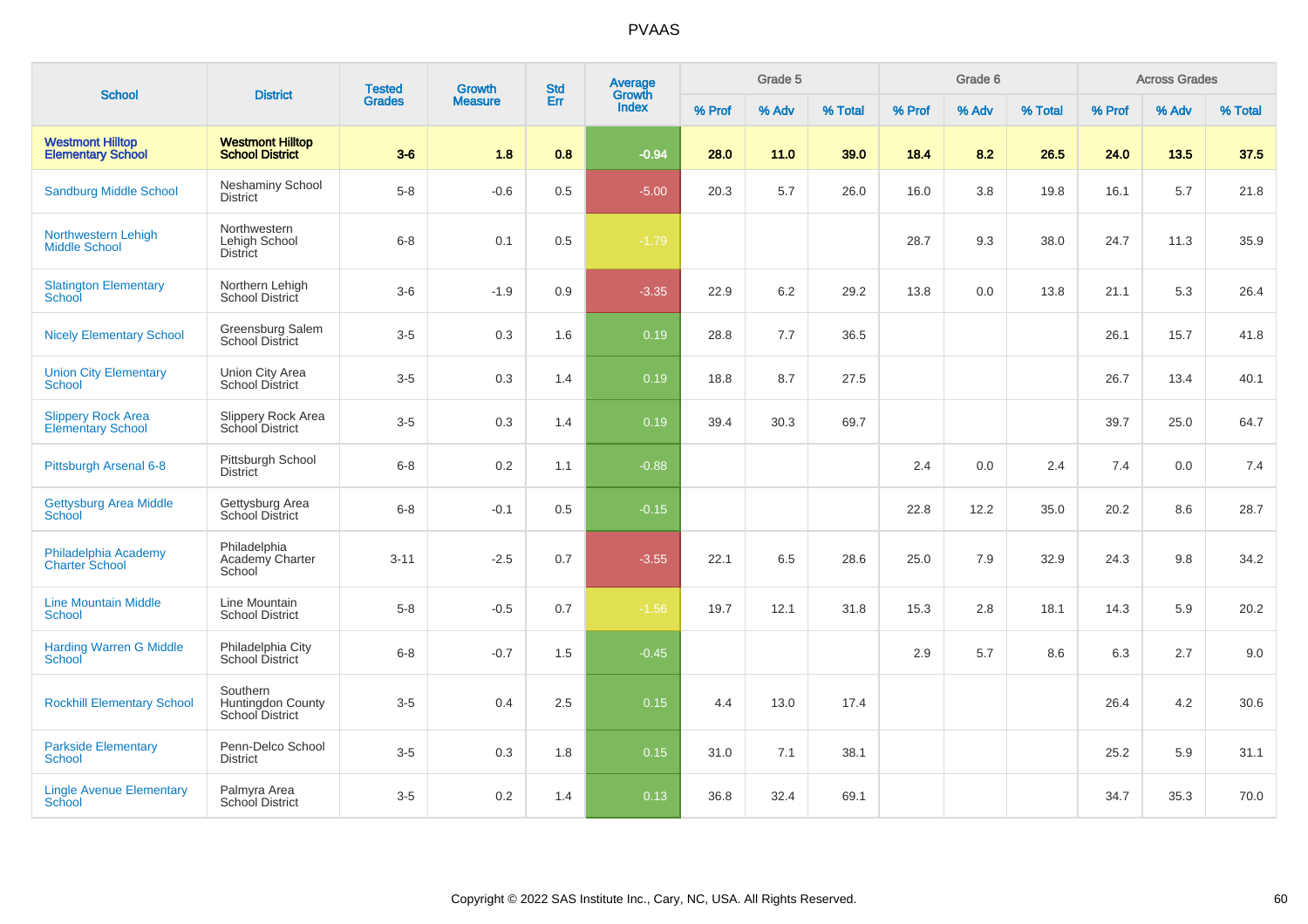| <b>School</b>                                                | <b>District</b>                                              | <b>Tested</b> | Growth         | <b>Std</b> | <b>Average</b><br>Growth |        | Grade 5 |         |        | Grade 6 |         |        | <b>Across Grades</b> |         |
|--------------------------------------------------------------|--------------------------------------------------------------|---------------|----------------|------------|--------------------------|--------|---------|---------|--------|---------|---------|--------|----------------------|---------|
|                                                              |                                                              | <b>Grades</b> | <b>Measure</b> | Err        | <b>Index</b>             | % Prof | % Adv   | % Total | % Prof | % Adv   | % Total | % Prof | % Adv                | % Total |
| <b>Westmont Hilltop</b><br><b>Elementary School</b>          | <b>Westmont Hilltop</b><br><b>School District</b>            | $3-6$         | 1.8            | 0.8        | $-0.94$                  | 28.0   | 11.0    | 39.0    | 18.4   | 8.2     | 26.5    | 24.0   | 13.5                 | 37.5    |
| Boys Latin Of Philadelphia<br><b>Charter School</b>          | Boys Latin Of<br>Philadelphia<br>Charter School              | $6 - 12$      | 0.1            | 0.8        | $-0.37$                  |        |         |         | 0.0    | 0.0     | 0.0     | 1.5    | 0.0                  | 1.5     |
| <b>Northwest Middle School</b>                               | <b>Reading School</b><br><b>District</b>                     | $5-8$         | 0.1            | 1.0        | $-2.42$                  | 7.6    | 0.0     | 7.6     | 2.4    | 0.0     | 2.4     | 4.0    | 0.0                  | 4.0     |
| <b>Eisenhower Elementary</b><br><b>School</b>                | Indiana Area<br><b>School District</b>                       | $4 - 5$       | 0.1            | 1.2        | 0.10                     | 27.5   | 11.0    | 38.5    |        |         |         | 27.6   | 12.3                 | 39.9    |
| <b>Brecknock Elementary</b><br><b>School</b>                 | Eastern Lancaster<br><b>County School</b><br><b>District</b> | $3-6$         | $-2.5$         | 1.1        | $-3.44$                  | 16.2   | 5.9     | 22.1    | 6.7    | 1.7     | 8.3     | 16.7   | 7.9                  | 24.6    |
| <b>Brentwood Middle School</b>                               | Brentwood<br>Borough School<br><b>District</b>               | $6 - 8$       | 0.1            | 0.8        | $-3.93$                  |        |         |         | 8.5    | 2.4     | 11.0    | 12.4   | 1.4                  | 13.8    |
| <b>Milton Area Middle School</b>                             | Milton Area School<br><b>District</b>                        | $6 - 11$      | $-0.6$         | 0.6        | $-1.00$                  |        |         |         | 17.3   | 3.2     | 20.5    | 19.1   | 7.8                  | 26.9    |
| <b>Norwood School</b>                                        | Interboro School<br><b>District</b>                          | $3 - 8$       | $-0.9$         | 0.9        | $-3.40$                  | 10.2   | 0.0     | 10.2    | 8.5    | 0.0     | 8.5     | 19.7   | 3.2                  | 23.0    |
| <b>Stetser Elementary School</b>                             | Chester-Upland<br><b>School District</b>                     | $3-6$         | 0.2            | 2.7        | 0.09                     |        |         |         | 0.0    | 0.0     | 0.0     | 10.1   | 1.0                  | 11.1    |
| <b>Exton Elementary School</b>                               | West Chester Area<br><b>School District</b>                  | $3 - 5$       | 0.1            | 1.6        | 0.09                     | 27.6   | 25.9    | 53.4    |        |         |         | 34.7   | 21.1                 | 55.8    |
| People For People Charter<br><b>School</b>                   | People For People<br>Charter School                          | $3 - 12$      | $-1.1$         | 1.0        | $-6.30$                  | 0.0    | 0.0     | 0.0     | 0.0    | 0.0     | 0.0     | 1.3    | 0.0                  | 1.3     |
| <b>Chambers Hill Elementary</b><br>School                    | Central Dauphin<br>School District                           | $3-5$         | 0.2            | 2.7        | 0.08                     | 14.8   | 14.8    | 29.6    |        |         |         | 18.6   | 9.3                  | 27.9    |
| <b>Cambria Elementary</b><br><b>School</b>                   | Central Cambria<br><b>School District</b>                    | $3-5$         | 0.1            | 1.3        | 0.08                     | 33.8   | 17.5    | 51.2    |        |         |         | 30.0   | 15.0                 | 45.1    |
| <b>Rydal East School</b>                                     | Abington School<br><b>District</b>                           | $3-6$         | $-1.2$         | 1.0        | $-1.65$                  | 43.6   | 11.3    | 54.8    | 34.8   | 8.7     | 43.5    | 36.9   | 17.9                 | 54.8    |
| <b>Erie Rise Leadership</b><br><b>Academy Charter School</b> | Erie Rise<br>Leadership<br>Academy Charter<br>School         | $3-8$         | $-0.6$         | 1.1        | $-1.89$                  | 6.9    | 0.0     | 6.9     | 0.0    | 0.0     | 0.0     | 1.6    | 1.0                  | 2.6     |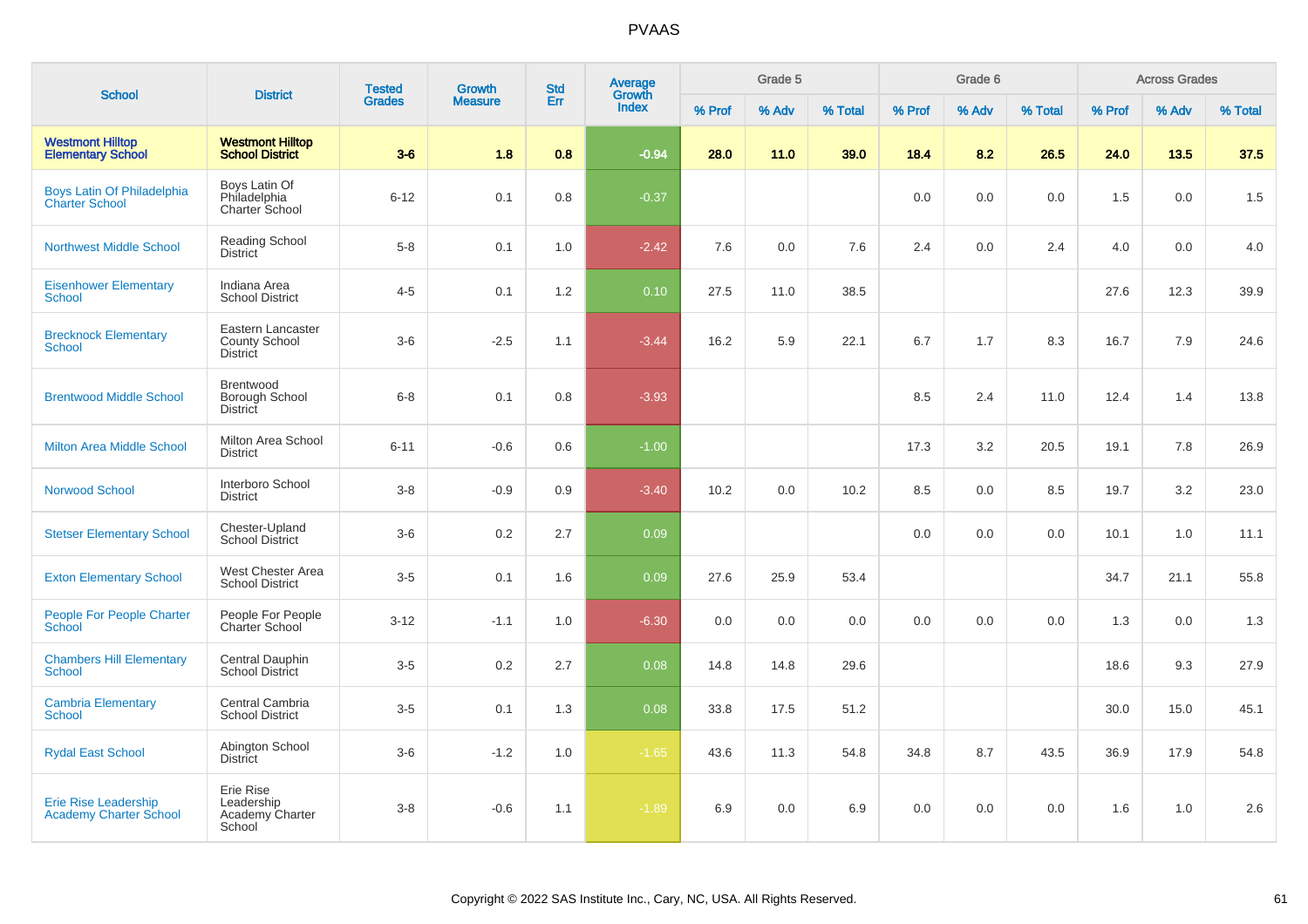| <b>School</b>                                             | <b>District</b>                                     | <b>Tested</b> | Growth         | <b>Std</b> | <b>Average</b>  |        | Grade 5 |         |        | Grade 6 |         |        | <b>Across Grades</b> |         |
|-----------------------------------------------------------|-----------------------------------------------------|---------------|----------------|------------|-----------------|--------|---------|---------|--------|---------|---------|--------|----------------------|---------|
|                                                           |                                                     | <b>Grades</b> | <b>Measure</b> | Err        | Growth<br>Index | % Prof | % Adv   | % Total | % Prof | % Adv   | % Total | % Prof | % Adv                | % Total |
| <b>Westmont Hilltop</b><br><b>Elementary School</b>       | <b>Westmont Hilltop</b><br><b>School District</b>   | $3-6$         | 1.8            | 0.8        | $-0.94$         | 28.0   | 11.0    | 39.0    | 18.4   | 8.2     | 26.5    | 24.0   | 13.5                 | 37.5    |
| <b>Toby Farms Intermediate</b><br>School                  | Chester-Upland<br><b>School District</b>            | $5-8$         | 0.1            | 1.0        | $-2.37$         |        |         |         | 3.5    | 1.8     | 5.3     | 1.1    | 0.6                  | 1.7     |
| <b>Goodnoe Elementary</b><br><b>School</b>                | Council Rock<br><b>School District</b>              | $3-6$         | $-3.9$         | 0.8        | $-6.69$         | 23.7   | 26.8    | 50.5    | 35.8   | 19.2    | 55.0    | 33.6   | 29.4                 | 63.0    |
| <b>Willow Dale Elementary</b><br><b>School</b>            | <b>Centennial School</b><br><b>District</b>         | $3-5$         | 0.0            | 1.1        | 0.03            | 15.6   | 4.1     | 19.7    |        |         |         | 23.1   | 7.8                  | 30.8    |
| <b>Colonel John Siegfried</b><br><b>Elementary School</b> | Northampton Area<br>School District                 | $3-5$         | 0.0            | 1.6        | 0.03            | 27.9   | 6.6     | 34.4    |        |         |         | 32.8   | 13.0                 | 45.8    |
| <b>Walter M Senkow</b><br><b>Elementary School</b>        | <b>Upper Darby</b><br>School District               | $3-5$         | 0.1            | 3.6        | 0.03            | 27.3   | 0.0     | 27.3    |        |         |         | 18.1   | 1.4                  | 19.4    |
| <b>Penn Hills Charter School</b><br>of Entrepreneurship   | Penn Hills Charter<br>School of<br>Entrepreneurship | $3-8$         | $-0.2$         | 0.9        | $-3.58$         | 11.6   | 2.3     | 14.0    | 13.5   | 10.8    | 24.3    | 17.0   | 3.8                  | 20.8    |
| <b>Tidioute Community</b><br><b>Charter School</b>        | Tidioute<br><b>Community Charter</b><br>School      | $3 - 11$      | $-0.3$         | 1.4        | $-0.19$         | 15.4   | 0.0     | 15.4    | 27.8   | 0.0     | 27.8    | 16.0   | 1.6                  | 17.6    |
| <b>KIPP Philadelphia Charter</b><br><b>School</b>         | <b>KIPP Philadelphia</b><br>Charter School          | $3-8$         | 0.0            | 0.9        | $-1.89$         | 2.0    | 0.0     | 2.0     | 0.0    | 0.0     | 0.0     | 3.6    | 0.0                  | 3.6     |
| Thomas W Holtzman Jr<br><b>Elementary School</b>          | Susquehanna<br><b>Township School</b><br>District   | $3-5$         | 0.0            | 1.0        | 0.03            | 13.8   | 3.8     | 17.5    |        |         |         | 17.1   | 5.1                  | 22.2    |
| <b>Fitzpatrick Aloysius L</b><br>School                   | Philadelphia City<br>School District                | $3 - 8$       | 0.1            | 2.9        | 0.03            | 6.2    | 0.0     | 6.2     |        |         |         | 13.3   | 0.0                  | 13.3    |
| <b>Pine-Richland Middle</b><br>School                     | Pine-Richland<br><b>School District</b>             | $6 - 8$       | 0.0            | 0.5        | 0.03            |        |         |         |        |         |         | 33.5   | 17.0                 | 50.5    |
| <b>Independence Middle</b><br><b>School</b>               | <b>Bethel Park School</b><br><b>District</b>        | $5-8$         | 0.0            | 0.5        | 0.03            |        |         |         |        |         |         | 28.6   | 11.2                 | 39.8    |
| Amy At Martin                                             | Philadelphia City<br>School District                | $6 - 8$       | 0.0            | 1.7        | $-0.31$         |        |         |         | 5.6    | 11.1    | 16.7    | 2.0    | 4.1                  | 6.1     |
| <b>Verner Elementary School</b>                           | <b>Riverview School</b><br><b>District</b>          | $3-6$         | $-4.4$         | 1.8        | $-3.04$         | 12.5   | 12.5    | 25.0    | 36.7   | 6.7     | 43.3    | 20.4   | 25.8                 | 46.2    |
| <b>Rolling Hills Elementary</b><br>School                 | <b>Council Rock</b><br><b>School District</b>       | $3-6$         | $-0.6$         | 1.1        | $-0.73$         | 32.7   | 9.1     | 41.8    | 19.6   | 10.7    | 30.4    | 30.0   | 15.0                 | 45.0    |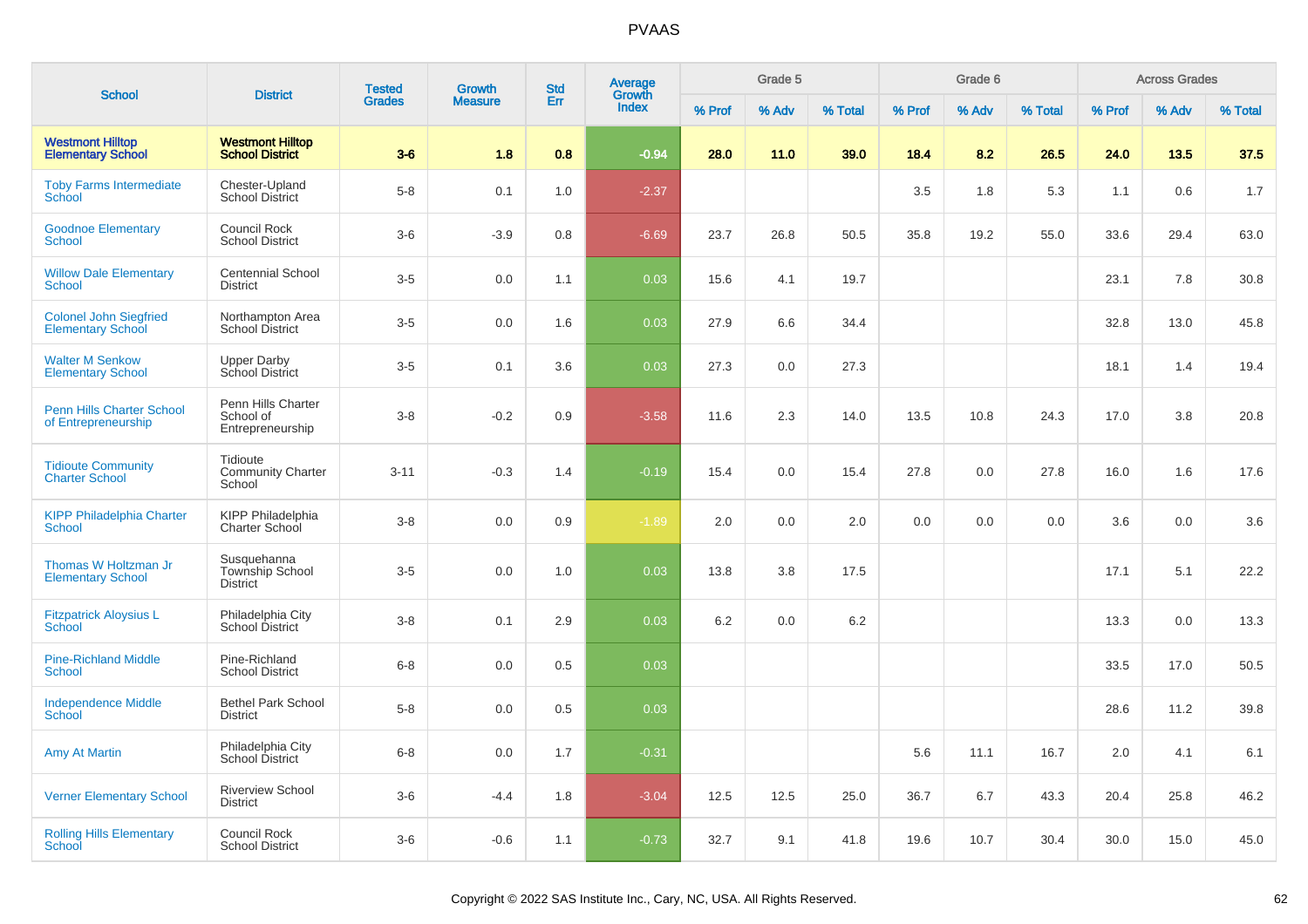| <b>School</b>                                            | <b>District</b>                                            | <b>Tested</b> | Growth         | <b>Std</b> | <b>Average</b><br>Growth |        | Grade 5 |         |        | Grade 6 |         |        | <b>Across Grades</b> |         |
|----------------------------------------------------------|------------------------------------------------------------|---------------|----------------|------------|--------------------------|--------|---------|---------|--------|---------|---------|--------|----------------------|---------|
|                                                          |                                                            | <b>Grades</b> | <b>Measure</b> | Err        | Index                    | % Prof | % Adv   | % Total | % Prof | % Adv   | % Total | % Prof | % Adv                | % Total |
| <b>Westmont Hilltop</b><br><b>Elementary School</b>      | <b>Westmont Hilltop</b><br><b>School District</b>          | $3-6$         | 1.8            | 0.8        | $-0.94$                  | 28.0   | 11.0    | 39.0    | 18.4   | 8.2     | 26.5    | 24.0   | 13.5                 | 37.5    |
| <b>Gna Elementary Center</b>                             | <b>Greater Nanticoke</b><br>Area School<br><b>District</b> | $3-5$         | 0.0            | 1.1        | 0.02                     | 13.6   | 2.7     | 16.4    |        |         |         | 11.8   | $3.5\,$              | 15.3    |
| <b>Chester Upland School Of</b><br>Arts                  | Chester-Upland<br><b>School District</b>                   | $3-5$         | 0.0            | 2.1        | 0.01                     | 0.0    | 0.0     | 0.0     |        |         |         | 1.0    | 0.0                  | 1.0     |
| <b>Green Woods Charter</b><br>School                     | Green Woods<br><b>Charter School</b>                       | $3 - 8$       | $-0.3$         | 0.8        | $-5.05$                  | 16.7   | 3.3     | 20.0    | 27.1   | 11.9    | 39.0    | 21.3   | 8.3                  | 29.6    |
| <b>Port Matilda Elementary</b><br><b>School</b>          | <b>Bald Eagle Area</b><br>School District                  | $3-5$         | 0.0            | 3.5        | 0.01                     | 18.2   | 18.2    | 36.4    |        |         |         | 24.4   | 36.6                 | 61.0    |
| <b>Latrobe Elementary School</b>                         | Greater Latrobe<br><b>School District</b>                  | $3-6$         | $-0.3$         | 0.9        | $-0.43$                  | 45.1   | 22.0    | 67.1    | 34.9   | 4.8     | 39.8    | 36.8   | 17.3                 | 54.1    |
| Urban Pathways 6-12<br><b>Charter School</b>             | Urban Pathways 6-<br>12 Charter School                     | $6 - 11$      | $-1.8$         | 1.6        | $-1.10$                  |        |         |         | 0.0    | 0.0     | 0.0     | 0.0    | 0.0                  | 0.0     |
| <b>Blue Mountain Middle</b><br><b>School</b>             | <b>Blue Mountain</b><br><b>School District</b>             | $6 - 8$       | $-0.9$         | 0.5        | $-1.63$                  |        |         |         | 24.3   | 0.6     | 24.8    | 20.2   | 5.7                  | 25.9    |
| <b>Dingman-Delaware</b><br><b>Elementary School</b>      | Delaware Valley<br><b>School District</b>                  | $3-5$         | $-0.0$         | 1.1        | $-0.01$                  | 32.0   | 8.8     | 40.8    |        |         |         | 31.9   | 9.0                  | 40.9    |
| <b>Leib Elementary School</b>                            | Dover Area School<br><b>District</b>                       | $3-5$         | $-0.0$         | 1.5        | $-0.01$                  | 38.3   | 6.7     | 45.0    |        |         |         | 32.6   | 13.5                 | 46.1    |
| <b>Waterford Elementary</b><br><b>School</b>             | Fort Leboeuf<br><b>School District</b>                     | $3-5$         | $-0.0$         | 1.5        | $-0.01$                  | 29.7   | 20.3    | 50.0    |        |         |         | 31.7   | 27.4                 | 59.2    |
| <b>Halifax Area Middle School</b>                        | Halifax Area<br><b>School District</b>                     | $6 - 8$       | $-0.0$         | 0.8        | $-1.74$                  |        |         |         | 18.5   | 3.7     | 22.2    | 10.1   | 2.9                  | 13.0    |
| <b>Calypso Elementary</b><br><b>School</b>               | Bethlehem Area<br><b>School District</b>                   | $3-5$         | $-0.1$         | 3.1        | $-0.03$                  | 7.1    | 7.1     | 14.3    |        |         |         | 33.3   | 12.5                 | 45.8    |
| <b>Dodson Elementary School</b>                          | Wilkes-Barre Area<br><b>School District</b>                | $3-6$         | $-0.4$         | 1.7        | $-0.24$                  | 10.3   | 6.9     | 17.2    | 0.0    | 0.0     | 0.0     | 3.0    | 2.0                  | 5.0     |
| <b>Jarrettown Elementary</b><br><b>School</b>            | <b>Upper Dublin</b><br><b>School District</b>              | $3-5$         | $-0.1$         | 1.4        | $-0.04$                  | 37.3   | 26.9    | 64.2    |        |         |         | 30.7   | 38.5                 | 69.3    |
| <b>Premier Arts And Science</b><br><b>Charter School</b> | Premier Arts And<br><b>Science Charter</b><br>School       | $3-5$         | $-0.1$         | 2.0        | $-0.05$                  | 0.0    | 0.0     | 0.0     |        |         |         | 3.8    | 1.0                  | 4.8     |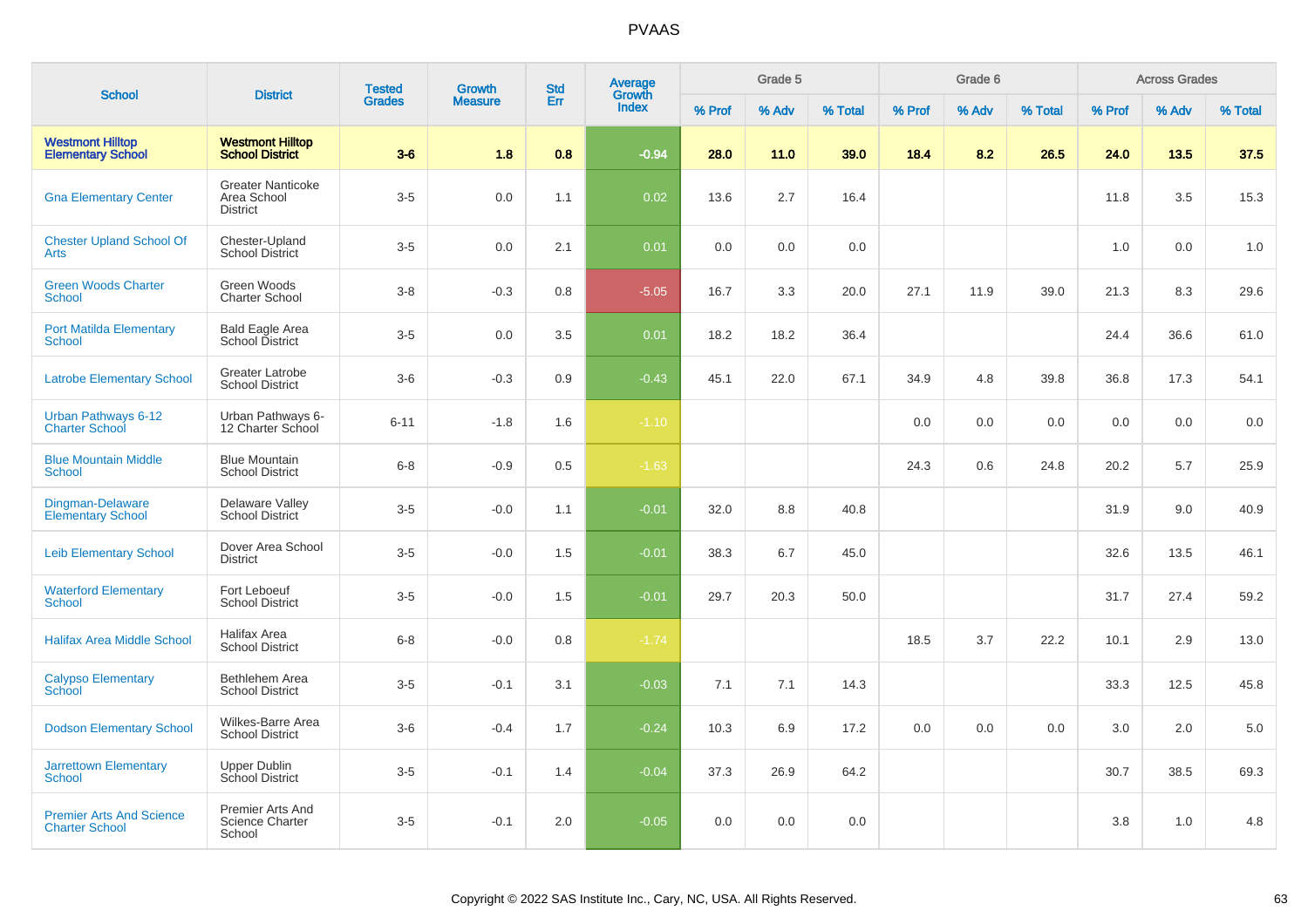|                                                       |                                                        | <b>Tested</b> | <b>Growth</b>  | <b>Std</b> | <b>Average</b>         |        | Grade 5 |         |        | Grade 6 |         |        | <b>Across Grades</b> |         |
|-------------------------------------------------------|--------------------------------------------------------|---------------|----------------|------------|------------------------|--------|---------|---------|--------|---------|---------|--------|----------------------|---------|
| <b>School</b>                                         | <b>District</b>                                        | <b>Grades</b> | <b>Measure</b> | Err        | Growth<br><b>Index</b> | % Prof | % Adv   | % Total | % Prof | % Adv   | % Total | % Prof | % Adv                | % Total |
| <b>Westmont Hilltop</b><br><b>Elementary School</b>   | <b>Westmont Hilltop</b><br><b>School District</b>      | $3-6$         | 1.8            | 0.8        | $-0.94$                | 28.0   | 11.0    | 39.0    | 18.4   | 8.2     | 26.5    | 24.0   | 13.5                 | 37.5    |
| <b>Kane Area Elementary</b><br>School                 | Kane Area School<br><b>District</b>                    | $3-5$         | $-0.1$         | 1.4        | $-0.05$                | 21.1   | 19.7    | 40.8    |        |         |         | 27.0   | 10.9                 | 37.9    |
| <b>Haverford Middle School</b>                        | Haverford<br><b>Township School</b><br><b>District</b> | $6 - 8$       | $-0.7$         | 0.3        | $-2.11$                |        |         |         | 26.4   | 15.0    | 41.4    | 29.2   | 14.3                 | 43.5    |
| Vare-Washington<br><b>Elementary School</b>           | Philadelphia City<br>School District                   | $3 - 8$       | $-0.2$         | 3.1        | $-0.07$                |        |         |         |        |         |         | 11.9   | 11.9                 | 23.9    |
| <b>Pleasant View Elementary</b><br>School             | Red Lion Area<br><b>School District</b>                | $3-6$         | $-0.8$         | 1.1        | $-0.85$                | 27.7   | 6.4     | 34.0    | 15.4   | 3.1     | 18.5    | 26.6   | 7.0                  | 33.6    |
| <b>Jenkintown Elementary</b><br><b>School</b>         | Jenkintown School<br><b>District</b>                   | $3-6$         | $-2.8$         | 1.3        | $-2.86$                | 35.4   | 12.5    | 47.9    | 18.9   | 8.1     | 27.0    | 33.7   | 20.2                 | 53.9    |
| <b>Maple Manor</b><br><b>Elementary/Middle School</b> | <b>Hazleton Area</b><br><b>School District</b>         | $3 - 8$       | $-0.1$         | 1.1        | $-0.26$                | 0.0    | 0.0     | 0.0     | 8.6    | 2.9     | 11.4    | 3.1    | 0.9                  | 4.0     |
| <b>Allegheny-Clarion Valley</b><br>Elementary         | Allegheny-Clarion<br>Valley School<br><b>District</b>  | $3-6$         | $-0.9$         | 1.2        | $-1.07$                | 19.5   | 7.3     | 26.8    | 14.6   | 1.8     | 16.4    | 17.5   | 11.5                 | 29.0    |
| <b>Ingomar Middle School</b>                          | North Allegheny<br>School District                     | $6 - 8$       | $-0.1$         | 0.5        | $-0.76$                |        |         |         | 32.8   | 14.8    | 47.5    | 29.0   | 19.2                 | 48.1    |
| <b>Newtown Elementary</b><br>School                   | Council Rock<br><b>School District</b>                 | $3-6$         | $-3.7$         | 0.9        | $-5.86$                | 28.3   | 13.1    | 41.4    | 35.2   | 19.3    | 54.6    | 33.9   | 23.6                 | 57.5    |
| <b>Independence Charter</b><br><b>School West</b>     | Independence<br><b>Charter School</b><br>West          | $3 - 7$       | $-1.0$         | 1.7        | $-2.25$                | 0.0    | 0.0     | 0.0     | 16.7   | 0.0     | 16.7    | 6.2    | 1.8                  | 8.0     |
| <b>Dassa Mckinney</b><br><b>Elementary School</b>     | Moniteau School<br><b>District</b>                     | $3-6$         | $-0.8$         | 0.9        | $-1.13$                | 32.5   | 8.4     | 41.0    | 22.9   | 8.4     | 31.3    | 29.5   | 12.7                 | 42.2    |
| <b>Bethel Springs Elementary</b><br><b>School</b>     | <b>Garnet Valley</b><br>School District                | $3-5$         | $-0.2$         | 1.2        | $-0.15$                | 34.0   | 24.5    | 58.5    |        |         |         | 36.1   | 18.4                 | 54.5    |
| <b>Juniata Elementary School</b>                      | Altoona Area<br><b>School District</b>                 | $3-5$         | $-0.2$         | 1.6        | $-0.15$                | 19.7   | 9.8     | 29.5    |        |         |         | 22.4   | 7.0                  | 29.5    |
| <b>Mercersburg Elementary</b><br><b>School</b>        | Tuscarora School<br><b>District</b>                    | $3-5$         | $-0.3$         | 1.8        | $-0.17$                | 11.6   | 4.6     | 16.3    |        |         |         | 27.3   | 7.4                  | 34.7    |
| <b>Doyle Elementary School</b>                        | <b>Central Bucks</b><br><b>School District</b>         | $3-6$         | $-0.3$         | 1.1        | $-0.30$                | 37.1   | 9.7     | 46.8    | 32.6   | 10.2    | 42.9    | 34.8   | 17.0                 | 51.7    |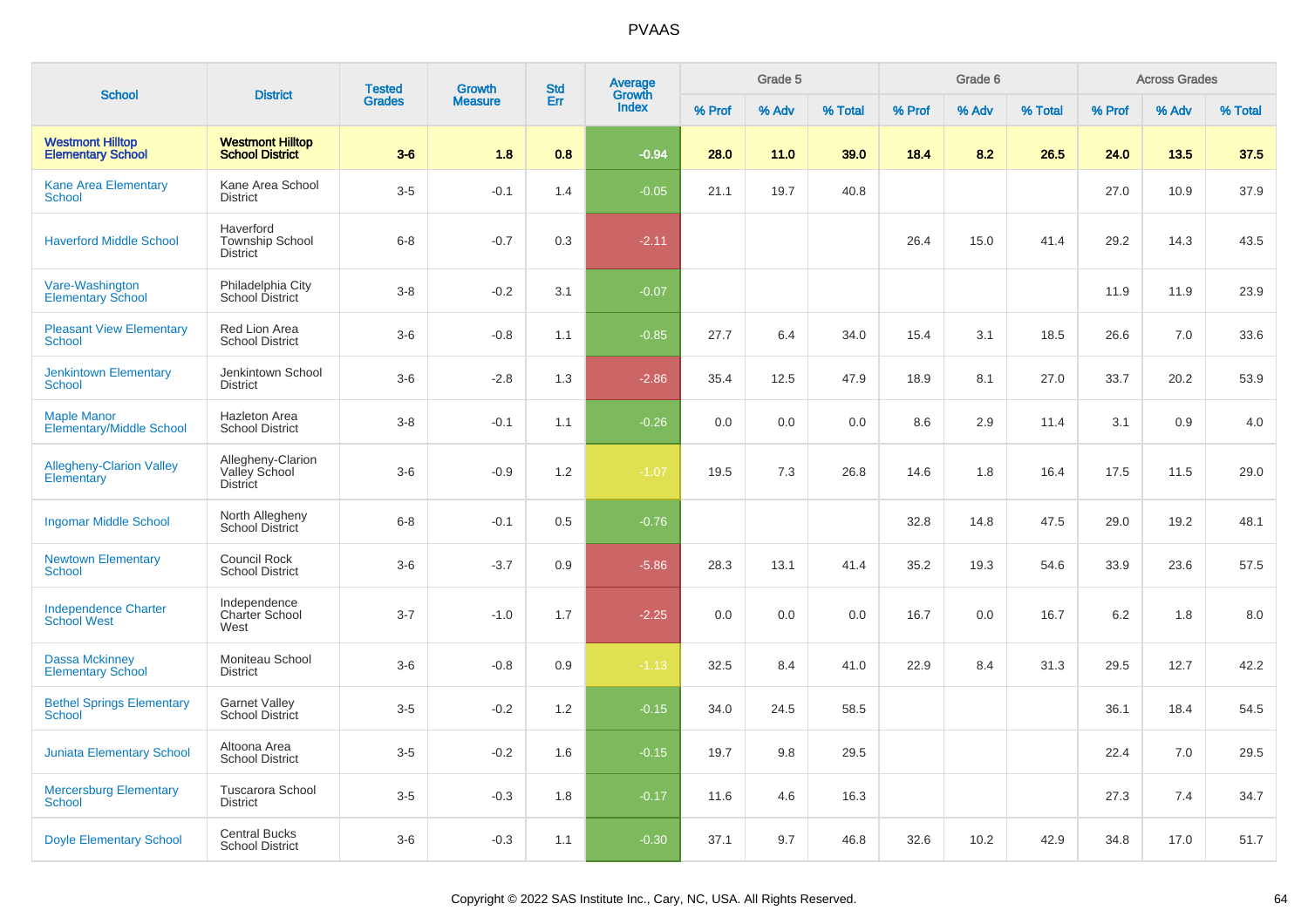| <b>School</b>                                                     | <b>District</b>                                                         | <b>Tested</b> | <b>Growth</b>  | <b>Std</b> | <b>Average</b><br>Growth |        | Grade 5 |         |        | Grade 6 |         |        | <b>Across Grades</b> |         |
|-------------------------------------------------------------------|-------------------------------------------------------------------------|---------------|----------------|------------|--------------------------|--------|---------|---------|--------|---------|---------|--------|----------------------|---------|
|                                                                   |                                                                         | <b>Grades</b> | <b>Measure</b> | Err        | Index                    | % Prof | % Adv   | % Total | % Prof | % Adv   | % Total | % Prof | % Adv                | % Total |
| <b>Westmont Hilltop</b><br><b>Elementary School</b>               | <b>Westmont Hilltop</b><br><b>School District</b>                       | $3-6$         | 1.8            | 0.8        | $-0.94$                  | 28.0   | 11.0    | 39.0    | 18.4   | 8.2     | 26.5    | 24.0   | 13.5                 | 37.5    |
| <b>Kratzer School</b>                                             | <b>Parkland School</b><br><b>District</b>                               | $3 - 5$       | $-0.2$         | 1.3        | $-0.18$                  | 35.0   | 13.8    | 48.8    |        |         |         | 30.8   | 20.4                 | 51.2    |
| <b>Freemansburg Elementary</b><br><b>School</b>                   | Bethlehem Area<br><b>School District</b>                                | $3-5$         | $-0.4$         | 2.4        | $-0.18$                  | 12.0   | 0.0     | 12.0    |        |         |         | 12.5   | 0.0                  | 12.5    |
| <b>Wharton Elementary</b><br>School                               | Lancaster School<br><b>District</b>                                     | $3 - 5$       | $-0.3$         | 1.8        | $-0.19$                  | 25.0   | 2.3     | 27.3    |        |         |         | 21.4   | 9.9                  | 31.3    |
| <b>Corry Area Middle School</b>                                   | Corry Area School<br><b>District</b>                                    | $6-8$         | $-0.7$         | 0.6        | $-1.24$                  |        |         |         | 25.2   | 3.6     | 28.8    | 19.0   | 3.3                  | 22.3    |
| <b>Mill Village Elementary</b><br>School                          | Fort Leboeuf<br><b>School District</b>                                  | $3-5$         | $-0.5$         | 2.5        | $-0.19$                  | 21.7   | 39.1    | 60.9    |        |         |         | 24.2   | 32.3                 | 56.4    |
| <b>Millville Area Elementary</b><br>School                        | Millville Area<br><b>School District</b>                                | $3-6$         | $-0.6$         | 1.2        | $-0.53$                  | 34.0   | 0.0     | 34.0    | 18.9   | 1.9     | 20.8    | 28.2   | 4.0                  | 32.2    |
| <b>Mcknight Elementary</b><br>School                              | North Allegheny<br><b>School District</b>                               | $3-5$         | $-0.2$         | 1.1        | $-0.20$                  | 40.5   | 21.6    | 62.1    |        |         |         | 38.3   | 22.5                 | 60.8    |
| North East Intermediate<br>Elementary                             | North East School<br><b>District</b>                                    | $3-5$         | $-0.2$         | 1.1        | $-0.20$                  | 33.3   | 9.4     | 42.7    |        |         |         | 33.3   | 13.8                 | 47.2    |
| <b>Center For Student Lrng</b><br><b>Charter School Pennsbury</b> | <b>Center For Student</b><br>Learning Charter<br>School At<br>Pennsbury | $6 - 12$      | $-0.6$         | 3.1        | $-0.20$                  |        |         |         |        |         |         | 3.4    | 0.0                  | 3.4     |
| <b>Kernsville School</b>                                          | <b>Parkland School</b><br><b>District</b>                               | $3-5$         | $-0.3$         | 1.6        | $-0.21$                  | 30.8   | 42.3    | 73.1    |        |         |         | 33.7   | 41.1                 | 74.8    |
| <b>Reynolds Elementary</b><br>School                              | Reynolds School<br><b>District</b>                                      | $3-6$         | $-5.4$         | 1.0        | $-7.39$                  | 13.0   | 1.4     | 14.5    | 18.2   | 1.3     | 19.5    | 16.3   | 1.8                  | 18.2    |
| <b>Mt Penn Elementary</b><br>School                               | Antietam School<br><b>District</b>                                      | $3-6$         | $-0.7$         | 1.1        | $-0.75$                  | 9.4    | 1.6     | 10.9    | 10.2   | 3.4     | 13.6    | 9.6    | 1.8                  | 11.4    |
| <b>Conrad Weiser Middle</b><br><b>School</b>                      | <b>Conrad Weiser</b><br>Area School<br><b>District</b>                  | $5 - 8$       | $-1.9$         | 0.4        | $-11.29$                 | 15.4   | 1.8     | 17.3    | 18.5   | 2.6     | 21.2    | 14.4   | 2.3                  | 16.7    |
| <b>Shirley Township</b><br><b>Elementary School</b>               | Mount Union Area<br><b>School District</b>                              | $3-5$         | $-0.3$         | 1.2        | $-0.22$                  | 11.7   | 4.3     | 16.0    |        |         |         | 16.0   | 5.5                  | 21.5    |
| <b>Fort Cherry Elementary</b><br>Center                           | Fort Cherry School<br><b>District</b>                                   | $3-6$         | $-2.9$         | 1.1        | $-3.46$                  | 19.3   | 19.3    | 38.6    | 29.8   | 8.8     | 38.6    | 28.3   | 12.4                 | 40.8    |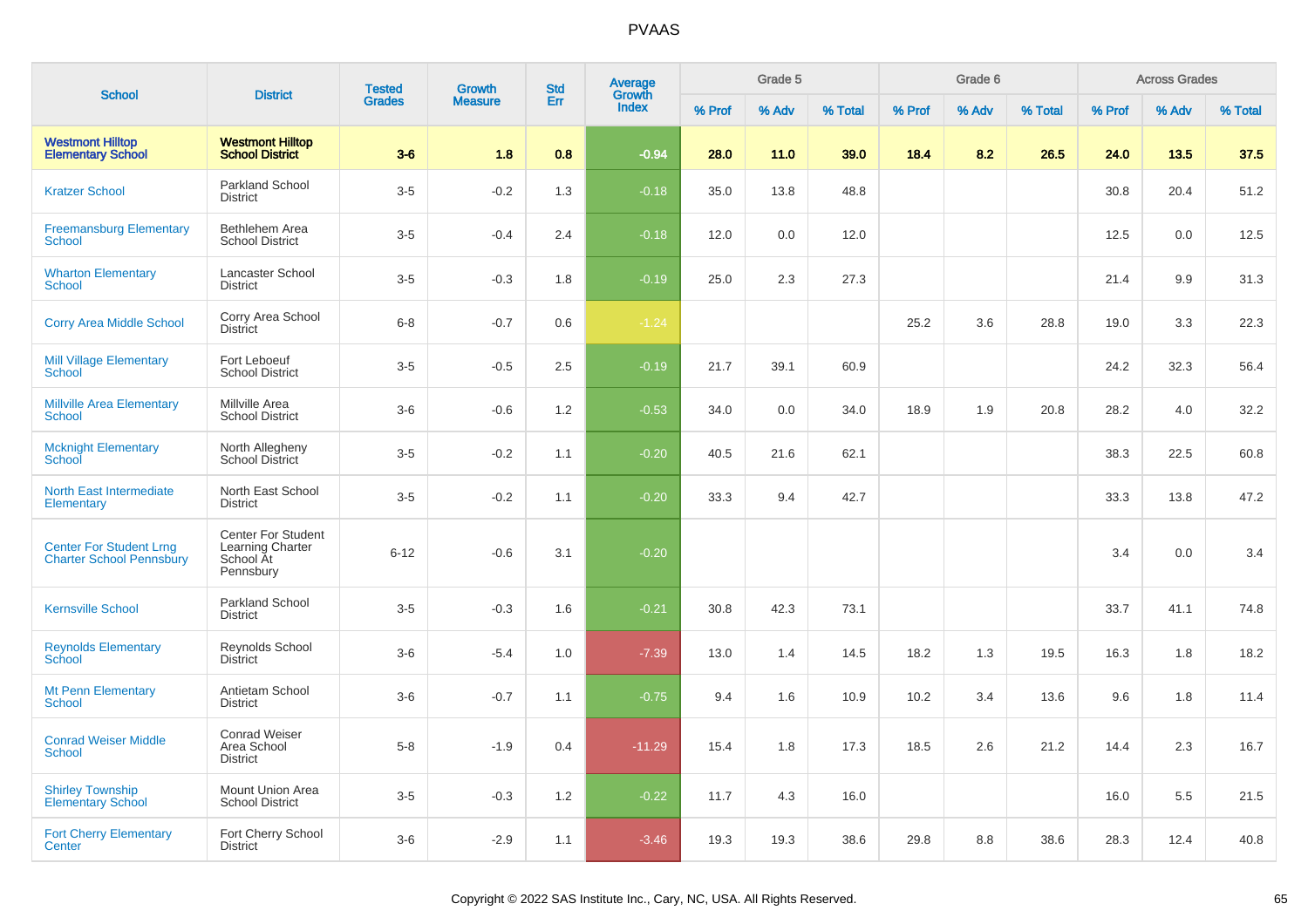| <b>School</b>                                                                    | <b>District</b>                                                | <b>Tested</b> | Growth         | <b>Std</b> | Average<br>Growth |        | Grade 5 |         |        | Grade 6 |         |        | <b>Across Grades</b> |         |
|----------------------------------------------------------------------------------|----------------------------------------------------------------|---------------|----------------|------------|-------------------|--------|---------|---------|--------|---------|---------|--------|----------------------|---------|
|                                                                                  |                                                                | <b>Grades</b> | <b>Measure</b> | Err        | <b>Index</b>      | % Prof | % Adv   | % Total | % Prof | % Adv   | % Total | % Prof | % Adv                | % Total |
| <b>Westmont Hilltop</b><br><b>Elementary School</b>                              | <b>Westmont Hilltop</b><br><b>School District</b>              | $3-6$         | 1.8            | 0.8        | $-0.94$           | 28.0   | 11.0    | 39.0    | 18.4   | 8.2     | 26.5    | 24.0   | 13.5                 | 37.5    |
| <b>East Lansdowne</b><br><b>Elementary School</b>                                | <b>William Penn</b><br><b>School District</b>                  | $3-6$         | $-1.8$         | 1.6        | $-1.38$           | 7.1    | 0.0     | 7.1     | 7.1    | 0.0     | 7.1     | 10.8   | 1.1                  | 11.8    |
| <b>Liberty Elementary School</b>                                                 | Southern Tioga<br>School District                              | $3-6$         | $-1.5$         | 1.8        | $-0.92$           | 28.0   | 4.0     | 32.0    | 11.1   | 0.0     | 11.1    | 24.4   | 4.6                  | 29.1    |
| <b>Valley View Intermediate</b><br>School                                        | <b>Valley View School</b><br><b>District</b>                   | $3-5$         | $-0.3$         | 1.1        | $-0.22$           | 26.2   | 0.9     | 27.1    |        |         |         | 24.6   | 3.7                  | 28.4    |
| <b>Samuel K Faust</b><br><b>Elementary School</b>                                | Bensalem<br><b>Township School</b><br><b>District</b>          | $3-6$         | $-2.4$         | 1.0        | $-2.86$           | 3.4    | 1.7     | 5.2     | 9.1    | 0.0     | 9.1     | 8.6    | 0.4                  | 9.0     |
| <b>Munoz-Marin Luis</b>                                                          | Philadelphia City<br>School District                           | $3-8$         | $-0.8$         | 3.4        | $-0.23$           | 7.7    | 0.0     | 7.7     |        |         |         | 1.6    | 1.6                  | 3.3     |
| <b>Oley Valley Elementary</b><br>School                                          | <b>Oley Valley School</b><br><b>District</b>                   | $3-5$         | $-0.3$         | 1.2        | $-0.24$           | 19.8   | 5.0     | 24.8    |        |         |         | 29.4   | 5.6                  | 35.0    |
| <b>Bucktail Area Middle</b><br>School                                            | <b>Keystone Central</b><br>School District                     | $5-8$         | $-2.3$         | 1.1        | $-4.84$           | 16.7   | 0.0     | 16.7    | 20.0   | 12.0    | 32.0    | 11.0   | 2.8                  | 13.8    |
| <b>Young Scholars Of</b><br><b>Western Pennsylvania</b><br><b>Charter School</b> | Young Scholars Of<br>Western<br>Pennsylvania<br>Charter School | $3-8$         | $-0.4$         | 1.1        | $-2.68$           | 6.7    | 6.7     | 13.3    | 5.9    | 5.9     | 11.8    | 12.3   | 4.8                  | 17.1    |
| <b>Warrior Run Middle School</b>                                                 | <b>Warrior Run</b><br><b>School District</b>                   | $4 - 8$       | $-0.7$         | 0.6        | $-4.01$           | 29.0   | 17.1    | 46.0    | 25.7   | 1.8     | 27.5    | 20.9   | 9.2                  | 30.1    |
| <b>Martin Meylin Middle</b><br><b>School</b>                                     | Lampeter-<br>Strasburg School<br><b>District</b>               | $6 - 8$       | $-0.1$         | 0.5        | $-5.97$           |        |         |         | 32.0   | 4.9     | 37.0    | 30.2   | 7.6                  | 37.8    |
| <b>Lakeside Elementary</b><br><b>School</b>                                      | Wayne Highlands<br>School District                             | $3-5$         | $-0.3$         | 1.2        | $-0.27$           | 35.1   | 14.9    | 50.0    |        |         |         | 32.1   | 19.9                 | 52.0    |
| <b>Damascus Area School</b>                                                      | Wayne Highlands<br>School District                             | $3 - 8$       | $-0.6$         | 1.1        | $-0.50$           | 54.8   | 12.9    | 67.7    | 45.0   | 20.0    | 65.0    | 33.5   | 24.1                 | 57.6    |
| Freeland<br><b>Elementary/Middle School</b>                                      | <b>Hazleton Area</b><br><b>School District</b>                 | $3 - 8$       | $-0.3$         | 1.2        | $-1.70$           | 0.0    | 0.0     | 0.0     | 3.1    | 0.0     | 3.1     | 5.4    | 0.6                  | 6.0     |
| Warren Snyder-John Girotti<br><b>Elementary School</b>                           | <b>Bristol Borough</b><br><b>School District</b>               | $3-6$         | $-0.6$         | 0.9        | $-0.64$           | 21.3   | 2.7     | 24.0    | 17.8   | 7.8     | 25.6    | 18.6   | 5.6                  | 24.2    |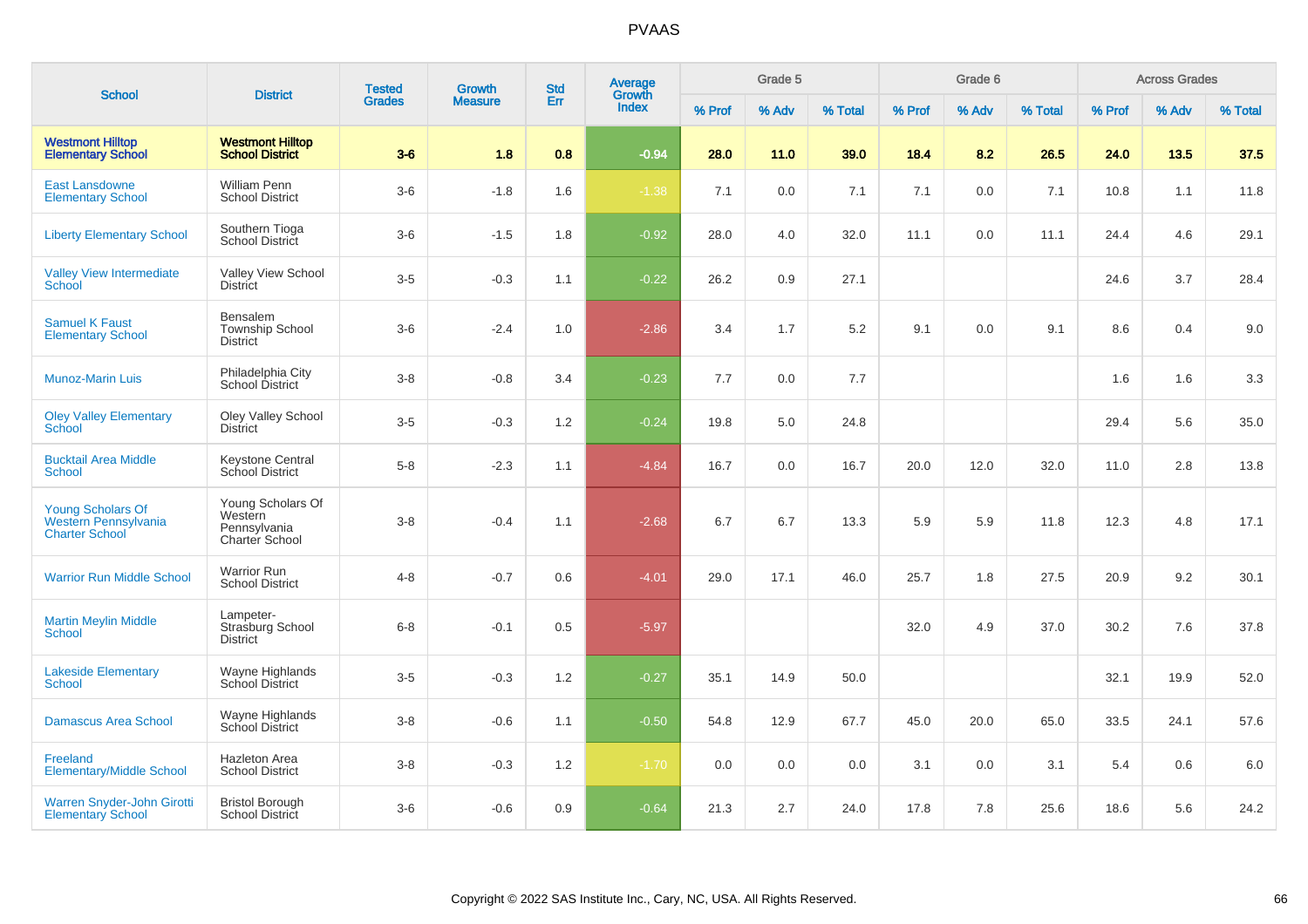| <b>School</b>                                       | <b>District</b>                                             | <b>Tested</b> | <b>Growth</b>  | <b>Std</b> | <b>Average</b><br>Growth |        | Grade 5 |         |        | Grade 6 |         |        | <b>Across Grades</b> |         |
|-----------------------------------------------------|-------------------------------------------------------------|---------------|----------------|------------|--------------------------|--------|---------|---------|--------|---------|---------|--------|----------------------|---------|
|                                                     |                                                             | <b>Grades</b> | <b>Measure</b> | Err        | Index                    | % Prof | % Adv   | % Total | % Prof | % Adv   | % Total | % Prof | % Adv                | % Total |
| <b>Westmont Hilltop</b><br><b>Elementary School</b> | <b>Westmont Hilltop</b><br><b>School District</b>           | $3-6$         | 1.8            | 0.8        | $-0.94$                  | 28.0   | $11.0$  | 39.0    | 18.4   | 8.2     | 26.5    | 24.0   | 13.5                 | 37.5    |
| <b>Jefferson Elementary</b><br><b>School</b>        | Erie City School<br><b>District</b>                         | $3-5$         | $-0.5$         | 1.7        | $-0.30$                  | 12.7   | 1.8     | 14.6    |        |         |         | 8.7    | 1.2                  | 9.9     |
| <b>Logan Elementary School</b>                      | East Allegheny<br>School District                           | $3-6$         | $-3.1$         | 0.9        | $-4.52$                  | 9.1    | 3.4     | 12.5    | 8.6    | 2.5     | 11.1    | 8.8    | 3.0                  | 11.8    |
| <b>Willow Hill School</b>                           | Abington School<br><b>District</b>                          | $3-6$         | $-0.8$         | 1.4        | $-0.58$                  | 28.0   | 14.0    | 42.0    | 23.5   | 5.9     | 29.4    | 29.2   | 7.4                  | 36.6    |
| <b>Neidig Elementary School</b>                     | Quakertown<br><b>Community School</b><br><b>District</b>    | $3-5$         | $-0.5$         | 1.4        | $-0.31$                  | 24.2   | 15.2    | 39.4    |        |         |         | 32.1   | 14.0                 | 46.1    |
| <b>South Hanover Elementary</b><br>School           | Lower Dauphin<br><b>School District</b>                     | $3-5$         | $-0.6$         | 1.7        | $-0.32$                  | 31.4   | 31.4    | 62.8    |        |         |         | 30.5   | 31.1                 | 61.6    |
| <b>South Fayette Middle</b><br>School               | South Fayette<br>Township School<br><b>District</b>         | $6 - 8$       | $-0.1$         | 0.4        | $-2.07$                  |        |         |         | 40.8   | 18.4    | 59.2    | 35.6   | 21.2                 | 56.8    |
| <b>Lafayette Middle School</b>                      | Uniontown Area<br><b>School District</b>                    | $6 - 8$       | $-0.4$         | 1.3        | $-1.58$                  |        |         |         | 4.6    | 0.0     | 4.6     | 1.3    | 0.0                  | 1.3     |
| Dr David W Kistler<br><b>Elementary School</b>      | Wilkes-Barre Area<br><b>School District</b>                 | $3-6$         | $-4.3$         | 1.3        | $-4.11$                  | 2.4    | 0.0     | 2.4     | 12.5   | 0.0     | 12.5    | 8.8    | 2.6                  | 11.4    |
| <b>Oak Park Elementary</b><br>School                | North Penn School<br><b>District</b>                        | $3-6$         | $-0.8$         | 1.1        | $-0.72$                  | 25.5   | 7.8     | 33.3    | 9.3    | 5.6     | 14.8    | 26.3   | 12.7                 | 39.0    |
| <b>Everett Area Elementary</b><br><b>School</b>     | Everett Area<br><b>School District</b>                      | $3-5$         | $-0.4$         | 1.3        | $-0.33$                  | 24.7   | 7.8     | 32.5    |        |         |         | 23.0   | 8.4                  | 31.5    |
| <b>Eisenhower Elementary</b><br>School              | Camp Hill School<br>District                                | $3-5$         | $-0.5$         | 1.3        | $-0.34$                  | 40.7   | 27.2    | 67.9    |        |         |         | 41.8   | 26.4                 | 68.2    |
| <b>Highland Elementary</b><br>School                | West Shore School<br><b>District</b>                        | $3-5$         | $-0.5$         | 1.5        | $-0.34$                  | 17.0   | 13.6    | 30.5    |        |         |         | 27.0   | 18.4                 | 45.4    |
| <b>Crooked Billet Elementary</b><br><b>School</b>   | Hatboro-Horsham<br><b>School District</b>                   | $3-5$         | $-0.5$         | 1.5        | $-0.34$                  | 20.3   | 9.4     | 29.7    |        |         |         | 23.8   | 7.4                  | 31.2    |
| <b>Upper Moreland Middle</b><br>School              | <b>Upper Moreland</b><br>Township School<br><b>District</b> | $6 - 8$       | $-0.2$         | 0.5        | $-5.22$                  |        |         |         | 16.1   | 10.8    | 26.9    | 18.8   | 11.2                 | 29.9    |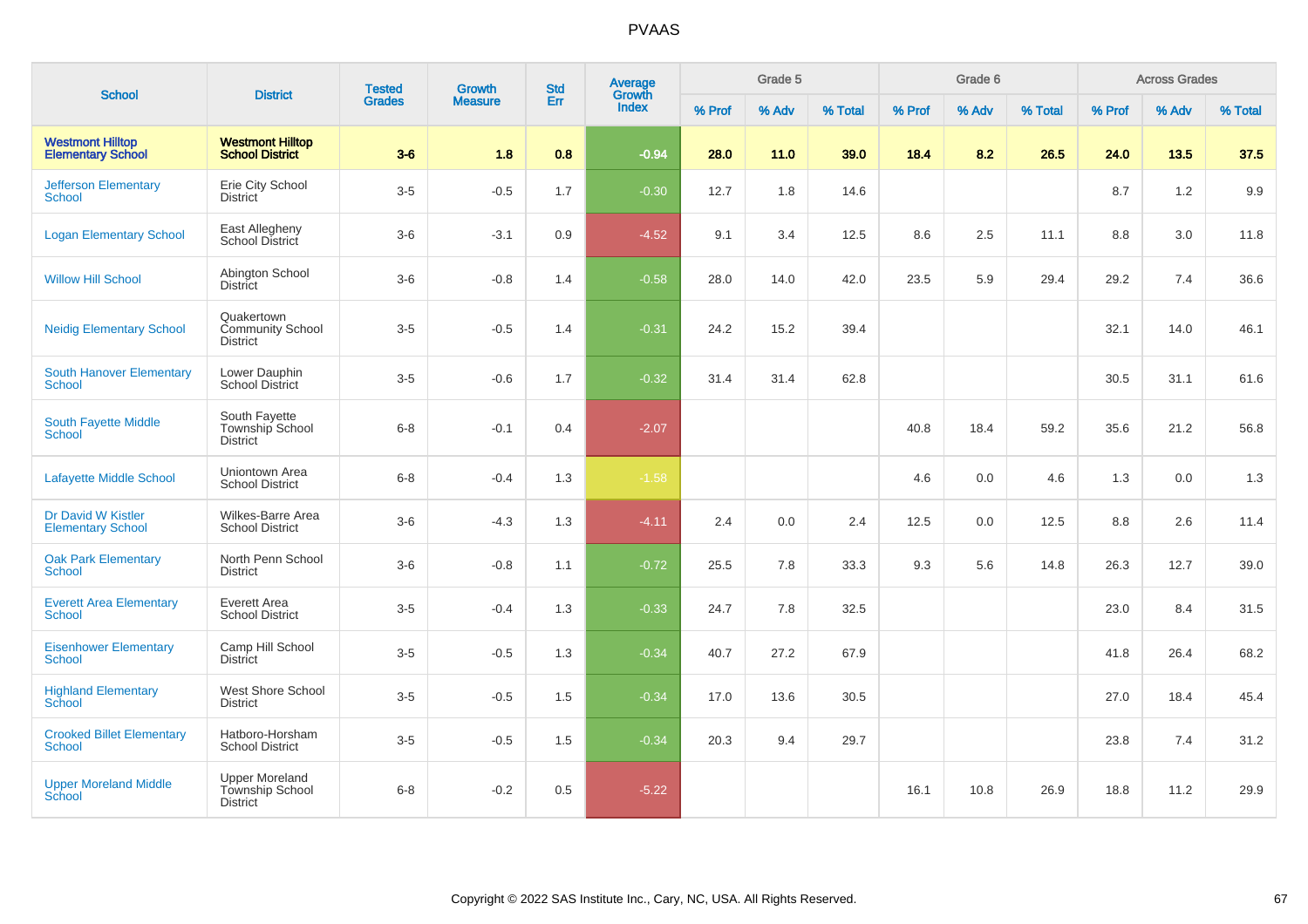| <b>School</b>                                           | <b>District</b>                                      | <b>Tested</b> | <b>Growth</b>  | <b>Std</b> | <b>Average</b><br>Growth |        | Grade 5 |         |        | Grade 6 |         |        | <b>Across Grades</b> |         |
|---------------------------------------------------------|------------------------------------------------------|---------------|----------------|------------|--------------------------|--------|---------|---------|--------|---------|---------|--------|----------------------|---------|
|                                                         |                                                      | <b>Grades</b> | <b>Measure</b> | Err        | Index                    | % Prof | % Adv   | % Total | % Prof | % Adv   | % Total | % Prof | % Adv                | % Total |
| <b>Westmont Hilltop</b><br><b>Elementary School</b>     | <b>Westmont Hilltop</b><br><b>School District</b>    | $3-6$         | 1.8            | 0.8        | $-0.94$                  | 28.0   | 11.0    | 39.0    | 18.4   | 8.2     | 26.5    | 24.0   | 13.5                 | 37.5    |
| <b>Mastery Charter School-</b><br><b>Smedley Campus</b> | <b>Mastery Charter</b><br>School - Smedley<br>Campus | $3-6$         | $-0.6$         | 1.2        | $-0.51$                  | 1.9    | 0.0     | 1.9     | 3.5    | 0.0     | 3.5     | 3.5    | 0.0                  | 3.5     |
| <b>West Hill Elementary</b><br><b>School</b>            | Sharon City School<br><b>District</b>                | $3-6$         | $-2.1$         | 1.4        | $-1.70$                  | 5.6    | 0.0     | 5.6     | 5.9    | 2.9     | 8.8     | 10.7   | 1.5                  | 12.2    |
| <b>Franklin Regional Middle</b><br>School               | Franklin Regional<br>School District                 | $6 - 8$       | $-0.2$         | 0.5        | $-1.46$                  |        |         |         | 33.2   | 19.3    | 52.5    | 29.2   | 15.6                 | 44.7    |
| <b>Shawnee Elementary</b><br><b>School</b>              | Easton Area<br><b>School District</b>                | $3-5$         | $-0.5$         | 1.4        | $-0.37$                  | 31.4   | 15.7    | 47.1    |        |         |         | 35.9   | 22.4                 | 58.4    |
| <b>Musser Elementary School</b>                         | Sharon City School<br><b>District</b>                | $3-6$         | $-1.5$         | 1.6        | $-1.04$                  | 9.7    | 0.0     | 9.7     | 19.2   | 3.8     | 23.1    | 15.5   | 1.6                  | 17.0    |
| <b>Spring Grove Area</b><br>Intermediate School         | Spring Grove Area<br>School District                 | $5-6$         | $-2.1$         | 0.5        | $-4.91$                  | 31.0   | 11.6    | 42.6    | 31.3   | 15.8    | 47.2    | 31.2   | 13.8                 | 45.0    |
| <b>Central Dauphin East</b><br><b>Middle School</b>     | Central Dauphin<br><b>School District</b>            | $6 - 8$       | $-0.2$         | 0.5        | $-0.66$                  |        |         |         | 9.8    | 1.0     | 10.9    | 8.9    | 1.9                  | 10.7    |
| <b>Washington Martha School</b>                         | Philadelphia City<br>School District                 | $3 - 8$       | $-1.3$         | 3.3        | $-0.39$                  |        |         |         |        |         |         | 9.3    | 2.3                  | 11.6    |
| <b>Titusville Middle School</b>                         | <b>Titusville Area</b><br><b>School District</b>     | $6 - 8$       | $-2.4$         | 0.6        | $-4.04$                  |        |         |         | 19.0   | 4.2     | 23.2    | 15.0   | 3.9                  | 18.9    |
| <b>Grove City Area Middle</b><br><b>School</b>          | Grove City Area<br><b>School District</b>            | $6 - 8$       | $-0.3$         | 0.6        | $-2.73$                  |        |         |         | 29.0   | 12.1    | 41.1    | 25.6   | 11.2                 | 36.8    |
| <b>Northern Potter Childrens</b><br><b>School</b>       | Northern Potter<br><b>School District</b>            | $3-6$         | $-1.0$         | 1.4        | $-0.67$                  | 26.7   | 3.3     | 30.0    | 9.5    | 2.4     | 11.9    | 18.1   | 7.6                  | 25.7    |
| <b>Stanton Edwin M School</b>                           | Philadelphia City<br><b>School District</b>          | $3 - 7$       | $-1.2$         | $2.2\,$    | $-0.52$                  | 0.0    | 0.0     | 0.0     |        |         |         | 3.1    | 3.1                  | 6.2     |
| <b>Welsh John School</b>                                | Philadelphia City<br><b>School District</b>          | $3 - 7$       | $-1.3$         | 3.2        | $-0.41$                  | 0.0    | 0.0     | 0.0     |        |         |         | 0.0    | 0.0                  | 0.0     |
| <b>Mahanoy Area Elementary</b><br><b>School</b>         | Mahanoy Area<br><b>School District</b>               | $3-6$         | $-2.2$         | 1.1        | $-2.32$                  | 7.3    | 0.0     | 7.3     | 4.0    | 0.0     | 4.0     | 12.3   | 1.1                  | 13.4    |
| <b>East Juniata Elementary</b><br>School                | Juniata County<br><b>School District</b>             | $3-6$         | $-2.5$         | 1.0        | $-3.14$                  | 17.1   | 5.7     | 22.9    | 7.4    | 0.0     | 7.4     | 23.7   | 6.4                  | 30.1    |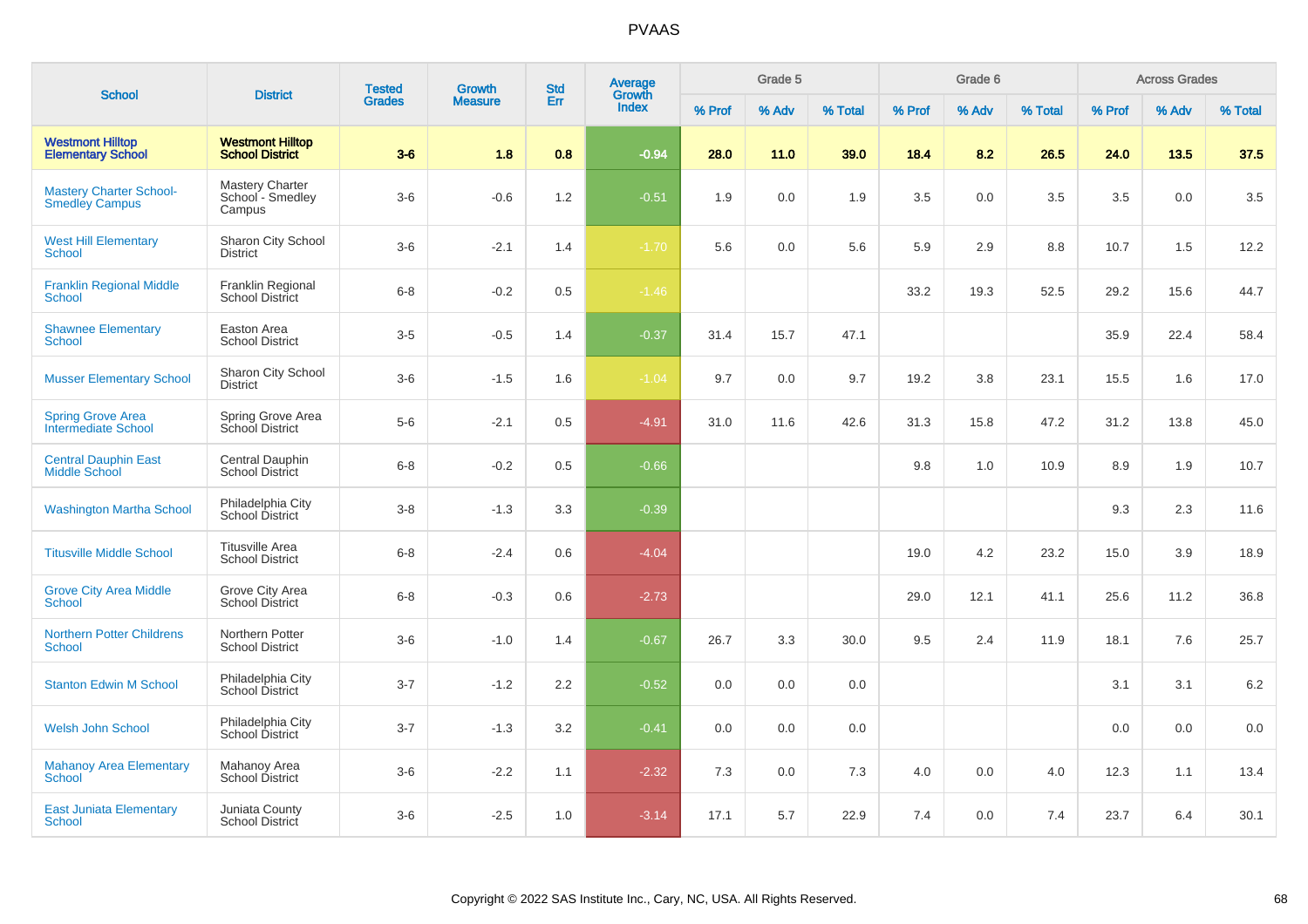|                                                           |                                                   | <b>Tested</b> | Growth         | <b>Std</b> | <b>Average</b><br>Growth |        | Grade 5 |         |        | Grade 6 |         |        | <b>Across Grades</b> |         |
|-----------------------------------------------------------|---------------------------------------------------|---------------|----------------|------------|--------------------------|--------|---------|---------|--------|---------|---------|--------|----------------------|---------|
| <b>School</b>                                             | <b>District</b>                                   | <b>Grades</b> | <b>Measure</b> | Err        | Index                    | % Prof | % Adv   | % Total | % Prof | % Adv   | % Total | % Prof | % Adv                | % Total |
| <b>Westmont Hilltop</b><br><b>Elementary School</b>       | <b>Westmont Hilltop</b><br><b>School District</b> | $3-6$         | 1.8            | 0.8        | $-0.94$                  | 28.0   | 11.0    | 39.0    | 18.4   | 8.2     | 26.5    | 24.0   | 13.5                 | 37.5    |
| <b>South Hamilton Elementary</b><br><b>School</b>         | Chambersburg<br>Area School<br><b>District</b>    | $3-5$         | $-0.8$         | 1.8        | $-0.45$                  | 22.7   | 9.1     | 31.8    |        |         |         | 26.2   | 8.7                  | 35.0    |
| <b>Park Forest Middle School</b>                          | State College Area<br><b>School District</b>      | $6 - 8$       | $-0.3$         | 0.6        | $-0.99$                  |        |         |         | 26.7   | 15.2    | 41.8    | 27.4   | 12.7                 | 40.1    |
| <b>Eleanor Roosevelt</b><br><b>Elementary School</b>      | Pennsbury School<br><b>District</b>               | $3-5$         | $-0.6$         | 1.3        | $-0.46$                  | 31.5   | 15.7    | 47.2    |        |         |         | 32.0   | 19.6                 | 51.6    |
| <b>Agora Cyber Charter</b><br>School                      | Agora Cyber<br>Charter School                     | $3 - 11$      | $-0.3$         | 0.6        | $-3.35$                  | 9.8    | 2.0     | 11.8    | 7.8    | 0.7     | 8.5     | 9.7    | 2.4                  | 12.1    |
| <b>Global Leadership</b><br><b>Academy Charter School</b> | Global Leadership<br>Academy Charter<br>School    | $3-8$         | $-3.1$         | 1.9        | $-1.63$                  | 0.0    | 0.0     | 0.0     |        |         |         | 2.5    | 0.0                  | 2.5     |
| <b>Afton Elementary School</b>                            | Pennsbury School<br><b>District</b>               | $3-5$         | $-0.7$         | 1.4        | $-0.47$                  | 38.6   | 32.9    | 71.4    |        |         |         | 36.4   | 34.8                 | 71.2    |
| <b>Falling Spring Elementary</b><br>School                | Chambersburg<br>Area School<br><b>District</b>    | $3-5$         | $-0.8$         | 1.8        | $-0.47$                  | 26.2   | 9.5     | 35.7    |        |         |         | 23.3   | 6.8                  | 30.1    |
| <b>Frank Anne School</b>                                  | Philadelphia City<br>School District              | $3-5$         | $-0.8$         | 1.7        | $-0.47$                  | 17.3   | 11.5    | 28.8    |        |         |         | 22.3   | 7.4                  | 29.8    |
| A J Mcmullen School                                       | Uniontown Area<br><b>School District</b>          | $6 - 8$       | $-3.3$         | 1.3        | $-2.48$                  |        |         |         | 12.5   | 0.0     | 12.5    | 6.7    | 1.1                  | 7.8     |
| <b>William Penn Elementary</b><br><b>School</b>           | Elizabeth Forward<br><b>School District</b>       | $3-5$         | $-0.7$         | 1.4        | $-0.48$                  | 22.4   | 9.0     | 31.3    |        |         |         | 26.6   | 17.2                 | 43.8    |
| <b>Webster School</b>                                     | Philadelphia City<br>School District              | $3-5$         | $-1.2$         | 2.4        | $-0.48$                  | 0.0    | 4.4     | 4.4     |        |         |         | 3.7    | 3.7                  | 7.4     |
| <b>Daniel Boone Area</b><br><b>Intermediate Center</b>    | Daniel Boone Area<br><b>School District</b>       | $3-5$         | $-0.4$         | 0.9        | $-0.48$                  | 27.7   | 10.7    | 38.4    |        |         |         | 30.4   | 8.4                  | 38.7    |
| <b>Moore Elementary School</b>                            | Northampton Area<br>School District               | $3-5$         | $-1.6$         | 3.3        | $-0.48$                  | 25.0   | 16.7    | 41.7    |        |         |         | 43.8   | 18.8                 | 62.5    |
| <b>Wilson Elementary School</b>                           | Western Wayne<br>School District                  | $3-5$         | $-1.0$         | 2.0        | $-0.49$                  | 34.4   | 15.6    | 50.0    |        |         |         | 34.0   | 16.0                 | 50.0    |
| <b>Cook-Wissahickon School</b>                            | Philadelphia City<br>School District              | $3-8$         | $-1.5$         | 3.0        | $-0.49$                  |        |         |         | 13.3   | 0.0     | 13.3    | 14.9   | 5.3                  | 20.2    |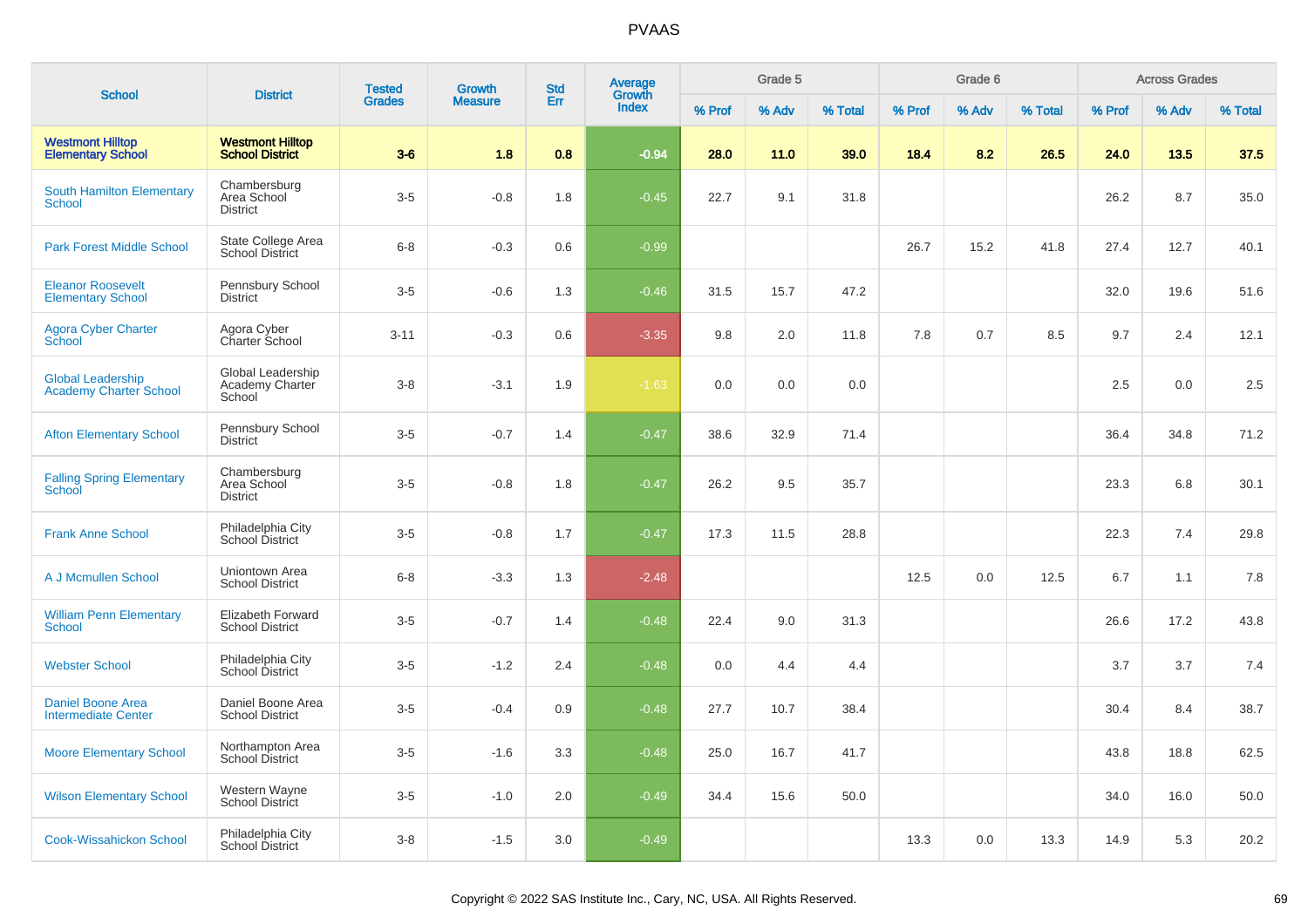| <b>School</b>                                       | <b>District</b>                                             | <b>Tested</b> | Growth         | <b>Std</b> | <b>Average</b><br>Growth |        | Grade 5 |         |        | Grade 6 |         |        | <b>Across Grades</b> |         |
|-----------------------------------------------------|-------------------------------------------------------------|---------------|----------------|------------|--------------------------|--------|---------|---------|--------|---------|---------|--------|----------------------|---------|
|                                                     |                                                             | <b>Grades</b> | <b>Measure</b> | Err        | Index                    | % Prof | % Adv   | % Total | % Prof | % Adv   | % Total | % Prof | % Adv                | % Total |
| <b>Westmont Hilltop</b><br><b>Elementary School</b> | <b>Westmont Hilltop</b><br><b>School District</b>           | $3-6$         | 1.8            | 0.8        | $-0.94$                  | 28.0   | 11.0    | 39.0    | 18.4   | 8.2     | 26.5    | 24.0   | 13.5                 | 37.5    |
| <b>Palisades Middle School</b>                      | Palisades School<br><b>District</b>                         | $6 - 8$       | $-0.3$         | 0.7        | $-6.15$                  |        |         |         | 27.6   | 4.1     | 31.6    | 26.7   | 4.2                  | 30.9    |
| <b>Ironton School</b>                               | Parkland School<br><b>District</b>                          | $3-5$         | $-1.0$         | 1.8        | $-0.51$                  | 29.3   | 29.3    | 58.5    |        |         |         | 30.9   | 25.7                 | 56.6    |
| <b>Summitview Elementary</b><br>School              | Waynesboro Area<br><b>School District</b>                   | $3-5$         | $-0.8$         | 1.5        | $-0.51$                  | 21.9   | 9.4     | 31.2    |        |         |         | 24.2   | 16.2                 | 40.4    |
| <b>Hans Herr Elementary</b><br><b>School</b>        | Lampeter-<br>Strasburg School<br><b>District</b>            | $3-5$         | $-0.5$         | 0.9        | $-0.51$                  | 38.6   | 13.5    | 52.2    |        |         |         | 39.0   | 18.5                 | 57.6    |
| <b>Columbia Middle School</b>                       | Columbia Borough<br><b>School District</b>                  | $5-8$         | $-4.8$         | 0.7        | $-6.66$                  | 15.1   | 1.4     | 16.4    | 1.4    | 0.0     | 1.4     | 5.6    | 0.7                  | 6.4     |
| <b>Northern Cambria Middle</b><br><b>School</b>     | Northern Cambria<br><b>School District</b>                  | $5 - 11$      | $-0.4$         | 0.8        | $-1.66$                  | 16.4   | 3.6     | 20.0    | 3.8    | 0.0     | 3.8     | 14.4   | 1.8                  | 16.2    |
| <b>Mcclure Alexander K</b><br><b>School</b>         | Philadelphia City<br>School District                        | $3-5$         | $-1.5$         | 2.8        | $-0.53$                  | 0.0    | 0.0     | 0.0     |        |         |         | 0.0    | 0.0                  | 0.0     |
| <b>York Suburban Middle</b><br><b>School</b>        | York Suburban<br><b>School District</b>                     | $6 - 8$       | $-0.3$         | 0.5        | $-9.85$                  |        |         |         | 17.9   | 7.4     | 25.3    | 22.2   | 12.0                 | 34.2    |
| <b>Emlen Eleanor C School</b>                       | Philadelphia City<br>School District                        | $3-5$         | $-1.6$         | 3.0        | $-0.54$                  | 0.0    | 5.9     | 5.9     |        |         |         | 9.8    | 2.4                  | 12.2    |
| <b>Rochester Area</b><br><b>Elementary School</b>   | Rochester Area<br><b>School District</b>                    | $3-5$         | $-0.9$         | 1.7        | $-0.54$                  | 27.7   | 6.4     | 34.0    |        |         |         | 27.3   | 14.0                 | 41.3    |
| <b>Eddystone Elementary</b><br><b>School</b>        | <b>Ridley School</b><br><b>District</b>                     | $3-5$         | $-1.2$         | 2.1        | $-0.54$                  | 9.7    | 3.2     | 12.9    |        |         |         | 17.3   | 6.2                  | 23.5    |
| <b>Riverside Middle School</b>                      | Riverside Beaver<br><b>County School</b><br><b>District</b> | $6 - 8$       | $-0.4$         | 0.7        | $-1.61$                  |        |         |         | 23.8   | 4.0     | 27.7    | 24.1   | 5.5                  | 29.6    |
| <b>Easton Area Middle School</b>                    | Easton Area<br><b>School District</b>                       | $6 - 8$       | $-1.0$         | 0.4        | $-2.52$                  |        |         |         | 14.7   | 3.4     | 18.0    | 12.2   | 4.3                  | 16.4    |
| <b>White Deer Elementary</b><br>School              | Milton Area School<br><b>District</b>                       | $3-5$         | $-1.3$         | 2.3        | $-0.55$                  | 30.0   | 13.3    | 43.3    |        |         |         | 27.3   | 15.2                 | 42.4    |
| <b>Greenwood Elementary</b><br><b>School</b>        | Greenwood School<br><b>District</b>                         | $3-5$         | $-0.8$         | 1.5        | $-0.55$                  | 30.3   | 13.6    | 43.9    |        |         |         | 35.1   | 22.6                 | 57.7    |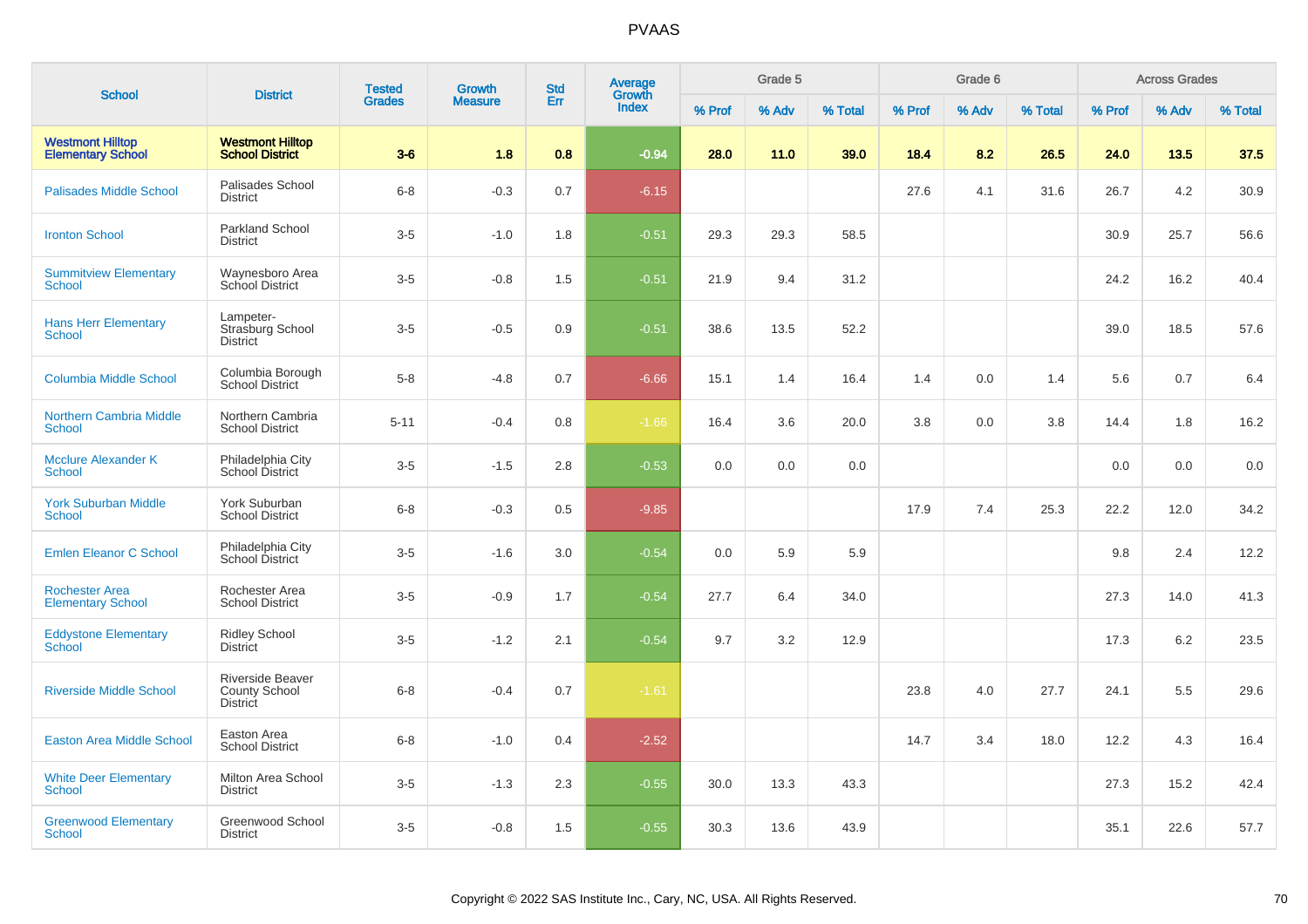| <b>School</b>                                            | <b>District</b>                                         | <b>Tested</b> | Growth         | <b>Std</b> | <b>Average</b><br>Growth |        | Grade 5 |         |        | Grade 6 |         |        | <b>Across Grades</b> |         |
|----------------------------------------------------------|---------------------------------------------------------|---------------|----------------|------------|--------------------------|--------|---------|---------|--------|---------|---------|--------|----------------------|---------|
|                                                          |                                                         | <b>Grades</b> | <b>Measure</b> | Err        | <b>Index</b>             | % Prof | % Adv   | % Total | % Prof | % Adv   | % Total | % Prof | % Adv                | % Total |
| <b>Westmont Hilltop</b><br><b>Elementary School</b>      | <b>Westmont Hilltop</b><br><b>School District</b>       | $3-6$         | 1.8            | 0.8        | $-0.94$                  | 28.0   | 11.0    | 39.0    | 18.4   | 8.2     | 26.5    | 24.0   | 13.5                 | 37.5    |
| <b>South St Marys Street</b><br><b>Elementary School</b> | Saint Marys Area<br>School District                     | $3-5$         | $-0.8$         | 1.4        | $-0.55$                  | 35.6   | 11.0    | 46.6    |        |         |         | 35.9   | 12.7                 | 48.6    |
| <b>Ligonier Valley Middle</b><br>School                  | <b>Ligonier Valley</b><br>School District               | $6 - 8$       | $-2.5$         | 0.7        | $-3.38$                  |        |         |         | 16.5   | 0.0     | 16.5    | 11.8   | 0.0                  | 11.8    |
| Philadelphia Performing<br><b>Arts Charter School</b>    | Philadelphia<br>Performing Arts<br>Charter School       | $3-9$         | $-0.4$         | 0.7        | $-4.79$                  | 19.2   | 9.0     | 28.2    | 19.6   | 3.6     | 23.2    | 25.2   | 9.7                  | 34.9    |
| <b>Frazier Middle School</b>                             | <b>Frazier School</b><br><b>District</b>                | $6 - 8$       | $-1.0$         | 0.8        | $-1.24$                  |        |         |         | 17.5   | 2.5     | 20.0    | 13.4   | 5.1                  | 18.5    |
| <b>Knoch Middle School</b>                               | South Butler<br><b>County School</b><br><b>District</b> | $6 - 8$       | $-0.3$         | 0.6        | $-1.53$                  |        |         |         | 22.9   | 5.0     | 27.9    | 19.2   | 6.0                  | 25.2    |
| <b>Chester Street Elementary</b><br><b>School</b>        | <b>Wyoming Valley</b><br>West School<br><b>District</b> | $3-5$         | $-1.2$         | 2.0        | $-0.58$                  | 23.3   | 7.0     | 30.2    |        |         |         | 25.0   | 7.1                  | 32.1    |
| <b>North Star East Middle</b><br>School                  | North Star School<br><b>District</b>                    | $5 - 8$       | $-2.8$         | 0.7        | $-5.51$                  | 12.8   | 10.3    | 23.1    | 23.4   | 4.7     | 28.1    | 15.0   | 4.6                  | 19.6    |
| <b>Chambersburg Area</b><br>Middle School - South        | Chambersburg<br>Area School<br><b>District</b>          | $6 - 8$       | $-0.2$         | 0.4        | $-3.93$                  |        |         |         | 13.3   | 2.5     | 15.8    | 12.9   | 4.8                  | 17.6    |
| <b>Tilden William T Middle</b><br>School                 | Philadelphia City<br>School District                    | $6 - 8$       | $-2.1$         | 3.5        | $-0.61$                  |        |         |         |        |         |         | 9.7    | 0.0                  | 9.7     |
| <b>South Scranton</b><br><b>Intermediate School</b>      | <b>Scranton School</b><br><b>District</b>               | $6 - 8$       | $-0.5$         | 0.8        | $-2.87$                  |        |         |         | 1.0    | 1.9     | 2.9     | 1.7    | 2.1                  | $3.8\,$ |
| <b>Roberto Clemente Charter</b><br><b>School</b>         | Roberto Clemente<br><b>Charter School</b>               | $3 - 12$      | $-4.0$         | 0.9        | $-5.78$                  | 5.6    | 0.0     | 5.6     | 0.0    | 0.0     | 0.0     | 3.0    | 0.0                  | $3.0\,$ |
| <b>West Hazleton</b><br><b>Elementary/Middle School</b>  | <b>Hazleton Area</b><br><b>School District</b>          | $3 - 8$       | $-0.8$         | 1.2        | $-3.96$                  | 2.7    | 0.0     | 2.7     | 5.9    | 0.0     | 5.9     | 4.6    | 0.6                  | 5.2     |
| <b>Hillside Elementary School</b>                        | West Shore School<br><b>District</b>                    | $3-5$         | $-0.8$         | 1.3        | $-0.62$                  | 23.2   | 3.7     | 26.8    |        |         |         | 22.9   | 12.2                 | 35.1    |
| Shippensburg Intermediate<br>School                      | Shippensburg Area<br>School District                    | $4 - 5$       | $-0.5$         | 0.8        | $-0.63$                  | 17.1   | 12.6    | 29.6    |        |         |         | 18.2   | 13.0                 | 31.2    |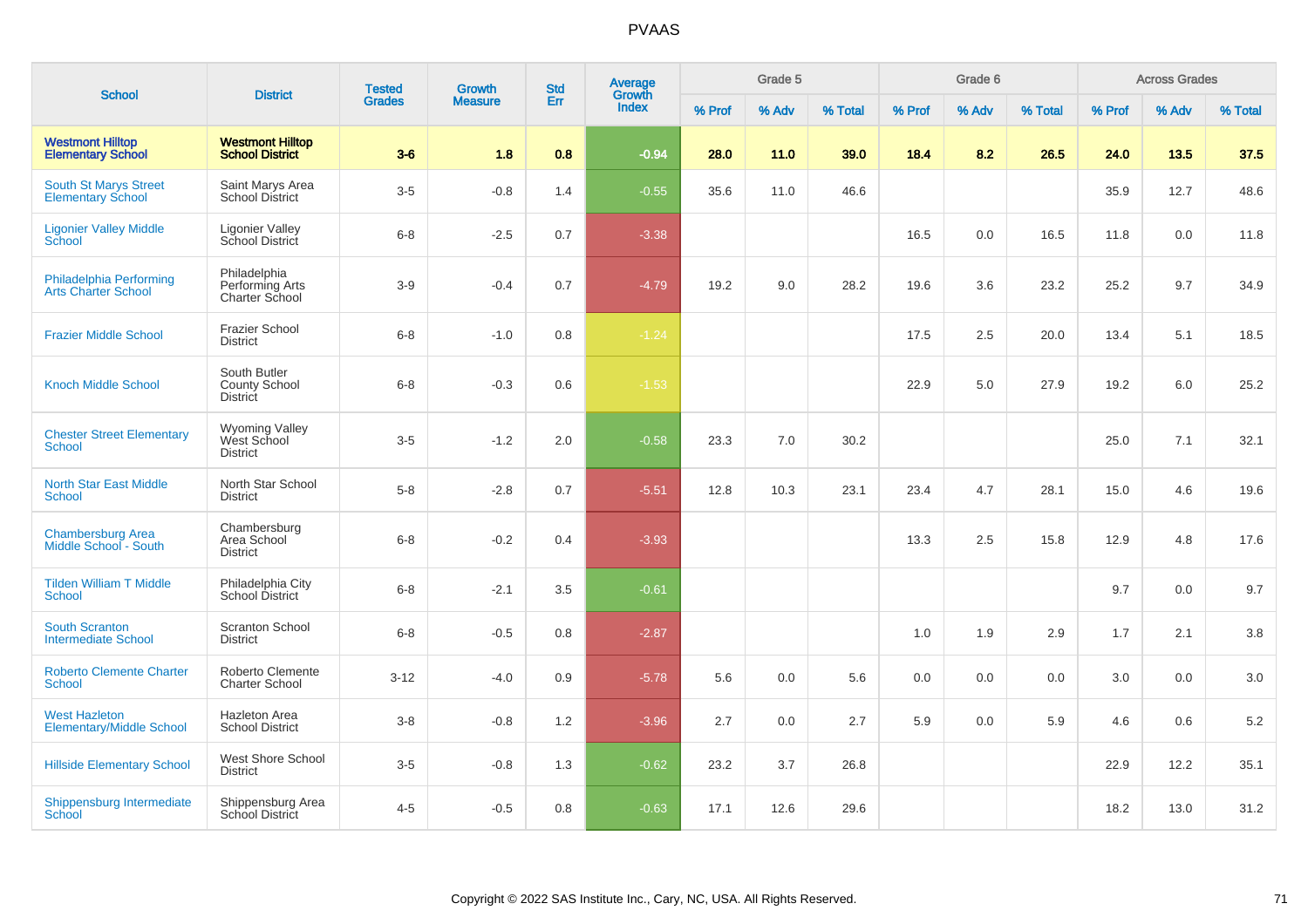| <b>School</b>                                           | <b>District</b>                                      | <b>Tested</b> | Growth         | <b>Std</b> | <b>Average</b><br>Growth |        | Grade 5 |         |        | Grade 6 |         |        | <b>Across Grades</b> |         |
|---------------------------------------------------------|------------------------------------------------------|---------------|----------------|------------|--------------------------|--------|---------|---------|--------|---------|---------|--------|----------------------|---------|
|                                                         |                                                      | <b>Grades</b> | <b>Measure</b> | Err        | Index                    | % Prof | % Adv   | % Total | % Prof | % Adv   | % Total | % Prof | % Adv                | % Total |
| <b>Westmont Hilltop</b><br><b>Elementary School</b>     | <b>Westmont Hilltop</b><br><b>School District</b>    | $3-6$         | 1.8            | 0.8        | $-0.94$                  | 28.0   | 11.0    | 39.0    | 18.4   | 8.2     | 26.5    | 24.0   | 13.5                 | 37.5    |
| <b>New Cumberland Middle</b><br><b>School</b>           | West Shore School<br><b>District</b>                 | $6 - 8$       | $-0.3$         | 0.5        | $-2.67$                  |        |         |         | 19.6   | 2.4     | 22.1    | 13.4   | 4.1                  | 17.5    |
| <b>Prince Hall</b>                                      | Philadelphia City<br>School District                 | $3-5$         | $-1.4$         | 2.3        | $-0.63$                  | 0.0    | 0.0     | 0.0     |        |         |         | 0.0    | 0.0                  | 0.0     |
| <b>Delcroft School</b>                                  | Southeast Delco<br><b>School District</b>            | $3 - 8$       | $-0.7$         | 1.1        | $-2.86$                  | 2.7    | 2.7     | 5.4     | 0.0    | 0.0     | 0.0     | 4.1    | 0.5                  | 4.6     |
| <b>Sharon Hill School</b>                               | Southeast Delco<br><b>School District</b>            | $3 - 8$       | $-1.3$         | 1.4        | $-2.39$                  | 0.0    | 0.0     | 0.0     | 4.4    | 0.0     | 4.4     | 8.0    | 0.9                  | 8.9     |
| <b>Tenth Street Elementary</b><br><b>School</b>         | <b>Riverview School</b><br><b>District</b>           | $3-6$         | $-6.8$         | 1.3        | $-6.43$                  | 36.1   | 2.8     | 38.9    | 26.7   | 11.1    | 37.8    | 36.3   | 17.9                 | 54.2    |
| <b>Fred J. Jaindl Elementary</b><br><b>School</b>       | Parkland School<br><b>District</b>                   | $3-5$         | $-0.8$         | 1.3        | $-0.64$                  | 34.1   | 34.1    | 68.2    |        |         |         | 32.1   | 40.0                 | 72.1    |
| Penn-Kidder Campus                                      | Jim Thorpe Area<br><b>School District</b>            | $3-8$         | $-0.6$         | 0.9        | $-2.77$                  | 14.3   | 2.4     | 16.7    | 12.2   | 0.0     | 12.2    | 14.2   | 3.7                  | 18.0    |
| <b>Fredericksburg Elementary</b><br>School              | Northern Lebanon<br><b>School District</b>           | $3-5$         | $-1.2$         | 1.8        | $-0.66$                  | 32.5   | 2.5     | 35.0    |        |         |         | 26.9   | 14.3                 | 41.2    |
| <b>Avis Elementary School</b>                           | Jersey Shore Area<br>School District                 | $3-5$         | $-1.4$         | 2.2        | $-0.66$                  | 40.0   | 16.7    | 56.7    |        |         |         | 46.3   | 22.0                 | 68.3    |
| <b>East Ward Elementary</b><br>School                   | Downingtown Area<br><b>School District</b>           | $3-5$         | $-1.0$         | 1.5        | $-0.66$                  | 43.3   | 17.9    | 61.2    |        |         |         | 40.2   | 24.5                 | 64.7    |
| <b>Leechburg Area Middle</b><br><b>School</b>           | Leechburg Area<br>School District                    | $6 - 8$       | $-2.9$         | 1.0        | $-2.79$                  |        |         |         | 16.2   | 5.4     | 21.6    | 15.5   | 3.9                  | 19.4    |
| J.E. Harrison Education<br>Center                       | <b>Baldwin-Whitehall</b><br><b>School District</b>   | $3-6$         | $-3.9$         | 0.7        | $-9.58$                  | 22.5   | 7.2     | 29.7    | 18.7   | 1.2     | 19.8    | 21.3   | 5.0                  | 26.3    |
| <b>Mastery Charter School-</b><br><b>Harrity Campus</b> | <b>Mastery Charter</b><br>School - Harrity<br>Campus | $3 - 8$       | $-0.7$         | 1.1        | $-3.24$                  | 4.6    | 4.6     | 9.1     | 2.3    | 0.0     | 2.3     | 5.5    | 1.0                  | 6.5     |
| <b>South Side Middle School</b>                         | South Side Area<br><b>School District</b>            | $6 - 8$       | $-0.6$         | 0.8        | $-2.32$                  |        |         |         | 17.7   | 0.0     | 17.7    | 18.8   | 3.6                  | 22.3    |
| <b>Eugenio Maria De Hostos</b><br><b>Charter School</b> | Eugenio Maria De<br>Hostos Charter<br>School         | $3-8$         | $-1.0$         | 1.4        | $-1.85$                  | 13.0   | 0.0     | 13.0    | 5.6    | 5.6     | 11.1    | 9.3    | 3.4                  | 12.7    |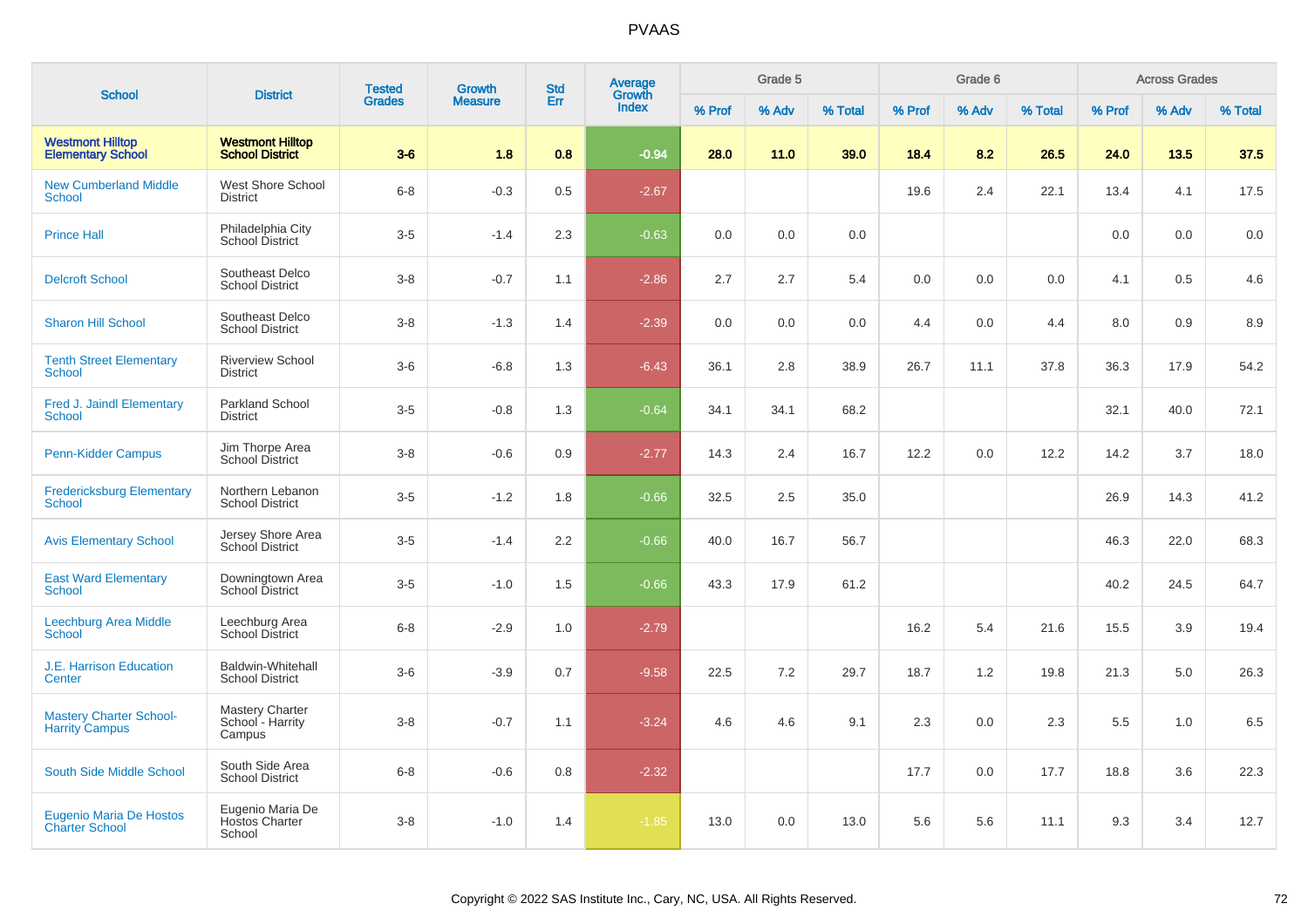| <b>School</b>                                                | <b>District</b>                                   | <b>Tested</b> | <b>Growth</b>  | <b>Std</b> | Average<br>Growth |        | Grade 5 |         |        | Grade 6 |         |        | <b>Across Grades</b> |         |
|--------------------------------------------------------------|---------------------------------------------------|---------------|----------------|------------|-------------------|--------|---------|---------|--------|---------|---------|--------|----------------------|---------|
|                                                              |                                                   | <b>Grades</b> | <b>Measure</b> | Err        | <b>Index</b>      | % Prof | % Adv   | % Total | % Prof | % Adv   | % Total | % Prof | % Adv                | % Total |
| <b>Westmont Hilltop</b><br><b>Elementary School</b>          | <b>Westmont Hilltop</b><br><b>School District</b> | $3-6$         | 1.8            | 0.8        | $-0.94$           | 28.0   | 11.0    | 39.0    | 18.4   | 8.2     | 26.5    | 24.0   | 13.5                 | 37.5    |
| <b>Belle Valley Elementary</b><br><b>School</b>              | Millcreek Township<br><b>School District</b>      | $3-5$         | $-1.0$         | 1.3        | $-0.71$           | 32.1   | 19.0    | 51.2    |        |         |         | 31.4   | 17.8                 | 49.2    |
| <b>Edgeworth Elementary</b><br>School                        | Quaker Valley<br>School District                  | $3-5$         | $-1.1$         | 1.5        | $-0.72$           | 38.4   | 26.0    | 64.4    |        |         |         | 36.5   | 37.0                 | 73.6    |
| <b>Southwest Middle School</b>                               | Reading School<br><b>District</b>                 | $5-8$         | $-0.7$         | 1.0        | $-2.36$           | 0.0    | 1.8     | 1.8     | 0.0    | 0.0     | 0.0     | 1.1    | 0.6                  | 1.7     |
| <b>Wissahickon Charter</b><br><b>School</b>                  | Wissahickon<br><b>Charter School</b>              | $3-8$         | $-0.8$         | 0.7        | $-11.08$          | 0.0    | 0.0     | 0.0     | 2.4    | 0.0     | 2.4     | 4.0    | 0.2                  | 4.2     |
| <b>Osborne Elementary</b><br>School                          | Quaker Valley<br>School District                  | $3-5$         | $-1.1$         | 1.5        | $-0.73$           | 34.3   | 20.9    | 55.2    |        |         |         | 35.7   | 33.7                 | 69.4    |
| <b>Ingomar Elementary</b><br><b>School</b>                   | North Allegheny<br><b>School District</b>         | $3-5$         | $-1.0$         | 1.3        | $-0.74$           | 55.7   | 20.2    | 76.0    |        |         |         | 46.8   | 27.6                 | 74.4    |
| <b>Eisenhower Middle School</b>                              | Norristown Area<br><b>School District</b>         | $5-8$         | $-0.5$         | 0.7        | $-2.54$           | 7.8    | 0.0     | 7.8     | 8.4    | 0.0     | 8.4     | 6.9    | 0.6                  | 7.5     |
| <b>Copper Beech School</b>                                   | Abington School<br>District                       | $3-6$         | $-1.2$         | 0.8        | $-1.54$           | 18.0   | 5.0     | 23.0    | 32.5   | 6.5     | 39.0    | 29.1   | 10.5                 | 39.6    |
| <b>Mckinley School</b>                                       | Abington School<br>District                       | $3-6$         | $-2.1$         | 1.0        | $-2.45$           | 25.0   | 13.6    | 38.6    | 36.9   | 9.2     | 46.2    | 28.4   | 11.2                 | 39.5    |
| <b>Washington Elementary</b><br>School                       | Lancaster School<br><b>District</b>               | $3-5$         | $-1.3$         | 1.8        | $-0.75$           | 6.5    | 0.0     | 6.5     |        |         |         | 9.1    | 0.6                  | 9.7     |
| <b>Centerville Elementary</b><br>School                      | <b>Hempfield School</b><br>District               | $3-6$         | $-1.9$         | 1.2        | $-1.63$           | 38.3   | 14.9    | 53.2    | 27.4   | 17.7    | 45.2    | 34.1   | 20.0                 | 54.1    |
| <b>Clairton Middle/High</b><br><b>School</b>                 | <b>Clairton City</b><br><b>School District</b>    | $6 - 11$      | $-0.7$         | 0.9        | $-0.85$           |        |         |         | 1.5    | 0.0     | 1.5     | 1.1    | 0.0                  | 1.1     |
| <b>Springfield Township</b><br>Elementary School-<br>Erdenhm | Springfield<br>Township School<br><b>District</b> | $3-5$         | $-0.7$         | 0.9        | $-0.76$           | 31.3   | 12.3    | 43.6    |        |         |         | 36.9   | 14.2                 | 51.1    |
| <b>Mcdonald Elementary</b><br><b>School</b>                  | <b>Centennial School</b><br><b>District</b>       | $3-5$         | $-0.8$         | 1.1        | $-0.77$           | 27.0   | 4.1     | 31.2    |        |         |         | 21.9   | 5.6                  | 27.5    |
| <b>Beverly Hills Middle School</b>                           | <b>Upper Darby</b><br><b>School District</b>      | $6-8$         | $-0.4$         | 0.5        | $-3.66$           |        |         |         | 4.7    | 0.5     | 5.2     | 4.7    | 1.8                  | $6.5\,$ |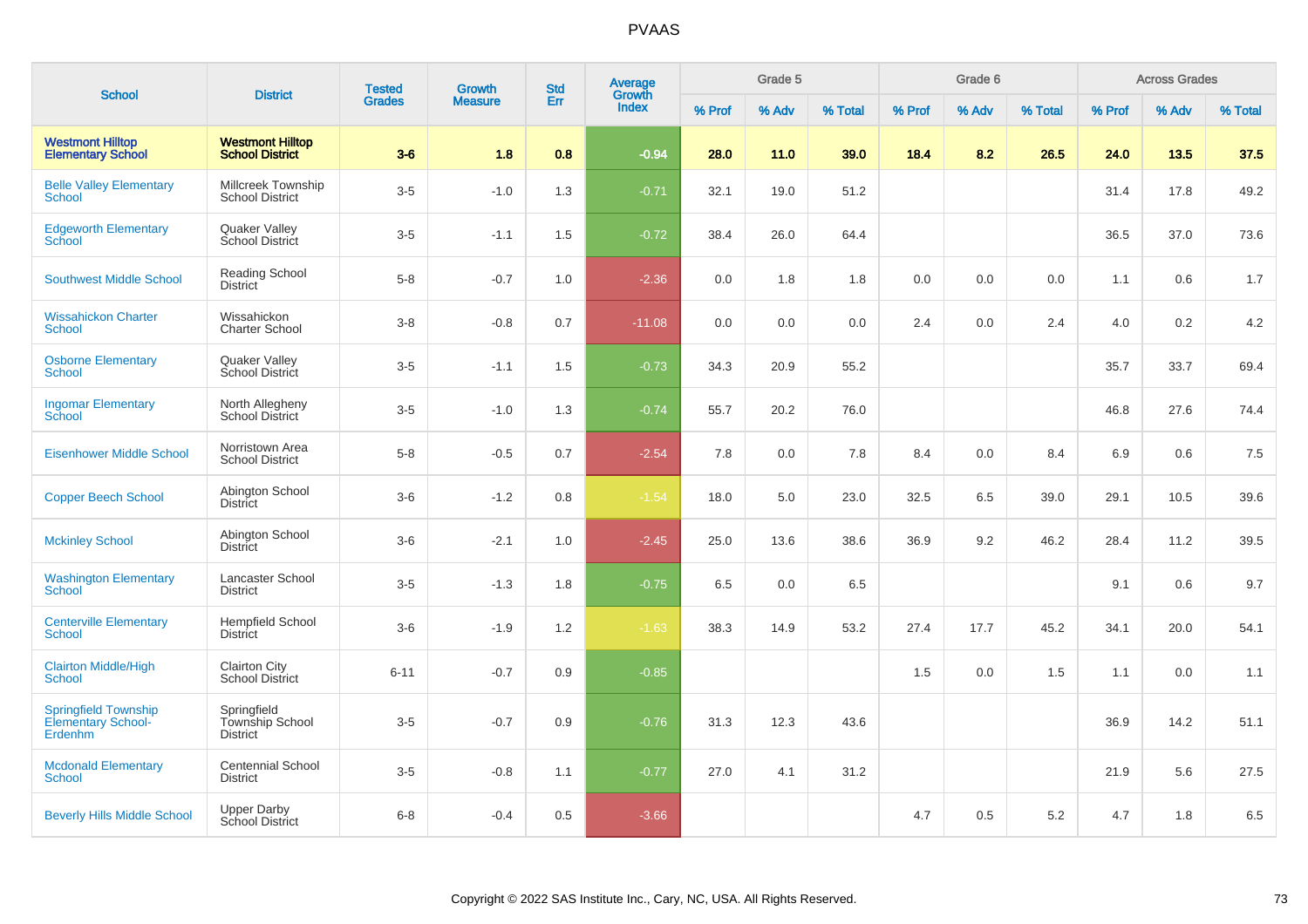| <b>School</b>                                              |                                                        | <b>Tested</b> | Growth         | <b>Std</b> | Average<br>Growth |        | Grade 5 |         |        | Grade 6 |         |        | <b>Across Grades</b> |         |
|------------------------------------------------------------|--------------------------------------------------------|---------------|----------------|------------|-------------------|--------|---------|---------|--------|---------|---------|--------|----------------------|---------|
|                                                            | <b>District</b>                                        | <b>Grades</b> | <b>Measure</b> | Err        | Index             | % Prof | % Adv   | % Total | % Prof | % Adv   | % Total | % Prof | % Adv                | % Total |
| <b>Westmont Hilltop</b><br><b>Elementary School</b>        | <b>Westmont Hilltop</b><br><b>School District</b>      | $3-6$         | 1.8            | 0.8        | $-0.94$           | 28.0   | 11.0    | 39.0    | 18.4   | 8.2     | 26.5    | 24.0   | 13.5                 | 37.5    |
| <b>Blaine James G School</b>                               | Philadelphia City<br>School District                   | $3-8$         | $-5.0$         | 2.3        | $-2.39$           | 0.0    | 0.0     | 0.0     | 0.0    | 0.0     | 0.0     | 1.4    | 0.0                  | 1.4     |
| <b>Sharpsville Area Middle</b><br>School                   | Sharpsville Area<br>School District                    | $6 - 8$       | $-0.6$         | 0.8        | $-2.70$           |        |         |         | 16.4   | 1.5     | 17.9    | 19.4   | 4.0                  | 23.4    |
| <b>Lincoln Elementary School</b>                           | Gettysburg Area<br>School District                     | $3-5$         | $-1.1$         | 1.4        | $-0.78$           | 40.0   | 15.7    | 55.7    |        |         |         | 35.0   | 20.4                 | 55.4    |
| <b>Indian Crest Middle School</b>                          | Souderton Area<br><b>School District</b>               | $6 - 8$       | $-0.4$         | 0.5        | $-7.91$           |        |         |         | 25.9   | 4.7     | 30.6    | 25.7   | 4.8                  | 30.5    |
| <b>Windber Elementary</b><br>School                        | <b>Windber Area</b><br><b>School District</b>          | $3-5$         | $-1.0$         | 1.3        | $-0.79$           | 28.8   | 20.0    | 48.8    |        |         |         | 26.7   | 18.8                 | 45.5    |
| <b>Penns Valley Area</b><br>Junior/Senior High School      | Penns Valley Area<br><b>School District</b>            | $6 - 12$      | $-0.6$         | 0.8        | $-0.79$           |        |         |         |        |         |         | 20.8   | 9.5                  | 30.3    |
| <b>East Hills Middle School</b>                            | Bethlehem Area<br><b>School District</b>               | $6 - 8$       | $-0.7$         | 0.8        | $-4.51$           |        |         |         | 14.1   | 2.0     | 16.2    | 17.7   | 6.0                  | 23.7    |
| <b>Monessen Elementary</b><br>Center                       | Monessen City<br>School District                       | $3-5$         | $-1.6$         | 2.0        | $-0.82$           | 5.3    | 0.0     | 5.3     |        |         |         | 6.9    | 1.2                  | 8.0     |
| <b>A L Wilson Elementary</b><br><b>School (8364)</b>       | Albert Gallatin Area<br><b>School District</b>         | $3-5$         | $-1.3$         | 1.6        | $-0.83$           | 19.3   | 5.3     | 24.6    |        |         |         | 14.5   | 3.3                  | 17.8    |
| <b>Marshall Math Science</b><br>Academy                    | Harrisburg City<br>School District                     | $5-8$         | $-2.3$         | 0.7        | $-6.06$           | 7.6    | 4.6     | 12.1    | 5.4    | 0.0     | 5.4     | 9.2    | 1.8                  | 11.1    |
| <b>Frederick Douglass</b><br><b>Mastery Charter School</b> | <b>Frederick Douglass</b><br>Mastery Charter<br>School | $3 - 8$       | $-1.0$         | 1.2        | $-1.85$           | 4.8    | 0.0     | 4.8     | 0.0    | 0.0     | 0.0     | 1.5    | 0.8                  | 2.3     |
| <b>Lyndwood Elementary</b><br>School                       | Hanover Area<br><b>School District</b>                 | $6-6$         | $-1.4$         | 1.7        | $-0.83$           |        |         |         | 10.0   | 4.0     | 14.0    | 10.0   | 4.0                  | 14.0    |
| <b>Peebles Elementary</b><br><b>School</b>                 | North Allegheny<br>School District                     | $3-5$         | $-1.3$         | 1.5        | $-0.84$           | 38.7   | 19.4    | 58.1    |        |         |         | 38.2   | 26.6                 | 64.7    |
| <b>Allison Park Elementary</b><br><b>School</b>            | Chartiers-Houston<br><b>School District</b>            | $3-6$         | $-2.5$         | 0.9        | $-3.11$           | 25.6   | 12.2    | 37.8    | 35.1   | 2.6     | 37.7    | 32.8   | 10.2                 | 43.0    |
| <b>Newberry Elementary</b><br>School                       | <b>West Shore School</b><br><b>District</b>            | $3-5$         | $-1.6$         | 1.8        | $-0.86$           | 15.9   | 6.8     | 22.7    |        |         |         | 21.0   | 10.5                 | 31.4    |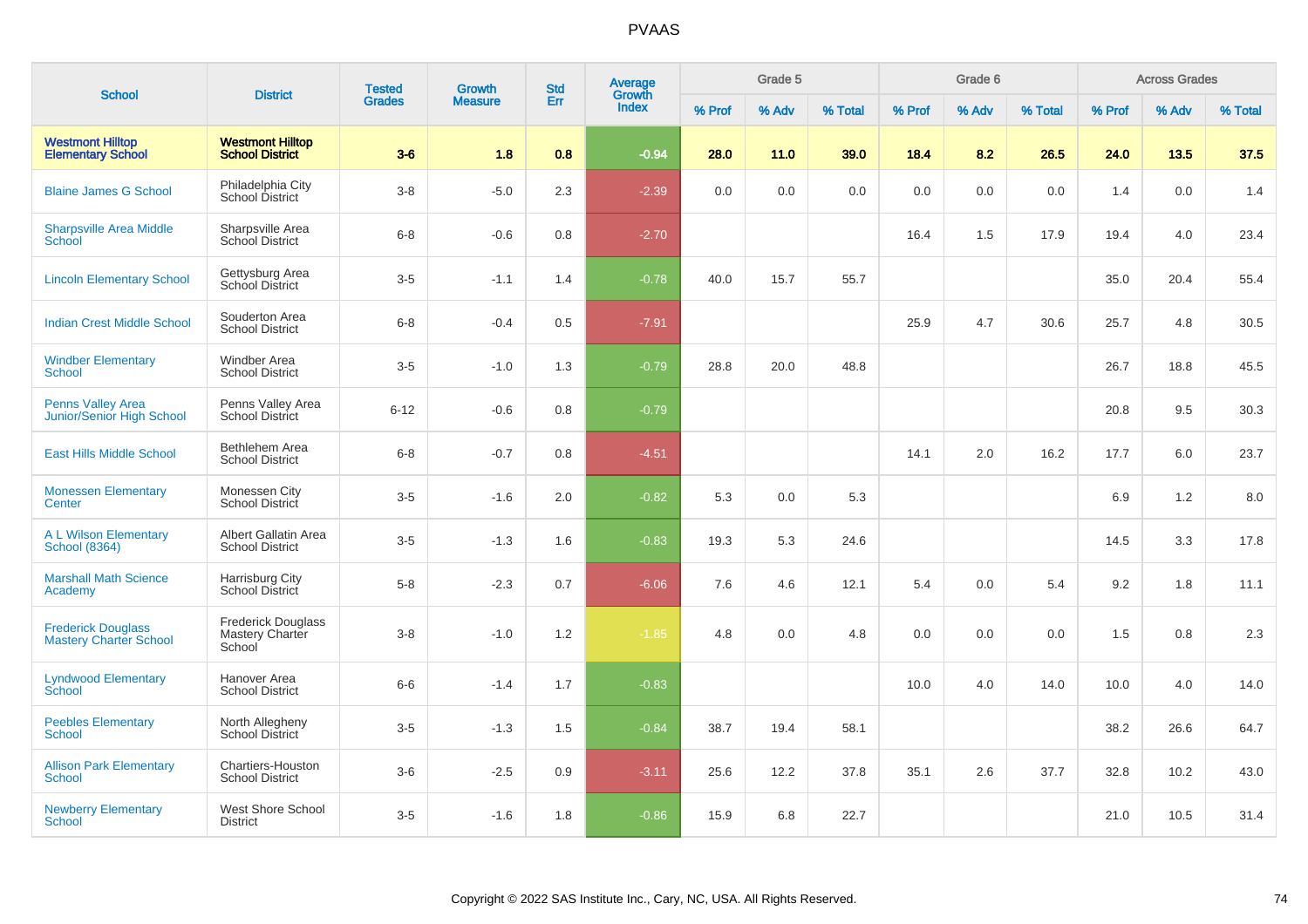| <b>School</b>                                              | <b>District</b>                                   | <b>Tested</b> | Growth         | <b>Std</b> | Average<br>Growth |        | Grade 5 |         |        | Grade 6 |         |        | <b>Across Grades</b> |         |
|------------------------------------------------------------|---------------------------------------------------|---------------|----------------|------------|-------------------|--------|---------|---------|--------|---------|---------|--------|----------------------|---------|
|                                                            |                                                   | <b>Grades</b> | <b>Measure</b> | Err        | <b>Index</b>      | % Prof | % Adv   | % Total | % Prof | % Adv   | % Total | % Prof | % Adv                | % Total |
| <b>Westmont Hilltop</b><br><b>Elementary School</b>        | <b>Westmont Hilltop</b><br><b>School District</b> | $3-6$         | 1.8            | 0.8        | $-0.94$           | 28.0   | 11.0    | 39.0    | 18.4   | 8.2     | 26.5    | 24.0   | 13.5                 | 37.5    |
| <b>Eastern York Middle</b><br>School                       | Eastern York<br><b>School District</b>            | $6-8$         | $-0.6$         | 0.5        | $-1.06$           |        |         |         | 23.0   | 6.1     | 29.0    | 20.6   | 10.2                 | 30.9    |
| <b>Lincoln Elementary School</b>                           | Erie City School<br><b>District</b>               | $3-5$         | $-1.3$         | 1.5        | $-0.87$           | 3.3    | 1.6     | 4.9     |        |         |         | 5.3    | 2.6                  | 8.0     |
| <b>Logan Elementary School</b>                             | Altoona Area<br><b>School District</b>            | $3-5$         | $-1.4$         | 1.6        | $-0.87$           | 25.0   | 3.6     | 28.6    |        |         |         | 25.1   | 8.6                  | 33.7    |
| <b>West Broad Street</b><br><b>Elementary School</b>       | Souderton Area<br><b>School District</b>          | $3-5$         | $-1.3$         | 1.5        | $-0.87$           | 36.5   | 20.6    | 57.1    |        |         |         | 33.1   | 30.2                 | 63.3    |
| <b>Rossmoyne Elementary</b><br><b>School</b>               | West Shore School<br><b>District</b>              | $3-5$         | $-1.5$         | 1.7        | $-0.88$           | 27.7   | 17.0    | 44.7    |        |         |         | 24.3   | 15.6                 | 39.9    |
| <b>Cochranton Elementary</b><br><b>School</b>              | <b>Crawford Central</b><br><b>School District</b> | $3-6$         | $-2.1$         | 1.2        | $-1.80$           | 23.1   | 5.8     | 28.8    | 16.7   | 4.2     | 20.8    | 24.2   | 6.8                  | 31.0    |
| <b>Finletter Thomas K School</b>                           | Philadelphia City<br>School District              | $3-8$         | $-1.7$         | 1.8        | $-2.92$           | 5.9    | 0.0     | 5.9     |        |         |         | 7.1    | 4.0                  | 11.1    |
| <b>Deibler Elementary School</b>                           | Pennridge School<br><b>District</b>               | $3-5$         | $-1.4$         | 1.6        | $-0.90$           | 23.6   | 12.7    | 36.4    |        |         |         | 26.1   | 21.1                 | 47.2    |
| <b>Francis Mcclure</b><br><b>Elementary School</b>         | Mckeesport Area<br><b>School District</b>         | $3-5$         | $-1.3$         | 1.4        | $-0.92$           | 14.1   | 1.3     | 15.4    |        |         |         | 19.4   | 5.8                  | 25.2    |
| <b>North Dickinson</b><br><b>Elementary School</b>         | Carlisle Area<br><b>School District</b>           | $3-5$         | $-2.0$         | 2.2        | $-0.92$           | 30.0   | 10.0    | 40.0    |        |         |         | 37.9   | 14.9                 | 52.9    |
| <b>Ross Elementary School</b>                              | Lancaster School<br><b>District</b>               | $3-5$         | $-2.2$         | 2.4        | $-0.92$           | 12.5   | 4.2     | 16.7    |        |         |         | 18.6   | 4.6                  | 23.3    |
| <b>Cornwells Elementary</b><br><b>School</b>               | Bensalem<br>Township School<br><b>District</b>    | $3-6$         | $-2.0$         | 1.2        | $-1.69$           | 16.3   | 9.3     | 25.6    | 10.3   | 0.0     | 10.3    | 16.4   | 2.8                  | 19.2    |
| Arcola Intermediate School                                 | <b>Methacton School</b><br><b>District</b>        | $5-8$         | $-0.4$         | 0.5        | $-0.93$           |        |         |         |        |         |         | 23.6   | 11.9                 | 35.4    |
| <b>Lower Pottsgrove</b><br><b>Elementary School</b>        | Pottsgrove School<br><b>District</b>              | $3-5$         | $-0.8$         | 0.9        | $-0.93$           | 27.2   | 6.5     | 33.7    |        |         |         | 25.0   | 5.1                  | 30.0    |
| <b>Lakeland Elementary</b><br><b>School - Scott Campus</b> | <b>Lakeland School</b><br><b>District</b>         | $3-6$         | $-2.2$         | 1.2        | $-1.83$           | 25.0   | 2.3     | 27.3    | 28.6   | 10.7    | 39.3    | 29.4   | 9.8                  | 39.2    |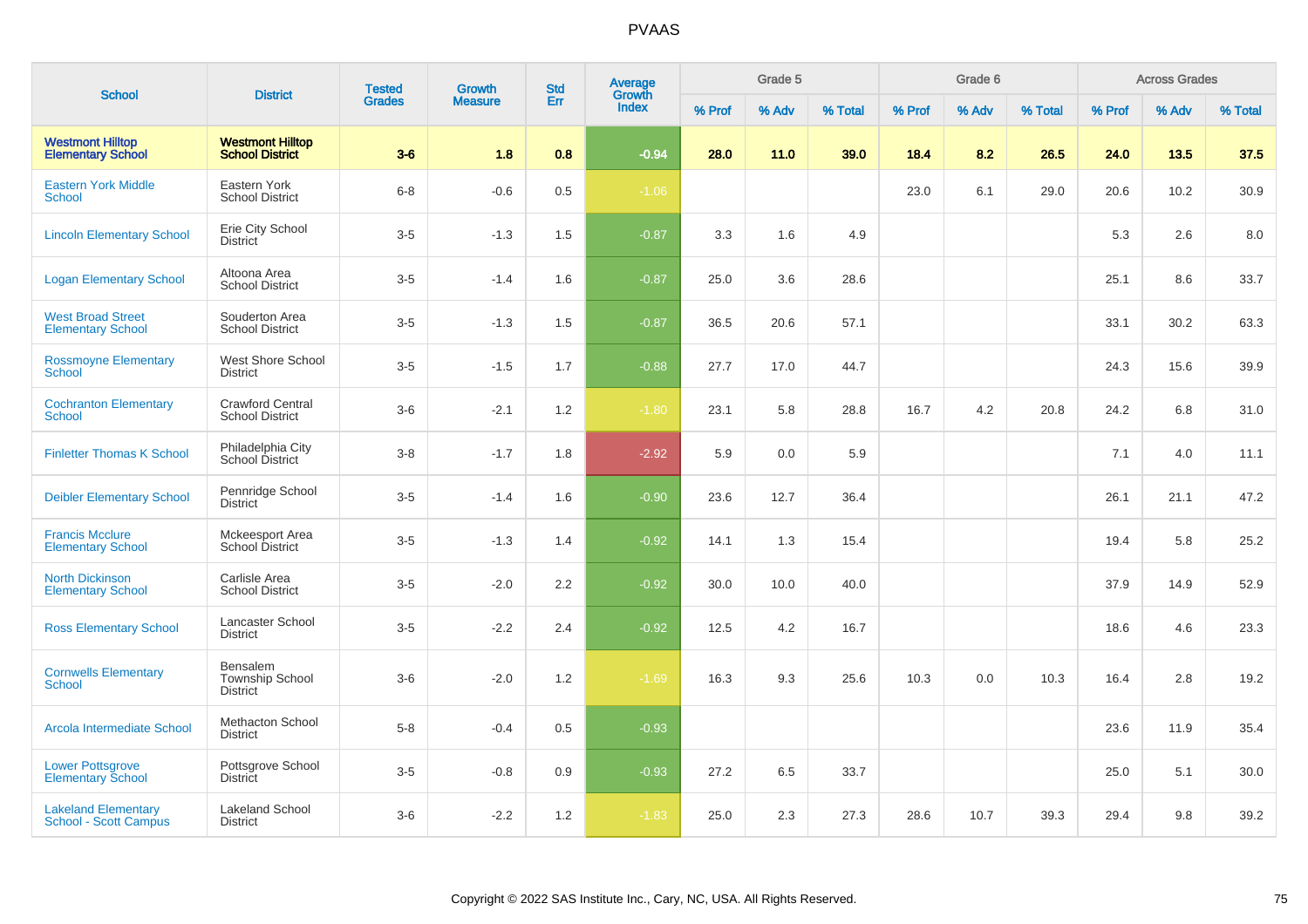|                                                        |                                                    | <b>Tested</b> | Growth         | <b>Std</b> | <b>Average</b><br>Growth |        | Grade 5 |         |        | Grade 6 |         |        | <b>Across Grades</b> |         |
|--------------------------------------------------------|----------------------------------------------------|---------------|----------------|------------|--------------------------|--------|---------|---------|--------|---------|---------|--------|----------------------|---------|
| <b>School</b>                                          | <b>District</b>                                    | <b>Grades</b> | <b>Measure</b> | Err        | <b>Index</b>             | % Prof | % Adv   | % Total | % Prof | % Adv   | % Total | % Prof | % Adv                | % Total |
| <b>Westmont Hilltop</b><br><b>Elementary School</b>    | <b>Westmont Hilltop</b><br><b>School District</b>  | $3-6$         | 1.8            | 0.8        | $-0.94$                  | 28.0   | 11.0    | 39.0    | 18.4   | 8.2     | 26.5    | 24.0   | 13.5                 | 37.5    |
| <b>Whitfield Elementary</b><br>School                  | Wilson School<br><b>District</b>                   | $3-5$         | $-1.2$         | 1.3        | $-0.94$                  | 20.4   | 5.7     | 26.1    |        |         |         | 32.9   | 9.7                  | 42.6    |
| <b>East Pennsboro</b><br><b>Elementary School</b>      | East Pennsboro<br>Area School<br><b>District</b>   | $3-5$         | $-1.2$         | 1.3        | $-0.95$                  | 26.1   | 4.6     | 30.7    |        |         |         | 27.4   | 9.5                  | 36.9    |
| <b>Maplewood Elementary</b><br>School                  | Penncrest School<br><b>District</b>                | $3-6$         | $-3.4$         | 1.0        | $-3.63$                  | 10.9   | 3.1     | 14.1    | 14.3   | 0.0     | 14.3    | 22.7   | 4.0                  | 26.7    |
| <b>Juniata Park Academy</b>                            | Philadelphia City<br>School District               | $3-8$         | $-2.7$         | 2.8        | $-0.96$                  | 15.8   | 0.0     | 15.8    |        |         |         | 6.2    | 1.6                  | 7.8     |
| <b>Mahantongo Elementary</b><br>School                 | <b>Tri-Valley School</b><br>District               | $3-6$         | $-4.8$         | 1.8        | $-2.71$                  | 10.0   | 0.0     | 10.0    | 20.0   | 0.0     | 20.0    | 28.2   | 3.5                  | 31.8    |
| <b>Ephrata Middle School</b>                           | Ephrata Area<br>School District                    | $6-9$         | $-0.5$         | 0.5        | $-0.97$                  |        |         |         |        |         |         | 18.2   | 4.2                  | 22.3    |
| <b>Jackson Middle School</b>                           | Lancaster School<br><b>District</b>                | $6-8$         | $-1.3$         | 0.6        | $-1.99$                  |        |         |         | 1.7    | 0.0     | 1.7     | 1.2    | 0.0                  | 1.2     |
| <b>Hamilton Elementary</b><br>School                   | Lancaster School<br><b>District</b>                | $3-5$         | $-1.7$         | 1.7        | $-0.98$                  | 2.1    | 2.1     | 4.2     |        |         |         | 5.2    | 2.0                  | 7.2     |
| <b>Belmont Charter School</b>                          | <b>Belmont Charter</b><br>School                   | $3 - 10$      | $-0.8$         | 0.8        | $-5.00$                  | 1.6    | 0.0     | 1.6     | 4.0    | 0.0     | 4.0     | 2.8    | 0.6                  | 3.4     |
| <b>Donegan Elementary</b><br>School                    | Bethlehem Area<br><b>School District</b>           | $3-5$         | $-3.4$         | 3.5        | $-0.98$                  | 0.0    | 8.3     | 8.3     |        |         |         | 8.3    | 2.1                  | 10.4    |
| <b>Grandview Elementary</b><br><b>School</b>           | Millcreek Township<br><b>School District</b>       | $3-5$         | $-1.4$         | 1.4        | $-1.00$                  | 21.2   | 20.0    | 41.2    |        |         |         | 30.2   | 23.8                 | 54.0    |
| <b>KIPP West Philadelphia</b><br><b>Charter School</b> | <b>KIPP West</b><br>Philadelphia<br>Charter School | $3-8$         | $-2.0$         | 1.2        | $-1.75$                  | 3.2    | 0.0     | 3.2     | 0.0    | 0.0     | 0.0     | 2.6    | 0.0                  | 2.6     |
| <b>Poquessing Middle School</b>                        | <b>Neshaminy School</b><br>District                | $5-8$         | $-0.5$         | 0.5        | $-5.92$                  | 30.1   | 12.2    | 42.3    | 18.3   | 2.3     | 20.6    | 21.9   | 6.5                  | 28.4    |
| <b>Blair Mill Elementary</b><br>School                 | Hatboro-Horsham<br><b>School District</b>          | $3-5$         | $-1.5$         | 1.5        | $-1.02$                  | 22.6   | 12.9    | 35.5    |        |         |         | 22.5   | 6.9                  | 29.5    |
| <b>Forbes Road Elementary</b><br><b>School</b>         | <b>Forbes Road</b><br><b>School District</b>       | $3-6$         | $-6.7$         | 1.9        | $-4.72$                  | 38.7   | 3.2     | 41.9    | 26.7   | 0.0     | 26.7    | 33.0   | 4.0                  | 37.0    |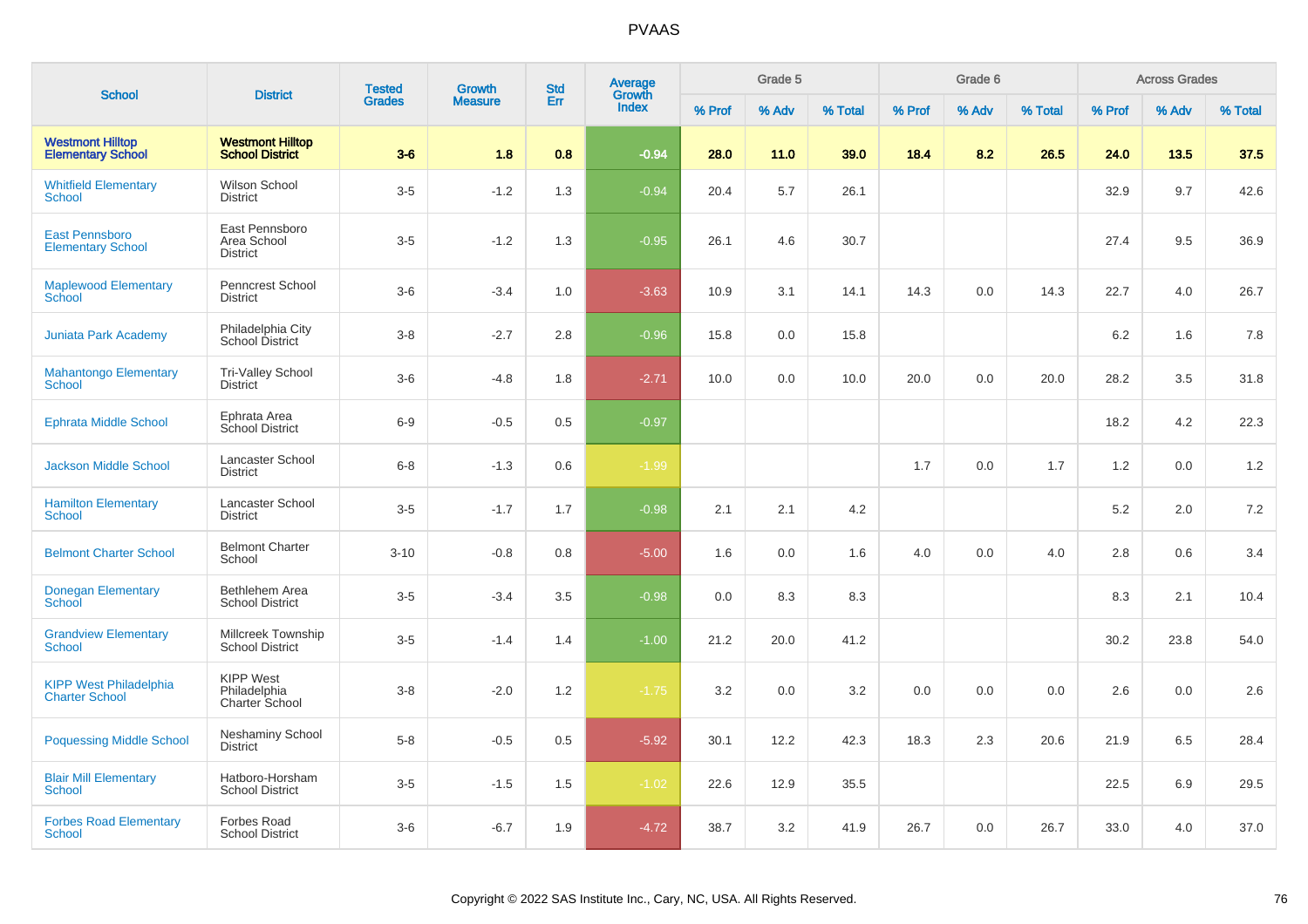| <b>School</b>                                                  | <b>District</b>                                     | <b>Tested</b> | <b>Growth</b>  | <b>Std</b> | <b>Average</b><br>Growth |        | Grade 5 |         |        | Grade 6 |         |        | <b>Across Grades</b> |         |
|----------------------------------------------------------------|-----------------------------------------------------|---------------|----------------|------------|--------------------------|--------|---------|---------|--------|---------|---------|--------|----------------------|---------|
|                                                                |                                                     | <b>Grades</b> | <b>Measure</b> | Err        | <b>Index</b>             | % Prof | % Adv   | % Total | % Prof | % Adv   | % Total | % Prof | % Adv                | % Total |
| <b>Westmont Hilltop</b><br><b>Elementary School</b>            | <b>Westmont Hilltop</b><br><b>School District</b>   | $3-6$         | 1.8            | 0.8        | $-0.94$                  | 28.0   | 11.0    | 39.0    | 18.4   | 8.2     | 26.5    | 24.0   | 13.5                 | 37.5    |
| <b>Mill Creek Elementary</b><br><b>School</b>                  | <b>Bristol Township</b><br><b>School District</b>   | $3-5$         | $-1.0$         | 1.0        | $-1.03$                  | 10.5   | 3.5     | 14.0    |        |         |         | 12.8   | 3.1                  | 16.0    |
| <b>Wellsville Campus</b>                                       | Northern York<br>County School<br><b>District</b>   | $3-5$         | $-2.1$         | 2.0        | $-1.04$                  | 20.0   | 5.0     | 25.0    |        |         |         | 26.3   | 8.1                  | 34.3    |
| <b>Lehigh Valley Academy</b><br><b>Regional Charter School</b> | Lehigh Valley<br>Academy Regional<br>Charter School | $3 - 11$      | $-3.0$         | 0.5        | $-5.67$                  | 22.5   | 7.5     | 30.0    | 16.4   | 3.1     | 19.5    | 17.4   | 4.4                  | 21.8    |
| <b>Wyoming Area</b><br>Intermediate Center                     | <b>Wyoming Area</b><br>School District              | $4 - 6$       | $-4.1$         | 0.8        | $-5.97$                  | 22.1   | 8.8     | 31.0    | 4.8    | 1.0     | 5.8     | 12.1   | 4.8                  | 16.9    |
| <b>Marshall John School</b>                                    | Philadelphia City<br>School District                | $3-5$         | $-3.5$         | 3.3        | $-1.05$                  | 0.0    | 0.0     | 0.0     |        |         |         | 0.0    | 0.0                  | 0.0     |
| <b>Founders Hall Middle</b><br>School                          | Mckeesport Area<br><b>School District</b>           | $6 - 8$       | $-0.5$         | 0.5        | $-3.65$                  |        |         |         | 3.9    | 0.0     | 3.9     | 1.8    | 0.0                  | 1.8     |
| <b>Schnecksville School</b>                                    | <b>Parkland School</b><br><b>District</b>           | $3-5$         | $-1.7$         | 1.6        | $-1.06$                  | 31.6   | 15.8    | 47.4    |        |         |         | 29.4   | 27.2                 | 56.7    |
| <b>Coebourn Elementary</b><br>School                           | Penn-Delco School<br><b>District</b>                | $3-5$         | $-1.7$         | 1.6        | $-1.07$                  | 32.7   | 3.6     | 36.4    |        |         |         | 30.9   | 8.6                  | 39.4    |
| Pittsburgh King K-8                                            | Pittsburgh School<br>District                       | $3 - 8$       | $-1.2$         | 1.1        | $-3.36$                  | 0.0    | 0.0     | 0.0     | 0.0    | 0.0     | 0.0     | 1.7    | 0.0                  | 1.7     |
| <b>East Hanover Elementary</b><br>School                       | Northern Lebanon<br><b>School District</b>          | $3-5$         | $-2.5$         | 2.3        | $-1.10$                  | 46.2   | 15.4    | 61.5    |        |         |         | 31.8   | 18.8                 | 50.6    |
| <b>Wagner Gen Louis Middle</b><br><b>School</b>                | Philadelphia City<br>School District                | $6 - 8$       | $-3.6$         | 3.2        | $-1.10$                  |        |         |         |        |         |         | 0.0    | 0.0                  | 0.0     |
| <b>Oxford Valley Elementary</b><br>School                      | Pennsbury School<br>District                        | $3-5$         | $-1.6$         | 1.5        | $-1.10$                  | 35.4   | 15.4    | 50.8    |        |         |         | 30.3   | 11.4                 | 41.6    |
| Pittsburgh Sunnyside K-8                                       | Pittsburgh School<br><b>District</b>                | $3 - 8$       | $-2.3$         | 1.4        | $-1.64$                  |        |         |         | 0.0    | 0.0     | 0.0     | 11.1   | 0.0                  | 11.1    |
| <b>Conestoga Elementary</b><br>School                          | Penn Manor<br><b>School District</b>                | $3-6$         | $-4.3$         | 1.2        | $-3.84$                  | 33.3   | 11.1    | 44.4    | 23.3   | 14.0    | 37.2    | 33.7   | 17.7                 | 51.4    |
| <b>Tyrone Area Middle School</b>                               | <b>Tyrone Area</b><br>School District               | $5-8$         | $-0.7$         | 0.5        | $-7.87$                  | 18.0   | 3.8     | 21.8    | 12.4   | 4.6     | 17.0    | 15.3   | 4.0                  | 19.3    |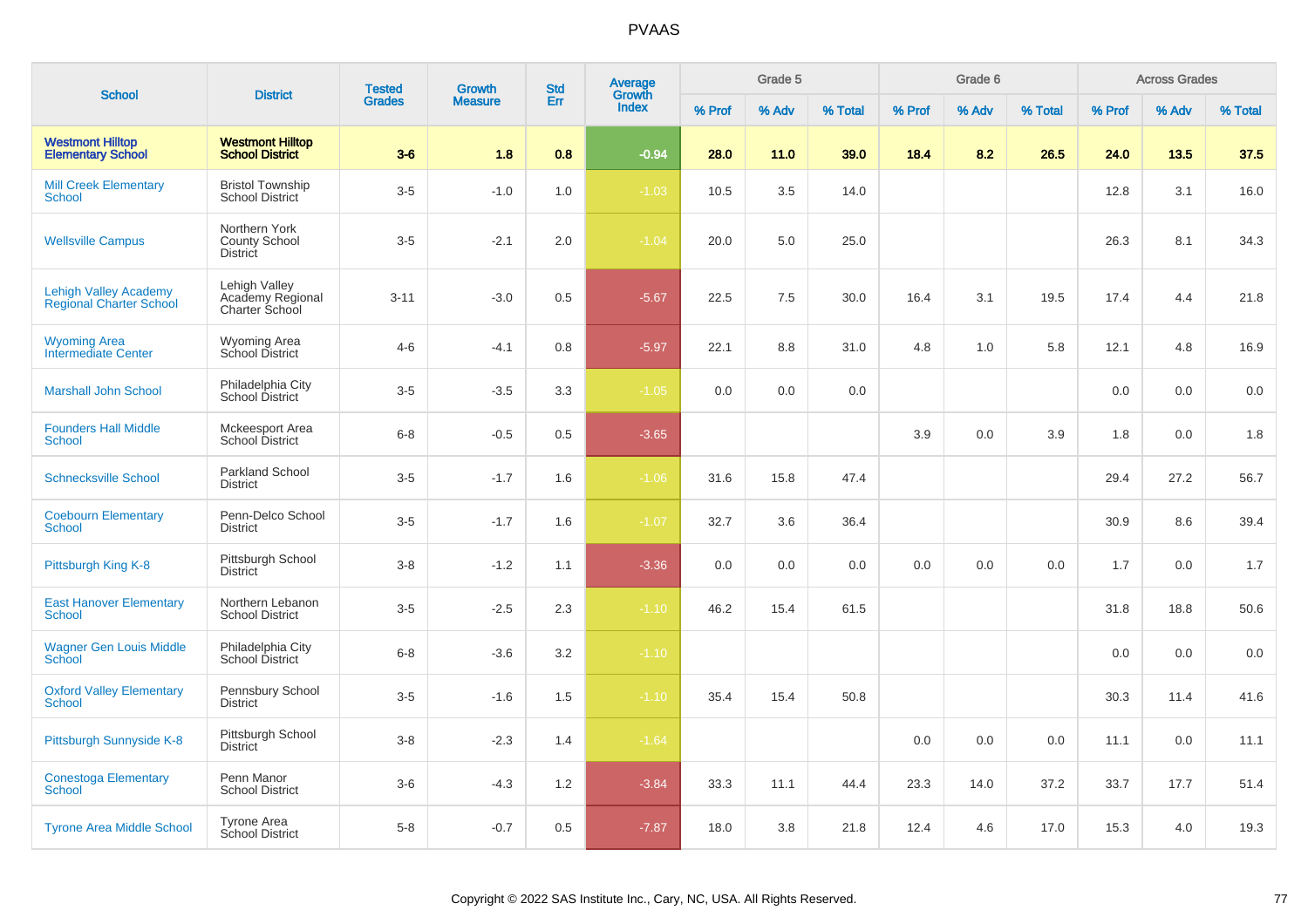| <b>School</b>                                              | <b>District</b>                                            | <b>Tested</b> | Growth         | <b>Std</b> | Average<br>Growth |        | Grade 5 |         |        | Grade 6 |         |        | <b>Across Grades</b> |         |
|------------------------------------------------------------|------------------------------------------------------------|---------------|----------------|------------|-------------------|--------|---------|---------|--------|---------|---------|--------|----------------------|---------|
|                                                            |                                                            | <b>Grades</b> | <b>Measure</b> | Err        | Index             | % Prof | % Adv   | % Total | % Prof | % Adv   | % Total | % Prof | % Adv                | % Total |
| <b>Westmont Hilltop</b><br><b>Elementary School</b>        | <b>Westmont Hilltop</b><br><b>School District</b>          | $3-6$         | 1.8            | 0.8        | $-0.94$           | 28.0   | 11.0    | 39.0    | 18.4   | 8.2     | 26.5    | 24.0   | 13.5                 | 37.5    |
| <b>Greater Nanticoke Area</b><br><b>Educational Center</b> | <b>Greater Nanticoke</b><br>Area School<br><b>District</b> | $6-8$         | $-0.7$         | 0.6        | $-3.20$           |        |         |         | 2.6    | 0.0     | 2.6     | 3.5    | 0.6                  | 4.0     |
| <b>Fairview Avenue</b><br><b>Elementary School</b>         | Waynesboro Area<br>School District                         | $3-5$         | $-1.3$         | 1.2        | $-1.13$           | 25.2   | 6.5     | 31.8    |        |         |         | 25.2   | 7.2                  | 32.4    |
| <b>Anderson Add B School</b>                               | Philadelphia City<br>School District                       | $3-8$         | $-4.4$         | 1.7        | $-2.53$           | 0.0    | 0.0     | 0.0     | 0.0    | 0.0     | 0.0     | 1.4    | 0.0                  | 1.4     |
| <b>Annville Elementary School</b>                          | Annville-Cleona<br><b>School District</b>                  | $3-6$         | $-1.5$         | 0.9        | $-1.66$           | 33.8   | 12.5    | 46.2    | 16.7   | 2.1     | 18.8    | 26.9   | 8.7                  | 35.6    |
| <b>Troy Intermediate School</b>                            | <b>Troy Area School</b><br><b>District</b>                 | $3-6$         | $-2.1$         | 0.8        | $-2.50$           | 11.1   | 4.0     | 15.2    | 4.0    | 4.0     | 8.0     | 12.8   | 2.9                  | 15.7    |
| <b>Gillingham Charter School</b>                           | Gillingham Charter<br>School                               | $3 - 11$      | $-5.9$         | 2.0        | $-3.00$           | 9.1    | 0.0     | 9.1     | 0.0    | 0.0     | 0.0     | 4.4    | 1.4                  | 5.8     |
| <b>Newport Elementary</b><br>School                        | Newport School<br><b>District</b>                          | $3-5$         | $-2.0$         | 1.8        | $-1.16$           | 22.2   | 11.1    | 33.3    |        |         |         | 27.0   | 10.1                 | 37.1    |
| <b>Myrtle Ave School</b>                                   | Keystone Oaks<br>School District                           | $3-5$         | $-2.2$         | 1.9        | $-1.16$           | 25.0   | 16.7    | 41.7    |        |         |         | 31.9   | 16.0                 | 47.9    |
| <b>Boyertown Area Middle</b><br>School-East                | Boyertown Area<br>School District                          | $6-8$         | $-2.3$         | 0.5        | $-4.20$           |        |         |         | 27.0   | 5.2     | 32.2    | 26.8   | 11.8                 | 38.7    |
| <b>Academy at Westinghouse</b>                             | Pittsburgh School<br><b>District</b>                       | $5 - 11$      | $-1.2$         | 1.1        | $-1.75$           |        |         |         | 0.0    | 0.0     | 0.0     | 0.0    | 0.0                  | 0.0     |
| <b>William Prescott #38</b>                                | Scranton School<br><b>District</b>                         | $3-5$         | $-3.1$         | 2.6        | $-1.17$           | 21.0   | 0.0     | 21.0    |        |         |         | 25.0   | 5.0                  | 30.0    |
| <b>Bushkill Elementary School</b>                          | East Stroudsburg<br>Area School<br><b>District</b>         | $3-5$         | $-2.5$         | 2.1        | $-1.18$           | 28.6   | 8.6     | 37.1    |        |         |         | 24.8   | 4.3                  | 29.1    |
| La Academia Partnership<br><b>Charter School</b>           | La Academia<br>Partnership<br>Charter School               | $6 - 11$      | $-5.6$         | 1.8        | $-3.02$           |        |         |         | 0.0    | 0.0     | 0.0     | 0.0    | 0.0                  | $0.0\,$ |
| Pittsburgh Carmalt K-8                                     | Pittsburgh School<br><b>District</b>                       | $3-8$         | $-3.3$         | 0.9        | $-5.94$           | 11.3   | 5.7     | 17.0    | 4.2    | 4.2     | 8.3     | 12.9   | 2.9                  | 15.7    |
| <b>Fairview Middle School</b>                              | <b>Fairview School</b><br><b>District</b>                  | $5-8$         | $-0.6$         | 0.5        | $-6.10$           | 31.8   | 12.7    | 44.4    | 24.8   | 11.3    | 36.1    | 29.2   | 11.9                 | 41.1    |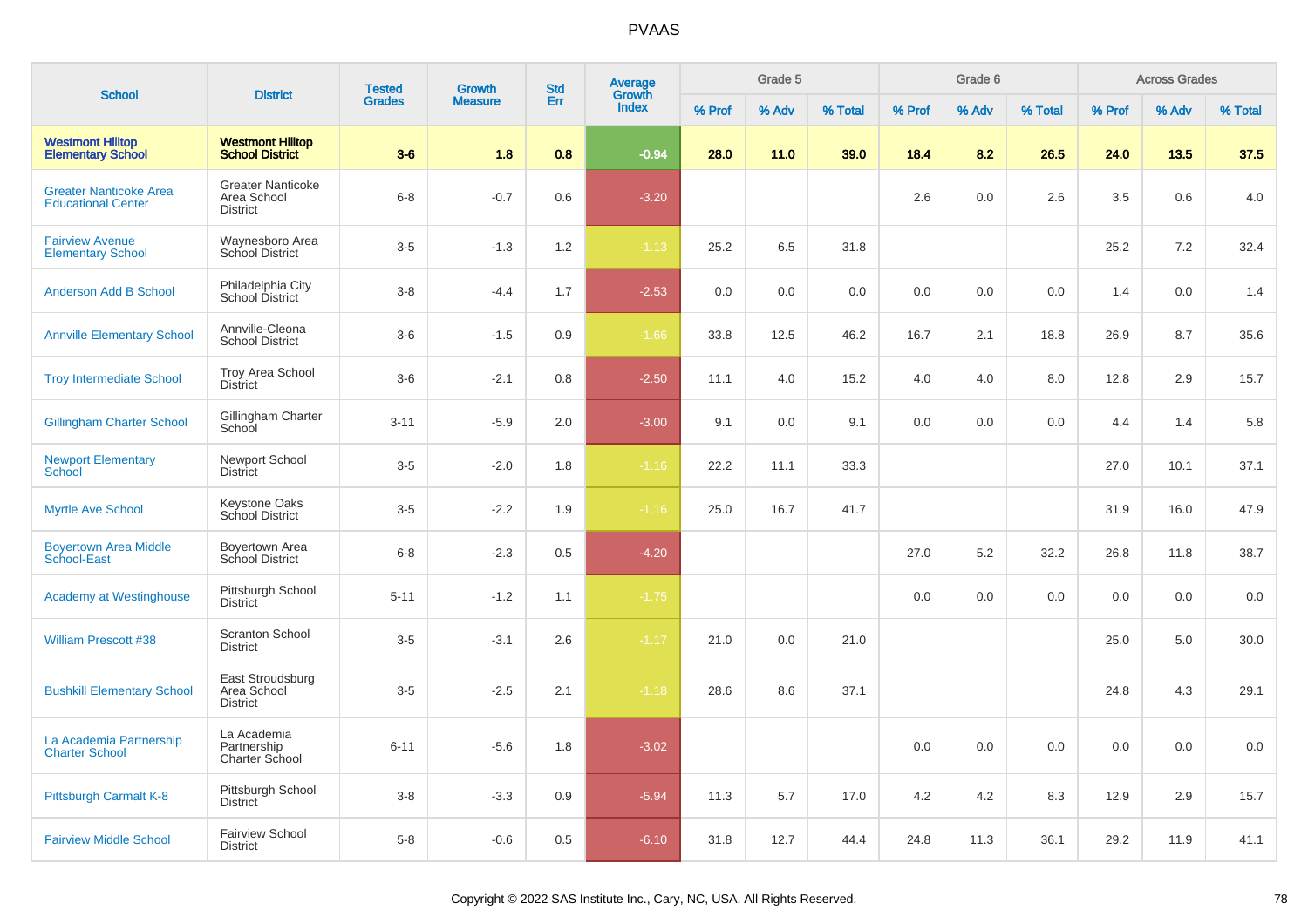| <b>School</b>                                        | <b>District</b>                                   | <b>Tested</b> | <b>Growth</b>  | <b>Std</b> | Average<br>Growth |        | Grade 5 |         |        | Grade 6 |         |        | <b>Across Grades</b> |         |
|------------------------------------------------------|---------------------------------------------------|---------------|----------------|------------|-------------------|--------|---------|---------|--------|---------|---------|--------|----------------------|---------|
|                                                      |                                                   | <b>Grades</b> | <b>Measure</b> | Err        | Index             | % Prof | % Adv   | % Total | % Prof | % Adv   | % Total | % Prof | % Adv                | % Total |
| <b>Westmont Hilltop</b><br><b>Elementary School</b>  | <b>Westmont Hilltop</b><br><b>School District</b> | $3-6$         | 1.8            | 0.8        | $-0.94$           | 28.0   | 11.0    | 39.0    | 18.4   | 8.2     | 26.5    | 24.0   | 13.5                 | 37.5    |
| <b>Olney Elementary School</b>                       | Philadelphia City<br>School District              | $3-8$         | $-5.9$         | 1.7        | $-3.41$           | 0.0    | 0.0     | 0.0     | 0.0    | 0.0     | 0.0     | 2.1    | 0.0                  | 2.1     |
| <b>Central Middle School</b>                         | <b>Reading School</b><br><b>District</b>          | $5-8$         | $-0.6$         | 0.5        | $-3.70$           | 2.0    | 2.0     | 4.1     | 1.2    | 0.0     | 1.2     | 1.4    | 0.5                  | 2.0     |
| <b>Great Valley Middle School</b>                    | <b>Great Valley</b><br><b>School District</b>     | $6 - 8$       | $-0.5$         | 0.4        | $-3.82$           |        |         |         | 38.1   | 8.6     | 46.6    | 30.5   | 14.4                 | 45.0    |
| <b>Monessen Middle School</b>                        | Monessen City<br>School District                  | $6 - 8$       | $-1.5$         | 1.3        | $-1.54$           |        |         |         | 2.6    | 0.0     | 2.6     | 1.1    | 0.0                  | 1.1     |
| Pittsburgh Spring Hill K-5                           | Pittsburgh School<br><b>District</b>              | $3-5$         | $-3.7$         | 3.1        | $-1.20$           | 0.0    | 0.0     | 0.0     |        |         |         | 3.8    | 0.0                  | 3.8     |
| <b>Robert Morris #27</b>                             | <b>Scranton School</b><br><b>District</b>         | $3-5$         | $-3.1$         | 2.6        | $-1.21$           | 12.0   | 4.0     | 16.0    |        |         |         | 13.2   | 2.9                  | 16.2    |
| <b>Propel Charter School-</b><br>Homestead           | <b>Propel Charter</b><br>School-Homestead         | $3 - 11$      | $-2.7$         | 1.0        | $-3.66$           | 2.7    | 0.0     | 2.7     | 0.0    | 5.4     | 5.4     | 2.7    | 1.4                  | 4.1     |
| <b>Hill Freedman World</b><br>Academy                | Philadelphia City<br>School District              | $6 - 10$      | $-2.9$         | 2.4        | $-1.21$           |        |         |         | 3.6    | 0.0     | 3.6     | 6.5    | 0.0                  | 6.5     |
| <b>Charlestown Elementary</b><br><b>School</b>       | <b>Great Valley</b><br>School District            | $3 - 5$       | $-2.2$         | 1.8        | $-1.22$           | 37.8   | 31.1    | 68.9    |        |         |         | 33.3   | 34.0                 | 67.4    |
| <b>Maple Point Middle School</b>                     | <b>Neshaminy School</b><br><b>District</b>        | $5 - 8$       | $-0.5$         | 0.4        | $-5.78$           | 27.7   | 7.5     | 35.2    | 19.7   | 4.4     | 24.1    | 22.6   | 5.8                  | 28.4    |
| <b>South Lebanon Elementary</b><br>School            | Cornwall-Lebanon<br><b>School District</b>        | $3-5$         | $-1.5$         | 1.2        | $-1.23$           | 35.5   | 9.4     | 44.9    |        |         |         | 32.3   | 16.8                 | 49.2    |
| <b>Albert Gallatin South</b><br><b>Middle School</b> | Albert Gallatin Area<br><b>School District</b>    | $6 - 8$       | $-0.9$         | 0.7        | $-3.46$           |        |         |         | 13.8   | 2.1     | 16.0    | 13.8   | 3.0                  | 16.7    |
| <b>Tilden Elementary Center</b>                      | Hamburg Area<br>School District                   | $3-5$         | $-1.5$         | 1.2        | $-1.23$           | 29.2   | 2.2     | 31.5    |        |         |         | 25.1   | 6.0                  | 31.1    |
| <b>Tri-Community Elementary</b><br><b>School</b>     | Central Dauphin<br>School District                | $3-5$         | $-2.0$         | 1.6        | $-1.24$           | 3.4    | 1.7     | 5.2     |        |         |         | 9.4    | 3.8                  | 13.2    |
| <b>Weatherly Area</b><br><b>Elementary School</b>    | <b>Weatherly Area</b><br><b>School District</b>   | $3 - 5$       | $-2.9$         | 2.3        | $-1.24$           | 26.9   | 7.7     | 34.6    |        |         |         | 21.8   | 7.9                  | 29.7    |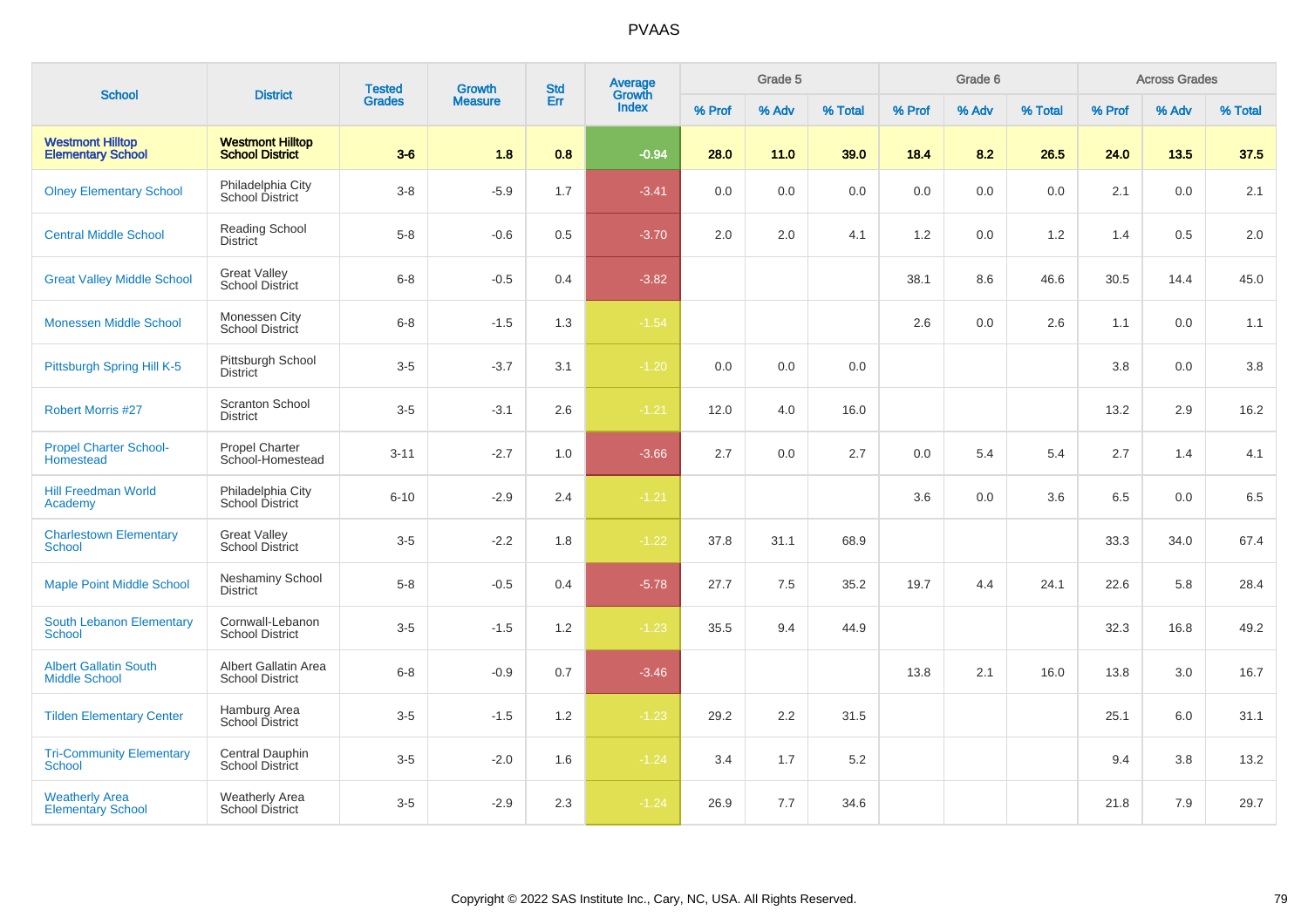| <b>School</b>                                                        | <b>District</b>                                                     | <b>Tested</b> | Growth         | <b>Std</b> | <b>Average</b>  |        | Grade 5 |         |        | Grade 6 |         |        | <b>Across Grades</b> |         |
|----------------------------------------------------------------------|---------------------------------------------------------------------|---------------|----------------|------------|-----------------|--------|---------|---------|--------|---------|---------|--------|----------------------|---------|
|                                                                      |                                                                     | <b>Grades</b> | <b>Measure</b> | Err        | Growth<br>Index | % Prof | % Adv   | % Total | % Prof | % Adv   | % Total | % Prof | % Adv                | % Total |
| <b>Westmont Hilltop</b><br><b>Elementary School</b>                  | <b>Westmont Hilltop</b><br><b>School District</b>                   | $3-6$         | 1.8            | 0.8        | $-0.94$         | 28.0   | 11.0    | 39.0    | 18.4   | 8.2     | 26.5    | 24.0   | 13.5                 | 37.5    |
| <b>First Philadelphia</b><br><b>Preparatory Charter School</b>       | First Philadelphia<br>Preparatory<br>Charter School                 | $3-8$         | $-2.3$         | 0.6        | $-4.91$         | 1.2    | 0.0     | 1.2     | 1.1    | 0.0     | 1.1     | 2.4    | 0.0                  | 2.4     |
| <b>Indian Valley Middle</b><br>School                                | Souderton Area<br><b>School District</b>                            | $6-8$         | $-0.6$         | 0.5        | $-2.91$         |        |         |         | 33.5   | 12.3    | 45.8    | 30.9   | 10.7                 | 41.6    |
| <b>Darby Township School</b>                                         | Southeast Delco<br><b>School District</b>                           | $3 - 8$       | $-2.6$         | 1.0        | $-3.89$         | 0.0    | 2.4     | 2.4     | 0.0    | 0.0     | 0.0     | 6.6    | 0.9                  | 7.5     |
| <b>Bache-Martin School</b>                                           | Philadelphia City<br>School District                                | $3 - 8$       | $-8.3$         | 2.5        | $-3.32$         | 0.0    | 12.5    | 12.5    |        |         |         | 16.7   | 19.6                 | 36.3    |
| <b>Laurel Valley Elementary</b><br>School                            | <b>Ligonier Valley</b><br>School District                           | $3-5$         | $-3.2$         | 2.5        | $-1.27$         | 4.6    | 9.1     | 13.6    |        |         |         | 12.4   | 3.7                  | 16.0    |
| <b>Howard Gardner Multiple</b><br><b>Intelligence Charter School</b> | <b>Howard Gardner</b><br>Multiple<br>Intelligence Charter<br>School | $3-8$         | $-3.7$         | 1.1        | $-3.28$         | 16.7   | 6.7     | 23.3    | 9.4    | 0.0     | 9.4     | 14.7   | 3.5                  | 18.2    |
| <b>Salisbury Middle School</b>                                       | Salisbury Township<br>School District                               | $5-8$         | $-2.3$         | 0.6        | $-3.64$         | 14.9   | 8.5     | 23.4    | 14.3   | 2.2     | 16.5    | 14.8   | 3.8                  | 18.7    |
| <b>Pennbrook Middle School</b>                                       | North Penn School<br><b>District</b>                                | $6-9$         | $-0.8$         | 0.6        | $-1.29$         |        |         |         |        |         |         | 34.0   | 9.7                  | 43.7    |
| <b>Albert Gallatin North</b><br><b>Middle School</b>                 | Albert Gallatin Area<br><b>School District</b>                      | $6 - 8$       | $-2.3$         | 0.8        | $-3.05$         |        |         |         | 23.9   | 1.1     | 25.0    | 17.6   | 1.2                  | 18.8    |
| <b>Manheim Township Middle</b><br>School                             | Manheim Township<br><b>School District</b>                          | $6-8$         | $-0.6$         | 0.4        | $-1.31$         |        |         |         |        |         |         | 23.7   | 10.5                 | 34.2    |
| <b>Pine Run Elementary</b><br>School                                 | <b>Central Bucks</b><br><b>School District</b>                      | $3-6$         | $-2.7$         | 1.2        | $-2.32$         | 39.3   | 17.9    | 57.1    | 16.7   | 12.5    | 29.2    | 31.4   | 22.3                 | 53.6    |
| <b>Penn-Lincoln Elementary</b><br><b>School</b>                      | Altoona Area<br><b>School District</b>                              | $3-5$         | $-2.8$         | 2.1        | $-1.33$         | 11.1   | 2.8     | 13.9    |        |         |         | 10.2   | 3.4                  | 13.6    |
| <b>Robert Reid Elementary</b><br><b>School</b>                       | Middletown Area<br><b>School District</b>                           | $3-5$         | $-1.9$         | 1.5        | $-1.33$         | 13.4   | 4.5     | 17.9    |        |         |         | 21.6   | 7.4                  | 29.0    |
| <b>Martin School</b>                                                 | Lancaster School<br><b>District</b>                                 | $3 - 8$       | $-2.8$         | 0.9        | $-3.29$         | 4.8    | 4.8     | 9.5     | 6.1    | 0.0     | 6.1     | 8.3    | 2.3                  | 10.6    |
| <b>Perkiomen Valley Middle</b><br><b>School-East</b>                 | Perkiomen Valley<br><b>School District</b>                          | $6 - 8$       | $-2.1$         | 0.5        | $-4.35$         |        |         |         | 21.9   | 12.5    | 34.4    | 25.4   | 12.7                 | 38.1    |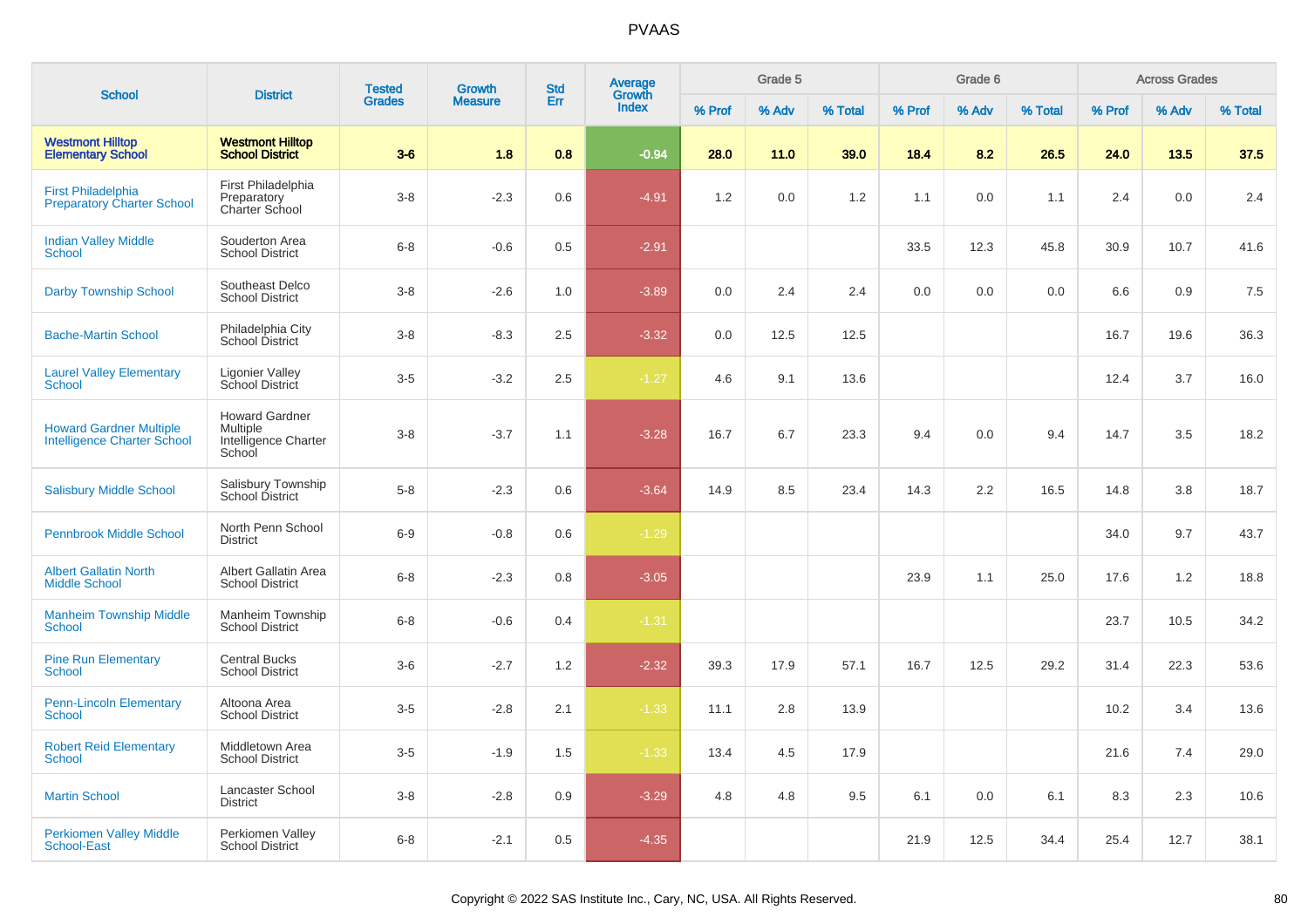| <b>School</b>                                                |                                                            | <b>Tested</b> | Growth         | <b>Std</b> | Average<br>Growth |        | Grade 5 |         |        | Grade 6 |         |        | <b>Across Grades</b> |         |
|--------------------------------------------------------------|------------------------------------------------------------|---------------|----------------|------------|-------------------|--------|---------|---------|--------|---------|---------|--------|----------------------|---------|
|                                                              | <b>District</b>                                            | <b>Grades</b> | <b>Measure</b> | Err        | Index             | % Prof | % Adv   | % Total | % Prof | % Adv   | % Total | % Prof | % Adv                | % Total |
| <b>Westmont Hilltop</b><br><b>Elementary School</b>          | <b>Westmont Hilltop</b><br><b>School District</b>          | $3-6$         | 1.8            | 0.8        | $-0.94$           | 28.0   | 11.0    | 39.0    | 18.4   | 8.2     | 26.5    | 24.0   | 13.5                 | 37.5    |
| <b>Quarryville Elementary</b><br>School                      | Solanco School<br>District                                 | $3-5$         | $-2.1$         | 1.5        | $-1.35$           | 16.7   | 5.0     | 21.7    |        |         |         | 23.7   | 5.1                  | 28.8    |
| <b>Union Area Middle School</b>                              | Union Area School<br><b>District</b>                       | $6 - 8$       | $-1.7$         | 0.9        | $-1.83$           |        |         |         | 32.8   | 5.2     | 37.9    | 26.4   | 3.1                  | 29.6    |
| <b>Friendship Hill Elementary</b><br><b>School</b>           | Albert Gallatin Area<br><b>School District</b>             | $3-5$         | $-3.0$         | 2.2        | $-1.36$           | 37.5   | 18.8    | 56.2    |        |         |         | 32.0   | 16.0                 | 48.0    |
| <b>Fannett-Metal Middle</b><br><b>School</b>                 | Fannett-Metal<br><b>School District</b>                    | $6 - 8$       | $-1.6$         | 1.1        | $-3.34$           |        |         |         | 10.3   | 0.0     | 10.3    | 9.5    | 1.0                  | 10.5    |
| <b>North Hills Middle School</b>                             | North Hills School<br><b>District</b>                      | $6 - 8$       | $-3.6$         | 0.4        | $-9.09$           |        |         |         | 30.1   | 11.4    | 41.5    | 26.8   | 10.8                 | 37.6    |
| <b>Oswayo Valley Elementary</b><br>School                    | Oswayo Valley<br>School District                           | $3-5$         | $-3.0$         | 2.2        | $-1.38$           | 27.6   | 20.7    | 48.3    |        |         |         | 35.3   | 29.4                 | 64.7    |
| <b>Charles F Patton Middle</b><br><b>School</b>              | Unionville-Chadds<br>Ford School<br><b>District</b>        | $6 - 8$       | $-0.6$         | 0.4        | $-1.99$           |        |         |         | 38.4   | 17.1    | 55.5    | 35.4   | 19.5                 | 54.9    |
| <b>Folk Arts-Cultural</b><br><b>Treasures Charter School</b> | Folk Arts-Cultural<br><b>Treasures Charter</b><br>School   | $3 - 7$       | $-1.8$         | 1.0        | $-2.80$           | 22.7   | 6.8     | 29.6    | 28.9   | 4.4     | 33.3    | 28.1   | 6.2                  | 34.4    |
| <b>Apollo-Ridge Middle</b><br>School                         | Apollo-Ridge<br>School District                            | $6 - 8$       | $-1.7$         | 0.7        | $-2.33$           |        |         |         | 12.0   | 1.2     | 13.2    | 10.3   | 1.6                  | 12.0    |
| <b>Turkeyfoot Valley Area</b><br><b>Elementary School</b>    | <b>Turkeyfoot Valley</b><br>Area School<br><b>District</b> | $3 - 11$      | $-4.7$         | 1.8        | $-2.62$           | 18.2   | 0.0     | 18.2    | 14.3   | 0.0     | 14.3    | 19.7   | 2.8                  | 22.5    |
| Pittsburgh Mifflin K-8                                       | Pittsburgh School<br><b>District</b>                       | $3 - 8$       | $-1.7$         | 1.2        | $-2.50$           | 0.0    | 0.0     | 0.0     | 0.0    | 0.0     | 0.0     | 4.4    | 0.7                  | 5.2     |
| <b>Tobyhanna Elementary</b><br>Center                        | Pocono Mountain<br><b>School District</b>                  | $3-6$         | $-4.7$         | 2.0        | $-2.36$           | 34.8   | 0.0     | 34.8    | 6.7    | 0.0     | 6.7     | 30.4   | 9.8                  | 40.2    |
| <b>Asa Packer Elementary</b><br><b>School</b>                | Bethlehem Area<br><b>School District</b>                   | $3-5$         | $-4.7$         | 3.3        | $-1.42$           | 41.7   | 33.3    | 75.0    |        |         |         | 42.4   | 22.0                 | 64.4    |
| <b>Grandview Elementary</b><br><b>School</b>                 | Chambersburg<br>Area School<br><b>District</b>             | $3-5$         | $-2.7$         | 1.9        | $-1.43$           | 15.8   | 7.9     | 23.7    |        |         |         | 19.4   | 6.4                  | 25.8    |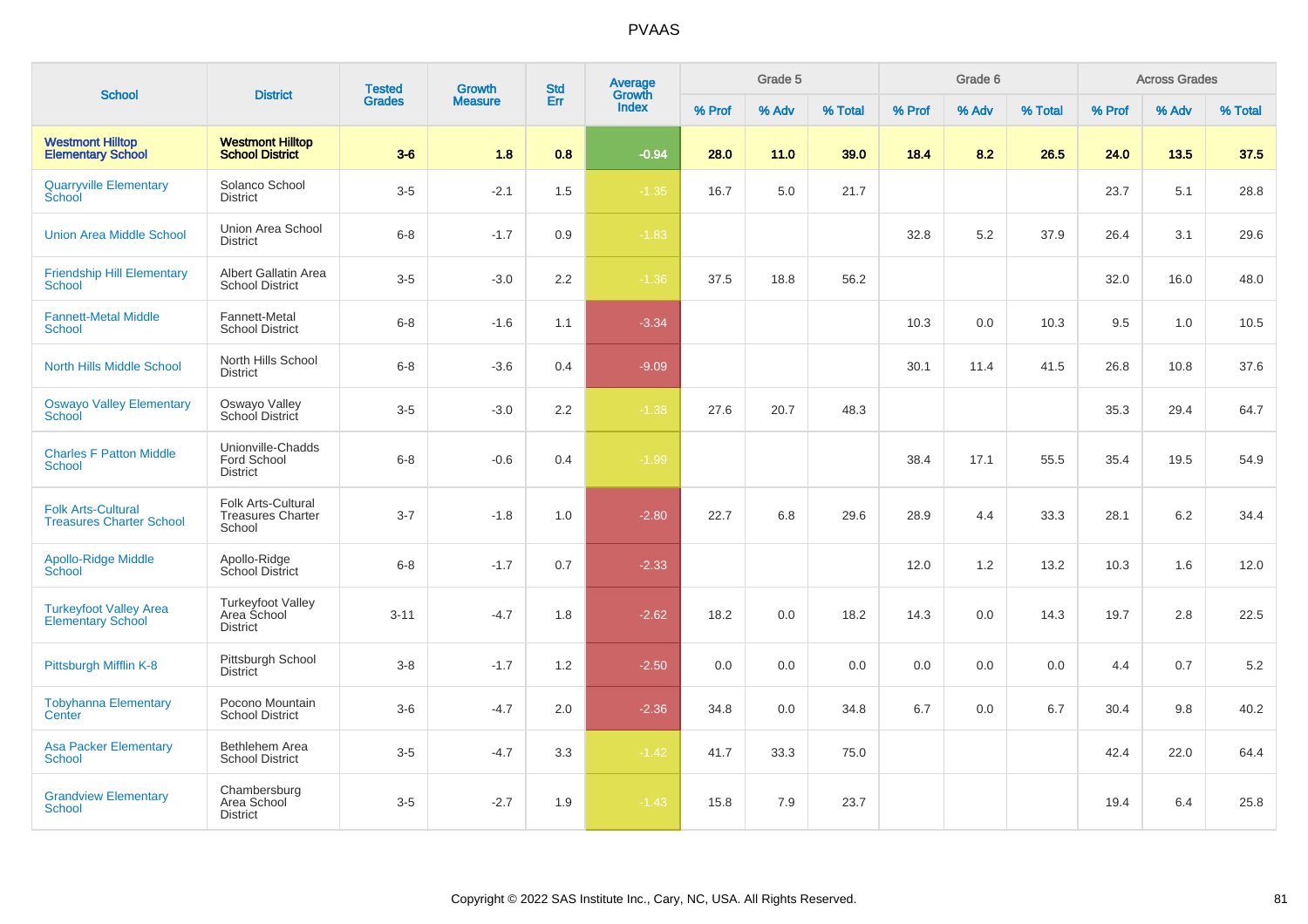|                                                             |                                                       | <b>Tested</b> | Growth         | <b>Std</b> | <b>Average</b>  |        | Grade 5 |         |        | Grade 6 |         |        | <b>Across Grades</b> |         |
|-------------------------------------------------------------|-------------------------------------------------------|---------------|----------------|------------|-----------------|--------|---------|---------|--------|---------|---------|--------|----------------------|---------|
| <b>School</b>                                               | <b>District</b>                                       | <b>Grades</b> | <b>Measure</b> | Err        | Growth<br>Index | % Prof | % Adv   | % Total | % Prof | % Adv   | % Total | % Prof | % Adv                | % Total |
| <b>Westmont Hilltop</b><br><b>Elementary School</b>         | <b>Westmont Hilltop</b><br><b>School District</b>     | $3-6$         | 1.8            | 0.8        | $-0.94$         | 28.0   | 11.0    | 39.0    | 18.4   | 8.2     | 26.5    | 24.0   | 13.5                 | 37.5    |
| <b>Sunrise Elementary School</b>                            | Penn-Trafford<br><b>School District</b>               | $3-5$         | $-2.6$         | 1.8        | $-1.43$         | 40.5   | 26.2    | 66.7    |        |         |         | 37.9   | 28.8                 | 66.7    |
| <b>Harrison Park Elementary</b><br><b>School</b>            | Penn-Trafford<br><b>School District</b>               | $3-5$         | $-2.1$         | 1.5        | $-1.43$         | 34.4   | 39.1    | 73.4    |        |         |         | 37.8   | 31.9                 | 69.7    |
| <b>Greenberg Joseph School</b>                              | Philadelphia City<br>School District                  | $3-8$         | $-7.7$         | 1.7        | $-4.50$         | 27.8   | 11.1    | 38.9    | 22.7   | 0.0     | 22.7    | 30.6   | 12.4                 | 43.0    |
| <b>Mount Nittany Middle</b><br><b>School</b>                | State College Area<br><b>School District</b>          | $6-8$         | $-1.1$         | 0.6        | $-1.96$         |        |         |         | 28.2   | 15.5    | 43.7    | 25.1   | 15.2                 | 40.3    |
| <b>Montessori Regional</b><br><b>Charter School</b>         | Montessori<br><b>Regional Charter</b><br>School       | $3-6$         | $-2.6$         | 1.1        | $-2.40$         | 15.0   | 5.0     | 20.0    | 5.1    | 1.7     | 6.8     | 11.1   | 6.3                  | 17.3    |
| <b>Letort Elementary School</b>                             | Carlisle Area<br><b>School District</b>               | $3-5$         | $-4.4$         | 3.0        | $-1.46$         | 18.2   | 9.1     | 27.3    |        |         |         | 23.2   | 7.4                  | 30.5    |
| <b>Scotland Elementary</b><br><b>School</b>                 | Chambersburg<br>Area School<br><b>District</b>        | $3-5$         | $-2.4$         | 1.6        | $-1.46$         | 21.4   | 7.1     | 28.6    |        |         |         | 23.2   | 13.1                 | 36.3    |
| <b>Heights Terrace</b><br><b>Elementary/Middle School</b>   | <b>Hazleton Area</b><br><b>School District</b>        | $3-8$         | $-1.8$         | 1.2        | $-4.84$         | 10.9   | 0.0     | 10.9    | 0.0    | 0.0     | 0.0     | 6.2    | 0.0                  | 6.2     |
| <b>Morrisville High School</b><br>(8381)                    | Morrisville Borough<br><b>School District</b>         | $6 - 11$      | $-4.6$         | 1.0        | $-4.62$         |        |         |         | 1.9    | 0.0     | 1.9     | 2.0    | 0.0                  | 2.0     |
| Pittsburgh Minadeo K-5                                      | Pittsburgh School<br><b>District</b>                  | $3-5$         | $-3.2$         | 2.1        | $-1.47$         | 0.0    | 0.0     | 0.0     |        |         |         | 9.8    | 3.3                  | 13.0    |
| <b>Fairfield Area Middle</b><br><b>School</b>               | Fairfield Area<br><b>School District</b>              | $5-8$         | $-1.2$         | 0.8        | $-2.77$         | 31.2   | 1.6     | 32.8    | 19.7   | 1.6     | 21.3    | 21.7   | 1.7                  | 23.5    |
| <b>Chartiers Valley</b><br>Intermediate School              | <b>Chartiers Valley</b><br><b>School District</b>     | $3-5$         | $-1.2$         | 0.8        | $-1.48$         | 33.8   | 14.7    | 48.5    |        |         |         | 31.7   | 17.1                 | 48.9    |
| <b>Belmont Hills Elementary</b><br><b>School</b>            | Bensalem<br><b>Township School</b><br><b>District</b> | $3-6$         | $-4.1$         | 1.1        | $-3.76$         | 17.7   | 4.8     | 22.6    | 6.4    | 0.0     | 6.4     | 18.1   | 5.2                  | 23.3    |
| <b>Executive Education</b><br><b>Academy Charter School</b> | Executive<br>Education<br>Academy Charter<br>School   | $3 - 10$      | $-2.5$         | 1.7        | $-4.30$         | 0.0    | 0.0     | 0.0     |        |         |         | 9.1    | 1.7                  | 10.9    |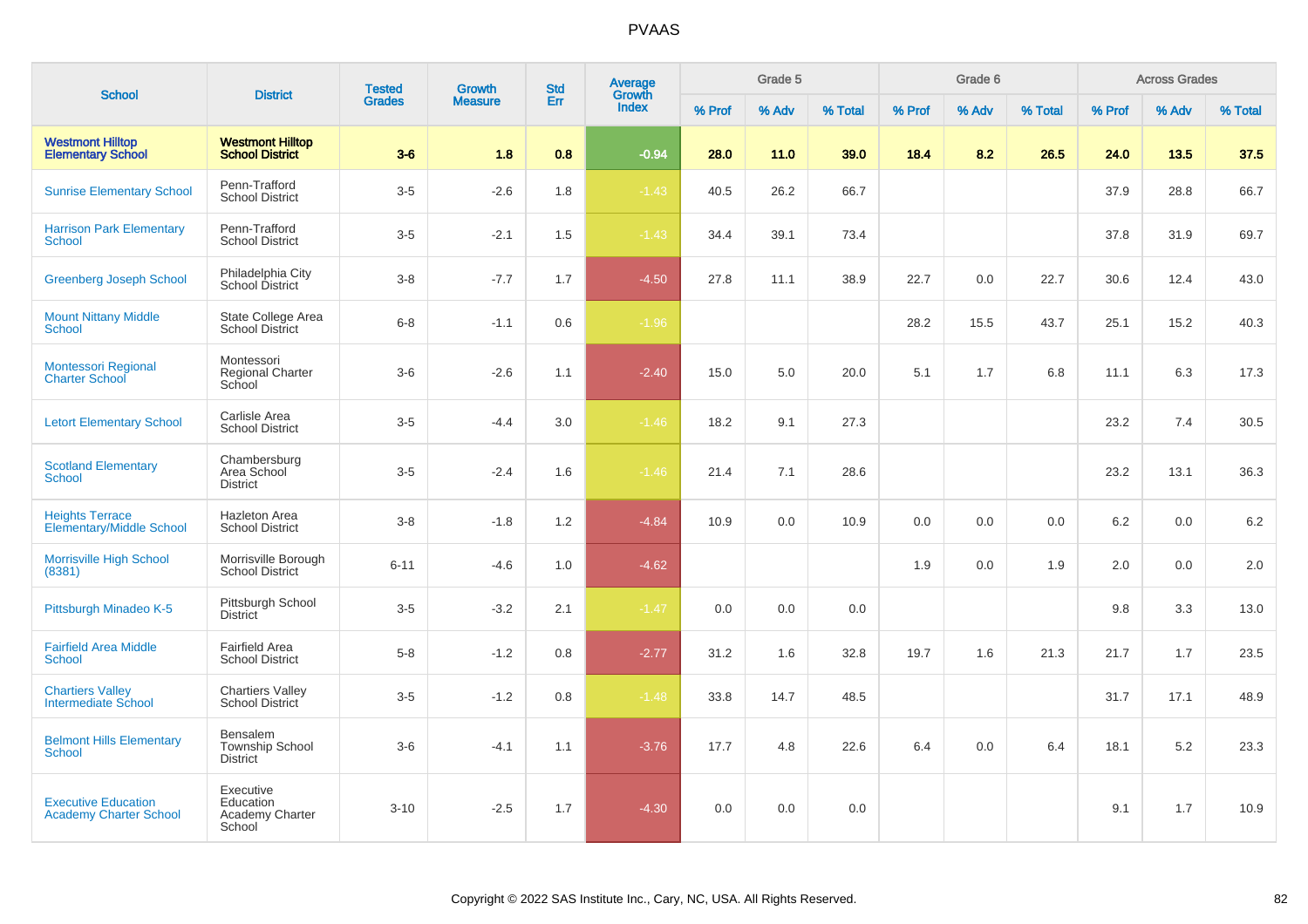| <b>School</b>                                             | <b>District</b>                                       | <b>Tested</b> | <b>Growth</b>  | <b>Std</b> | <b>Average</b><br>Growth |        | Grade 5 |         |        | Grade 6 |         |        | <b>Across Grades</b> |         |
|-----------------------------------------------------------|-------------------------------------------------------|---------------|----------------|------------|--------------------------|--------|---------|---------|--------|---------|---------|--------|----------------------|---------|
|                                                           |                                                       | <b>Grades</b> | <b>Measure</b> | Err        | <b>Index</b>             | % Prof | % Adv   | % Total | % Prof | % Adv   | % Total | % Prof | % Adv                | % Total |
| <b>Westmont Hilltop</b><br><b>Elementary School</b>       | <b>Westmont Hilltop</b><br><b>School District</b>     | $3-6$         | 1.8            | 0.8        | $-0.94$                  | 28.0   | 11.0    | 39.0    | 18.4   | 8.2     | 26.5    | 24.0   | 13.5                 | 37.5    |
| <b>Cetronia School</b>                                    | <b>Parkland School</b><br><b>District</b>             | $3-5$         | $-2.1$         | 1.4        | $-1.49$                  | 31.5   | 31.5    | 63.0    |        |         |         | 36.9   | 35.6                 | 72.5    |
| <b>Old Forge Elementary</b><br><b>School</b>              | Old Forge School<br><b>District</b>                   | $3-6$         | $-2.7$         | 1.1        | $-2.48$                  | 11.8   | 2.9     | 14.7    | 11.3   | 0.0     | 11.3    | 14.4   | 3.1                  | 17.5    |
| <b>Schuylkill Haven Middle</b><br>School                  | Schuylkill Haven<br>Area School<br><b>District</b>    | $5 - 7$       | $-2.1$         | 0.7        | $-6.10$                  | 12.2   | 1.2     | 13.4    | 5.0    | 0.0     | 5.0     | 13.0   | 2.0                  | 15.0    |
| <b>Washington Elementary</b><br><b>School</b>             | Boyertown Area<br>School District                     | $3-5$         | $-2.3$         | 1.5        | $-1.50$                  | 28.6   | 3.2     | 31.8    |        |         |         | 29.8   | 5.3                  | 35.1    |
| <b>Hanover Middle School</b>                              | Hanover Public<br><b>School District</b>              | $5-8$         | $-2.3$         | 0.5        | $-4.43$                  | 24.4   | 4.6     | 29.0    | 19.8   | 2.2     | 22.1    | 18.6   | 4.3                  | 22.9    |
| <b>Keystone Education Center</b><br><b>Charter School</b> | Keystone<br><b>Education Center</b><br>Charter School | $3-12$        | $-4.8$         | 3.2        | $-1.50$                  |        |         |         |        |         |         | 0.0    | 0.0                  | 0.0     |
| <b>East Middle School</b>                                 | Erie City School<br><b>District</b>                   | $6 - 8$       | $-0.9$         | 0.6        | $-2.54$                  |        |         |         | 0.6    | 0.6     | 1.2     | 0.6    | 0.2                  | 0.9     |
| <b>Lafayette Elementary</b><br>School                     | Uniontown Area<br><b>School District</b>              | $3-5$         | $-4.2$         | 2.8        | $-1.51$                  | 5.3    | 5.3     | 10.5    |        |         |         | 4.3    | 4.3                  | 8.6     |
| <b>Propel Charter School-</b><br><b>Montour</b>           | <b>Propel Charter</b><br>School-Montour               | $3 - 10$      | $-2.8$         | 0.7        | $-5.57$                  | 4.9    | 1.6     | 6.6     | 4.6    | 0.0     | 4.6     | 4.8    | 1.6                  | 6.4     |
| Amy NW                                                    | Philadelphia City<br>School District                  | $6 - 8$       | $-2.2$         | 1.4        | $-1.95$                  |        |         |         | 0.0    | 0.0     | 0.0     | 1.4    | 0.0                  | 1.4     |
| <b>Lakeview Elementary</b><br><b>School</b>               | <b>Ridley School</b><br>District                      | $3-5$         | $-2.1$         | 1.4        | $-1.53$                  | 27.4   | 5.5     | 32.9    |        |         |         | 29.6   | 9.0                  | 38.6    |
| <b>Reach Cyber Charter</b><br><b>School</b>               | Reach Cyber<br>Charter School                         | $3 - 11$      | $-2.4$         | 0.9        | $-2.71$                  | 19.4   | 9.7     | 29.0    | 9.1    | 0.0     | 9.1     | 21.3   | 4.7                  | 26.0    |
| <b>Woodland Elementary</b><br><b>School</b>               | Cameron County<br><b>School District</b>              | $3-6$         | $-4.7$         | 1.4        | $-3.32$                  | 48.4   | 0.0     | 48.4    | 29.0   | 2.6     | 31.6    | 40.4   | 9.6                  | 50.0    |
| <b>East Vincent Elementary</b><br><b>School</b>           | Owen J Roberts<br><b>School District</b>              | $3-6$         | $-2.9$         | 1.0        | $-2.89$                  | 27.9   | 16.2    | 44.1    | 25.4   | 14.3    | 39.7    | 34.5   | 18.0                 | 52.6    |
| Pittsburgh Arsenal K-5                                    | Pittsburgh School<br><b>District</b>                  | $3-5$         | $-3.1$         | 2.0        | $-1.56$                  | 7.9    | 0.0     | 7.9     |        |         |         | 6.5    | 0.0                  | 6.5     |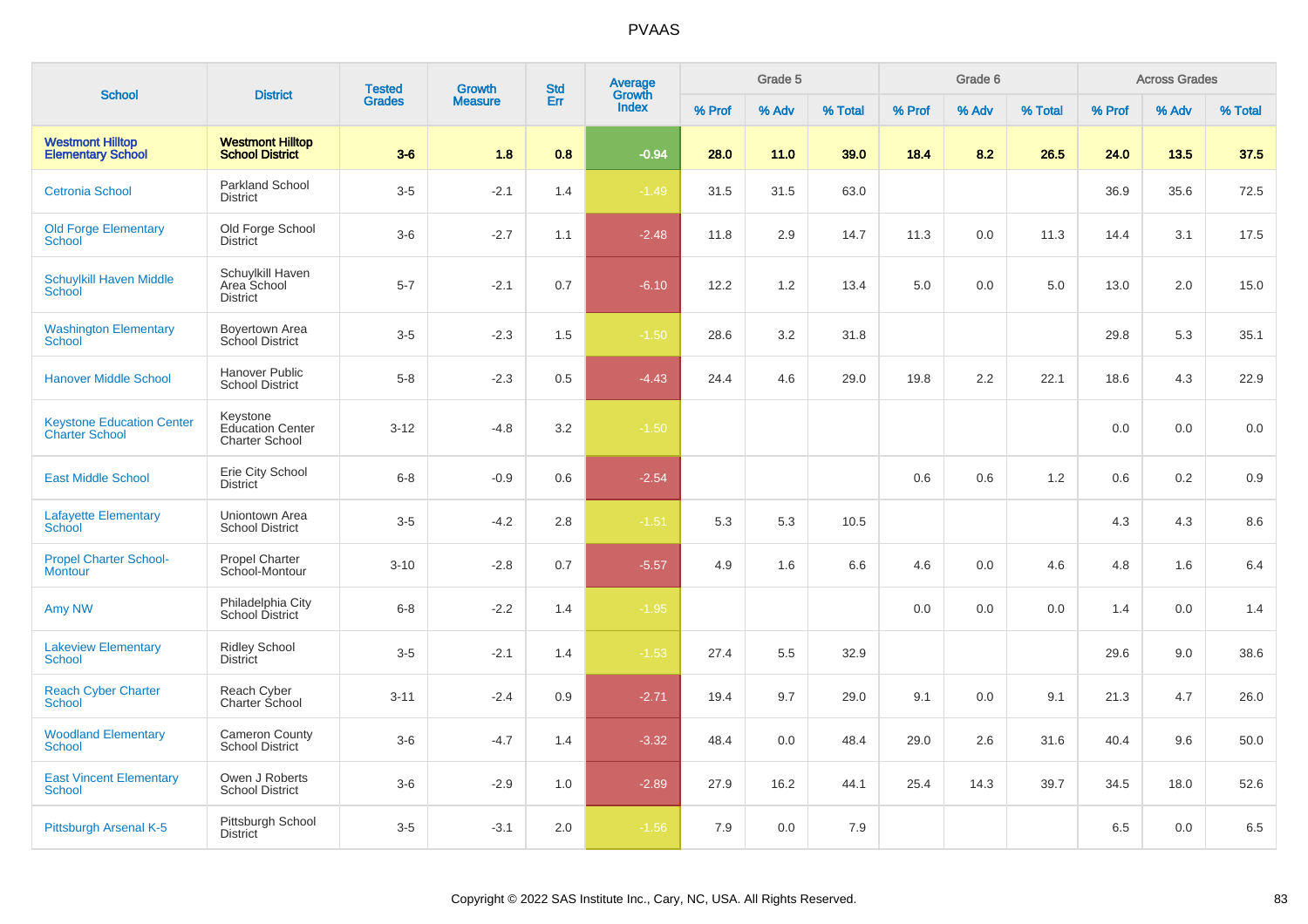| <b>School</b>                                                    | <b>District</b>                                                            | <b>Tested</b> | Growth         | <b>Std</b> | Average<br>Growth |        | Grade 5 |         |        | Grade 6 |         |        | <b>Across Grades</b> |         |
|------------------------------------------------------------------|----------------------------------------------------------------------------|---------------|----------------|------------|-------------------|--------|---------|---------|--------|---------|---------|--------|----------------------|---------|
|                                                                  |                                                                            | <b>Grades</b> | <b>Measure</b> | Err        | <b>Index</b>      | % Prof | % Adv   | % Total | % Prof | % Adv   | % Total | % Prof | % Adv                | % Total |
| <b>Westmont Hilltop</b><br><b>Elementary School</b>              | <b>Westmont Hilltop</b><br><b>School District</b>                          | $3-6$         | 1.8            | 0.8        | $-0.94$           | 28.0   | 11.0    | 39.0    | 18.4   | 8.2     | 26.5    | 24.0   | 13.5                 | 37.5    |
| Pittsburgh Morrow K-8                                            | Pittsburgh School<br><b>District</b>                                       | $3-8$         | $-4.4$         | 0.9        | $-5.13$           | 3.8    | 1.9     | 5.8     | 0.0    | 0.0     | 0.0     | 1.9    | 2.2                  | 4.1     |
| <b>Cambria Heights Middle</b><br>School                          | Cambria Heights<br><b>School District</b>                                  | $6 - 8$       | $-2.0$         | 0.7        | $-2.95$           |        |         |         | 17.0   | 0.0     | 17.0    | 11.3   | 0.6                  | 12.0    |
| <b>New Brighton Area Middle</b><br><b>School</b>                 | New Brighton Area<br>School District                                       | $6 - 8$       | $-1.1$         | 0.7        | $-2.53$           |        |         |         | 7.9    | 0.0     | 7.9     | 7.2    | 1.3                  | 8.5     |
| Pittsburgh Arlington K-8                                         | Pittsburgh School<br><b>District</b>                                       | $3 - 8$       | $-5.1$         | 1.2        | $-4.29$           | 7.1    | 0.0     | 7.1     | 0.0    | 0.0     | 0.0     | 1.7    | 0.0                  | 1.7     |
| <b>East Norriton Middle</b><br>School                            | Norristown Area<br><b>School District</b>                                  | $5-8$         | $-3.1$         | 0.6        | $-5.78$           | 16.8   | 1.6     | 18.4    | 13.7   | 2.1     | 15.8    | 14.4   | 2.8                  | 17.2    |
| <b>Lafayette Elementary</b><br>School                            | Lancaster School<br><b>District</b>                                        | $3-5$         | $-2.8$         | 1.7        | $-1.61$           | 2.2    | 4.4     | 6.7     |        |         |         | 8.0    | 2.9                  | 10.9    |
| <b>Russell C Struble</b><br><b>Elementary School</b>             | <b>Bensalem</b><br><b>Township School</b><br><b>District</b>               | $3-6$         | $-3.1$         | 1.2        | $-2.64$           | 4.6    | 7.0     | 11.6    | 31.2   | 6.6     | 37.7    | 18.6   | 6.4                  | 25.0    |
| <b>Chester Charter Scholars</b><br><b>Academy Charter School</b> | <b>Chester Charter</b><br><b>Scholars Academy</b><br><b>Charter School</b> | $3 - 12$      | $-3.3$         | 0.8        | $-7.29$           | 0.0    | 0.0     | 0.0     | 2.1    | 0.0     | 2.1     | 1.8    | 0.4                  | 2.2     |
| <b>Valley Grove Elementary</b><br><b>School</b>                  | <b>Valley Grove</b><br>School District                                     | $3-6$         | $-2.7$         | 1.1        | $-2.39$           | 36.2   | 8.5     | 44.7    | 27.6   | 1.7     | 29.3    | 30.4   | 8.4                  | 38.8    |
| <b>Wallenpaupack North</b><br>Intermediate School                | Wallenpaupack<br>Area School<br><b>District</b>                            | $3-5$         | $-1.7$         | 1.1        | $-1.63$           | 24.0   | 6.2     | 30.2    |        |         |         | 29.0   | 7.0                  | 36.0    |
| <b>Susquehanna Community</b><br><b>Elementary School</b>         | Susquehanna<br><b>Community School</b><br><b>District</b>                  | $3-6$         | $-3.0$         | 1.1        | $-2.69$           | 19.6   | 9.8     | 29.4    | 15.5   | 1.7     | 17.2    | 24.8   | 6.3                  | 31.1    |
| <b>Grasse Elementary School</b>                                  | Pennridge School<br><b>District</b>                                        | $3-5$         | $-2.3$         | 1.4        | $-1.64$           | 37.7   | 10.1    | 47.8    |        |         |         | 40.1   | 16.3                 | 56.4    |
| Pittsburgh Montessori K-5                                        | Pittsburgh School<br><b>District</b>                                       | $3-5$         | $-3.8$         | 2.3        | $-1.64$           | 24.0   | 8.0     | 32.0    |        |         |         | 28.9   | 18.9                 | 47.8    |
| Pittsburgh Phillips K-5                                          | Pittsburgh School<br><b>District</b>                                       | $3-5$         | $-3.7$         | 2.2        | $-1.64$           | 23.1   | 0.0     | 23.1    |        |         |         | 11.1   | 3.3                  | 14.4    |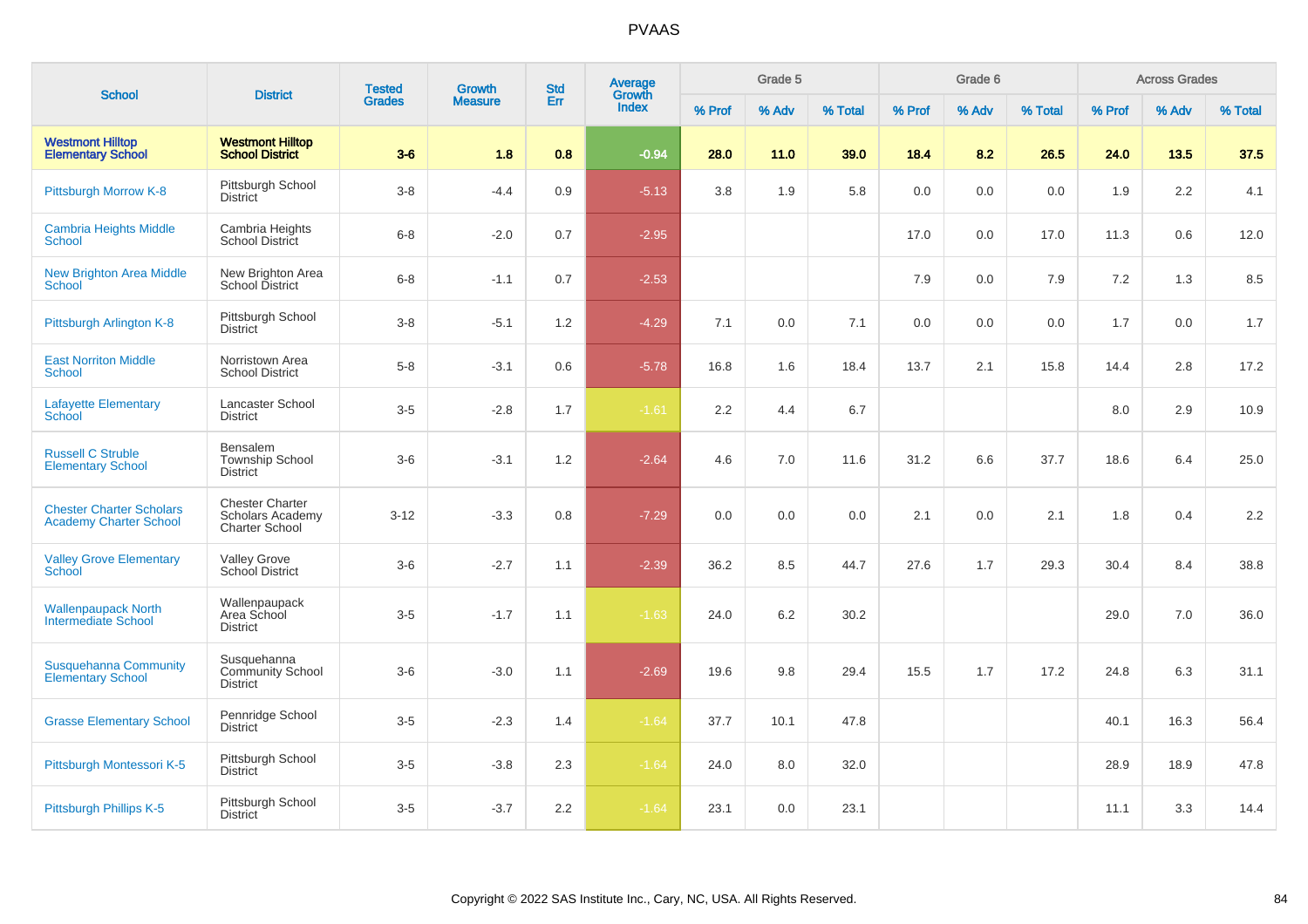|                                                         |                                                     | <b>Tested</b> | Growth         | <b>Std</b> | Average<br>Growth |        | Grade 5 |         |        | Grade 6 |         |        | <b>Across Grades</b> |         |
|---------------------------------------------------------|-----------------------------------------------------|---------------|----------------|------------|-------------------|--------|---------|---------|--------|---------|---------|--------|----------------------|---------|
| <b>School</b>                                           | <b>District</b>                                     | <b>Grades</b> | <b>Measure</b> | Err        | Index             | % Prof | % Adv   | % Total | % Prof | % Adv   | % Total | % Prof | % Adv                | % Total |
| <b>Westmont Hilltop</b><br><b>Elementary School</b>     | <b>Westmont Hilltop</b><br><b>School District</b>   | $3-6$         | 1.8            | 0.8        | $-0.94$           | 28.0   | 11.0    | 39.0    | 18.4   | 8.2     | 26.5    | 24.0   | 13.5                 | 37.5    |
| <b>C E Mccall Middle School</b>                         | Montoursville Area<br><b>School District</b>        | $5-8$         | $-1.9$         | 0.5        | $-5.33$           | 31.3   | 13.0    | 44.3    | 28.8   | 8.0     | 36.8    | 26.2   | 9.0                  | 35.2    |
| South Allegheny Middle<br>School                        | South Allegheny<br>School District                  | $6 - 8$       | $-3.9$         | 1.0        | $-3.74$           |        |         |         | 2.1    | 2.1     | 4.2     | 7.1    | 2.4                  | 9.5     |
| <b>Pleasant Valley</b><br><b>Intermediate School</b>    | <b>Pleasant Valley</b><br>School District           | $4-6$         | $-4.6$         | 0.6        | $-9.98$           | 20.4   | 6.2     | 26.7    | 17.8   | 2.3     | 20.1    | 18.8   | 5.1                  | 23.9    |
| <b>Fishing Creek Elementary</b><br>School               | <b>West Shore School</b><br><b>District</b>         | $3-5$         | $-2.3$         | 1.4        | $-1.69$           | 37.8   | 5.4     | 43.2    |        |         |         | 35.8   | 12.0                 | 47.8    |
| Southern Huntingdon<br><b>County HS/MS</b>              | Southern<br>Huntingdon County<br>School District    | $6 - 11$      | $-3.0$         | 0.7        | $-4.00$           |        |         |         | 9.0    | 1.3     | 10.3    | 8.4    | 0.8                  | 9.2     |
| <b>Blairsville Middle School</b>                        | Blairsville-<br>Saltsburg School<br>District        | $6 - 8$       | $-5.6$         | 0.9        | $-6.16$           |        |         |         | 15.4   | 3.8     | 19.2    | 16.8   | 5.8                  | 22.5    |
| <b>Brownsville Area Middle</b><br>School                | <b>Brownsville Area</b><br><b>School District</b>   | $6 - 8$       | $-1.6$         | 0.8        | $-2.03$           |        |         |         | 7.2    | 1.2     | 8.4     | 6.0    | 1.3                  | 7.3     |
| <b>Wharton School</b>                                   | Uniontown Area<br><b>School District</b>            | $3-5$         | $-5.5$         | 3.2        | $-1.74$           | 20.0   | 6.7     | 26.7    |        |         |         | 20.0   | 11.4                 | 31.4    |
| <b>Moon Area Lower Middle</b><br><b>School</b>          | Moon Area School<br><b>District</b>                 | $5-6$         | $-2.1$         | 0.5        | $-3.93$           | 32.1   | 15.8    | 48.0    | 26.9   | 9.1     | 36.0    | 29.4   | 12.4                 | 41.8    |
| <b>Jefferson Elementary</b><br><b>School</b>            | East Penn School<br><b>District</b>                 | $3-5$         | $-3.2$         | 1.8        | $-1.74$           | 24.4   | 14.6    | 39.0    |        |         |         | 27.0   | 13.9                 | 40.9    |
| <b>Tracy Elementary School</b>                          | Millcreek Township<br><b>School District</b>        | $3-5$         | $-2.7$         | 1.5        | $-1.75$           | 18.3   | 11.7    | 30.0    |        |         |         | 18.6   | 16.5                 | 35.0    |
| <b>Smith-Wade Elementary</b><br>School                  | Lancaster School<br><b>District</b>                 | $3-5$         | $-3.4$         | 1.9        | $-1.77$           | 17.5   | 5.0     | 22.5    |        |         |         | 17.5   | 7.5                  | 25.0    |
| <b>Lincoln Charter School</b>                           | <b>Lincoln Charter</b><br>School                    | $3-5$         | $-2.5$         | 1.4        | $-1.78$           | 1.3    | 1.3     | 2.6     |        |         |         | 3.6    | 0.8                  | 4.4     |
| <b>Innovative Arts Academy</b><br><b>Charter School</b> | <b>Innovative Arts</b><br>Academy Charter<br>School | $6 - 11$      | $-1.5$         | 0.8        | $-2.95$           |        |         |         | 0.0    | 0.0     | 0.0     | 1.4    | 0.0                  | 1.4     |
| <b>New Foundations Charter</b><br>School                | <b>New Foundations</b><br><b>Charter School</b>     | $3 - 11$      | $-1.5$         | 0.7        | $-4.08$           | 18.5   | 5.6     | 24.1    | 6.4    | 0.0     | 6.4     | 17.1   | 2.9                  | 20.0    |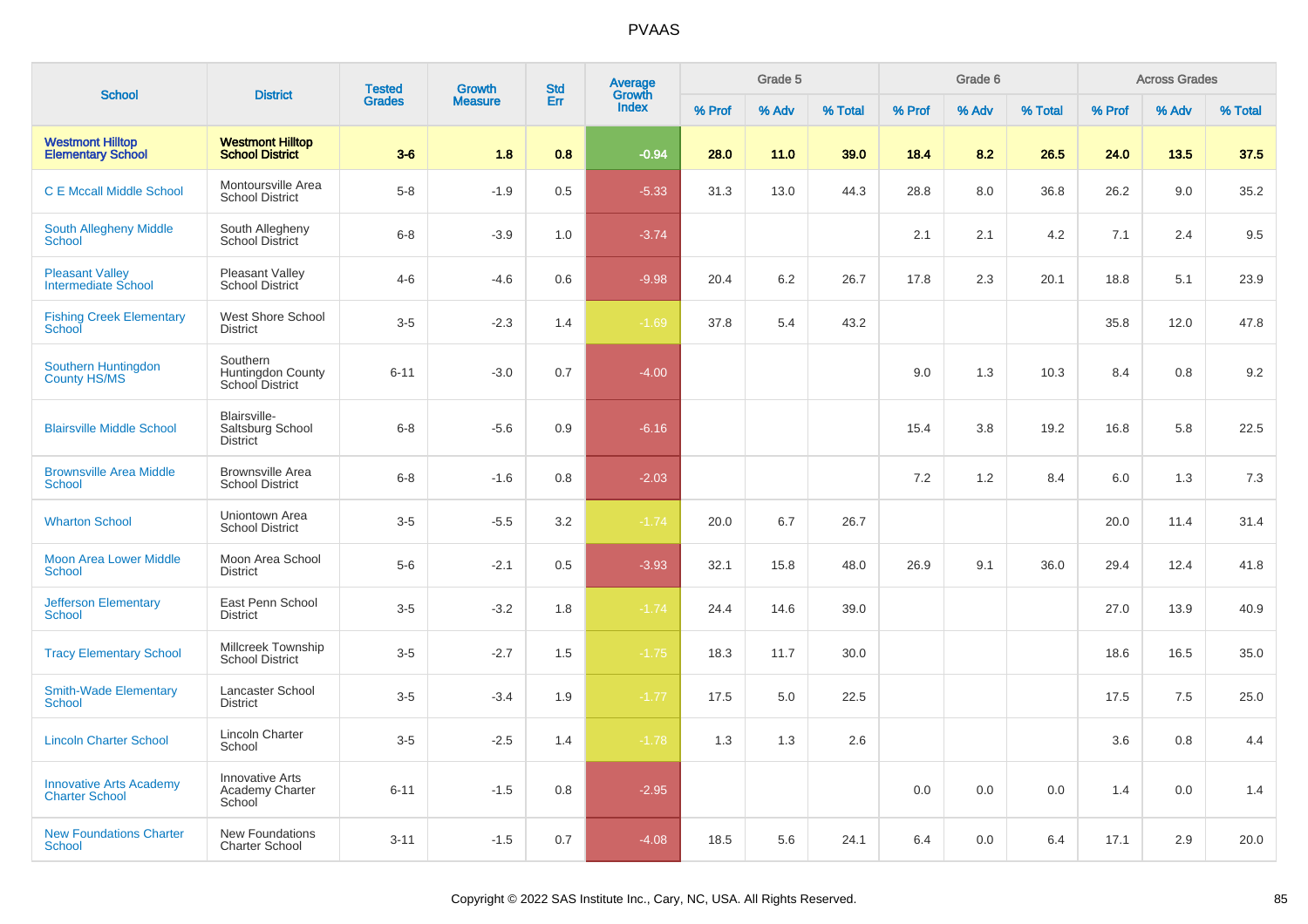| <b>School</b>                                       | <b>District</b>                                      | <b>Tested</b> | Growth         | <b>Std</b> | Average<br>Growth |        | Grade 5 |         |        | Grade 6 |         |        | <b>Across Grades</b> |         |
|-----------------------------------------------------|------------------------------------------------------|---------------|----------------|------------|-------------------|--------|---------|---------|--------|---------|---------|--------|----------------------|---------|
|                                                     |                                                      | <b>Grades</b> | <b>Measure</b> | Err        | <b>Index</b>      | % Prof | % Adv   | % Total | % Prof | % Adv   | % Total | % Prof | % Adv                | % Total |
| <b>Westmont Hilltop</b><br><b>Elementary School</b> | <b>Westmont Hilltop</b><br><b>School District</b>    | $3-6$         | 1.8            | 0.8        | $-0.94$           | 28.0   | 11.0    | 39.0    | 18.4   | 8.2     | 26.5    | 24.0   | 13.5                 | 37.5    |
| Pittsburgh Beechwood K-5                            | Pittsburgh School<br><b>District</b>                 | $3-5$         | $-3.4$         | 1.9        | $-1.79$           | 4.6    | 2.3     | 7.0     |        |         |         | 9.3    | 3.9                  | 13.2    |
| <b>Corry Area Intermediate</b><br><b>School</b>     | Corry Area School<br><b>District</b>                 | $3-5$         | $-1.9$         | 1.1        | $-1.79$           | 25.4   | 7.9     | 33.3    |        |         |         | 27.4   | 11.8                 | 39.2    |
| <b>Elroy Avenue Elementary</b><br><b>School</b>     | Brentwood<br>Borough School<br>District              | $3-5$         | $-3.2$         | 1.8        | $-1.79$           | 32.6   | 2.3     | 34.9    |        |         |         | 25.8   | 7.3                  | 33.1    |
| <b>Wrightstown Elementary</b><br><b>School</b>      | <b>Council Rock</b><br><b>School District</b>        | $3-6$         | $-3.7$         | 1.1        | $-3.26$           | 27.3   | 21.8    | 49.1    | 30.8   | 11.5    | 42.3    | 36.8   | 19.3                 | 56.0    |
| <b>Leedom Elementary</b><br><b>School</b>           | <b>Ridley School</b><br><b>District</b>              | $3-5$         | $-3.3$         | 1.8        | $-1.81$           | 21.3   | 14.9    | 36.2    |        |         |         | 27.9   | 17.0                 | 45.0    |
| <b>Oakview Elementary</b><br><b>School</b>          | Lakeview School<br><b>District</b>                   | $3-5$         | $-3.0$         | 1.7        | $-1.81$           | 28.6   | 18.4    | 46.9    |        |         |         | 33.1   | 25.8                 | 58.9    |
| <b>Main Street Elementary</b><br><b>School</b>      | <b>Titusville Area</b><br><b>School District</b>     | $3-5$         | $-3.1$         | 1.7        | $-1.81$           | 29.8   | 14.9    | 44.7    |        |         |         | 29.1   | 15.7                 | 44.8    |
| <b>Mt Vernon Elementary</b><br><b>School</b>        | Elizabeth Forward<br><b>School District</b>          | $3-5$         | $-2.8$         | 1.5        | $-1.81$           | 41.0   | 9.8     | 50.8    |        |         |         | 36.7   | 11.1                 | 47.8    |
| <b>Maritime Academy Charter</b><br>School           | Maritime Academy<br><b>Charter School</b>            | $3 - 10$      | $-3.7$         | 0.6        | $-7.33$           | 3.5    | 1.2     | 4.7     | 1.2    | 3.6     | 4.8     | 4.6    | 2.1                  | 6.7     |
| <b>Rommelt Elementary</b><br><b>School</b>          | South Williamsport<br>Area School<br><b>District</b> | $5-6$         | $-3.2$         | 0.9        | $-3.59$           | 20.0   | 1.1     | 21.1    | 26.1   | 4.6     | 30.7    | 23.0   | 2.8                  | 25.8    |
| <b>Saltsburg Middle/High</b><br>School              | Blairsville-<br>Saltsburg School<br><b>District</b>  | $6 - 11$      | $-2.2$         | 1.2        | $-1.88$           |        |         |         | 15.8   | 18.4    | 34.2    | 20.0   | 14.0                 | 34.0    |
| Gamp                                                | Philadelphia City<br>School District                 | $5 - 10$      | $-4.0$         | 1.7        | $-2.36$           | 26.7   | 20.0    | 46.7    | 40.0   | 5.0     | 45.0    | 35.3   | 11.8                 | 47.1    |
| <b>Canadochly Elementary</b><br><b>School</b>       | Eastern York<br><b>School District</b>               | $3-5$         | $-2.8$         | 1.5        | $-1.85$           | 28.3   | 10.0    | 38.3    |        |         |         | 26.1   | 8.7                  | 34.8    |
| <b>Rochester Middle School</b>                      | Rochester Area<br><b>School District</b>             | $6-8$         | $-1.8$         | 1.0        | $-4.19$           |        |         |         | 24.5   | 3.8     | 28.3    | 14.3   | 1.3                  | 15.6    |
| <b>Sabold Elementary School</b>                     | Springfield School<br><b>District</b>                | $3-5$         | $-1.7$         | 0.9        | $-1.88$           | 39.4   | 25.7    | 65.1    |        |         |         | 37.2   | 28.2                 | 65.3    |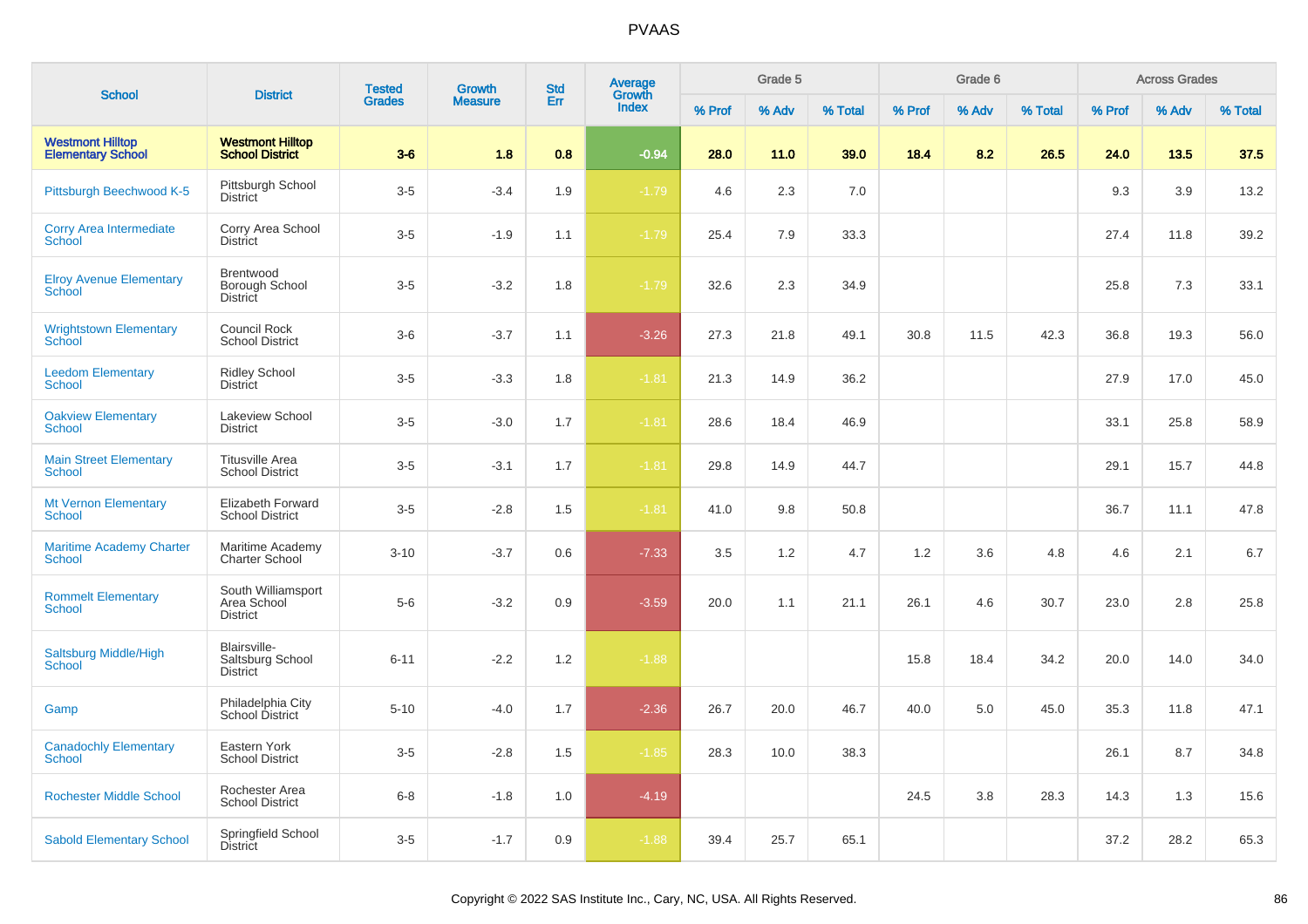|                                                     |                                                   | <b>Tested</b> | <b>Growth</b>  | <b>Std</b> | Average<br>Growth |        | Grade 5 |         |        | Grade 6 |         |        | <b>Across Grades</b> |         |
|-----------------------------------------------------|---------------------------------------------------|---------------|----------------|------------|-------------------|--------|---------|---------|--------|---------|---------|--------|----------------------|---------|
| <b>School</b>                                       | <b>District</b>                                   | <b>Grades</b> | <b>Measure</b> | Err        | Index             | % Prof | % Adv   | % Total | % Prof | % Adv   | % Total | % Prof | % Adv                | % Total |
| <b>Westmont Hilltop</b><br><b>Elementary School</b> | <b>Westmont Hilltop</b><br><b>School District</b> | $3-6$         | 1.8            | 0.8        | $-0.94$           | 28.0   | 11.0    | 39.0    | 18.4   | 8.2     | 26.5    | 24.0   | 13.5                 | 37.5    |
| <b>Propel Charter School-</b><br><b>Pitcairn</b>    | Propel Charter<br>School-Pitcairn                 | $3 - 8$       | $-5.7$         | 1.1        | $-5.23$           | 0.0    | 0.0     | 0.0     | 7.4    | 0.0     | 7.4     | 5.5    | 0.0                  | 5.5     |
| <b>Springton Lake Middle</b><br>School              | Rose Tree Media<br><b>School District</b>         | $6 - 8$       | $-1.2$         | 0.4        | $-2.59$           |        |         |         | 31.4   | 15.3    | 46.7    | 27.4   | 16.6                 | 44.0    |
| <b>Paxon Hollow Middle</b><br><b>School</b>         | Marple Newtown<br>School District                 | $6 - 8$       | $-3.2$         | 0.5        | $-6.31$           |        |         |         | 31.7   | 20.2    | 51.9    | 27.2   | 12.2                 | 39.4    |
| <b>Palmer Elementary School</b>                     | Easton Area<br><b>School District</b>             | $3-5$         | $-2.7$         | 1.4        | $-1.89$           | 20.9   | 3.0     | 23.9    |        |         |         | 27.6   | 11.2                 | 38.8    |
| <b>March Elementary School</b>                      | Easton Area<br><b>School District</b>             | $3-5$         | $-3.8$         | 2.0        | $-1.90$           | 23.7   | 10.5    | 34.2    |        |         |         | 19.4   | 11.2                 | 30.6    |
| <b>Blossburg Elementary</b><br>School               | Southern Tioga<br><b>School District</b>          | $3-6$         | $-5.8$         | 1.8        | $-3.22$           | 23.8   | 0.0     | 23.8    | 0.0    | 0.0     | 0.0     | 16.0   | 4.7                  | 20.8    |
| <b>Russell Elementary School</b>                    | Marple Newtown<br>School District                 | $3-5$         | $-3.3$         | 1.7        | $-1.91$           | 28.0   | 14.0    | 42.0    |        |         |         | 39.7   | 19.2                 | 58.9    |
| <b>Springfield Elementary</b><br>School             | Northwestern<br><b>School District</b>            | $3-5$         | $-3.9$         | 2.0        | $-1.92$           | 41.7   | 8.3     | 50.0    |        |         |         | 40.4   | 10.1                 | 50.5    |
| <b>Hopkinson Francis School</b>                     | Philadelphia City<br>School District              | $3-8$         | $-6.7$         | 3.5        | $-1.93$           | 7.7    | 0.0     | 7.7     |        |         |         | 4.4    | 0.0                  | 4.4     |
| George J Plava<br><b>Elementary School</b>          | Albert Gallatin Area<br><b>School District</b>    | $3-5$         | $-3.4$         | 1.7        | $-1.95$           | 8.7    | 0.0     | 8.7     |        |         |         | 12.1   | 0.7                  | 12.8    |
| <b>Fox Township Elementary</b><br>School            | Saint Marys Area<br><b>School District</b>        | $3-5$         | $-5.0$         | 2.6        | $-1.97$           | 26.1   | 4.4     | 30.4    |        |         |         | 37.0   | 13.7                 | 50.7    |
| Pittsburgh Roosevelt K-5                            | Pittsburgh School<br>District                     | $3-5$         | $-4.6$         | 2.3        | $-1.97$           | 4.2    | 4.2     | 8.3     |        |         |         | 5.1    | 1.3                  | 6.4     |
| <b>Evergreen Elementary</b><br>School               | Western Wayne<br>School District                  | $3-5$         | $-2.7$         | 1.4        | $-1.97$           | 25.7   | 6.8     | 32.4    |        |         |         | 26.2   | 15.8                 | 42.1    |
| <b>Key Francis Scott School</b>                     | Philadelphia City<br>School District              | $3-6$         | $-4.8$         | 1.7        | $-2.83$           | 0.0    | 0.0     | 0.0     | 0.0    | 0.0     | 0.0     | 4.0    | 0.0                  | 4.0     |
| <b>Forks Elementary School</b>                      | Easton Area<br><b>School District</b>             | $3-5$         | $-4.5$         | 2.3        | $-2.01$           | 18.8   | 3.1     | 21.9    |        |         |         | 25.7   | 15.8                 | 41.6    |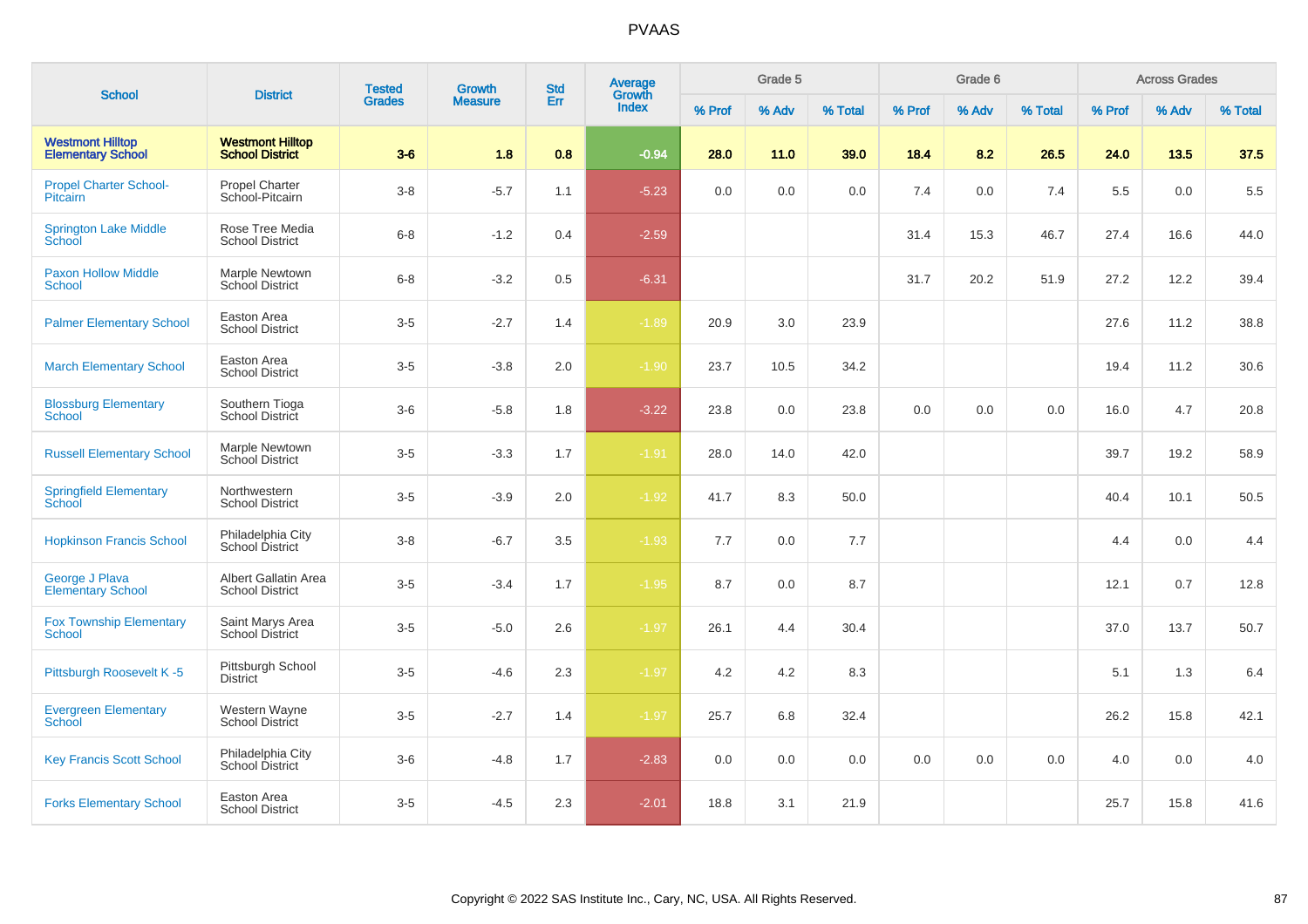| <b>School</b>                                       | <b>District</b>                                   | <b>Tested</b> | <b>Growth</b>  | <b>Std</b> | Average<br>Growth |        | Grade 5 |         |        | Grade 6 |         |        | <b>Across Grades</b> |         |
|-----------------------------------------------------|---------------------------------------------------|---------------|----------------|------------|-------------------|--------|---------|---------|--------|---------|---------|--------|----------------------|---------|
|                                                     |                                                   | <b>Grades</b> | <b>Measure</b> | Err        | <b>Index</b>      | % Prof | % Adv   | % Total | % Prof | % Adv   | % Total | % Prof | % Adv                | % Total |
| <b>Westmont Hilltop</b><br><b>Elementary School</b> | <b>Westmont Hilltop</b><br><b>School District</b> | $3-6$         | 1.8            | 0.8        | $-0.94$           | 28.0   | 11.0    | 39.0    | 18.4   | 8.2     | 26.5    | 24.0   | 13.5                 | 37.5    |
| <b>George Wolf Elementary</b><br>School             | Northampton Area<br><b>School District</b>        | $3-5$         | $-3.8$         | 1.9        | $-2.01$           | 26.3   | 5.3     | 31.6    |        |         |         | 27.4   | 8.3                  | 35.7    |
| <b>Bridesburg School</b>                            | Philadelphia City<br>School District              | $3-8$         | $-3.6$         | 1.4        | $-2.60$           | 9.5    | 0.0     | 9.5     |        |         |         | 7.8    | 2.3                  | 10.2    |
| Pittsburgh Woolslair K-5                            | Pittsburgh School<br><b>District</b>              | $3-5$         | $-5.0$         | 2.5        | $-2.01$           | 12.0   | 0.0     | 12.0    |        |         |         | 8.2    | 0.0                  | 8.2     |
| Pittsburgh Brookline K-8                            | Pittsburgh School<br><b>District</b>              | $3 - 8$       | $-6.4$         | 1.0        | $-6.38$           | 18.4   | 5.3     | 23.7    | 25.0   | 0.0     | 25.0    | 16.9   | 2.7                  | 19.6    |
| <b>Pleasant Valley</b><br><b>Elementary School</b>  | Altoona Area<br><b>School District</b>            | $3-5$         | $-3.2$         | 1.6        | $-2.04$           | 19.0   | 1.7     | 20.7    |        |         |         | 20.1   | 4.1                  | 24.3    |
| <b>Woodrow Wilson Middle</b><br><b>School</b>       | Erie City School<br><b>District</b>               | $6 - 8$       | $-2.2$         | 0.5        | $-4.34$           |        |         |         | 4.3    | 0.0     | 4.3     | 4.7    | 0.7                  | 5.4     |
| <b>Colonial Middle School</b>                       | <b>Colonial School</b><br><b>District</b>         | $6 - 8$       | $-1.5$         | 0.4        | $-3.83$           |        |         |         | 35.6   | 15.3    | 50.9    | 28.9   | 15.7                 | 44.6    |
| <b>Trinity West Elementary</b><br><b>School</b>     | <b>Trinity Area School</b><br><b>District</b>     | $3-5$         | $-2.8$         | 1.4        | $-2.06$           | 22.4   | 5.3     | 27.6    |        |         |         | 23.9   | 7.2                  | 31.1    |
| Armstrong Junior/Senior<br><b>High School</b>       | Armstrong School<br><b>District</b>               | $6 - 11$      | $-1.1$         | 0.5        | $-2.07$           |        |         |         |        |         |         | 23.0   | 4.8                  | 27.8    |
| <b>Cedar Crest Middle School</b>                    | Cornwall-Lebanon<br><b>School District</b>        | $6 - 8$       | $-1.2$         | 0.4        | $-3.39$           |        |         |         | 18.2   | 6.2     | 24.4    | 17.0   | 6.8                  | 23.8    |
| <b>Dobson James School</b>                          | Philadelphia City<br>School District              | $3-8$         | $-6.4$         | 3.1        | $-2.08$           | 20.0   | 13.3    | 33.3    |        |         |         | 20.5   | 15.4                 | 35.9    |
| <b>Brookwood Elementary</b><br><b>School</b>        | <b>Bristol Township</b><br><b>School District</b> | $3-5$         | $-2.6$         | 1.2        | $-2.08$           | 6.3    | 1.0     | 7.4     |        |         |         | 11.4   | 2.6                  | 14.0    |
| <b>Loesche William H School</b>                     | Philadelphia City<br>School District              | $3-5$         | $-5.6$         | 2.6        | $-2.09$           | 24.0   | 12.0    | 36.0    |        |         |         | 20.4   | 10.2                 | 30.7    |
| <b>Fanny Jackson Coppin</b><br>School               | Philadelphia City<br>School District              | $3 - 8$       | $-5.7$         | 2.7        | $-2.10$           | 10.5   | 5.3     | 15.8    |        |         |         | 20.3   | 3.1                  | 23.4    |
| Nitschmann Middle School                            | Bethlehem Area<br><b>School District</b>          | $6 - 8$       | $-2.4$         | 0.7        | $-3.59$           |        |         |         | 16.1   | 5.4     | 21.4    | 15.9   | 4.6                  | 20.4    |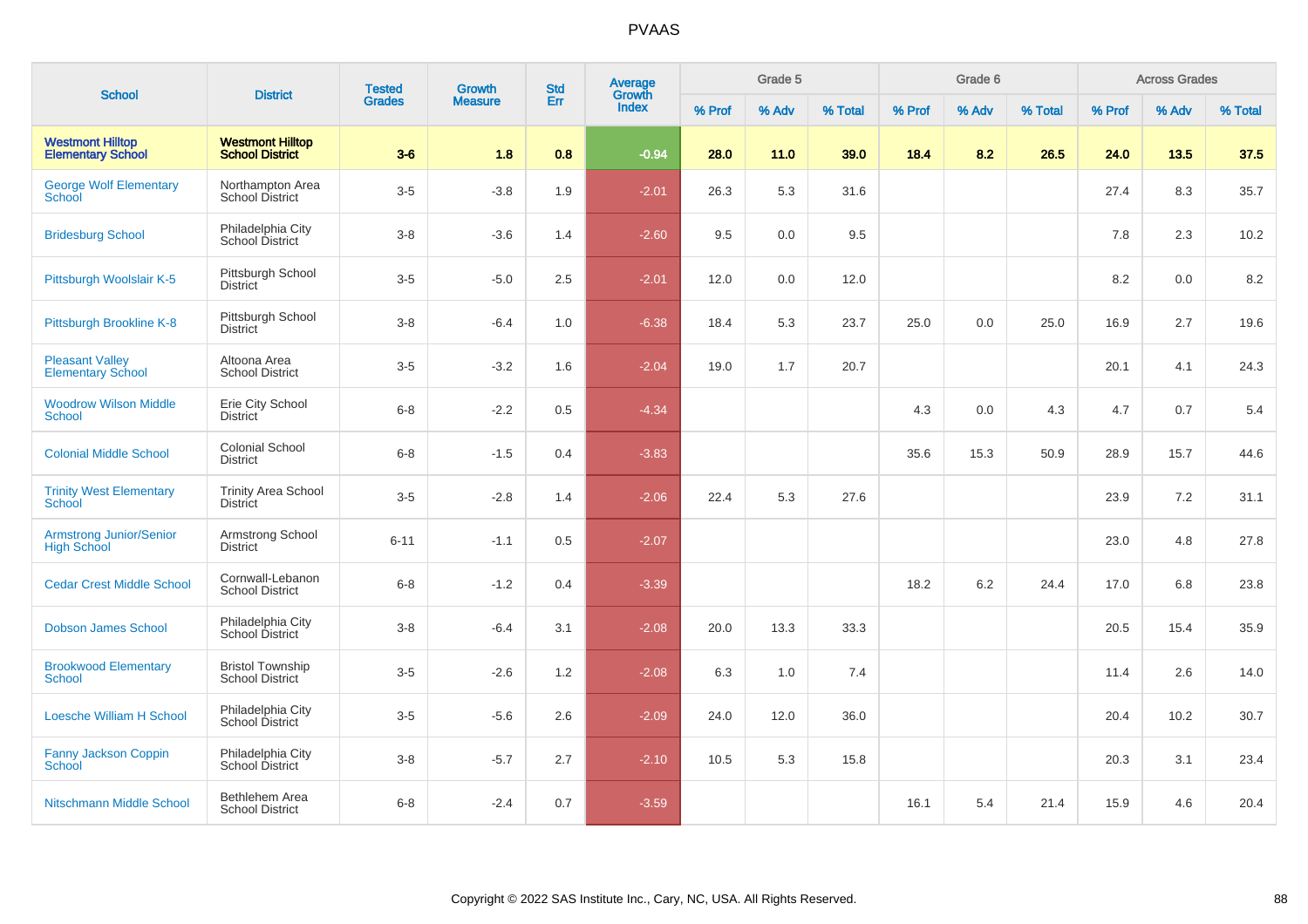| <b>School</b>                                       | <b>District</b>                                   | <b>Tested</b> | <b>Growth</b>  | <b>Std</b> | Average<br>Growth |        | Grade 5 |         |        | Grade 6 |         |        | <b>Across Grades</b> |         |
|-----------------------------------------------------|---------------------------------------------------|---------------|----------------|------------|-------------------|--------|---------|---------|--------|---------|---------|--------|----------------------|---------|
|                                                     |                                                   | <b>Grades</b> | <b>Measure</b> | Err        | Index             | % Prof | % Adv   | % Total | % Prof | % Adv   | % Total | % Prof | % Adv                | % Total |
| <b>Westmont Hilltop</b><br><b>Elementary School</b> | <b>Westmont Hilltop</b><br><b>School District</b> | $3-6$         | 1.8            | 0.8        | $-0.94$           | 28.0   | 11.0    | 39.0    | 18.4   | 8.2     | 26.5    | 24.0   | 13.5                 | 37.5    |
| <b>Alloway Creek Elementary</b><br>School           | Littlestown Area<br><b>School District</b>        | $3-5$         | $-2.4$         | 1.1        | $-2.12$           | 18.8   | 2.7     | 21.4    |        |         |         | 29.6   | 5.9                  | 35.5    |
| <b>Mowrey Elementary School</b>                     | Waynesboro Area<br>School District                | $3-5$         | $-3.1$         | 1.5        | $-2.12$           | 25.7   | 5.4     | 31.1    |        |         |         | 26.2   | 9.3                  | 35.6    |
| <b>Kreutz Creek Elementary</b><br>School            | Eastern York<br><b>School District</b>            | $3-5$         | $-3.4$         | 1.6        | $-2.14$           | 30.2   | 7.6     | 37.7    |        |         |         | 29.8   | 11.4                 | 41.1    |
| <b>North Schuylkill Elementary</b><br>School        | North Schuylkill<br><b>School District</b>        | $3-6$         | $-2.9$         | 0.7        | $-3.90$           | 8.3    | 3.0     | 11.3    | 4.8    | 0.8     | 5.6     | 13.9   | 3.5                  | 17.4    |
| <b>MaST Community Charter</b><br>School III         | <b>MaST Community</b><br>Charter School III       | $3-6$         | $-3.6$         | 0.8        | $-4.68$           | 3.8    | 0.0     | 3.8     | 6.8    | 1.5     | 8.3     | 8.3    | 2.2                  | 10.5    |
| John Adams #4                                       | <b>Scranton School</b><br><b>District</b>         | $3-5$         | $-7.2$         | 3.3        | $-2.16$           | 0.0    | 0.0     | 0.0     |        |         |         | 2.9    | 0.0                  | 2.9     |
| <b>Phillips Elementary School</b>                   | Central Dauphin<br><b>School District</b>         | $3-5$         | $-3.6$         | 1.6        | $-2.18$           | 8.8    | 1.8     | 10.5    |        |         |         | 9.4    | 3.1                  | 12.6    |
| <b>Moraine Elementary</b><br><b>School</b>          | Slippery Rock Area<br>School District             | $3-5$         | $-3.3$         | 1.5        | $-2.18$           | 34.4   | 9.8     | 44.3    |        |         |         | 35.8   | 23.5                 | 59.3    |
| <b>Mellon Middle School</b>                         | Mt Lebanon School<br><b>District</b>              | $6 - 8$       | $-3.2$         | 0.6        | $-5.63$           |        |         |         | 40.1   | 16.8    | 56.9    | 33.6   | 18.8                 | 52.4    |
| <b>Collegium Charter School</b>                     | Collegium Charter<br>School                       | $3 - 10$      | $-1.0$         | 0.4        | $-6.04$           | 15.6   | 3.0     | 18.6    | 10.6   | 1.1     | 11.6    | 14.4   | 3.4                  | 17.8    |
| <b>Bradford Woods</b><br><b>Elementary School</b>   | North Allegheny<br><b>School District</b>         | $3-5$         | $-3.0$         | 1.4        | $-2.20$           | 45.0   | 38.8    | 83.8    |        |         |         | 39.2   | 49.1                 | 88.2    |
| <b>North Coventry Elementary</b><br><b>School</b>   | Owen J Roberts<br><b>School District</b>          | $3-6$         | $-4.2$         | 1.1        | $-3.97$           | 38.2   | 21.8    | 60.0    | 16.7   | 4.6     | 21.2    | 27.1   | 22.0                 | 49.0    |
| <b>Valley View Middle School</b>                    | Valley View School<br><b>District</b>             | $6 - 8$       | $-3.0$         | 0.9        | $-3.31$           |        |         |         | 5.8    | 1.2     | 6.9     | 7.3    | 1.0                  | 8.4     |
| <b>Carbondale Elementary</b><br>School              | Carbondale Area<br><b>School District</b>         | $3-6$         | $-3.6$         | 0.9        | $-3.97$           | 10.3   | 1.2     | 11.5    | 4.3    | 0.0     | 4.3     | 9.1    | 0.3                  | 9.4     |
| Moffet John School                                  | Philadelphia City<br><b>School District</b>       | $3-5$         | $-7.4$         | 3.3        | $-2.22$           | 8.3    | 0.0     | 8.3     |        |         |         | 7.1    | 0.0                  | 7.1     |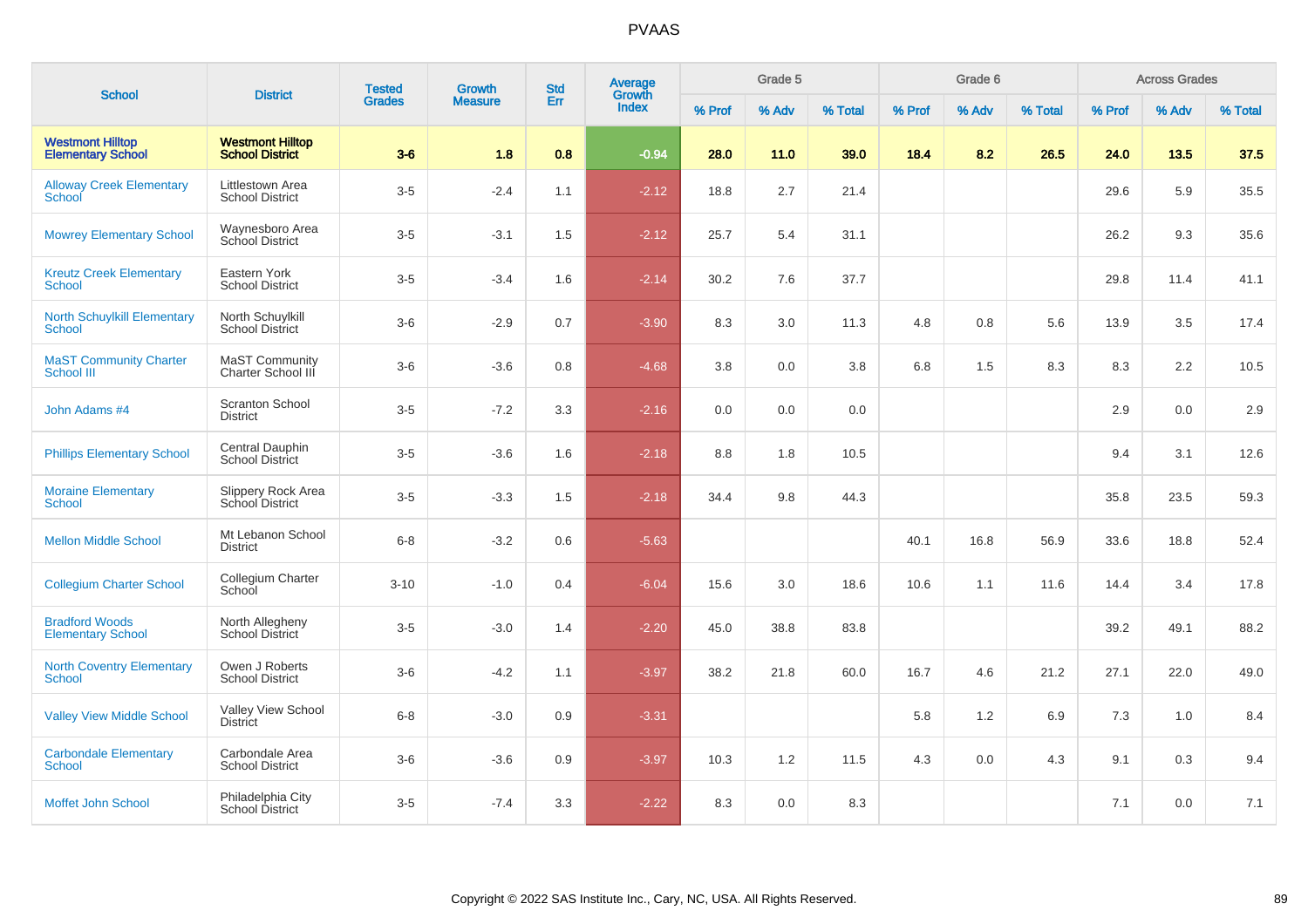|                                                         |                                                           | <b>Tested</b> | Growth         | <b>Std</b> | <b>Average</b><br>Growth |        | Grade 5 |         |        | Grade 6 |         |        | <b>Across Grades</b> |         |
|---------------------------------------------------------|-----------------------------------------------------------|---------------|----------------|------------|--------------------------|--------|---------|---------|--------|---------|---------|--------|----------------------|---------|
| <b>School</b>                                           | <b>District</b>                                           | <b>Grades</b> | <b>Measure</b> | Err        | <b>Index</b>             | % Prof | % Adv   | % Total | % Prof | % Adv   | % Total | % Prof | % Adv                | % Total |
| <b>Westmont Hilltop</b><br><b>Elementary School</b>     | <b>Westmont Hilltop</b><br><b>School District</b>         | $3-6$         | 1.8            | 0.8        | $-0.94$                  | 28.0   | 11.0    | 39.0    | 18.4   | 8.2     | 26.5    | 24.0   | 13.5                 | 37.5    |
| <b>New Hanover-Upper</b><br><b>Frederick Elementary</b> | <b>Boyertown Area</b><br>School District                  | $3-5$         | $-3.0$         | 1.4        | $-2.22$                  | 28.4   | 12.2    | 40.5    |        |         |         | 29.8   | 11.5                 | 41.3    |
| <b>Holme Thomas School</b>                              | Philadelphia City<br>School District                      | $3-6$         | $-6.2$         | 2.8        | $-2.23$                  | 5.9    | 0.0     | 5.9     |        |         |         | 15.9   | 1.6                  | 17.5    |
| <b>Cheston Elementary</b><br>School                     | Easton Area<br><b>School District</b>                     | $3-5$         | $-3.9$         | 1.7        | $-2.23$                  | 23.1   | 1.9     | 25.0    |        |         |         | 19.2   | 3.7                  | 22.9    |
| <b>Indian Rock Elementary</b><br>School                 | York Suburban<br><b>School District</b>                   | $3-5$         | $-3.0$         | 1.4        | $-2.25$                  | 27.1   | 29.4    | 56.5    |        |         |         | 34.9   | 31.1                 | 66.0    |
| <b>Hampton Middle School</b>                            | Hampton Township<br>School District                       | $6-8$         | $-1.1$         | 0.5        | $-7.49$                  |        |         |         | 30.8   | 13.0    | 43.8    | 32.4   | 20.6                 | 53.0    |
| <b>East Union Intermediate</b><br><b>School</b>         | Deer Lakes School<br><b>District</b>                      | $3-5$         | $-2.4$         | 1.0        | $-2.25$                  | 21.1   | 6.5     | 27.6    |        |         |         | 27.7   | 9.6                  | 37.3    |
| Pittsburgh Manchester K-8                               | Pittsburgh School<br><b>District</b>                      | $3-8$         | $-4.9$         | 2.2        | $-3.26$                  |        |         |         | 4.2    | 0.0     | 4.2     | 4.0    | 5.9                  | 9.9     |
| <b>Dover Area Middle School</b>                         | Dover Area School<br><b>District</b>                      | $6-8$         | $-1.2$         | 0.4        | $-2.74$                  |        |         |         | 25.1   | 3.7     | 28.8    | 20.9   | 6.4                  | 27.3    |
| <b>King Elementary School</b>                           | Lancaster School<br><b>District</b>                       | $3-5$         | $-4.4$         | 1.9        | $-2.30$                  | 2.7    | 2.7     | 5.4     |        |         |         | 4.2    | 0.7                  | 4.9     |
| <b>Fairview Elementary</b><br>School                    | West Shore School<br><b>District</b>                      | $3-5$         | $-4.5$         | 2.0        | $-2.30$                  | 30.6   | 25.0    | 55.6    |        |         |         | 32.4   | 23.2                 | 55.6    |
| <b>East York Elementary</b><br>School                   | York Suburban<br><b>School District</b>                   | $3 - 5$       | $-3.0$         | 1.3        | $-2.31$                  | 26.5   | 20.5    | 47.0    |        |         |         | 33.3   | 22.6                 | 55.9    |
| <b>Fannett-Metal Elementary</b><br><b>School</b>        | Fannett-Metal<br><b>School District</b>                   | $3 - 5$       | $-5.0$         | 2.1        | $-2.31$                  | 17.2   | 6.9     | 24.1    |        |         |         | 25.0   | 13.2                 | 38.2    |
| <b>Fairview Elementary</b><br><b>School</b>             | <b>Western Beaver</b><br><b>County School</b><br>District | $3-5$         | $-7.4$         | 3.1        | $-2.33$                  | 13.3   | 13.3    | 26.7    |        |         |         | 21.8   | 14.9                 | 36.8    |
| <b>Buffalo Elementary School</b>                        | <b>Freeport Area</b><br>School District                   | $3 - 5$       | $-3.0$         | 1.3        | $-2.34$                  | 35.6   | 10.3    | 46.0    |        |         |         | 33.3   | 11.4                 | 44.7    |
| <b>J M Hill Elementary School</b>                       | East Stroudsburg<br>Area School<br><b>District</b>        | $3-5$         | $-4.5$         | 1.9        | $-2.38$                  | 2.6    | 2.6     | 5.1     |        |         |         | 14.2   | 5.3                  | 19.5    |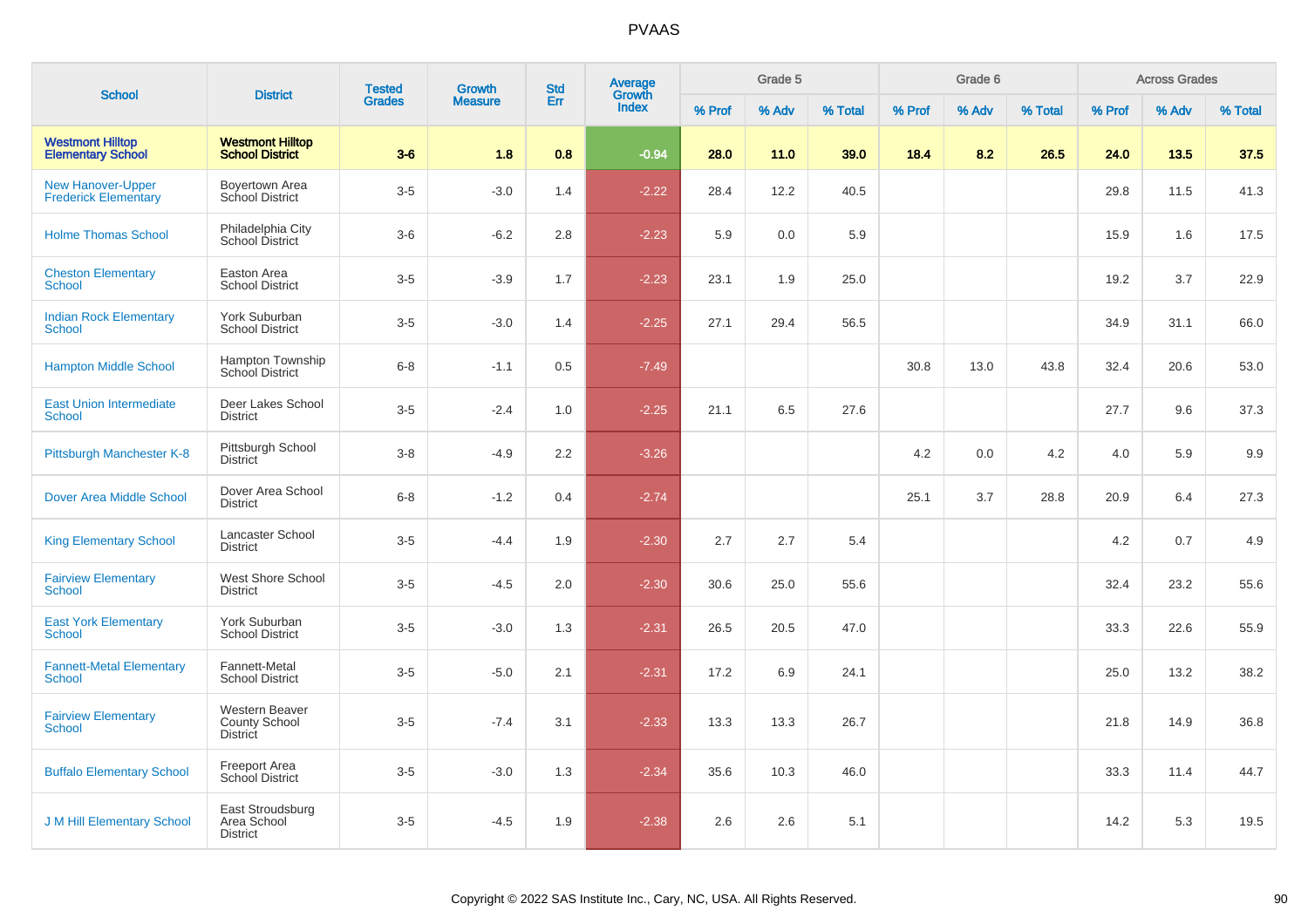|                                                                       | <b>District</b>                                              | <b>Tested</b> | <b>Growth</b>  | <b>Std</b> | Average<br>Growth |        | Grade 5 |         |        | Grade 6 |         |        | <b>Across Grades</b> |         |
|-----------------------------------------------------------------------|--------------------------------------------------------------|---------------|----------------|------------|-------------------|--------|---------|---------|--------|---------|---------|--------|----------------------|---------|
| <b>School</b>                                                         |                                                              | <b>Grades</b> | <b>Measure</b> | Err        | <b>Index</b>      | % Prof | % Adv   | % Total | % Prof | % Adv   | % Total | % Prof | % Adv                | % Total |
| <b>Westmont Hilltop</b><br><b>Elementary School</b>                   | <b>Westmont Hilltop</b><br><b>School District</b>            | $3-6$         | 1.8            | 0.8        | $-0.94$           | 28.0   | 11.0    | 39.0    | 18.4   | 8.2     | 26.5    | 24.0   | 13.5                 | 37.5    |
| <b>Jefferson Middle School</b>                                        | Mt Lebanon School<br><b>District</b>                         | $6 - 8$       | $-4.7$         | 0.6        | $-7.87$           |        |         |         | 44.1   | 14.5    | 58.6    | 38.1   | 16.8                 | 55.0    |
| Pittsburgh Miller K-5                                                 | Pittsburgh School<br><b>District</b>                         | $3-5$         | $-6.7$         | 2.8        | $-2.38$           | 0.0    | 0.0     | 0.0     |        |         |         | 2.0    | 0.0                  | 2.0     |
| <b>Franklin Towne Charter</b><br><b>Elementary School</b>             | <b>Franklin Towne</b><br><b>Charter Elementary</b><br>School | $3-8$         | $-6.2$         | 1.2        | $-5.29$           | 24.1   | 10.3    | 34.5    | 18.5   | 14.8    | 33.3    | 24.3   | 9.6                  | 33.9    |
| <b>Fell D Newlin School</b>                                           | Philadelphia City<br>School District                         | $3-8$         | $-7.7$         | 3.2        | $-2.40$           | 0.0    | 7.7     | 7.7     |        |         |         | 3.4    | 3.4                  | 6.9     |
| <b>Newville Elementary</b><br><b>School</b>                           | <b>Big Spring School</b><br><b>District</b>                  | $3-5$         | $-4.2$         | 1.8        | $-2.41$           | 15.9   | 6.8     | 22.7    |        |         |         | 26.0   | 11.7                 | 37.7    |
| <b>Hanover Area Memorial</b><br><b>Elementary School</b>              | Hanover Area<br><b>School District</b>                       | $4 - 5$       | $-3.7$         | 1.5        | $-2.42$           | 3.4    | 3.4     | 6.8     |        |         |         | 5.5    | 2.4                  | 7.9     |
| Insight PA Cyber Charter<br>School                                    | Insight PA Cyber<br>Charter School                           | $3 - 11$      | $-6.7$         | 1.5        | $-4.37$           | 5.6    | 11.1    | 16.7    | 0.0    | 0.0     | 0.0     | 9.0    | 3.7                  | 12.7    |
| <b>Bart-Colerain Elementary</b><br>School                             | Solanco School<br><b>District</b>                            | $3-5$         | $-5.2$         | 2.1        | $-2.43$           | 32.4   | 14.7    | 47.1    |        |         |         | 34.6   | 21.2                 | 55.8    |
| <b>Green Valley Elementary</b><br><b>School</b>                       | Wilson School<br><b>District</b>                             | $3-5$         | $-3.2$         | 1.3        | $-2.44$           | 37.0   | 17.3    | 54.3    |        |         |         | 33.6   | 22.1                 | 55.7    |
| <b>Indian Lane Elementary</b><br><b>School</b>                        | Rose Tree Media<br><b>School District</b>                    | $3-5$         | $-3.2$         | 1.3        | $-2.45$           | 35.3   | 17.6    | 52.9    |        |         |         | 37.1   | 21.2                 | 58.3    |
| <b>Crestview Elementary</b><br><b>School</b>                          | Carlisle Area<br><b>School District</b>                      | $3-5$         | $-3.8$         | 1.5        | $-2.45$           | 18.3   | 6.7     | 25.0    |        |         |         | 28.9   | 8.0                  | 36.9    |
| <b>Conemaugh Township</b><br>Area Middle/Senior High<br><b>School</b> | Conemaugh<br>Township Area<br>School District                | $6 - 12$      | $-3.5$         | 0.8        | $-4.28$           |        |         |         | 23.0   | 16.4    | 39.3    | 27.2   | 14.1                 | 41.3    |
| <b>Fox Chase School</b>                                               | Philadelphia City<br><b>School District</b>                  | $3-5$         | $-6.2$         | 2.5        | $-2.47$           | 3.6    | 3.6     | 7.1     |        |         |         | 10.0   | 4.4                  | 14.4    |
| <b>Bentworth Middle School</b>                                        | <b>Bentworth School</b><br><b>District</b>                   | $5-8$         | $-1.7$         | 0.7        | $-4.20$           | 29.9   | 7.8     | 37.7    | 9.6    | 0.0     | 9.6     | 19.1   | 4.3                  | 23.4    |
| <b>Hatfield Elementary School</b>                                     | Laurel Highlands<br>School District                          | $3-5$         | $-4.6$         | 1.9        | $-2.48$           | 12.5   | 7.5     | 20.0    |        |         |         | 27.3   | 9.1                  | 36.4    |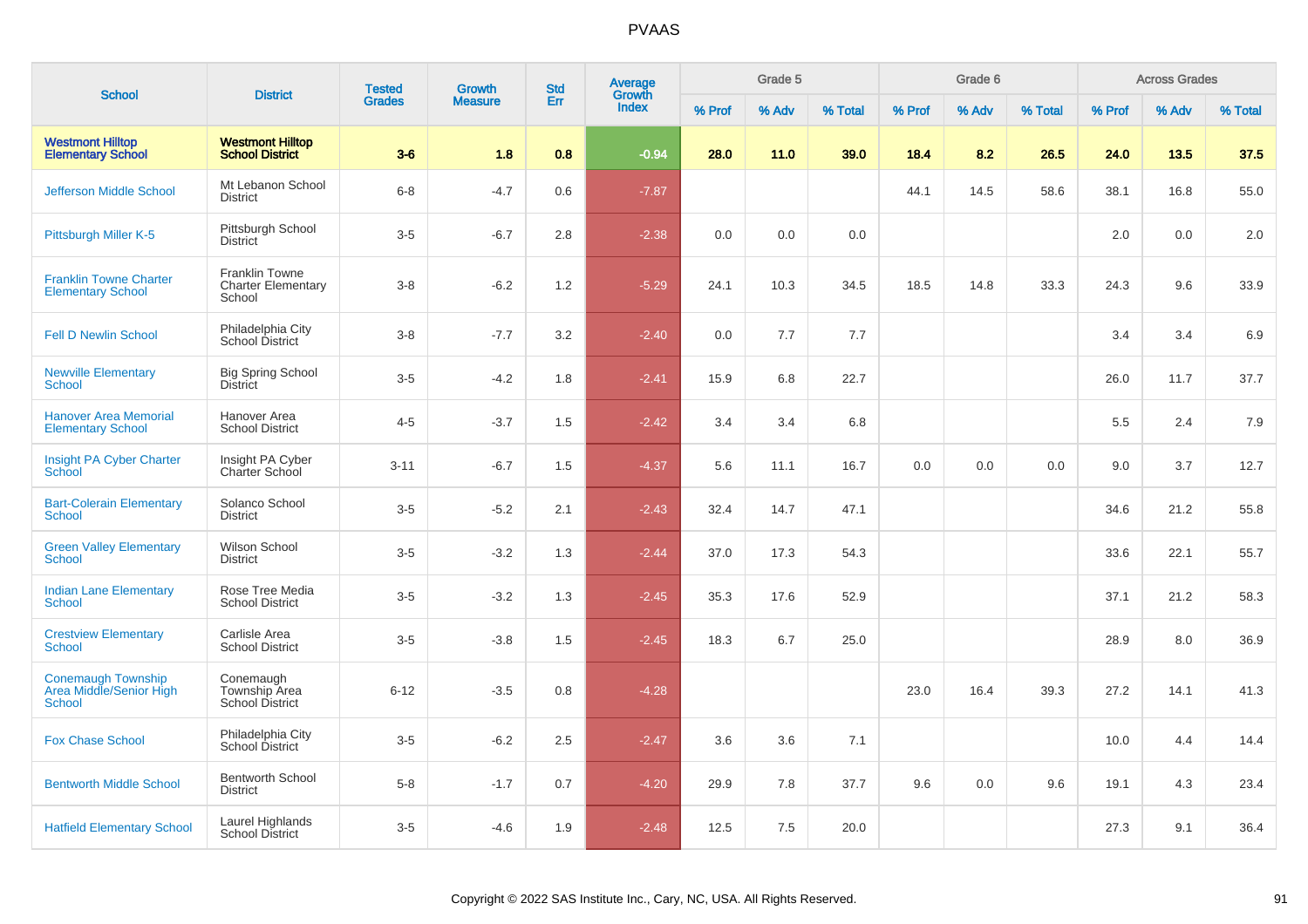| <b>School</b>                                        | <b>District</b>                                   | <b>Tested</b> | <b>Growth</b>  | <b>Std</b> | Average<br>Growth |        | Grade 5 |         |        | Grade 6 |         |        | <b>Across Grades</b> |         |
|------------------------------------------------------|---------------------------------------------------|---------------|----------------|------------|-------------------|--------|---------|---------|--------|---------|---------|--------|----------------------|---------|
|                                                      |                                                   | <b>Grades</b> | <b>Measure</b> | Err        | Index             | % Prof | % Adv   | % Total | % Prof | % Adv   | % Total | % Prof | % Adv                | % Total |
| <b>Westmont Hilltop</b><br><b>Elementary School</b>  | <b>Westmont Hilltop</b><br><b>School District</b> | $3-6$         | 1.8            | 0.8        | $-0.94$           | 28.0   | 11.0    | 39.0    | 18.4   | 8.2     | 26.5    | 24.0   | 13.5                 | 37.5    |
| <b>Drums Elementary/Middle</b><br>School             | <b>Hazleton Area</b><br><b>School District</b>    | $3 - 8$       | $-3.3$         | 1.0        | $-3.22$           | 11.5   | 9.6     | 21.2    | 2.6    | 0.0     | 2.6     | 12.8   | 3.7                  | 16.5    |
| <b>John Hancock</b><br><b>Demonstration School</b>   | Philadelphia City<br>School District              | $3-8$         | $-5.2$         | 1.3        | $-4.03$           | 12.5   | 0.0     | 12.5    | 6.7    | 0.0     | 6.7     | 14.5   | 4.6                  | 19.1    |
| <b>Clearfield Area Elementary</b><br><b>School</b>   | Clearfield Area<br><b>School District</b>         | $3-6$         | $-5.0$         | 0.7        | $-7.13$           | 16.5   | 3.3     | 19.8    | 4.7    | 1.6     | 6.3     | 14.6   | 2.7                  | 17.3    |
| <b>Level Green Elementary</b><br>School              | Penn-Trafford<br><b>School District</b>           | $3-5$         | $-4.6$         | 1.8        | $-2.52$           | 35.0   | 15.0    | 50.0    |        |         |         | 43.3   | 15.4                 | 58.6    |
| <b>Universal Institute Charter</b><br>School         | Universal Institute<br><b>Charter School</b>      | $3-8$         | $-2.3$         | 0.7        | $-3.43$           | 1.5    | 0.0     | 1.5     | 1.3    | 0.0     | 1.3     | 1.7    | $0.2\,$              | 2.0     |
| <b>Pennfield Middle School</b>                       | North Penn School<br><b>District</b>              | $6-9$         | $-1.4$         | 0.5        | $-2.53$           |        |         |         |        |         |         | 26.4   | 7.9                  | 34.3    |
| <b>Jonestown Elementary</b><br>School                | Northern Lebanon<br><b>School District</b>        | $3-5$         | $-3.6$         | 1.4        | $-2.53$           | 26.0   | 8.2     | 34.2    |        |         |         | 27.5   | 11.0                 | 38.5    |
| <b>Perkiomen Valley Middle</b><br><b>School-West</b> | Perkiomen Valley<br><b>School District</b>        | $6 - 8$       | $-1.4$         | 0.5        | $-4.26$           |        |         |         | 21.0   | 10.0    | 31.0    | 21.1   | 10.9                 | 32.0    |
| <b>Bregy F Amedee School</b>                         | Philadelphia City<br>School District              | $3 - 8$       | $-9.1$         | 3.6        | $-2.55$           |        |         |         |        |         |         | 9.3    | 3.7                  | 13.0    |
| <b>Windber Area Middle</b><br><b>School</b>          | <b>Windber Area</b><br><b>School District</b>     | $6 - 8$       | $-2.0$         | 0.8        | $-3.32$           |        |         |         | 20.9   | 9.0     | 29.8    | 21.8   | 10.7                 | 32.4    |
| <b>Lebanon Middle School</b>                         | Lebanon School<br>District                        | $6 - 8$       | $-1.0$         | 0.4        | $-3.26$           |        |         |         | 5.4    | 1.6     | 7.0     | 4.5    | 1.0                  | 5.5     |
| <b>Pine Grove Area Middle</b><br><b>School</b>       | Pine Grove Area<br><b>School District</b>         | $5-8$         | $-2.2$         | 0.5        | $-4.49$           | 23.2   | 4.2     | 27.4    | 19.7   | 3.4     | 23.1    | 20.0   | 2.2                  | 22.2    |
| <b>Ross Elementary School</b>                        | North Hills School<br><b>District</b>             | $3-5$         | $-3.6$         | 1.4        | $-2.61$           | 39.2   | 17.6    | 56.8    |        |         |         | 40.0   | 16.8                 | 56.8    |
| Pittsburgh Linden K-5                                | Pittsburgh School<br><b>District</b>              | $3-5$         | $-5.9$         | 2.2        | $-2.61$           | 11.1   | 0.0     | 11.1    |        |         |         | 12.4   | 1.0                  | 13.4    |
| <b>Conemaugh Valley</b><br><b>Elementary School</b>  | Conemaugh Valley<br><b>School District</b>        | $3-6$         | $-5.8$         | 1.1        | $-5.02$           | 13.7   | 3.9     | 17.6    | 22.0   | 4.0     | 26.0    | 23.2   | $7.2\,$              | 30.4    |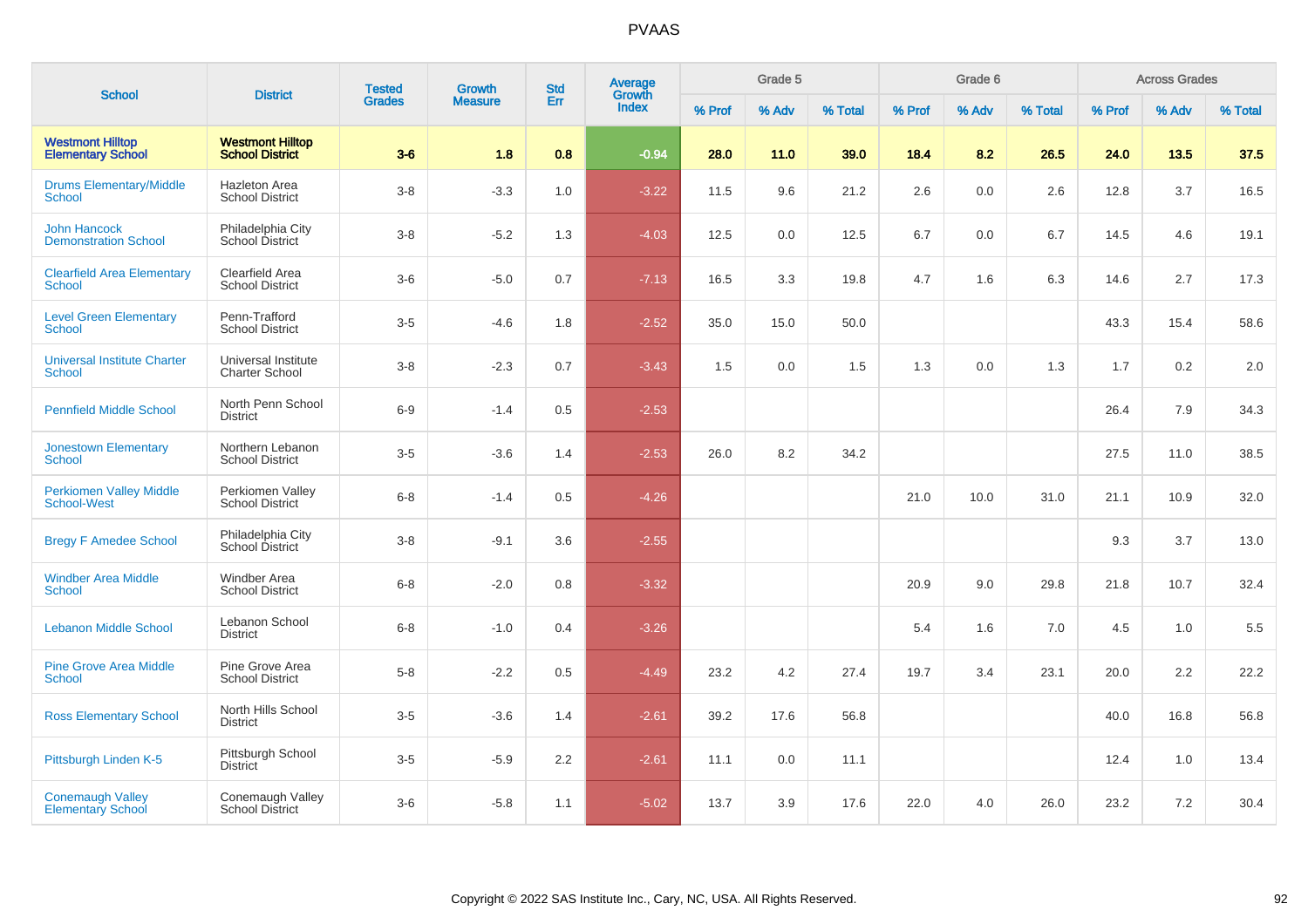| <b>School</b>                                                | <b>District</b>                                                 | <b>Tested</b> | <b>Growth</b>  | <b>Std</b> | <b>Average</b><br>Growth |        | Grade 5 |         |        | Grade 6 |         |        | <b>Across Grades</b> |         |
|--------------------------------------------------------------|-----------------------------------------------------------------|---------------|----------------|------------|--------------------------|--------|---------|---------|--------|---------|---------|--------|----------------------|---------|
|                                                              |                                                                 | <b>Grades</b> | <b>Measure</b> | Err        | Index                    | % Prof | % Adv   | % Total | % Prof | % Adv   | % Total | % Prof | % Adv                | % Total |
| <b>Westmont Hilltop</b><br><b>Elementary School</b>          | <b>Westmont Hilltop</b><br><b>School District</b>               | $3-6$         | 1.8            | 0.8        | $-0.94$                  | 28.0   | 11.0    | 39.0    | 18.4   | 8.2     | 26.5    | 24.0   | 13.5                 | 37.5    |
| <b>Laurel Highlands Middle</b><br><b>School</b>              | Laurel Highlands<br><b>School District</b>                      | $6 - 8$       | $-4.2$         | 0.6        | $-7.56$                  |        |         |         | 9.7    | 7.1     | 16.9    | 11.2   | 5.4                  | 16.6    |
| <b>Westbrook Park</b><br><b>Elementary School</b>            | <b>Upper Darby</b><br>School District                           | $3-5$         | $-4.4$         | 1.6        | $-2.65$                  | 18.2   | 1.8     | 20.0    |        |         |         | 11.2   | 2.0                  | 13.2    |
| <b>Washington Park</b><br><b>Elementary School</b>           | <b>Washington School</b><br><b>District</b>                     | $3-6$         | $-4.0$         | 0.9        | $-4.65$                  | 13.5   | 2.9     | 16.4    | 5.2    | 2.1     | 7.2     | 13.0   | 4.2                  | 17.2    |
| <b>West Scranton</b><br><b>Intermediate School</b>           | <b>Scranton School</b><br><b>District</b>                       | $6 - 8$       | $-4.0$         | 0.9        | $-4.53$                  |        |         |         | 2.9    | 1.4     | 4.4     | 3.3    | 0.6                  | 3.8     |
| <b>Shiloh Hills Elementary</b><br><b>School</b>              | Wilson School<br><b>District</b>                                | $3-5$         | $-3.9$         | 1.4        | $-2.68$                  | 25.0   | 14.7    | 39.7    |        |         |         | 31.8   | 15.4                 | 47.3    |
| <b>Forest City Regional</b><br>Elementary School             | Forest City<br>Regional School<br><b>District</b>               | $3-6$         | $-4.9$         | 1.2        | $-4.02$                  | 22.2   | 11.1    | 33.3    | 14.3   | 2.0     | 16.3    | 20.3   | 10.7                 | 31.0    |
| <b>Richardson Middle School</b>                              | Springfield School<br><b>District</b>                           | $6 - 8$       | $-3.6$         | 0.4        | $-8.92$                  |        |         |         | 30.6   | 7.7     | 38.4    | 31.0   | 10.2                 | 41.2    |
| <b>Rhawnhurst School</b>                                     | Philadelphia City<br>School District                            | $3-5$         | $-7.5$         | 2.8        | $-2.71$                  | 0.0    | 0.0     | 0.0     |        |         |         | 3.4    | 3.4                  | 6.9     |
| <b>Salisbury-Elk Lick</b><br><b>Elementary School</b>        | Salisbury-Elk Lick<br>School District                           | $3-6$         | $-6.9$         | 1.7        | $-4.11$                  | 29.2   | 12.5    | 41.7    | 37.5   | 0.0     | 37.5    | 35.8   | 7.4                  | 43.2    |
| Pittsburgh Banksville K-5                                    | Pittsburgh School<br><b>District</b>                            | $3-5$         | $-7.1$         | 2.6        | $-2.73$                  | 9.1    | 4.6     | 13.6    |        |         |         | 7.5    | 1.1                  | 8.6     |
| <b>Memorial Elementary</b><br><b>School</b>                  | <b>Bloomsburg Area</b><br><b>School District</b>                | $3-5$         | $-4.1$         | 1.5        | $-2.73$                  | 18.0   | 3.3     | 21.3    |        |         |         | 23.4   | 6.9                  | 30.3    |
| <b>Commonwealth Charter</b><br><b>Academy Charter School</b> | Commonwealth<br><b>Charter Academy</b><br><b>Charter School</b> | $3 - 10$      | $-2.6$         | 0.8        | $-4.07$                  | 25.4   | 3.4     | 28.8    | 26.0   | 4.0     | 30.0    | 23.9   | 5.7                  | 29.6    |
| <b>Trexler Middle School</b>                                 | <b>Allentown City</b><br>School District                        | $6 - 8$       | $-2.7$         | 0.7        | $-3.89$                  |        |         |         | 0.7    | 1.4     | 2.1     | 1.7    | 0.7                  | 2.4     |
| <b>Keystone Elementary</b><br>School                         | <b>Bristol Township</b><br><b>School District</b>               | $3-5$         | $-3.3$         | 1.2        | $-2.75$                  | 20.6   | 3.9     | 24.5    |        |         |         | 23.9   | 4.3                  | 28.2    |
| Pittsburgh South Hills 6-8                                   | Pittsburgh School<br><b>District</b>                            | $6 - 8$       | $-2.0$         | 0.7        | $-2.87$                  |        |         |         | 4.0    | 0.0     | 4.0     | 3.7    | 0.7                  | 4.4     |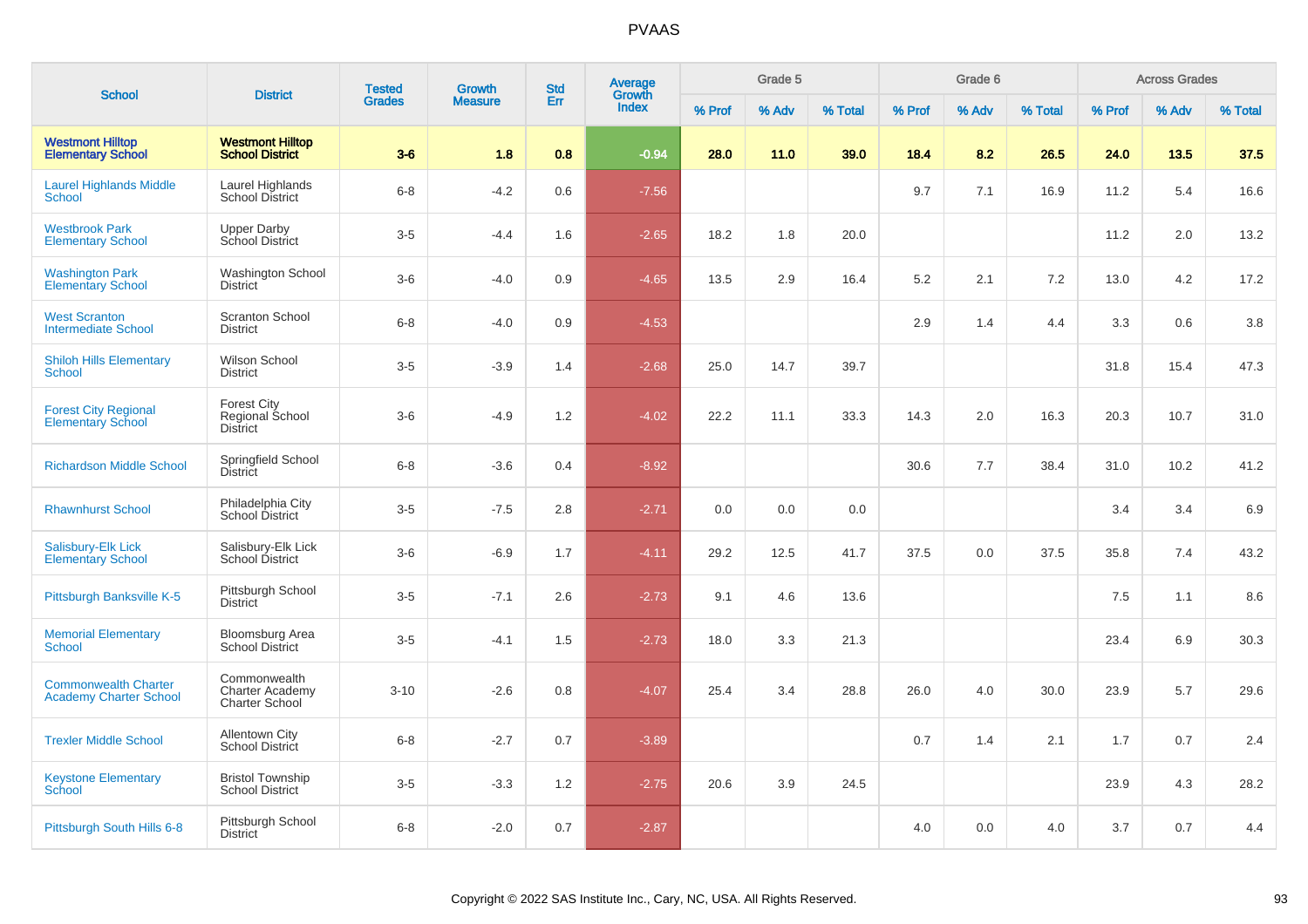|                                                     |                                                   | <b>Tested</b> | <b>Growth</b>  | <b>Std</b> | <b>Average</b><br>Growth |        | Grade 5 |         |        | Grade 6 |         |        | <b>Across Grades</b> |         |
|-----------------------------------------------------|---------------------------------------------------|---------------|----------------|------------|--------------------------|--------|---------|---------|--------|---------|---------|--------|----------------------|---------|
| <b>School</b>                                       | <b>District</b>                                   | <b>Grades</b> | <b>Measure</b> | Err        | Index                    | % Prof | % Adv   | % Total | % Prof | % Adv   | % Total | % Prof | % Adv                | % Total |
| <b>Westmont Hilltop</b><br><b>Elementary School</b> | <b>Westmont Hilltop</b><br><b>School District</b> | $3-6$         | 1.8            | 0.8        | $-0.94$                  | 28.0   | 11.0    | 39.0    | 18.4   | 8.2     | 26.5    | 24.0   | 13.5                 | 37.5    |
| <b>Fulton Elementary School</b>                     | Lancaster School<br><b>District</b>               | $3-5$         | $-6.0$         | 2.2        | $-2.76$                  | 0.0    | 0.0     | 0.0     |        |         |         | 4.0    | 0.0                  | 4.0     |
| New Castle Junior High<br><b>School</b>             | New Castle Area<br><b>School District</b>         | $6 - 8$       | $-1.4$         | 0.5        | $-3.00$                  |        |         |         | 3.3    | 1.9     | 5.2     | 4.8    | 1.4                  | 6.3     |
| <b>Fink Elementary School</b>                       | Middletown Area<br><b>School District</b>         | $3-5$         | $-6.8$         | 2.5        | $-2.77$                  | 0.0    | 0.0     | 0.0     |        |         |         | 20.0   | 7.1                  | 27.1    |
| Hartranft John F School                             | Philadelphia City<br>School District              | $3-8$         | $-9.7$         | 3.5        | $-2.77$                  | 0.0    | 0.0     | 0.0     |        |         |         | 3.1    | 0.0                  | 3.1     |
| <b>Mccullough Elementary</b><br><b>School</b>       | Penn-Trafford<br><b>School District</b>           | $3-5$         | $-4.3$         | 1.6        | $-2.77$                  | 50.8   | 27.0    | 77.8    |        |         |         | 43.0   | 33.2                 | 76.2    |
| <b>Garnet Valley Middle</b><br><b>School</b>        | <b>Garnet Valley</b><br>School District           | $6 - 8$       | $-2.0$         | 0.4        | $-4.82$                  |        |         |         | 30.8   | 18.2    | 49.0    | 26.9   | 16.7                 | 43.6    |
| <b>Penn Valley Elementary</b><br><b>School</b>      | Pennsbury School<br><b>District</b>               | $3-5$         | $-4.5$         | 1.6        | $-2.78$                  | 16.1   | 5.4     | 21.4    |        |         |         | 22.9   | 5.6                  | 28.5    |
| Pittsburgh Milliones 6-12                           | Pittsburgh School<br><b>District</b>              | $6 - 11$      | $-4.2$         | 1.5        | $-3.94$                  |        |         |         | 0.0    | 0.0     | 0.0     | 0.0    | 0.0                  | 0.0     |
| <b>Camp Hill Middle School</b>                      | Camp Hill School<br><b>District</b>               | $6 - 8$       | $-2.5$         | 0.7        | $-3.54$                  |        |         |         | 24.0   | 4.0     | 28.0    | 21.1   | 5.8                  | 26.9    |
| <b>Hamilton Heights</b><br><b>Elementary School</b> | Chambersburg<br>Area School<br><b>District</b>    | $3-5$         | $-3.6$         | 1.3        | $-2.81$                  | 22.5   | 4.5     | 27.0    |        |         |         | 24.5   | 7.4                  | 31.9    |
| <b>Stewart Middle School</b>                        | Norristown Area<br><b>School District</b>         | $5-8$         | $-3.4$         | 0.7        | $-6.48$                  | 4.4    | 0.0     | 4.4     | 4.0    | 1.4     | 5.4     | 5.2    | 0.7                  | 5.9     |
| <b>Cambria Heights</b><br><b>Elementary School</b>  | Cambria Heights<br>School District                | $3-5$         | $-3.4$         | 1.2        | $-2.82$                  | 23.3   | 4.4     | 27.8    |        |         |         | 27.0   | 5.5                  | 32.4    |
| <b>Stewart Elementary School</b>                    | <b>Burrell School</b><br><b>District</b>          | $4 - 5$       | $-3.2$         | 1.1        | $-2.87$                  | 22.5   | 1.8     | 24.3    |        |         |         | 25.9   | 5.1                  | 31.0    |
| <b>Strayer Middle School</b>                        | Quakertown<br>Community School<br><b>District</b> | $6 - 8$       | $-1.3$         | 0.4        | $-2.88$                  |        |         |         |        |         |         | 19.3   | 8.7                  | 28.1    |
| Kirkbride Eliza B School                            | Philadelphia City<br>School District              | $3-8$         | $-7.8$         | 2.2        | $-3.53$                  | 0.0    | 0.0     | 0.0     |        |         |         | 10.6   | 1.2                  | 11.8    |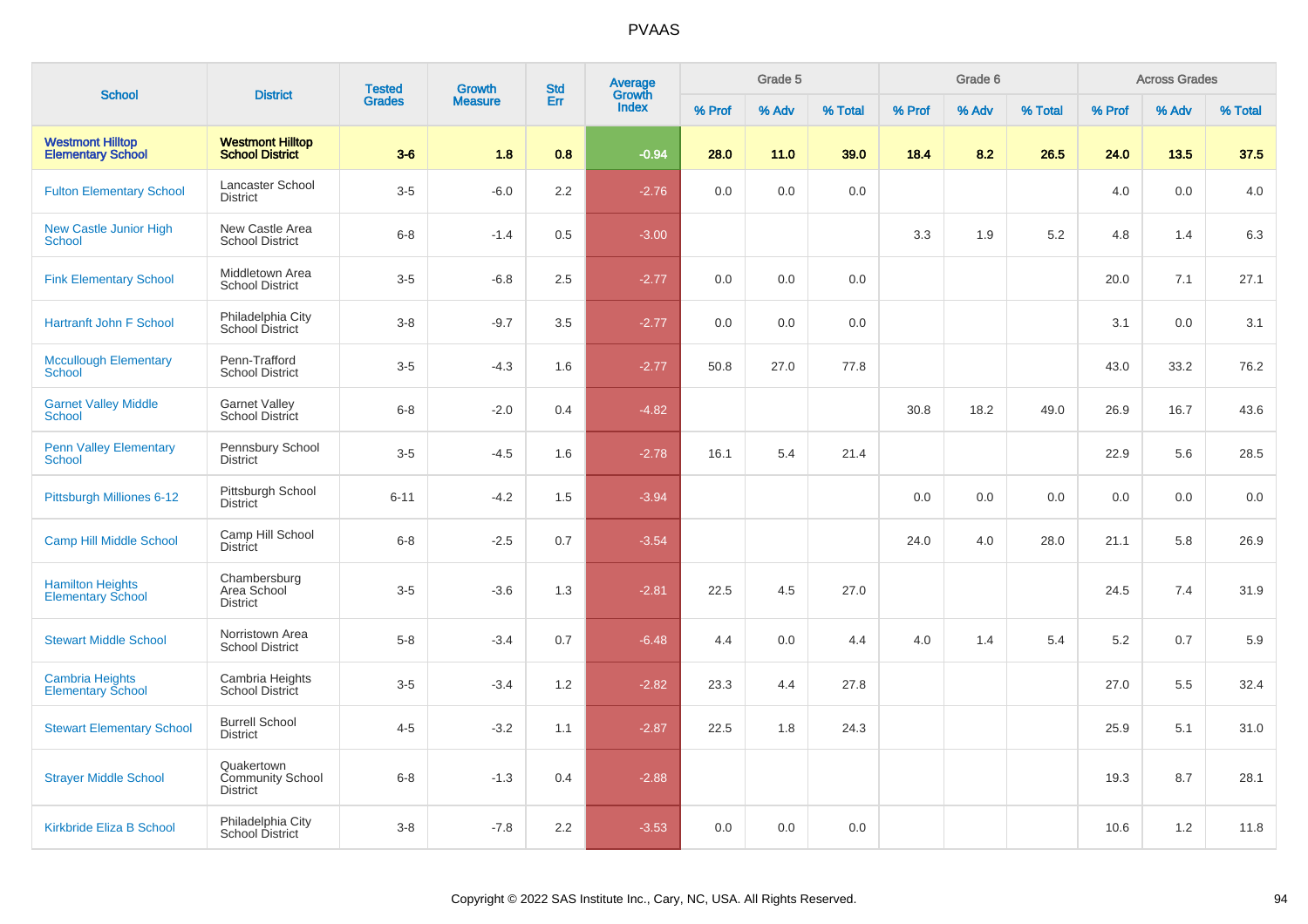|                                                           |                                                         | <b>Tested</b> | <b>Growth</b>  | <b>Std</b> | Average<br>Growth |        | Grade 5 |         |        | Grade 6 |         |        | <b>Across Grades</b> |         |
|-----------------------------------------------------------|---------------------------------------------------------|---------------|----------------|------------|-------------------|--------|---------|---------|--------|---------|---------|--------|----------------------|---------|
| <b>School</b>                                             | <b>District</b>                                         | <b>Grades</b> | <b>Measure</b> | Err        | <b>Index</b>      | % Prof | % Adv   | % Total | % Prof | % Adv   | % Total | % Prof | % Adv                | % Total |
| <b>Westmont Hilltop</b><br><b>Elementary School</b>       | <b>Westmont Hilltop</b><br><b>School District</b>       | $3-6$         | 1.8            | 0.8        | $-0.94$           | 28.0   | 11.0    | 39.0    | 18.4   | 8.2     | 26.5    | 24.0   | 13.5                 | 37.5    |
| <b>Arts Academy Charter</b><br>School                     | Arts Academy<br>Charter School                          | $5-8$         | $-7.7$         | 1.1        | $-6.85$           | 7.7    | 0.0     | 7.7     | 2.4    | 0.0     | 2.4     | 4.4    | 0.0                  | 4.4     |
| <b>Carson Middle School</b>                               | North Allegheny<br>School District                      | $6 - 8$       | $-1.5$         | 0.5        | $-5.06$           |        |         |         | 33.9   | 10.9    | 44.8    | 28.6   | 13.0                 | 41.6    |
| Pennsylvania Leadership<br><b>Charter School</b>          | Pennsylvania<br>Leadership Charter<br>School            | $3 - 11$      | $-1.4$         | 0.5        | $-4.74$           | 24.7   | 11.5    | 36.2    | 24.9   | 6.4     | 31.2    | 23.9   | 12.4                 | 36.4    |
| <b>Reynolds Middle School</b>                             | Lancaster School<br><b>District</b>                     | $6 - 8$       | $-3.4$         | 0.7        | $-4.84$           |        |         |         | 6.2    | 2.3     | 8.5     | 5.8    | 1.3                  | 7.0     |
| <b>Springhouse Middle School</b>                          | Parkland School<br><b>District</b>                      | $6 - 8$       | $-2.3$         | 0.4        | $-5.84$           |        |         |         | 36.0   | 19.9    | 55.8    | 31.0   | 19.6                 | 50.7    |
| <b>Sheffield Area Elementary</b><br><b>School</b>         | <b>Warren County</b><br>School District                 | $3-5$         | $-6.4$         | 2.1        | $-2.96$           | 27.6   | 3.4     | 31.0    |        |         |         | 30.0   | 5.6                  | 35.6    |
| Antonia Pantoja<br><b>Community Charter School</b>        | Antonia Pantoja<br>Community Charter<br>School          | $3-8$         | $-3.9$         | 0.8        | $-4.62$           | 1.5    | 0.0     | 1.5     | 0.0    | 0.0     | 0.0     | 1.8    | 0.9                  | 2.8     |
| <b>Greater Johnstown Middle</b><br><b>School</b>          | Greater Johnstown<br><b>School District</b>             | $5 - 7$       | $-1.7$         | 0.6        | $-3.96$           | 5.9    | 0.7     | 6.6     | 4.8    | 0.0     | 4.8     | 6.1    | 0.2                  | 6.3     |
| <b>Sol Feinstone Elementary</b><br><b>School</b>          | Council Rock<br><b>School District</b>                  | $3-6$         | $-4.9$         | 0.8        | $-6.00$           | 40.5   | 21.6    | 62.1    | 37.9   | 12.6    | 50.5    | 39.1   | 24.5                 | 63.6    |
| <b>Lindley Academy Charter</b><br><b>School At Birney</b> | Lindley Academy<br>Charter School At<br><b>Birney</b>   | $3 - 8$       | $-3.0$         | 0.7        | $-4.63$           | 1.3    | 0.0     | 1.3     | 2.6    | 0.0     | 2.6     | 1.0    | 0.3                  | 1.3     |
| <b>Penn Cambria Middle</b><br>School                      | Penn Cambria<br><b>School District</b>                  | $5-8$         | $-1.7$         | 0.6        | $-6.32$           | 23.6   | 1.9     | 25.5    | 20.8   | 2.0     | 22.8    | 16.8   | 1.4                  | 18.2    |
| <b>Chambersburg Area</b><br>Middle School - North         | Chambersburg<br>Area School<br><b>District</b>          | $6 - 8$       | $-1.2$         | 0.4        | $-3.66$           |        |         |         | 15.4   | 5.1     | 20.5    | 14.4   | 4.1                  | 18.5    |
| <b>Dana Elementary Center</b>                             | <b>Wyoming Valley</b><br>West School<br><b>District</b> | $3-5$         | $-4.0$         | 1.3        | $-3.04$           | 14.3   | 3.9     | 18.2    |        |         |         | 15.3   | 4.8                  | 20.1    |
| <b>Blue Ridge Middle School</b>                           | <b>Blue Ridge School</b><br><b>District</b>             | $6 - 8$       | $-2.5$         | 0.8        | $-3.47$           |        |         |         | 14.9   | 0.0     | 14.9    | 17.5   | 2.4                  | 19.9    |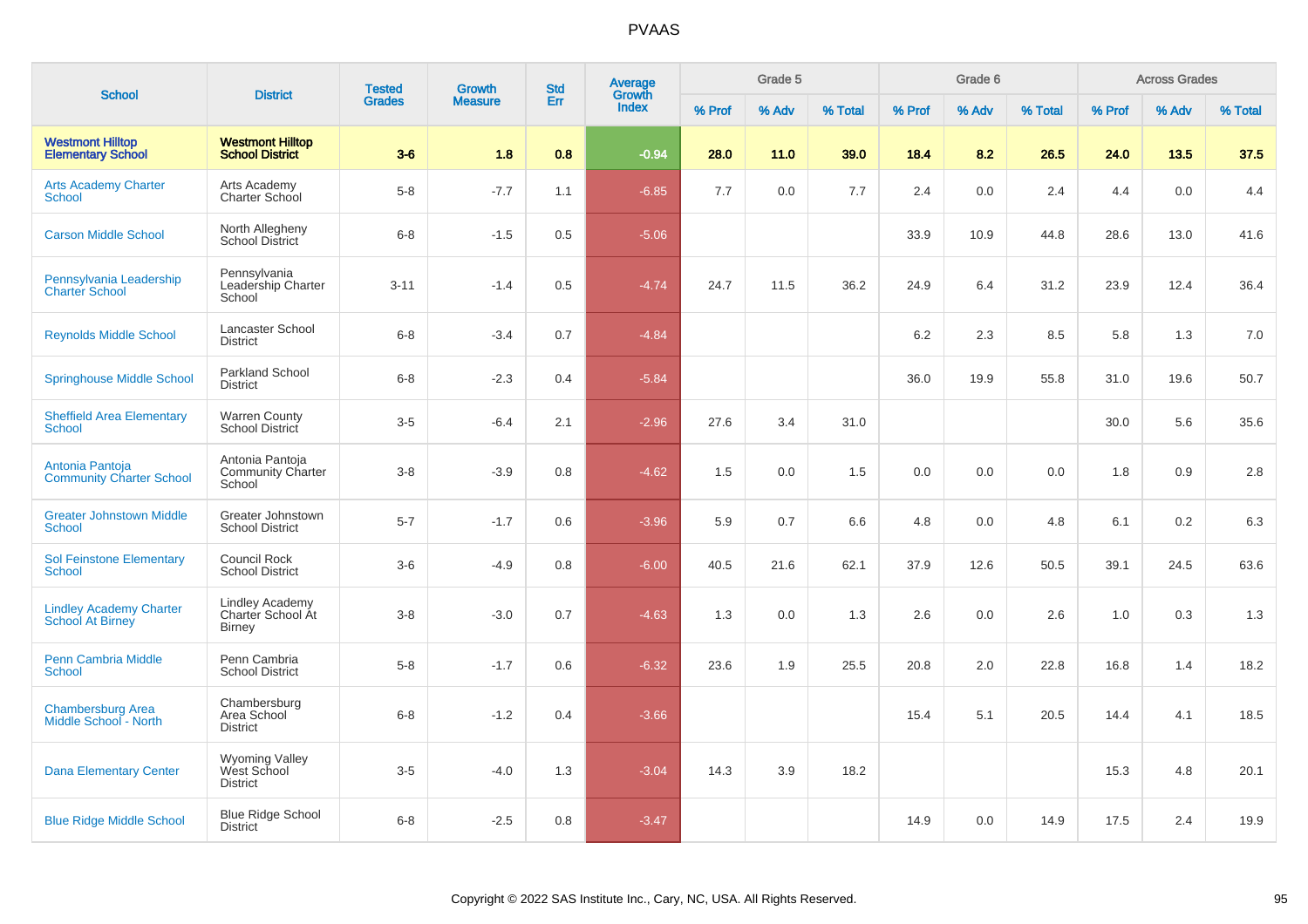| <b>School</b>                                          | <b>District</b>                                            | <b>Tested</b> | <b>Growth</b>  | <b>Std</b> | <b>Average</b><br>Growth |        | Grade 5 |         |        | Grade 6 |         |        | <b>Across Grades</b> |         |
|--------------------------------------------------------|------------------------------------------------------------|---------------|----------------|------------|--------------------------|--------|---------|---------|--------|---------|---------|--------|----------------------|---------|
|                                                        |                                                            | <b>Grades</b> | <b>Measure</b> | Err        | <b>Index</b>             | % Prof | % Adv   | % Total | % Prof | % Adv   | % Total | % Prof | % Adv                | % Total |
| <b>Westmont Hilltop</b><br><b>Elementary School</b>    | <b>Westmont Hilltop</b><br><b>School District</b>          | $3-6$         | 1.8            | 0.8        | $-0.94$                  | 28.0   | 11.0    | 39.0    | 18.4   | 8.2     | 26.5    | 24.0   | 13.5                 | 37.5    |
| <b>Colebrookdale Elementary</b><br><b>School</b>       | Boyertown Area<br>School District                          | $3-5$         | $-6.8$         | 2.2        | $-3.07$                  | 31.0   | 3.4     | 34.5    |        |         |         | 34.8   | 4.5                  | 39.3    |
| <b>Kings Highway Elementary</b><br>School              | Coatesville Area<br><b>School District</b>                 | $3-5$         | $-4.3$         | 1.4        | $-3.07$                  | 12.3   | 1.4     | 13.7    |        |         |         | 13.3   | 7.7                  | 21.0    |
| <b>Big Spring Middle School</b>                        | <b>Big Spring School</b><br><b>District</b>                | $6 - 8$       | $-1.9$         | 0.5        | $-3.53$                  |        |         |         | 22.0   | 3.8     | 25.8    | 17.7   | 4.4                  | 22.0    |
| <b>Propel Charter School-</b><br><b>Braddock Hills</b> | <b>Propel Charter</b><br>School - Braddock<br><b>Hills</b> | $3 - 11$      | $-2.4$         | 0.8        | $-3.69$                  | 1.8    | 1.8     | 3.5     | 1.7    | 0.0     | 1.7     | 1.9    | 0.6                  | 2.5     |
| <b>David Leech Elementary</b><br><b>School</b>         | Leechburg Area<br>School District                          | $3-5$         | $-5.5$         | 1.8        | $-3.10$                  | 15.9   | 2.3     | 18.2    |        |         |         | 30.1   | 8.1                  | 38.2    |
| <b>Schuyler Avenue</b><br><b>Elementary School</b>     | <b>Wyoming Valley</b><br>West School<br><b>District</b>    | $3-5$         | $-6.7$         | 2.1        | $-3.12$                  | 0.0    | 3.0     | 3.0     |        |         |         | 3.8    | 2.5                  | 6.3     |
| <b>Loomis Elementary School</b>                        | Marple Newtown<br>School District                          | $3-5$         | $-4.6$         | 1.5        | $-3.15$                  | 41.5   | 16.9    | 58.5    |        |         |         | 42.9   | 25.6                 | 68.6    |
| <b>Mcguffey Middle School</b>                          | <b>Mcguffey School</b><br><b>District</b>                  | $6-9$         | $-2.2$         | 0.6        | $-3.45$                  |        |         |         | 13.9   | 2.0     | 15.8    | 7.8    | 1.8                  | 9.7     |
| <b>Baldi C C A Middle School</b>                       | Philadelphia City<br>School District                       | $6 - 8$       | $-4.3$         | 1.3        | $-3.22$                  |        |         |         | 16.7   | 2.8     | 19.4    | 23.3   | 7.8                  | 31.1    |
| <b>Perry Elementary School</b>                         | Hamburg Area<br>School District                            | $3-5$         | $-5.3$         | 1.7        | $-3.22$                  | 30.0   | 14.0    | 44.0    |        |         |         | 29.5   | 18.8                 | 48.3    |
| <b>West Greene Elementary</b><br>Center                | West Greene<br><b>School District</b>                      | $3-6$         | $-6.8$         | 1.4        | $-4.84$                  | 20.5   | 7.7     | 28.2    | 7.9    | 7.9     | 15.8    | 25.1   | 13.7                 | 38.9    |
| <b>Wickersham Elementary</b><br><b>School</b>          | Lancaster School<br><b>District</b>                        | $3-5$         | $-6.0$         | 1.9        | $-3.23$                  | 20.5   | 7.7     | 28.2    |        |         |         | 22.5   | 3.6                  | 26.1    |
| Yough Intermediate/Middle<br>School                    | Yough School<br><b>District</b>                            | $5-8$         | $-4.9$         | 0.5        | $-9.11$                  | 19.2   | 5.4     | 24.6    | 17.8   | 5.2     | 23.0    | 15.1   | 3.3                  | 18.4    |
| <b>Middletown Area Middle</b><br><b>School</b>         | Middletown Area<br><b>School District</b>                  | $6 - 8$       | $-2.0$         | 0.6        | $-3.31$                  |        |         |         | 6.1    | 0.8     | 6.9     | 11.4   | 4.5                  | 16.0    |
| <b>Inquiry Charter School</b>                          | <b>Inquiry Charter</b><br>School                           | $3-5$         | $-6.8$         | 2.1        | $-3.27$                  | 8.8    | 2.9     | 11.8    |        |         |         | 11.1   | 2.8                  | 13.9    |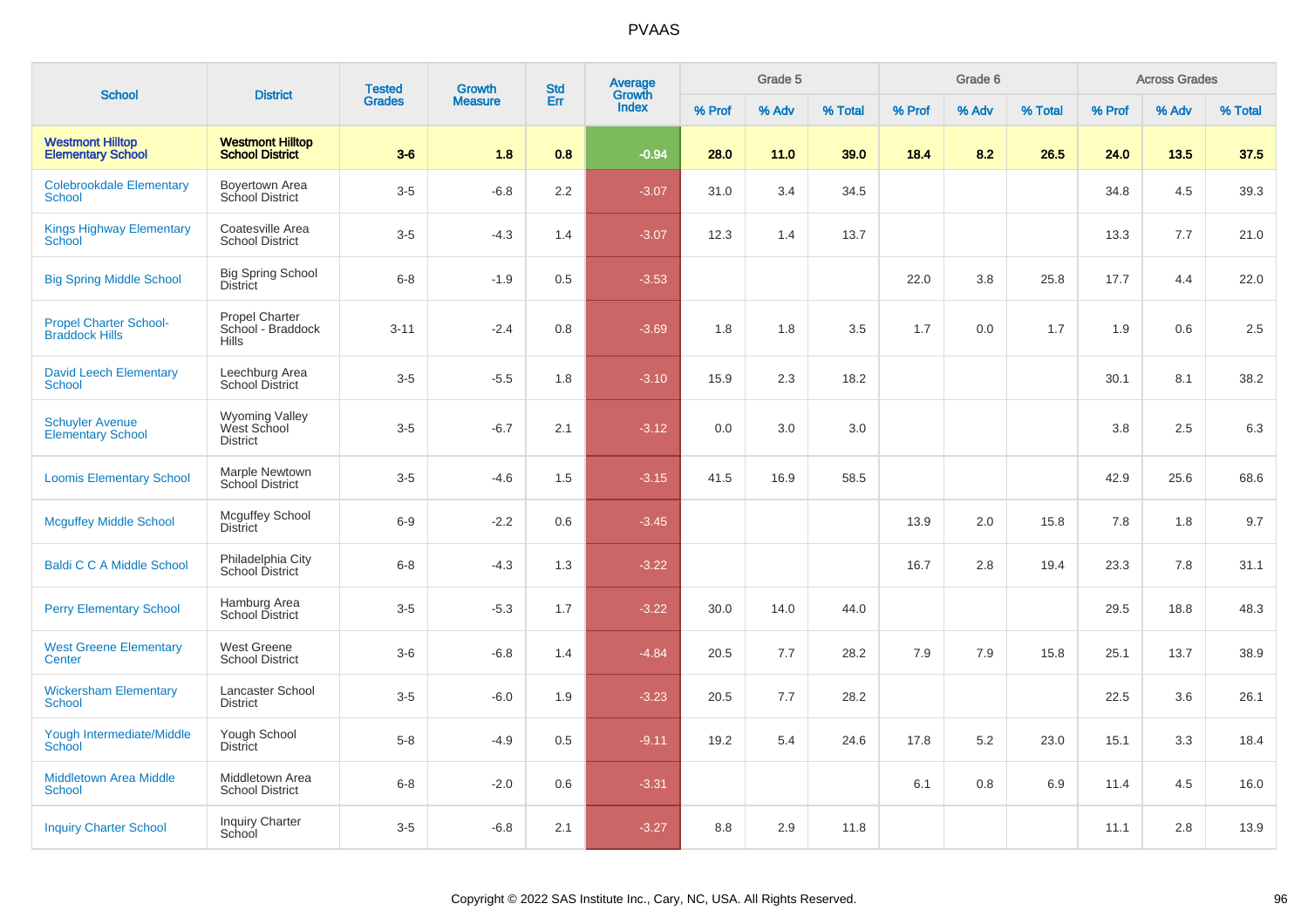| <b>School</b>                                          | <b>District</b>                                      | <b>Tested</b> | <b>Growth</b>  | <b>Std</b> | <b>Average</b><br>Growth |        | Grade 5 |         |        | Grade 6 |         |        | <b>Across Grades</b> |         |
|--------------------------------------------------------|------------------------------------------------------|---------------|----------------|------------|--------------------------|--------|---------|---------|--------|---------|---------|--------|----------------------|---------|
|                                                        |                                                      | <b>Grades</b> | <b>Measure</b> | Err        | <b>Index</b>             | % Prof | % Adv   | % Total | % Prof | % Adv   | % Total | % Prof | % Adv                | % Total |
| <b>Westmont Hilltop</b><br><b>Elementary School</b>    | <b>Westmont Hilltop</b><br><b>School District</b>    | $3-6$         | 1.8            | 0.8        | $-0.94$                  | 28.0   | 11.0    | 39.0    | 18.4   | 8.2     | 26.5    | 24.0   | 13.5                 | 37.5    |
| <b>Turtle Creek Elementary</b><br><b>Steam Academy</b> | <b>Woodland Hills</b><br><b>School District</b>      | $3-5$         | $-5.6$         | 1.7        | $-3.28$                  | 6.2    | 14.6    | 20.8    |        |         |         | 14.4   | 6.9                  | 21.2    |
| <b>Springfield Elementary</b><br>School                | Connellsville Area<br><b>School District</b>         | $3-5$         | $-5.4$         | 1.6        | $-3.29$                  | 32.1   | 5.7     | 37.7    |        |         |         | 22.0   | 5.7                  | 27.7    |
| <b>Strath Haven Middle</b><br>School                   | Wallingford-<br>Swarthmore<br><b>School District</b> | $6 - 8$       | $-1.6$         | 0.5        | $-4.93$                  |        |         |         | 29.9   | 20.5    | 50.4    | 29.1   | 17.8                 | 46.9    |
| <b>Zephyr Elementary School</b>                        | Whitehall-Coplay<br>School District                  | $4 - 5$       | $-2.5$         | 0.7        | $-3.30$                  | 23.4   | 6.6     | 30.0    |        |         |         | 23.5   | 7.4                  | 30.9    |
| <b>Moss Side Middle School</b>                         | <b>Gateway School</b><br><b>District</b>             | $5-6$         | $-5.8$         | 0.6        | $-11.30$                 | 15.6   | 7.6     | 23.1    | 16.6   | 7.1     | 23.7    | 16.1   | 7.3                  | 23.4    |
| <b>Fogelsville School</b>                              | <b>Parkland School</b><br><b>District</b>            | $3-5$         | $-4.7$         | 1.4        | $-3.31$                  | 32.4   | 32.4    | 64.8    |        |         |         | 36.9   | 28.0                 | 65.0    |
| <b>Renaissance Academy</b><br><b>Charter School</b>    | Renaissance<br>Academy Charter<br>School             | $3 - 11$      | $-5.7$         | 0.7        | $-8.29$                  | 16.7   | 11.1    | 27.8    | 19.2   | 4.1     | 23.3    | 18.7   | 5.7                  | 24.4    |
| Northern Lebanon Middle<br><b>School</b>               | Northern Lebanon<br><b>School District</b>           | $6 - 8$       | $-4.4$         | 0.6        | $-7.79$                  |        |         |         | 12.8   | 0.8     | 13.6    | 9.2    | 1.4                  | 10.6    |
| Pittsburgh Liberty K-5                                 | Pittsburgh School<br><b>District</b>                 | $3-5$         | $-6.0$         | 1.8        | $-3.32$                  | 4.8    | 0.0     | 4.8     |        |         |         | 6.2    | 0.7                  | 6.8     |
| <b>Clark Elementary School</b>                         | Laurel Highlands<br>School District                  | $3-5$         | $-6.9$         | 2.1        | $-3.32$                  | 9.4    | 0.0     | 9.4     |        |         |         | 19.4   | 1.8                  | 21.3    |
| Selinsgrove Intermediate<br>School                     | Selinsgrove Area<br>School District                  | $3-5$         | $-2.9$         | 0.9        | $-3.33$                  | 26.0   | 6.1     | 32.0    |        |         |         | 23.8   | 14.1                 | 38.0    |
| <b>Kerr Elementary School</b>                          | Fox Chapel Area<br>School District                   | $3-5$         | $-5.7$         | 1.7        | $-3.34$                  | 38.8   | 20.4    | 59.2    |        |         |         | 33.1   | 34.4                 | 67.5    |
| <b>Penrose School</b>                                  | Philadelphia City<br>School District                 | $3 - 8$       | $-10.3$        | 3.1        | $-3.35$                  | 0.0    | 0.0     | 0.0     |        |         |         | 0.0    | 1.7                  | 1.7     |
| <b>Beaver Creek Elementary</b><br><b>School</b>        | Downingtown Area<br>School District                  | $3-5$         | $-5.5$         | 1.6        | $-3.36$                  | 20.0   | 7.3     | 27.3    |        |         |         | 31.1   | 17.4                 | 48.4    |
| <b>Chartiers Valley Middle</b><br><b>School</b>        | <b>Chartiers Valley</b><br><b>School District</b>    | $6 - 8$       | $-2.7$         | 0.5        | $-5.71$                  |        |         |         | 16.9   | 5.3     | 22.2    | 14.5   | 5.7                  | 20.2    |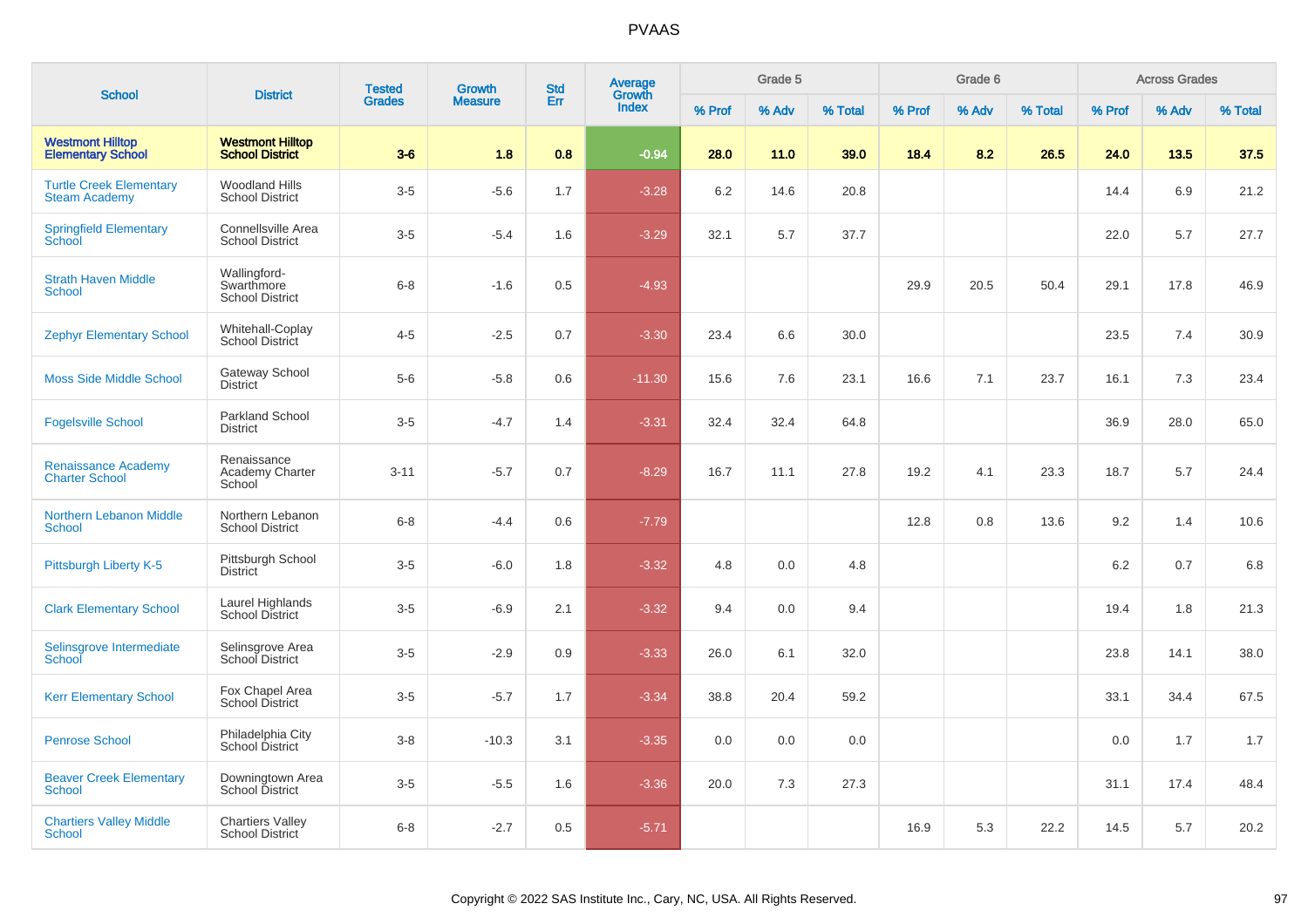| <b>School</b>                                       | <b>District</b>                                    | <b>Tested</b> | <b>Growth</b>  | <b>Std</b> | <b>Average</b><br>Growth |        | Grade 5 |         |        | Grade 6 |         |        | <b>Across Grades</b> |         |
|-----------------------------------------------------|----------------------------------------------------|---------------|----------------|------------|--------------------------|--------|---------|---------|--------|---------|---------|--------|----------------------|---------|
|                                                     |                                                    | <b>Grades</b> | <b>Measure</b> | Err        | Index                    | % Prof | % Adv   | % Total | % Prof | % Adv   | % Total | % Prof | % Adv                | % Total |
| <b>Westmont Hilltop</b><br><b>Elementary School</b> | <b>Westmont Hilltop</b><br><b>School District</b>  | $3-6$         | 1.8            | 0.8        | $-0.94$                  | 28.0   | 11.0    | 39.0    | 18.4   | 8.2     | 26.5    | 24.0   | 13.5                 | 37.5    |
| <b>Wilson West Middle School</b>                    | Wilson School<br><b>District</b>                   | $6 - 8$       | $-2.8$         | 0.8        | $-3.58$                  |        |         |         | 24.6   | 4.8     | 29.4    | 22.1   | 7.5                  | 29.6    |
| <b>Keystone Oaks Middle</b><br>School               | <b>Keystone Oaks</b><br>School District            | $6 - 8$       | $-3.4$         | 0.6        | $-5.30$                  |        |         |         | 19.5   | 11.5    | 31.0    | 18.8   | 11.5                 | 30.3    |
| <b>Fountain Hill Elementary</b><br>School           | Bethlehem Area<br><b>School District</b>           | $3-5$         | $-7.1$         | 2.1        | $-3.37$                  | 3.0    | 0.0     | 3.0     |        |         |         | 8.1    | 1.6                  | 9.7     |
| <b>Rainbow Elementary</b><br>School                 | Coatesville Area<br>School District                | $3-5$         | $-4.4$         | 1.3        | $-3.39$                  | 13.2   | 3.3     | 16.5    |        |         |         | 13.8   | 5.4                  | 19.3    |
| <b>Whitehall Elementary</b><br>School               | <b>Baldwin-Whitehall</b><br><b>School District</b> | $3-5$         | $-3.2$         | 0.9        | $-3.40$                  | 26.2   | 6.2     | 32.5    |        |         |         | 31.6   | 13.8                 | 45.4    |
| <b>Rolling Ridge Elementary</b><br>School           | Harbor Creek<br><b>School District</b>             | $3-6$         | $-7.5$         | 1.0        | $-7.29$                  | 32.1   | 10.7    | 42.9    | 25.0   | 11.2    | 36.2    | 32.6   | 21.6                 | 54.2    |
| <b>Southeast Elementary</b><br><b>School</b>        | Lebanon School<br><b>District</b>                  | $3-5$         | $-5.8$         | 1.7        | $-3.45$                  | 13.7   | 2.0     | 15.7    |        |         |         | 12.9   | 3.1                  | 16.0    |
| Pittsburgh Colfax K-8                               | Pittsburgh School<br>District                      | $3 - 8$       | $-4.8$         | 0.7        | $-6.48$                  | 30.1   | 23.3    | 53.4    | 30.5   | 15.2    | 45.8    | 27.7   | 18.6                 | 46.3    |
| <b>Paxtang Elementary</b><br><b>School</b>          | Central Dauphin<br><b>School District</b>          | $3-5$         | $-7.7$         | 2.2        | $-3.47$                  | 0.0    | 3.6     | 3.6     |        |         |         | 17.4   | 6.1                  | 23.5    |
| <b>Shade Gap Elementary</b><br><b>School</b>        | Southern<br>Huntingdon County<br>School District   | $3-5$         | $-11.0$        | 3.2        | $-3.47$                  | 26.7   | $0.0\,$ | 26.7    |        |         |         | 25.4   | 9.1                  | 34.6    |
| <b>Skyview Upper Elementary</b><br>School           | <b>Methacton School</b><br><b>District</b>         | $5-6$         | $-2.6$         | 0.5        | $-5.56$                  | 30.5   | 14.2    | 44.7    | 28.3   | 9.9     | 38.2    | 29.3   | 12.0                 | 41.4    |
| <b>West Creek Hills</b><br><b>Elementary School</b> | East Pennsboro<br>Area School<br><b>District</b>   | $3-5$         | $-4.7$         | 1.3        | $-3.51$                  | 23.8   | 1.2     | 25.0    |        |         |         | 24.2   | 8.5                  | 32.6    |
| Pittsburgh Sterrett 6-8                             | Pittsburgh School<br><b>District</b>               | $5-8$         | $-3.4$         | 0.8        | $-4.32$                  |        |         |         | 6.8    | 0.0     | 6.8     | 3.5    | 1.3                  | 4.8     |
| <b>Redbank Valley High</b><br><b>School</b>         | Redbank Valley<br>School District                  | $6 - 11$      | $-4.3$         | 0.8        | $-5.43$                  |        |         |         | 12.7   | 0.0     | 12.7    | 14.4   | 3.5                  | 17.9    |
| Pittsburgh Allegheny 6-8                            | Pittsburgh School<br>District                      | $6 - 8$       | $-3.6$         | 1.0        | $-3.85$                  |        |         |         | 0.0    | 0.0     | 0.0     | 0.8    | 0.0                  | 0.8     |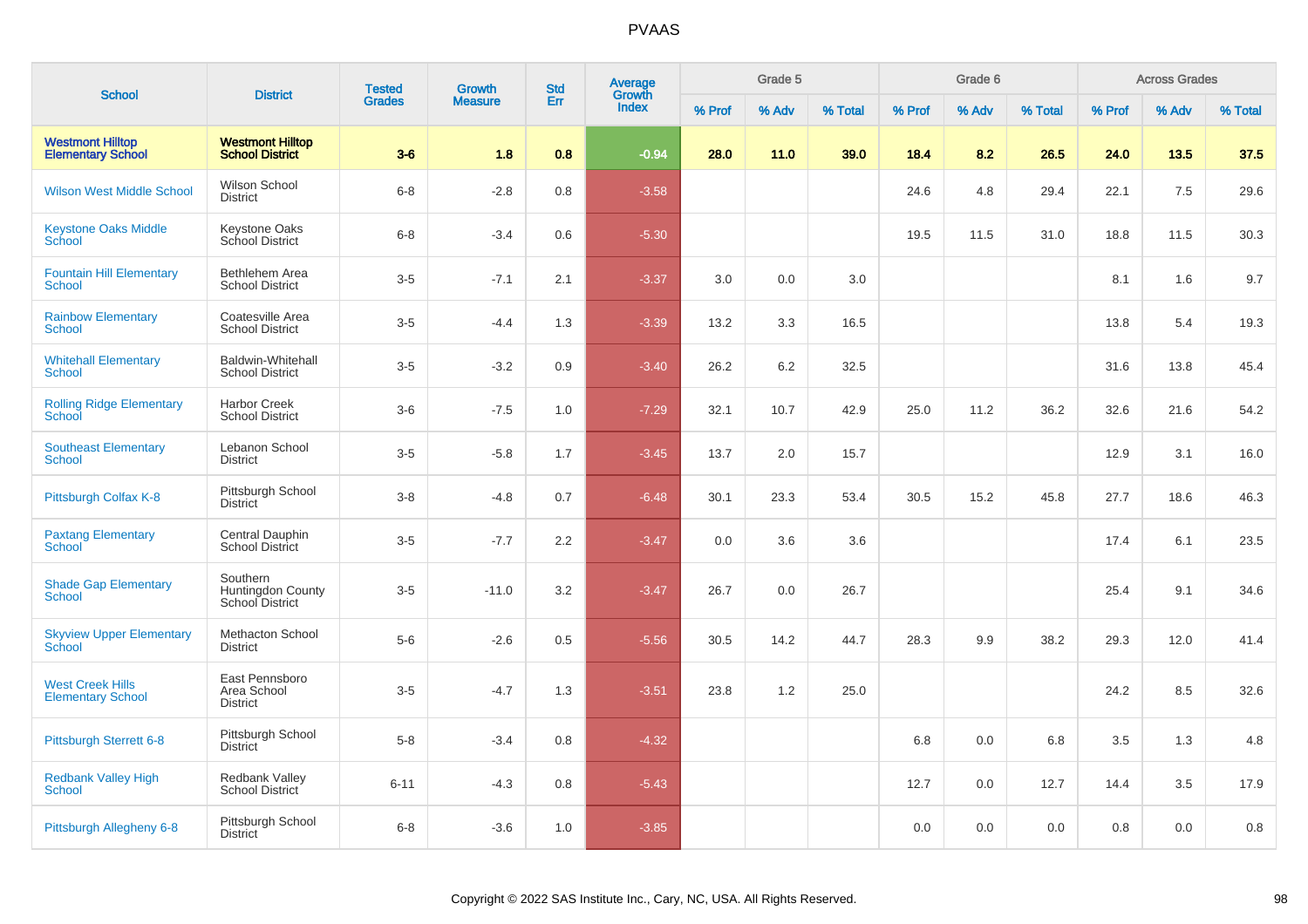|                                                                 | <b>District</b>                                   | <b>Tested</b> | <b>Growth</b>  | <b>Std</b> | <b>Average</b><br>Growth |        | Grade 5 |         |        | Grade 6 |         |        | <b>Across Grades</b> |         |
|-----------------------------------------------------------------|---------------------------------------------------|---------------|----------------|------------|--------------------------|--------|---------|---------|--------|---------|---------|--------|----------------------|---------|
| <b>School</b>                                                   |                                                   | <b>Grades</b> | <b>Measure</b> | Err        | Index                    | % Prof | % Adv   | % Total | % Prof | % Adv   | % Total | % Prof | % Adv                | % Total |
| <b>Westmont Hilltop</b><br><b>Elementary School</b>             | <b>Westmont Hilltop</b><br><b>School District</b> | $3-6$         | 1.8            | 0.8        | $-0.94$                  | 28.0   | 11.0    | 39.0    | 18.4   | 8.2     | 26.5    | 24.0   | 13.5                 | 37.5    |
| <b>Pittsburgh Science And</b><br><b>Technology Academy 6-12</b> | Pittsburgh School<br><b>District</b>              | $6 - 11$      | $-3.4$         | 1.0        | $-3.92$                  |        |         |         | 32.5   | 5.0     | 37.5    | 22.5   | 10.6                 | 33.1    |
| <b>Mountain View Elementary</b><br><b>School</b>                | Tuscarora School<br><b>District</b>               | $3-5$         | $-6.9$         | 1.9        | $-3.55$                  | 13.5   | 13.5    | 27.0    |        |         |         | 27.3   | 19.0                 | 46.3    |
| Northeast Intermediate<br>School                                | <b>Scranton School</b><br><b>District</b>         | $6 - 8$       | $-3.3$         | 0.9        | $-3.62$                  |        |         |         | 3.2    | 0.0     | 3.2     | 4.6    | 1.7                  | 6.3     |
| Pittsburgh Greenfield K-8                                       | Pittsburgh School<br><b>District</b>              | $3-8$         | $-8.7$         | 1.1        | $-8.03$                  | 29.6   | 3.7     | 33.3    | 22.0   | 9.8     | 31.7    | 22.9   | 6.5                  | 29.4    |
| <b>Dover Area Elementary</b><br><b>School</b>                   | Dover Area School<br><b>District</b>              | $3-5$         | $-5.0$         | 1.4        | $-3.60$                  | 17.4   | 11.6    | 29.0    |        |         |         | 30.2   | 14.5                 | 44.7    |
| Pittsburgh Westwood K-8                                         | Pittsburgh School<br><b>District</b>              | $3-5$         | $-9.4$         | 2.6        | $-3.60$                  | 0.0    | 0.0     | 0.0     |        |         |         | 9.6    | 0.0                  | 9.6     |
| <b>Joe Walker Elementary</b><br><b>School</b>                   | <b>Mcguffey School</b><br><b>District</b>         | $3-5$         | $-7.1$         | 1.9        | $-3.63$                  | 16.7   | 2.8     | 19.4    |        |         |         | 27.8   | 9.3                  | 37.0    |
| <b>Rose Tree Elementary</b><br><b>School</b>                    | Rose Tree Media<br><b>School District</b>         | $3-5$         | $-6.0$         | 1.6        | $-3.65$                  | 20.8   | 20.8    | 41.5    |        |         |         | 35.6   | 31.4                 | 67.0    |
| <b>Commodore Perry School</b>                                   | Commodore Perry<br><b>School District</b>         | $3-6$         | $-9.7$         | 1.5        | $-6.52$                  | 38.7   | 9.7     | 48.4    | 9.7    | 0.0     | 9.7     | 24.6   | 8.5                  | 33.0    |
| <b>Guilford Hills Elementary</b><br>School                      | Chambersburg<br>Area School<br><b>District</b>    | $3-5$         | $-7.0$         | 1.9        | $-3.65$                  | 21.0   | 10.5    | 31.6    |        |         |         | 29.9   | 6.8                  | 36.8    |
| <b>New Franklin Elementary</b><br>School                        | Chambersburg<br>Area School<br><b>District</b>    | $3-5$         | $-8.5$         | 2.3        | $-3.69$                  | 36.0   | 8.0     | 44.0    |        |         |         | 32.5   | 12.0                 | 44.6    |
| <b>Meredith William M School</b>                                | Philadelphia City<br>School District              | $3 - 8$       | $-7.8$         | 1.3        | $-5.90$                  | 35.7   | 0.0     | 35.7    | 25.9   | 11.1    | 37.0    | 29.6   | 25.1                 | 54.8    |
| <b>Western Wayne Middle</b><br>School                           | Western Wayne<br>School District                  | $6 - 8$       | $-2.6$         | 0.7        | $-5.07$                  |        |         |         | 18.7   | 0.9     | 19.6    | 18.3   | 3.0                  | 21.3    |
| Pittsburgh Classical 6-8                                        | Pittsburgh School<br><b>District</b>              | $6 - 8$       | $-3.2$         | 0.9        | $-4.41$                  |        |         |         | 0.0    | 0.0     | 0.0     | 4.0    | 0.0                  | 4.0     |
| <b>Richmond School</b>                                          | Philadelphia City<br><b>School District</b>       | $3-5$         | $-8.7$         | 2.3        | $-3.72$                  | 4.0    | 0.0     | 4.0     |        |         |         | 2.4    | 7.1                  | 9.5     |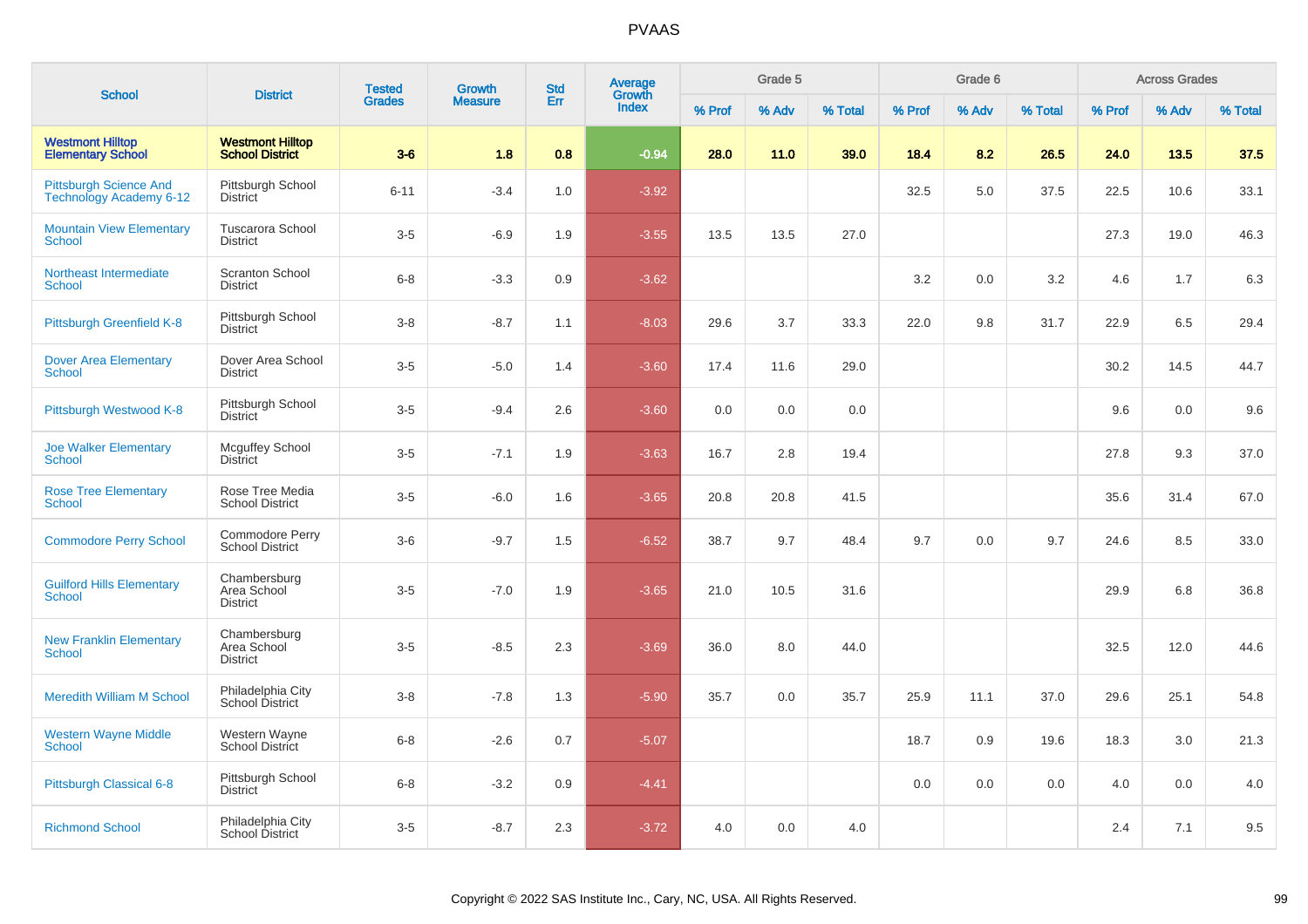| <b>School</b>                                               | <b>District</b>                                   | <b>Tested</b> | Growth         | <b>Std</b> | <b>Average</b><br>Growth |        | Grade 5 |         |        | Grade 6 |         |        | <b>Across Grades</b> |         |
|-------------------------------------------------------------|---------------------------------------------------|---------------|----------------|------------|--------------------------|--------|---------|---------|--------|---------|---------|--------|----------------------|---------|
|                                                             |                                                   | <b>Grades</b> | <b>Measure</b> | Err        | Index                    | % Prof | % Adv   | % Total | % Prof | % Adv   | % Total | % Prof | % Adv                | % Total |
| <b>Westmont Hilltop</b><br><b>Elementary School</b>         | <b>Westmont Hilltop</b><br><b>School District</b> | $3-6$         | 1.8            | 0.8        | $-0.94$                  | 28.0   | 11.0    | 39.0    | 18.4   | 8.2     | 26.5    | 24.0   | 13.5                 | 37.5    |
| <b>L B Morris Elementary</b><br>School                      | Jim Thorpe Area<br><b>School District</b>         | $3 - 8$       | $-3.6$         | 0.7        | $-4.91$                  | 15.4   | 0.0     | 15.4    | 11.7   | 0.0     | 11.7    | 15.9   | 4.3                  | 20.2    |
| <b>St Marys Area Middle</b><br>School                       | Saint Marys Area<br><b>School District</b>        | $5-8$         | $-3.2$         | 0.6        | $-5.37$                  |        |         |         | 21.8   | 1.6     | 23.4    | 14.8   | 2.7                  | 17.6    |
| <b>Charles A Huston Middle</b><br>School                    | <b>Burrell School</b><br><b>District</b>          | $6 - 8$       | $-3.1$         | 0.8        | $-4.55$                  |        |         |         | 15.4   | 3.8     | 19.2    | 18.2   | 4.2                  | 22.4    |
| <b>Dormont Elementary</b><br><b>School</b>                  | Keystone Oaks<br>School District                  | $3-5$         | $-6.0$         | 1.6        | $-3.78$                  | 25.9   | 16.7    | 42.6    |        |         |         | 32.7   | 20.1                 | 52.8    |
| <b>North Salem Elementary</b><br><b>School</b>              | Dover Area School<br><b>District</b>              | $3-6$         | $-5.6$         | 1.5        | $-3.78$                  | 22.7   | 10.6    | 33.3    |        |         |         | 30.5   | 17.4                 | 47.9    |
| <b>Red Mill Elementary</b><br>School                        | <b>West Shore School</b><br><b>District</b>       | $3-5$         | $-4.7$         | 1.2        | $-3.79$                  | 31.9   | 17.0    | 48.9    |        |         |         | 34.6   | 22.4                 | 57.1    |
| <b>Media Elementary School</b>                              | Rose Tree Media<br><b>School District</b>         | $3-5$         | $-5.5$         | 1.4        | $-3.80$                  | 31.3   | 9.0     | 40.3    |        |         |         | 34.0   | 17.0                 | 51.1    |
| Parkway Manor School                                        | Parkland School<br>District                       | $3-5$         | $-5.3$         | 1.4        | $-3.83$                  | 39.0   | 19.5    | 58.5    |        |         |         | 32.9   | 29.8                 | 62.7    |
| <b>William Penn Middle</b><br>School                        | Pennsbury School<br>District                      | $6 - 8$       | $-3.3$         | 0.5        | $-6.97$                  |        |         |         | 24.8   | 12.4    | 37.2    | 20.7   | 10.3                 | 30.9    |
| <b>North Strabane</b><br><b>Intermediate School</b>         | Canon-Mcmillan<br><b>School District</b>          | $5-6$         | $-6.3$         | 0.7        | $-9.39$                  | 25.8   | 21.2    | 47.0    | 19.6   | 7.0     | 26.6    | 22.6   | 13.9                 | 36.6    |
| <b>Kutztown Area Middle</b><br>School                       | Kutztown Area<br><b>School District</b>           | $6-9$         | $-3.6$         | 0.9        | $-4.34$                  |        |         |         | 24.6   | 3.3     | 27.9    | 19.4   | 7.9                  | 27.3    |
| <b>Nye Elementary School</b>                                | Lower Dauphin<br><b>School District</b>           | $3-5$         | $-5.6$         | 1.5        | $-3.88$                  | 25.8   | 19.7    | 45.4    |        |         |         | 24.7   | 14.8                 | 39.5    |
| <b>Perseus House Charter</b><br><b>School Of Excellence</b> | Perseus House<br>Charter School Of<br>Excellence  | $6 - 11$      | $-4.8$         | 1.1        | $-4.24$                  |        |         |         | 0.0    | 0.0     | 0.0     | 1.4    | 0.0                  | 1.4     |
| <b>North Pocono Intmd</b><br><b>School</b>                  | North Pocono<br><b>School District</b>            | $4 - 5$       | $-4.1$         | 1.1        | $-3.89$                  | 33.6   | 6.2     | 39.8    |        |         |         | 31.8   | 10.5                 | 42.3    |
| Karen A. Ionta Elementary<br>School                         | Hermitage School<br><b>District</b>               | $4 - 5$       | $-3.9$         | 1.0        | $-3.93$                  | 39.7   | 7.8     | 47.5    |        |         |         | 34.3   | 17.3                 | 51.7    |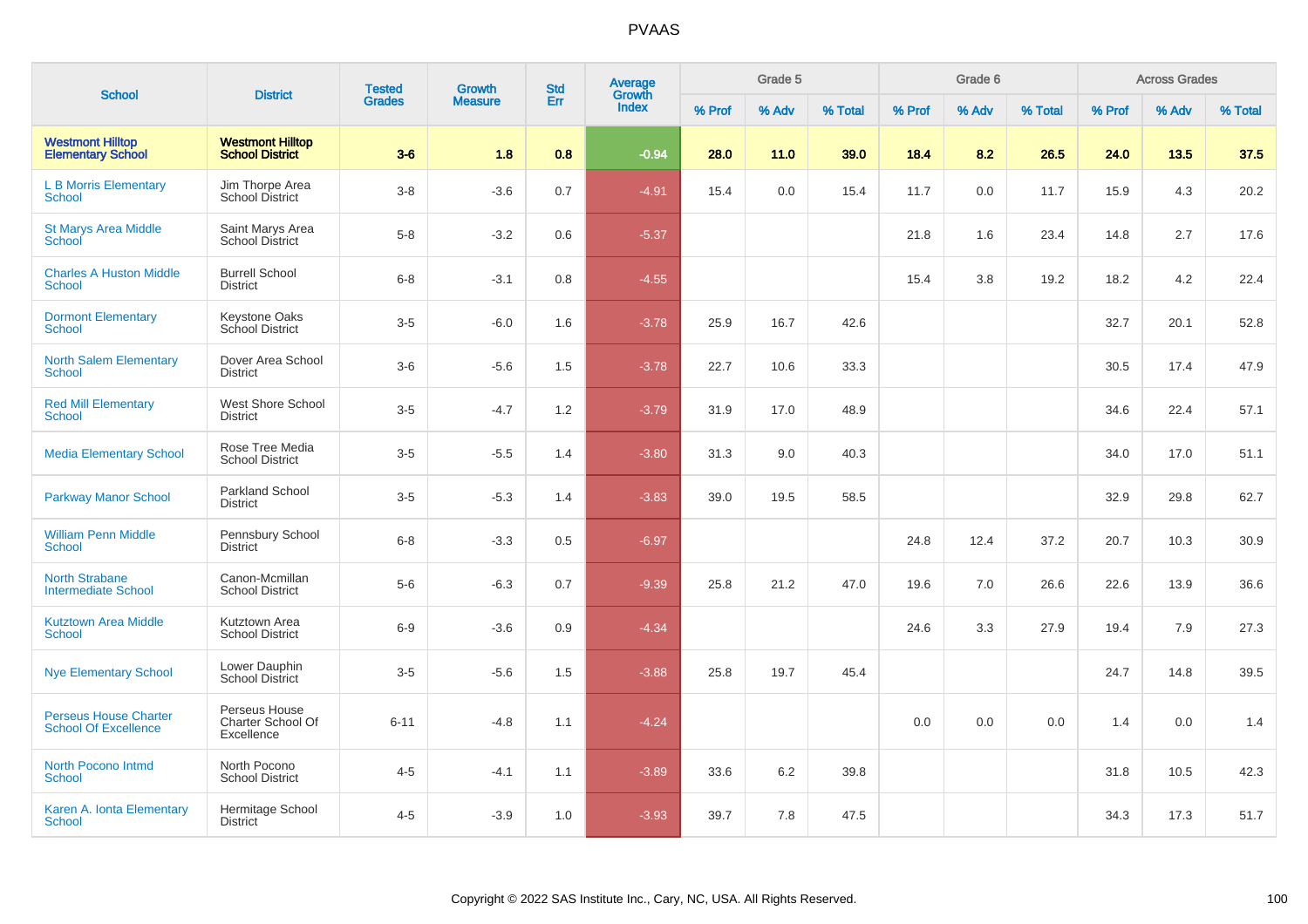| <b>School</b>                                                       | <b>District</b>                                                 | <b>Tested</b> | Growth         | <b>Std</b> | <b>Average</b><br>Growth |        | Grade 5 |         |        | Grade 6 |         |        | <b>Across Grades</b> |         |
|---------------------------------------------------------------------|-----------------------------------------------------------------|---------------|----------------|------------|--------------------------|--------|---------|---------|--------|---------|---------|--------|----------------------|---------|
|                                                                     |                                                                 | <b>Grades</b> | <b>Measure</b> | Err        | Index                    | % Prof | % Adv   | % Total | % Prof | % Adv   | % Total | % Prof | % Adv                | % Total |
| <b>Westmont Hilltop</b><br><b>Elementary School</b>                 | <b>Westmont Hilltop</b><br><b>School District</b>               | $3-6$         | 1.8            | 0.8        | $-0.94$                  | 28.0   | 11.0    | 39.0    | 18.4   | 8.2     | 26.5    | 24.0   | 13.5                 | 37.5    |
| Northwood Academy<br><b>Charter School</b>                          | Northwood<br>Academy Charter<br>School                          | $3-8$         | $-3.7$         | 0.7        | $-5.33$                  | 6.6    | 1.3     | 7.9     | 5.2    | 0.0     | 5.2     | 6.3    | 0.9                  | 7.2     |
| Mcconnellsburg<br><b>Elementary School</b>                          | <b>Central Fulton</b><br><b>School District</b>                 | $3-5$         | $-5.2$         | 1.3        | $-3.95$                  | 30.3   | 6.6     | 36.8    |        |         |         | 35.0   | 6.7                  | 41.8    |
| <b>Hackett Horatio B School</b>                                     | Philadelphia City<br>School District                            | $3-5$         | $-9.8$         | 2.5        | $-3.96$                  | 7.7    | 0.0     | 7.7     |        |         |         | 22.2   | 8.6                  | 30.9    |
| <b>Harrison-Morton Middle</b><br>School                             | Allentown City<br><b>School District</b>                        | $6 - 8$       | $-3.5$         | $0.8\,$    | $-4.63$                  |        |         |         | 4.2    | 0.0     | 4.2     | 2.7    | 0.4                  | 3.1     |
| Frances Willard #32                                                 | <b>Scranton School</b><br><b>District</b>                       | $3-5$         | $-11.4$        | 2.9        | $-3.99$                  | 11.1   | 0.0     | 11.1    |        |         |         | 10.8   | 0.0                  | 10.8    |
| <b>Comly Watson School</b>                                          | Philadelphia City<br>School District                            | $3-5$         | $-10.0$        | 2.5        | $-4.00$                  | 26.1   | 13.0    | 39.1    |        |         |         | 29.7   | 8.1                  | 37.8    |
| <b>Woodlyn Elementary</b><br>School                                 | <b>Ridley School</b><br><b>District</b>                         | $3-5$         | $-6.7$         | 1.7        | $-4.02$                  | 12.2   | 2.0     | 14.3    |        |         |         | 13.2   | 6.9                  | 20.1    |
| <b>Spruance Gilbert School</b>                                      | Philadelphia City<br>School District                            | $3 - 8$       | $-11.7$        | 2.9        | $-4.03$                  | 0.0    | 0.0     | 0.0     |        |         |         | 4.5    | 0.0                  | 4.5     |
| <b>Urban Academy of Greater</b><br><b>Pittsburgh Charter School</b> | Urban Academy Of<br>Greater Pittsburgh<br><b>Charter School</b> | $3-5$         | $-7.6$         | 1.9        | $-4.05$                  | 2.7    | 0.0     | 2.7     |        |         |         | 7.3    | 0.0                  | 7.3     |
| <b>Delaware Valley</b><br><b>Elementary School</b>                  | Delaware Valley<br><b>School District</b>                       | $3-5$         | $-6.6$         | 1.6        | $-4.05$                  | 24.6   | 5.3     | 29.8    |        |         |         | 32.2   | 10.0                 | 42.2    |
| <b>Glenolden School</b>                                             | Interboro School<br><b>District</b>                             | $3 - 8$       | $-3.9$         | 0.7        | $-5.29$                  | 9.8    | 1.6     | 11.5    | 10.3   | 3.4     | 13.8    | 14.1   | 2.7                  | 16.8    |
| <b>Science Leadership</b><br><b>Academy Middle School</b>           | Philadelphia City<br>School District                            | $5-8$         | $-7.1$         | 1.4        | $-5.15$                  | 13.6   | 4.6     | 18.2    | 0.0    | 0.0     | 0.0     | 5.0    | 1.2                  | 6.2     |
| <b>Boyertown Elementary</b><br>School                               | Boyertown Area<br>School District                               | $3-5$         | $-5.3$         | 1.3        | $-4.06$                  | 29.8   | 2.4     | 32.1    |        |         |         | 34.8   | 11.9                 | 46.6    |
| <b>Crossroads Middle School</b>                                     | West Shore School<br><b>District</b>                            | $6 - 8$       | $-4.2$         | 0.5        | $-8.72$                  |        |         |         | 24.4   | 6.1     | 30.5    | 18.8   | 7.2                  | 26.0    |
| <b>Beaver Falls Middle School</b>                                   | <b>Big Beaver Falls</b><br>Area School<br><b>District</b>       | $6 - 8$       | $-2.9$         | 0.7        | $-5.18$                  |        |         |         | 5.4    | 0.9     | 6.4     | 5.0    | 1.0                  | 6.0     |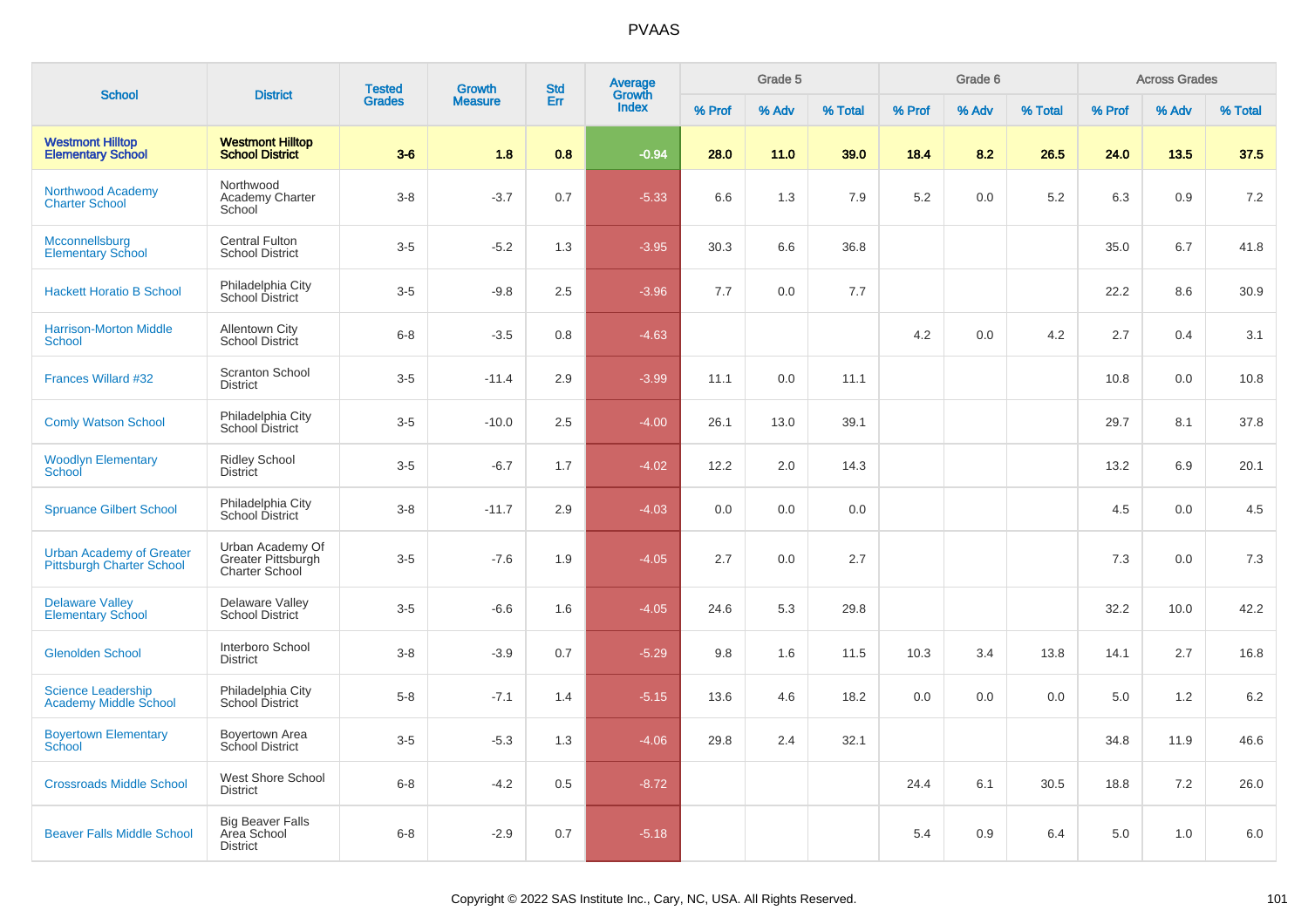| <b>School</b>                                       | <b>District</b>                                    | <b>Tested</b> | <b>Growth</b>  | <b>Std</b> | Average<br>Growth |        | Grade 5 |         |        | Grade 6 |         |        | <b>Across Grades</b> |         |
|-----------------------------------------------------|----------------------------------------------------|---------------|----------------|------------|-------------------|--------|---------|---------|--------|---------|---------|--------|----------------------|---------|
|                                                     |                                                    | <b>Grades</b> | <b>Measure</b> | Err        | <b>Index</b>      | % Prof | % Adv   | % Total | % Prof | % Adv   | % Total | % Prof | % Adv                | % Total |
| <b>Westmont Hilltop</b><br><b>Elementary School</b> | <b>Westmont Hilltop</b><br><b>School District</b>  | $3-6$         | 1.8            | 0.8        | $-0.94$           | 28.0   | 11.0    | 39.0    | 18.4   | 8.2     | 26.5    | 24.0   | 13.5                 | 37.5    |
| <b>Bullskin Elementary School</b>                   | Connellsville Area<br><b>School District</b>       | $3-5$         | $-6.4$         | 1.5        | $-4.17$           | 13.3   | 10.0    | 23.3    |        |         |         | 19.2   | 5.8                  | 25.0    |
| <b>Todd Lane Elementary</b><br><b>School</b>        | <b>Central Valley</b><br>School District           | $3-5$         | $-4.2$         | 1.0        | $-4.17$           | 24.6   | 4.9     | 29.6    |        |         |         | 32.2   | 12.1                 | 44.3    |
| <b>Propel Charter School-East</b>                   | Propel Charter<br>School - East                    | $3-8$         | $-4.2$         | 1.0        | $-5.99$           | 2.5    | 0.0     | 2.5     | 11.4   | 0.0     | 11.4    | 9.4    | 0.5                  | 9.9     |
| <b>Pennridge South Middle</b><br><b>School</b>      | Pennridge School<br><b>District</b>                | $6-8$         | $-2.8$         | 0.7        | $-6.42$           |        |         |         | 14.6   | 4.6     | 19.1    | 15.8   | 4.1                  | 19.9    |
| <b>Burgettstown Middle/High</b><br>School           | <b>Burgettstown Area</b><br><b>School District</b> | $6 - 11$      | $-5.3$         | 0.8        | $-6.74$           |        |         |         | 15.4   | 0.0     | 15.4    | 8.9    | 2.2                  | 11.2    |
| <b>Frazier Elementary School</b>                    | <b>Frazier School</b><br><b>District</b>           | $3-5$         | $-7.1$         | 1.7        | $-4.25$           | 7.8    | 0.0     | 7.8     |        |         |         | 19.3   | 3.1                  | 22.4    |
| <b>Tacony Academy Charter</b><br>School             | <b>Tacony Academy</b><br>Charter School            | $3 - 11$      | $-3.3$         | 0.8        | $-9.10$           | 4.1    | 1.4     | 5.5     | 2.9    | 0.0     | 2.9     | 5.0    | 1.0                  | $6.0\,$ |
| <b>Steel Valley Middle School</b>                   | Steel Valley School<br><b>District</b>             | $5-8$         | $-2.9$         | 0.7        | $-6.31$           | 12.0   | 2.4     | 14.5    | 11.9   | 6.8     | 18.6    | 13.1   | 4.4                  | 17.4    |
| <b>Yellow Breeches Middle</b><br>School             | South Middleton<br><b>School District</b>          | $6-8$         | $-2.5$         | 0.6        | $-5.91$           |        |         |         | 23.8   | 4.0     | 27.8    | 20.4   | 6.8                  | 27.2    |
| <b>Pennridge North Middle</b><br><b>School</b>      | Pennridge School<br><b>District</b>                | $6-8$         | $-2.3$         | 0.5        | $-8.80$           |        |         |         | 24.7   | 2.7     | 27.3    | 26.1   | 9.6                  | 35.7    |
| <b>Hutchinson Elementary</b><br>School              | Laurel Highlands<br>School District                | $3-5$         | $-7.6$         | 1.8        | $-4.29$           | 12.8   | 8.5     | 21.3    |        |         |         | 18.4   | 10.9                 | 29.2    |
| <b>E N Peirce Middle School</b>                     | West Chester Area<br><b>School District</b>        | $6-8$         | $-2.0$         | 0.5        | $-4.56$           |        |         |         | 25.8   | 8.3     | 34.2    | 26.3   | 11.0                 | 37.3    |
| <b>Northwestern Elementary</b><br><b>School</b>     | Northwestern<br><b>School District</b>             | $3-5$         | $-6.7$         | 1.5        | $-4.33$           | 30.5   | 5.1     | 35.6    |        |         |         | 33.7   | 7.8                  | 41.6    |
| <b>Garnet Valley Elementary</b><br><b>School</b>    | <b>Garnet Valley</b><br><b>School District</b>     | $3-5$         | $-3.7$         | 0.8        | $-4.33$           | 23.2   | 22.2    | 45.4    |        |         |         | 29.2   | 21.1                 | 50.2    |
| <b>Buchanan Elementary</b><br>School                | Chambersburg<br>Area School<br><b>District</b>     | $3-5$         | $-9.0$         | 2.1        | $-4.36$           | 8.6    | 2.9     | 11.4    |        |         |         | 12.7   | 2.7                  | 15.4    |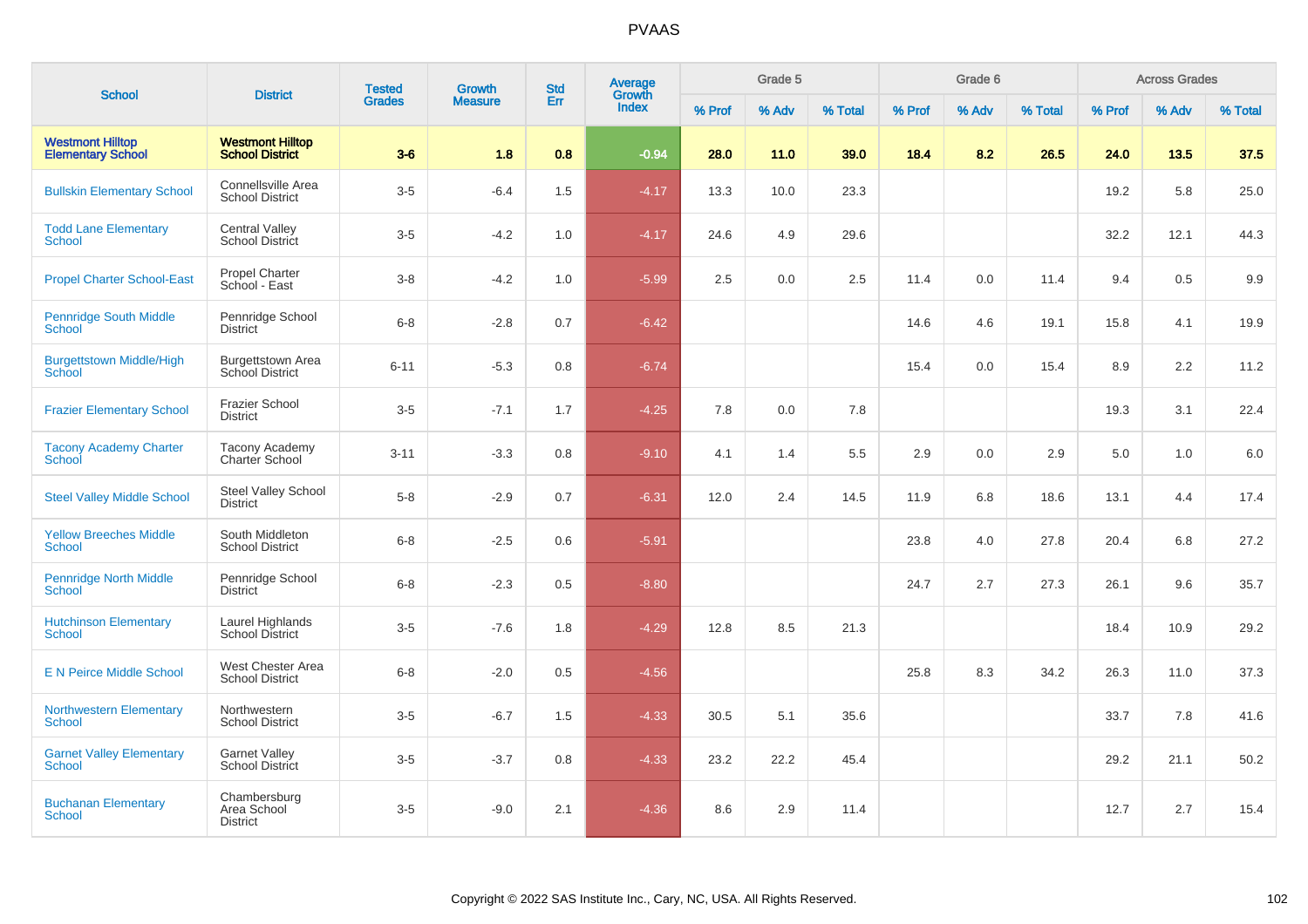| <b>School</b>                                                        |                                                                  | <b>Tested</b> | Growth         | <b>Std</b> | Average<br>Growth |        | Grade 5 |         |        | Grade 6 |         |        | <b>Across Grades</b> |         |
|----------------------------------------------------------------------|------------------------------------------------------------------|---------------|----------------|------------|-------------------|--------|---------|---------|--------|---------|---------|--------|----------------------|---------|
|                                                                      | <b>District</b>                                                  | <b>Grades</b> | <b>Measure</b> | Err        | <b>Index</b>      | % Prof | % Adv   | % Total | % Prof | % Adv   | % Total | % Prof | % Adv                | % Total |
| <b>Westmont Hilltop</b><br><b>Elementary School</b>                  | <b>Westmont Hilltop</b><br><b>School District</b>                | $3-6$         | 1.8            | 0.8        | $-0.94$           | 28.0   | 11.0    | 39.0    | 18.4   | 8.2     | 26.5    | 24.0   | 13.5                 | 37.5    |
| Pittsburgh Obama 6-12                                                | Pittsburgh School<br><b>District</b>                             | $6 - 11$      | $-4.6$         | 0.7        | $-6.96$           |        |         |         | 8.9    | 2.7     | 11.6    | 6.9    | 1.3                  | 8.2     |
| <b>Manor Elementary School</b>                                       | Pennsbury School<br><b>District</b>                              | $3-5$         | $-6.9$         | 1.6        | $-4.37$           | 18.2   | 9.1     | 27.3    |        |         |         | 27.8   | 12.4                 | 40.1    |
| <b>Apollo-Ridge Elementary</b><br>School                             | Apollo-Ridge<br>School District                                  | $3-5$         | $-6.2$         | 1.4        | $-4.38$           | 18.8   | 0.0     | 18.8    |        |         |         | 20.3   | 4.7                  | 25.0    |
| Pittsburgh South Brook 6-8                                           | Pittsburgh School<br><b>District</b>                             | $6 - 8$       | $-5.3$         | 0.8        | $-6.90$           |        |         |         | 6.6    | 0.0     | 6.6     | 8.0    | 0.8                  | 8.9     |
| <b>Dunbar Township</b><br><b>Elementary School</b>                   | Connellsville Area<br><b>School District</b>                     | $3-5$         | $-5.7$         | 1.3        | $-4.40$           | 15.9   | 6.8     | 22.7    |        |         |         | 29.0   | 9.3                  | 38.3    |
| <b>Community Academy Of</b><br><b>Philadelphia Charter</b><br>School | Community<br>Academy Of<br>Philadelphia<br><b>Charter School</b> | $3 - 11$      | $-5.7$         | 0.9        | $-6.24$           | 4.9    | 2.4     | 7.3     | 0.0    | 0.0     | 0.0     | 2.4    | 1.0                  | 3.5     |
| <b>Veterans Memorial</b><br><b>Elementary School</b>                 | <b>Parkland School</b><br><b>District</b>                        | $3-5$         | $-6.9$         | 1.6        | $-4.43$           | 38.6   | 24.6    | 63.2    |        |         |         | 34.0   | 36.0                 | 70.0    |
| <b>Edison Elementary School</b>                                      | Erie City School<br><b>District</b>                              | $3-5$         | $-7.9$         | 1.8        | $-4.44$           | 8.7    | 0.0     | 8.7     |        |         |         | 3.4    | 0.0                  | 3.4     |
| <b>Weigelstown Elementary</b><br><b>School</b>                       | Dover Area School<br><b>District</b>                             | $3 - 5$       | $-6.4$         | 1.4        | $-4.49$           | 23.2   | 4.4     | 27.5    |        |         |         | 23.0   | 12.6                 | 35.6    |
| <b>Charles H Boehm Middle</b><br><b>School</b>                       | Pennsbury School<br><b>District</b>                              | $6 - 8$       | $-2.4$         | 0.5        | $-5.86$           |        |         |         | 18.1   | 9.9     | 28.1    | 19.2   | 8.9                  | 28.0    |
| <b>York Academy Regional</b><br><b>Charter School</b>                | York Academy<br><b>Regional Charter</b><br>School                | $3 - 11$      | $-4.4$         | 0.8        | $-5.58$           | 10.0   | 11.7    | 21.7    | 13.6   | 6.8     | 20.3    | 18.4   | 9.5                  | 27.9    |
| <b>Amos K Hutchinson</b><br><b>Elementary School</b>                 | Greensburg Salem<br>School District                              | $3-5$         | $-6.2$         | 1.4        | $-4.51$           | 29.9   | 3.9     | 33.8    |        |         |         | 24.0   | 8.9                  | 32.9    |
| <b>Central Dauphin Middle</b><br><b>School</b>                       | Central Dauphin<br><b>School District</b>                        | $6 - 8$       | $-2.1$         | 0.5        | $-8.59$           |        |         |         | 22.4   | 3.3     | 25.7    | 21.2   | 6.6                  | 27.8    |
| <b>Alliance For Progress</b><br><b>Charter School</b>                | Alliance For<br>Progress Charter<br>School                       | $3 - 8$       | $-5.0$         | 1.1        | $-6.69$           | 0.0    | 0.0     | 0.0     | 0.0    | 0.0     | 0.0     | 0.6    | 0.0                  | 0.6     |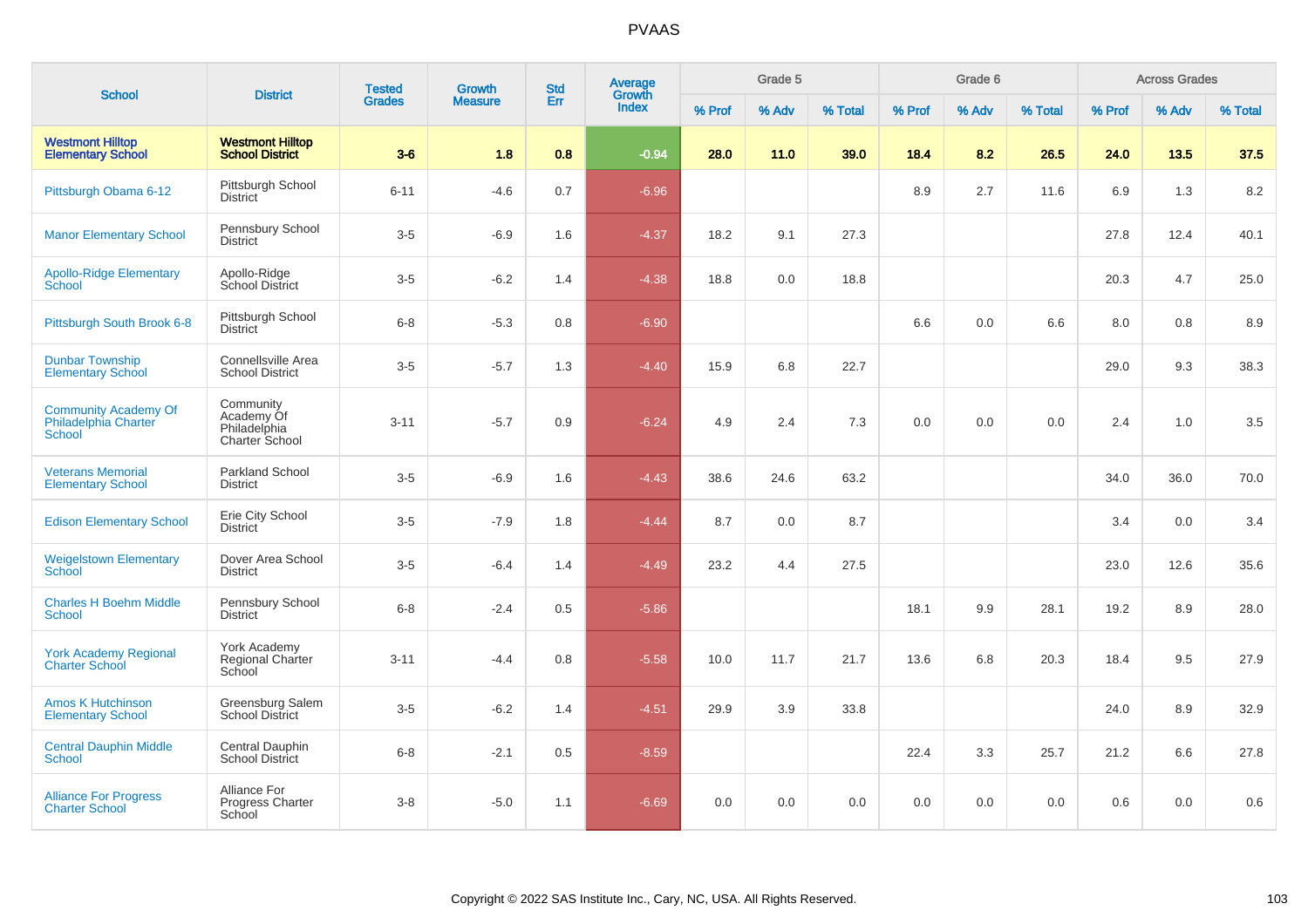| <b>School</b>                                       | <b>District</b>                                          | <b>Tested</b> | <b>Growth</b>  | <b>Std</b> | Average<br>Growth |        | Grade 5 |         |        | Grade 6 |         |        | <b>Across Grades</b> |         |
|-----------------------------------------------------|----------------------------------------------------------|---------------|----------------|------------|-------------------|--------|---------|---------|--------|---------|---------|--------|----------------------|---------|
|                                                     |                                                          | <b>Grades</b> | <b>Measure</b> | Err        | Index             | % Prof | % Adv   | % Total | % Prof | % Adv   | % Total | % Prof | % Adv                | % Total |
| <b>Westmont Hilltop</b><br><b>Elementary School</b> | <b>Westmont Hilltop</b><br><b>School District</b>        | $3-6$         | 1.8            | 0.8        | $-0.94$           | 28.0   | 11.0    | 39.0    | 18.4   | 8.2     | 26.5    | 24.0   | 13.5                 | 37.5    |
| <b>Hegins-Hubley Elementary</b><br>School           | <b>Tri-Valley School</b><br><b>District</b>              | $3-6$         | $-10.2$        | 1.3        | $-7.88$           | 14.5   | 3.2     | 17.7    | 9.1    | 0.0     | 9.1     | 15.6   | 4.0                  | 19.6    |
| <b>Drexel Hill Middle School</b>                    | <b>Upper Darby</b><br>School District                    | $6 - 8$       | $-2.5$         | 0.5        | $-5.28$           |        |         |         | 8.9    | 0.8     | 9.8     | 8.4    | 1.7                  | 10.1    |
| 6th Grade Center                                    | Quakertown<br><b>Community School</b><br><b>District</b> | $6-6$         | $-3.1$         | 0.7        | $-4.57$           |        |         |         | 31.4   | 7.6     | 39.0    | 31.4   | 7.6                  | 39.0    |
| <b>Ambridge Area Middle</b><br>School               | Ambridge Area<br><b>School District</b>                  | $6 - 8$       | $-4.4$         | 0.6        | $-6.98$           |        |         |         | 13.3   | 1.0     | 14.3    | 11.9   | 0.9                  | 12.8    |
| <b>Pittsburgh Grandview K-5</b>                     | Pittsburgh School<br><b>District</b>                     | $3-5$         | $-13.0$        | 2.8        | $-4.58$           | 0.0    | 0.0     | 0.0     |        |         |         | 7.0    | 0.0                  | 7.0     |
| <b>Wissahickon Middle School</b>                    | Wissahickon<br><b>School District</b>                    | $6 - 8$       | $-1.7$         | 0.4        | $-5.84$           |        |         |         | 34.6   | 16.3    | 50.9    | 28.7   | 17.9                 | 46.6    |
| <b>Trinity Middle School</b>                        | <b>Trinity Area School</b><br><b>District</b>            | $6 - 8$       | $-6.3$         | 0.4        | $-14.11$          |        |         |         | 21.0   | 3.2     | 24.2    | 19.2   | 4.8                  | 24.0    |
| <b>Linglestown Middle School</b>                    | Central Dauphin<br><b>School District</b>                | $6 - 8$       | $-2.2$         | 0.5        | $-8.38$           |        |         |         | 13.9   | 4.3     | 18.2    | 14.9   | 7.2                  | 22.1    |
| <b>Spring Ridge Elementary</b><br>School            | Wilson School<br><b>District</b>                         | $3 - 5$       | $-7.4$         | 1.6        | $-4.66$           | 25.9   | 6.9     | 32.8    |        |         |         | 30.5   | 22.6                 | 53.2    |
| <b>Northampton Area Middle</b><br><b>School</b>     | Northampton Area<br>School District                      | $6 - 8$       | $-4.2$         | 0.8        | $-5.40$           |        |         |         | 23.9   | 5.3     | 29.2    | 19.8   | 4.5                  | 24.3    |
| <b>Oaklyn School</b>                                | Shikellamy School<br>District                            | $3-5$         | $-7.0$         | 1.5        | $-4.67$           | 30.3   | 9.1     | 39.4    |        |         |         | 30.9   | 17.4                 | 48.3    |
| <b>Masontown Elementary</b><br><b>School</b>        | Albert Gallatin Area<br><b>School District</b>           | $3-5$         | $-10.9$        | 2.3        | $-4.69$           | 15.2   | 0.0     | 15.2    |        |         |         | 18.4   | 4.1                  | 22.4    |
| <b>Lurgan Elementary School</b>                     | Chambersburg<br>Area School<br><b>District</b>           | $3-5$         | $-14.5$        | 3.1        | $-4.70$           | 28.6   | 0.0     | 28.6    |        |         |         | 14.3   | 0.0                  | 14.3    |
| <b>Charleroi Area Middle</b><br><b>School</b>       | Charleroi School<br><b>District</b>                      | $6 - 8$       | $-3.3$         | 0.7        | $-5.44$           |        |         |         | 13.1   | 0.0     | 13.1    | 11.0   | 1.7                  | 12.7    |
| <b>Sharpsville Area</b><br><b>Elementary School</b> | Sharpsville Area<br>School District                      | $3-5$         | $-7.2$         | 1.5        | $-4.78$           | 29.0   | 9.7     | 38.7    |        |         |         | 36.4   | 14.2                 | 50.6    |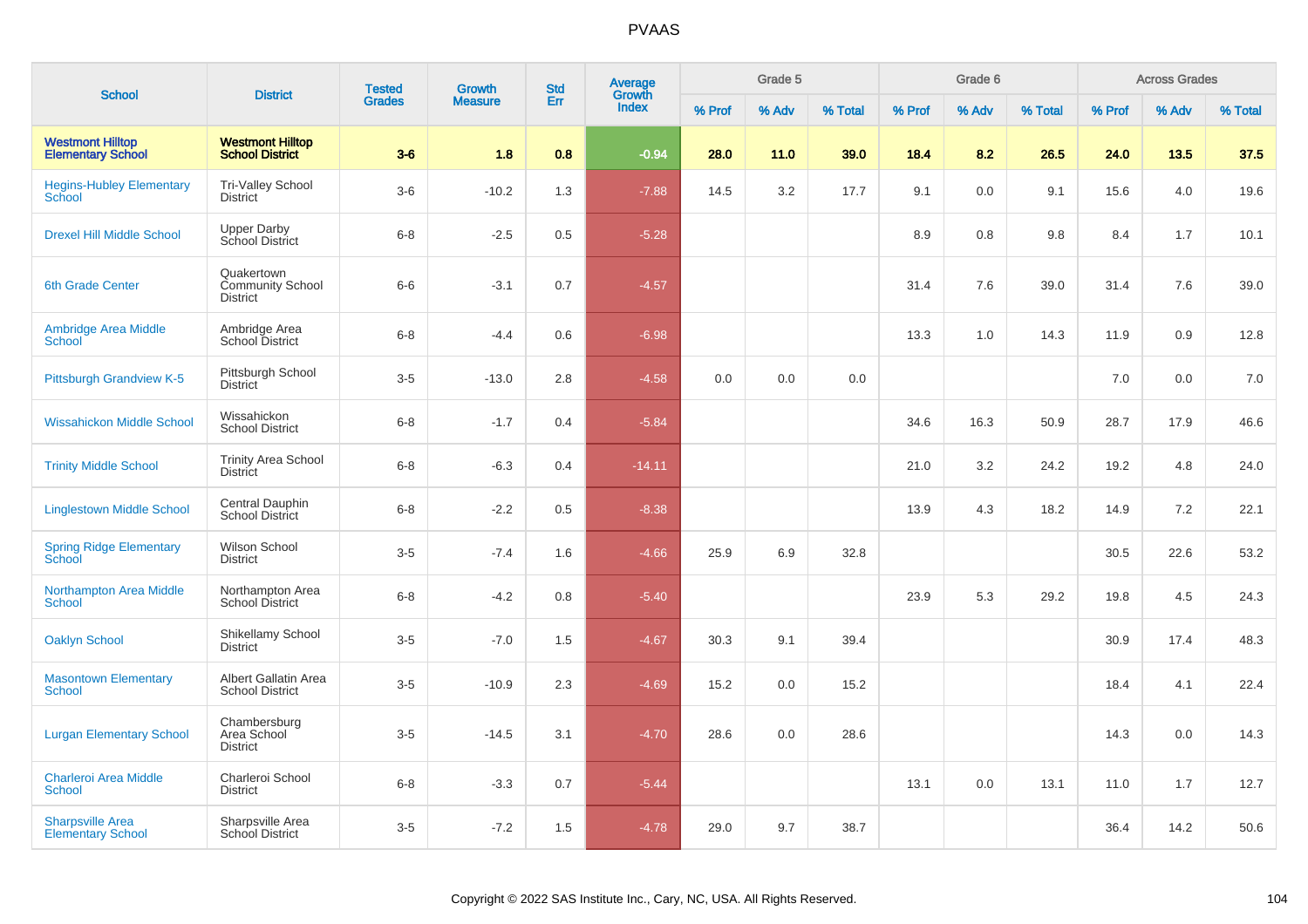|                                                     |                                                        | <b>Tested</b> | Growth         | <b>Std</b> | <b>Average</b><br>Growth |        | Grade 5 |         |        | Grade 6 |         |        | <b>Across Grades</b> |         |
|-----------------------------------------------------|--------------------------------------------------------|---------------|----------------|------------|--------------------------|--------|---------|---------|--------|---------|---------|--------|----------------------|---------|
| <b>School</b>                                       | <b>District</b>                                        | <b>Grades</b> | <b>Measure</b> | Err        | Index                    | % Prof | % Adv   | % Total | % Prof | % Adv   | % Total | % Prof | % Adv                | % Total |
| <b>Westmont Hilltop</b><br><b>Elementary School</b> | <b>Westmont Hilltop</b><br><b>School District</b>      | $3-6$         | 1.8            | 0.8        | $-0.94$                  | 28.0   | 11.0    | 39.0    | 18.4   | 8.2     | 26.5    | 24.0   | 13.5                 | 37.5    |
| <b>Ringgold Middle School</b>                       | Ringgold School<br><b>District</b>                     | $5 - 8$       | $-4.9$         | 0.4        | $-10.85$                 | 13.5   | 1.8     | 15.3    | 5.7    | 0.0     | $5.7\,$ | 8.3    | 0.9                  | 9.2     |
| <b>Strong Vincent Middle</b><br>School              | Erie City School<br><b>District</b>                    | $6 - 8$       | $-3.9$         | 0.5        | $-8.04$                  |        |         |         | 3.9    | 1.0     | 4.9     | 7.5    | 1.4                  | 9.0     |
| <b>School Lane Charter</b><br><b>School</b>         | School Lane<br><b>Charter School</b>                   | $3 - 11$      | $-4.8$         | 0.7        | $-7.87$                  | 26.9   | 7.5     | 34.3    | 11.9   | 1.7     | 13.6    | 21.0   | 6.5                  | 27.5    |
| <b>East Pennsboro Area</b><br><b>Middle School</b>  | East Pennsboro<br>Area School<br><b>District</b>       | $6 - 8$       | $-2.6$         | 0.5        | $-6.68$                  |        |         |         | 9.9    | 3.7     | 13.7    | 10.7   | 3.4                  | 14.1    |
| Jenkintown Middle/High<br><b>School</b>             | Jenkintown School<br><b>District</b>                   | $6 - 11$      | $-7.5$         | 1.6        | $-4.83$                  |        |         |         |        |         |         | 12.0   | 2.0                  | 14.0    |
| 21st Century Cyber<br><b>Charter School</b>         | 21st Century Cyber<br>Charter School                   | $6 - 12$      | $-3.4$         | 0.7        | $-5.20$                  |        |         |         | 19.1   | 9.1     | 28.2    | 17.0   | 5.8                  | 22.8    |
| <b>Perry Elementary School</b>                      | Erie City School<br><b>District</b>                    | $3-5$         | $-8.8$         | 1.8        | $-4.89$                  | 2.3    | 0.0     | 2.3     |        |         |         | 5.2    | 2.2                  | 7.4     |
| <b>Central Valley Middle</b><br>School              | <b>Central Valley</b><br>School District               | $6 - 8$       | $-2.8$         | 0.6        | $-8.85$                  |        |         |         | 22.1   | 2.2     | 24.3    | 20.9   | 5.9                  | 26.8    |
| <b>Scott Middle School</b>                          | Coatesville Area<br><b>School District</b>             | $6-6$         | $-3.7$         | 0.8        | $-4.92$                  |        |         |         | 8.6    | 0.0     | 8.6     | 8.6    | 0.0                  | 8.6     |
| Pittsburgh Schiller 6-8                             | Pittsburgh School<br><b>District</b>                   | $6 - 8$       | $-4.3$         | 0.9        | $-5.92$                  |        |         |         | 11.1   | 1.4     | 12.5    | 8.3    | 3.6                  | 11.9    |
| <b>Wilkins Elementary STEAM</b><br>Academy          | <b>Woodland Hills</b><br><b>School District</b>        | $3-5$         | $-8.5$         | 1.7        | $-4.93$                  | 4.0    | 2.0     | 6.0     |        |         |         | 7.4    | 0.7                  | 8.2     |
| <b>Wheatland Middle School</b>                      | Lancaster School<br><b>District</b>                    | $6 - 8$       | $-3.0$         | 0.6        | $-5.52$                  |        |         |         | 2.6    | 0.6     | 3.2     | 3.2    | 1.0                  | 4.2     |
| Pittsburgh Faison K-5                               | Pittsburgh School<br><b>District</b>                   | $3-5$         | $-8.5$         | 1.7        | $-4.98$                  | 2.0    | 0.0     | 2.0     |        |         |         | 1.4    | 0.0                  | 1.4     |
| Philipsburg-Osceola Area<br>Middle School           | Philipsburg-<br>Osceola Area<br><b>School District</b> | $6 - 8$       | $-3.4$         | 0.7        | $-5.15$                  |        |         |         | 27.8   | 7.4     | 35.2    | 22.5   | 5.2                  | 27.7    |
| <b>Forge Road Elementary</b><br>School              | Palmyra Area<br>School District                        | $3-5$         | $-7.5$         | 1.5        | $-4.99$                  | 33.8   | 3.1     | 36.9    |        |         |         | 35.6   | 12.6                 | 48.2    |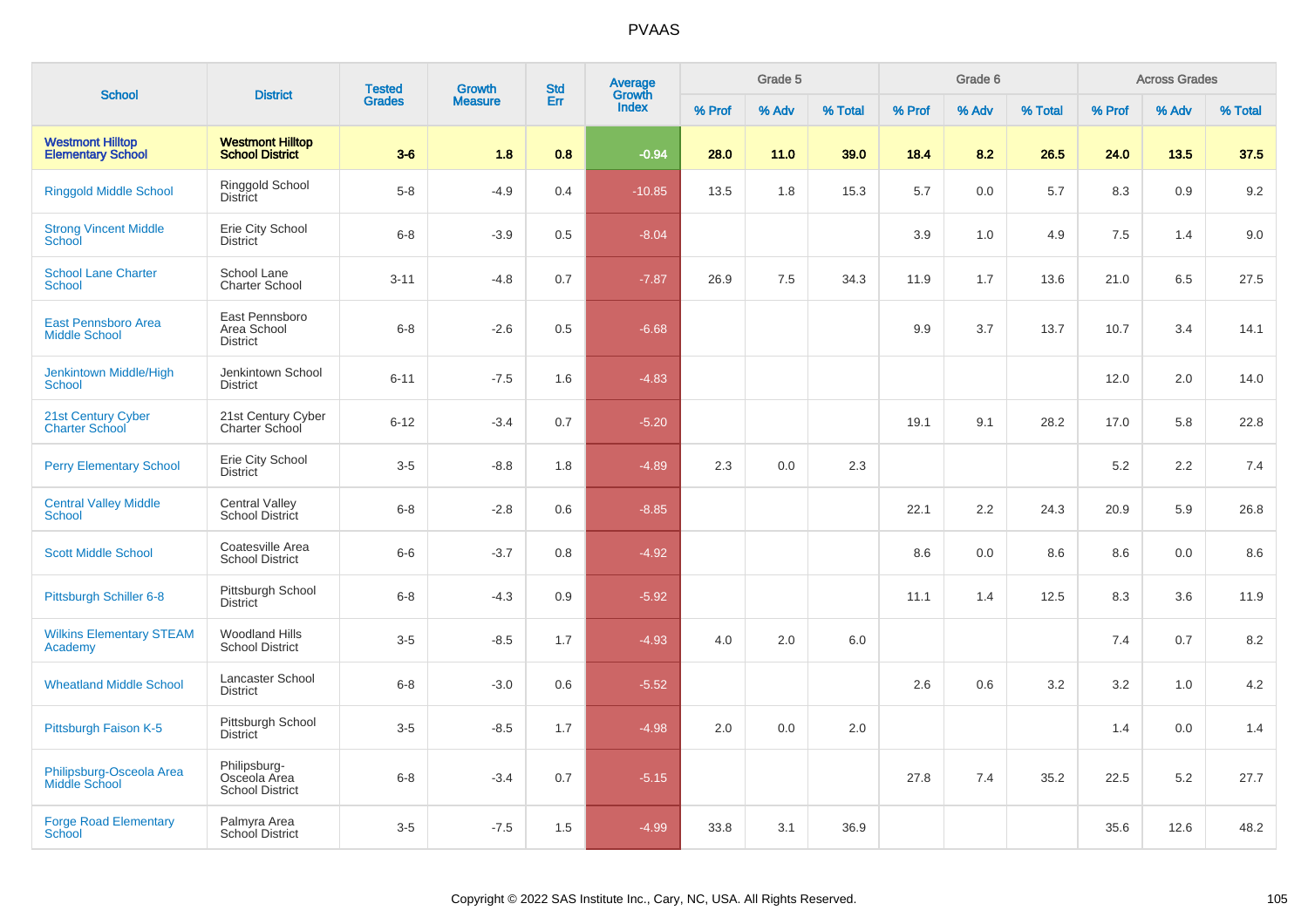| <b>School</b>                                          | <b>District</b>                                         | <b>Tested</b> | Growth         | <b>Std</b> | <b>Average</b><br>Growth |        | Grade 5 |         |        | Grade 6 |         |        | <b>Across Grades</b> |         |
|--------------------------------------------------------|---------------------------------------------------------|---------------|----------------|------------|--------------------------|--------|---------|---------|--------|---------|---------|--------|----------------------|---------|
|                                                        |                                                         | <b>Grades</b> | <b>Measure</b> | Err        | Index                    | % Prof | % Adv   | % Total | % Prof | % Adv   | % Total | % Prof | % Adv                | % Total |
| <b>Westmont Hilltop</b><br><b>Elementary School</b>    | <b>Westmont Hilltop</b><br><b>School District</b>       | $3-6$         | 1.8            | 0.8        | $-0.94$                  | 28.0   | 11.0    | 39.0    | 18.4   | 8.2     | 26.5    | 24.0   | 13.5                 | 37.5    |
| <b>State Elementary Center</b>                         | <b>Wyoming Valley</b><br>West School<br><b>District</b> | $3-5$         | $-5.8$         | 1.2        | $-4.99$                  | 2.8    | 0.0     | 2.8     |        |         |         | 7.2    | 0.6                  | 7.8     |
| <b>Newlonsburg Elementary</b><br>School                | Franklin Regional<br>School District                    | $3-5$         | $-9.4$         | 1.9        | $-5.00$                  | 57.5   | 17.5    | 75.0    |        |         |         | 38.0   | 41.7                 | 79.6    |
| <b>Pottsgrove Middle School</b>                        | Pottsgrove School<br><b>District</b>                    | $6 - 8$       | $-4.4$         | 0.5        | $-8.78$                  |        |         |         | 10.2   | 5.4     | 15.6    | 13.7   | 3.7                  | 17.4    |
| <b>Middle Smithfield</b><br><b>Elementary School</b>   | East Stroudsburg<br>Area School<br><b>District</b>      | $3-5$         | $-9.9$         | 2.0        | $-5.04$                  | 24.4   | 0.0     | 24.4    |        |         |         | 17.9   | 6.5                  | 24.4    |
| <b>Wilson Southern Middle</b><br><b>School</b>         | Wilson School<br><b>District</b>                        | $6 - 8$       | $-5.6$         | 0.8        | $-6.71$                  |        |         |         | 25.0   | 3.4     | 28.4    | 19.4   | 4.8                  | 24.3    |
| Lehman Intermediate<br><b>School</b>                   | East Stroudsburg<br>Area School<br><b>District</b>      | $5 - 8$       | $-4.8$         | 0.8        | $-5.77$                  |        |         |         | 10.5   | 1.3     | 11.8    | 8.9    | 2.3                  | 11.2    |
| <b>New Brighton Area</b><br><b>Elementary School</b>   | New Brighton Area<br>School District                    | $3-5$         | $-6.3$         | 1.3        | $-5.06$                  | 18.0   | 1.1     | 19.1    |        |         |         | 15.5   | 2.5                  | 18.0    |
| <b>Carmichaels Area Middle</b><br>School               | Carmichaels Area<br><b>School District</b>              | $6 - 8$       | $-4.1$         | 0.8        | $-7.88$                  |        |         |         | 1.5    | 0.0     | 1.5     | 3.9    | 1.0                  | 4.8     |
| <b>Boyertown Area Middle</b><br>School-West            | Boyertown Area<br>School District                       | $6 - 8$       | $-3.0$         | 0.6        | $-5.43$                  |        |         |         | 22.4   | 4.1     | 26.5    | 25.2   | 4.8                  | 30.0    |
| <b>Marsh Creek Sixth Grade</b><br>Center               | Downingtown Area<br>School District                     | $6-6$         | $-3.6$         | 0.7        | $-5.15$                  |        |         |         | 28.9   | 24.6    | 53.5    | 28.9   | 24.6                 | 53.5    |
| South Buffalo Elementary<br><b>School</b>              | <b>Freeport Area</b><br>School District                 | $3-5$         | $-9.2$         | 1.8        | $-5.16$                  | 20.4   | 9.1     | 29.6    |        |         |         | 27.7   | 21.0                 | 48.7    |
| <b>Wallenpaupack South</b><br><b>Elementary School</b> | Wallenpaupack<br>Area School<br><b>District</b>         | $3-5$         | $-10.6$        | 2.0        | $-5.16$                  | 37.5   | 6.2     | 43.8    |        |         |         | 32.6   | 15.8                 | 48.4    |
| Pittsburgh Weil K-8                                    | Pittsburgh School<br><b>District</b>                    | $3-5$         | $-12.9$        | 2.5        | $-5.23$                  | 0.0    | 0.0     | 0.0     |        |         |         | 3.0    | 1.5                  | 4.6     |
| <b>Smithfield Elementary</b><br>School                 | East Stroudsburg<br>Area School<br><b>District</b>      | $3-5$         | $-10.2$        | 1.9        | $-5.26$                  | 25.6   | 12.8    | 38.5    |        |         |         | 21.0   | 11.6                 | 32.6    |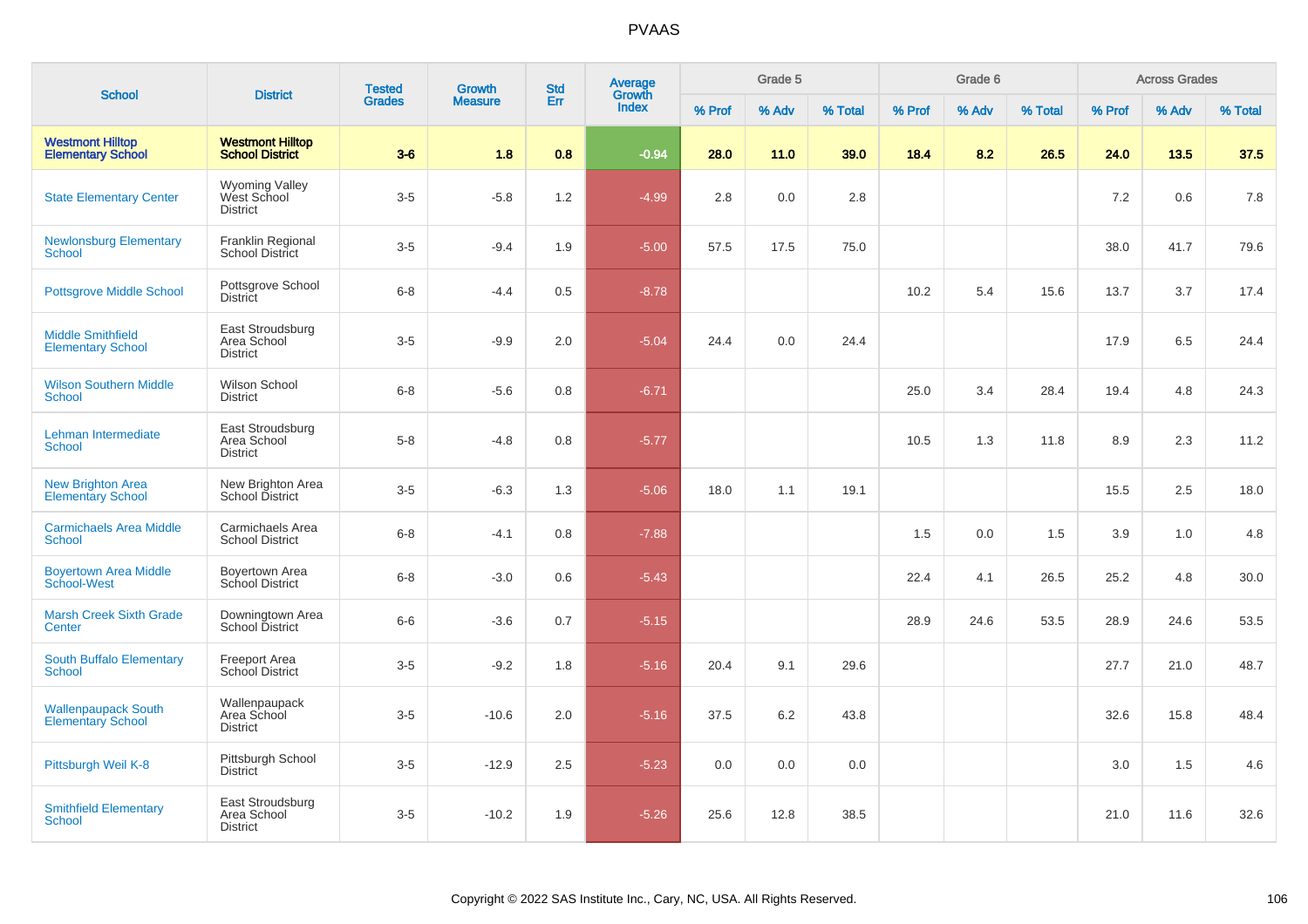| <b>School</b>                                       |                                                    | <b>Tested</b> | Growth         | <b>Std</b> | Average<br>Growth |        | Grade 5 |         |        | Grade 6 |         |        | <b>Across Grades</b> |         |
|-----------------------------------------------------|----------------------------------------------------|---------------|----------------|------------|-------------------|--------|---------|---------|--------|---------|---------|--------|----------------------|---------|
|                                                     | <b>District</b>                                    | <b>Grades</b> | <b>Measure</b> | Err        | <b>Index</b>      | % Prof | % Adv   | % Total | % Prof | % Adv   | % Total | % Prof | % Adv                | % Total |
| <b>Westmont Hilltop</b><br><b>Elementary School</b> | <b>Westmont Hilltop</b><br><b>School District</b>  | $3-6$         | 1.8            | 0.8        | $-0.94$           | 28.0   | 11.0    | 39.0    | 18.4   | 8.2     | 26.5    | 24.0   | 13.5                 | 37.5    |
| J R Fugett Middle School                            | West Chester Area<br><b>School District</b>        | $6-8$         | $-3.3$         | 0.6        | $-5.29$           |        |         |         | 28.4   | 12.3    | 40.6    | 26.8   | 13.5                 | 40.3    |
| Masterman Julia R Sec<br><b>School</b>              | Philadelphia City<br>School District               | $5 - 10$      | $-7.7$         | 1.3        | $-6.40$           | 45.2   | 47.6    | 92.9    | 59.4   | 31.2    | 90.6    | 49.1   | 40.0                 | 89.1    |
| <b>Chichester Middle School</b>                     | <b>Chichester School</b><br><b>District</b>        | $5 - 8$       | $-3.8$         | 0.7        | $-5.70$           | 6.8    | 1.1     | 8.0     | 7.0    | 2.8     | 9.9     | 5.9    | 2.6                  | 8.5     |
| <b>Ridley Middle School</b>                         | <b>Ridley School</b><br><b>District</b>            | $6 - 8$       | $-2.1$         | 0.4        | $-8.42$           |        |         |         | 16.6   | 2.2     | 18.8    | 13.4   | 5.2                  | 18.5    |
| <b>Mechanicsburg Middle</b><br><b>School</b>        | Mechanicsburg<br>Area School<br><b>District</b>    | $6 - 8$       | $-2.2$         | 0.4        | $-6.61$           |        |         |         | 16.3   | 2.8     | 19.1    | 17.3   | 4.4                  | 21.7    |
| J T Lambert Intermediate<br>School                  | East Stroudsburg<br>Area School<br><b>District</b> | $6 - 8$       | $-3.9$         | 0.7        | $-7.96$           |        |         |         | 7.8    | 1.7     | 9.5     | 8.8    | 2.0                  | 10.8    |
| <b>Stetson Middle School</b>                        | West Chester Area<br><b>School District</b>        | $6 - 8$       | $-3.4$         | 0.6        | $-5.92$           |        |         |         | 34.8   | 9.1     | 43.8    | 27.0   | 9.0                  | 36.0    |
| <b>Bethlehem-Center</b><br><b>Elementary School</b> | Bethlehem-Center<br><b>School District</b>         | $3-5$         | $-7.8$         | 1.4        | $-5.38$           | 5.6    | 1.4     | 7.0     |        |         |         | 16.9   | 7.5                  | 24.4    |
| <b>North Pocono Middle</b><br><b>School</b>         | North Pocono<br><b>School District</b>             | $6 - 8$       | $-3.4$         | 0.6        | $-7.30$           |        |         |         | 12.8   | 1.8     | 14.7    | 19.0   | 6.1                  | 25.2    |
| <b>State Street Elementary</b><br><b>School</b>     | Ambridge Area<br><b>School District</b>            | $3-5$         | $-11.5$        | 2.1        | $-5.44$           | 9.7    | 0.0     | 9.7     |        |         |         | 14.8   | 5.6                  | 20.4    |
| <b>Mellon Elementary School</b>                     | Ligonier Valley<br>School District                 | $3-5$         | $-8.6$         | 1.5        | $-5.53$           | 18.3   | 1.7     | 20.0    |        |         |         | 27.9   | 7.0                  | 34.9    |
| <b>Bobtown Elementary</b><br><b>School</b>          | Southeastern<br>Greene School<br><b>District</b>   | $3-6$         | $-13.3$        | 1.5        | $-8.93$           | 34.5   | 13.8    | 48.3    | 32.4   | 2.9     | 35.3    | 33.3   | 19.2                 | 52.5    |
| <b>Central Elementary School</b>                    | <b>Elizabeth Forward</b><br><b>School District</b> | $3-5$         | $-9.0$         | 1.6        | $-5.64$           | 25.4   | 16.4    | 41.8    |        |         |         | 31.1   | 22.2                 | 53.3    |
| <b>Fayetteville Elementary</b><br>School            | Chambersburg<br>Area School<br><b>District</b>     | $3-5$         | $-8.4$         | 1.5        | $-5.77$           | 26.1   | 4.4     | 30.4    |        |         |         | 21.2   | 7.1                  | 28.3    |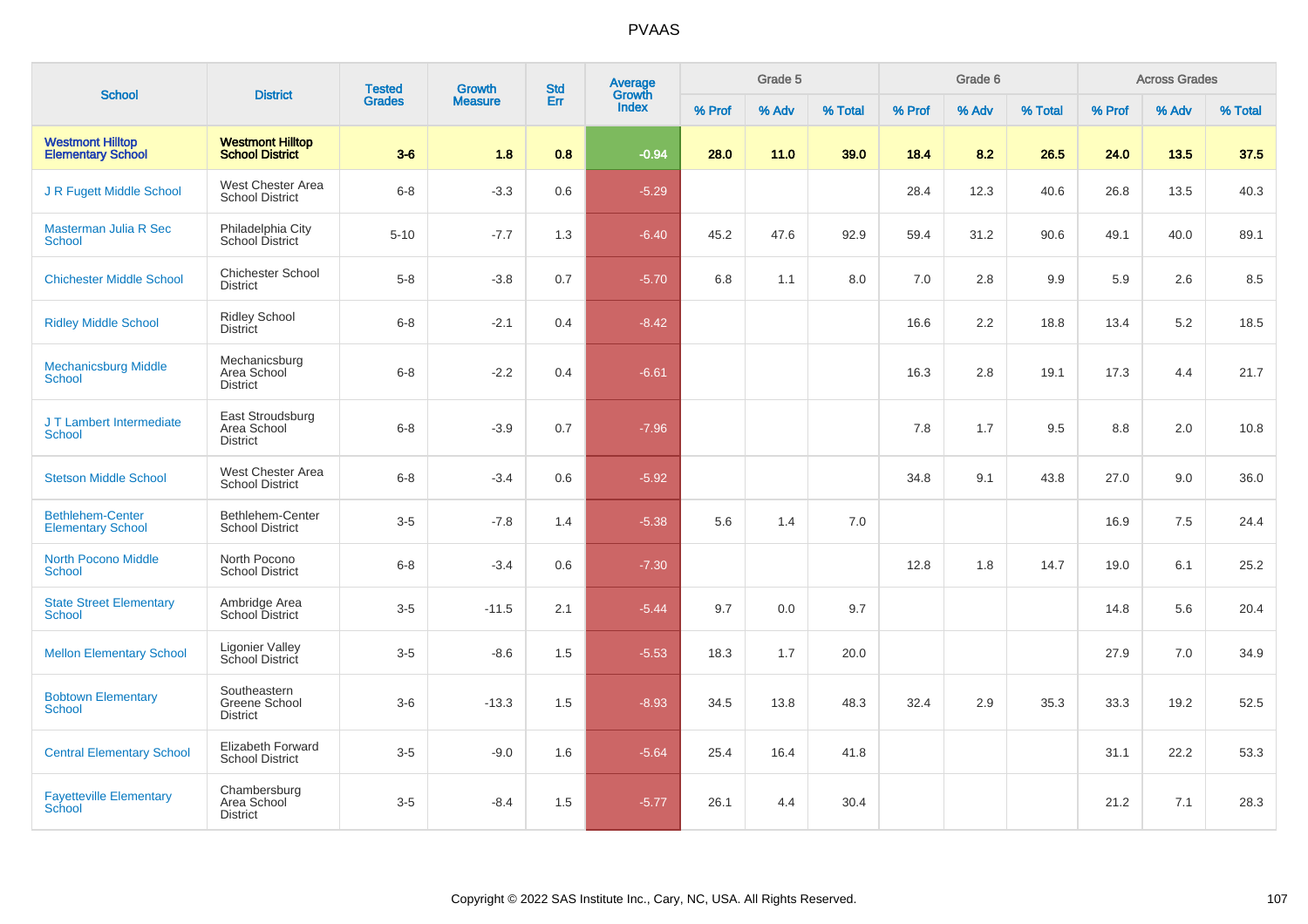|                                                     |                                                        | <b>Tested</b> | Growth         | <b>Std</b> | Average<br>Growth |        | Grade 5 |         |        | Grade 6 |         |        | <b>Across Grades</b> |         |
|-----------------------------------------------------|--------------------------------------------------------|---------------|----------------|------------|-------------------|--------|---------|---------|--------|---------|---------|--------|----------------------|---------|
| <b>School</b>                                       | <b>District</b>                                        | <b>Grades</b> | <b>Measure</b> | Err        | Index             | % Prof | % Adv   | % Total | % Prof | % Adv   | % Total | % Prof | % Adv                | % Total |
| <b>Westmont Hilltop</b><br><b>Elementary School</b> | <b>Westmont Hilltop</b><br><b>School District</b>      | $3-6$         | 1.8            | 0.8        | $-0.94$           | 28.0   | 11.0    | 39.0    | 18.4   | 8.2     | 26.5    | 24.0   | 13.5                 | 37.5    |
| <b>Berwick Area Middle</b><br><b>School</b>         | <b>Berwick Area</b><br><b>School District</b>          | $5-8$         | $-3.7$         | 0.5        | $-7.82$           | 18.5   | 6.8     | 25.3    | 19.0   | 3.4     | 22.4    | 17.1   | 4.1                  | 21.2    |
| <b>Francis D Raub Middle</b><br><b>School</b>       | Allentown City<br>School District                      | $6 - 8$       | $-4.5$         | 0.6        | $-6.98$           |        |         |         | 2.1    | 0.0     | 2.1     | 2.4    | 0.0                  | 2.4     |
| <b>Manoa Elementary School</b>                      | Haverford<br><b>Township School</b><br>District        | $3-5$         | $-6.7$         | 1.1        | $-5.95$           | 24.6   | 13.6    | 38.2    |        |         |         | 32.4   | 23.7                 | 56.1    |
| <b>South Mountain Middle</b><br>School              | Allentown City<br>School District                      | $6 - 8$       | $-6.2$         | 0.6        | $-11.14$          |        |         |         | 1.7    | 1.3     | 3.0     | 2.2    | 0.8                  | 3.0     |
| <b>James Buchanan Middle</b><br>School              | <b>Tuscarora School</b><br><b>District</b>             | $6 - 8$       | $-3.1$         | 0.5        | $-11.00$          |        |         |         | 11.3   | 2.7     | 14.0    | 11.9   | 3.1                  | 15.0    |
| <b>Ramsay Elementary</b><br>School                  | Mount Pleasant<br>Area School<br><b>District</b>       | $4-6$         | $-7.4$         | 0.7        | $-9.86$           | 18.0   | 1.6     | 19.7    | 12.8   | 2.4     | 15.2    | 17.2   | 1.7                  | 18.9    |
| <b>Worrall Elementary School</b>                    | Marple Newtown<br>School District                      | $3-5$         | $-8.9$         | 1.5        | $-6.08$           | 44.4   | 25.4    | 69.8    |        |         |         | 35.5   | 35.5                 | 71.0    |
| <b>Roosevelt Middle School</b>                      | <b>Bristol Township</b><br><b>School District</b>      | $6 - 8$       | $-4.8$         | 0.5        | $-9.09$           |        |         |         | 3.0    | 1.2     | 4.2     | 4.3    | 0.8                  | 5.1     |
| <b>Lower Dauphin Middle</b><br>School               | Lower Dauphin<br>School District                       | $6 - 8$       | $-2.8$         | 0.5        | $-7.25$           |        |         |         | 23.7   | 4.8     | 28.5    | 21.6   | 6.9                  | 28.5    |
| <b>Pennwood Middle School</b>                       | Pennsbury School<br><b>District</b>                    | $6 - 8$       | $-3.1$         | 0.5        | $-6.35$           |        |         |         | 26.1   | 10.3    | 36.4    | 19.0   | 8.8                  | 27.7    |
| <b>Penn Hills Elementary</b><br>School              | Penn Hills School<br><b>District</b>                   | $3-5$         | $-5.8$         | 0.9        | $-6.26$           | 4.7    | 1.8     | 6.5     |        |         |         | 10.8   | 3.4                  | 14.2    |
| <b>South Allegheny</b><br><b>Elementary School</b>  | South Allegheny<br><b>School District</b>              | $3-5$         | $-10.2$        | 1.6        | $-6.31$           | 27.3   | 1.8     | 29.1    |        |         |         | 25.2   | 3.1                  | 28.2    |
| <b>Weatherly Area Middle</b><br>School              | Weatherly Area<br><b>School District</b>               | $6 - 8$       | $-8.2$         | 1.2        | $-6.91$           |        |         |         | 12.1   | 0.0     | 12.1    | 8.2    | 0.0                  | 8.2     |
| <b>Neil A Armstrong Middle</b><br>School            | <b>Bristol Township</b><br><b>School District</b>      | $6 - 8$       | $-4.5$         | 0.6        | $-7.10$           |        |         |         | 2.3    | 0.0     | 2.3     | 5.2    | 0.5                  | 5.7     |
| <b>Philipsburg Elementary</b><br>School             | Philipsburg-<br>Osceola Area<br><b>School District</b> | $3-5$         | $-9.4$         | 1.5        | $-6.36$           | 38.5   | 10.8    | 49.2    |        |         |         | 31.0   | 20.1                 | 51.1    |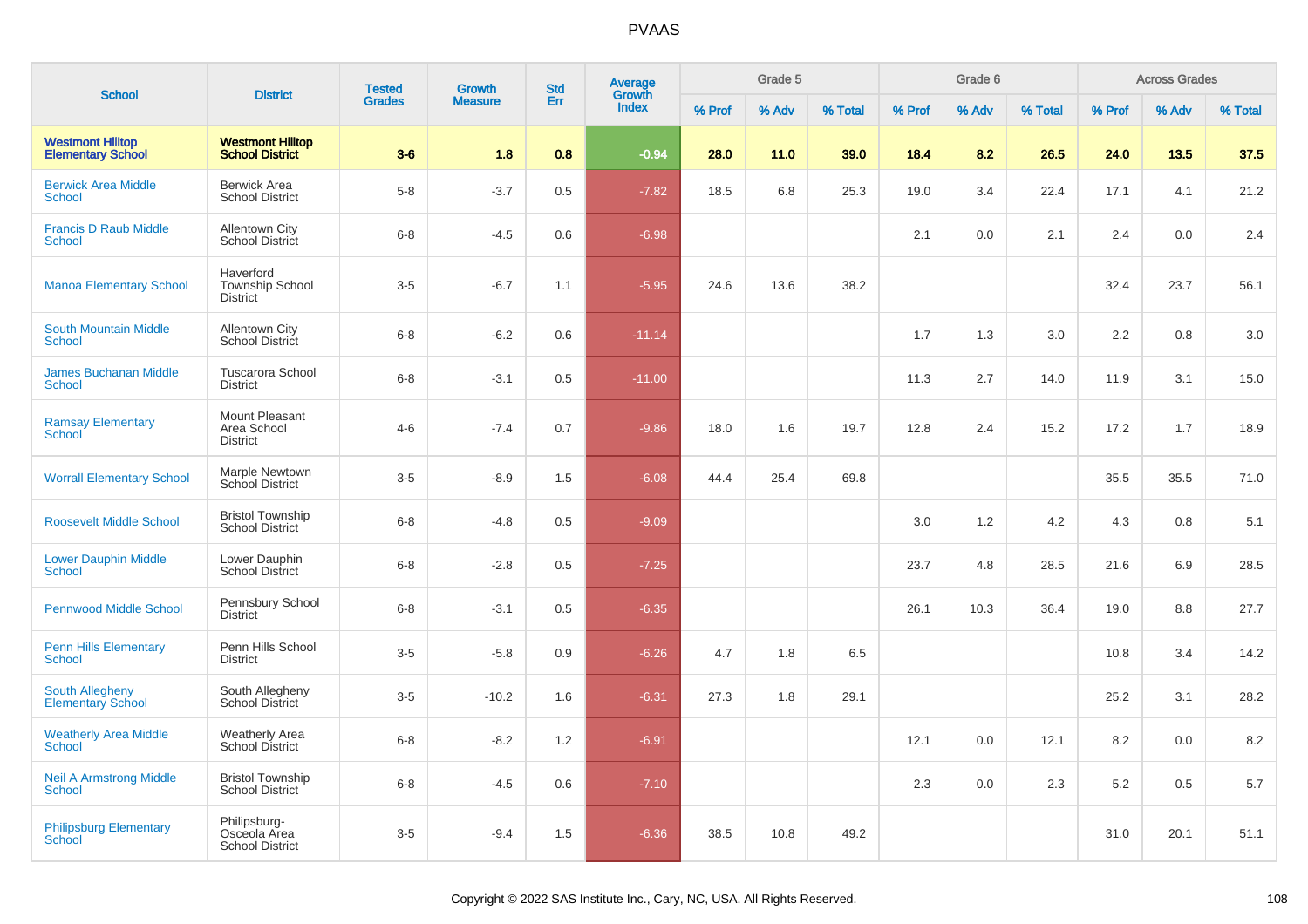|                                                     | <b>District</b>                                        | <b>Tested</b> | <b>Growth</b>  | <b>Std</b><br>Err | <b>Average</b><br>Growth<br><b>Index</b> | Grade 5 |       |         |        | Grade 6 |         | <b>Across Grades</b> |       |         |  |
|-----------------------------------------------------|--------------------------------------------------------|---------------|----------------|-------------------|------------------------------------------|---------|-------|---------|--------|---------|---------|----------------------|-------|---------|--|
| <b>School</b>                                       |                                                        | <b>Grades</b> | <b>Measure</b> |                   |                                          | % Prof  | % Adv | % Total | % Prof | % Adv   | % Total | % Prof               | % Adv | % Total |  |
| <b>Westmont Hilltop</b><br><b>Elementary School</b> | <b>Westmont Hilltop</b><br><b>School District</b>      | $3-6$         | 1.8            | 0.8               | $-0.94$                                  | 28.0    | 11.0  | 39.0    | 18.4   | 8.2     | 26.5    | 24.0                 | 13.5  | 37.5    |  |
| Pittsburgh Whittier K-5                             | Pittsburgh School<br><b>District</b>                   | $3-5$         | $-18.7$        | 2.9               | $-6.41$                                  | 5.9     | 0.0   | 5.9     |        |         |         | 12.5                 | 1.6   | 14.1    |  |
| Oil City Area Middle School                         | Oil City Area<br>School District                       | $5-8$         | $-3.7$         | 0.5               | $-7.18$                                  | 15.5    | 2.8   | 18.3    | 7.9    | 0.8     | 8.7     | 9.5                  | 1.5   | 11.0    |  |
| <b>Fallsington Elementary</b><br>School             | Pennsbury School<br><b>District</b>                    | $3-5$         | $-10.5$        | 1.6               | $-6.47$                                  | 25.5    | 15.7  | 41.2    |        |         |         | 29.8                 | 18.2  | 47.9    |  |
| <b>Southmoreland Elementary</b><br>School           | Southmoreland<br><b>School District</b>                | $3-5$         | $-7.8$         | 1.2               | $-6.52$                                  | 12.6    | 4.2   | 16.8    |        |         |         | 23.4                 | 5.8   | 29.2    |  |
| <b>Linton Middle School</b>                         | Penn Hills School<br><b>District</b>                   | $6 - 8$       | $-3.5$         | 0.5               | $-10.87$                                 |         |       |         | 2.7    | 0.7     | 3.4     | 2.8                  | 0.8   | 3.6     |  |
| <b>Osceola Mills Elementary</b><br><b>School</b>    | Philipsburg-<br>Osceola Area<br><b>School District</b> | $3-5$         | $-9.9$         | 1.5               | $-6.61$                                  | 32.2    | 10.2  | 42.4    |        |         |         | 34.6                 | 19.0  | 53.6    |  |
| <b>Scenic Hills Elementary</b><br><b>School</b>     | Springfield School<br><b>District</b>                  | $3-5$         | $-6.1$         | 0.9               | $-6.61$                                  | 30.2    | 13.8  | 44.0    |        |         |         | 35.6                 | 23.7  | 59.4    |  |
| <b>Burgettstown Elementary</b><br>Center            | <b>Burgettstown Area</b><br>School District            | $3-5$         | $-9.1$         | 1.4               | $-6.70$                                  | 16.9    | 2.6   | 19.5    |        |         |         | 21.1                 | 5.2   | 26.3    |  |
| <b>Edgewood Elementary</b><br><b>STEAM Academy</b>  | <b>Woodland Hills</b><br><b>School District</b>        | $3-5$         | $-10.7$        | 1.6               | $-6.82$                                  | 7.1     | 0.0   | 7.1     |        |         |         | 8.9                  | 0.7   | 9.6     |  |
| C E Cole Intermediate<br><b>School</b>              | Muhlenberg School<br><b>District</b>                   | $4 - 6$       | $-6.1$         | 0.5               | $-11.12$                                 | 8.1     | 0.5   | 8.5     | 2.5    | 0.8     | 3.4     | 6.1                  | 1.0   | 7.2     |  |
| <b>West Mifflin Area Middle</b><br><b>School</b>    | West Mifflin Area<br><b>School District</b>            | $4 - 11$      | $-8.5$         | 0.5               | $-18.36$                                 | 18.6    | 5.7   | 24.3    | 6.8    | 0.7     | 7.5     | 9.5                  | 2.0   | 11.6    |  |
| <b>Pottstown Middle School</b>                      | Pottstown School<br><b>District</b>                    | $5-8$         | $-5.0$         | 0.5               | $-10.19$                                 | 6.0     | 3.6   | 9.5     | 2.1    | 0.0     | 2.1     | 4.8                  | 1.2   | $6.0\,$ |  |
| <b>Orefield Middle School</b>                       | Parkland School<br><b>District</b>                     | $6 - 8$       | $-6.3$         | 0.5               | $-13.03$                                 |         |       |         | 30.4   | 10.4    | 40.9    | 24.3                 | 9.6   | 33.8    |  |
| Pittsburgh West Liberty K-5                         | Pittsburgh School<br><b>District</b>                   | $3-5$         | $-20.5$        | 2.9               | $-6.97$                                  | 5.6     | 5.6   | 11.1    |        |         |         | 18.6                 | 2.9   | 21.4    |  |
| <b>East Stroudsburg</b><br><b>Elementary School</b> | East Stroudsburg<br>Area School<br><b>District</b>     | $3-5$         | $-10.9$        | 1.6               | $-7.01$                                  | 15.2    | 5.1   | 20.3    |        |         |         | 26.2                 | 5.0   | 31.2    |  |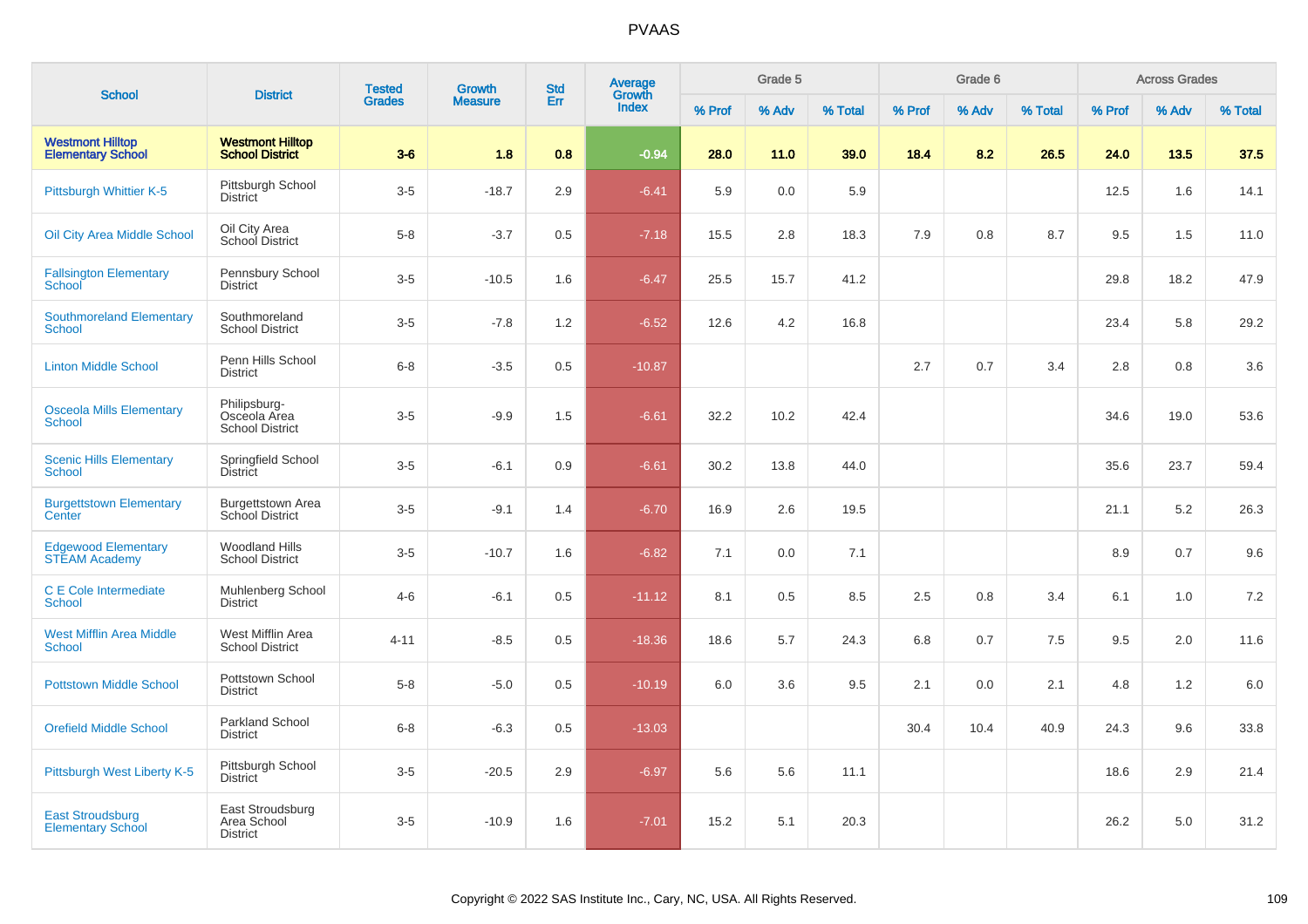| <b>School</b>                                       | <b>District</b>                                       | <b>Tested</b> | Growth         | <b>Std</b> | Average<br>Growth |        | Grade 5 |         |        | Grade 6 |         | <b>Across Grades</b> |       |         |  |
|-----------------------------------------------------|-------------------------------------------------------|---------------|----------------|------------|-------------------|--------|---------|---------|--------|---------|---------|----------------------|-------|---------|--|
|                                                     |                                                       | <b>Grades</b> | <b>Measure</b> | Err        | <b>Index</b>      | % Prof | % Adv   | % Total | % Prof | % Adv   | % Total | % Prof               | % Adv | % Total |  |
| <b>Westmont Hilltop</b><br><b>Elementary School</b> | <b>Westmont Hilltop</b><br><b>School District</b>     | $3-6$         | 1.8            | 0.8        | $-0.94$           | 28.0   | 11.0    | 39.0    | 18.4   | 8.2     | 26.5    | 24.0                 | 13.5  | 37.5    |  |
| <b>Dallas Middle School</b>                         | Dallas School<br><b>District</b>                      | $6 - 8$       | $-9.4$         | 0.6        | $-15.89$          |        |         |         | 24.3   | 2.8     | 27.1    | 20.3                 | 3.0   | 23.4    |  |
| <b>Robert K Shafer Middle</b><br><b>School</b>      | Bensalem<br><b>Township School</b><br><b>District</b> | $6 - 8$       | $-4.3$         | 0.6        | $-7.06$           |        |         |         |        |         |         | 9.1                  | 4.4   | 13.5    |  |
| <b>Pennridge Central Middle</b><br><b>School</b>    | Pennridge School<br><b>District</b>                   | $6 - 8$       | $-3.8$         | 0.5        | $-9.48$           |        |         |         | 16.8   | 2.0     | 18.8    | 18.5                 | 5.8   | 24.3    |  |
| <b>Bethlehem-Center Middle</b><br>School            | Bethlehem-Center<br><b>School District</b>            | $6 - 8$       | $-5.9$         | 0.8        | $-7.12$           |        |         |         | 0.0    | 0.0     | 0.0     | 2.5                  | 0.5   | 3.0     |  |
| <b>Trafford Elementary School</b>                   | Penn-Trafford<br><b>School District</b>               | $3-5$         | $-13.7$        | 1.9        | $-7.13$           | 39.5   | 5.3     | 44.7    |        |         |         | 36.5                 | 26.0  | 62.5    |  |
| <b>Phoenixville Area Middle</b><br>School           | Phoenixville Area<br><b>School District</b>           | $6 - 8$       | $-6.0$         | 0.5        | $-12.94$          |        |         |         | 17.7   | 8.6     | 26.4    | 16.8                 | 5.4   | 22.2    |  |
| <b>Carmichaels Area</b><br><b>Elementary Center</b> | Carmichaels Area<br><b>School District</b>            | $3-5$         | $-9.6$         | 1.3        | $-7.18$           | 13.8   | 1.2     | 15.0    |        |         |         | 18.5                 | 3.3   | 21.8    |  |
| Pittsburgh Fulton K-5                               | Pittsburgh School<br><b>District</b>                  | $3-5$         | $-14.1$        | 2.0        | $-7.18$           | 5.6    | 2.8     | 8.3     |        |         |         | 10.7                 | 3.6   | 14.3    |  |
| <b>Northley Middle School</b>                       | Penn-Delco School<br><b>District</b>                  | $6 - 8$       | $-5.5$         | 0.5        | $-11.25$          |        |         |         | 20.2   | 6.6     | 26.8    | 17.8                 | 5.0   | 22.8    |  |
| <b>Pennell Elementary School</b>                    | Penn-Delco School<br><b>District</b>                  | $3-5$         | $-10.1$        | 1.4        | $-7.22$           | 32.4   | 18.3    | 50.7    |        |         |         | 35.8                 | 15.6  | 51.4    |  |
| Pittsburgh Lincoln K-5                              | Pittsburgh School<br><b>District</b>                  | $3-5$         | $-17.9$        | 2.5        | $-7.30$           | 0.0    | 0.0     | 0.0     |        |         |         | 1.3                  | 0.0   | 1.3     |  |
| <b>Dickson Prep STEAM</b><br>Academy                | <b>Woodland Hills</b><br><b>School District</b>       | $6 - 8$       | $-5.6$         | 0.6        | $-9.59$           |        |         |         | 4.8    | 1.4     | $6.2\,$ | 5.4                  | 2.2   | 7.6     |  |
| Pittsburgh Capa 6-12                                | Pittsburgh School<br><b>District</b>                  | $6 - 11$      | $-5.7$         | 0.7        | $-8.34$           |        |         |         | 25.3   | 4.2     | 29.5    | 24.2                 | 8.1   | 32.3    |  |
| <b>Whitehall-Coplay Middle</b><br><b>School</b>     | Whitehall-Coplay<br>School District                   | $6 - 8$       | $-3.6$         | 0.4        | $-8.82$           |        |         |         | 12.8   | 1.9     | 14.7    | 11.4                 | 2.6   | 14.0    |  |
| <b>Charleroi Area Elementary</b><br>Center          | Charleroi School<br><b>District</b>                   | $3-5$         | $-9.2$         | 1.2        | $-7.59$           | 10.8   | 1.0     | 11.8    |        |         |         | 14.2                 | 3.2   | 17.4    |  |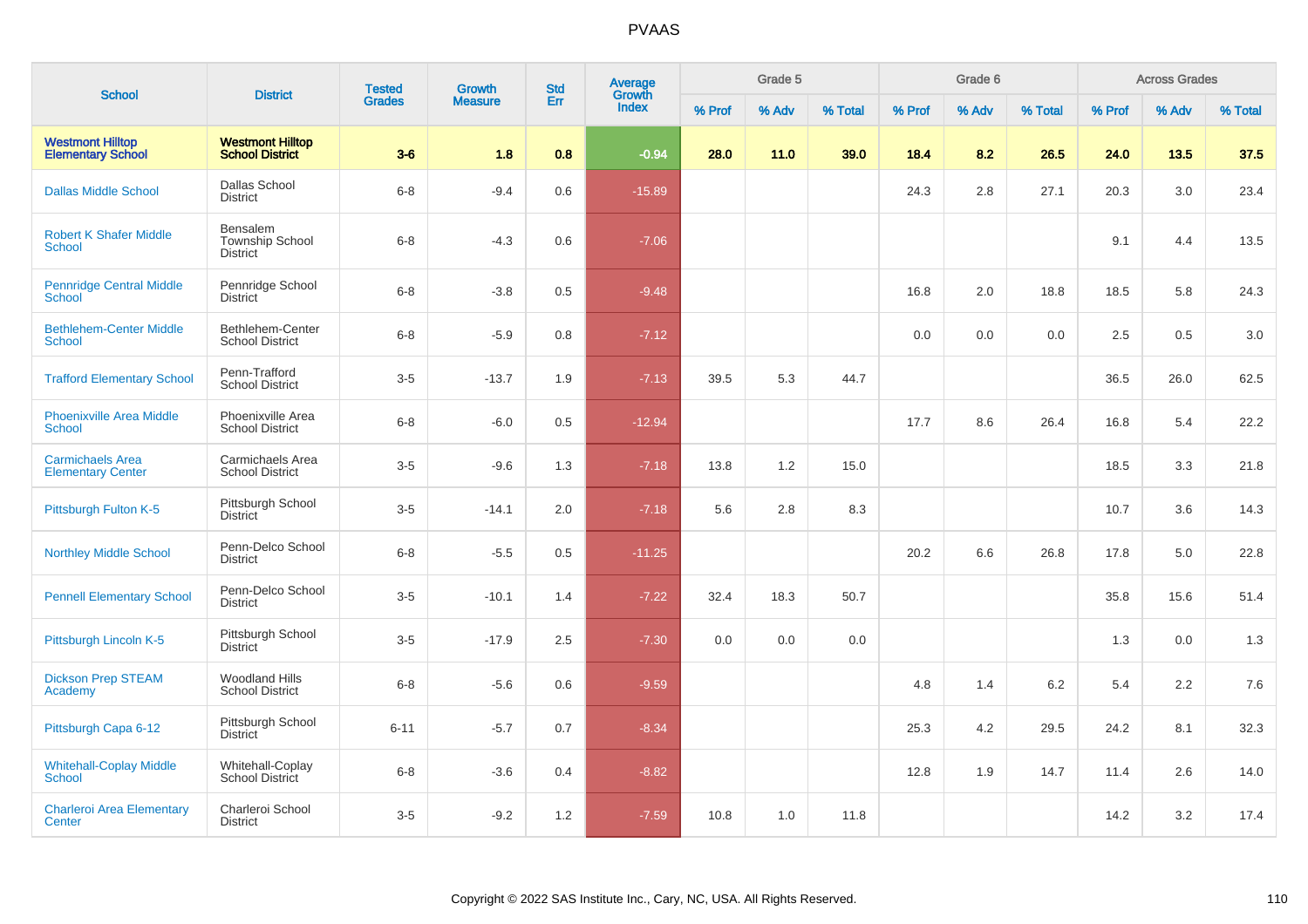|                                                     | <b>District</b>                                          | <b>Tested</b> | <b>Growth</b>  | <b>Std</b> | <b>Average</b><br>Growth |        | Grade 5 |         |         | Grade 6 |         | <b>Across Grades</b> |       |         |  |
|-----------------------------------------------------|----------------------------------------------------------|---------------|----------------|------------|--------------------------|--------|---------|---------|---------|---------|---------|----------------------|-------|---------|--|
| <b>School</b>                                       |                                                          | <b>Grades</b> | <b>Measure</b> | <b>Err</b> | <b>Index</b>             | % Prof | % Adv   | % Total | % Prof  | % Adv   | % Total | % Prof               | % Adv | % Total |  |
| <b>Westmont Hilltop</b><br><b>Elementary School</b> | <b>Westmont Hilltop</b><br><b>School District</b>        | $3-6$         | 1.8            | 0.8        | $-0.94$                  | 28.0   | 11.0    | 39.0    | 18.4    | 8.2     | 26.5    | 24.0                 | 13.5  | 37.5    |  |
| <b>West View Elementary</b><br><b>School</b>        | North Hills School<br><b>District</b>                    | $3-5$         | $-11.4$        | 1.5        | $-7.70$                  | 28.6   | 6.4     | 34.9    |         |         |         | 29.7                 | 13.2  | 42.9    |  |
| Pittsburgh Concord K-5                              | Pittsburgh School<br><b>District</b>                     | $3-5$         | $-12.1$        | 1.6        | $-7.72$                  | 8.8    | 1.8     | 10.5    |         |         |         | 14.1                 | 3.1   | 17.2    |  |
| <b>Northwestern Middle</b><br><b>School</b>         | Northwestern<br><b>School District</b>                   | $6 - 8$       | $-7.2$         | 0.7        | $-10.61$                 |        |         |         | 21.8    | 1.2     | 23.0    | 15.5                 | 3.6   | 19.1    |  |
| <b>MaST Community Charter</b><br><b>School II</b>   | MaST Community<br>Charter School II                      | $3 - 10$      | $-8.4$         | 0.7        | $-12.33$                 | 5.0    | 2.0     | 6.9     | $7.2\,$ | 1.0     | 8.2     | 12.6                 | 3.2   | 15.8    |  |
| Morrisville Intermediate<br><b>School (8380)</b>    | Morrisville Borough<br><b>School District</b>            | $3-5$         | $-12.9$        | 1.6        | $-8.04$                  | 9.8    | 0.0     | 9.8     |         |         |         | 7.7                  | 1.2   | 8.9     |  |
| Pittsburgh Dilworth K-5                             | Pittsburgh School<br><b>District</b>                     | $3-5$         | $-14.4$        | 1.8        | $-8.08$                  | 11.6   | 4.6     | 16.3    |         |         |         | 14.4                 | 6.4   | 20.8    |  |
| <b>Connellsville Area Middle</b><br><b>School</b>   | Connellsville Area<br><b>School District</b>             | $6 - 8$       | $-3.7$         | 0.4        | $-8.82$                  |        |         |         | 10.8    | 3.6     | 14.3    | 9.9                  | 2.7   | 12.6    |  |
| Pittsburgh Allegheny K-5                            | Pittsburgh School<br><b>District</b>                     | $3-5$         | $-11.8$        | 1.4        | $-8.21$                  | 6.2    | 10.8    | 16.9    |         |         |         | 15.5                 | 8.2   | 23.7    |  |
| <b>MaST Community Charter</b><br><b>School</b>      | <b>MaST Community</b><br><b>Charter School</b>           | $3 - 10$      | $-8.7$         | 0.6        | $-15.16$                 | 30.0   | 3.0     | 33.0    | 20.0    | 3.8     | 23.8    | 23.1                 | 3.6   | 26.7    |  |
| <b>Lincoln Middle School</b>                        | Lancaster School<br><b>District</b>                      | $6 - 8$       | $-7.6$         | 0.6        | $-11.93$                 |        |         |         | 5.2     | 0.7     | 5.9     | 5.0                  | 0.8   | $5.9\,$ |  |
| <b>Greensburg-Salem Middle</b><br>School            | Greensburg Salem<br><b>School District</b>               | $6 - 8$       | $-4.4$         | 0.5        | $-9.95$                  |        |         |         | 12.0    | 1.2     | 13.2    | 15.5                 | 3.2   | 18.7    |  |
| Susquehanna Township<br><b>Middle School</b>        | Susquehanna<br><b>Township School</b><br><b>District</b> | $6 - 8$       | $-4.6$         | 0.5        | $-9.97$                  |        |         |         | 3.2     | 0.5     | 3.7     | 6.6                  | 1.1   | 7.6     |  |
| <b>Kiski Area Upper</b><br><b>Elementary School</b> | Kiski Area School<br><b>District</b>                     | $5-6$         | $-8.7$         | 0.6        | $-15.29$                 | 15.5   | 5.6     | 21.1    | 11.2    | 1.4     | 12.6    | 13.4                 | 3.5   | 16.9    |  |
| <b>Shippensburg Area Middle</b><br>School           | Shippensburg Area<br><b>School District</b>              | $6 - 8$       | $-5.1$         | 0.4        | $-11.47$                 |        |         |         | 13.2    | 4.2     | 17.4    | 13.5                 | 3.5   | 17.0    |  |
| <b>Moore School</b>                                 | Brentwood<br>Borough School<br><b>District</b>           | $3-5$         | $-17.0$        | 1.8        | $-9.33$                  | 19.5   | 7.3     | 26.8    |         |         |         | 26.9                 | 11.5  | 38.5    |  |